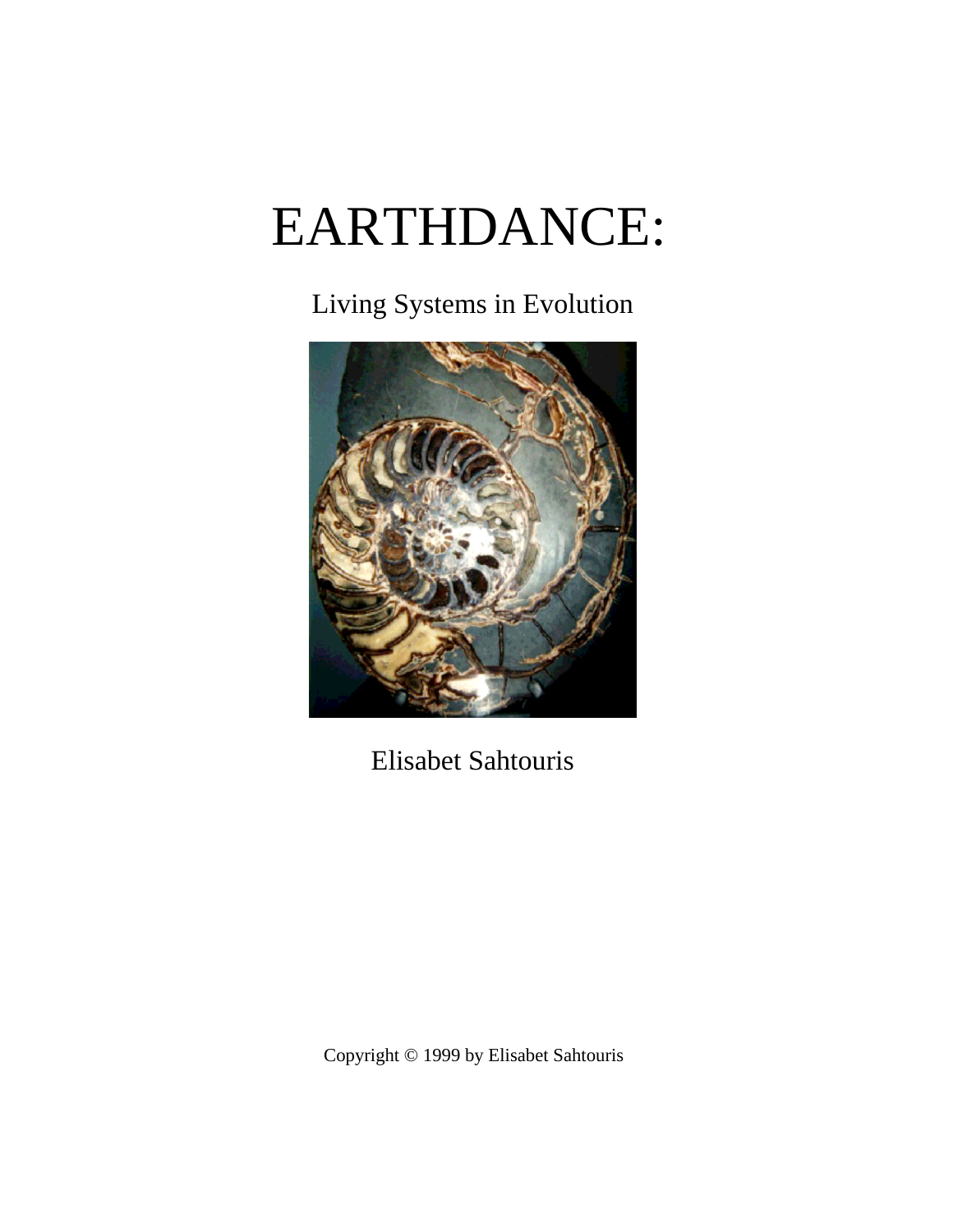**To my planet and its people**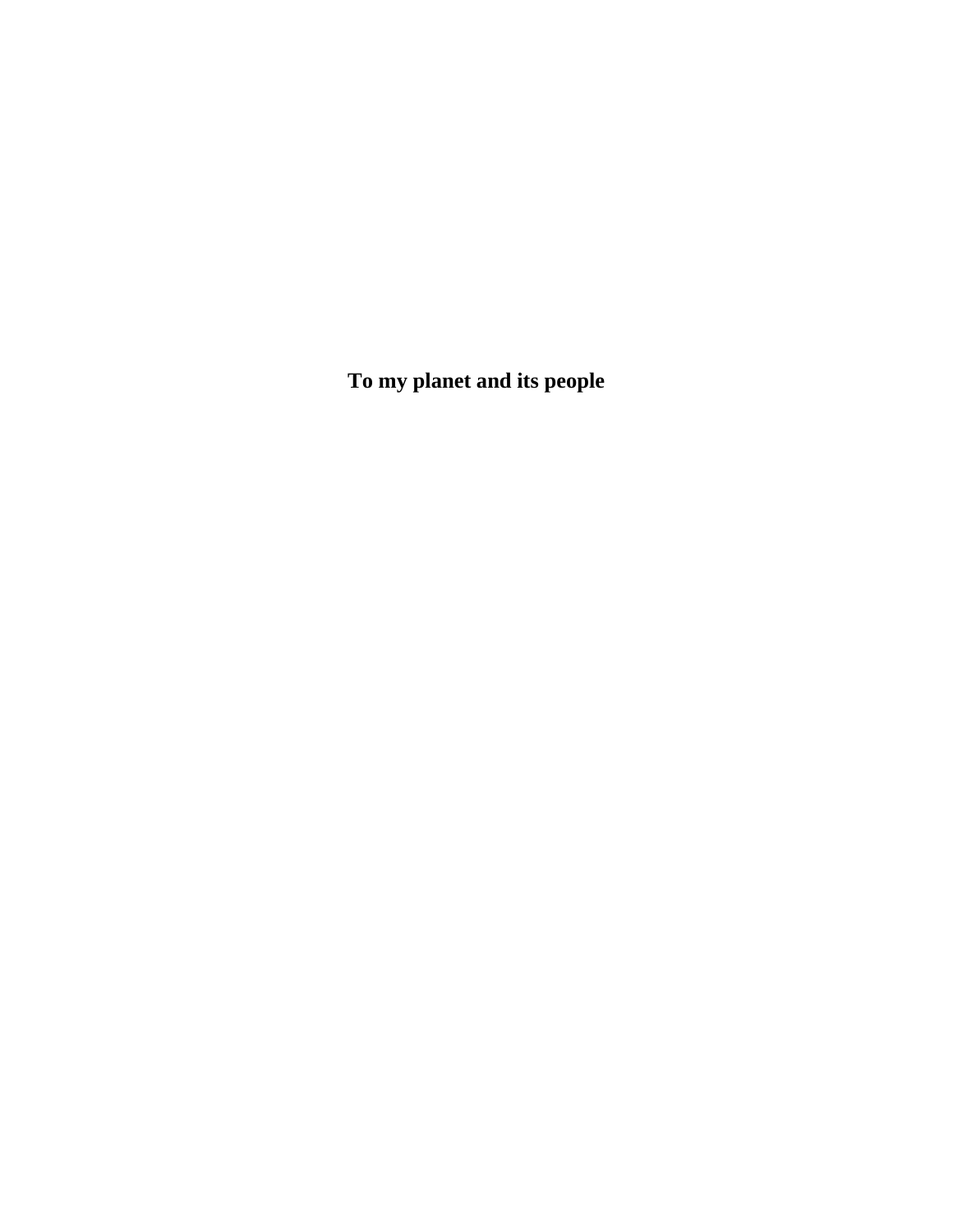Dancing is surely the most basic and relevant of all forms of expression. Nothing else can so effectively give outward form to an inner experience. Poetry and music exist in time. Painting and architecture are a part of space But only the dance lives at once in both space and time In it the creator and the thing created, the artist and the expression, are one. Each participant is completely in the other. There could be no better metaphor for an understanding of the...cosmos.

We begin to realize that our universe is in a sense brought into being by the participation of those involved in it. It is a dance, for participation is its organizing principle. This is the important new concept of quantum mechanics. It takes the place in our understanding of the old notion of observation, of watching without getting involved. Quantum theory says it can't be done. That spectators can sit in their rigid row as long as they like, but there will never be a performance unless at least one of them takes part And conversely, that it needs only one participant, because that one is the essence of all people and the quintessence of the cosmos.

-Lyall Watson, Gifts of Unknown Things

Thank you.

Special thanks to Jim Lovelock and Lynn Margulis for the original inspiration to write this book and for their encouragement over the years, also to Teddy Goldsmith for creating the Gaia Seminars in Cornwall. My deep appreciation to Dave Ratcliffe and Rebecca Lord for putting the book on the Web while it was out of print, and to Bruce Bigenho for his tireless efforts with the second edition. My gratitude extends as well to Nancy Larson for the original cover photo and to my son, Philip LaVere, for the cover design. Lastly, but certainly not least, I thank with a smile my sometimes enigmatic but wonderful editor at Praeger, Jeremy Geelan, for his great enthusiasm and effort to get EarthDance out there!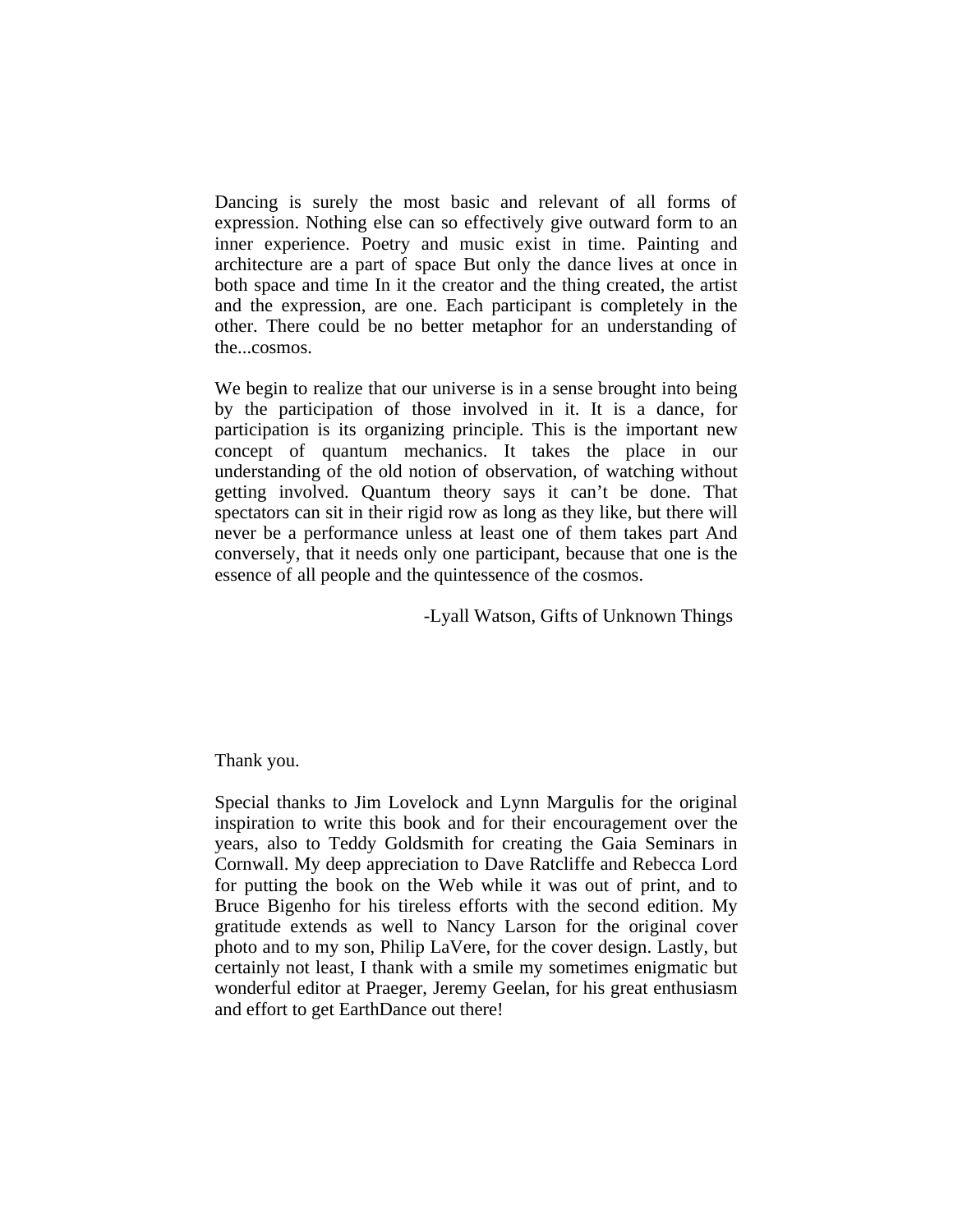### **Contents**

FOREWORD BY JAMES E. LOVELOCK A NOTE FROM THE AUTHOR

- **1.** A TWICE-TOLD TALE
- **2.** COSMIC BEGINNINGS
- **3.** THE YOUNG EARTH
- **4.** PROBLEMS FOR EARTHLIFE
- **5.** THE DANCE OF LIFE
- **6.** A GREAT LEAP
- **7.** EVIDENCE OF EVOLUTION
- **8.** FROM PROTISTS TO POLYPS
- **9.** FROM POLYPS TO POSSUMS
- **10.** FROM POSSUMS TO PEOPLE
- 11. THE BIG BRAIN EXPERIMENT
- 12. WHAT THE PLAY IS ALL ABOUT
- **13.** WORLDVIEWS FROM THE PLEISTOCENE TO PLATO
- **14.** WORLDVIEWS FROM PLATO TO THE PRESENT
- **15.** LESS THAN PERFECT, MORE THAN MACHINE
- 16. THE BODY OF HUMANITY
- **17.** A MATTER OF MATURATION
- **18.** ECOLOGICAL ETHICS
- 19. THE INDIGENOUS WAY
- **20.** SUSTAINABLE SOCIETY
- 21. COSMIC CONTINUATION **BIBLIOGRAPHY**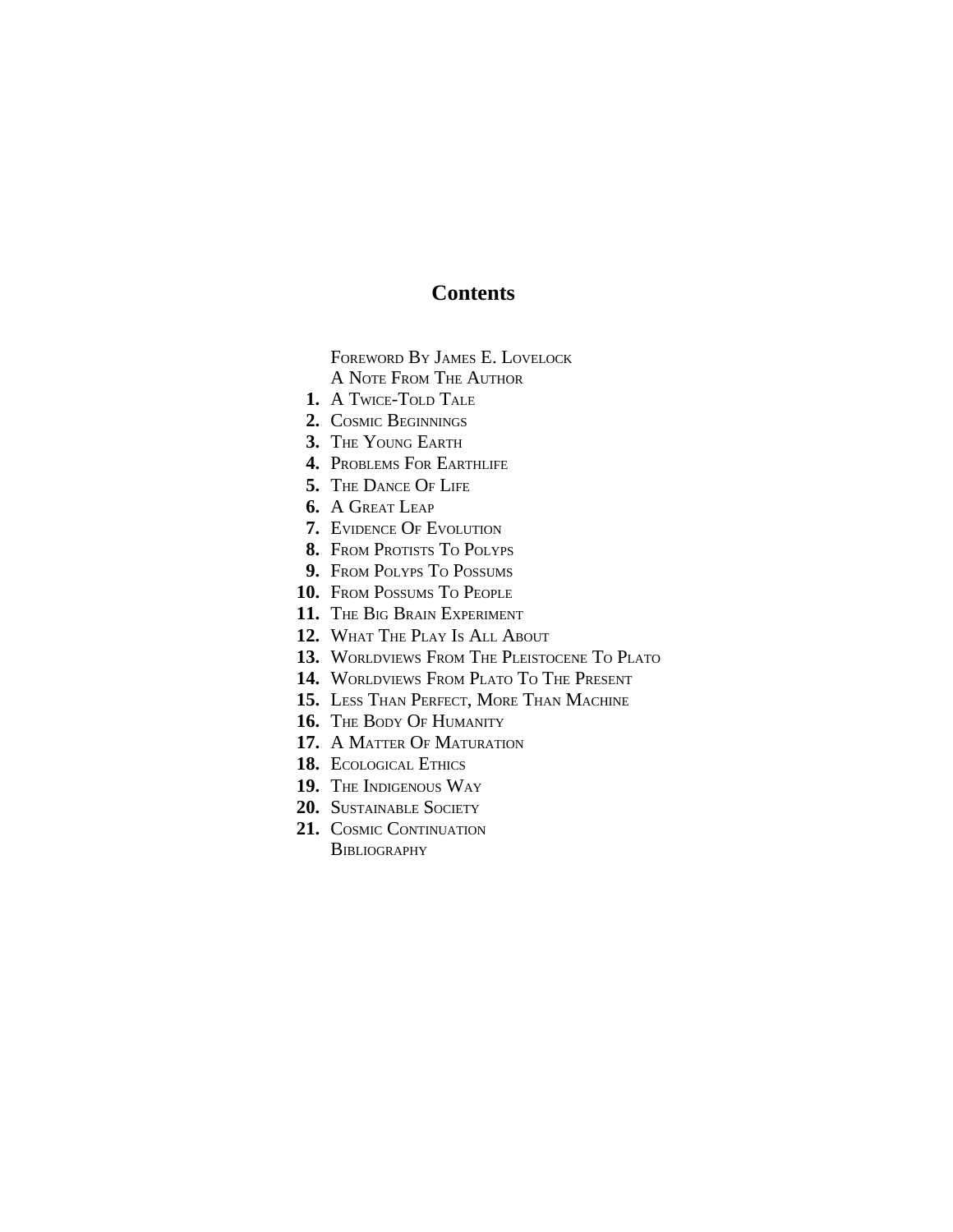#### **Foreword**

The Gaia hypothesis, now accorded the status of Gaia theory, is maturing with experience and the tests of time, not unlike the humans of this book. It is spurring a great deal of scientific research into the geophysiology of our living planet. It is also spurring philosophic conceptions of what it means to our species to be part of a living planet. Some of these conceptions stay carefully within the accepted limits of science; others have a religious bent. Most, especially environmentalist conceptions, advocate for humanity, being primarily concerned with human survival. A few, taking a clue from my partner Lynn Margulis and myself, advocate for the planet and the much maligned microbes with which the Gaian system originated and which continue to do its basic work.

Elisabet Sahtouris' conception integrates scientific Gaian evolution with the human search to connect with our roots, inspiring us to learn from billions of years of Gaian experience in the self-organization of workable living systems. It is well balanced between advocacy for the planet and advocacy for humans, placing the onus on humans to recognize the lack of maturity involved in believing we can manage the planet, and to learn instead to follow its lead in organizing ourselves.

Elisabet gives us valuable insights as she draws parallels between the evolution of cells and the evolution of human society, pointing out the contrast between the healthy organization of cells, bodies, and biosystems on the one hand and the unhealthy organization of economics and politics in human society on the other. While she argues that our social evolution is not as much under our control as we like to think, she warns us that our survival depends on our meeting the evolutionary demand to transform competitive exploitation into cooperative synergy.

On the whole, her advice makes sense because she herself has taken the trouble to learn directly from nature as well as from the growing store of scientific knowledge about nature. I began the preface to my own book *The Ages of Gaia* by saying that the place in which it was written was relevant to its understanding. Living and working in the Devonshire countryside, far from universities and large research organizations, makes me an eccentric as a scientist, but, as I said, it is the only way to work on an unconventional topic such as Gaia. When I met Elisabet, having accepted her invitation to trace Gaia's roots in Greece, I recognized her as a kindred spirit. She had abandoned academia for a simple lifestyle in the kind of natural setting that brings one closer to understanding what our planet and our species are all about; she was free to develop her own conception of Gaia through a synthesis of scientific knowledge and personal experience of nature. To my surprise, she expressed some concern, some guilt, at having abandoned her profession of science for a pleasant existence in a forest overlooking the sea, the kind of forest that had been home to her in childhood, where she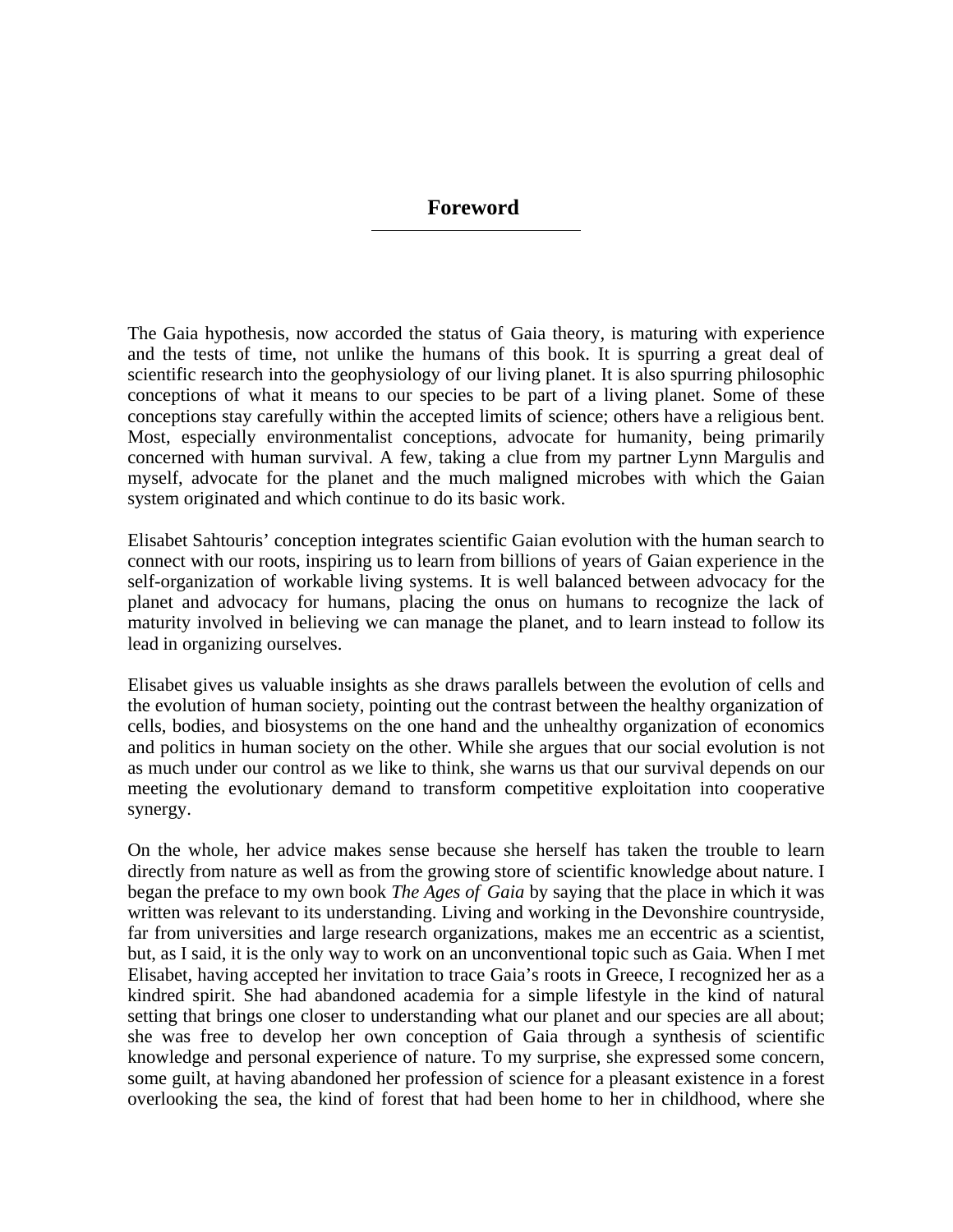could work out the meaning of things for herself. As I read her work in progress, I was able to assure her she could never have done anything comparable in a constrained academic setting.

In the intervening years, even in the short time since I wrote my own words about Gaia being an unconventional topic, less eccentric scientists than I have declared Gaia more conventional, meaning that Gaia theory is now recognized as a legitimate and fruitful basis for scientific investigation and is thus being brought into the scientific fold. In our first account of Gaia as a system neither Lynn Margulis nor I fully understood what it was we were describing. Our language tended to be anthropomorphic and, especially in my first book, Gaia, poetic. Not surprisingly, some scientists misunderstood our intentions, but over time we developed a clearer version, which became Gaia theory. This theory sees the evolution of the material environment and the evolution of organisms as tightly coupled into a single and indivisible process or domain. Gaia, with its capacity for homeostasis, is an emergent property of this domain.

As the title of one article in *Science* put it, "No Longer Willful, Gaia Becomes Respectable." This means that Gaia scientists are constrained by bureaucratic forces, by the pressures of tenure, and by the tribal divisions and rules of scientific disciplines. That, in turn, means we need some antidote to the inevitable separations and constraints. We need independent synthesizers and visionaries who can make sense of the data produced by the scientific establishment and present it to us in ways that make our living planet real to us within the Gaian context and thus give meaning to our own lives and those of our children and grandchildren.

This is what Elisabet Sahtouris' work means to me, for she comfortably integrates the traditionally separated domains of biology, geology, and atmospheric science to show us the evolution of our living planet and our own roots within it. She then inspires us on ethical grounds to learn from this planetary organism of which we are part, showing us how we can mature as a species well integrated into the larger dance of life.

Elisabet uses the metaphor of dance effectively for its concepts of improvisation and evolution, the creation of order from chaos, the myriad patterns that can be created from a few basic steps. I am myself an inventor of scientific instruments, and so it is second nature to me to think in terms of mechanical and mathematical models. Cybernetic models have proved especially useful in my work of demonstrating how Gaian homeostasis, such as maintaining the Earth's temperature, might work. Yet I quite agree with Elisabet that any model we make of nature is at heart metaphorical in that it begins with some image or formula familiar to us humans and used to represent the complexities of nature in simple, understandable, and useful ways. No metaphor should be mistaken for reality, and perhaps a variety of metaphors is insurance against the temptation to do so. I am increasingly impressed by scientists and philosophers who find non-mechanical metaphors for natural systems useful in interpreting Gaia theory.

Elisabet's analysis of science reflects a trend that may well make science in the near future as unrecognizable as today's science would be to the ancients. She does well to remind us that science is a human activity that evolves, a living system in which conservatism should be balanced by healthy controversy. After all, as she so well describes, all Gaian systems are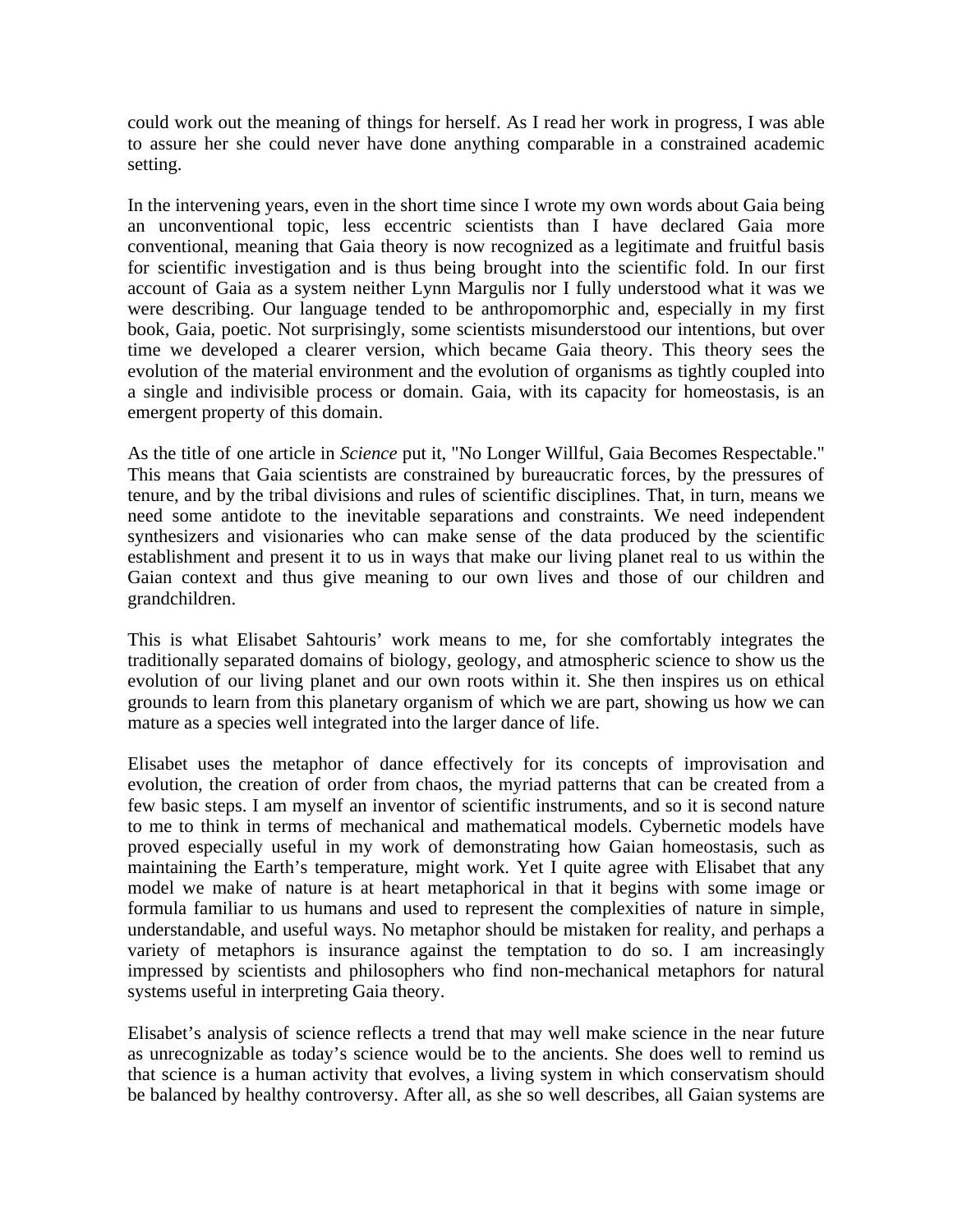forever busy working out their cooperation through conflicting interests, their unities through diversity.

The optimistic view this book radiates, that despite our errors and immaturities we can still become a healthy species within a healthy planet, is much needed in this age of doomsday predictions. Though time is growing short in our continued destruction of forests, atmospheres, and other critical Gaian systems, nothing would make me happier personally than to see Gaia theory useful in bringing about a better world for Gaia and her people.

-*James E. Lovelock*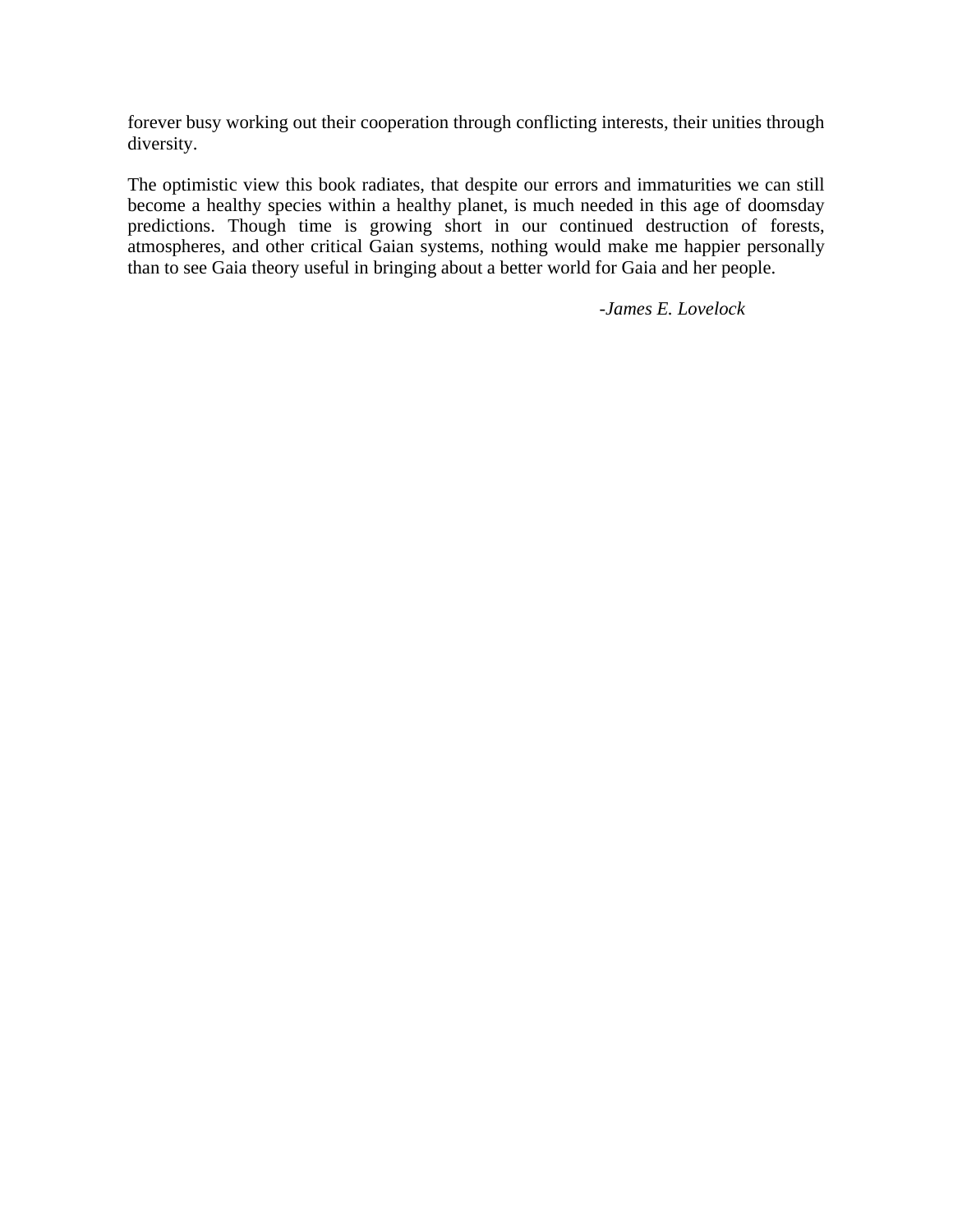## **A Note from the Author**

This book is a work of philosophy in the original sense of a search for wisdom, for practical guidance in human affairs through understanding the natural order of the cosmos to which we belong. It bears little resemblance to what we have come to call philosophy since that effort was separated from natural science and became more an intellectual exercise in understanding than a practical guide for living.

To find meaning and guidance in nature, I integrated my personal experience of it with those scientific accounts that seemed to best fit it. From this synthesis, meaning and lessons for humanity emerged freely. I wrote the original version in the peaceful, natural setting of a tiny old village on a small pine-forested Greek island, where I could consider the research and debates of scientists, historians, and philosophers, then test them against the natural world I was trying to understand.

Putting into simple words the specialized technical language of scientists and winding my way through labyrinths of philosophic prose, I gradually simplified the story of the origins and nature of our planet within the larger cosmos, and of our human origins, nature, and history within the larger being of this planet.

The Gaia hypothesis, now Gaia theory, of James Lovelock and Lynn Margulis -- the theory that our planet and its creatures constitute a single self-regulating system that is in fact a great living being -- is the conception of physical reality in which my philosophy is rooted. Quite simply, it makes more sense on all levels -- intuitive, experiential, scientific, philosophical, spiritual and even aesthetic and ethical -- than any other conception I know. And I have come to believe, in the course of this work, that this conception contains profound and pressing implications for all humanity.

To ensure that my vision of evolution and history would stay simple and in clear focus, I kept telling its essence and more than a few of its particulars in something of the style of an ancient storyteller during many social evenings among my Greek village friends. I also wrote the story for children before I set about an adult version. To my surprise, these deliberate exercises in simplicity proved more difficult than writing for professional audiences, for in stripping our intellectual language to the essence of what is being said, we must be very sure that essence is really there, really coherent. Science has been a process of differentiating our knowledge into an incredible wealth of precise details, but these details become ever more disconnected from one another and cry out for integration into coherent wholes. I have no doubt I will be accused of oversimplification, and perhaps rightly so, as one pays for scope in lack of detail and precision.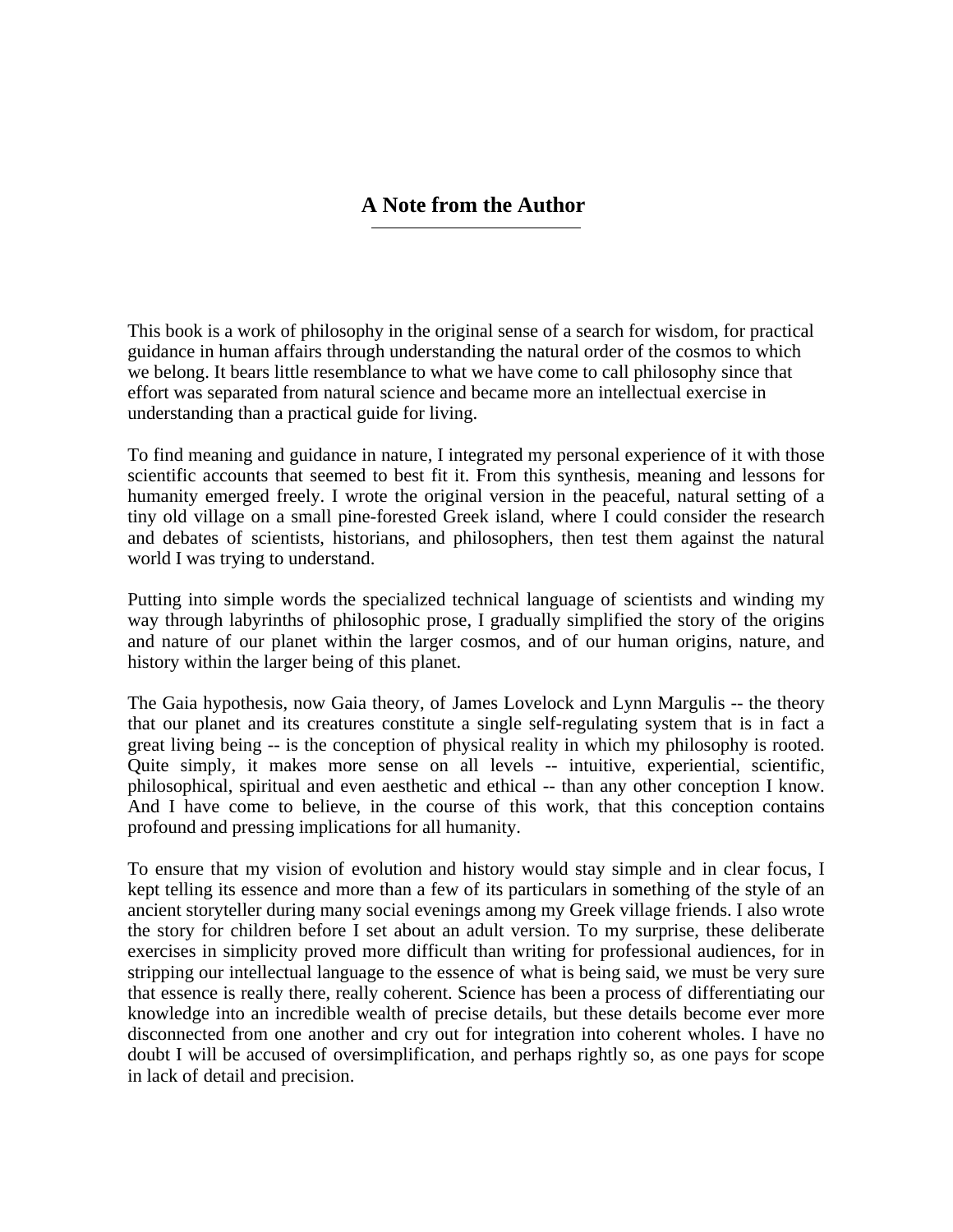Friends and colleagues have asked me now and then why I insist on dealing with all evolution, even all the cosmos, to discuss human matters; why I don't narrow my scope to workable proportions. My answer is that context is what gives meaning, and a serious search of context is an ever-expanding process leading inevitably to the grandest context of all: the whole cosmos. As the nested contexts for the human story -- especially the context of evolution -- became clearer to me, they revealed a simple but elegant biological vision of just why our human condition has become so critical and what we might do to improve it.

Other people ask why I'm so eager to save humanity when it is proving such a social and ecological disaster. To this I can only answer that, as far as I can see, every healthy living being or system in nature has evolved survival oriented behavior, and I do not exclude myself from this natural health scheme. Of course my purpose is to show how we are straying from this course, so that we may correct the deviations.

I can no more proclaim the worldview arising from my work "reality" than can any particular philosopher working at creating a meaningful worldview in any particular place and time, drawing on the scientific and historical knowledge of that place and time. Philosophy is an intensely personal search that one hopes will have relevance to others, will be validated by their experience, will offer them some insight and guidance, or will at least stimulate them in their disagreement to search further on their own.

Yet a work of philosophy also reflects the broader context and search of a culture at a particular stage, and the biological evolutionary viewpoint of this book reflects a broadly emerging pattern of search for our origins and direction in nature -- a reawakening of that search begun by the original pre-Socratic philosophers, indeed that goes further back to the roots of religion -- the search for *re-ligio*, for "reconnection" with our origins in the nature or cosmos that gave rise to us and within which we continue our co-creation.

Paradoxically, our self-imposed separation from nature by way of an 'objective' mechanical worldview during the past few millennia has led to the scientific knowledge that makes it possible to understand and reintegrate ourselves into nature's self-organization patterns. It has also brought us to a stage of technology that permits us to share our discoveries and our understanding planet-wide in no time at all, to work together as a body of humanity with hope of transcending our present crisis in a far healthier and happier future for ourselves and all the rest of Earthlife.

Although the original version of this book was done in relative isolation and without funding, I am indebted and profoundly grateful to many teachers and friends, from the forest creatures with whom I spent my earliest years to Jim Lovelock and Lynn Margulis, who have not only informed and inspired me in this work, but who gave me invaluable encouragement, confidence, and opportunities in seeing the work through.

As this edition goes to press, scientists have recognized that we are well into the sixth great extinction of species -- the first caused by a single species, and proceeding more rapidly even than the last one, which eliminated the great dinosaurs sixty million years ago because Earth's climate changed dramatically under the impact of a huge meteor in the Caribbean basin.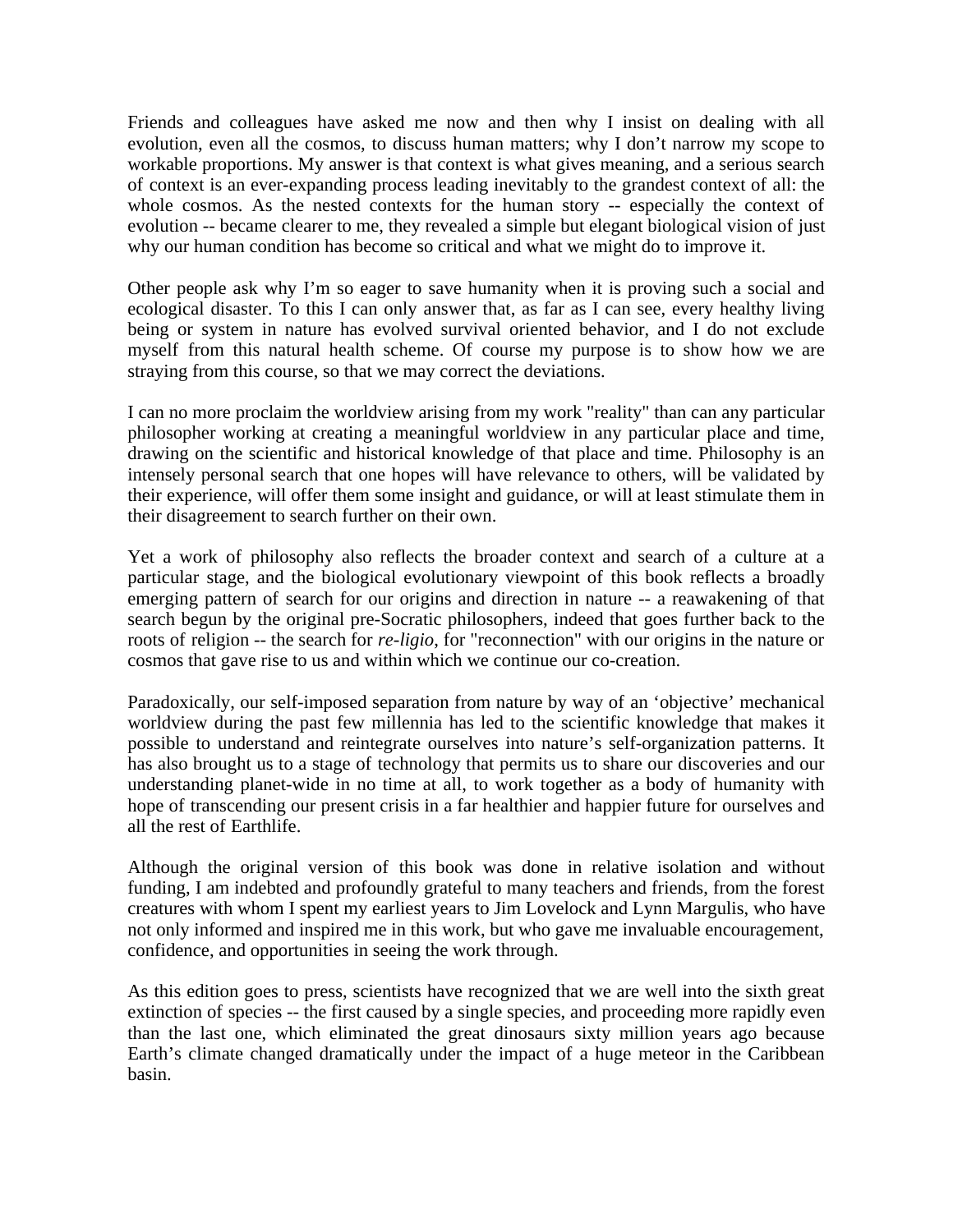There is no doubt that we humans continue creating the chaos of ongoing disaster and denial. As I say in Chapter 19, Onondaga Chief Oren Lyons, at the Earth Summit known as Rio '92, reminded us that the passengers of the Titanic refused to believe that marvel of modern technology could go down on its maiden voyage. It did, of course, go down, as its extremely popular and timely Hollywood version reminded us. We may be a true biological marvel as a hi-tech human species, but we have truly gotten ourselves into serious trouble.

A healthy world for all cannot easily rise from total destruction; rather it must be formed now, in the midst of the chaos we create. Such a "new world order," I am again and again reminded by the indigenous elders I have listened to intently for their deep understanding of sustainability, must be based on a very old world order -- on the laws of nature as indigenous people understand them, on laws they have been trying to teach us for a very long time: laws of balance, harmony, of giving back in full measure for all you take; laws designed to insure survival at least seven generations into the future.

The conclusion reached in this book, that we humans as a species must learn quickly to fit our lifestyles harmoniously into the rest of nature, is what led me to seek out indigenous knowledge between editions. Indigenous peoples never saw themselves as anything *but* an integral part of nature, and so they tend to know much more about that than do industrial peoples. Once, I listened to Jeannette Armstrong, a wise woman of the Okinakan nation, which still lives traditionally, speaking in detail about her peoples' understanding of nature. It was precisely the understanding I had gained in the course of writing this book far off on a Greek island -- confirmation to me that I had gotten it right, for her people had the credibility of thousands of years of careful and scientific observation.

The immense knowledge of nature, the coherent philosophies and the non-technological achievements of indigenous people impressed me deeply. They have observed us far more carefully than we them. Their conscious choice not to develop technological consumer societies gave me a more balanced view of human life and some valuable insights I have shared in several new chapters. One of these insights -- that there can no more be one true science than one true religion -- was difficult to share with fellow scientists of my industrial culture. Almost invariably, they responded, "You mean indigenous *knowledge* ; they don't have *science* , there is only *one* science." I have therefore taken some care to show that indigenous people do indeed have science, by our own definitions, as a deep aspect of their cultures (see Chapter 19).

The great effort of industrial culture to fragment our world, to separate science, religion, art, economics, politics and other social practices, has long seemed to me very costly in blinding us to their interrelations. Today this is expressed in such problems as the difficulty of integrating the *economy* with *ecology* , two words meaning, in their original Greek, the organizational design and the operating principles of a household. Clearly they should never have been separated! How could it have happened? As Janine Benyus pointed out in a speech at a Bioneers conference, we assigned one group of people -- biologists -- to study how other species make a living, and another unrelated group of people -- economists -- to determine how humans make a living. Only now do we see interest in living systems enter the world of business.

Indigenous people have also taught me that good science can be done without tearing it out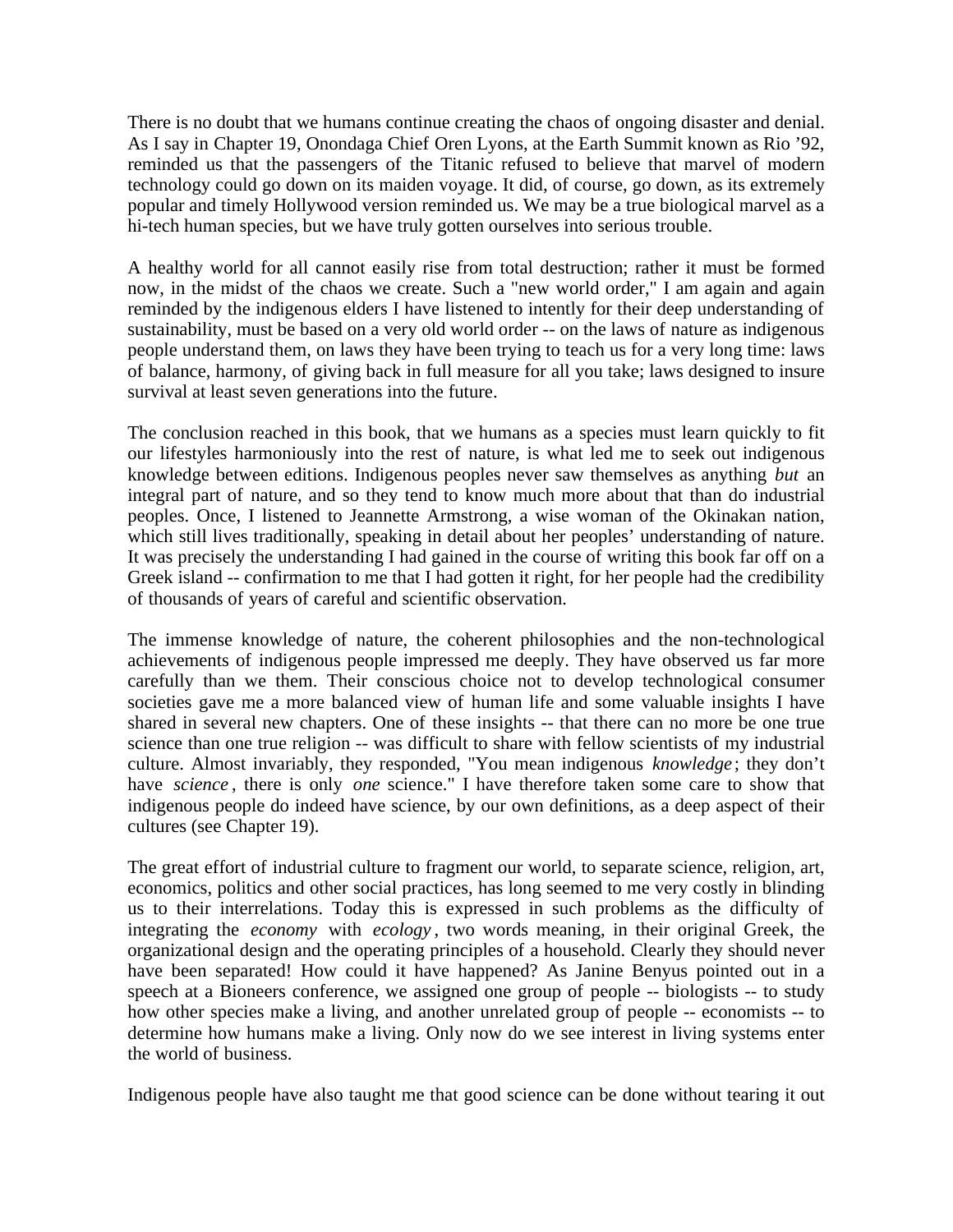of the seamless and sacred fabric of life. They have always known this is a participatory universe, which Western scientists only now acknowledge. We simply cannot observe it without changing it. Indigenous people understand science and spirituality as aspects of the same reality -- an intelligent, conscious continuum with physical and non-physical aspects. They are aware that all parts and aspects of nature are in constant non-physical communication. In Western science, physicists only now discover the deep connectedness and dialogue of everything through concepts of non-locality and zero-point energy.

One crisp cool day in a cornfield on the barren Hopi reservation in Arizona, I watched Martin Gashweseoma -- now almost the only traditional Hopi elder still alive -- kneeling in the dry earth beneath a brilliant blue sky, picking dried ears of blue corn from the stubby plants rustling in a cold late fall wind. Martin continues to live in the sacred way, with only the digging stick given by the Great Spirit, Maasau, along with instructions for living in peace and simplicity. He stood up to greet me and began speaking of the eviction of the faithful Hopi from Old Oraibi in 1906 with only what they could carry, of his uncle Yukiuma who led his people like Gandhi on this exodus, even going to the White House to plead their cause, of the sacred stone tablets his uncle later entrusted to him, of the way they were taken away, of the Day of Purification the white man, Bahanna, is bringing on, with all its suffering as the world becomes desert....

What he said was familiar, as I had been working with the Hopi and other Indians for years by this time, but it took on new significance as it burned into my heart on that crisp, clear fall day, the azure sky blazing behind him as we talked. Three men who had brought me to the field stood behind me and never interrupted; Martin did not take his eyes from mine during our long interchange. It was an experience of total undivided attention I, as a woman, had never experienced from men. The intense energy flowing between Martin and myself created a dense whirlpool tangible even to me, a person normally insensitive to such things. A whirlpool, as I say in this book, is a living entity, and Martin wove such an entity.

Anguish flowed through me at his despair. He spoke of his and other elders' failure to reach the White Brother -- our dominant culture -- with the Hopi Prophecy, and of how even the Hopi were abandoning their traditions, their cornfields. The Hopi prophecy, discussed at the beginning of Chapter 19, says the world as we know it will end if the White Brother does not heed the Sacred Way of the Red Brother and share his mission to develop technology in that spirit.

His truth -- the need for cooperation between the ways of indigenous and industrial peoples to build a sustainable world -- is vital to our survival. I found this same truth over and over again in many teachings I have gained from indigenous peoples in many places. I explored this truth in many contexts, from presidential commission dialogues on a sustainable human future in Washington D.C. to traditional villages in the Peruvian Andes, where I spent a whole year studying the cosmology and science of ancient Andean cultures, and now in the corporate world of multinationals, the most powerful organizations humanity has yet devised.

This corporate world, which, along with science and technology, is often blamed for current crises, is suddenly in crisis itself because of a dramatic new development on the human scene: the Internet. From my perspective as an evolution biologist, this World Wide Web of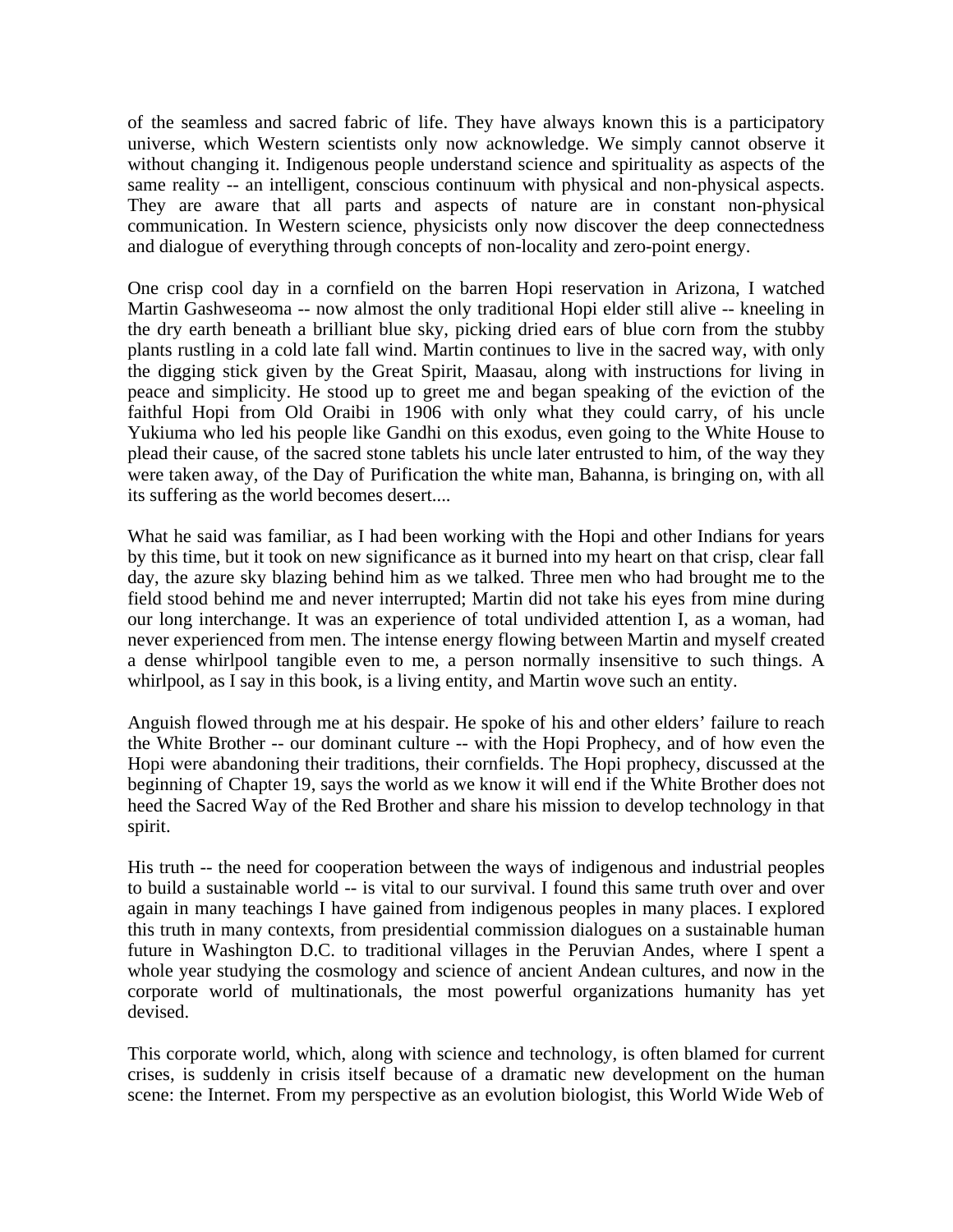information exchange is a kind of fractal biology repeat pattern of the first version, built by bacteria billions of years ago, as we see in Chapter 4. And just like its ancient counterpart - still in existence among bacteria worldwide today -- it is a self-organizing living system.

Chapter 20 describes the inherent organizational design and operating principles of this new Web as those of living systems, and that is why it has the power to force corporations with organizational designs and operating principles based on command and control mechanics to change their ways -- to become more like living systems themselves. As corporations, which play such a powerful determining role in our species' behavior as a whole, understand and abide by the sustainable survival principles of living systems, their goals will come into harmony with our personal and community goals. We can then mature like other species from competition to cooperation and build a human society in which the goals of individual *and* community, of local *and* global economy, of economy *and* ecology are met. This will shift us out of crises and into the happier, healthier world of which we all dream. Let it be so!

Elisabet Sahtouris, September, 1999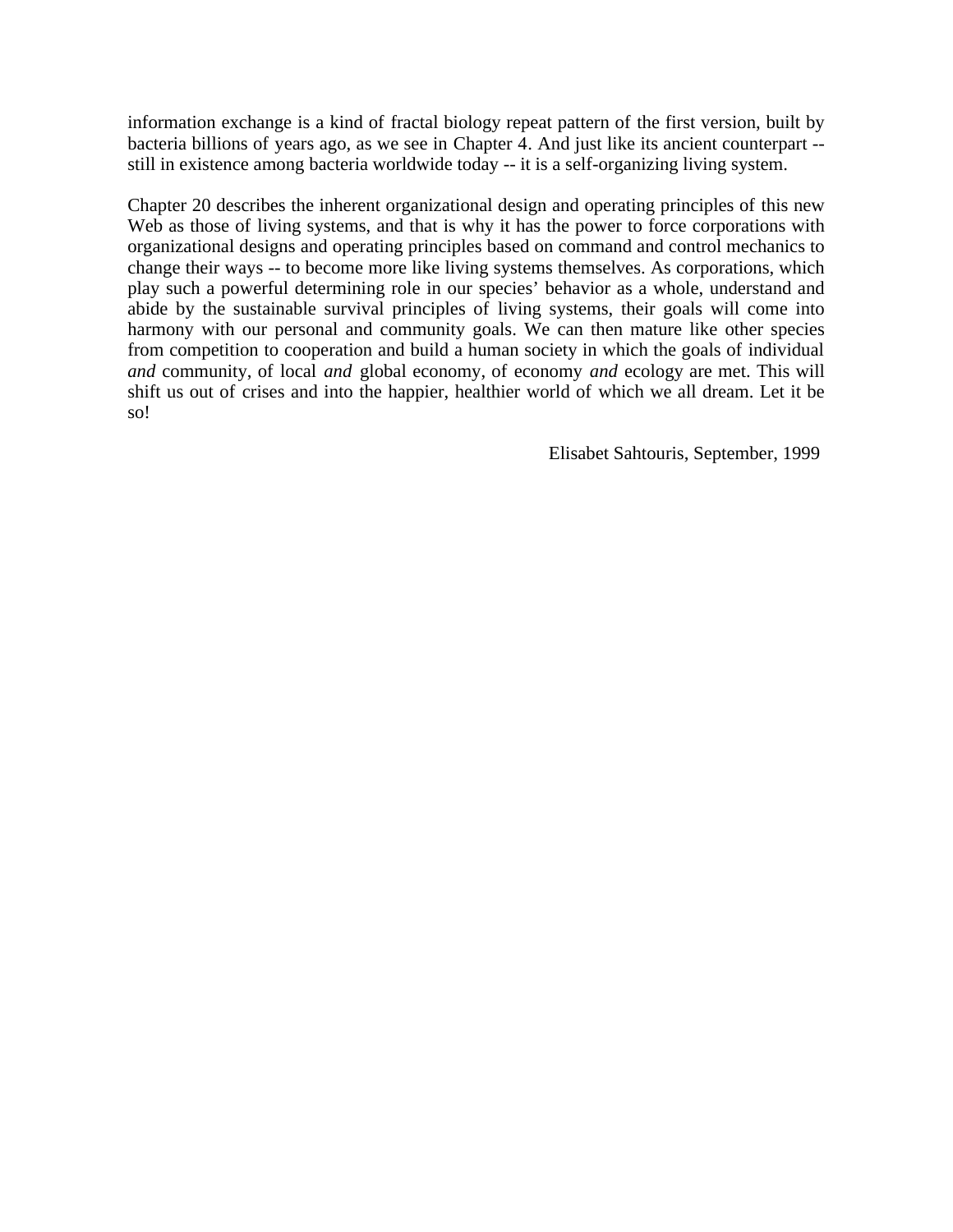## **A Twice-Told Tale**

Everyone knows that humanity is in crisis, politically, economically, spiritually, ecologically, any way you look at it. Many see humanity as close to suicide by way of our own technology; many others see humans as deserving God's or nature's wrath in retribution for our sins. However we see it, we are deeply afraid that we may not survive much longer. Yet our urge to survival is the strongest urge we have, and we do not cease our search for solutions in the midst of crisis.

The proposal made in this book is that we see ourselves in the context of our planet's biological evolution, as a still new, experimental species with developmental stages that parallel the stages of our individual development. From this perspective, humanity is now in adolescent crisis and, just because of that, stands on the brink of maturity in a position to achieve true humanity in the full meaning of that word. Like an adolescent in trouble, we have tended to let our focus on the crisis itself or on our frantic search for particular political, economic, scientific, or spiritual solutions depress us and blind us to the larger picture, to avenues of real assistance. If we humbly seek help instead from the nature that spawned us, we will find biological clues to solving all our biggest problems at once. We will see how to make the healthy transition into maturity.

Some of these biological clues are with us daily, all our lives, in our own bodies; others can be found in various ages and stages of the larger living entity of which we are part -- our planet Earth. Once we see these clues, we will wonder how we could have failed to find them for so long.

The reason we *have* missed them is that we have not understood ourselves as living beings within a larger being, in the same sense that our cells are part of each of us.

Our intellectual heritage for thousands of years, most strongly developed in the past few hundred years of science, has been to see ourselves as separate from the rest of nature, to convince ourselves we see it objectively -- at a distance from ourselves -- and to perceive, or at least model it, as a vast mechanism.

This objective mechanical worldview was founded in ancient Greece when philosophers divided into two schools of thought about the world. One school held that all nature, including humans, was alive and self-creative, ever making order from disorder. The other held that the 'real' world could be known only through pure reason, not through direct experience, and was God's geometric creation, permanently mechanical and perfect behind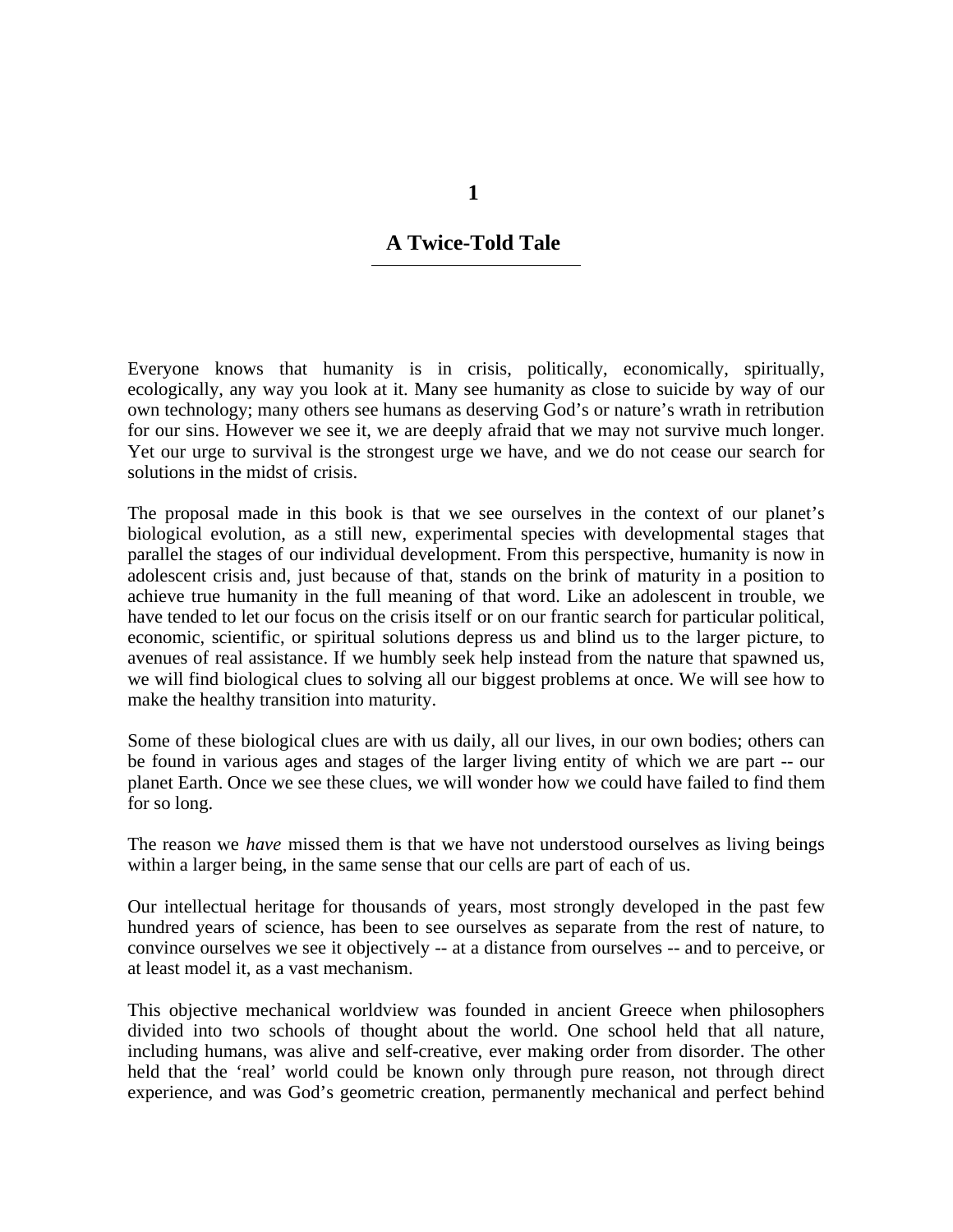our illusion of its disorder.

This mechanical/religious worldview superseded the older one of living nature to become the foundation of the whole Western worldview up to the present.

Philosophers such as Pythagoras, Parmenides, and Plato were thus the founding fathers of our mechanical worldview, though Galileo, Descartes, and other men of the Renaissance translated it into the scientific and technological enterprise that has dominated human experience ever since.

What if things had gone the other way? What if Thales, Anaximander, and Heraclitus, the organic philosophers who saw all the cosmos as alive, had won the day back in that ancient Greek debate?

What if Galileo, as he experimented with both telescope and microscope, had used the latter to seek evidence for Anaximander's theory of biological evolution here on Earth, rather than looking to the skies for confirmation of Aristarchus's celestial mechanics? In other words, what if modern science and our view of human society had evolved from organic biology rather than from mechanical physics?

We will never know how the course of human events would have differed had they taken this path, had physics developed in the shadow of biology rather than the other way around.

Yet it seems we were destined to find the biological path eventually, as the mechanical worldview we have lived with so long is now giving way to an organic view -- in all fairness, an organic view made possible by the very technology born of our mechanical view.

The same technology that permits us to reach out into space has permitted us to begin seeing the real nature of our own planet to discover that it is alive and that it is the only live planet circling our Sun.

**· · ·** 

The implications of this discovery are enormous, and we have hardly even begun to pursue them. We were awed by astronauts' reports that the Earth looked from space like a living being, and were ourselves struck by its apparently live beauty when the visual images were before our eyes. But it has taken time to accumulate scientific evidence that the Earth is a live planet rather than a planet with life upon it, and many scientists continue to resist the new conception because of its profound implications for change in all branches of science, not to mention all society.

The difference between a planet with life on it and a living planet is hard at first to understand. Take for example the word, the concept, the practice of *ecology* , which has become familiar to us all within just the few short decades that we have been aware of our pollution and destruction of the environment on which our own lives depend.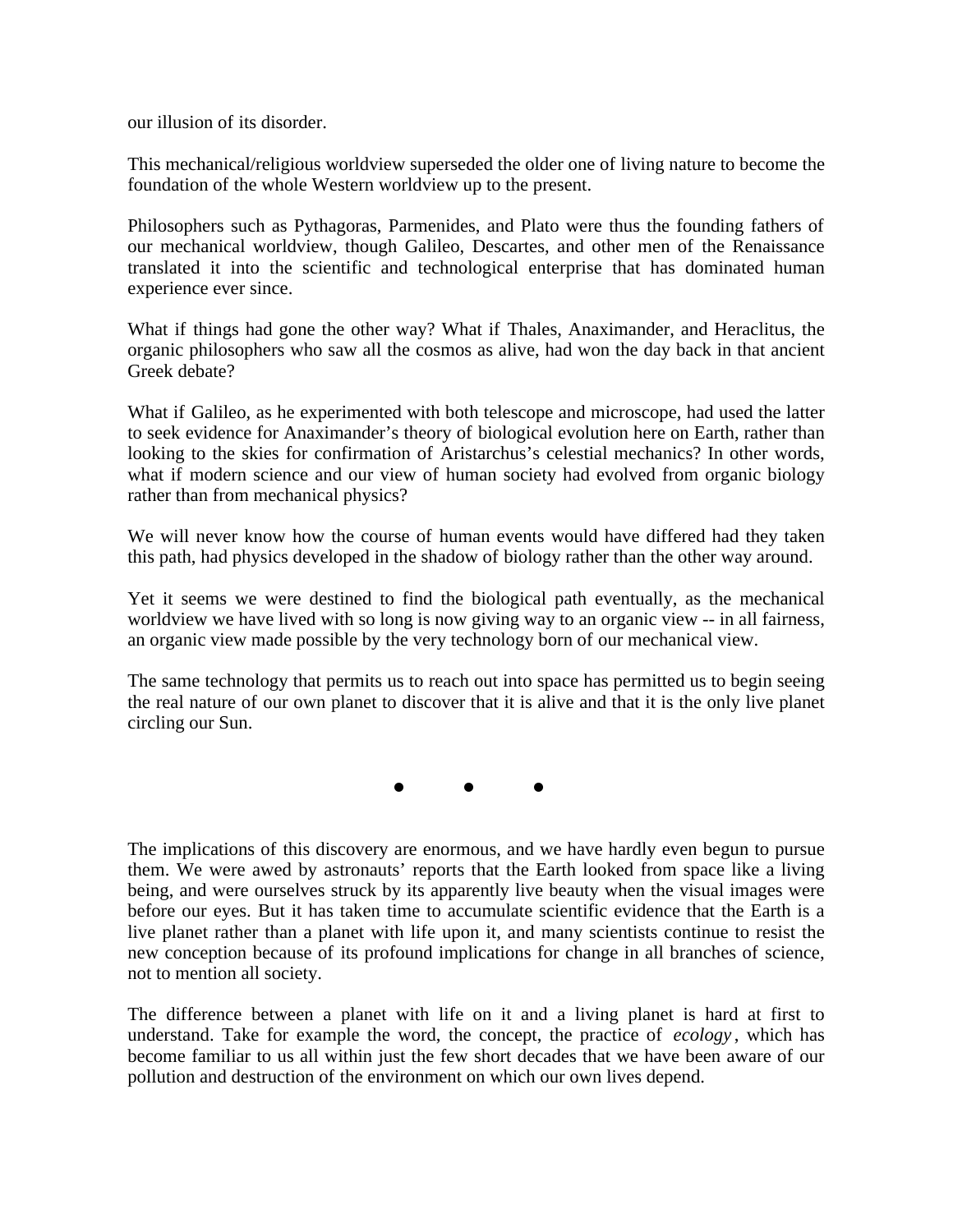Our ecological understanding and practice has been a big, important step in understanding our relationship to our environment and to other species. Yet, even in our serious environmental concern, we still fall short of recognizing ourselves as part of a much larger living entity. It is one thing to be careful with our environment so it will last and remain benign; it is quite another to know deeply that our environment, like ourselves, is part of a living planet.

The earliest microbes into which the materials of the Earth's crust transformed themselves created their own environments, and these environments in turn shaped the fate of later species, much as cells create their surround and are created by it in our own embryological development.

As for physiology, we already know that the Earth regulates its temperature as well as any of its warm-blooded creatures, such that it stays within bounds that are healthy for life despite the Sun's steadily increasing heat. And just as our bodies continually renew and adjust the balance of chemicals in our skin and blood, our bones and other tissues, so does the Earth continually renew and adjust the balance of chemicals in its atmosphere, seas, and soils. How these physiological systems work is now partly known, partly still to be discovered, as is also still the case with our bodies' physiological systems.

Certainly it is ever more obvious that we are not studying the mechanical nature of Spaceship Earth but the self-creative, self-maintaining physiology of a live planet.

Many still take the live Earth concept, named Gaia after the Earth goddess of early Greek myth, more as a poetic or spiritual metaphor than as a scientific reality. However, the name Gaia was never intended to suggest that the Earth is a female being, the reincarnation of the Great Goddess or Mother Nature herself, nor to start a new religion (though it would hardly hurt us to worship our planet as the greater Being whose existence we have intuited from time immemorial). It was intended simply to designate the concept of a live Earth, in contrast to an Earth with life upon it.

Actually, Gaia, or the Roman form, Gea, was an earlier name for our planet than Earth. It was lost in the wandering of words from ancient Greek through other languages to English. In Greek, our planet has always been called Gaia in its alternate spelling *Ge*, which we see in English words taken directly from Greek, such as *geology* , the formation of the Earth; *geometry*, the measurement of the Earth; and *geography*, the mapping of the Earth. In accord with our own practice of calling planets by the names of Greek deities in their Roman versions, we really should call the Earth Gea. Greek, like English, has always used the same word for Earth-as-world and Earth-as-ground -- the ancient Ge that became the modern Gi, pronounced Yee. The English word Earth came from an ancient Greek root meaning working the ground, or earth- *ergaze --* which evolved into the name of the Nordic Earth goddess, Erda and then into the German Erde and the English Earth. Thus even the word Earth implies a female deity.

With that digression intended to make the name Gaia more acceptable to those who still consider the name and image somehow inappropriate for a scientific concept, let us look also at the myth itself -- the creation myth of Gaia's dance.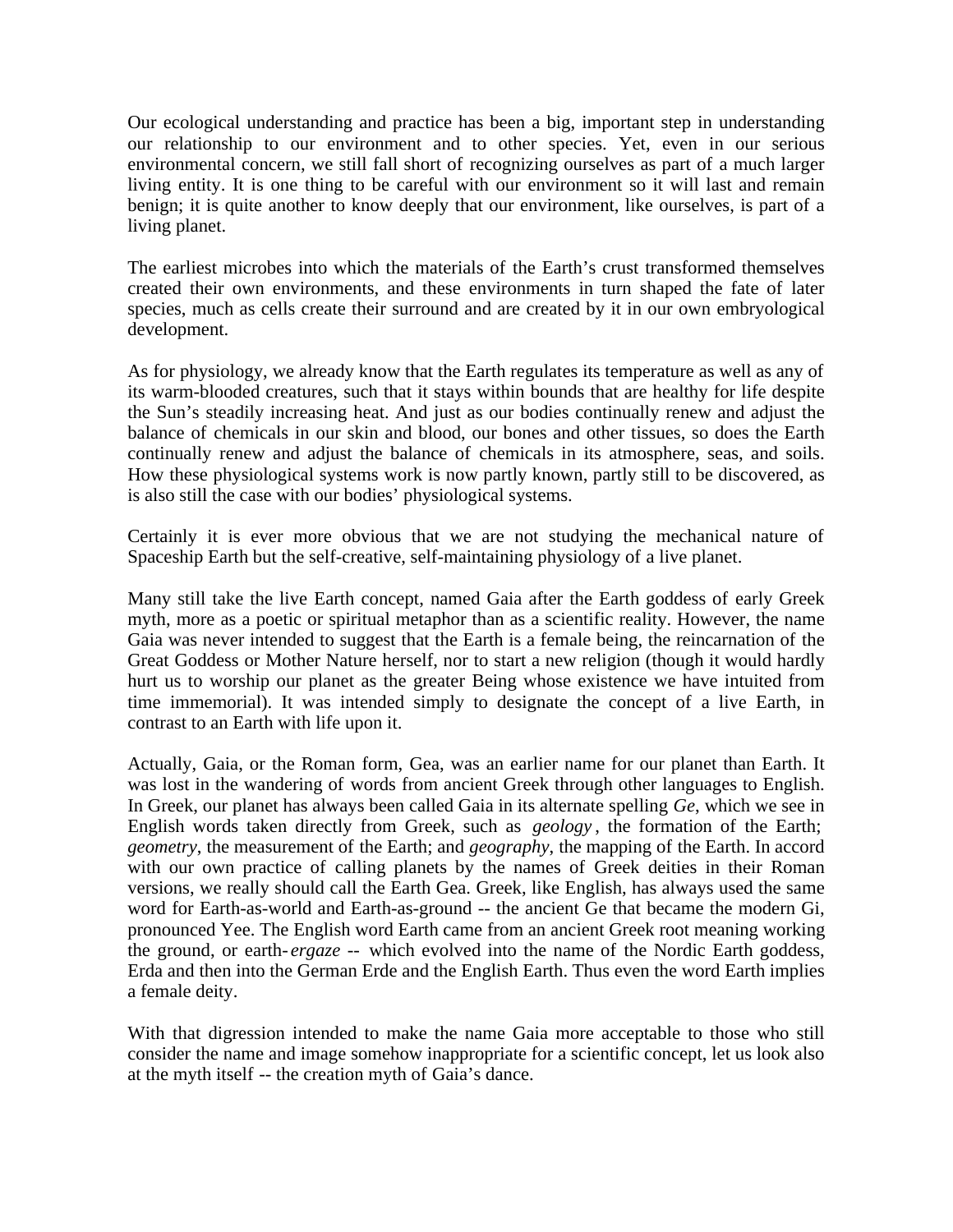The story of Gaia's dance begins with an image of swirling mist in the black nothingness called Chaos by the ancient Greeks -- an image reminding us of modern photos of galaxies swirling in space. In the myth it is the dancing goddess Gaia, swathed in white veils as she whirls through the darkness. As she becomes visible and her dance grows ever more lively, her body forms itself into mountains and valleys; then sweat pours from her to pool into seas, and finally her flying arms stir up a windy sky she calls *Ouranos* -- still the Greek word for sky -- which she wraps around herself as protector and mate.

Though she later banishes Ouranos -- Uranus, in Latin -- to her depths for claiming credit for creation, their fertile union as Earth and Heaven brings forth forests and creatures including the giant Titans in human form, who in turn give rise to the gods and goddesses and finally to mortal humans.

From the start, says the myth -- true to human psychology -- people were curious to know how all this had happened and what the future would bring. To satisfy their curiosity, Gaia let her knowledge and wisdom leak from cracks in the Earth at places such as Delphi where her priestesses interpreted it for people.

Our curiosity is still with us thousands of years after this myth served as explanation of the world's creation. And in a sense, Gaia's knowledge and wisdom are still leaking from her body -- not just at Delphi, but everywhere we care to look in a scientific study of our living planet.

The new scientific story of Gaian creation has other parallels to the ancient myth. We now recognize the Earth as a single self-creating being that came alive in its whirling dance through space, its crust transforming itself into mountains and valleys, the hot moisture pouring from its body to form seas. As its crust became ever more lively with bacteria, it created its own atmosphere, and the advent of sexual partnership finally did produce the larger life forms -- the trees and animals and people.

The tale of Gaia's dance is thus being retold as we piece together the scientific details of our planet's dance of life. And in its context, the evolution of our own species takes on new meaning in relation to the whole. Once we truly grasp the scientific reality of our living planet and its physiology, our entire worldview and practice are bound to change profoundly, revealing the way to solving what now appear to be our greatest and most insoluble problems.

From a Gaian point of view, we humans are an experiment -- a young trial species still at odds with ourselves and other species, still not having learned to balance our own dance within that of our whole planet. Unlike most other species, we are not biologically programmed to know what to do; rather, we are an experiment in free choice.

This leaves us with enormous potential, powerful egotism, and tremendous anxiety -- a syndrome that is recognizably adolescent.

Human history may seem very long to us as we study all that has happened in it, but we know only a few thousand years of it and have existed as humans for only a few million years, while Earth has been self-creating and evolving for billions of years. We have scarcely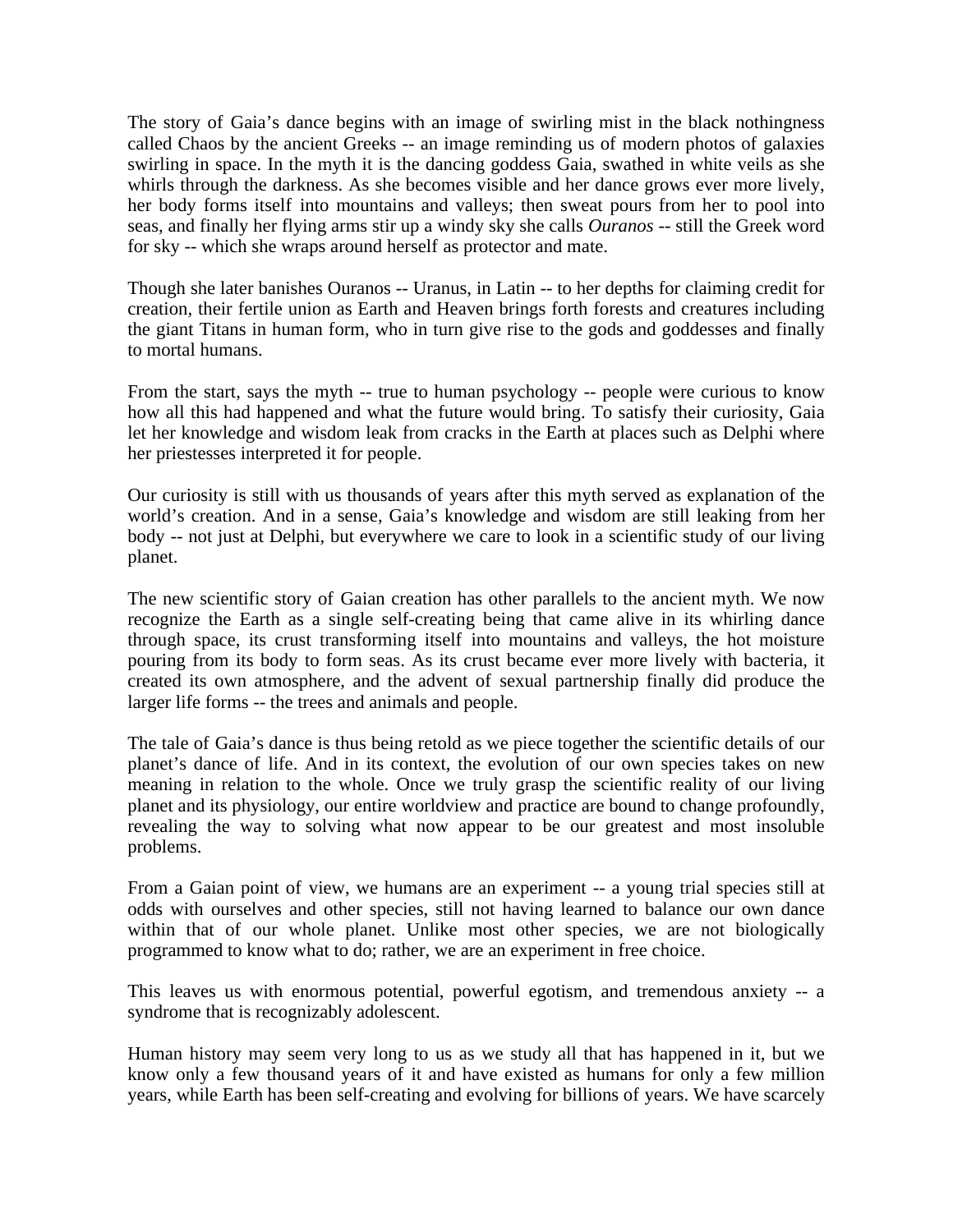had time to come out of species childhood, yet our social evolution has changed us so fast that we have leaped into our adolescence.

Humans are not the first creatures to make problems for themselves and for the whole Gaian system, as we will see. We are, however -- unless whales and dolphins beat us to it in past ages -- the first Gaian creatures who can understand such problems, think about them, and solve them by free choice. In fact, the argument of this book is that our maturity as a species depends on our accepting the responsibility for our natural heritage of behavioral freedom by working consciously and cooperatively toward our own health along with that of our planet.

Our ability to be objective, to see ourselves as the *I* or *eye* of our cosmos, as beings independent of nature, has inflated our egos *-- ego* being the Greek word for *I*. We came to separate the *I* from the *it* and to believe that 'it' -- the world apart from us, out *there*  $-$  was ours to do with as we pleased. We told ourselves we were either God's favored children or the smartest and most powerful naturally-evolved creatures on Earth. This egotistic attitude has been very much a factor in bringing us to adolescent crisis.

And so an attitude of greater humility and willingness to accept some guidance from our parent planet will be an important factor in reaching our species maturity.

The tremendous problems confronting us now -- the inequality of hunger on one side and overconsumption on the other, the possibly irreversible damage to the natural world we depend on, just as our cells depend on the wholeness of our bodies for *their* life -- are all of our own making. These problems have become so enormous that many of us believe we will not be able to solve them in time. Yet just at this time in our troubled world we stand on the brink of maturity, in a position to recognize that we are neither perfect nor omnipotent, but that we can learn a great deal from a parent planet that is also not perfect or omnipotent but has the experience of billions of years of overcoming an endless array of difficulties, small and great.

When we look anew at evolution, we see not only that other species have been as troublesome as ours, but that many a fiercely competitive situation resolved itself in a cooperative scheme. The kind of cells our bodies are made of, for example, began with the same kind of exploitation among bacteria that characterizes our historic human imperialism, as we will see.

In fact, those ancient bacteria invented technologies of energy production, transportation and communications, including a WorldWideWeb still in existence today, during their competitive phase and then used those very technologies to bind themselves into the cooperative ventures that made our own existence possible. In the same way, we are now using essentially the same technologies, in our own invented versions, to unite ourselves into a single body of humanity that may make yet another new step in Earth's evolution possible. If we look to the lessons of evolution, we will gain hope that the newly forming worldwide body of humanity may also learn to adopt cooperation in favor of competition. The necessary systems have already been invented and developed; we lack only the understanding, motive, and will to use them consciously in achieving a cooperative species maturity.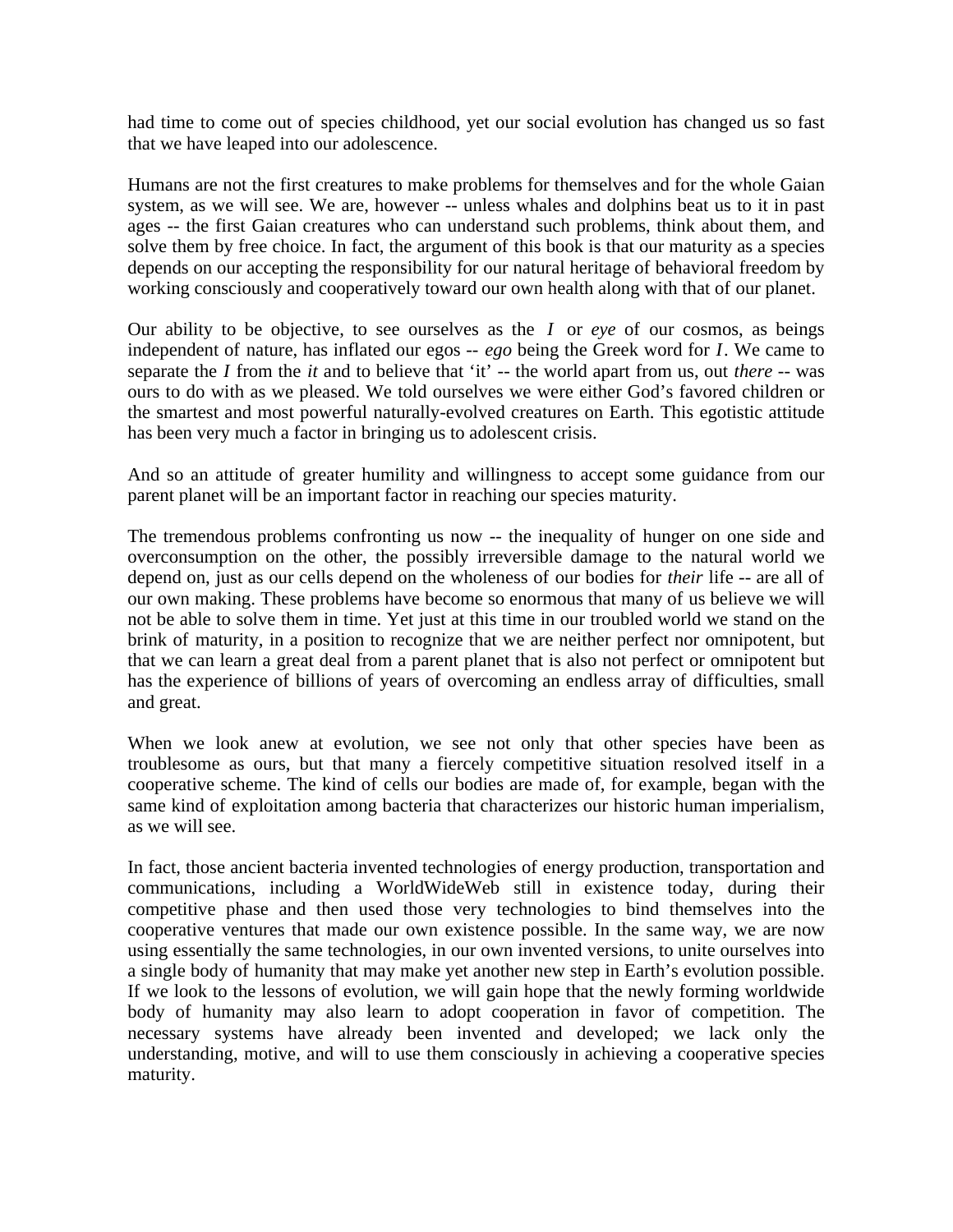It may come as a surprise that nature has something to teach us about cooperative economics and politics. Sociobiologists, who have told us much in recent decades about humanity's animal heritage, have tended to paint us a bleak picture. Calling on our evolutionary heritage as evidence that we will never cure ourselves of territorial lust and aggression toward one another, they continue to predict there will be no end to economic greed and political warfare. But it is the aim of this book to show that these sociobiologists have presented a misleading picture -- as misleading as earlier scientists' one-sided view of all natural evolution as "red in tooth and claw," the hard and competitive struggle among individuals on which we have modeled our modern societies.

The new view of our Gaian Earth in evolution shows, on the contrary, an intricate web of cooperative mutual dependency, the evolution of one scheme after another that harmonizes conflicting interests.

The patterns of evolution show us the creative maintenance of life in all its complexity. Indeed nature is more suggestive of a mother juggling resources to ensure each family member's welfare as she works out differences of interest to make the whole family a cooperative venture, than of a rational engineer designing perfect machinery that obeys unchangeable laws.

For scientists who shudder at such *anthropomorphism* -- defined as reading human attributes into nature -- let us not forget that *mechanomorphism -- reading mechanical attributes into nature* -- is really no better than second-hand anthropomorphism, since mechanisms are human products. Is it not more likely that nature in essence resembles one of its own creatures than that it resembles in essence the nonliving product of one of its creatures?

The leading philosophers of our day recognize that the very foundations of our knowledge are quaking -- that our understanding of nature as machinery can no longer be upheld. But those who cling to the old understanding seriously fear that all human life will break down without a firm foundation for our knowledge of nature in mathematical reference points and laws of physics. They fail to see what every child can see -- that hummingbirds and flowers work, that nature does very well in ignorance of human conceptions of how it must work.

Machinery is in fact the very antithesis of life. One must always hope a machine, between its times of use, will not change, for only if it does not change will it continue to be of use. Left to its own devices, so to speak, it will eventually be destroyed by its environment. Living organisms, on the other hand, cannot stay the same *without* changing constantly, and they use their environment to their advantage. To be sure, our machinery is getting better and better at imitating life; if this were not so, a mechanical science could not have advanced in understanding. But mechanical models of life continue to miss its essential self-creativity. Fortunately, our survival struggle is leading to intuitive grasps of nature's principles that are shifting our technologies into serving cooperative life purposes, especially clearly in the phenomenon of the global Internet.

**· · ·**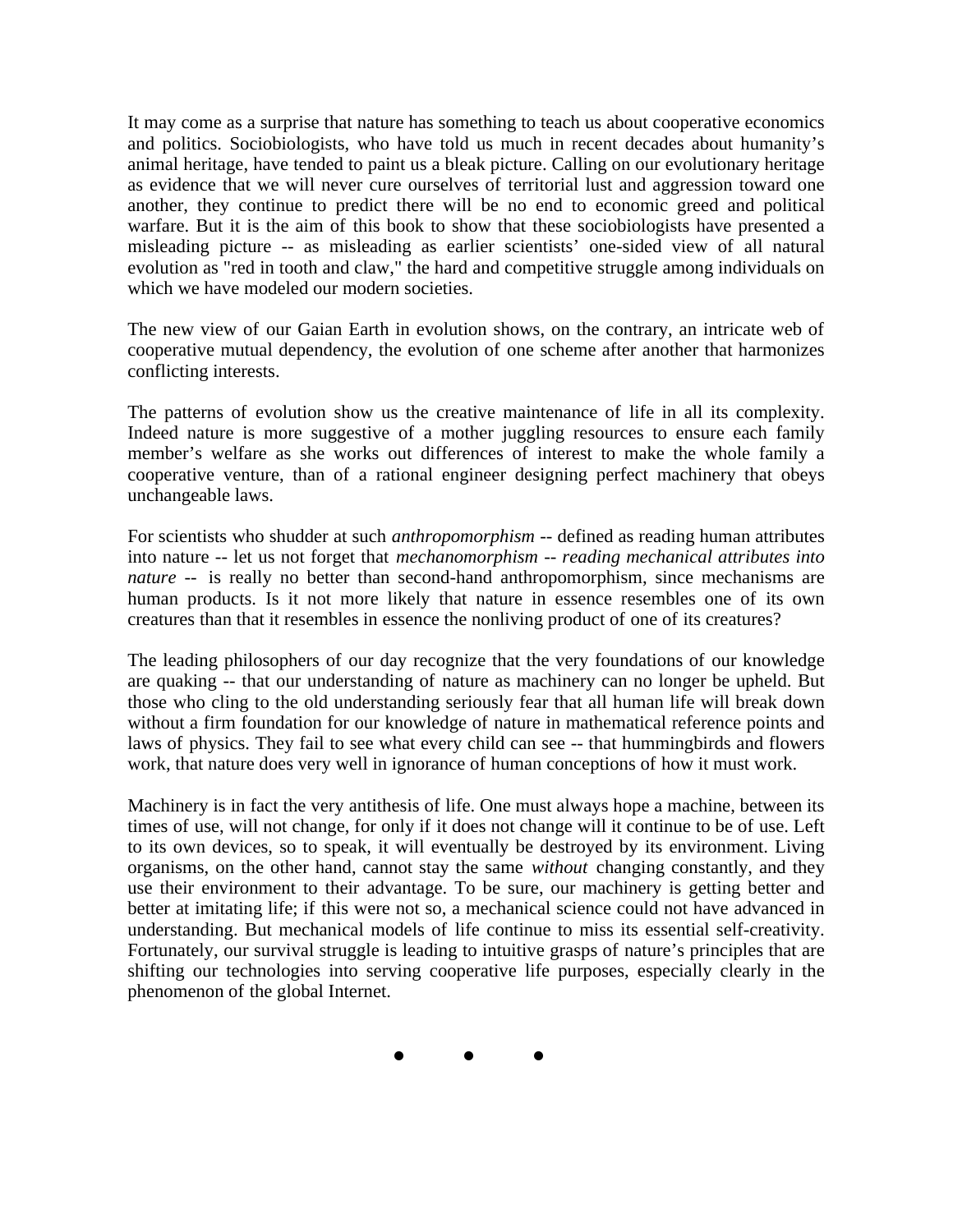We are learning that there is more than one way to organize functional systems, to produce order and balance; that the imperfect and flexible principles of nature lead to greater stability and resilience in natural systems than we have produced in ours -- both technological and social -- by following the mechanical laws we assumed were natural.

We designed our societies as though they were machinery; we made a Cold War on one another over who had the perfect social design. Our greatest recent conflict was over whether individuals should sacrifice their individual interest to the welfare of the whole or whether individual interest should reign supreme in the hope that the interests of the whole would thus take care of themselves

No being in nature, outside our own species, is ever confronted with such a choice, and if we consult nature, the reason is obvious. The choice makes no sense, for neither alternative can work. No being in nature can ever be completely independent, although independence calls to every living being, whether it is a cell, a creature, a society, a species, or a whole ecosystem.

Every being is part of some larger being, and as such its self-interest must be tempered by the interests of the larger being to which it belongs. Thus mutual consistency works itself out everywhere in nature, as we will see again and again in this book.

For clues on organizing a workable economics and politics, we need not even look beyond our own bodies, with their cooperative diversity of cells and organs as a splendid example to us in working out our social future.

Diversity is crucial to nature, yet we humans seem desperately eager to eliminate it, in nature and in one another. This is one of the greatest mistakes we are making. We reduce complex ecosystems to one-crop monocultures, and we do everything in our power to persuade or force others to adopt our languages, our customs, our social structures, instead of respecting their diversity and recognizing its validity. Both practices impoverish and weaken us within the Gaian system.

We are right to worry about our survival, for we foolishly jeopardize it.

We are wrong to devote our attention to saving or managing nature. Gaia will save herself *with or without us* and hardly needs advice or help in managing her affairs. To look out for ourselves, we would be wise to interfere as little as possible in her ways, and to learn as much as possible of them.

Our technology has ravaged nature and continues to do so, but the ravages of technology are rooted in our youthful species' greed, our single bottom-line quest for profits motive. There is no intrinsic reason that we humans cannot develop a benign technology once we agree that our desire to maximize profits is completely at odds with nature's dynamic balance -- that greed prevents health and welfare for all. As Janine Benyus has pointed out, we assigned one group of people called biologists to study how other species make their living, and a completely separate group of people called economists to determine how *our* species makes its living.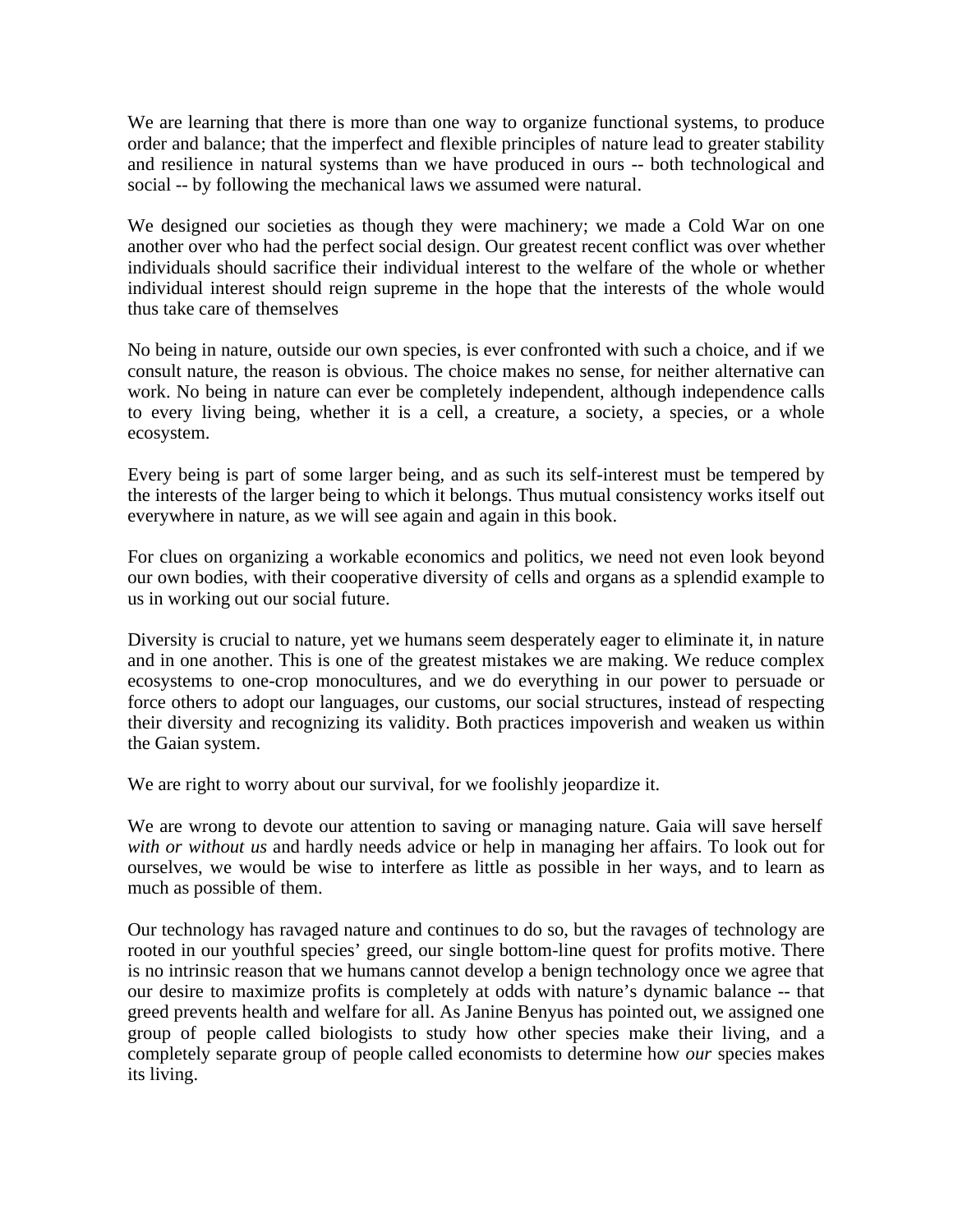No other creatures take more than they need, and this must be our first lesson. Our second lesson is to learn and emulate nature's fine-tuned recycling economics, largely powered by free solar energy. This does not mean going back to log cabins or tipis, but to eliminate waste and junk as we creatively develop diverse human lifestyles of elegant and sustainable simplicity.

The purpose of this book is to help pave the way to a happier and healthier future through an understanding of our relationship to the Gaian Earth system that spawned us and of which we are part -- a great being that, however it may annoy us, is not ours to dominate and control. We can damage it, but we cannot run it; we had better try to find out what it is all about and what we *are* doing, and *may* do, to survive happily within it.

The aggressive and destructive motives of domination, conquest, control, and profit have been presented to us as unchangeable human nature by historians as well as by sociologists. But mounting evidence from archaeology strongly suggests that human societies were, for the greater part of civilized history, based more on cooperation and reverence for life and nature than on competition and obsession with death and technology. It seems our human childhood, which lasted far longer than has our recent adolescence, was guided by religious images of a near and nurturing Mother Goddess before a cruel and distant Father God replaced her in influence. As we come out of adolescence we often recognize the value of what we were taught in childhood, and this new historical view of ourselves supports the general thesis of this book.

Like Gaian creation itself, human understanding or knowledge ever evolves.

Parts of the story you are about to read will already have changed by the time you read it. Others will change in the years to come as new things about Earth-Gaia and about human history are discovered. Any of us is free to help find new pieces of the story, bring those we know up to date, and then reinterpret the evidence as a whole, for in the last analysis, every interpretation has its personal color and flavor.

The next chapter is concerned with cosmic beginnings as a living context for our living planet; succeeding chapters, up to half of this book, tell of Gaian evolution over billions of years before we humans become part of it. Those interested in the story of human society may be tempted to skip this part of the story, but the scientific account of evolution in this book is not separable from our human social history. The details of our biological heritage from ancient bacteria on are given because therein lie the clues to a better human future. It is only within this context that we can appreciate our newness and our differences from the rest of nature, to see at the same time how we can benefit from its vast experience to fit ourselves in more harmoniously.

It is on this that everything now depends; species suicide is our only alternative, and there is really no reason to make a dramatic adolescent exit instead of growing up, taking on adult responsibility, and reaping the pleasures of productive maturity. Let us then follow the evolution of Gaian creation and of our own history as social and technological creatures within this great dance of life. Let's see what meaning and guidance all this may give in our present crisis, to speed us on our way into full maturity, to a happier future in which we promote our own health and that of our planet within the greater cosmic dance.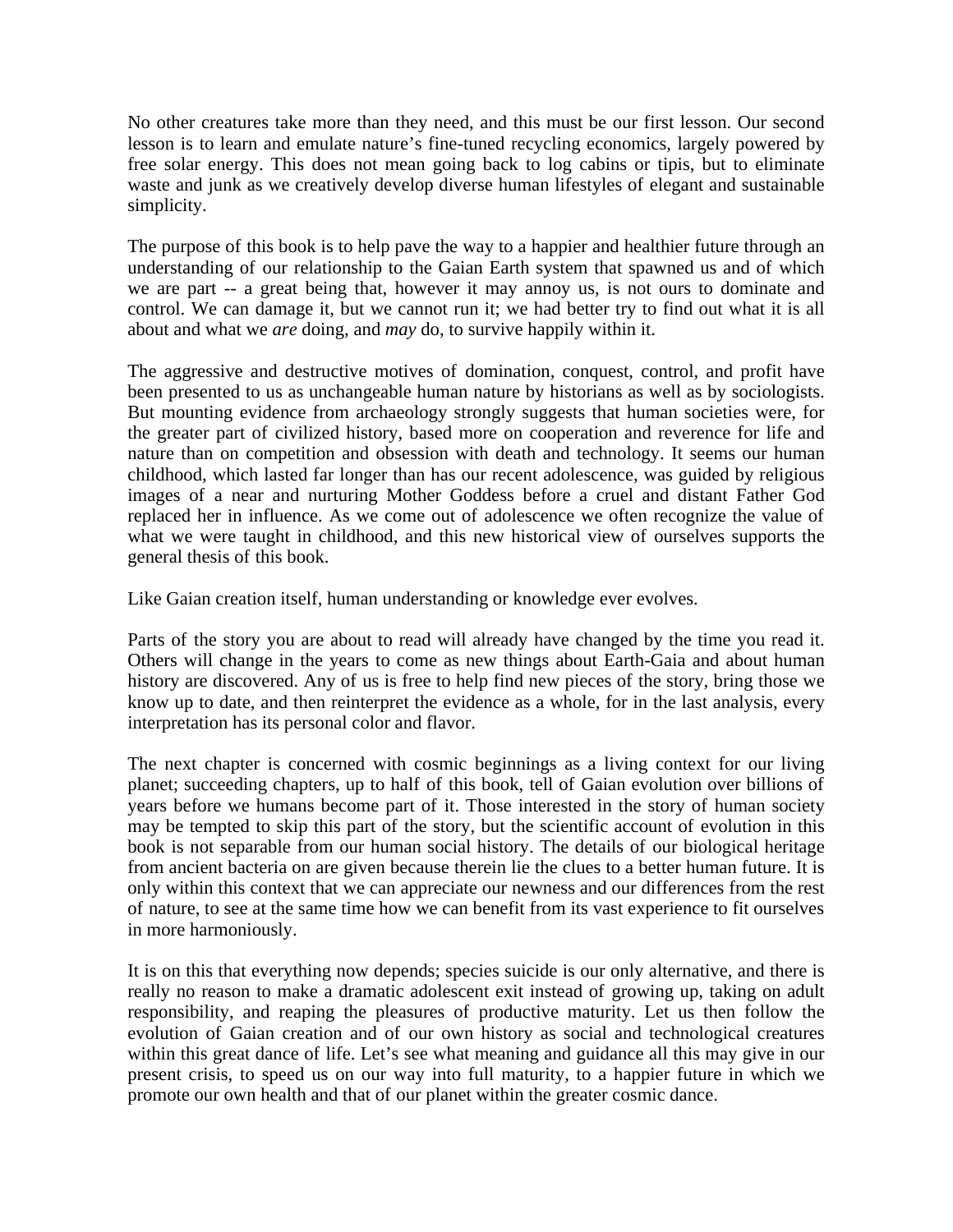## **Cosmic Beginnings**

The Greek myth of Gaian creation began with an image of the goddess whirling out of darkness, wrapped in flowing white veils. In ancient India the very beginning of the universe, or cosmos, was imagined as swirls in a sea of milk.

We will probably never know how ancient peoples understood that the first forms to create themselves were whirling white spirals. However they knew, we in our own day can actually see just what those first swirling white forms out in space really were. We call them protogalaxies, or first galaxies. And we have learned that whole protogalaxies do dance as whirling white forms in space long before planets evolve within them, and longer before creatures can evolve as parts of planets.

The material universe, as most scientists describe it today, began with a huge explosion of energy they call the Big Bang. Some say this explosion was more like a great wave of energy rising out of an even greater sea of energy; others talk about continuous creation as well as an initial event; some of those tell us matter is continually created from an underlying intelligent source, such as consciousness. Whatever happened to start our universe, our current scientific story is that it began as very hot, explosively fast-moving energy that has been spreading and cooling ever since, creating spacetime as it does so.

The ancient Greek word *chaos* first denoted nothingness -- the great void before there was anything material in the universe. (They also spoke of a fullness of potential named the *plenum* .) Later, chaos came to mean anything so mixed up or messed up that it has no pattern, no order, no meaning, at least none that we humans can detect. (The word *random* carries the same meaning of lack of order or pattern.) With chaos theory, we began to see chaos as having hidden pattern -- pattern we are unable to detect. All these ways of using the word chaos have been used to describe the beginning of the universe. There was nothingness, as no-thing had been formed, yet the dance of energy that would create order or pattern had begun.

The word *cosmos* was coined as the opposite of chaos, to mean order as opposed to disorder, form and pattern instead of formlessness and lack of pattern, things instead of no-things, a world instead of no world. The first Greek philosophers understood creation as a process of turning disorderly or non-orderly chaos into an orderly cosmos, and we have no better way of describing it today. For as the chaotic hot energy cooled and spread, it turned itself into a great dance of spiraling cosmic patterns

**2**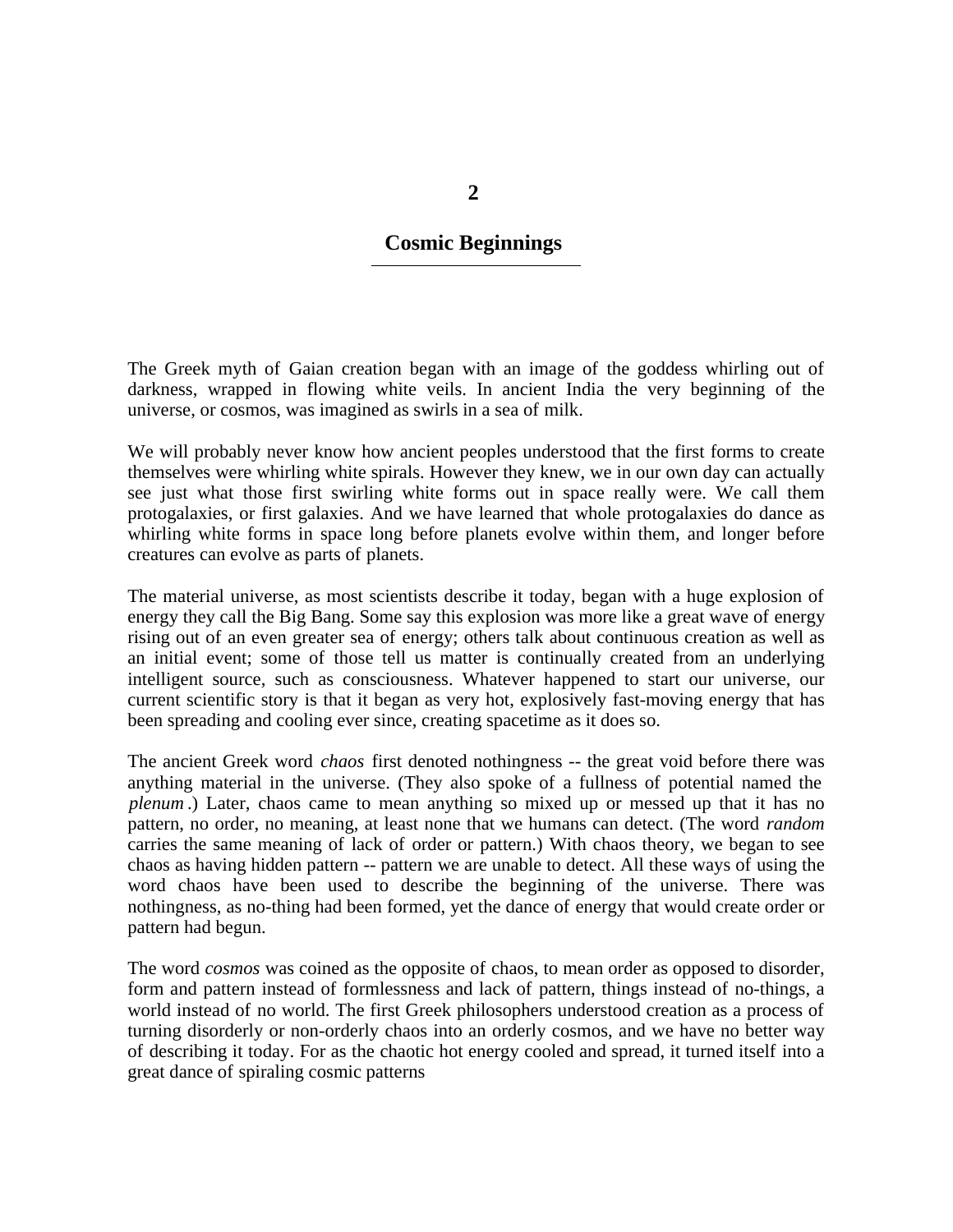Our best explanation of how this happened begins with the idea of imbalance, as it also did in many ancient philosophies. In the early chaos, as the explosive energy spread and cooled, there must have been pockets of more or less energy, or, as energy formed itself into particles, pockets of more or fewer particles, or different numbers of different kinds of particles. Any such imbalances would have set up currents of motion among the heavier slower-moving particles in the overall force of out-thrusting universal energy.

Particles, or subatomic particles, are the tiniest whirling packets of pure energy from which all matter -- all the stuff of the universe -- is made. The whirling energy of particles created a new force, or forces, among particles, so that when early cosmic particles passed close enough to each other to attract each other, some of them held together as simple atoms. We can imagine this as rather like people dancing, attracting each other when close enough to whirl each other about. Other particles were pushed apart, while most particles kept zooming along alone among the first slower atoms of floating gas.

The physical force that still works at the greatest distance among the clumps of matter that formed in our universe is the one we call gravitation; two others -- the strong and weak nuclear forces -- have their effect inside atoms and stars. The fourth and last to develop was the electrical force, which works to combine atoms into molecules, but that is getting ahead of our story. Some new theories describe gravitation as a basic property of the zero-point energy field, rather than as a force. It is wise to note that our theories are still evolving rapidly and that this story may still change dramatically.

Natural, or physical, influences, then, on great and small levels, pulled and pushed the universe into patterns great and small. As the number of atoms, and the explosive young universe itself, grew larger, imbalances here and there drifted and swirled the atoms into great gas clouds. These clouds formed more swirls within themselves, some of the thickest becoming protogalaxies sparking with light.

Light is made of energy packets we call photons. New photons can be created like tiny sparks when other fast-flying particles bump into one another very hard. Photons make the protogalaxies visible, and it now seems they are created continually everywhere in the universe, even inside *us*.

If an ancient storyteller could have looked through a modern telescope to see a protogalaxy forming, he might well have said, "Ah, you see, there is the white-veiled Gaia whirling about in her dance." A modern scientist, on the other hand, sees such protogalaxies as the natural result of imbalances and forces in the great cosmic energy field -- a swirling of disorderly or chaotic matter into orderly or cosmic patterns; a sea of energy whose forceful currents form natural whirlpools large and small. This is especially important to recognize: that the largest patterns -- the great swirling clouds within which protogalaxies took shape -- were forming almost as soon as the tiniest particles and atoms began whirling into being. Our universe, or cosmos, has always been a dance of interactions among the large and small moving patterns, each contributing to the other's formation. It was not built from the top down *or* from the bottom up, but evolved as a dance between great and small.

But can we really see protogalaxies forming billions of years ago while looking through telescopes now? Is it possible to look back into time, and so very far back at that?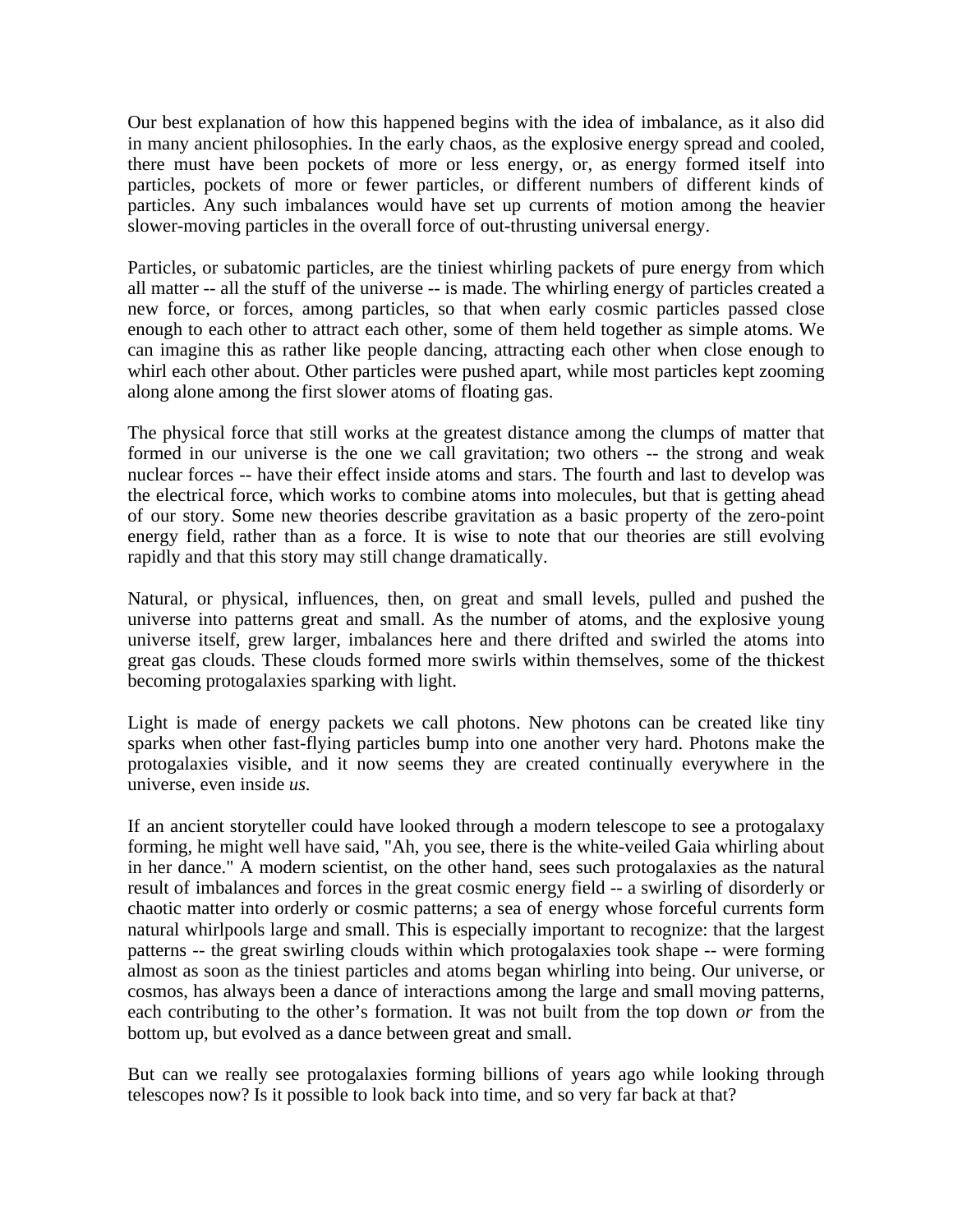We can. With modern telescopes we can see back to nearly the beginning of the universe! Magical as it seems, the explanation for this strange power we have is quite simple. Everything we see comes to our eyes as light photons that have bounced off or come out of whatever we are looking at. Light bounces off a cat or a cloud, for instance, and comes out of a candle flame or a star. But what exactly is light?

We've already talked about photons as energy particles created when other particles bump into one another. Stars and flames are made of atoms and particles moving so fast that unusual numbers of photons are created in them.

Photons travel through space in waves of different lengths and strengths, some of which we see as different colors and brightnesses when they get to our eyes. Though light is extremely fast by human standards -- at 186,000 miles per second -- it still takes some time to get from an object that created it, or from one it has bounced off, to our eyes. The time it takes light to travel holds the secret of looking back in time.

It takes about seven minutes for light to get from the Sun to our eyes. Every time we look at the Sun, we are seeing the light pattern that left it seven minutes ago. That means we are seeing the Sun the way it was seven minutes ago and not as it is the moment we are looking at it. The Sun is the star nearest to us. Other stars are so far away that their light takes years to get to our eyes -- thousands of years, even millions of years, depending on how far away the star is. The distance of stars, in fact, is measured in light-years -- the number of years it takes for their light to reach us.

Whenever you look up at the night sky, even without a telescope, you are looking back into time. You see each star as it was when the light reaching your eyes left it. By looking at many stars, you are looking at many times past. How far past depends, of course, on the distance of each star. The farther away the star is, the longer ago it sent out the information about what it looks like -- that is, the light pattern of the star that has finally found your eyes.

Our own galaxy, the Milky Way, is shaped like a giant swirling pinwheel within an enormous but less visible spherical torus. It takes light a hundred thousand years to cross it. If there are any creatures on another planet -- say, three thousand light years from us, in our own galaxy -- who are looking at us right now, what do they see? If their telescopes are powerful enough, they may be seeing a storyteller speaking of Gaia's dance in an ancient Greek village!

**· · ·** 

Powerful telescopes can pick up light that is too weak from its long travels for our eyes alone to see -- even light from stars and galaxies so old that they were among the first stars and galaxies, or protogalaxies, in the universe, so old they are just beginning cosmic creation. Let's watch one of them in its evolving dance.

Inside the spiraling veils of hydrogen gas, which is made of the first and simplest atoms in the universe, smaller rolling waves create a ring of denser atoms, of more intense energy, at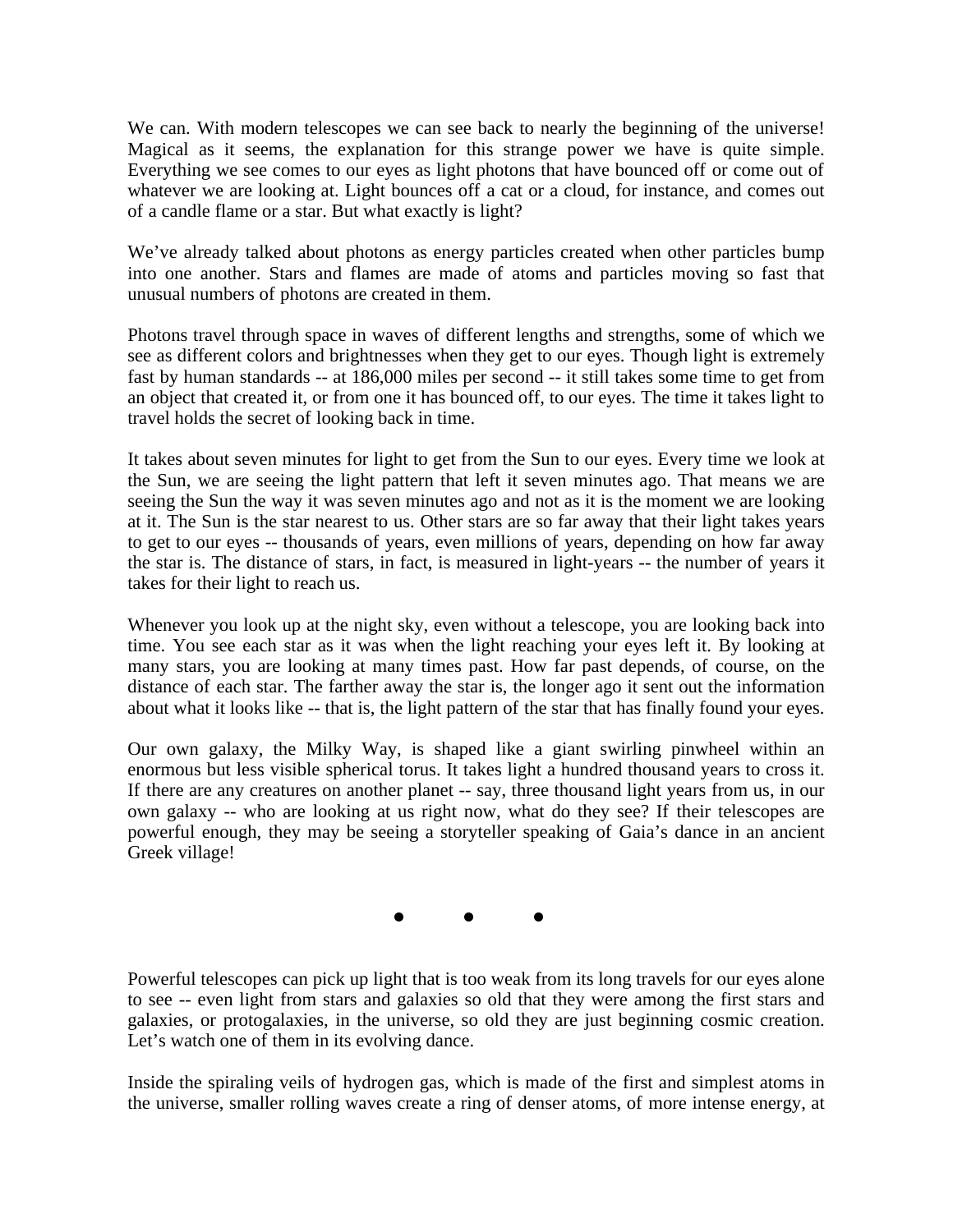the center. Around it, great loose balls of gas form, something like the way dust balls form under a bed. In the center of such balls, the lively atoms and particles are pulled ever closer together by physical forces until it gets very hot from all the crowding. As these gas balls get hotter and heavier, they become stars.

Wherever we look back into ancient skies, we see galaxies taking shape and growing through different stages. Inside the first generation of stars the incredible heat and pressure begins causing what we now know as nuclear reactions -- the transformation of one kind of atom into another. The first such reaction squeezes hydrogen atoms together to form helium atoms, which is what our Sun is doing all the time. This process creates heat and light, some of which escapes from the stars in spreading waves of photons. The burning gases on the outside of stars pull away in waves, like the skin a snake sheds, because of the gravitational pull of matter, such as other stars, around them. Stars must constantly keep their balance between tremendous forces pulling them apart and other forces squeezing them together.

Eventually, the first-generation stars collapse from growing so heavy they can no longer keep their balance between the internal and external pulling. Their atoms mass ever more tightly together. Eventually the star implodes and then explodes, scattering stardust like seeds back into the galactic gas cloud. The mother cloud becomes ever thicker with the gas and dust of such explosions and gives birth to a new generation of stars as the old ones die.

The next generation of stars forges its atoms into yet bigger and heavier kinds until all the different kinds of atoms -- all the different elements of the universe -- have been formed from the original hydrogen atoms. Meanwhile, the central ring of gas clouds in a galaxy grows larger and more complicated, becoming a kind of skeleton that holds the galaxy together. At last many of the atoms from exploding stars are too heavy to form new stars and begin to form themselves into planets circling around stars that are made of the lightest elements. This is why our Sun, although it is not a first-generation star, is made like one. The heavier elements of its parent star are in its planets.

So protogalaxies evolve into galaxies -- whirling, weaving, squeezing, exploding, pulsing their insides into ever richer patterns and parts. Molecules formed of groups of atoms, even the kinds of molecules from which the familiar living systems of the Earth formed themselves, are created in complex galactic processes, as we shall see later. For now, let us remember that the stars we see in our night skies are only a few of those in our own galaxy, and, as we see them with our eyes, they don't begin to hint of our galaxy's complex patterns and processes. Far beyond those stars lie billions of other galaxies, each made of billions of stars and planets wheeling in their clouds of gas and dust, creating who knows how much life.

Astronomers, whose name comes from the Greek word for star, *astron,* now know the different shapes of individual galaxies and can see them clustered into larger patterns. There are even clusters of clusters, called superclusters, even some greater pattern that extends all through the universe, parts of it appearing in the images we have been able to make of them, like huge curved strings and the holes in Swiss cheese. These still crude images, we may hope, will one day resolve themselves into an understanding of the greatest patterns of all.

Though we don't know what these patterns are as yet, it appears increasingly obvious that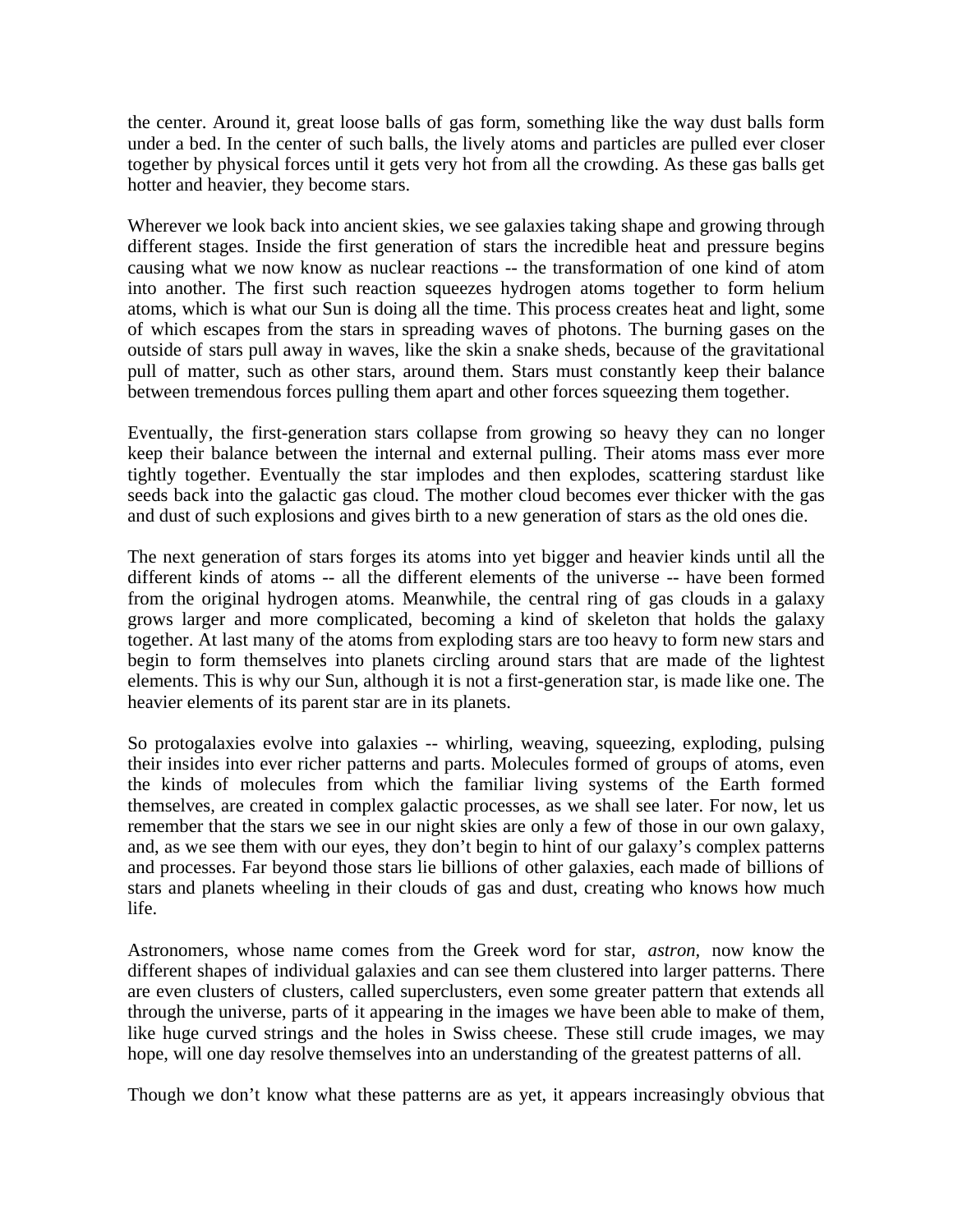they form a cosmic unity of process and pattern rather than a chaotic spray of unrelated parts. A single notion that would account for such pattern is the concept of *mutual consistency*, which is at the heart of 'bootstrap philosophy,' a mathematical physics conception popularized by Fritjof Capra. This is the concept that the universe is a dynamic web of events in which no part or event is fundamental to the others since each follows from all the others, the relations among them determining the entire cosmic pattern or web of events. In this conception, all possible patterns of cosmic matter-energy will form, but only those working out their consistency with surrounding patterns will last.

Mutual means shared; consistency means agreement or harmony. Thus we can sense mutual consistency as the shared harmony worked out among cosmic patterns. The notion can be made more familiar by considering the shared social harmony worked out by groups of people when each individual adjusts his or her behavior to that of the others in a harmonious way. Anyone who cannot do this will tend to be excluded from the group, unless the deviant can force the others to make their behavior consistent with his or hers, in which case a new (if tenuous) mutual consistency would have been worked out. At present our species is not behaving in a way that is mutually consistent with the other species and features of our planet, and the consequences may preclude our survival.

Increasingly, then, we are discovering with modern instruments and measurements what ancient peoples told in myth -- that all of the universe is one great pattern, a single dance evolving into ever richer complexity over billions of years.

Until recently, scientists had a rather different idea of how nature forms itself -- a mechanical idea of wholes built from parts as machinery is built, though coming together automatically without any designer or builder. We shall learn more of this way of looking at things later, when we look at human history. For now what matters is to understand this new way of seeing that all evolution -- of the great cosmos and of our own planet within it -- is an endless dance of wholes that separate themselves into parts and parts that join into mutually consistent new wholes. We can see it as a repeating, sequentially spiraling pattern: unity -> individuation -> competition -> conflict -> negotiation -> resolution -> cooperation -> new levels of unity, and so on.

**· · ·** 

We have already seen how the swirling gas clouds that evolved into galactic clusters began forming as soon as particles joined together to form the first simple hydrogen atoms. The early universe thus evolved by forming more and more parts within itself, many of them becoming new wholes in their own right if they proved consistent with other wholes surrounding them. As stars form within a protogalaxy, it becomes a galaxy -- a great star system that in turn forms within itself relatively independent single or double star systems, some with planets such as our solar system. Later we will see how a planet's crust can form the packets of life we call microbes, or bacteria, and how these in turn can join together in building larger living cells, which in their turn evolve into larger creatures.

The universe of all these parts within parts, or wholes within wholes, reminds us of nesting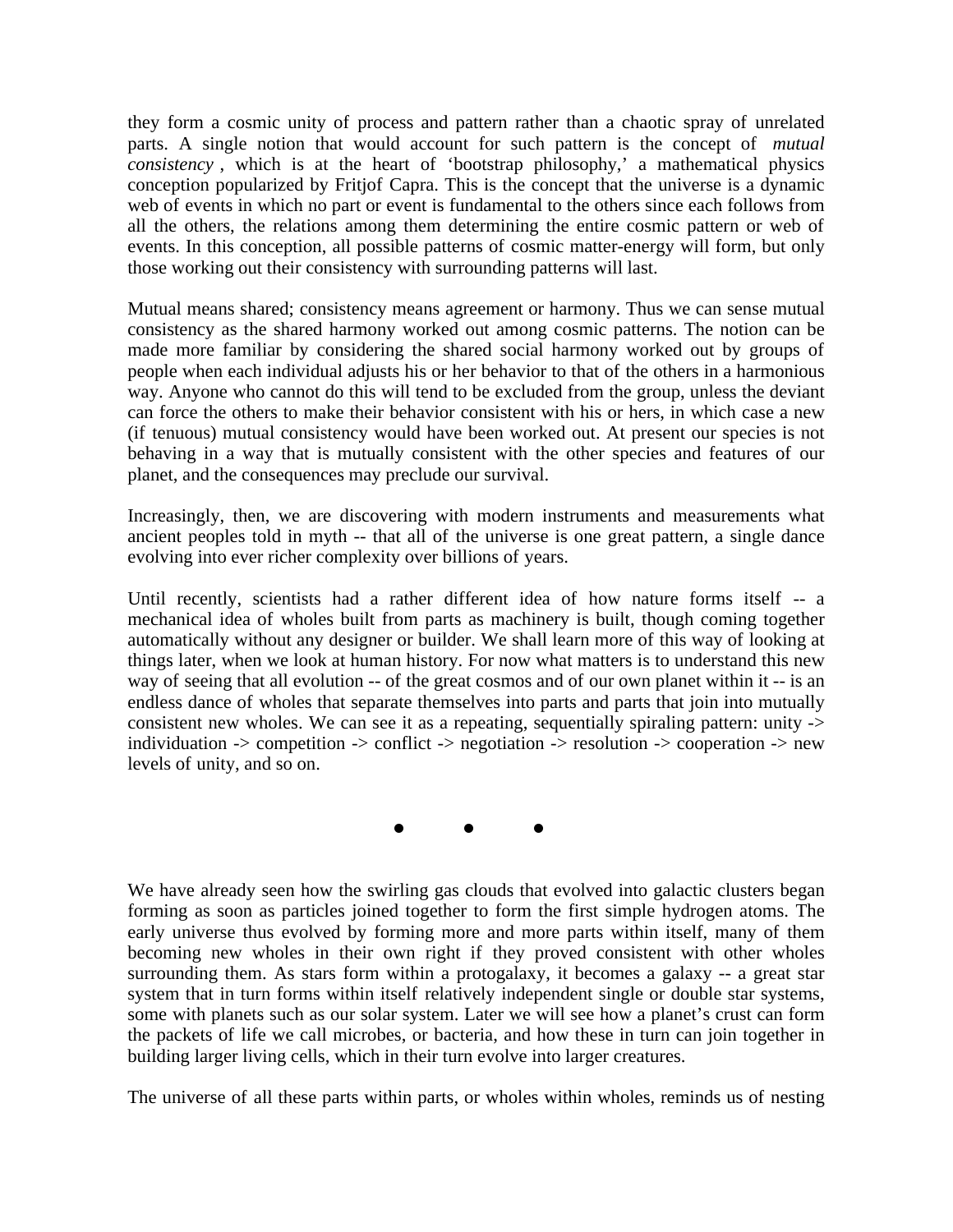boxes or of the Chinese or Russian dolls of various sizes that fit inside one another. The philosopher scientist Arthur Koestler suggested we call each whole thing within nature a *holon* -- a whole made of its own parts, yet itself part of a larger whole. A universe of such holons within holons is, then a *holarchy* -- in Greek, a source of wholes -- one original whole that formed ever more complicated smaller wholes within itself, some becoming holarchies themselves. We will use this image and the terms *holon* and *holarchy* throughout this book to show the embeddedness of natural entities.

Our own solar system, with its Sun-star nucleus surrounded by planets, Moons, asteroids, comets, and space dust, is a holon within the larger holon of our galaxy. It was born of the scattered gases and stardust of an older star that became a supernova exploding about five billion years ago, maybe even more than one of them. The Earth is still so radioactive from this explosion that its core is kept hot by continuing nuclear reactions, and many atoms all over its surface -- in rocks and trees and even in our own bodies -- are still exploding.

In our bodies it has been estimated that three million potassium atoms explode every minute. These explosions are much too tiny for us to see, feel, or perceive in any other way. They are not arranged to blow up neighboring atoms as well as themselves, as in our powerful man-made nuclear chain reactions. Still, they are evidence that stardust is not just fairy-tale magic; it is what we are really made of -- we and everything else that is part of our world.

Between five and four and a half billion years ago, some of the gas and dust from that great star explosion gathered into an Earth-ball made of twelve different kinds of atoms, or twelve elements. As it condensed, it grew heavier and spun around faster. The heat of pressure and nuclear reactions inside it melted the packed matter into a fiercely burning liquid. But the outside of this fiery ball, touching cold space, cooled off as a thin crusty skin, a bit the way homemade pudding forms a skin as it cools, or the way fat hardens on top of cooling gravy. The Earth's skin was made of rock -- a crust of rock around a hot, molten mantle of magma, with its heaviest elements at its solidifying core.

While it was still very thin, this crust melted again and again, each time letting the heaviest metal elements sink back towards the core while lighter elements formed a foam of rock around those fiery insides. Today's Earth has a thicker crust, broken up into great *tectonic plates* that ride on the denser mantle surrounding the solid core. We can still see the hot liquefied elements of the mantle pouring out through volcanoes puncturing the crust. And in Earthquakes we can feel the motion of the great tectonic plates as they slide about creating new geological formations.

In the myth of Gaia's dance, as her body forms mountains and valleys, the seas are formed from her warm moisture. Just so, it seems, the seas eventually pooled on the young Earth.

At first, when the Earth's crust cracked here and there, the liquid magma insides oozed out as lava. Lava, as the pressure that keeps it together is released, separates into heavy atoms that cool into more crusty rock, into water that hisses up as steam, and into other atoms light enough to float over or off the surface of the planet as gases. We now believe the water steaming off the hot crust stayed high above an early atmosphere of poisonous (from our point of view) gases for what may have been a long time, but eventually formed clouds that condensed into rain. The rain poured down so hard and for so long that the seas began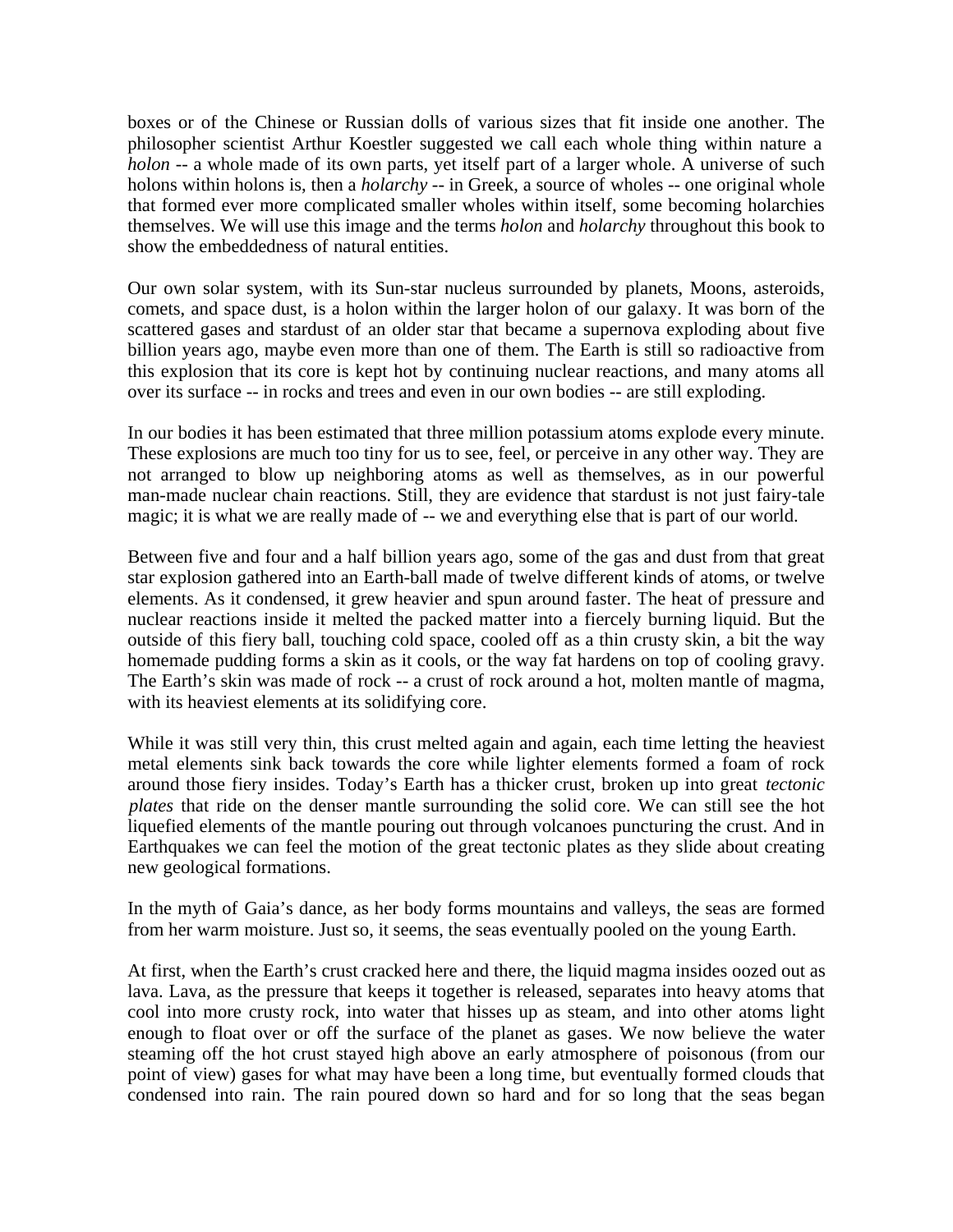pooling on top of the heavier rock. As more and more lava oozed through cracks in the Earth's crust, the crust itself grew thicker and lumpier; as new clouds gathered and fell in cycles, the seas grew ever bigger and deeper.

As the Earth's crust grew thicker, new streams of lava broke through it with greater force. Spitting volcanoes shot their fiery insides high into the air, forming mountains as the lava cooled and hot ashes settled down. More mountains were formed when Earthquakes cracked the crust and slid parts of it over one another, and when the crust heaved and bulged without breaking. Rocks sliding over one another were ground into sand and dust.

Huge dust clouds were created when meteors of all sizes -- some of them as large as small planets -- struck the Earth, smashing into the crust, pitting it, breaking it up, mixing it with the space rocks themselves.

The gases floating around the planet, those just heavy enough to be held by its gravity, were nothing like the air we breathe now. There was no oxygen, but only a mixture of gases which, had the Earth not come alive, would have eventually settled into something like the atmosphere on Venus and Mars today -- an atmosphere without oxygen around a lifeless planet.

What, then, did the Earth have that Venus and Mars did not? James Lovelock, author of the Gaia hypothesis called one of its special features the 'Goldilocks effect:' Venus was too hot, Mars was too cold, but the Earth was just the right temperature for life. Another was its water, enough of it in liquid form, in this just-right temperature, to carry supplies from place to place as blood is carried through a body. The constant transport of supplies must be possible for life to evolve.

Everything of Earth's surface -- oceans and rivers, mountains and fertile fields, forests and flowers, creatures that float or fly or crawl or climb, everything, including ourselves, is actually made from the same original but recycled supplies, except for the small input of meteors. Our world has created itself as new arrangements of the same atoms that started out inside a star, then formed the molten metal, crusty rock, and gases of a newborn planet -- a planet that covered itself in seas as we have seen and is now ready to go on with its dance of life. Let's follow this great Gaian recycling system to see just how stardust continues to transform itself into a living planet -- into all the amazing complexity of our beautiful world.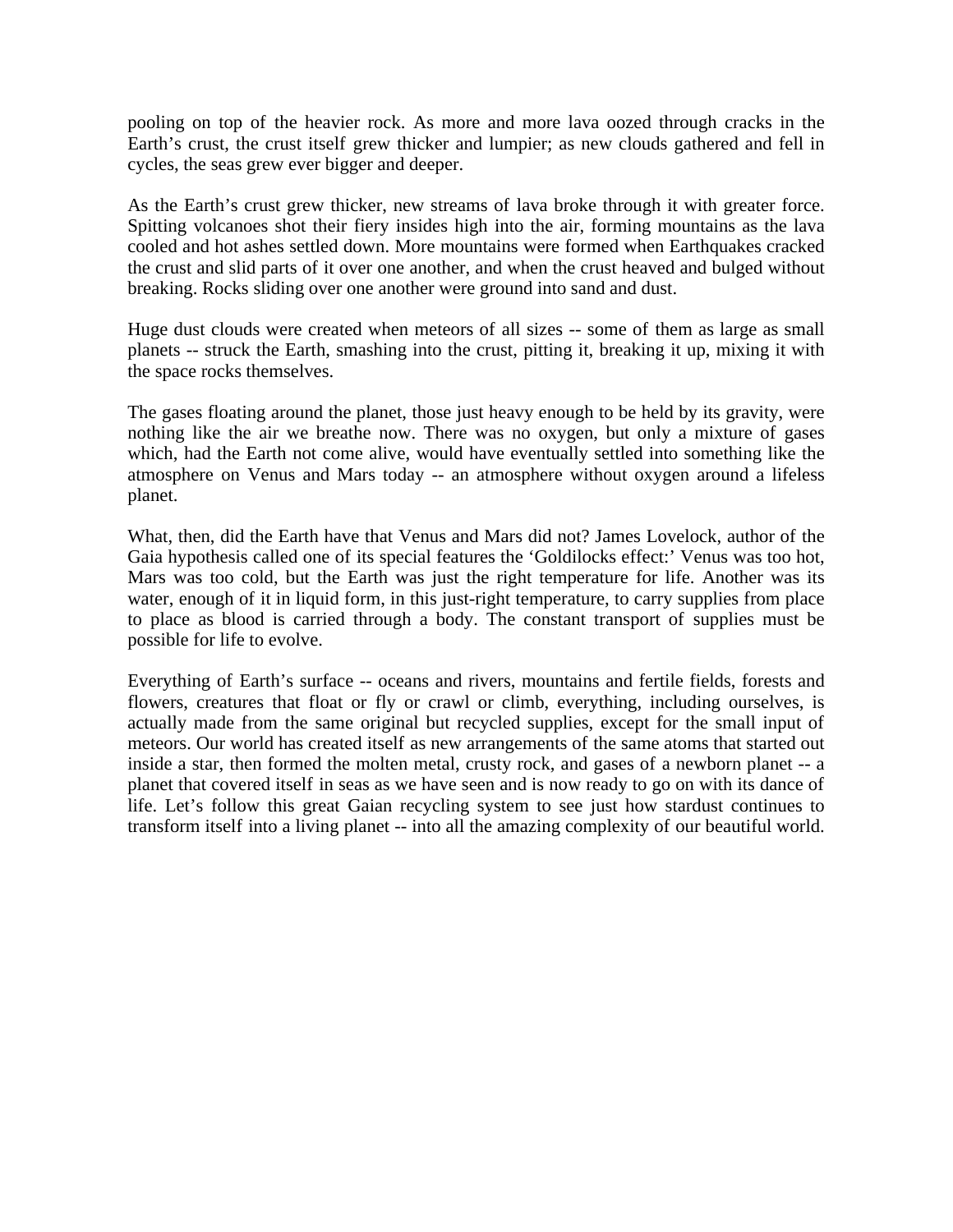## **The Young Earth**

Shall we think of the young Earth at this point as a lifeless planet on which life is about to evolve? Most of us have been taught in school that animate matter is one thing -- it is alive - and that inanimate matter is quite another, for it is not alive. Are the Earth's rocky crust and watery seas inanimate, lifeless matter while the plants and animals we know this story is leading up to are made of animate, or living, matter? Just what do we mean by the word *life*?

It may surprise you to learn that scientists do not agree on what life is. Some change their minds from time to time; others don't worry about the question "What is life?" believing the answer is known in some other science. In ancient Greece, when philosophers believed that all nature was alive, a physicist was someone who studied nature -- *physis* -- and so was concerned with living things. Later, when scientists decided to divide the world into animate and inanimate matter, physicists took on the job of describing how inanimate matter is put together, and biologists, whose name comes from *bios* -- way of life -- took on the job of describing living things.

Physicists think biologists know what life is because it is their job to know, but biologists keep changing their definition of life and they pass the question of how to tell life from non-life on to chemists, whose name comes from ancient roots having to do with the transformation of matter from one kind into another. So chemists divide chemistry up, in their turn, into two kinds: organic chemistry, the study of living matter, and inorganic chemistry, the study of nonliving matter. Chemists know something about the transformation of inorganic matter into organic matter, but the question of just when and where life began on our planet still gets tossed back and forth among them, or taken back to ideas from physics.

Some scientists talk about life in terms of *non-equilibrium thermodynamics.* This contrasts it with the *equilibrium dynamics* of nonliving things -- the physicists' way of solving the problem they created long ago when they declared that life was separate from non-life. Whether or not physics is the appropriate branch of science to define life, this new view at least talks about life as a process rather than as a kind of matter, and that seems closer to what life is all about.

Before religion and science parted company, the answer to the question of how life began was easy. Scientists themselves believed that God created living things, such as plants and animals and people, putting them into the nonliving world he had created for them. But later, when scientists tried to explain the world without bringing God into the picture, they were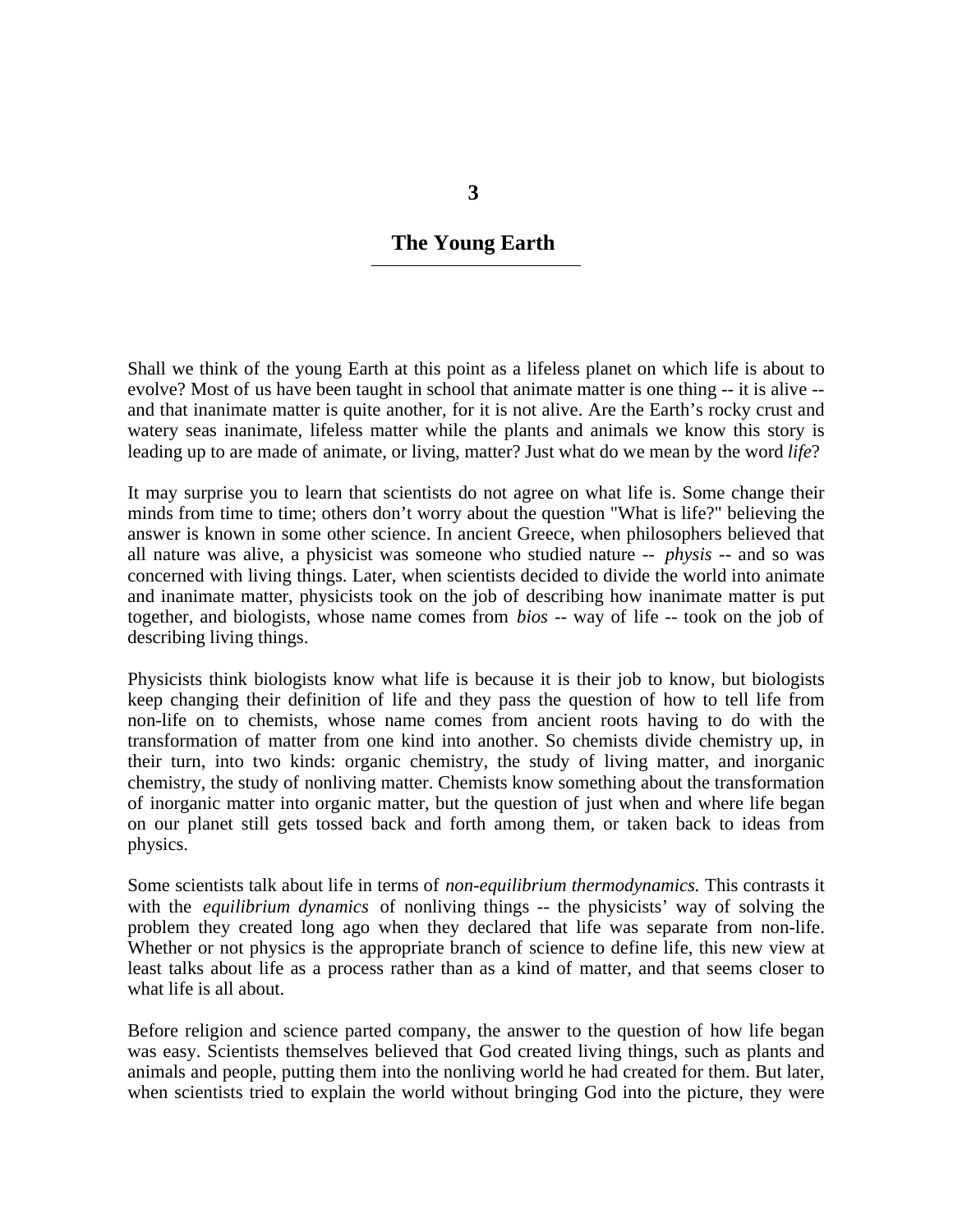stuck with believing that life is a special kind of matter that somehow comes from lifeless matter. One version of this belief was known as *spontaneous generation* -- the belief that worms, for example, sprang from bits of dead garbage or rotting meat.

Louis Pasteur put an end to that, as we are also taught in school. Or did he? His very careful experiments showed that worms come only from eggs, and never directly from garbage. But where did eggs, which are living things, come from? Flies or other insects, also living things. The explanation seemed easy with a theory of evolution: they came from other worms, which had evolved from the smaller, simpler creatures we traced all the way back to microbes -- living things so small they can be seen only through microscopes.

But where do microbes come from? That is still difficult to tell, but we assume they come from the simplest molecular systems that could maintain and reproduce themselves. Some biologists believe that life began with small clumps or sacs of organic molecules. The organic molecules themselves are considered nonliving matter that comes alive when they get stuck together in certain ways that permit them to act on each other to form a living system. In other words, scientists *still* believe that life comes from lifeless matter. In this sense, spontaneous generation was not so much disproved as pushed down to things much smaller than dead meat and worms.

We are still stuck with the question of just what life is. What is it that brings the lifeless molecules in some places, on some planets, to life when they are chained and clumped together in certain ways? Even though we are talking about very tiny things, there is still a big jump from nonliving matter to life.

We have already suggested that it might be better to see life as a process than as a kind of matter. Perhaps it would also help if scientists did not keep looking for the answer only in tinier and tinier parts of nature, believing that in doing so they would see just how things are built from the bottom up.

If we begin, instead, by thinking of wholes, or holons, that form their own parts from the top down, so to speak, everything looks very different. Think, for example, of the huge protogalactic cloud holons we talked about in Chapter 2. If we could watch a movie of the evolution of a protogalaxy sped up so that billions of years happened in a few minutes, what would we see? We would see it whirl and throb, grow and change, its parts dissolving and exploding, more complicated new parts forming in their place and even reproducing themselves as the mature galaxy took on its complicated form. Galaxies themselves split apart and merge with others on collision. And within galaxies -- perhaps within all of them - some planets produce what we all agree, here on Earth, to be life.

While astronomers may speak of the lives of stars, they do not seriously count stars or galaxies as living beings. Yet galaxies do some of the things by which we all recognize living beings in our everyday experience of Earth, such as keeping their form through many changes within them, creating and replacing their own parts, sometimes even growing and/or dividing to form offspring galaxies.

The most promising definition of life among biologists, in fact, seems very nearly to fit galaxies, if not stars. This is the definition of life we owe to the Chilean biologists Humberto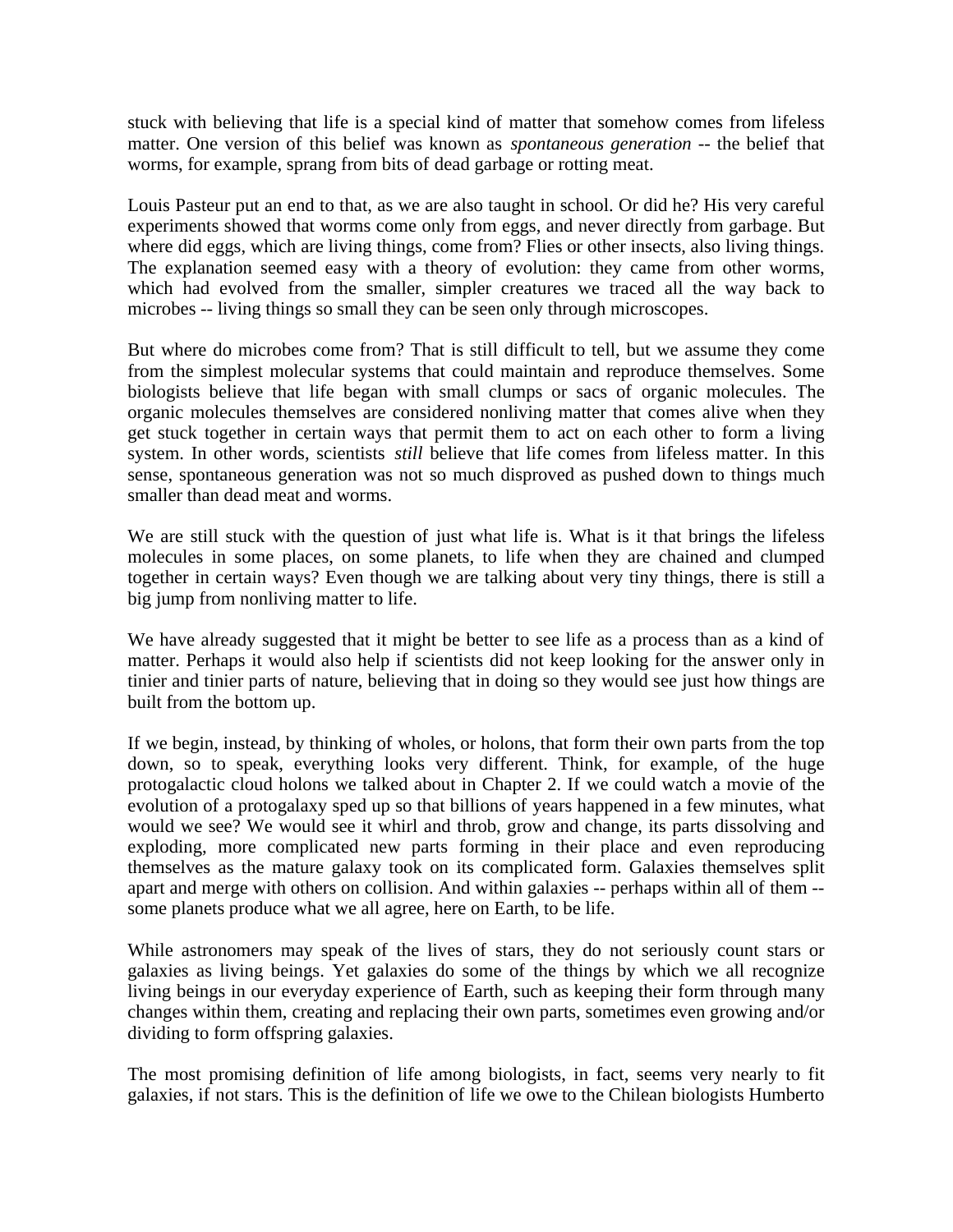Maturana and Francisco Varela. Their concept of life is a process called *autopoiesis* (pronounced *auto-po-EE-sis*), which in Greek means self-creation or self-production.

An autopoietic unity, or holon, produces the very parts of which it is made and keeps them in working order by constant renewal. An autopoietic holon works by its own rules and creates a boundary that distinguishes it from its environment and through which it exchanges materials with its environment. We do not see such boundaries around galaxies, yet galaxies are visible as distinct entities that maintain their shape while producing and reproducing their parts. The Earth, as we will see, also produces and renews its parts, including the thick atmospheric boundary through which it exchanges radiation energy with its environment.

**· · ·** 

It seems that as we learn more about our universe, we need to change our scope and the questions we ask about life. Until now we have assumed that all the universe is nonliving matter except for some matter on planets such as ours. But why should we divide the universe up in this way? Physicists now tell us, as we will discuss further in the last chapter, that the matter-energy of the earliest universe was already, by its very nature, bound to form living systems. Had things been just the tiniest bit different at the beginning, this would not be so and we could not have evolved. Perhaps, then, life evolves as the *essential* process of the cosmos as a whole and is not just something happening at a special point we hunt for in vain.

This is, in fact, becoming an increasingly acceptable hypothesis among physicists who have revived the ancient Greek concept of the source potential, or *plenum,* as a zero-point energy field (ZPF) -- the infinite energies existing at *every* point in spacetime and from which source all matter is created. And even beyond that, ever since quantum theory proved so powerful, some physicists have proposed consciousness -- a basic universal consciousness -- as the source of all creation.

Historically, we see that science took a big step away from religious explanations of the world, and that it is now taking another big step toward a merger with spiritual explanations. The first step involved a shift from seeing the universe as created by an outside intelligence called God, to seeing it as happening solely through the purposeless mechanics of evolved forces and parts. The second step is a shift from mechanical to organic models of nature, with its organics as self-creation process, not blind mechanics. If science 'officially' acknowledges cosmic consciousness to be the continually self-creative source of the material universe, as many individual scientists now do, this step toward an integrated spirit-energy-matter worldview will be completed, while older worldviews, both religious and scientific will fade into history.



Galaxies are surely a very significant part of cosmic life processes. It certainly seems that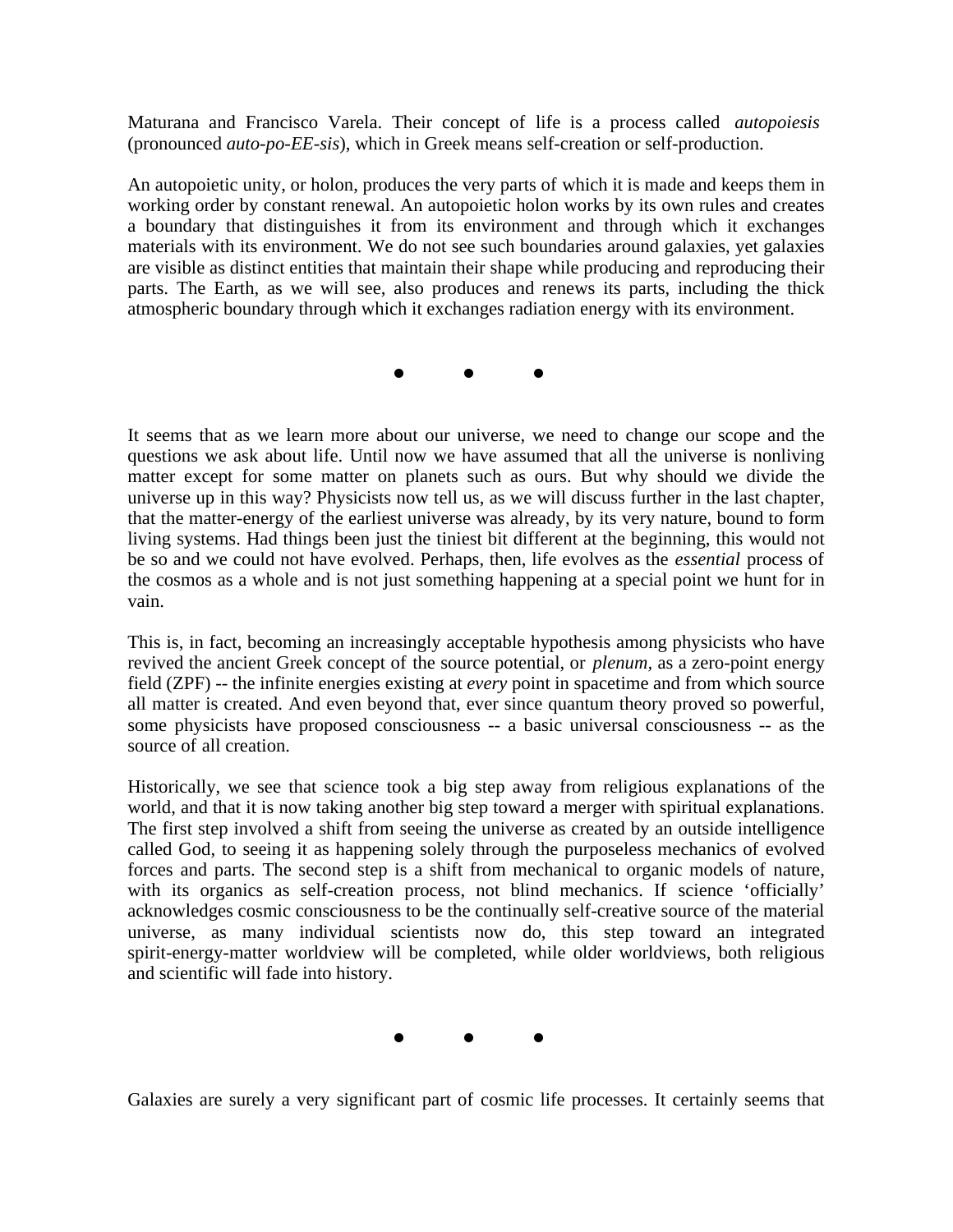our Earth, born from our galaxy, is alive in its own right.

We do not know whether in our own solar system planets such as Mars and Venus began coming to life and then failed to evolve because they could not keep themselves alive. It is ever clearer that, as with the seeds and eggs of plants and animals, far more planets are produced than actually come to life. Planets must have just the right composition and be in just the right relationship to their star to come as alive as has our Earth. Yet even if only a few planets among many succeed in coming to life, there must be billions of living planets in the universe. And the others -- the majority of planets that do *not* come alive in their own right -- may still play a supporting role in the life of their galaxies.

The creatures we are used to thinking of as alive, such as plants and animals, contain much supporting 'nonliving' matter in their woody trunks and shells and bones, their thorns and hooves and nails, their hair and scales. Nonliving planets may also be very much a part of live galaxies, perhaps even playing important structural roles in their dynamics.. What about the Earth itself? Many scientists argue that it cannot be a living being because only its outermost layer -- thin as the dewy mist on an apple at dawn -- shows signs of life. What, then, we may ask, about a redwood tree, which is ninety-nine percent deadwood with just a thin skin of life on its surface? No one argues that redwoods are not alive.

It is new in modern science to look at the cosmos and the nature of our planet in this way. It is not easy for scientists to jump from seeing the Earth as a nonliving planet that became a home for living creatures, to seeing it as a single living being with its creatures as much a part of it as cells are a part of our bodies. The scientific studies of Earth have been divided, as we said, into studies of living and nonliving matter. Geologists have had the task of explaining how the geological 'mechanisms' of nonliving matter, such as rock, change with time and weathering. Their work was not intended to be mixed up with that of the biologists who study living things, since these living things have been and still are believed by most scientists to arise in ready-made geological environments and either adapt to them or die out.

Now, however, the jobs of geologists and biologists are getting mixed up whether they like it or not, for the same stardust that was transformed into a rocky planet continues to be transformed into living creatures. What we are made of was stardust long ago, transforming itself into rocky Earth crust and, after a long transformative history of evolution, into us.

To make things more complicated, much of the rock that is transformed into live creatures is later transformed back into rock. And so, just as creatures are made of atoms that were once part of rock, almost all rocks on the Earth's surface are made of atoms that were once part of creatures -- creatures that built themselves from the atoms of still earlier rocks.

Think about that. The recycling of stardust gets to be a complicated matter as a planet comes to life. Geologists are now just beginning to believe the Russian scientist V. I. Vernadsky, about whom we will say more later, who understood life on Earth as "a disperse of rock" - rock rearranging itself over billions of years; rearranging itself into ever more complicated forms of life from microbes to men.

That alone is enough to mix up geology and biology, but there is even more to it. Our planet never was a ready-made home, or habitat, in which living creatures developed and to which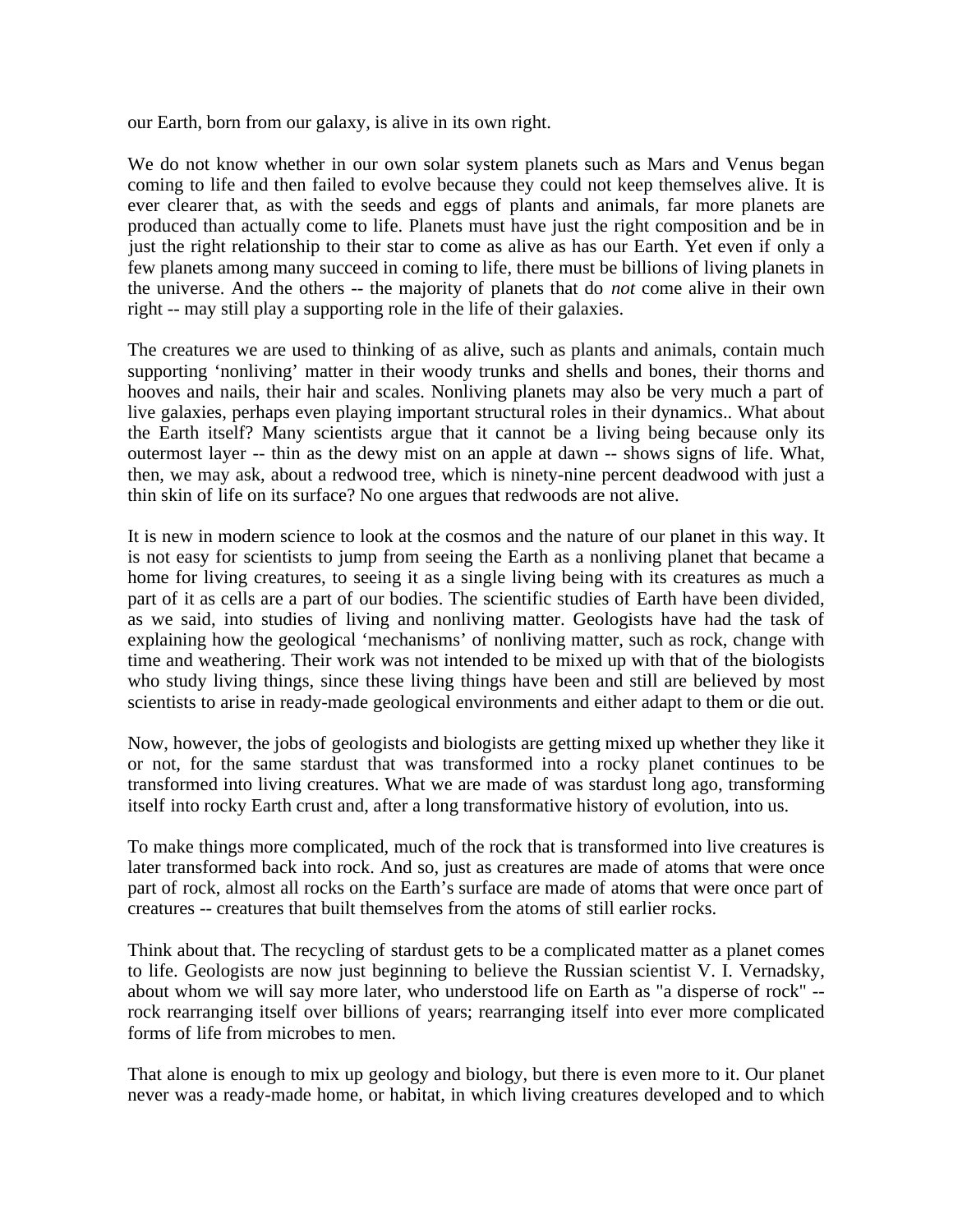they adapted themselves. For not only does rock rearrange itself into living creatures and back, but living creatures also rearrange rock into habitats -- into places comfortable enough for them to live in and multiply.

But let's take it one step at a time and look first at life as rock rearranging itself. How can this happen?

**· · ·** 

We begin to see that there is more than one way to understand what life is. We just saw it as a mixture of geology and biology. Let's now try looking at it as a mixture of physics and chemistry.

Remember the forces, such as gravitation, that helped create patterns in the cosmic dance of particles and atoms? One of those forces is the electric force that holds atoms together. This force keeps the outer particle dancers of atoms, their electrons, from flying off into space away from their nucleus of heavier particles. This is not entirely unlike the way gravitation keeps planets from flying off into space away from the Sun, though the orbiting electrons are not hard balls like the ones on the old-fashioned atom models that looked like miniature solar systems.

Powerful electrical, or magnetic, fields were set up by the interaction, through the Earth's crust, of the Sun's energy and the molten metal of Earth's core. We might compare this with a giant battery whose energy can be used to do all sorts of work. At the microcosmic level, the electric force allows electrons to dance in two atoms at once, thus holding the atoms together as a molecule. The more atoms that dance together in this way, the larger the molecules formed.

The strong energy of Sunlight coming to the Earth's crust through the thin early atmosphere stirred up the molecular electric force within the great electric fields, creating storms above and breaking up molecules in rock dust, mud, and seawater near deep ocean rifts below, re-forming them into new and larger molecules. When molecules break up and recombine in new patterns, we call it a chemical reaction, since chemistry is the study of such transformations in the patterns of molecules. The energy that stirred up the electrical force recombined many molecules of the Earth's crust.

Such chemical reactions also happen elsewhere in our galaxy. The larger organic molecules such as those of sugars, acids, and lipids (fats) that were formed on the young Earth are also formed in large quantities and great variety somewhere in the center of our galaxy and perhaps all over it. Some of them come to Earth by way of meteors. It is even possible that those planet 'eggs' which come to life may be fertilized by meteors.

Some chemical transformations, as we said, were due to electrical storms created among clouds of cooled steam in the early atmosphere as the Sun's energy heated Earth's surface. Besides helping large molecules to form, these storms drove a water recycling system, collapsing clouds into rain, which fell on land and sea, the water rising again by evaporation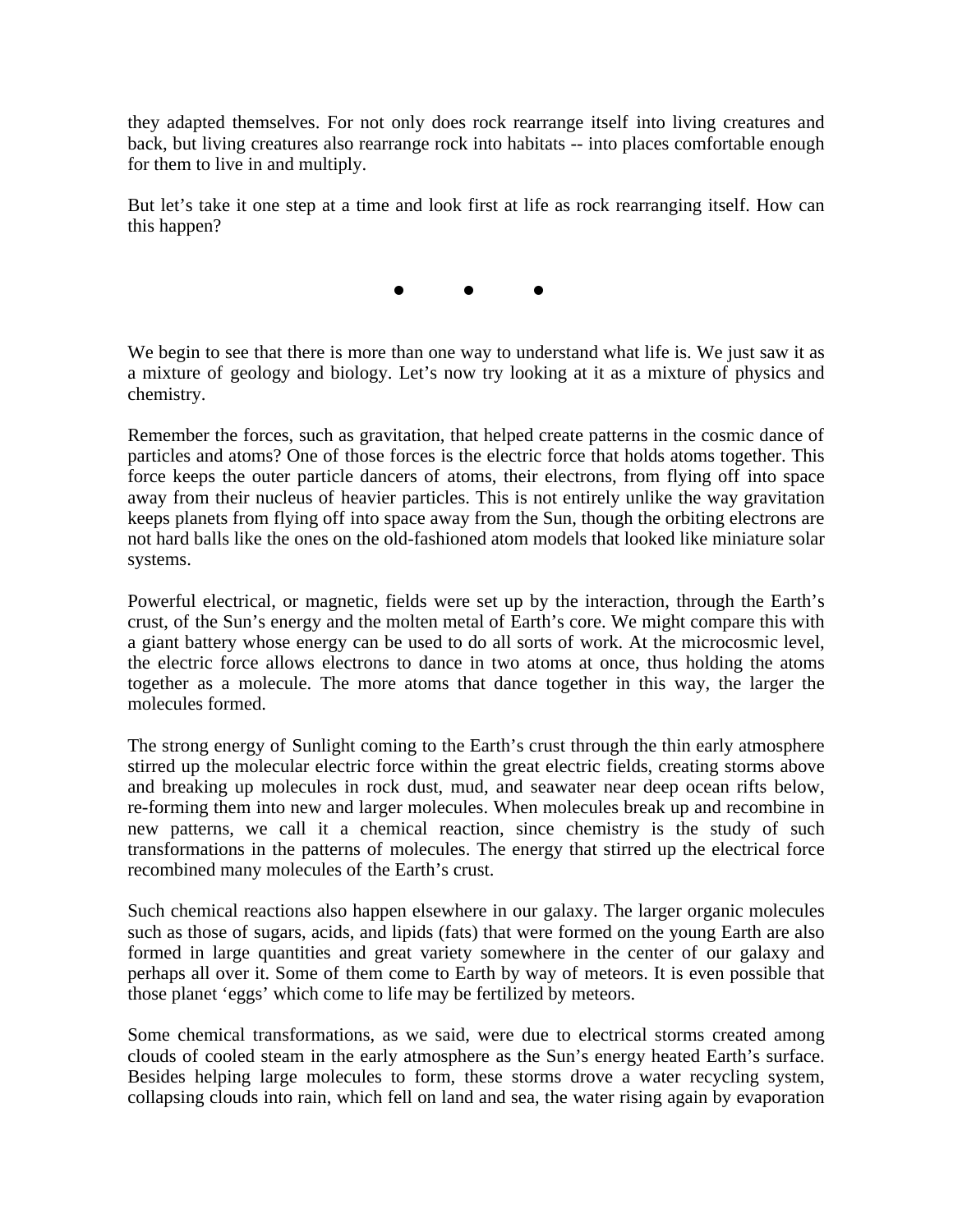and collecting back into clouds.

Rainwater ran over the rocks, creating grooves that over the eons formed riverbeds and valleys, carrying ground sand and dust full of rock salts to the seas. Rivers and streams thus formed as the bloodstream of our embryo planet, carrying the supplies needed to develop or evolve its life. For a live planet needs not only a great deal of energy but also flowing matter such as atmospheric gases and water to move things about. As we will see, planetary life is not something that happens here and there on a planet  $-$  it happens to the planet as a whole.

The largest new molecules probably formed in shallow waters with the help of Sunlight and lightning storms, or perhaps with the help of the Earth's internal energy around cracks in the Earth's crust on the sea floor. Even the Sun's drying heat at the water's edge may have played a role in forming large molecules and packaging them.

Large molecules, such as naturally forming sugars and acids, absorbed a lot of electrical energy, which was then useful in speeding up their chemical reactions to form ever larger molecules -- giant molecules built from the simpler sugars and acids. Some scientists believe the giant molecules formed as large molecules lined themselves up on molds or templates of clay or other crystal matter that had regular, repeating surface patterns or notches for the molecules to hold on to. Others believe that the production of giant molecules happened only after the earliest molecular life systems were already organized within tiny capsules.

Earthlife may be described as autopoietic-self-creating-holons forming within the great Earth holon. In all its creatures, from its earliest microbes to later organisms, we find carbon, or rather reduced carbon compounds, which are carbon atoms surrounded by hydrogen atoms, playing essential roles. The lively energized carbon of the Earth combined easily with oxygen, nitrogen, sulfur, and phosphorus to form all sorts of organic molecules and substances. In fact, you are made of very little other than these six elements in their rich variety of combinations.

Among the giant molecules formed from smaller ones were *proteins* -- long strings of *amino acids*, which are themselves molecules made of various combinations of a dozen or fewer carbon, nitrogen, hydrogen, and oxygen atoms. Other giant molecules, assembling from both acids and sugars, were those we call *ribonucleic acid* (RNA) and *deoxyribonucleic acid* (DNA). DNA may actually have been a later development of early living systems based on RNA. Whatever the exact sequence, DNA and RNA came to work together with proteins as the copying and building system of life.

DNA molecules are long chains of smaller molecules joined into long, twisted zippers. We have discovered that the teeth of these DNA-molecule zippers act as a four-letter code that can be arranged in endlessly different patterns, just as letters of the alphabet can be written into words and sentences and books. Because of this, a DNA molecule can hold information. After all, information is really anything in formation -- anything that is in an ordered pattern rather than in chaos. Some scientists argue that whatever is in formation becomes information only when used by a living system; in this book we define information as anything that is in formation. A book, for example, contains information even if no one reads it, as does a solar system even if no one uses it.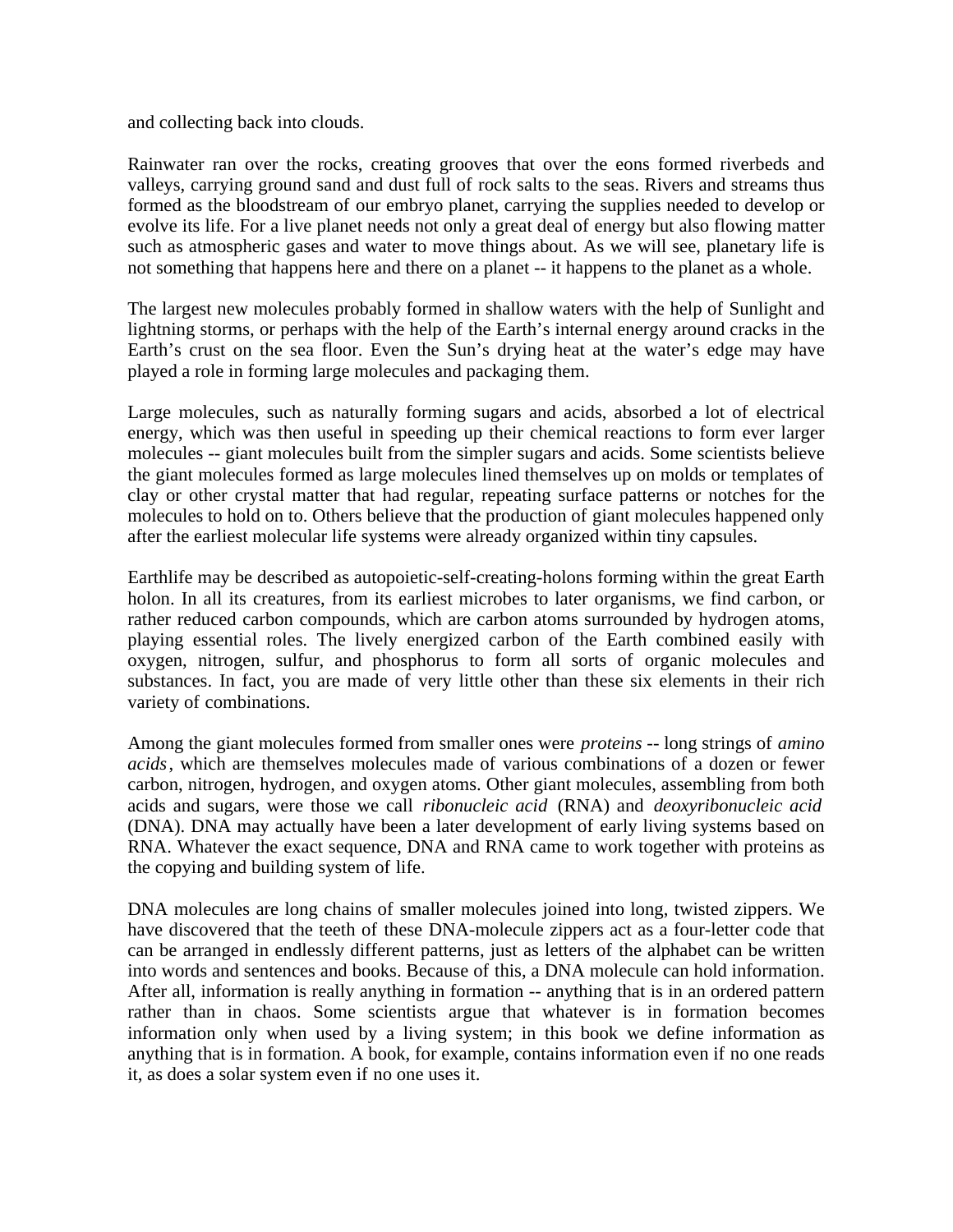Information, if it can be copied, can be a plan -- a plan for a new copy, or a code plan for something else. DNA can copy, or replicate, itself, but not without the help of proteins that can unlock DNA zippers. Once unlocked, the DNA unzips itself into two half-zippers. As these float around in a soup of smaller molecules, the teeth of each half -- all letters of the DNA code -- attract new partners just like those that were opposite them in the closed zipper, because those are the only ones that fit into place.

Presto! We have two zippers where there was one, and the two are exactly alike if no mistakes have been made. The DNA-protein partnership evolved in such a way that while proteins unlocked DNA zippers, they also got DNA to store plans coded for building more protein as well as more of itself. Thus the DNA-protein partnerships as wholes were capable of reproducing themselves.

This is a bit oversimplified, since viruses, our only examples of RNA or DNA coated by protein alone, have to get inside cells where other things are available in order to reproduce. Nevertheless, protein with DNA or RNA, or both DNA and RNA, formed molecular cooperatives that became the basic reproduction system of carbon-based life. This *genetic* system -- DNA is composed of sequences we call *genes* (from the same root as *genesis*) -- is usually described as one-way, the DNA code strictly determining the production of proteins, which are the main building materials of living holons within the Earth holarchy. But recent evidence indicates that proteins can in turn affect and change the DNA code. We will get back to this form of cooperation in later chapters.

Less than five percent of DNA is composed of the genes which are blueprints for the specific proteins of which living creatures are composed. The role of the remaining more than ninety-five percent is still largely a mystery. It is as though we know just what kind of bricks or stones, wood, glass, etc. are used in building an elaborate building, but still do not know how to read the architectural blueprint.

At some point early in the Earth's history there were plenty of the sugar and acid molecules that were needed to build the long chain molecules of RNA, DNA, and protein. And so the formation of these cooperative partnerships very likely became inevitable in the Earth's warm wet mud and shallow seawater where molecules could move about freely and bump into one another. Possibly there was a long time when these partnerships could hardly have been told apart from the thick soup of building materials around them.

Some scientists, however, argue that such partnerships really could not have gotten under way until the molecules were enclosed in sacs, or membranes, that held them together with other supply molecules and protected them from being dissolved. The most likely candidates for such sacs are called liposomes, literally meaning fat bodies. Liposomes, so tiny they can be seen only with an electron microscope, form as hollow spheres of lipid-fat-molecules, something like microscopic soap bubbles, whenever lipid molecules find themselves in water. This is because the tails of these lipid molecules are hydrophobic, or water avoiding, swinging quickly away from water, protecting one another from it by turning inward so that their heads form a tight sphere around them. Sometimes a double-layered sphere forms with water inside and outside, the double layer having all the lipid molecule heads on both surfaces, with all tails between the two layers of heads. This is the typical formation of simple cell walls and persists even in the most complex cells today.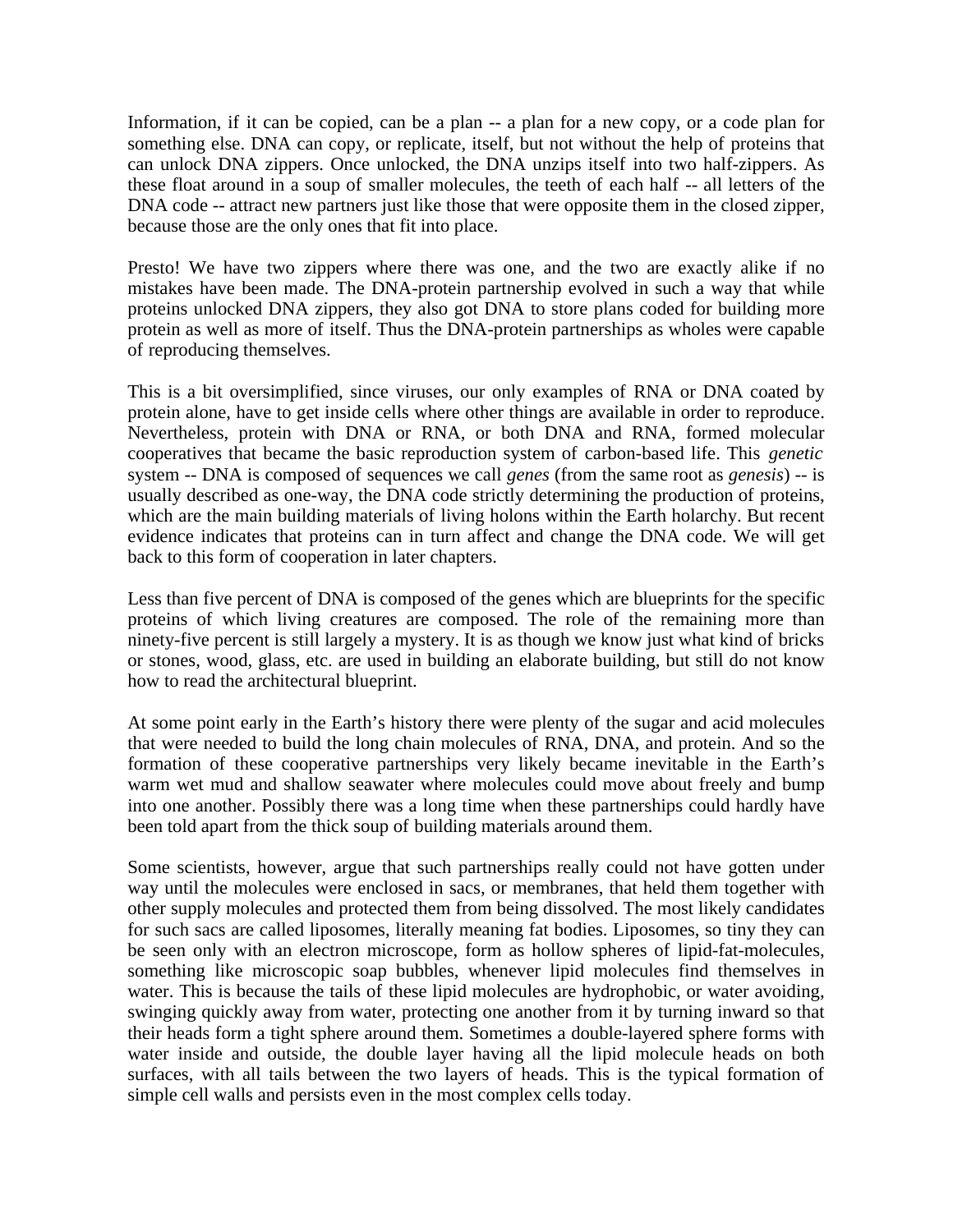If a soup containing liposomes and a variety of large molecules is repeatedly dried out and liquefied again, the liposomes break open and flatten out during dry times and re-form their spheres in wet times, sometimes around large molecules -- even as large as DNA and protein molecules -- that may become trapped inside them while they are broken open. Such conditions must often have occurred at the edges of early seas. The liposomes themselves then function as a skin, or membrane, which serves the molecules inside it both as a protection from, and as a connection to, the outside world. The membrane permits selective chemical crossings, allowing some kinds of atoms or molecules to come in and other kinds to pass outward through them. This soon makes the inside environment chemically different from that outside. Such an arrangement fosters the development of chemical cycles that are basic to living cells.

However the first cells formed, protein became the main material of which living creatures built themselves, while RNA and DNA stored the plans and made it possible for living things to multiply. Some protein molecules came to play a particularly important role by speeding up what other molecules did -- say, by speeding up the chemical reactions that build new protein or copy DNA. We call these special proteins *enzymes*, and their wonderful talent for speeding up the chemical dance is very important to our planet's life. In fact, the presence of enzymes has been suggested as one way of defining the presence of life, and the first enzymes likely occurred as a widespread chemical Earth event, perhaps both outside and inside early cells.

While details are still missing, this is essentially how the solid and molten crust of the Earth began to rearrange itself into living creatures. Some of its material gassed off into atmosphere, part reformed into seas, some broke up and was washed into the seas. With the help of great amounts of energy, larger molecules formed and joined into partnerships, set up chemical cycles in early liposomes, speeded up their own reactions with enzyme activity, reproduced themselves, and through all this established themselves as living, or autopoietic, holons -- the earliest creatures in their own right. These creatures dwelt within the larger living holon that had given them life and to which they gave a new kind of life in turn. Thus on the one hand we can say that tiny separate living holons evolved all over the Earth, but on the other hand we can say that the Earth holon was coming ever more alive as it evolved its own autopoiesis through a new kind of self-packaging chemical activity.

**· · ·** 

From our old point of view we could see the beginnings of life only as a collection of microbes descending from some primeval cell that formed accidentally somewhere on Earth, giving rise to offspring that were forced to adjust or adapt their way of life to it by natural selection, which we will discuss in Chapter 7. This was a logical way to see things when we formed our concept of life from our study of individual creatures small enough for us to see as wholes. In our new way of seeing life as autopoietic systems that may be as large as the Earth or even larger, we can think of Earthlife as a planetary process -- as the chemical reactions of the planet's crust speeding up, transforming the crustal matter into a blanket of masses of microbes, which in turn transform more of the crust into their livable home, as we will see in the next chapter. And while all this happens at the microcosmic level, the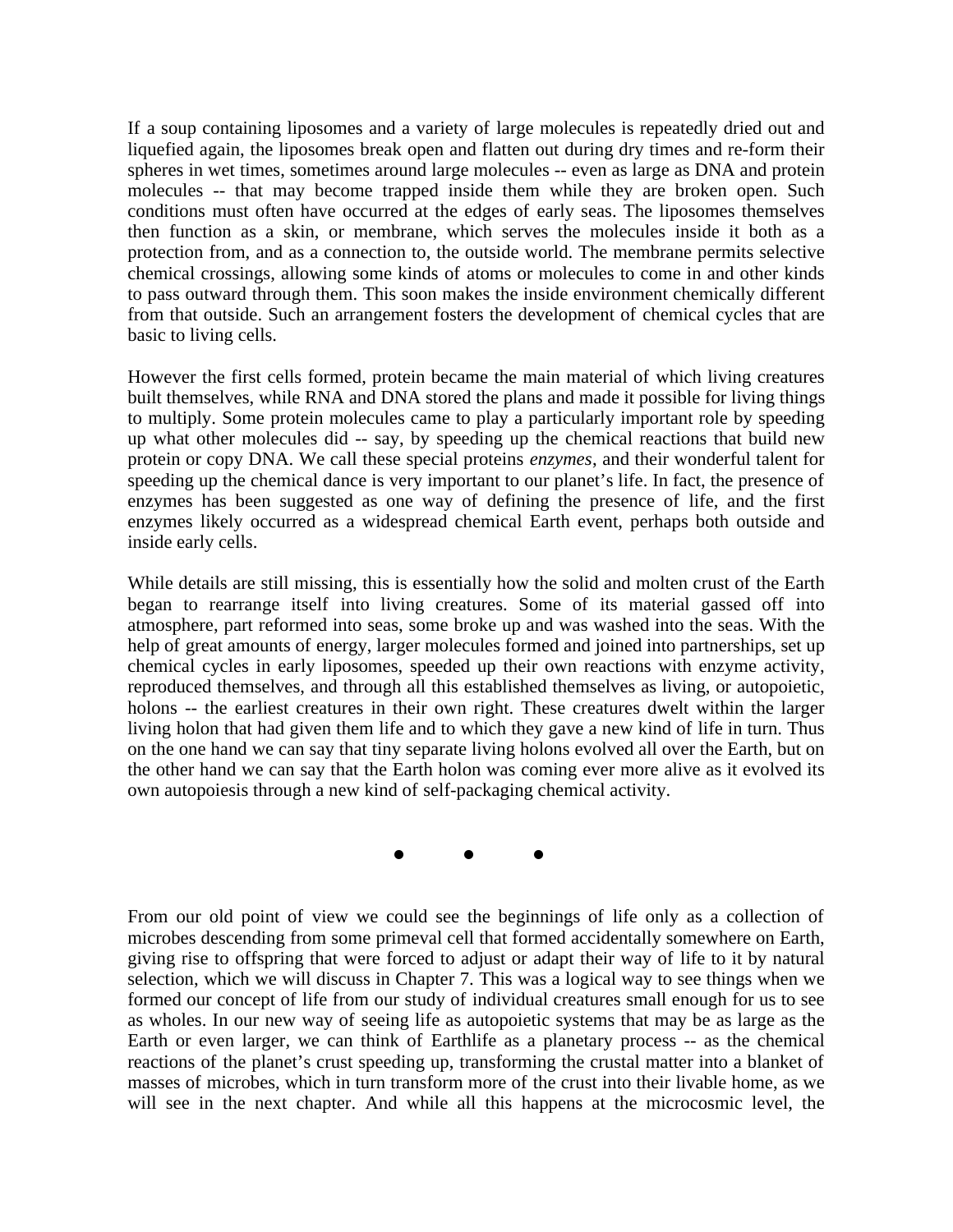macrocosmic events of the largely molten, still radioactive planet keep its crust heaving, cracking, and sliding, pushing up mountains, buckling in valleys, changing the shapes and positions of continents amid its deepening seas. All together, this is the self-creating dance of a living planet driven by its Sun and by its own energy.

One way of looking at all this is to see the Earth as having come alive through all sorts of 'border activity.' The crust that stirred to life was the boundary enclosing the Earth and at the same time connecting it to outside energy from the Sun and to new materials coming in as meteors. Then, the first cells seem to have formed specifically at the boundaries separating and connecting the land and the sea, or separating and connecting the inner magma with the crustal surface at volcanic sea floor vents. These cells' own boundaries made their individual lives possible by separating them from and connecting them to their environment. At all levels from great to small, this border activity can be seen as highly creative and cooperative -- a lesson we humans, with the boundaries we have created among ourselves, might well take to heart.

Let's stop to imagine that we are watching a fast-running movie of the early Earth as it evolves within the larger being of our Milky Way galaxy. As we approach the Earth, we see it whirling and heaving, its thin crust rising and falling, breaking and slipping, bleeding lava where it tears open and sighing bursts of steam. Meteors and planetoids, which are part of the supernova's debris, strike and wound the Earth, making great splashes of molten rock and gas. The thin atmosphere is often reddish with smog produced by the reactions of its own gases. Lightning flashes, and seas form during heavy rains until masses of land and sea become distinct, though the seas are brownish beneath the murky atmosphere.

Slowly the crust thickens and cracks into plates that slide slowly over the surface, carrying the land masses into new patterns. Patches of colored microbes appear and grow along the shores; gradually a tougher but clearer atmospheric skin develops, making the seas turn a sparkling blue. Meteor impact is low; turmoil subsides, and much of the land becomes covered in green. Now and then ice moves down over the green before withdrawing again to the poles, raising and lowering the level of the seas, covering and uncovering the land as though the whole planet is breathing in some gargantuan rhythm. Everything is in constant motion as the Earth shimmers and glows in the Sun against the darkness of space, its changing cloud patterns swirling over blue seas and varicolored lands.

These changes actually happened over billions of years, at a rate too slow for us to recognize as very active. Yet a billion years to our planet is less than a decade is to us. When we use our imagination to see these changes within the time span of a short film, the truly amazing thing is that our planet looks very much like a living creature -- perhaps the great cell that popular science writer Lewis Thomas saw it as.

Our movie makes the young planet appear to be trying hard to express itself in a new way as its materials churn about, its crust forms and reforms, its seas and clouds pool over the rocky crust. It has enormous energy of its own and receives more energy from the Sun, which sends it light and heat. It might remind you of a chrysalis transforming a caterpillar into a butterfly, or of a chick embryo turning and growing inside its shell.

Already at this early stage the Earth begins to fit the autopoietic definition of life as it is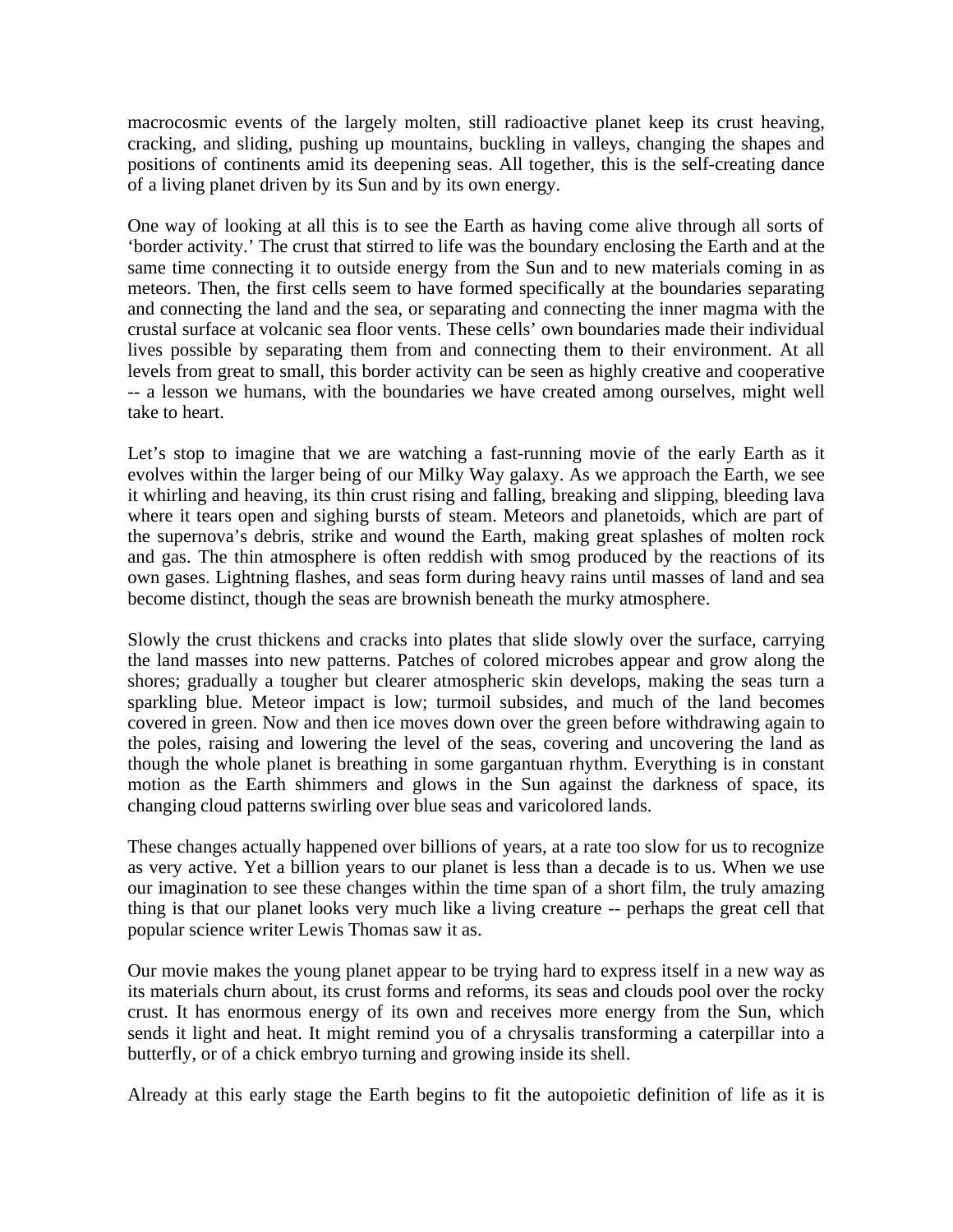creating its own parts, including the tiny autopoietic microbes which, as we will see in the next chapter, create the thickening atmosphere that becomes a new boundary membrane or skin. In later chapters we shall see more evidence of autopoiesis as new complex holons form within the planet's holarchy.

Had our movie shown the other planets as well, we would have seen the sharp contrast as they settled into relatively stable patterns, the solid ones dull in color, while Earth's metabolic activity brought it to life with radiant blue and green colors beneath its swirling breath of white cloud.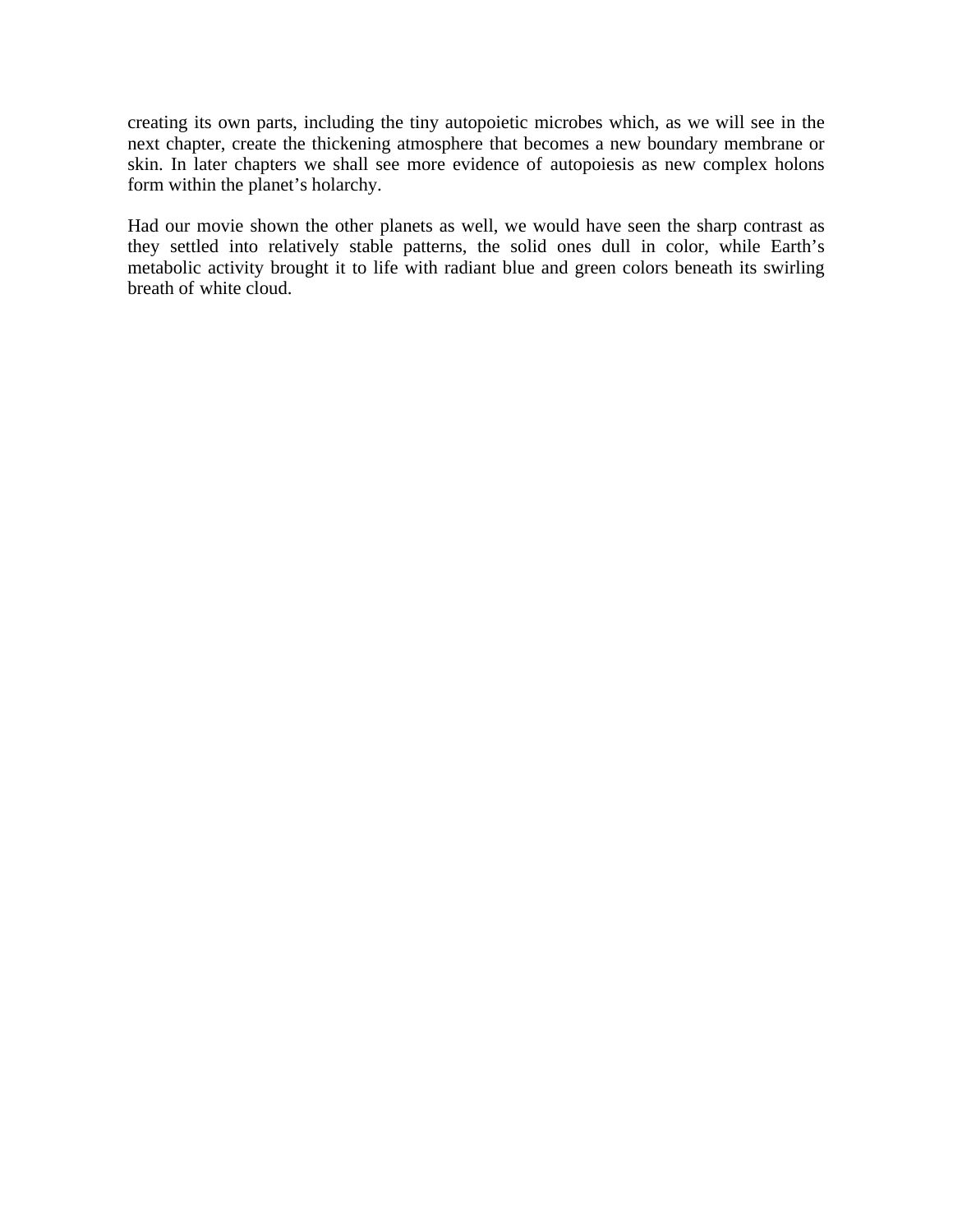## **Problems for Earthlife**

Imagining Gaia as a beautiful goddess dancing gives us a poetic metaphor for nature's living beauty. But real life is often hard and troublesome, as we know from our own experience. And Earth had big problems right from the time its dance of life began. In more scientific terms, we might say the probability that Gaia -- our name for Earthlife as a whole -- would continue to evolve was rather low during its early stages, or that a stable autopoietic Gaian system evolved only under considerable threat to its existence.

Even when its crust was already coming alive with microbes the young Earth, whirling more than twice as fast as it does now, still hissed with steam, cracked so that its lava flowed like blood and was endlessly bombarded by meteors belting in through the thin atmosphere, raising dark clouds of dust as they wounded its still tender body. The embryonic Earth's continuing life was not at all a sure thing; Gaia was not yet a secure, stable being able to maintain itself.

The constant hail of meteors, leaving craters such as we see on the Moon, was a serious threat. Though meteors may have contributed important molecules such as lipids to the formation of microbes, they might also have killed them off again. Every day these space rocks of all sizes came hurling from the sky like bullets. If nothing had happened to protect the Earth from them, it might well have ended up as lifeless and pockmarked as the Moon and our neighboring planets.

There may also have been another problem, though scientists differ on this matter. The Sun's energy was most helpful in splitting molecules so that new ones could form, but as the first microbes formed and multiplied, the strong Sunlight may have been too much for many of them to stand, putting them in need of protection from the burning part of Sunlight we call ultraviolet radiation. Some ultraviolet is good for living creatures, but too much can burn them, and our young Sun probably produced far more ultraviolet than it does today, when we are concerned about our own threat to the shield of ozone protecting us from it -- a shield that did not exist at all around the early Earth, though the smoggy early atmosphere may have offered some protection.

In any case, the first microbes seem to have formed on the seafloor, in seawater or wet mud deep enough to filter out the dangerous rays. There, as we saw in the last chapter, bits of a rich soup of organic molecules and seawater were probably trapped in liposome spheres where the molecules could move about and begin new kinds of chemical cycles. These would have included, had they not already been formed elsewhere, the construction of the

**4**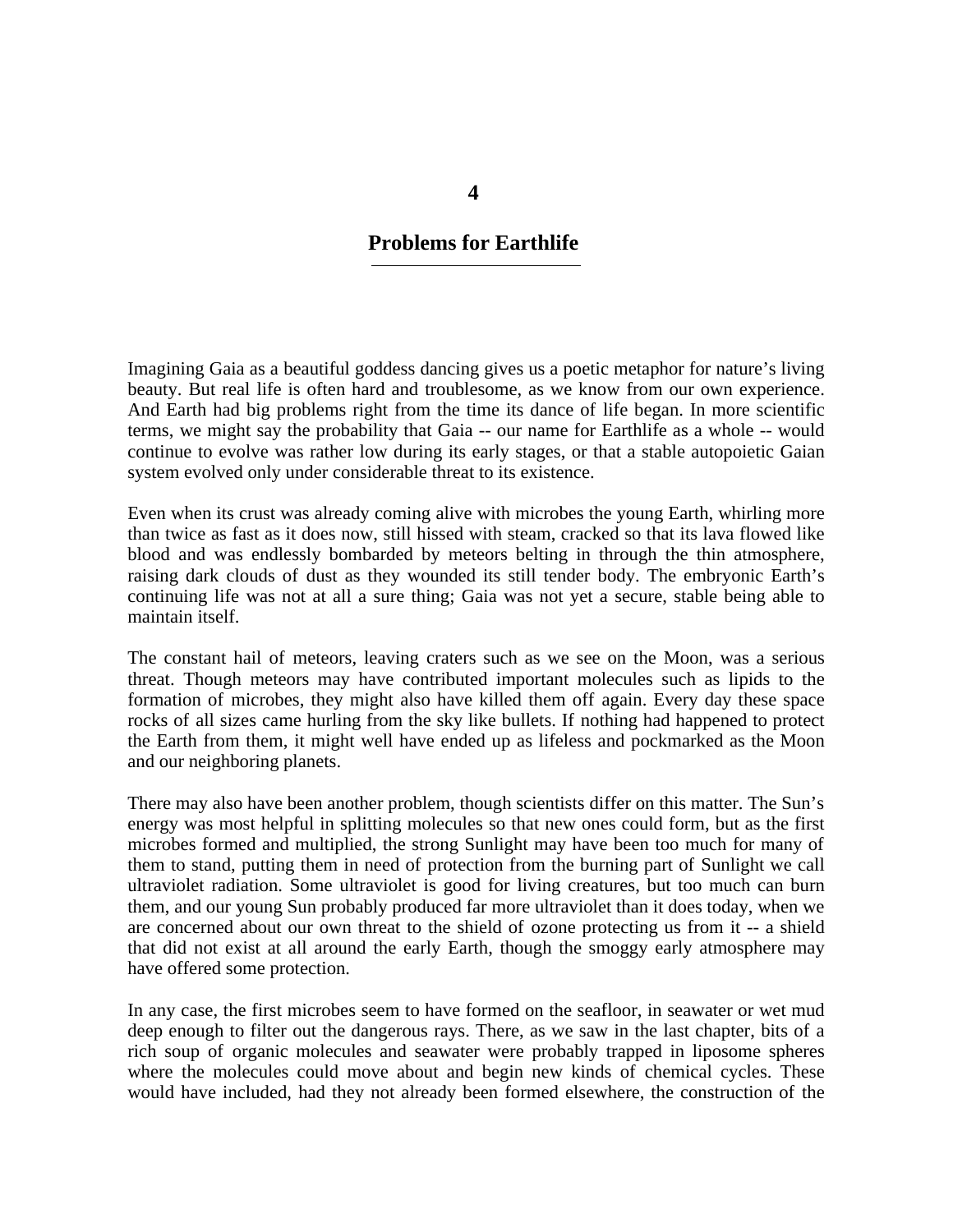giant RNA and DNA molecules that became useful as a storage system for information life needed.

In the self-production and reproduction cycles that gradually evolved, RNA lined up with DNA to copy its information, then lined up with amino acids to produce the proteins coded for, which in turn helped DNA split apart to copy itself, and so on around the loop. But giant RNA and DNA molecules could be broken by ultraviolet light, and so one of life's earliest inventions, not long after reproduction itself, was the repair of DNA with special enzymes.

Early microbes, were now becoming full-fledged bacteria of the type we call *archae*, simply meaning ancient. Lipid walls enclosing them permitted the entry of new raw materials and the disposal of wastes. Every living being or system has to cycle and recycle supplies. As Earth's weather cycles circulate water from sky to ground and sea and back to sky, rock is dissolved in running water and swept to the sea. Atmospheric gases are also cycled and their balance regulated. The planet's temperature is determined by all these processes, with a strong role played by its variable cloud cover.

Meanwhile, as we will see in more detail later, dissolved rock used up in forming the bodies of sea creatures ends up buried on the sea bottom in sediments pressed back into rock. Later that seafloor rock may end up as dry surface land in new plate upheavals, only to begin the cycle again.

Just so, the liposome microbes formed in the Earth's crust developed internal cycles for circulating their own supplies and carrying out the business of life. Gradually they replaced their tiny spherical capsules with larger, more flexible cell membranes and evolved into bacteria. They still depended on seawater to float supplies to them, or to float them to supplies, and to float away wastes they could no longer use. By trial and error they learned to use these supplies to grow themselves, to repair themselves when they suffered damage, and to reorganize themselves as needed, keeping records of their new discoveries in their DNA.

Every living creature must get materials and energy from its environment to form itself and to keep itself alive. What is left of these supplies after the useful parts and the energy have been taken from them, along with whatever else was part of the creature but is no longer of use to it, is waste that must be gotten rid of by returning it to the creature's environment. This is why no living creature can ever be entirely independent -- it is always a holon within larger holons, including ecosystems, depending on them for its very life.

As author/scientist/philosopher Arthur Koestler put it, a holon has at once the autonomy -- in Greek, self-rule -- of a whole in its own right and the dependence of a part embedded within larger holons. Koestler grappled with this concept of dependence along with relative independence, referring to it as an integrative tendency, or even as self-transcendence. Let us call it a holon's *holonomy* -- the rule of the greater whole or holon that must be balanced with its self-ruling autonomy. Physicist David Bohm used the word holonomy in exactly this sense when describing how the autonomy of every subatomic particle is stabilized and tempered by the rule of all other particles around it -- by its holonomy. Recall our earlier discussion of bootstrap theory in physics, which also expressed this concept.

Any holon containing smaller holons, such as an Earth full of bacteria or a body made of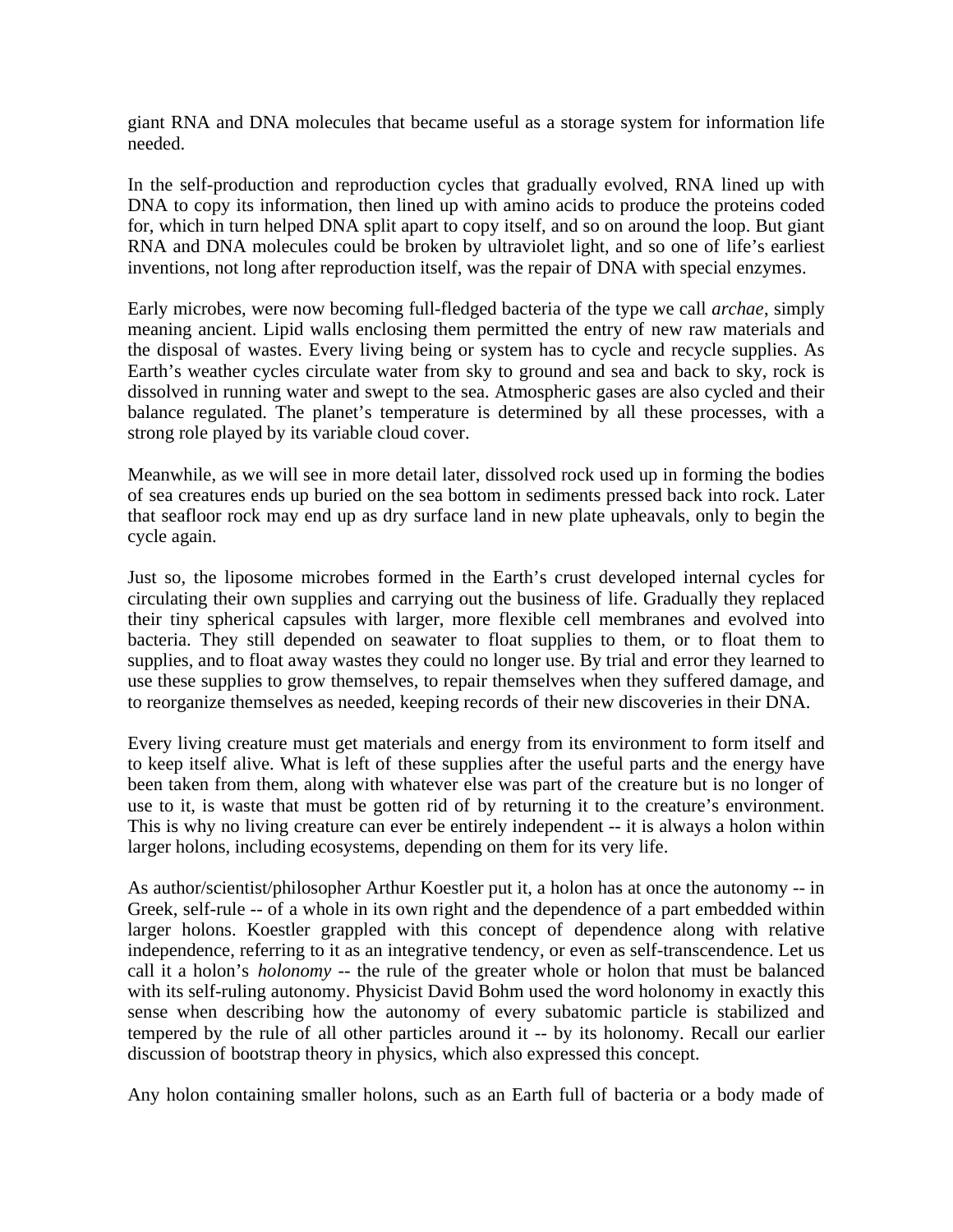cells, tempers the individual autonomy of its components with its *own* autonomy, which is *their holonomy* . Any individual human, for example, must transcend simple self-rule and integrate him- or herself with the rules of family and society, while human society must transcend its autonomy and integrate itself with the holonomy imposed by the autonomy of the planet. The balance between any holon's autonomy and holonomy must be worked out as mutual consistency if the holon is to survive as part of a holarchy, and it cannot survive in any other way if we accept the fundamental notion of mutual consistency as described in Chapter 2 and as illustrated in later chapters.

These concepts of embeddedness or holarchy, and of the autonomy at every level of holarchy always tempered by holonomy are extremely important to understanding how life works. We humans, for example, fight about whether to seek individual interest *or* community interest, whether to develop locally *or* globally. This is because we fail to understand life's fundamentally holarchic nature -- always a dialogue among relatively autonomous embedded holons, all of which are critical to the function of the holarchy.

Bacteria are holons within larger holons consisting of their complex communities and even worldwide networks, as well as within their broader *ecosystems* . While we are talking definitions, let us use the term ecosystem to refer to systems of related organisms in their habitats.

Bacteria are technically called monera -- the first kingdom of living things in our present evolutionary classification scheme. Monera include the archae and their later descendents of many types. (Later we will see that bacteria are also called prokaryotes, but let that come in time.) Each moneron is a single cell, and yet it is also a whole organism or creature. The tiny monera that were Earth's first creatures were thus the first relatively independent holons within the Earth holon -- in Lewis Thomas' view, tiny cells within a huge cell.

Fortunately for these early monera, the sea was full of supply molecules, ranging from small dissolved rock salts to the larger sugar and acid molecules needed to build DNA and protein. So the bacteria could grow and divide and grow again, spreading themselves thickly throughout the seas. As they multiplied, winds and water driven by the Sun's energy swirled this rich chemical soup about, stirring it into ever greater activity. So prolific were these microbes, that their colonies, including the habitats they assembled, formed entire continental shelves long before corals evolved. Even today, bacteria, or monera, are by far the most numerous creatures of the Earth.

The more bacteria there were to suck up supplies and blow out their wastes, the more the whole chemistry of the Earth changed -- sometimes the worse for life, sometimes the better, as we will see.

**· · ·** 

Many early monera were getting their energy by breaking up supply molecules in a process we call *fermentation*. The bacteria we use to make cheese, yogurt, and wine still work the same way today. Yeasts, such as those we use to make bread, do it, too. Fermenting bacteria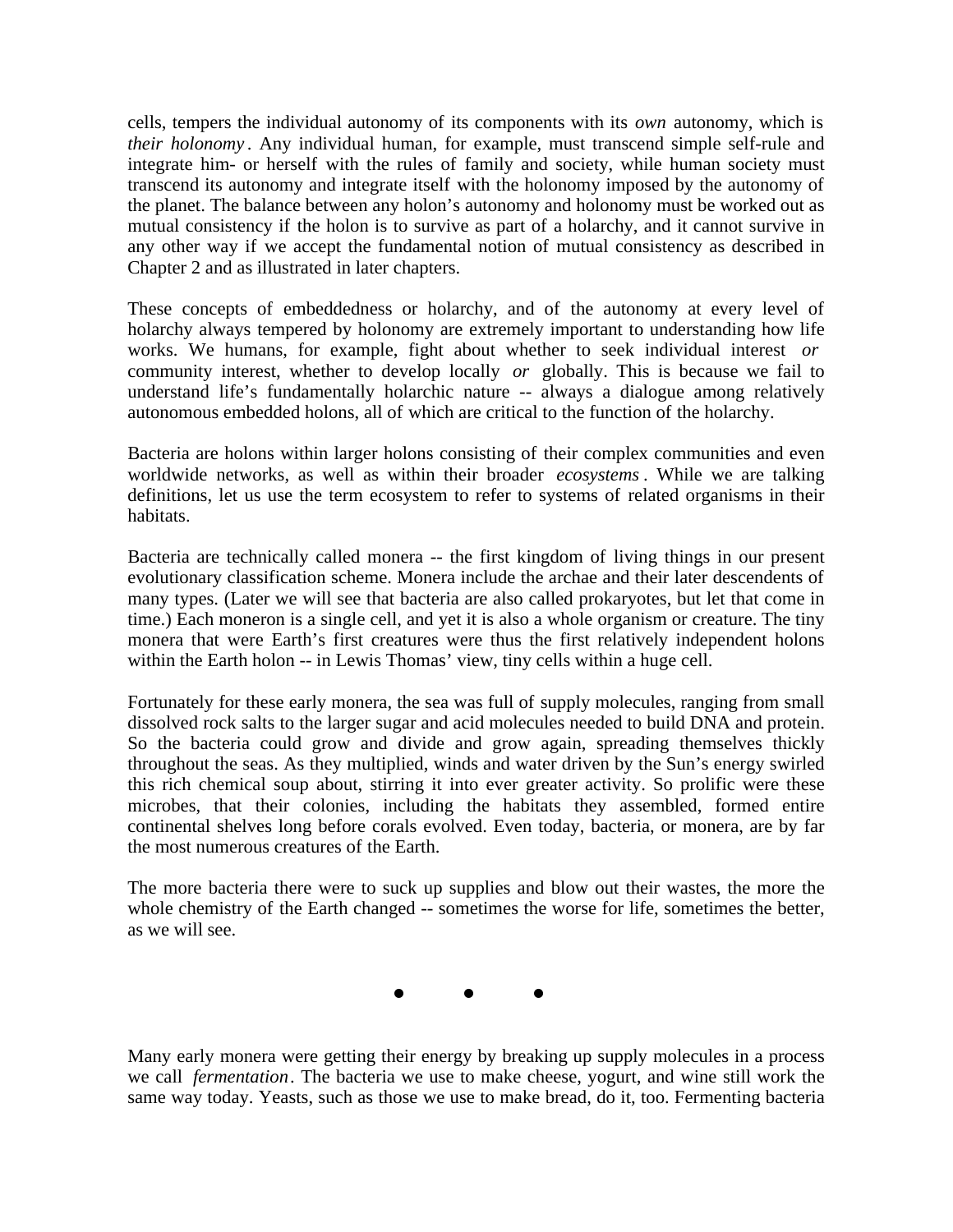can be thought of as *bubblers*, since they make bubbles of waste gases, like the bubbles you see in risen bread and in cheese. Whenever you see bubbles rising in mud or stagnant waters, fermenting bacteria are probably at work.

Breaking up molecules by fermentation or in other ways frees the energy that held them together. The bubblers stored this energy in a special kind of molecule we call *adenosine triphosphate* ( ATP). At first they may have found ready-made ATP molecules in their surroundings, but eventually they learned how to make them. The bubblers kept the energy-loaded ATP handy until the energy was needed for building, repair, and other work. Every living thing on Earth since then has been using the ATP energy storage system invented by the bubblers, though bacteria later discovered faster, better ways of making ATP than by fermentation. ATP is thus often called the energy currency of life.

In addition to energy, of course, the bubblers needed building supplies, and for a long time, as we said, large sugar and acid molecules were plentiful in the environment, ready to be split up or used as they were. To reproduce, some monera copied their DNA and then split themselves down the middle in the process we call *mitosis*, building two offspring monera from their own split halves. Others budded off smaller bits of themselves containing copied DNA to start their offspring. When supplies got low here and there, some bacteria learned to pack their DNA and a bit of protein into solid little spores with tough shells. These spores floated about doing nothing at all till they came to places where supplies were plentiful and they could grow into proper monera.

Over time, monera built new kinds of protein and new enzymes and invented new chemical processes and cycles, new parts for themselves, new lifestyles. More than three billion years ago, then, bubbler monera were multiplying and dividing into different strains, forming a thick soup or surface scum, living off ready-made supplies of large sugar and acid molecules. Some strains of bacteria learned to use the acid and alcohol wastes of others, and to set up efficient cycles of using one another's wastes as supplies. Some learned to make the nitrogen of the atmosphere usable by combining it with other elements. Had they not, life would have died out from nitrogen starvation, as nitrogen is one of the six basic elements needed to build living things.

Still, as competition for large-molecule food supplies increased, a new crisis developed. As if Gaia didn't have enough problems already, it began to look as though her first tiny creatures might die for lack of supplies.

But they didn't. Life is far too inventive to give up so easily.

What happened to the monera back then is rather like what is happening to us humans today. We have been making much of the energy we need to live in our human societies from the coal and oil supplies found ready-made in our environment. Now these supplies are running out, and we must find new ways to produce energy. A very important way of doing so involves the use of Sunlight, or solar energy.

This is exactly what some monera began doing as their supplies ran low. Some elements they had to have in order to build their living bodies were all around them, but like the atmospheric nitrogen, they were not in usable form. Others were hard to get at, such as the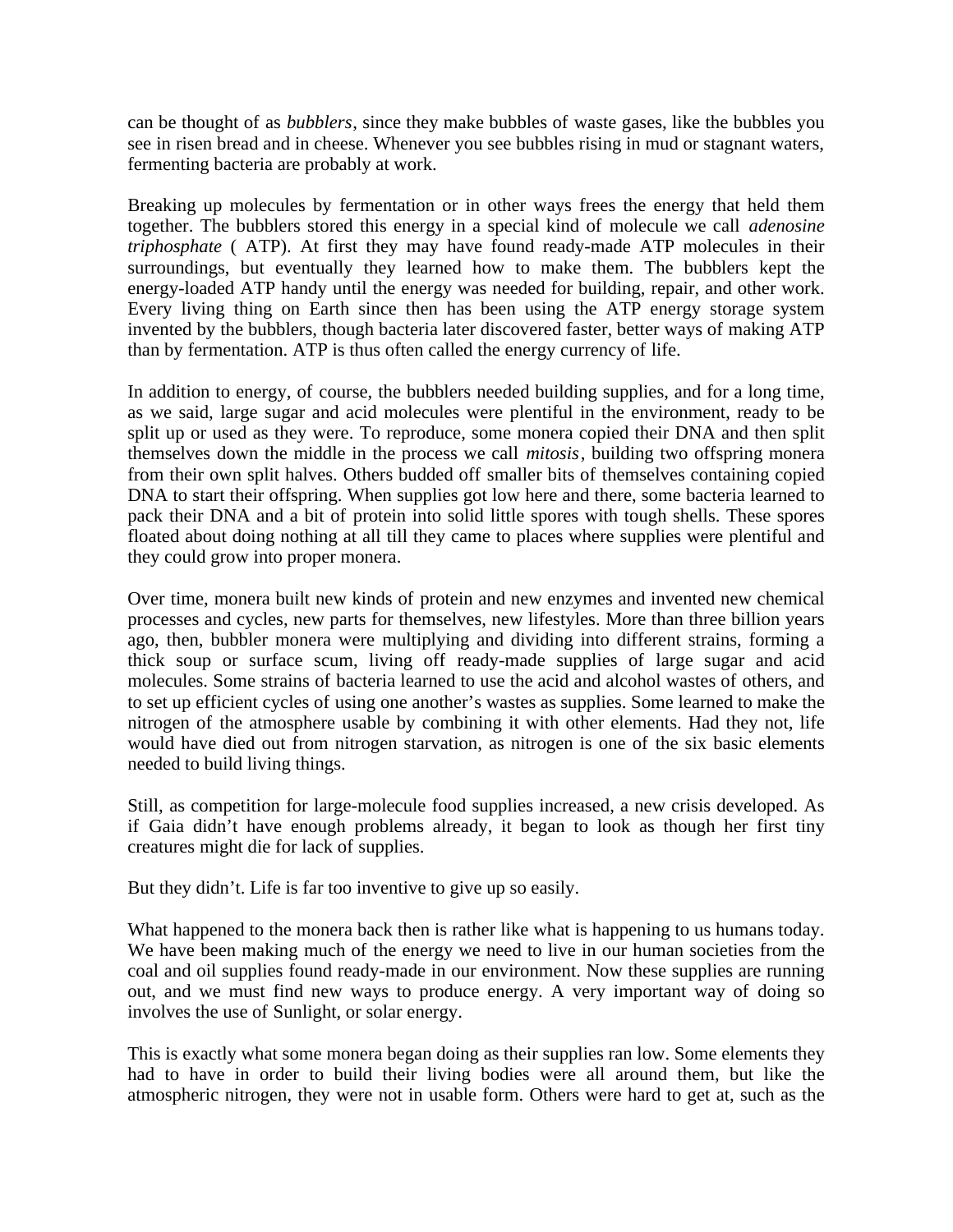nitrogen locked into the salty nitrates of the sea or the carbon locked up in the carbon dioxide gas of the atmosphere. There was plenty of carbon and nitrogen all around, but the bubblers had to invent special ways to unlock the carbon and nitrogen and then 'fix' them by turning them into usable bodybuilding molecules.

Perhaps the bubblers' most important discovery was finding ways to harness solar energy - to trap Sunlight and turn it into ATP energy, which they did by using certain light-sensitive chemicals such as the *porphyrins* that make our blood red and the *chlorophyll* that makes grass and leaves green. They could then use this energy to split molecules of carbon dioxide gas, water, and rock salts into atoms, which could be rebuilt into food sugars, DNA parts, and more ATP for the work of growing, repairing, and reproducing. This process is, of course, *photosynthesis* -- in Greek 'making with light' -- the use of light in the manufacture of food.

Some of the photosynthesizing monera are called blue-green bacteria because of the color their photosynthesizing chemicals gave them. Let's call them *bluegreens* for short. Their new way of life was very successful, so they multiplied quickly. After all, the blue-greens, unlike the bubblers, needed no special supplies. Water full of dissolved rock salts was what they lived in, and the atmosphere was full of light and carbon dioxide.

**· · ·** 

There was only one problem: the bluegreens' wonderful new way of making their own food and energy was also creating pollution.

Both the bubblers and the bluegreens made waste gases as they worked, but light-making food from water and carbon dioxide gas produced a very poisonous waste -- so poisonous that it killed living things. This poisonous waste gas was *oxygen*!

We are used to thinking of oxygen as good and necessary, as a life-giving and life-saving gas that we breathe. But for the first living creatures, it was deadly. It is oxygen that turns metals to rust and makes fires burn. Oxygen destroys the giant molecules of living things, burning them up just as ultraviolet and other kinds of radiation do. In fact, oxygen is more destructive than ultraviolet, for the large molecules needed to build the first living things could never have formed if the atmosphere had been as rich in oxygen then as it is now. So, when the bluegreens began making oxygen, they began making trouble.

Every molecule of carbon dioxide, or  $CO_2$ , is made of one carbon atom and two oxygen atoms -- di meaning two. And every molecule of water,  $H_2O$ , is made of two atoms of hydrogen and one of oxygen. It takes six molecules of carbon dioxide and six molecules of water to make one molecule of food sugar. But when the sugar molecule is built from carbon, hydrogen, and oxygen atoms, it only needs twelve oxygen molecules, so six are left over as waste.

This is the oxygen that began polluting the early Earth after photosynthesis began. At first the free oxygen combined harmlessly with dissolved rock minerals such as iron, making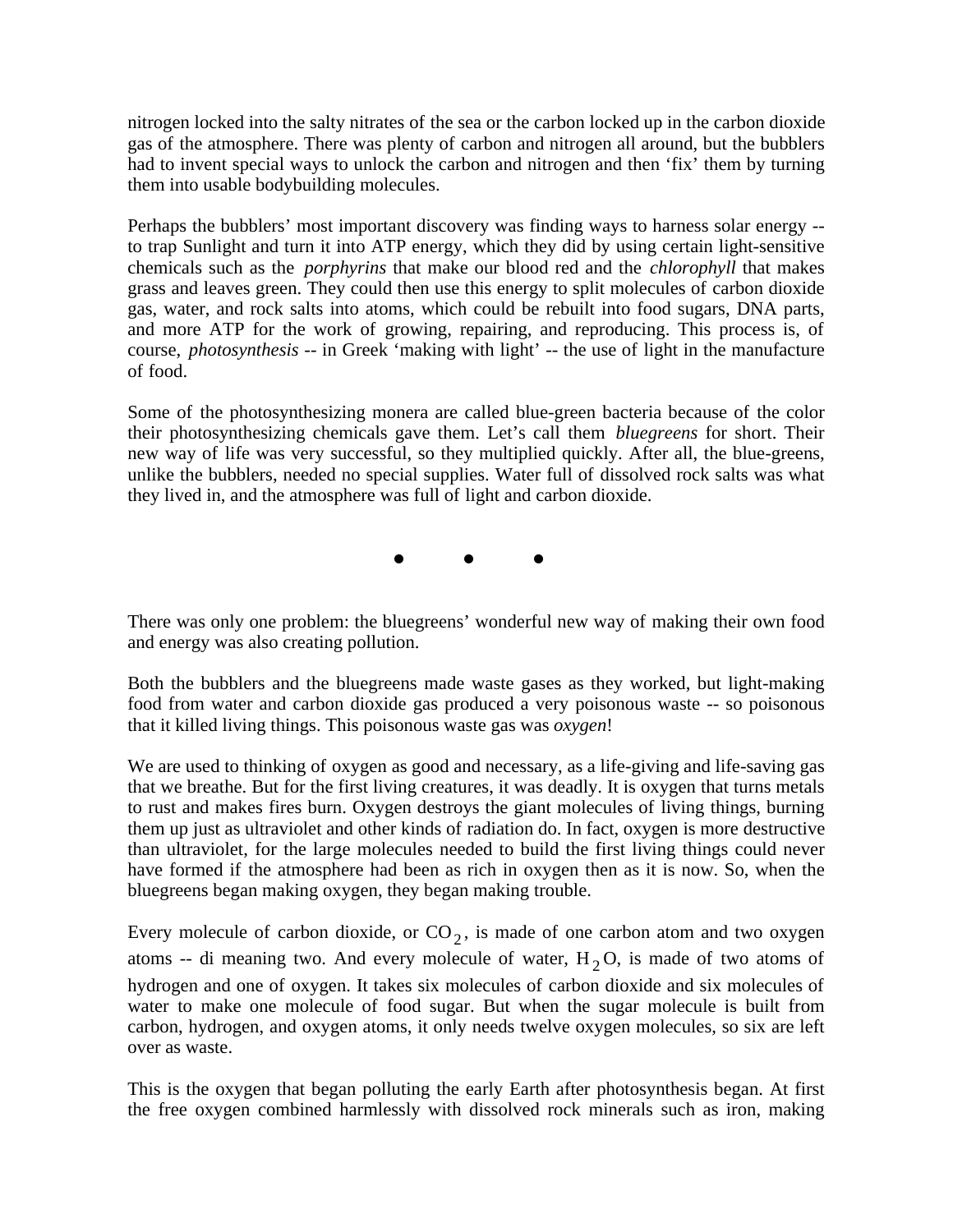them rust, and built itself into rock. When these crustal materials had absorbed all they could, the oxygen began piling up in the atmosphere.

It was as if a giant pump had been turned on. Bacteria were pumping carbon dioxide out of the atmosphere, using the carbon and pumping some of the pure oxygen back into it. They also pumped nitrogen out of nitrate sea salts, fixed some of it for their use, and pumped useless nitrogen gas into the atmosphere. The living Earth was bringing its own special nitrogen- and oxygen-rich atmosphere into being.

Our nearest planet neighbors, Venus and Mars, have atmospheres made almost entirely of carbon dioxide, just as was Earth's, very likely, when this great pump got going. But now our atmosphere is almost all nitrogen and oxygen -- because life made it so. But how did life survive the poisonous oxygen?

Much of it *didn't* survive. Some kinds of bubblers that didn't need to be near light dug themselves down into mud where the poisonous oxygen could not get at them. Their fermenter descendants still live today by hiding from oxygen in mud or in other safe places such as the stomachs of cows, where they help digest hay, or the bead-like root nodules of peas and beans, where they fix nitrogen to enrich the soil. But many, if not most, kinds of early bacteria must have been killed as the oxygen piled up around them.

**· · ·** 

What was Gaia to do? Her dance of life had produced a rich array of living bacteria despite the dangers of meteors and ultraviolet light. Now most of the early kinds were dying just because some had discovered a new and better way to live. It was a lesson Gaia learned more than once, that new experimental forms of life may seriously endanger the whole dance and that other improvisations may be required to rebalance it. Gaia had no human brain to assess her experiment and think up strategies. Nevertheless, our evolving planet developed, as it still does, the kind of 'body wisdom' physiologists attribute to our bodies.

By this body wisdom, living systems operate and maintain themselves, somehow knowing what to do on a momentary and daily basis as well as in most cases when things go wrong. We are used to it in our bodies and we count on it, but to learn that the Earth behaves the same way is still news to many people. Not at all long ago it was scientific heresy to attribute intelligence to nature. Now, as we said, our worldview is evolving rapidly. Many scientists, including Lynn Margulis, the leading researcher on microbial evolution and the author of the greatest change in our 'tree of evolution' since we first devised it, see consciousness and intelligence present in the earliest microbes. If we recall that some physicists now see cosmic consciousness as the source of all matter, then it is not so surprising to find intelligent body wisdom evolving in our Gaian Earth.

Though clever species of bubblers survived by hiding from oxygen, they were no longer the main kind of monera. Bluegreens invented enzymes, which made the oxygen they produced harmless to themselves. Some also learned to make ultraviolet Sunscreens, as we make Sunglasses and chemicals to protect ourselves from Sunburn. These were able to live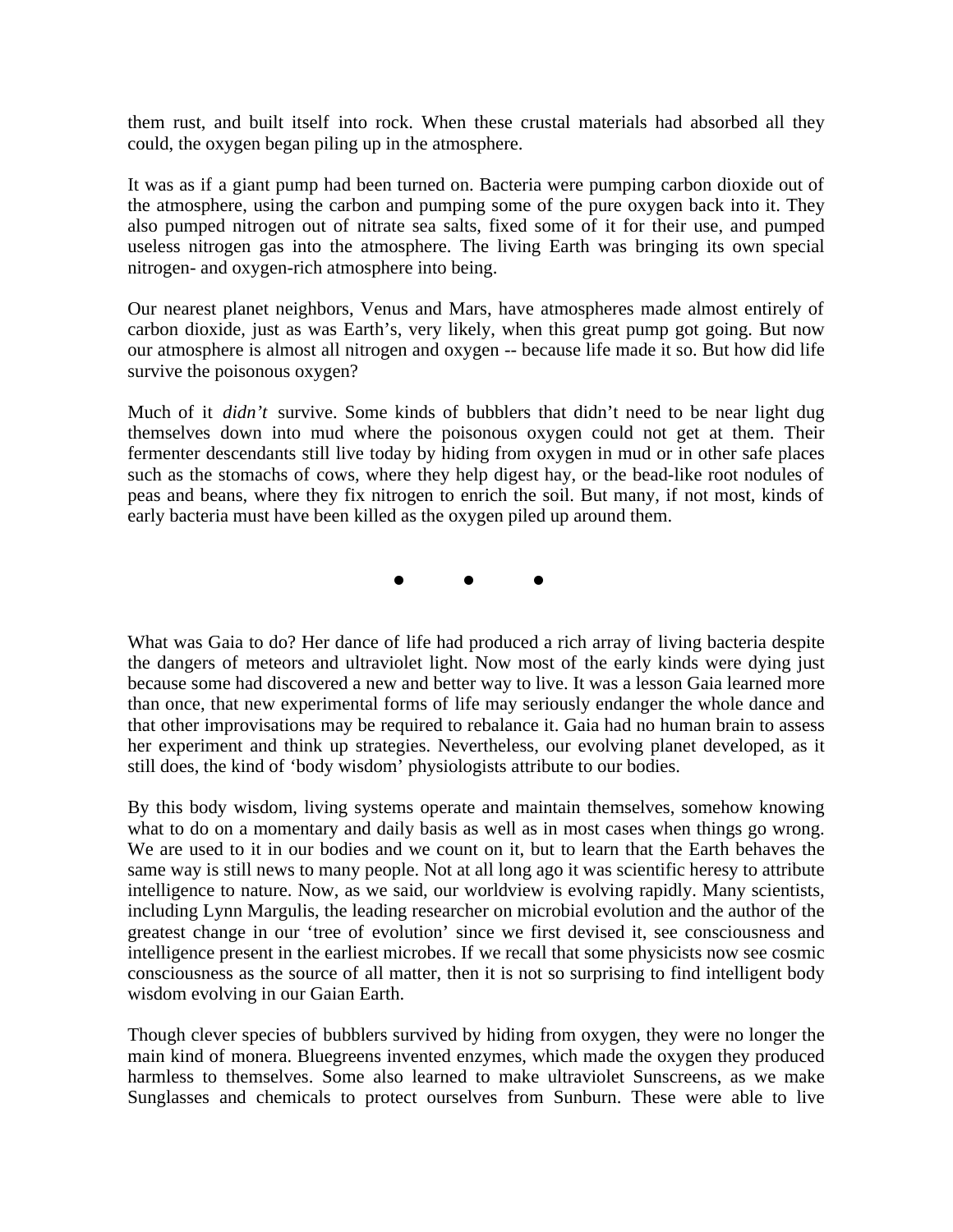successfully in stronger Sunlight, where they could make plenty of food.

Others solved the problem of ultraviolet burn by living together in thick colonies. Those on top were burned to death, but the dead cells made good filters, absorbing the burning rays while letting the rest of the light reach those that needed it below. This was another way in which some lives were given for others, and a good reason for bacteria to live as cooperative life teams rather than as independent individuals.

You can see such colonies of bacteria beginning as a greenish brown scum on damp walls or muddy ground. Near the sea, they trap sand and other particles, forming thick muddy masses in shallow waters as live bacteria multiply and keep climbing toward the top. In some places we can still see this mass harden into rocks called *stromatolites*. In ancient stromatolites, the bacteria that have turned to rock can still be seen and identified.

The number of such rock colonies formed billions of years ago, sometimes extending into entire continental shelves, tells us just how successful the oxygen makers have been. This also shows clearly how rocks that rearranged themselves into living creatures can rearrange themselves back into rock.

For about two billion years -- almost half of Earth's life until now -- the bluegreen oxygen makers were her most successful creatures. They multiplied into thousands of different kinds all through her waters and muds, making more and more oxygen in their ever-growing colonies. And then they made yet another dramatic discovery. Some of them learned how to use the waste oxygen they created in making food molecules -- they used it to burn those very food molecules for energy.

This process of burning food with oxygen is what we call *respiration* -- the third way of making ATP, after the fermentation of the bubblers and the photosynthesis of the bluegreens. It is the most efficient way of all. In respiration, the destructive energy of oxygen is used to break up food molecules and thereby free both their parts and their energy for use. It is a much more powerful way to do this than fermentation. Soon other kinds of bacteria learned this method of using poisonous oxygen to good advantage. Since we call the intake of oxygen for breaking up or burning food molecules breathing, let's call the new respiring bacteria *breathers*.

Like fermentation and photosynthesis, respiration produces waste gas. But this time the waste gas is carbon dioxide -- the very gas needed for photosynthesis. What an incredible new opportunity. Respiration completed a cycle by leaving a supply of carbon dioxide with which to start photosynthesis anew.

Looking closely into the green and brown living 'scum' on the tops of stromatolites, or in your kitchen sink, for that matter, with our newest and least intrusive microscopes, we are astounded! For up close, the scum, often containing vast numbers of bubblers, bluegreens and breathers, resolves itself into the most amazing cityscapes populated by all sorts of bacteria doing different tasks cooperatively while living different lifestyles. These cities look like Manhattan's skyscrapers, as one scientist put it, or like Hollywood sets for cities of the future, with buildings like tall balls on stems or cone-shaped and linked by endless canals, bridges, and other transport systems. Thus our ancient bacterial forbears built infrastructures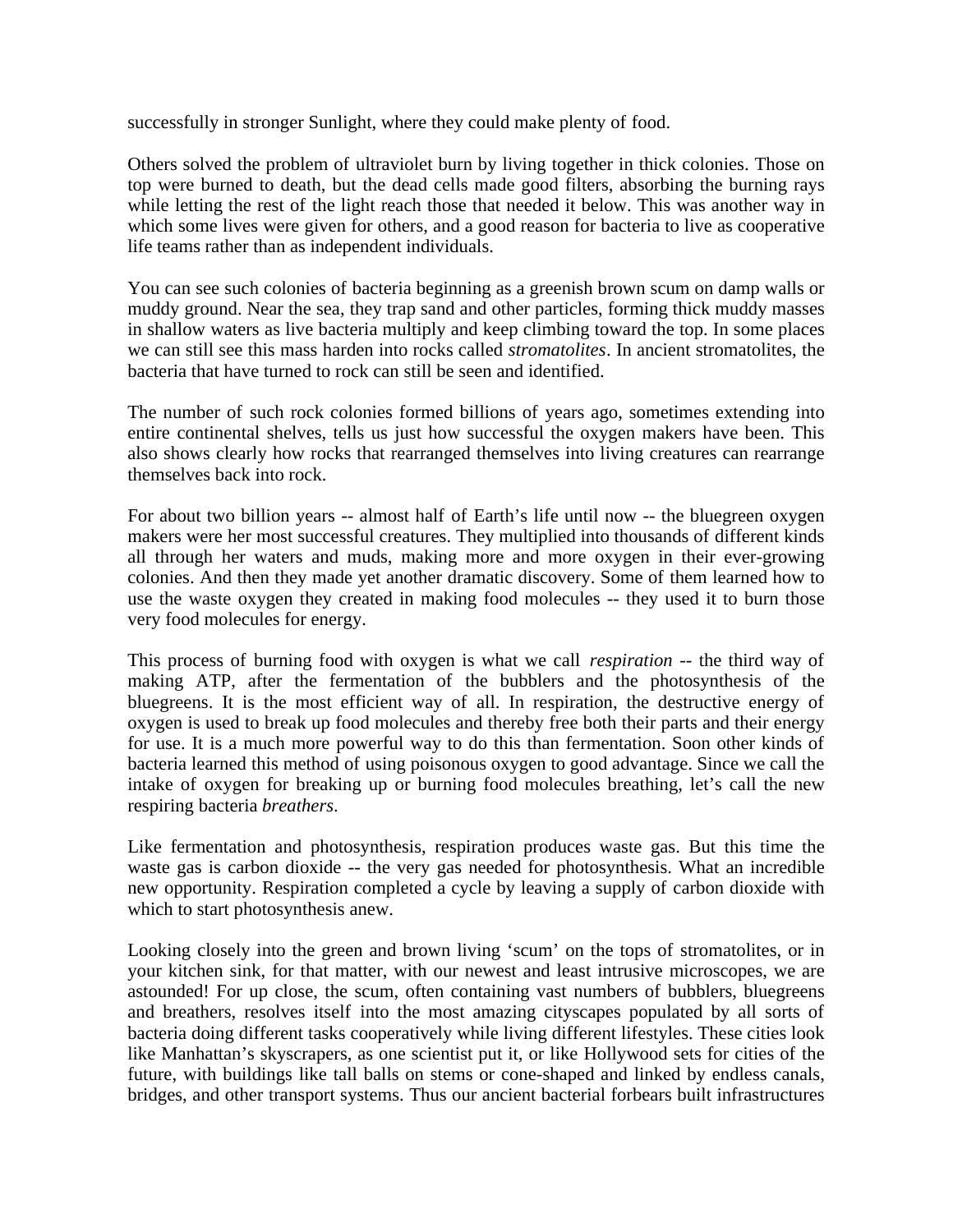for their communities much as we do today.

**· · ·** 

Let's look further at how tiny bacteria managed to accomplish so many innovations and lifestyles. Like our own human world, the developing world of bubblers, bluegreens, and breathers in the Great Bacterial Age made its progress through many technological inventions. Simple as bacteria are in comparison with later evolved creatures, they are remarkably ingenious, and we still have a great deal to learn from them. Several of our own greatest recent technological advances, such as the DNA recombination we call genetic engineering, were learned from them. Bacteria discovered this process, actually the secret of their wild success, billions of years ago, while we have just caught on and learned to get them to do it for us in ways that *we* intend.

Scientific research has shown for over half a century, beginning with Barbara McClintock's work on corm plants, that DNA reorganizes intelligently in response to specific problems faced by living organisms. It happens in life forms from microbes to very large multicelled creatures. But this evidence had to pile up very convincingly over so much time, because it so flew in the face of the official dogma that it could not be so. Evolution was only supposed to proceed by accident and 'selection.' Scientists firmly believed that changes in the forms of living creatures could happen only as a result of accidental mistakes in copying DNA, or by accidental breakage and recombination of DNA at certain times, such as when it is struck by fast-flying nuclear particles that zoom through the atmosphere and through us without our notice. But now scientists see that many, if not most, DNA changes are anything but accidental.

Modern bacteria have obviously been able to change very quickly in ways that protect them against our lethal antibiotics -- in Greek, 'against life.' To do this, they have to make changes in their DNA. Life, it seems, does not just wait around for lucky accidents to solve problems and improve things, but is quite inventive, especially under survival pressure. But just how do bacteria *do* it?

We can easily see with modern microscopes that bacterial DNA is a very long complex molecule formed into a loose loop inside the tiny creature. We can also see that bacteria come very close to one another and then dissolve parts of their cell walls long enough to create a hole through which they exchange bits of DNA. One or both of them leaves this encounter with a new combination of DNA from the two though no reproduction had taken place.

This information exchange, or communication system, of ancient (and modern) bacteria is at least as remarkable as any of their other inventions and no doubt is what made the rest of their innovations possible. We are just beginning to learn how it works and to recognize it as original sex! -- something we thought had been invented much later in evolution.

Sex is by definition the production of creatures by a combination of DNA from more than one individual. Every time bacteria receive bits of DNA called genes from others, they are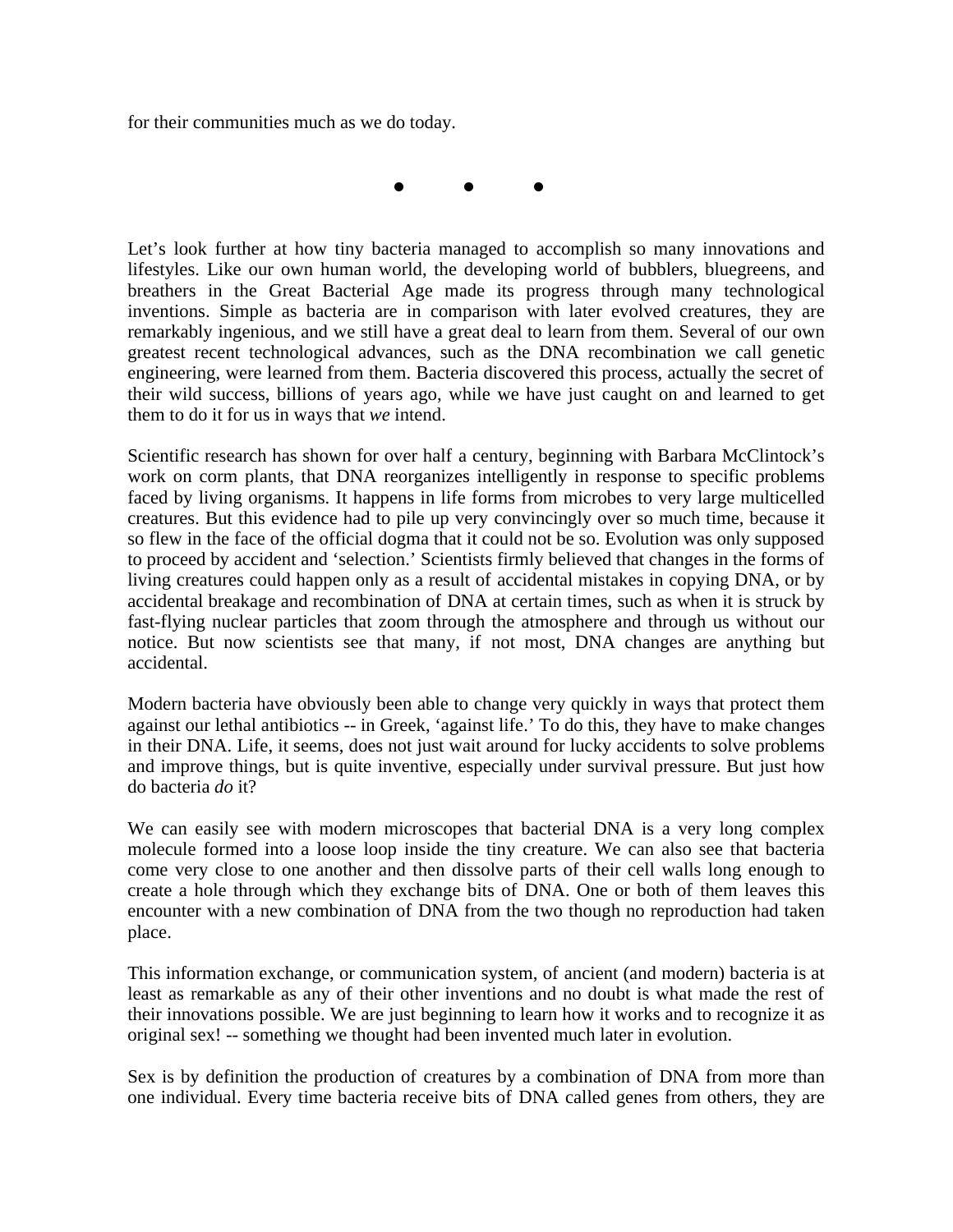engaging in sex by making themselves the product of two bacterial sources even though they are not reproducing. This sexual communication system apparently belongs to virtually all bacteria of all strains, so that bacteria can -- and do -- trade their DNA genes with one another all over the Earth to this day!

. Thus these tiny ancient beings actually created the first WorldWideWeb of information exchange, trading genes as we trade our own messages from computer to computer around the world. We have speeded up their web by carrying them around the world on our ships and airplanes, to make contact in far places they might not have reached by wind and waters so quickly.

All bacteria can be thought of as one great holon with a common pool of DNA genes -- a single live network or system covering our entire planet, even extending deep under its polar ice covers and into its below-surface fissures. Throughout this system the bacteria trade and recombine genes according to need and experiment. And their 'Internet' probably includes larger creatures, including ourselves, as we can see bacteria (and viruses, which may be their survival devices) coming into plants and animals to trade bits of DNA. Even before we made this discovery, we knew that no other form of life could survive today without bacteria. Why this is so will become clear as we watch the dance of life develop.

**· · ·** 

The young Earth's bacterial gene pool or web made it possible to spread resistance to oxygen by sharing blueprints for various protective devices, as well as to spread the use of oxygen for breathing, or burning food molecules. Of all Gaia's creatures, the blue-green breathers that harnessed solar energy were the most independent ever to evolve, and they are still going strong today, billions of years later. They make their own food *and* burn it, using only the simplest supplies. If they drift away from light, they work in the dark. They fix their own carbon and nitrogen. Living in water, they do not even risk drying up, as do the land plants that evolved long after them to carry on the double lifestyle that the bluegreen breathers invented.

The ancient bubblers, bluegreens, and breathers had invented the only three ways that living beings all over the Earth, even today, make their ATP energy currency, for as we will see, all larger creatures are their descendants. The recycling of carbon dioxide and oxygen that began with them -- the simplest and tiniest of Earth's creatures -- was so successful that it has been an essential part of the Gaian life system ever since. In time the two parts of this cycle -- photosynthesis and respiration -- became ways of life for different kinds of one-celled creatures coming up in our story. Then, much later, plants and animals evolved to cooperate in producing carbon dioxide and oxygen for each other's use, or in recycling each other's waste, depending on how you look at it.

Again we are reminded of lessons people are learning today. First the ancient bacteria solved their energy crisis by developing solar technology, then they discovered that recycling supplies is the best way to avoid running out of them.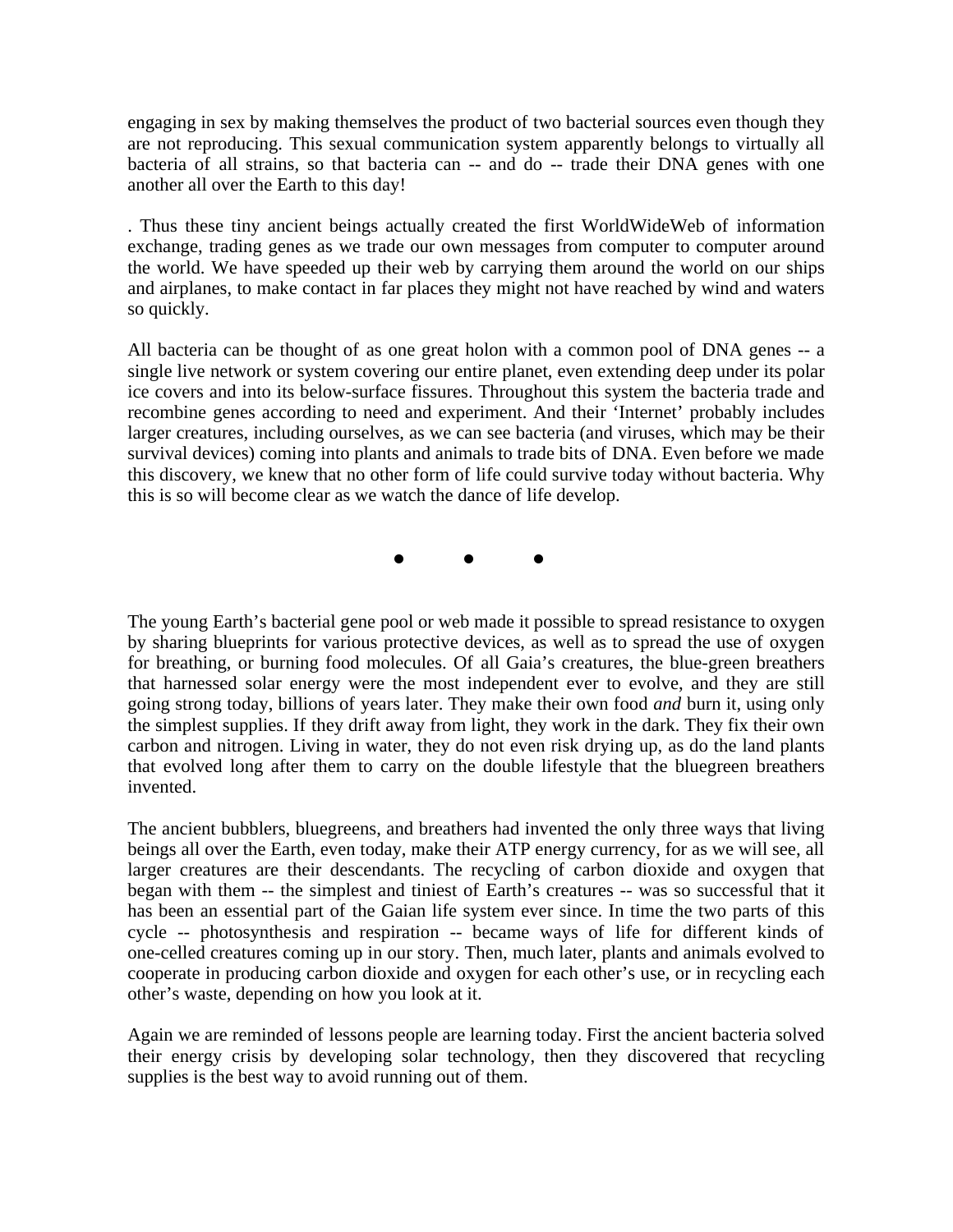As the oxygen piled up in and thickened the atmosphere, it not only created new problems requiring new solutions, but was *itself* a solution to the old problem of ultraviolet burn. Destructive as oxygen was to so many kinds of microscopic monera, it actually helped form a protective blanket of air around the living Earth. Just as in our ancient myth Gaia first formed the seas in her dance of life and then created a protective atmosphere, so it was in reality.

Our atmospheric blanket of air seems very thin to us. We can just barely feel it by waving our arms around in it. But what we feel against our arms would be much harder if our arms were waving much faster. Meteors move so fast that the air is quite solid to them. And rubbing hard against something solid produces heat, as you can easily demonstrate by rubbing your hand hard over a table. Meteors rub up against air so hard that the heat, together with the oxygen, ignites them and burns them up. The more oxygen there was, the more meteors burned up, until so few of them got through the atmosphere that life was much safer on Earth.

Nor were meteors the only outside dangers oxygen protected Gaia against. The oxygen in our air is made of twin oxygen atoms dancing together as free-floating molecules. As ultraviolet rays strike these molecules, they break up the pair, leaving separated twins to join other oxygen pairs as triplet molecules. Such triplet molecules are no longer oxygen gas; they are ozone --  $O_3$ . And it is very difficult for ultraviolet rays to pass through ozone because it absorbs them. When there was plenty of oxygen, a whole layer of ozone collected in the middle of the atmosphere, shielding the Earth from dangerous amounts of ultraviolet radiation.

Microbe-produced oxygen probably even played a role in preventing the seas from drying up, because atmospheric oxygen can trap evaporating lightweight hydrogen as water, thus preventing it from escaping into space and allowing it instead to fall back into the seas in the form of rain. Methane-producing fermenters may also help hold the oceans onto Earth, as atmospheric methane decomposed by ultraviolet rays creates the tropopause lid, which is another barrier to the escape of hydrogen into space.

**· · ·** 

From this early history of the Gaian dance of life we can see that great problems are great challenges, and that living things are very inventive when faced with challenges. Maybe that is one of the most important things we can learn from evolution.

It remains to be seen whether we humans will prove as creative as ancient bacteria in the face of the problems *we* create. Over billions of years, most of the carbon dioxide was pumped from Earth's atmosphere by photosynthesis, while nitrogen, oxygen, and rarer gases produced by living creatures replenished it. Over this long time, life worked out exactly the right balance of gases that was best for it. Now we are changing that balance in dangerous ways.

Our use of coal and oil, for example, is creating a very serious double problem. Not only are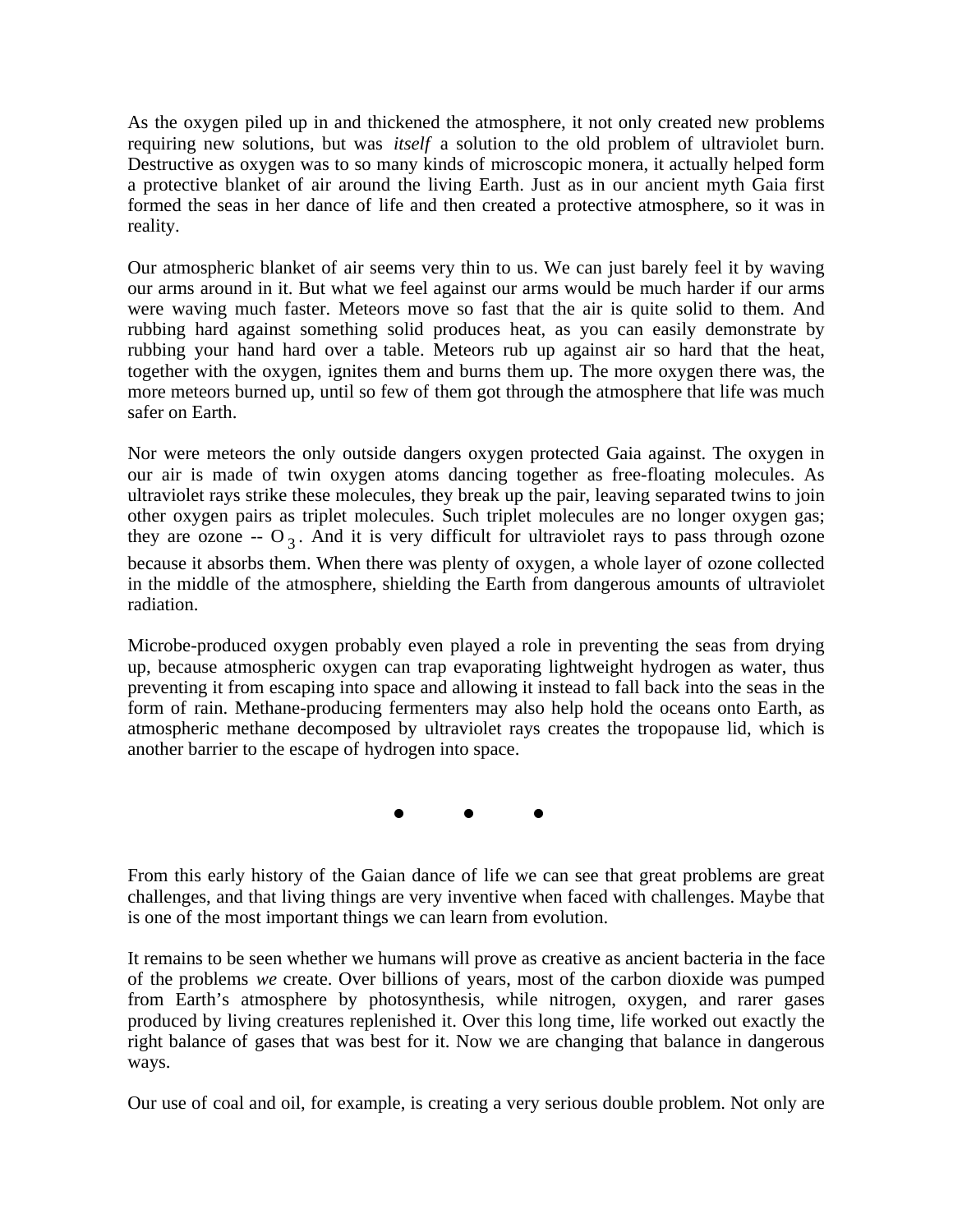we using up these important fuel supplies but we are also polluting the atmosphere with too much carbon dioxide in burning them. Coal and oil are made of ancient forests that built much carbon into their plant and animal life. As they were pressed underground over time, the carbon was buried and transformed into natural fuels. That is why we sometimes playfully call oil 'dinosaur blood.' When we dig up these fossil fuels and burn them, the carbon is released back into the atmosphere as carbon dioxide.

At the same time, we are also burning today's growing forests to clear land for our use. This releases even more carbon into the air while killing the very plant life that uses up carbon dioxide to make oxygen, thus preserving the balance.

Billions of years ago oxygen was the great danger. Now the danger is too much carbon dioxide. The result, among other things, is that our planet is heating up, for too much carbon dioxide prevents its normal loss of heat through the atmosphere. When our own bodies heat up in this way, we have a fever. If *we* don't solve our energy and production problems very soon in ways that are healthful for life, the Earth will have to solve the problem itself, restoring its balance as best it can. Atmospheric carbon dioxide is rapidly approaching levels it apparently reached previously just before the ice ages. Perhaps Gaia will cool her man-made fever with a new ice age, destroying most of what we have built and forcing us into retreat -- like the ancient bubbler bacteria -- to safer environments.

Inconvenient as another ice age would be, we at least know humans have survived a number of them by moving to the tropics where new land is exposed as ocean water is removed to form snow and ice. Far worse would be Gaia's other alternative, which is now looking ever more likely: to reset her thermostat at a higher planetary temperature, thus regaining the Gaian system's stability as a whole at our expense. Humans, other land animals, trees and other land life, would all succumb to the increased heat and the loss of almost all dry land if polar caps melted and flourishing oceans rose dramatically in a heat age.

This is what we are learning: to understand that the Gaian life system has evolved in such a way that it takes care of itself as a whole, and that we humans are only one part of it. Gaia goes on living, that is, while her various species come and go. We used to believe that we were put here to do whatever we wanted to with our planet, that we were in charge. Now we see that we are natural creatures which evolved inside a great Earthlife system. Whatever we do that is not good for life, the rest of the system will try to undo or balance in any way it can. That is why we must learn Gaia's dance and follow its rhythms and harmonies in our own lives.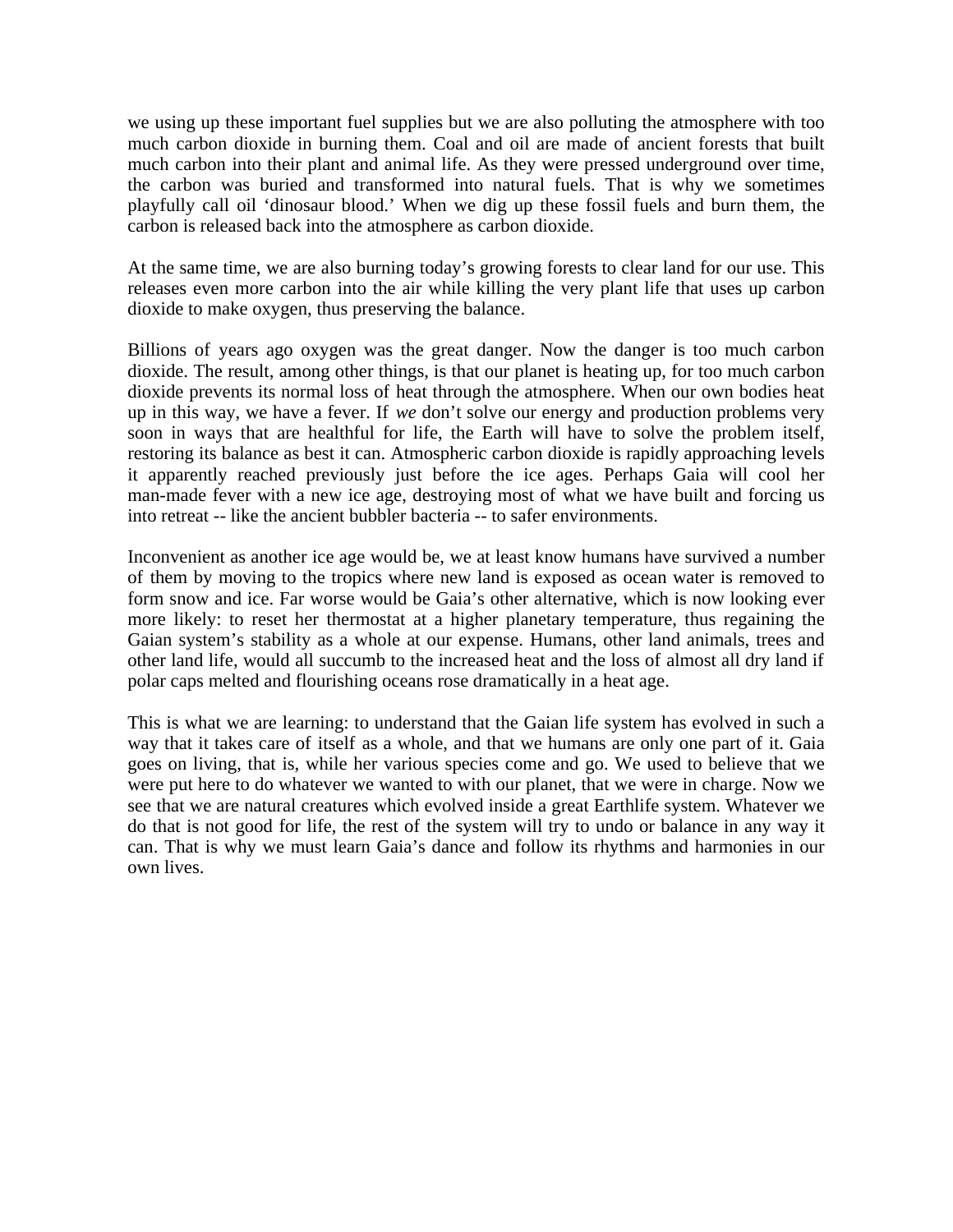## **The Dance of Life**

It was in the search for life on other planets that we discovered what a live planet *is* and that we ourselves are part of the only live planet in our solar system.

The first astronauts to see the whole Earth with their own eyes were astonished by what they saw. Although they couldn't see any of the living creatures they knew to be on it, the Earth itself looked very much alive -- like a beautiful glowing creature pulsing or breathing beneath its swirling, veil-like skin. Their pictures helped us in imagining Earth's evolution as a film.

Scientists, of course, cannot simply trust the way things look. After all, science was built on the discovery that the Earth is *not* the unmoving center of the universe, much as it looks to be just that. Nevertheless, it was seeing our planet from afar for the first time, and noting how its appearance differed from other planets, that inspired new ideas and studies of Earth, such as Gaian science.

Long before we saw our planet in this new way, scientists had adopted the view that the Earth with its various environments is a nonliving geological background for life, living creatures having evolved upon it by accident and having adapted to it by natural selection. The Scottish scientist James Hutton, who is remembered as the father of geology, was virtually ignored when, in 1785, he called the Earth a living superorganism and said its proper study should be physiology. A century later the Russian philosopher Y. M. Korolenko told his nephew, Vladimir Ivanovich Vernadsky, that the Earth was a live being, and though it is not clear that Vernadsky believed this himself, his studies of Earth took a very different view of life than did those of other scientists.

Vernadsky called life "a disperse of rock," because he saw life as a chemical process transforming rock into highly active living matter and back, breaking it up, and moving it about in an endless cyclical process. Vernadsky's view is presented in this book, as we say life is rock rearranging itself -- like music come alive -- packaging itself as cells, speeding its chemical changes with enzymes, turning cosmic radiation into its own forms of energy, transforming itself into ever-evolving creatures and back into rock. This view of living matter as continuous with, and as a chemical transformation of, nonliving planetary matter is very different from the view of life developing on the surface of a nonliving planet and adapting to it.

While Vernadsky's view stimulated much research in the Soviet Union, it never became

**5**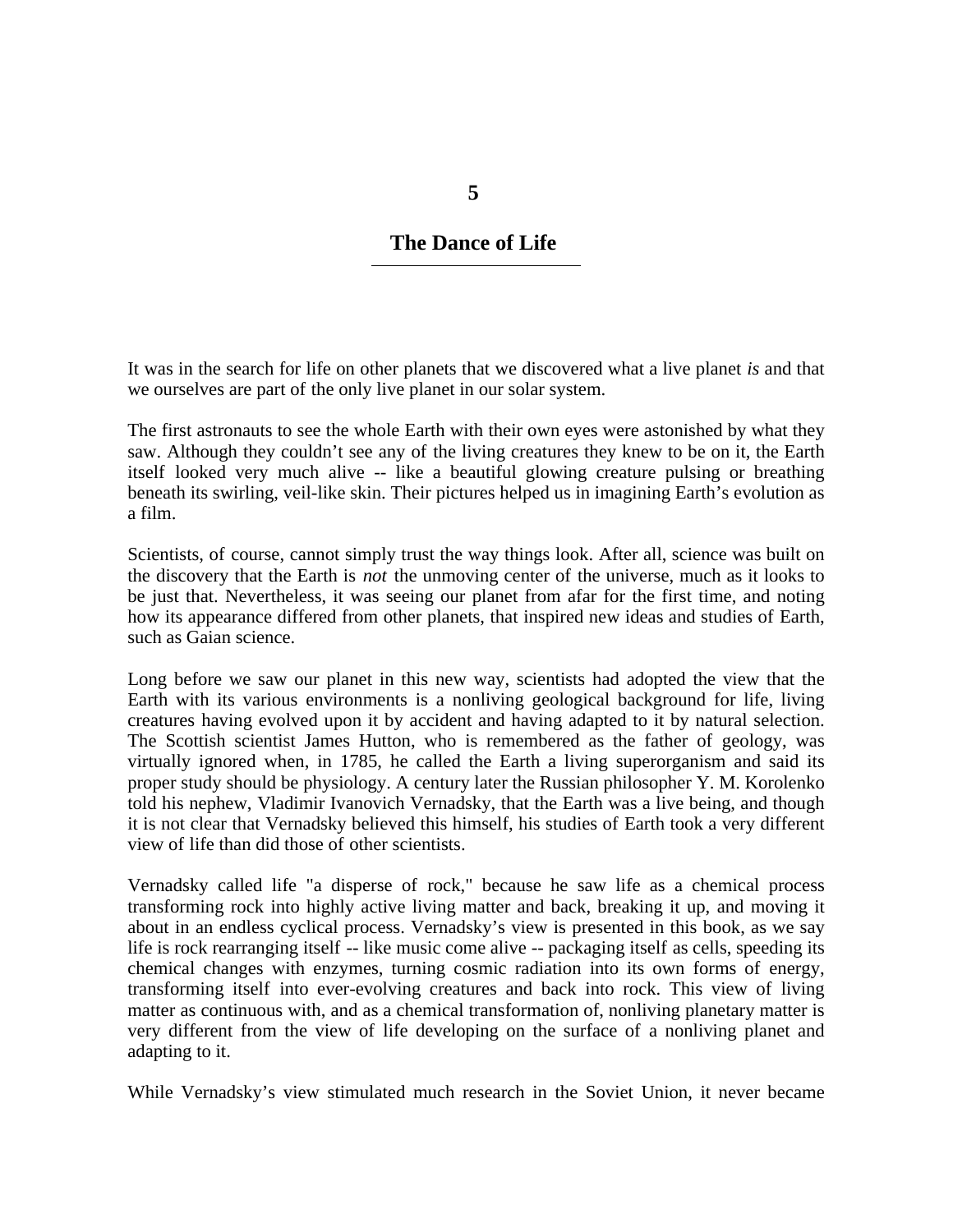widely known in the West. The biologist G. E. Hutchinson was one of the very few Western scientists of this century who took an interest in and promoted Vernadsky's view that life is a geochemical process of the Earth.

Later the independent English scientist James Lovelock, who assisted NASA in its search for life on Mars, shocked the world of science by suggesting that the geological environment is not only the product and remainder of past life but also an active creation of living things. Though he did not know Vernadsky's work at the time, he said that living organisms continually renew and regulate the chemical balance of air, seas, and soil in ways that ensure their continued existence. He called this idea -- that life creates and maintains precise environmental conditions favorable to its existence -- the Gaia hypothesis, at the suggestion of his Cornwall neighbor, the novelist William Golding.

The Gaia hypothesis is now recognized as Gaia theory, but it is still controversial among scientists. Lovelock, like his predecessor Hutton, calls Earth-as-Gaia an organism or superorganism and claims its proper study is physiology. Yet he also calls Gaia a self-stabilizing mechanism made of coupled living and nonliving parts -- organisms and physical environments -- which affect one another in ways that maintain Earth's relatively constant temperature and chemical balance within limits favorable to life. Lovelock describes this mechanical system as a cybernetic device working by means of feedback among its coupled parts. Thus it maintains Earth's stable conditions in the manner of a thermostat-controlled heating system that maintains house temperature, or an automatic pilot that keeps an airplane on course. This concept of Gaia as a cybernetic device has been far more acceptable within the mechanical worldview that is still strong among scientists than is the concept of Gaia as a live organism, though this is changing.

For Lovelock, *organism* and *mechanism* are equally appropriate concepts, but in fact the two concepts contradict each other logically, and this causes confusion around the whole issue of Gaia theory. The concept of *life*, by any definition, including the autopoietic definition (of self-producing and self-renewing living systems, as introduced in Chapter 3), is not logically consistent with the concept and reality of mechanism.

For one thing, life cannot be *part* of a living being; life is the essence or process of the whole living being. If Gaia is the name given to the living Earth, then it would be as meaningless to say that life creates its own environments or conditions on Earth as it would be to say that life creates its own environments or conditions in our bodies. Life is the process of bodies, not one of their parts, and in this book we maintain that the same is true for Gaia-Earth - that life is its process, its metabolic system, its particular kind of working organization, not one of its parts.

We can of course say that organisms within Gaia create their environments and are created by them, in the same sense that we say cells create their own environments and are created by them in our bodies. In other words, there is continual and mutually creative interaction between holons and their surrounding holarchies. But, in this book's story, we do not divide living bodies or holarchies into life and non-life.

If we accept the autopoietic definition of life, we see another contradiction between Gaia as a living being and Gaia as a mechanical system in which life and non-life are coupled parts.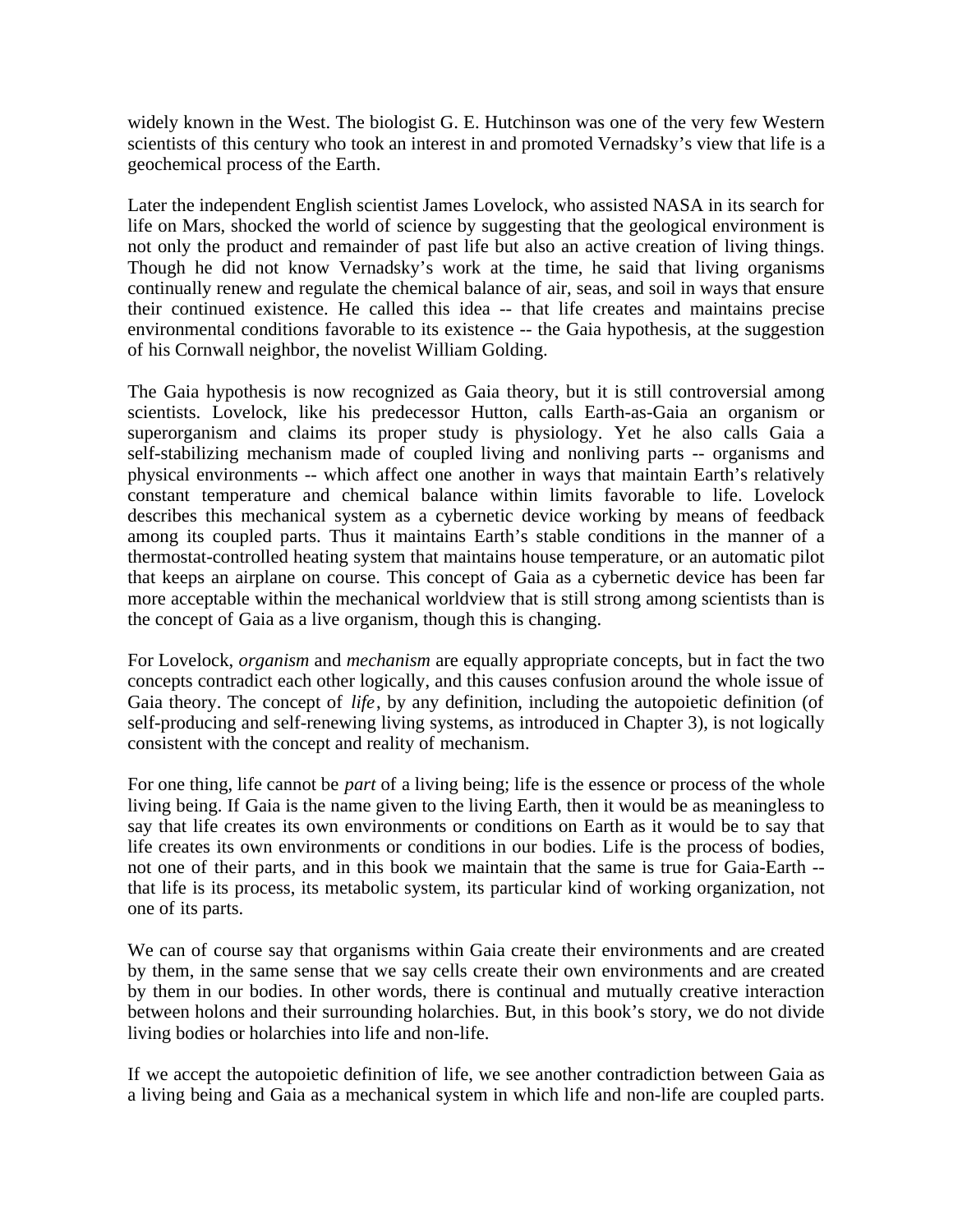An autopoietic system is self-producing and self-maintaining. It must constantly change or renew itself in order to stay the same. Your body renews most of its cells within each seven years of your life, for instance, and its molecules are turned over far faster. No mechanism can do this, because it does not invent and build itself, it must be invented, built and repaired by external beings. It is not autopoietic, it is allopoietic (not self-produced, but other-produced).

A mechanism cannot, and therefore does not, change itself by its own rules, and that one fact points out the essential difference between living systems and mechanical ones, including even the most sophisticated computers and cybernetic robots. All of them must be programmed by outsiders to do what they do, no matter how intelligent they appear to be. We will say more on this subject later, especially in Chapter 15. For now, let us just note the contradiction that arises if we define Gaia at once as a living organism and as a cybernetic device, because this contradiction is causing confusion about Gaia theory among scientists.

The position of this book, then, is that the Earth meets the biological definition of a living entity as a self-creating autopoietic system, and that only limited aspects of its function - never its essential self-organization -- may be usefully modeled by cybernetic systems. For example, we can usefully model aspects of our own physiology (for instance, temperature regulation, or blood pumping) as cybernetic feedback systems, knowing all the while that these systems would not function like machines apart from their embedding holons' physiology.

Notice that calling the Earth alive, by definition, is more than proposing a new metaphor to replace mechanism. It is also different from proposing a Gaia hypothesis or a Gaia theory. There is nothing to be proven once we decide that Earth fits the autopoietic definition of life, as it simply revises our conceptualization from mechanism to organism. And, as such, it provides fruitful ground for many new hypotheses and theories about how its physiology works. Note, by the way, that autopoiesis as a definition of life does not include growth or reproduction, though these are features of many living entities. One can be alive without reproducing, perhaps an important recognition in an overpopulated world.

**· · ·** 

Let us look now at the Earth as the self-creating living planet we are calling Gaia to distinguish it from a nonliving planet with life upon it. We have already seen how magma is constantly transformed into crust, how crust is transformed into microbes and organisms, how these are turned back into crust and magma to complete the ongoing cycle of self-creation.

Lovelock's first clue to Gaia came to him when he was comparing the atmospheres of different planets. The atmospheres of the other planets in our solar system all make sense chemically as stable mixtures of gases. Only Earth has an atmosphere that is quite impossible by the laws of chemistry. Its gases should have burned each other up long ago.

If they had, Earth would have no living creatures. And of course it *does*. They make and use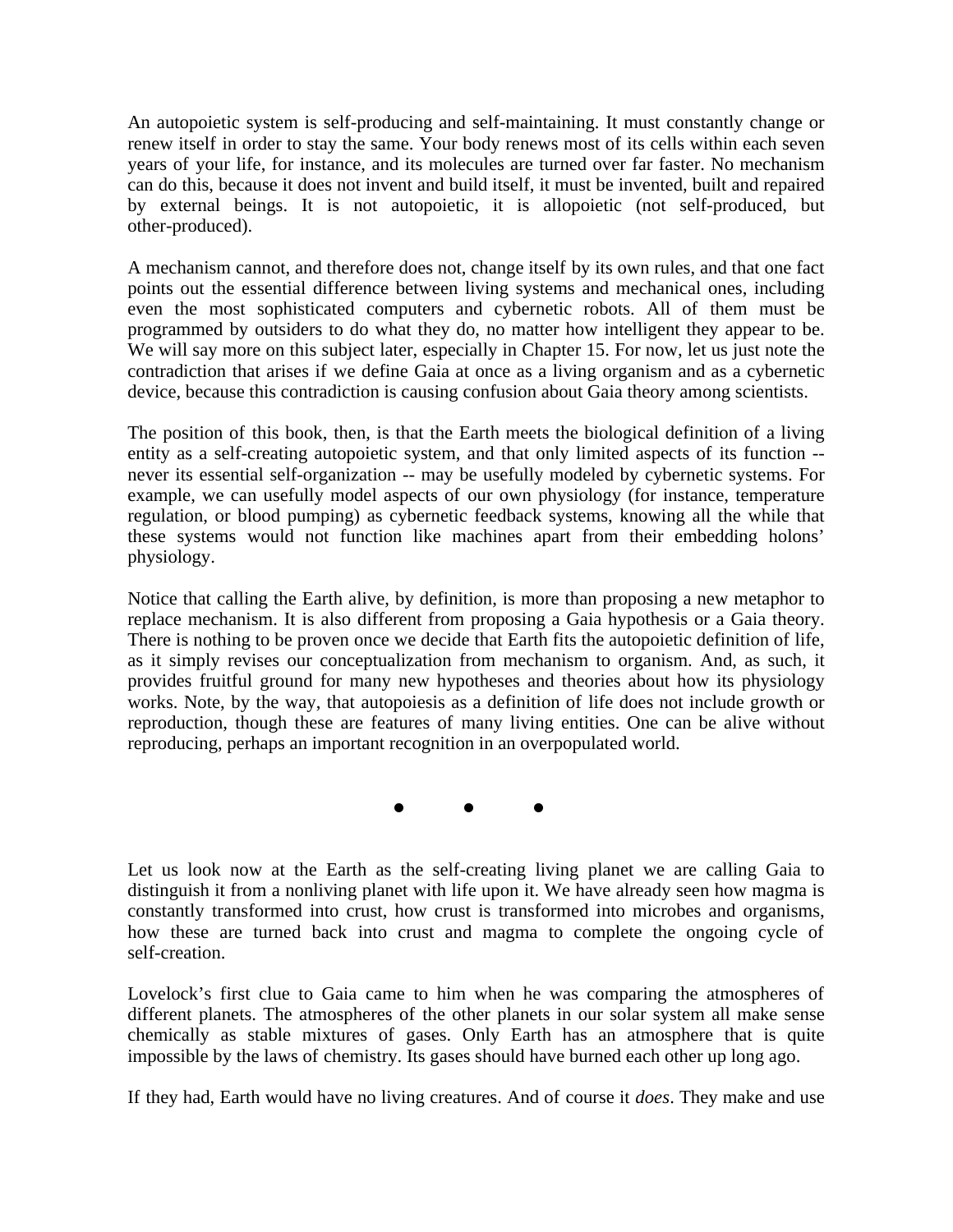almost the entire mixture of gases we call the atmosphere, ever feeding it new supplies as they use it and as it burns itself up chemically. This activity of living things always keeps the atmosphere in just the right balance for the life of Earth to continue. We can compare it to the activity of our cells in producing, using, and renewing the blood, lymph, and intercellular fluids flowing around them.

Living creatures, for example, produce four billion tons of new oxygen every year to make up for use and loss. They also make huge amounts of methane, which regulates the amount of oxygen in the air at any time, and they keep the air well diluted with harmless nitrogen. In fact, the Gaian atmosphere is held at very nearly 21 percent oxygen all the time. A little more and fires would start all over our planet, even in wet grass. A little less and we, along with all other air-breathing creatures, would die.

Every molecule of air you breathe, with the exception of trace amounts of inert gases such as argon and krypton, has actually been recently produced inside the cells of other living creatures! Thus the atmosphere is almost entirely the result of the constant production of gases by organisms. If they stopped making and balancing the gases of our air, the atmosphere would burn itself up rather quickly. And if living things didn't turn salty nitrates into nitrogen and pump that nitrogen into the air, the seas would become too salty for life to go on in them, and the atmosphere would lose its balance. The right balance of chemicals and acid in the seas and in the soil, and even the balance of temperature all over the Earth - all of the conditions necessary for the life of our planet, that is -- are regulated within the planet as they are in our bodies.

Our Sun has been growing larger and hotter ever since the Earth was formed, yet the Earth has kept a rather steady temperature, in much the same way that a warm-blooded animal keeps a steady temperature while things get cooler or hotter around it.

Old attempts to explain how geological mechanisms might regulate the Earth's temperature are giving way to new explanations of how a live planet does it. Part of the complicated system involves regulating 'greenhouse gases,' such as carbon dioxide and methane, which trap solar heat; another part involves controlling the amount of cloud cover to let in more or less Sunlight. Perhaps the Earth even creates ice ages to cool its fevers.

In our own bodies, there are always things going on to upset the balance of oxygen or salt or acid in our blood and cells. Yet the parts of our living body work together constantly against these upsets of balance. Just so, it seems that the parts of the Earth work together to help it recover from its own imbalances, though as yet we know little about how this is done.

Although we have learned much about the ways in which the complexly coordinated systems of our own bodies function, we can hardly even dream of knowing everything involved in building and running such systems. We seldom reflect on the fact that our bodies work without asking anything of our aware, thinking minds. We need not even know consciously what is going on, much less having to think or plan or do anything about it. And a good thing this is, because we would most certainly mess up our bodies' wonderful work if we interfered in it in an attempt to control it ourselves. Lewis Thomas, the popular science essayist and physiologist mentioned earlier, has said that for all his physiological knowledge, he would rather be put behind the controls of a jumbo jet than be put in charge of running his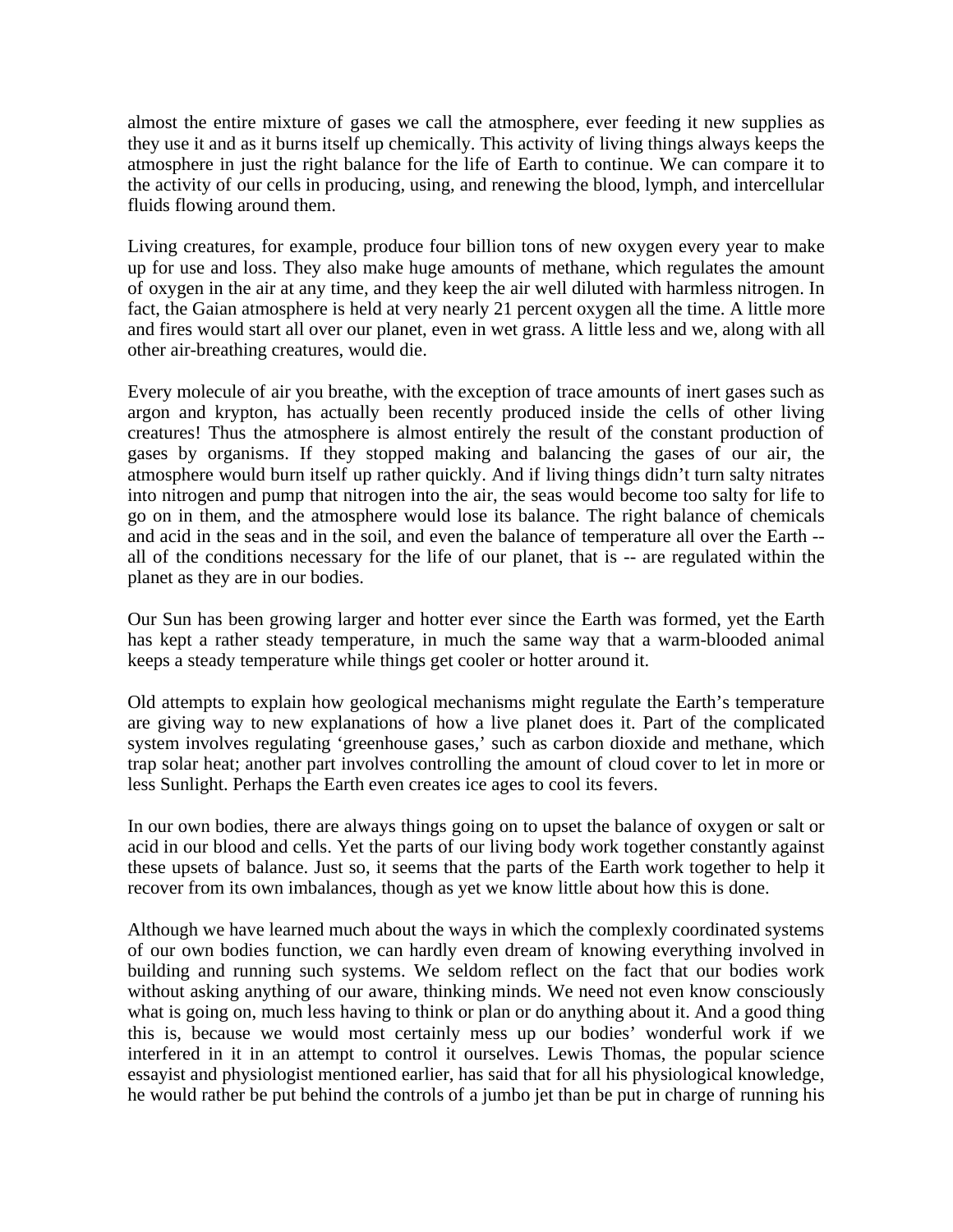liver. Any one of our organs is more complicated by far than the most complicated computer we've invented, yet it knows how to run itself, repair itself, and work in harmony with all other organs.

We are just beginning to understand cosmic consciousness and are even farther behind in understanding the nature of consciousness in living cells and bodies that clearly know what is good for them. They know just how they should be balanced as well as how to do the balancing. This still mysterious 'body wisdom' or intelligence seems to exist throughout nature, somehow evolving the kind of consciousness familiar to us as humans. Eastern human cultures have studied non-physical aspects of nature for thousands of years; western science is just beginning to do the same.

The sooner we recognize and respect Gaia as an incredibly complex and demonstrably intelligent self-organizing living being, the sooner we will gain enough humility to stop believing we know how to manage her. If we stay on our present course, clinging to our present belief in our ability to control the Earth while knowing so little about it, our disastrously unintelligent interference in its affairs will not kill the planet, as many people believe, but it may very well kill us as a species, as we are already killing so many others.

**· · ·** 

Starting with physicists' current view of cosmic beginnings, we have seen that the universe has tremendous energy to spend, and that it spends this energy evolving itself into ever more complicated patterns, including those we recognize as alive. We have come to believe that the total useful, or working, energy of the universe -- according to the laws of physics, in particular the law of entropy -- is gradually running down. Yet living creatures collect, store, and increase working energy wherever they find it, thereby violating this law. To keep the laws of physics consistent, scientists believe that in increasing energy locally living beings must be decreasing the energy of their environment at an even greater rate. Only thus would they satisfy the overall demands of the entropy law, otherwise known as the second law of thermodynamics, the law which says that things are running down as a whole. This implies that living things must use up and thereby degrade their environment, making it ever less useful to other living things.

On our planet this would mean that each form of life gradually uses up or degrades its environmental supplies until it chokes itself off and dies. Indeed it seems that some living creatures sometimes behave in just that way, as did the first bacteria when they used up the ready-made sugars and acids in their environment, and as we humans do when we use up and destroy our natural resources. But when one kind of organism creates such a crisis, the living Gaian system as a whole seems to find a solution.

What about the planet as a living whole? Does it degrade its environment as it organizes its complexity? It is very dependent on solar energy, to be sure, but the Sun does not burn up faster because the Earth uses its energy, and the waste heat given off by the Earth cannot be construed as degrading its cold space environment. Over billions of years -- surely a more than adequate test for the law of entropy -- our Gaian planet has continued to self-organize in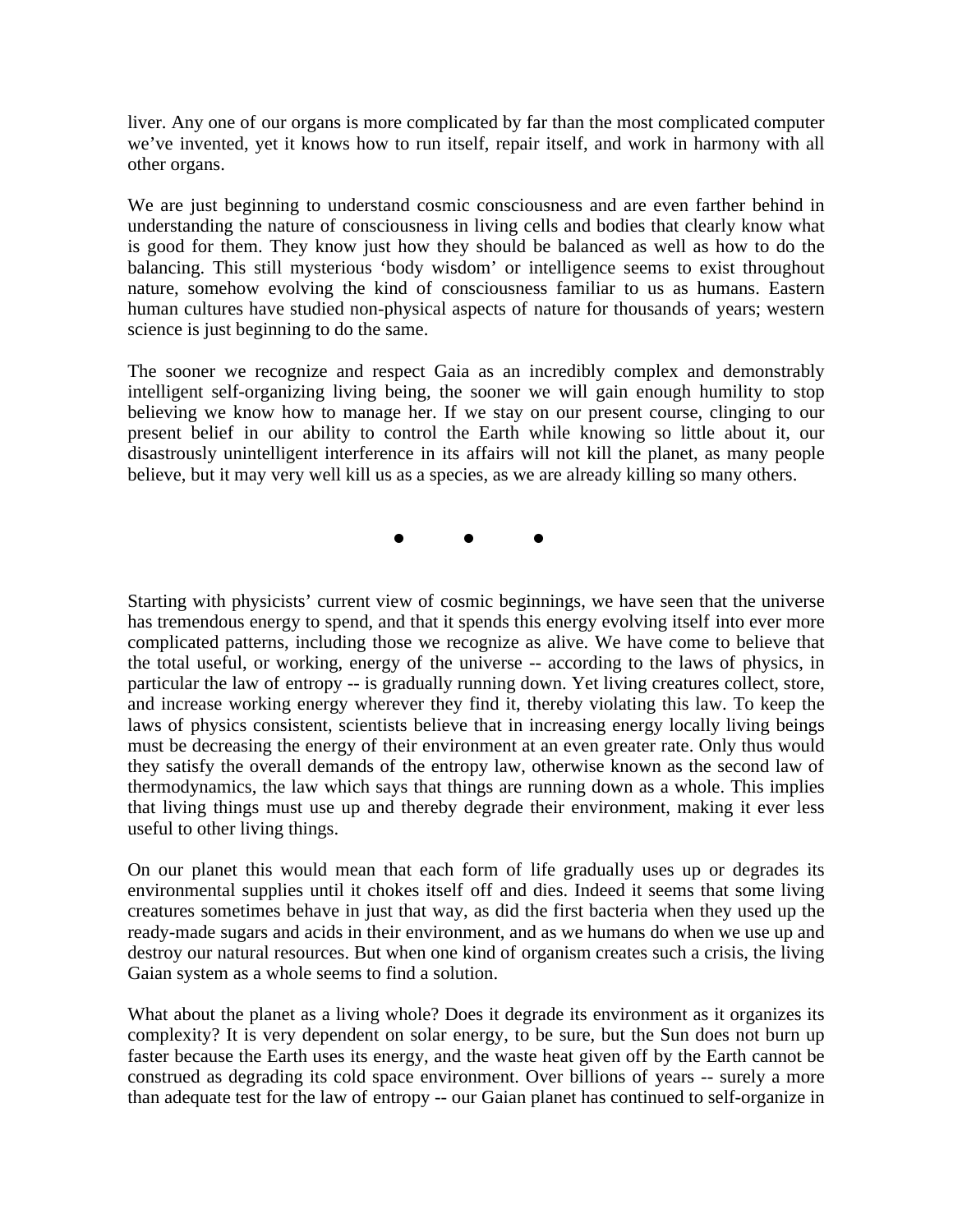ever greater complexity, recycling its supplies without running down the way mechanical systems do.

We could, of course, think of entropy as the *catabolism* side of a metabolic cycle: *anabolism* building things up and *catabolism* breaking them down. We have already seen several ways in which the Earth's metabolic cycles work. Physicists are now taking about black/white holes -- destroying matter in their black aspect; creating it in their white aspect. Some even believe there may be mini black/white holes at every conceivable point in spacetime, creating and destroying matter simultaneously and continually.

Earth *has* had occasional big shake-ups of destruction in its evolution -- we call them *extinctions*. In fact, the five major extinctions we can document gave rise to great bursts of new creativity though up to 90 percent or more of its species died out in them. Let us hope the sixth great extinction, which we humans are now causing, according to biologists polled by the American Museum of Natural History, will cause new creativity in ourselves, rather than our own extinction. At present it is proceeding faster even than the extinction 60 million years ago which did in the dinosaurs, through no fault of their own, since that one was caused by a huge meteorite plunging into the Earth and severely altering its climate. In any case, extinctions can hardly be construed as the working of entropy.

Certainly it would seem that the entropy law of thermodynamics, discovered to explain how nonliving 'closed' mechanical systems such as steam engines work, can tell us little about living systems. So, again we run into a contradiction between mechanics and organics. Many non-scientists, many readers of this book, probably find it strange that scientists *do* try to explain life in mechanical terms, feeling intuitively (and rightly) that there is something wrong with the whole idea. In later chapters we will see how the mechanical worldview of science and society came about and how it is now changing.

**· · ·** 

Recent discoveries in physics strongly suggest that the nature of the universe was from the beginning such that it would come alive however and wherever possible. Perhaps planets are to our galaxy something like seeds and eggs are to multicelled Earth creatures, in that far more of them are produced than can actually form new living beings. And perhaps, like the cells in our own bodies, the 'cells' of the universe, in the form of star systems or planets, may be alive for a time and then die. After death, their components may be recycled -- in other words, the energy locked up in their atoms and molecules may be used again by some other part coming alive and needing supplies to develop. Those parts of the universe that seem most lifeless to us may be something like its skeleton -- providing a framework as does the core of the Earth in supporting its living surface, or the deadwood forming most of a redwood tree under *its* living surface.

If we agree that nature is not mechanical but organic, why should we not understand the energetic motion of the very first whirling shapes in the early universe as the first stirrings of that self-organizing process leading to living organisms? The spiraling pre-galactic clouds, composed of spiraling atoms, held themselves together, drew in more matter-energy from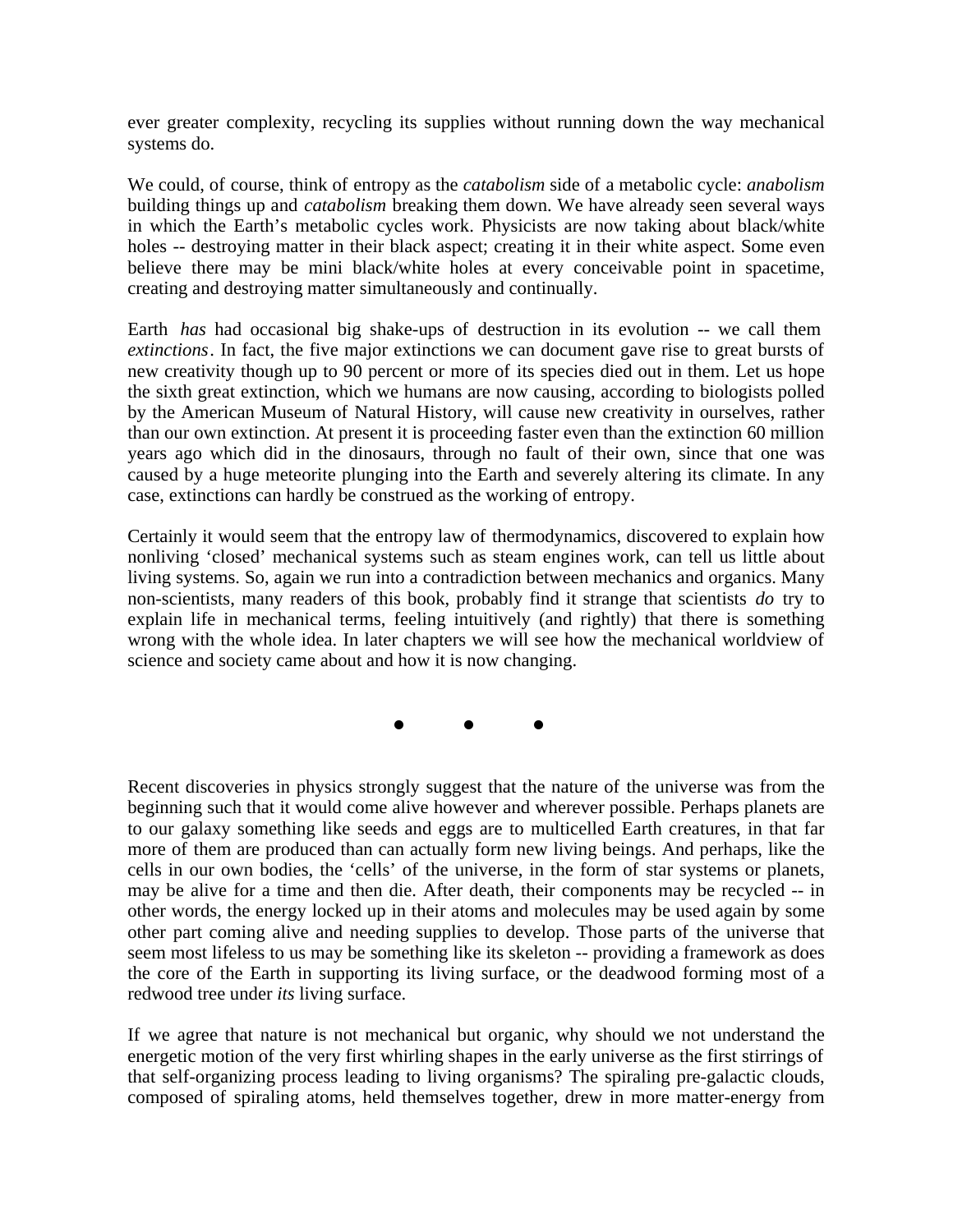their surroundings, built it into themselves, and lost energy again to their surroundings. In this process of energy exchange they evolved into new, more complicated forms. By the time we get to galaxies and to fully formed stars within them, the dance toward life has become quite complicated already. We are only beginning to discover how complicated are the structure and process of our own Sun star, and we still have much to learn about the way our own planet rearranges its matter into those lively chemical patterns we all agree to call living organisms.

Earth, it now appears -- though we still search -- is the only planet or moon in our solar system that had just the right size, density, composition, fluidity of elements, and just the right distancing and balancing of energy with its Sun star and satellite Moon to come alive and stay so. Yet its life is a result of this fortunate confluence of conditions, just as the development of a plant or animal embryo is. Our living Earth is likely no more a freak accident than is the seedling that grows or the frog egg that matures. All are the inevitable result of right compositions and conditions.

Some scientists believe the conditions of Earth were *so* special that Earth is a rare phenomenon, perhaps the only such planet in the universe. But there is no better reason to believe this than there is to believe that living planets are as common in the universe as are the successful seedlings and hatchlings of Earth. And if this is so, there are billions, maybe trillions, of other live planets in the billions of galaxies, each with their billions of star systems. Surely we are *not* alone.

To continue looking at Earth as alive, we can note that the only part of the Earth more energetic than living creatures is the lava erupting or oozing through its crust. Yet, most of that energy is quickly lost as heat pouring into the atmosphere, while living things recycle their energy within and among themselves and from one generation to another. The living matter of the Earth contained in all its creatures, according to Vernadsky's measurements, is up to a thousand times more active, more energetic, than the rocky crust from which they evolved. Hardly an example of the decreasing energy predicted by the entropy law. Where did all this energy come from?

The giant molecules from which the first creatures formed themselves were produced by powerful solar and lightning energy or from Earth's hot core, and some of that energy got locked up within them. The creatures formed from these molecules released this energy in various ways, often creating new energy in doing so. They also learned to use solar energy directly as we have seen, maintaining themselves and producing an oxygen-rich atmosphere in the process. Oxygen-burning respirers get their energy by consuming fermenters, photosynthesizers and one another. Organisms can thus convert stored energy or direct solar energy into other useful forms of energy -- the energy of motion, of heat, of chemical reaction, even of electricity. Meanwhile, the atmosphere they created regulates the kinds and amounts of solar radiation available, keeping it within appropriate bounds. In Lewis Thomas' words, Earth seems to be a creature "marvelously skilled in handling the Sun."

Meanwhile, the raw materials of the Earth's interior spew or well up as new rock to be transformed into living matter, while old living matter, dead and compressed back into sedimentary rock, sinks back into the soft mantle at the edges of tectonic plates. On the Earth's surface, scientists have a hard time finding any rock that has not been part of living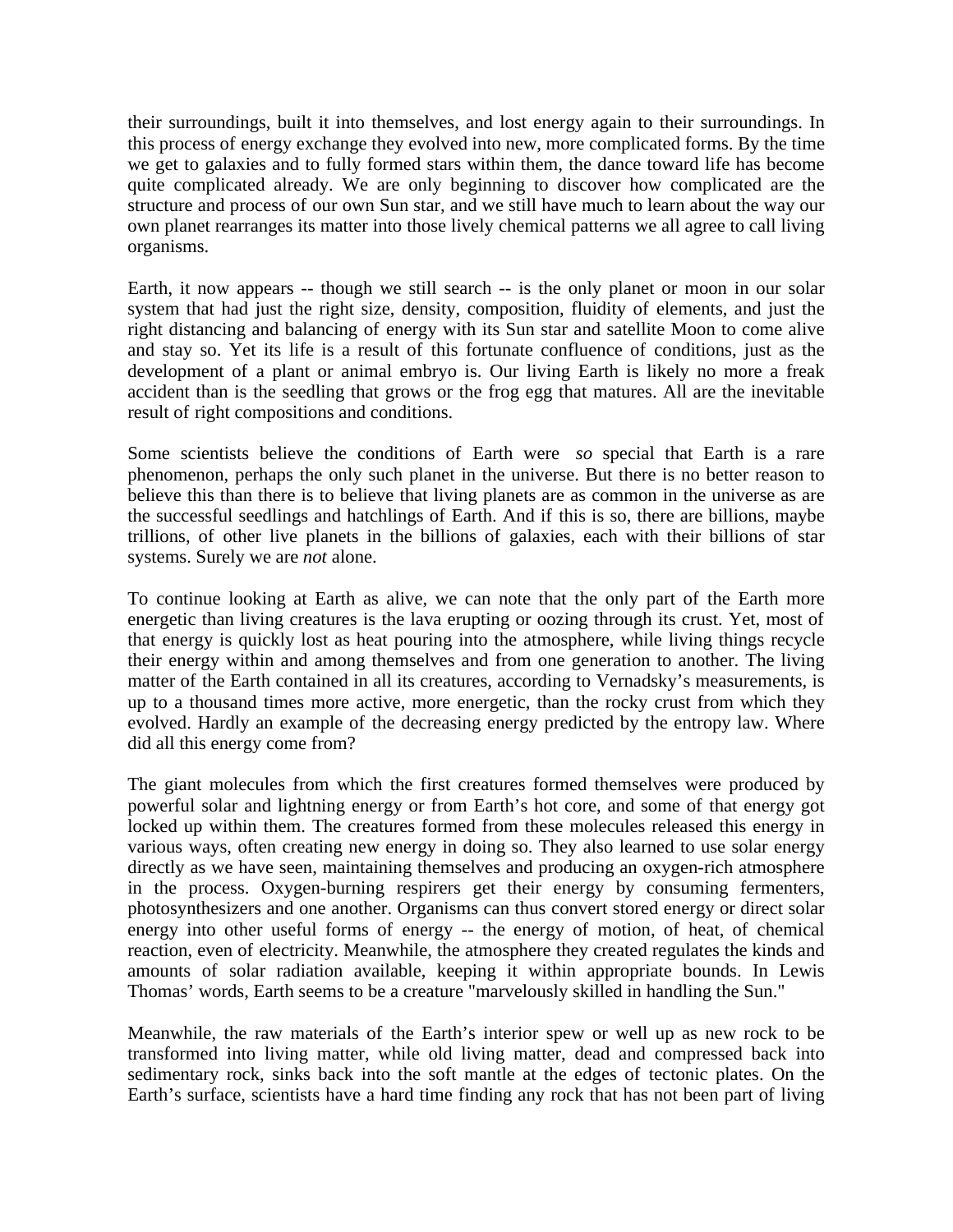organisms, that was not transformed into living matter before it became rock again. We will see examples of this process later.

Thus the molecules in virtually all of the atmosphere, all of the soils and seas, all of the surface rocks and much of the underlying, recycling magma, have been through at *least* one phase in which they were within living creatures! It is easier to distinguish between life and death than between the domains of life and non-life we have assigned to biologists and geologists, respectively. In fact, virtually every geological part or feature of Earth we can find is a product of our planet's life activity. Further, living organisms have invented 99.9 percent of all the kinds of molecules we know, almost all of them back when bacteria were the only creatures around, a few billion years ago.

**· · ·** 

What confused us for so long -- kept us from seeing that our planet is alive as a whole -- is at least in part our own human space (size) and time perspective. We easily see ourselves, and many kinds of plants and animals, as wholes -- separate from one another and from their surround. We have had as hard a time recognizing ourselves or them as parts of a single being as we had recognizing that we ourselves are made of separate cells. In one instance we saw the parts more easily than the whole; in the other we saw the whole more easily than the parts.

If we had a magnifying glass powerful enough to let us see everything in the world around us at the level of molecules, we would see life in the energetic molecular dance of chemical reactions and recombinations -- the dance that weaves molecules into new patterns, some livelier than others. Instead, our experience comes through eyes that see life as a collection of separate plants and animals. This makes it hard for us to see them as parts of their environment, much less as parts of a whole living planet. Yet when we see the whole Earth from far enough away to show it on a movie screen and speed up its rotations, it *does* look alive, though we can no longer see its separate plant and animal parts. We have no way of seeing our world of life-within-life at all its size levels at once, but we can use our minds to put information about different levels together and understand its living holarchy of holons.

The smaller living holons or organisms within Gaia grow and reproduce, so we have come to think of growth and reproduction as essential features of living beings. The autopoietic definition of life, remember, does not include them as essential or defining features; rather, they are consequences of the autopoietic life process -- something that may or may not happen, as when people do or do not reproduce. Therefore, the argument that the Earth cannot be alive because it does not grow or reproduce does not hold.

Cells, as we saw, are the packages in which living matter contained itself as it individuated. Cells contain and connect autopoietic systems by enclosing them in open boundaries or membranes of their own making that allow materials and energy to be exchanged with the environment, as does the self-produced atmospheric membrane of the Earth. In a sense, the whole Earth is a giant cell within whose boundary membrane other smaller cells evolve, multiply, die, and are recycled in such a way that the whole need not grow. This is a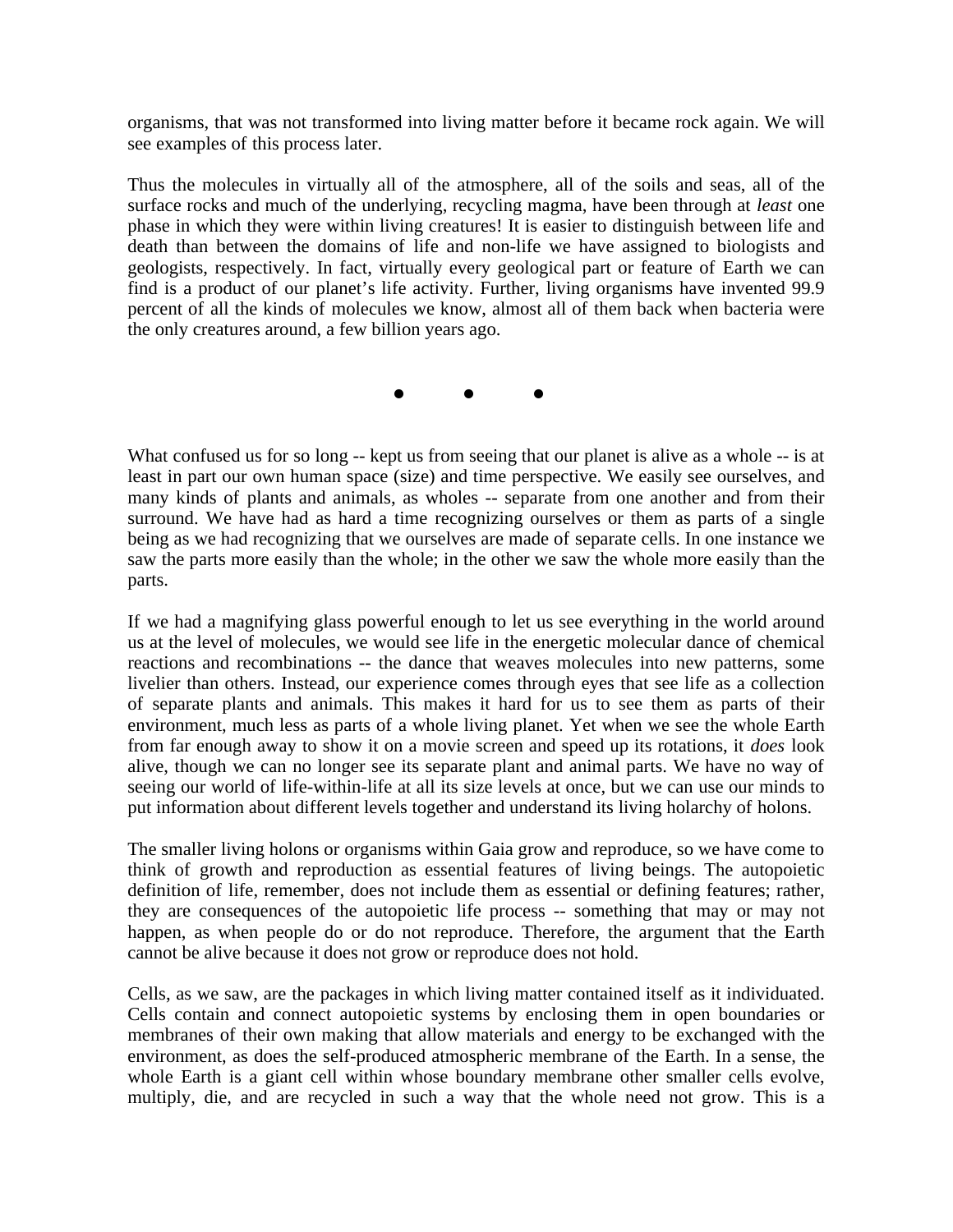wonderfully efficient way to make living planets possible when they have only occasional meteor or comet impact for material nourishment.

Because our perception has been so focused on separate organisms in their physical or social environments, we tend to see insect animal, and human societies, as well as whole ecosystems, as collections of individuals that have come to live and function together. It is actually more appropriate to see that such collections have always functioned as wholes, never separated into completely individual and independent beings. Some are relatively more or less independent than others, but all their complex forms and ways have evolved within a single system, just as our cells evolved their separate functions within an inseparable whole. Their connections with their species fellows and with their ecosystems are always as holons within holarchies, up to the whole Gaian planet. These interconnections were never broken and cannot be, just as our cells cannot break their connections with their organs or their/our whole bodies.

Some scientists trying to understand Gaia as a collection of separate organisms mechanically coupled to their nonliving environments, get bogged down in arguments. How could organisms -- collectively called the *biota*, or life -- actually have joined forces on purpose to control the conditions of their *abiotic*, or nonliving, environment in their own interests? How could all bacteria -- assuming the Gaian mechanism was formed when there were no other creatures -- get together, they ask, to work cooperatively and purposively for their own good?

Official science does not recognize purpose as part of nature. It *does* view nature as mechanical, and mechanisms are, by definition, the purposeful inventions of their inventors. But historically, science threw God-the-inventor-of-nature out, we recall, while retaining the idea of nature as mechanism (more on this in Chapter 15). Scientists thus argue a logical contradiction: that nature is mechanical but has no creator and no purpose. It's machines are taken to have assembled themselves by accident. If this worldview seems hard to accept, rest assured it is now changing.

When we see living entities as self-ruled autopoietic systems evolving without an external creator God, we see that they simply evolve wherever they are not prevented from so doing, wherever their energetic development is mutually consistent with whatever else is going on around them. This scientific view is perfectly consistent with seeing nature as conscious and intelligent, in fact, suggests that strongly. Alternatively, we can choose to identify all of self-creating nature with the concept of Creator or God, thus ending the split between science and religion.

No one argues about whether or not our bodies regulate our temperature on purpose -- we simply accept that they do so because they evolved that way. In the same way, bacteria did not have to assemble for the purpose of controlling their environments. We have seen that all bacteria are living matter transformed from Earth's rocky crust and packaged in open boundaries that keep them functioning as a single system. They are not separate from one another or from the crust; they are not parts of an assembled mechanism but part of a single Gaian life process we can call *geo-biological*. Earthlife has evolved to do what it needs to do in order to preserve itself as naturally as we do and with no more or less purpose than we find in our own bodies.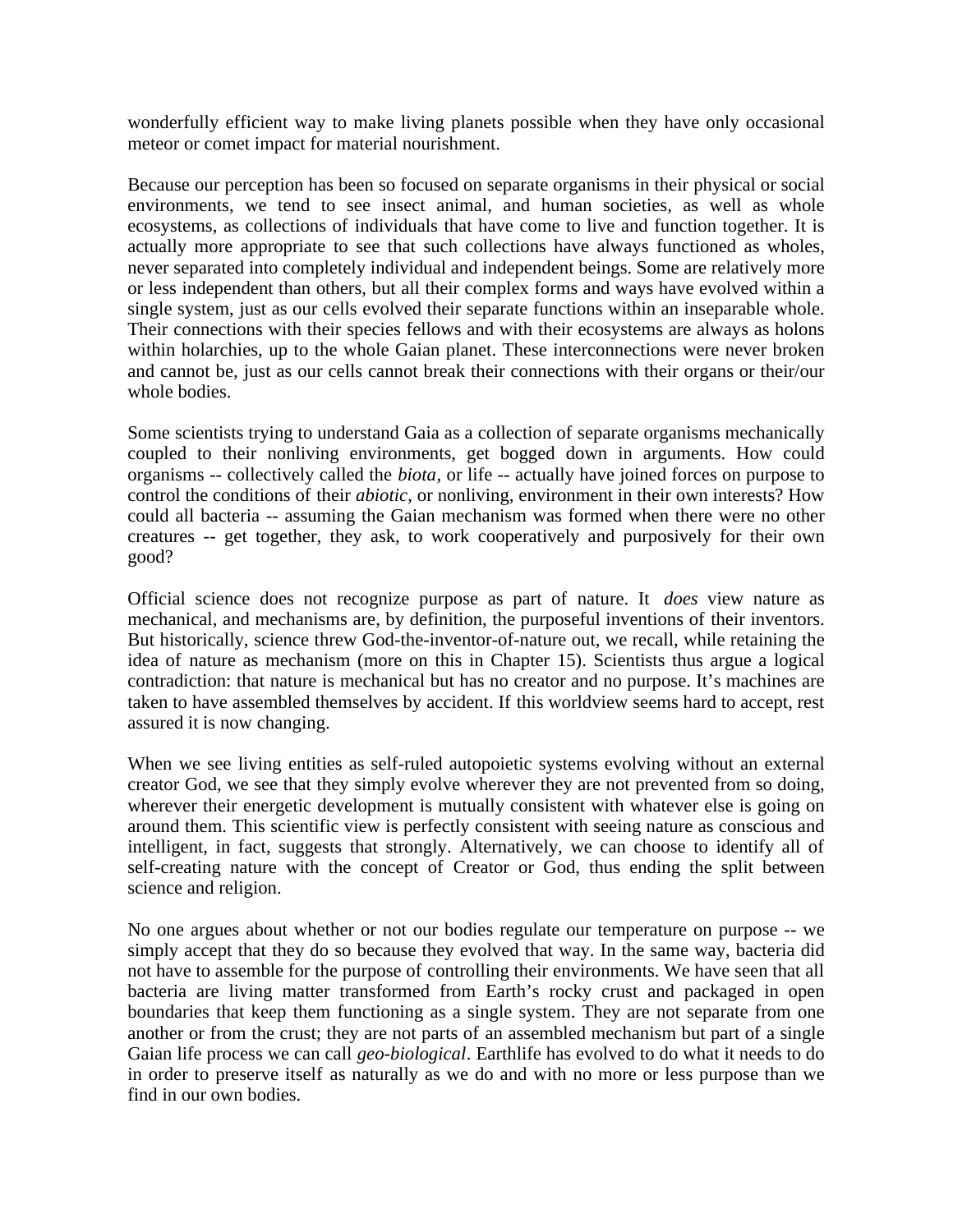If Gaia is a single live planet, why did its rock rearrange itself into such an astounding variety of individual creatures? Why not just a planet holon, instead of a planetary holarchy of holons?

We might as well ask why the first gas clouds sorted themselves into individual galaxies, and the galaxies into stars and planets and other space bodies. One answer, as we now begin to understand, is that life becomes ever more stable as it becomes more complex. Mechanical systems may be more vulnerable to breakdown as they become more complex, but the opposite seems to be true of living systems.

The Gaian division of function among different species is like the division of labor among the types of cells and organs in our bodies, which function efficiently through their combined work. No place on Earth -- from the barest mountaintop to the deepest part of the sea -- has fewer than a thousand different life forms, mostly microbial, doing different things to keep it alive and evolving. If a planet does come alive, it would seem that it must come alive everywhere, not just in patches.

Scientists are only now beginning to work out the physiology of our Gaian planet -- to understand why the introduction of a single new species into a complex environment can make that environment ill, just as the introduction of a single species of disease microbe into our bodies can make us ill. They are only now coming to understand why the destruction of an environment such as tropical forest can unbalance the whole planet, just as removing an organ from our bodies can unbalance us. Yet we are also discovering that Gaia's incredible complexity makes her even tougher and more resourceful than we are. We are far more likely to choke our own species off by destroying our environment than we are to kill Gaia. Gaia's evolving dance of life will continue with or without us.

The word *evolution*, when used in the field of dance, means the changing patterns of steps, the transformative movements, in any particular dance. A dance thus evolves as its movement patterns, and perhaps its costumes, change into new ones. A good dance has overall harmony, each of its movements contributing to the entire piece. In exactly this sense, the evolution of Gaia's dance -- of Earthlife -- is the changing patterns of steps, ever transforming the interwoven self-organization of all creatures and their habitats over time. This is a very different view from that of biological evolution as survival of the fittest.

We see that Gaia's dance is endlessly innovative. Trying out new step patterns in a dance is called improvising. Improvisational dance is not planned out in advance. Rather the dancers improvise as they go, testing each new step or configuration for its fit with other steps and with the whole dance pattern. Gaia's dance seems to have evolved by such improvisation, the working out of basic steps used over and over in ever new combinations. Is cosmic consciousness expressing its creativity in all possible ways as it seeks harmonious patterns?

In Gaia's dance, all creatures, from the first bacteria to trees and ourselves, have built themselves from DNA and protein molecules. The very complex patterns of these giant molecules are almost entirely made of only six kinds of atoms, as we saw: hydrogen, carbon, nitrogen, oxygen, phosphorus, and sulfur. And as we also saw, many kinds of atoms other than hydrogen were created all over the universe inside stars. As particles had combined to form atoms, the originally abundant hydrogen atoms had fused into heavier element atoms,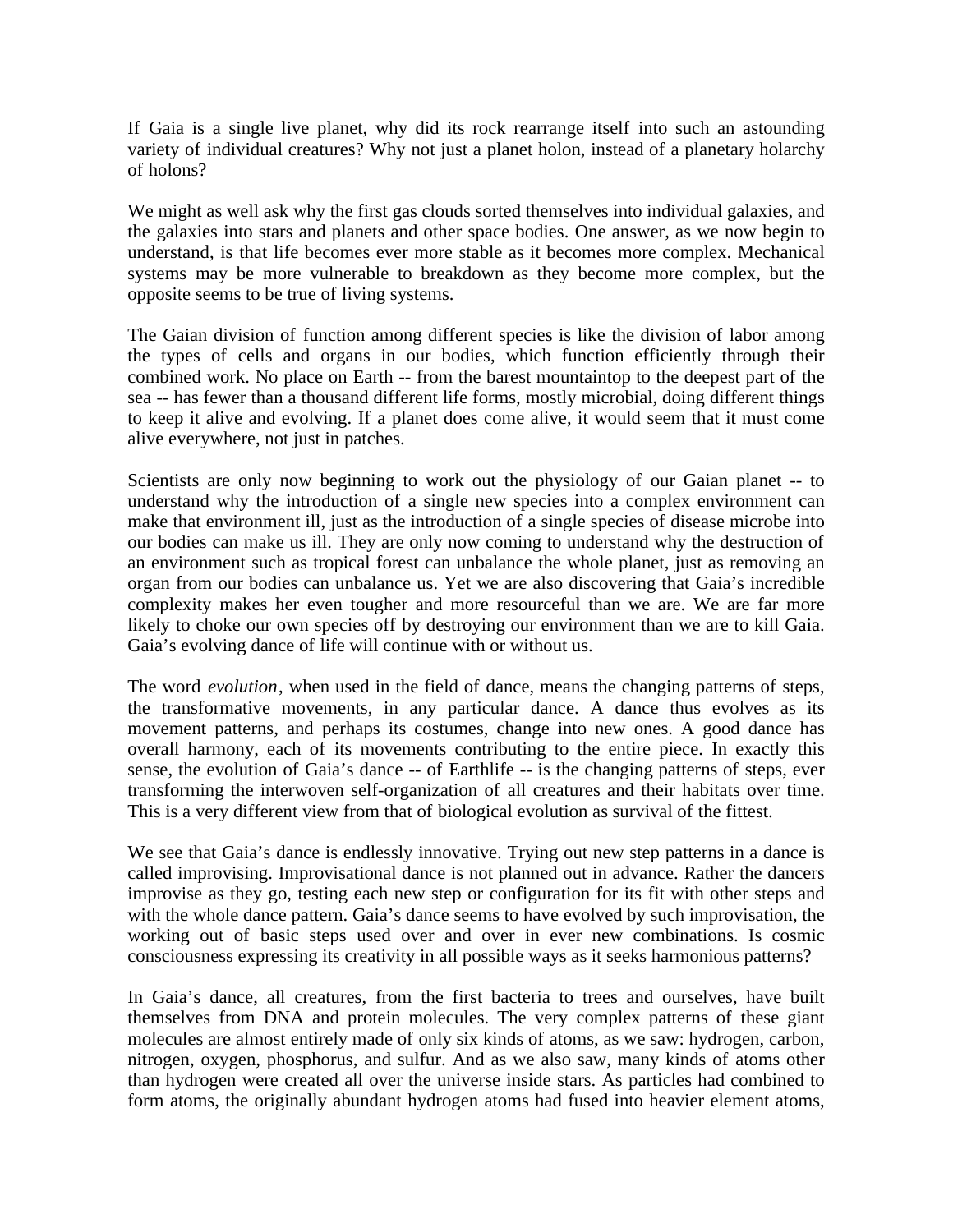and elements had formed themselves into molecules, which formed themselves into creatures.

We saw that there are very few kinds of protein or other molecules on Earth today whose patterns the ancient bacteria had not already invented billions of years ago. Nor have any new basic life processes been developed since bubblers, bluegreens, and breathers invented theirs. In other words, evolution since then has been a matter of rearranging not only the same atoms but also the same molecules and life processes into an endless variety of new creature patterns. This, then, is Gaia's dance -- the endless improvisation and elaboration of the same elegantly simple steps into the ever-changing awesomely beautiful and complex being of which we are the newest feature.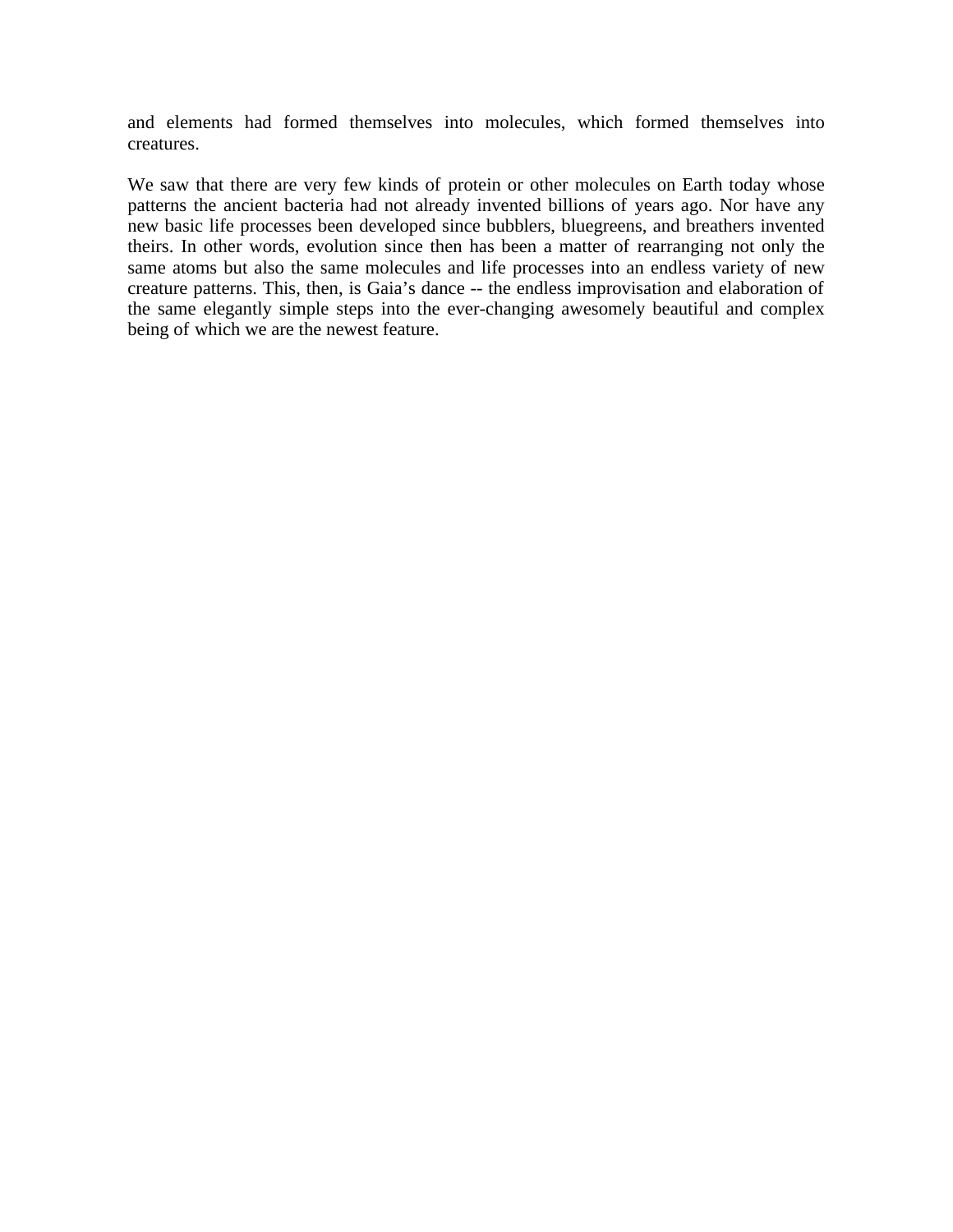## **A Great Leap**

Little more than one century ago, priests told people that the Earth was a few thousand years old; a few decades ago, scientists believed that life on Earth began only slightly more than half a billion years ago. Now we know that the Earth's skin was already swarming with fully evolved monera well over three and a half billion years ago. Two billion years, from about 3.7 to 1.7 billion years ago -- almost half the Earth's life -- belonged solely to bacteria. This chapter is the story of the dramatic leap into the other four kingdoms of life, a leap that took place about 1.7 billion years ago and which holds important lessons for humanity today.

Before we go into that story, however, let us recall the magnificent work of the bacteria in preparing the way for their own evolution into other forms of life. Let us recall that they invented all life's ways of making a living and created the conditions for life that we huge latecomers enjoy today. Without the bacteria, the Earth's atmosphere would be unbreatheable and its crust would have remained a cratered desert of glassy rocks. Without the activity of bacteria, even the oceans, as we saw, would have gassed off our planet.

When we left the story of evolution, the bluegreens were turning solar energy to use in making food, and turning food energy to use in the work of life. Their waste gas, oxygen, together with other waste gases, such as the methane made by the older bubbler bacteria, piled up, creating a new kind of atmosphere. Gaia had solved some big problems and was thriving.

The bluegreens tried out all sorts of new shapes and configurations for their one-celled bodies -- tiny balls, big blobs, long strings of individuals joined end to end, and even great sheets of them all stuck together with jellylike stuff and looking like seaweed. Some lived in large colonies, branching out into shapes that plants adopted when they evolved much later. Some even made spores in ways that remind us of plants making seeds. Perhaps the coded plans for such shapes and parts were stored in bacterial DNA and passed on for many millions of years until true plants evolved and found use for them. Other kinds of bacteria lived on their own as threadlike whips, lashing themselves from place to place. This was another early evolved structure that prefigured a way of moving that would evolve later in the dance with flexible backbones and muscles.

Besides trying out new shapes and movements, the monera evolved a division of labor that streamlined individual bacteria by reducing the amount of DNA and equipment each had to carry. Various kinds of monera became specialists at particular jobs, such as respiration,

**6**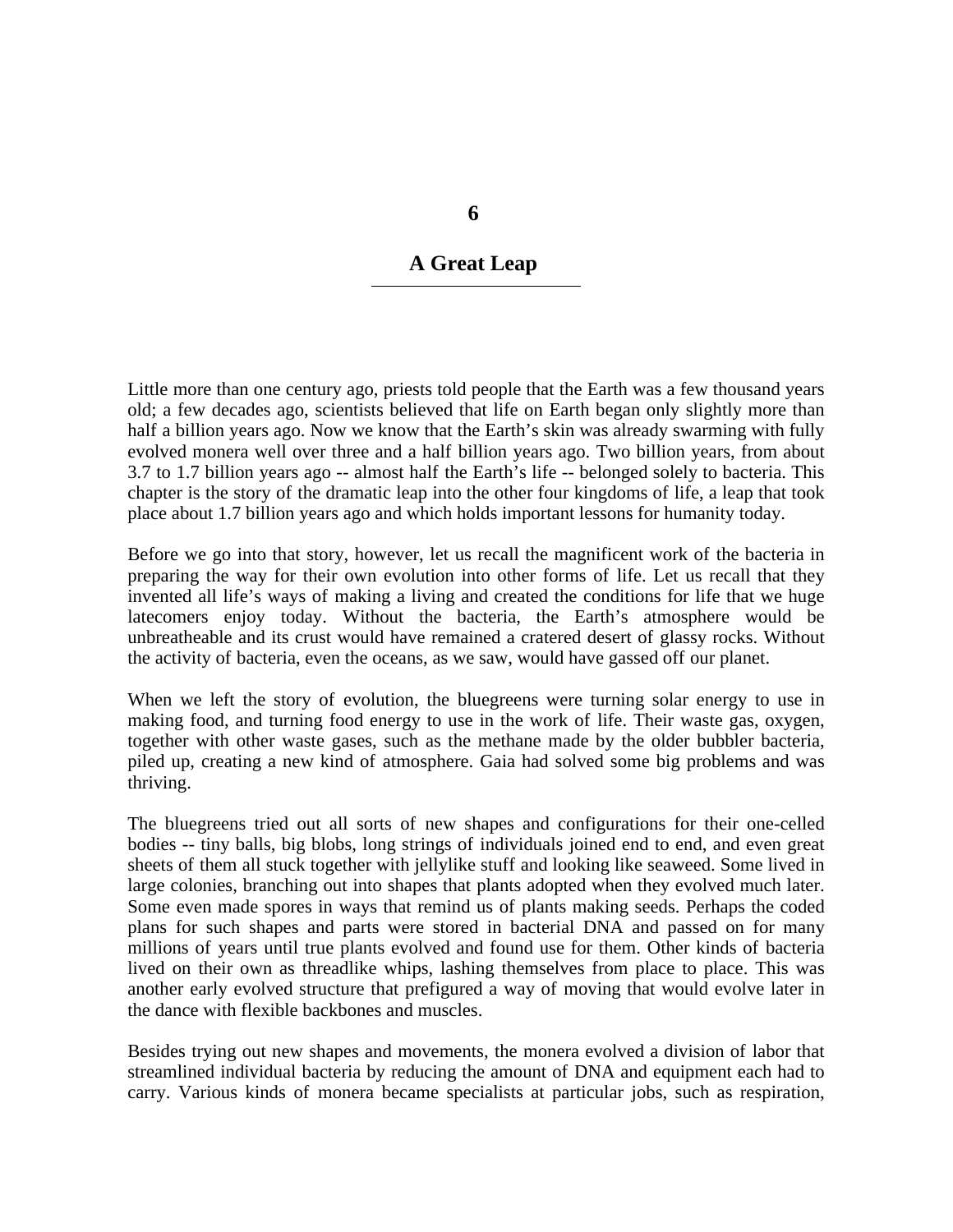photosynthesis, or fixing nitrogen gas, yet all of them had access to the whole bacterial gene pool because they never lost their ability to trade DNA in their WorldWideWeb when necessary or desirable.

The new, streamlined specialists spread out into new habitats. Some did well in freezing cold waters; others lived in very hot springs. Some blew about in the air they had helped to create, then settled far from where they began. Some even found it possible to live and multiply on land, eating their way into rocks, where they started the processes that would eventually turn them into soil. But the more specialized the monera were, of course, the less independent they were, the more they depended on one another. Oxygen users now needed oxygen makers, food eaters needed food makers, nitrogen builders needed nitrogen fixers, and so on. In specializing, the monera were evolving what we call food chains, or ecological systems, in which each species provided for and took from others.

It seems that nature must always work out a balance between the independence and *inter* dependence of individual creatures -- between their autonomy and their holonomy. Specialization -- whether in human society, ecosystems, multicelled creatures, or bacterial networks -- is a feature of whole systems that makes them more versatile and efficient through the interdependence it creates among parts. Specialization brings variety into the life dance, but increases holonomy at the expense of autonomy, since it increases interdependence. This balancing of autonomy and holonomy is very important to understand if we are to learn to manage our human affairs as well as Gaia has worked out hers.

We saw the bacteria multiplying to ever greater numbers, discovering ever more and different ways of surviving and making their living, adapting themselves to geological changes in their environment as well as to the changes they themselves brought about. Before the ozone layer had gathered, strong ultraviolet light often damaged their DNA, but they invented splicing enzymes to repair the damage, and they learned to share this information, as well as other information stored in DNA plans, with each other. Thus the genetic plans for many variations on their organization were kept available, to be borrowed and copied from one another.

The bacterial population as a whole could therefore respond to emergencies such as chemical changes in the environment by drawing on and quickly spreading the genes that best helped them cope with those emergencies. Nowadays, part of their coping in this manner is their developing resistance to man-made antibiotics, or learning to digest new foods in changing environments. We also observe, in the frequent failure of our genetic engineering, that organisms recognize and remove -- edit out -- implanted genes.

Huge teams of specialist bacteria were dividing up tasks, recycling Earth's materials, learning to balance the whole dance of life. But as specialists they also ran into trouble now and then. We can imagine that blue-green food makers needing light, for instance, must have found themselves stuck too long sometimes in dark places, and bubbling or breathing food eaters must have found themselves short of food because there was so much competition for it, so many mouths to feed, so to speak.

Ultraviolet light reaching the Earth had helped produce the sugars and other food molecules on which bubblers and breathers depended. As the ozone layer grew and began to screen out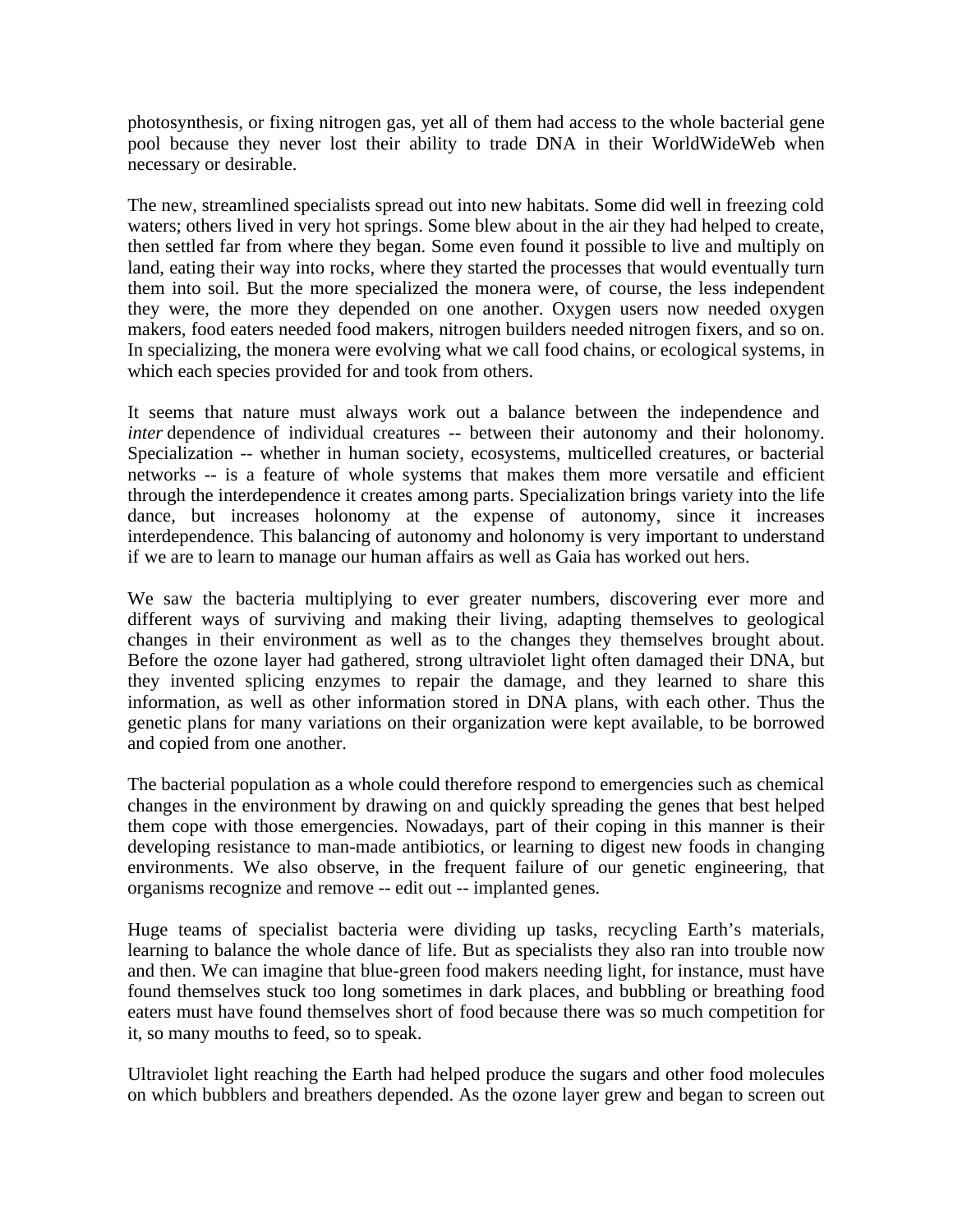ultraviolet rays, this production was severely limited, increasing the competition for food to the point of crisis. The challenge of worldwide hunger seems to have pushed the monera to rediscover some old steps and patterns in their dance of life and weave them together into a new pattern that produced a very great leap in the dance of evolution.

This leap was accomplished when the ever more specialized bacteria got together within the same walls, where they could use their various ways of making a living cooperatively. In doing so, they evolved a very large and sophisticated new kind of cell -- a kind of cell so different from the bacterial moneron that it is more closely related to us than to any of its own ancestors.

**· · ·** 

These new cells -- on the average a thousand times bigger than bacterial cells -- formed a second kingdom of life to join the monera: a kingdom of life we call *protista*. The name comes from a longer word, *protoctists*, Greek for first builders. Protists, like monera, are single-celled creatures, though much larger. Later in our story, they will go on to build multicelled creatures, but for now let us look at them as multi-creatured cells.

Although the big new protists, once evolved, were smoothly run cooperative ventures, they did not start out that way. In fact, the new step in evolution almost certainly began quite uncooperatively in the desperate search for food. With the growth of bacterial populations and a developing ozone layer, the time when free food lay or floated all around came to an end. Natural death had not yet been invented to recycle materials, as bacteria do not necessarily or normally die and dissolve into reusable parts. Rather, parent bacteria split themselves to become their own offspring, and ever more offspring made ever greater demands on the food they needed in order to build themselves to full size.

Earth's crust had come alive by packaging ever more of its atoms and molecules into bacteria, many of which depended on ready-made food supplies that were now limited by the new atmosphere. The planetary process of coming alive was thus in danger of choking itself off by overcrowding and lack of food. It is not impossible that something like this happened to Mars -- that Mars once came alive and then died for lack of supplies, or lack of a means to recycle supplies efficiently enough to keep its early creatures healthy.

On Earth, the evolution of giant cell cooperatives probably began when tiny energetic breather bacteria began forcing their way through the walls of larger bubblers to get at their rich molecules -- not entirely unlike the way in which we humans invaded each other's kingdoms and countries to get at supplies and raw materials.

The problem with this approach was -- as it still is -- that eventually the invaders run out of supplies again, having eaten up their hosts. In the long run, invaders have little more to gain than their victims. But this crisis was a new challenge to life, and life proved as inventive in this situation as it had been in the face of previous problems.

Unable to get rid of, say, the invading breathers multiplying within them, the big bubblers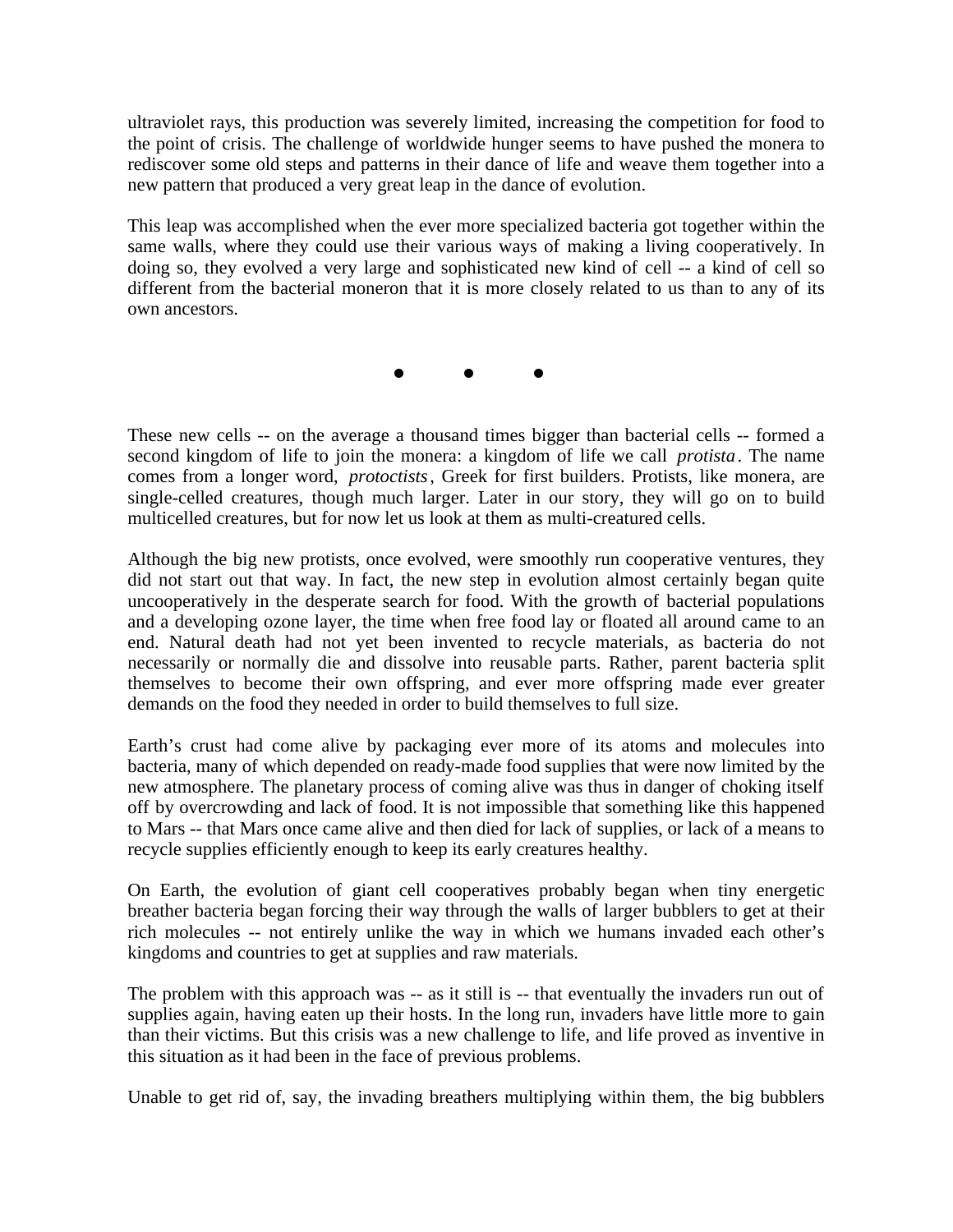seem to have negotiated an agreement with them that was of benefit to both parties. Perhaps in return for feeding on the bubblers' molecules, the breathers gave the bubblers some of the ATP energy they could make so much faster. This is not unlike the deals made between countries, when, for example, a rich country offers electrification in return for a Third World country's food products. As we have learned, it is not easy to make such deals truly beneficial to both sides. Such a bacterial agreement would have helped the big bubblers repair themselves or make extra molecules to feed the breathers in return for supplying them with plenty of energy.

Arrangements of this kind must have been worked out successfully, because the first protist fossils from about a billion and a half years ago show lots of breathers inside single big cells that were apparently healthy. This tells us that the breathers multiplied to large numbers within the host cell without damaging it. When such swelled cells divided, half the breathers went to one side, half to the other. And so the cooperative exchange of food for energy continued in ever more descendant cells.

Later such cells seem to have taken in other partners, such as bluegreen specialists in photosynthesis. The bluegreens were probably eaten by the big hungry bubblers, but they apparently resisted being digested. Eventually another cooperative agreement was reached: the bluegreens would make food molecules, which the bubblers and breathers needed, by photosynthesis. This cooperative arrangement allowed the giant cells to make ATP energy in all three ways within the same cell wall and thus to survive through all kinds of shortages.

As these new partnerships became more complicated, they also grew ever larger and heavier, no doubt finding it difficult to keep from sinking away from light or from moving too slowly to find food. Another cooperative solution -- another transformation of imperialism into mutual aid -- permitted them to move themselves farther and faster.

Remember that some breathers were shaped like twisting, lashing whips? Others had invented a proton motor. This was a spinning disk in a field of electrical potential, complete with microscopic ball bearings and an attached tail, or *flagellum*, so the bacterium could propel itself, literally motoring about! In the slime cities mentioned earlier, they can be seen along the canals among skyscrapers.

What might happen if these mobile bacteria stuck themselves onto larger cells in order to suck food from them? The big cells would find themselves moved about by lashing tails and propellers. This is just what seems to have happened. The evolving cooperatives must have found the pushy bacteria worth feeding in return for being driven to where they could find food or light. Eventually, the propellers and flagellae evolved into shorter, stiffer *cilia* arranged in rows so their rotating movements could be timed like the oars of our ancient ships. Cilia were so successful that almost every plant and animal cell living today has some part or parts that evolved from these ancient rowing hairs.

But before these happy cooperatives had actually evolved, there must have been a phase in which it was not clear whether cooperation would win out over competition, when the evolving protists were like a factory of workers without management, or a world of separate nations trying to take advantage of one another and all trying to give orders at once. After all, each kind of moneron had its own DNA plans, its own welfare requirements.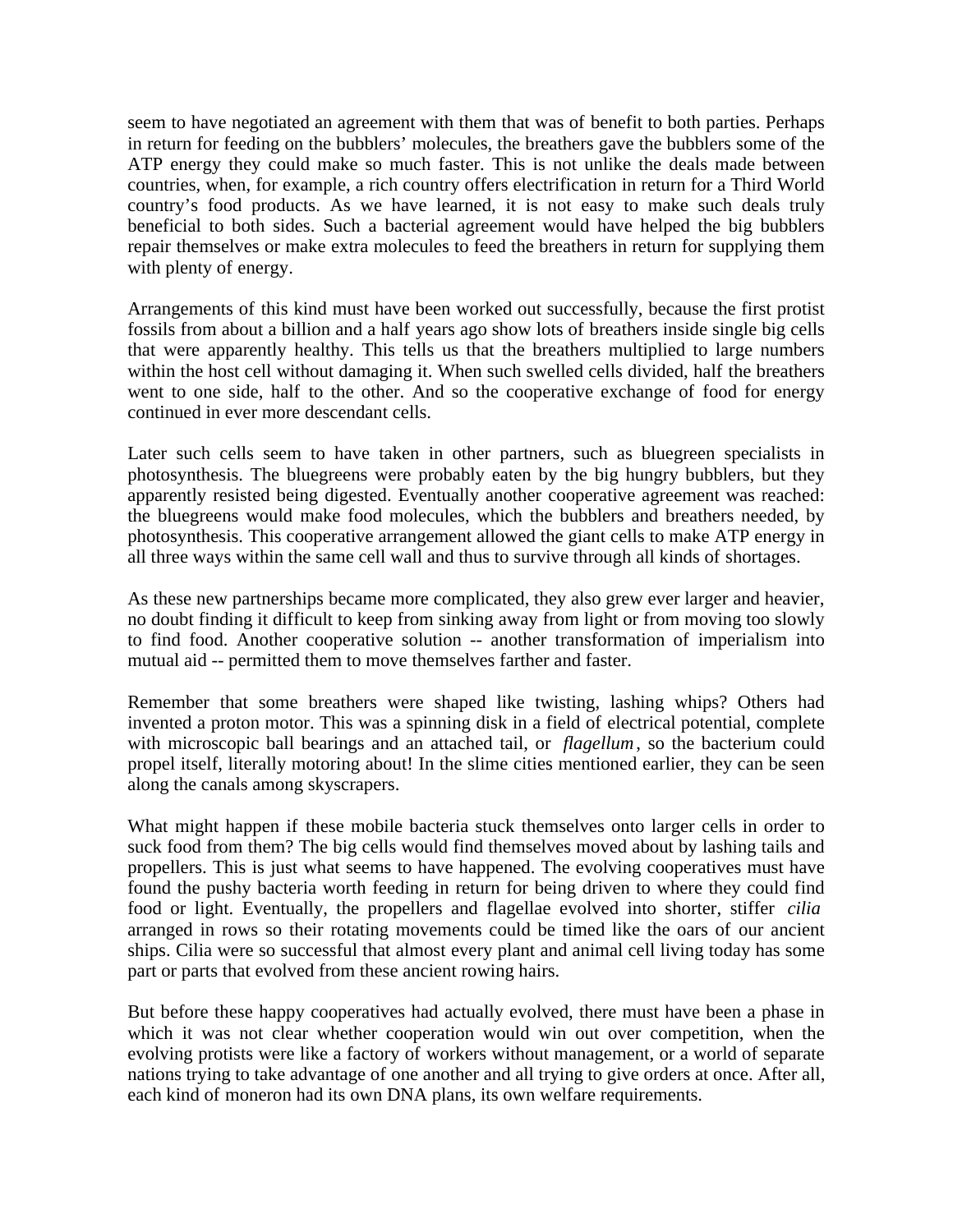What was called for was serious organization. And monera, as we have seen, had already evolved a very effective communications system that could make such organization possible -- their own WorldWideWeb. They knew how to trade DNA to revise their own plans; they knew how to work from a common gene pool. And apparently they drew on this experience to set up a new kind of local gene pool, or information center.

Instead of collecting one another's genes inside themselves, they streamlined themselves even further, giving up some of their DNA to a common gene pool of general cell plans, which became the cell *nucleus*. As time went on, the nucleus became a virtual library of information for producing proteins and, in ways we still understand poorly, probably took on the direction of the whole cell's affairs. The individual monera of the new cell became less independent but more secure, more inseparable parts of the new wholes.

This pattern of unity-> individuation-> conflict-> resolution-> cooperation-> unity-at-a-new-level-of-organization the ancient bacteria went through was mentioned in Chapter 2, and is a typically repeating cycle in evolution. We humans are engaged in today, as we learn to cooperate at a global level, thereby achieving a new planet-wide unity.

Nuclear DNA, originally donated by many generations of participants in each of the evolving cooperative cells, continues even in modern cells to contain a tremendous amount of duplication. Many theories have been proposed to explain the repetitive nuclear genes, but perhaps there is no more reason for them than there is for all the duplicated documents in our own government offices. In any case, the huge quantity of nuclear DNA could hardly be kept in bacterial style as loose loops floating about in the cell. It would have gotten tangled and broken, messing up plans. Besides, the DNA might well have been destroyed by all the oxygen-making going on in these cells. And so it seems that the DNA was collected from each part of the cell, wrapped tightly in complex close loops around proteins, and stored within a protective nuclear membrane. This nucleus became a kind of central cell office for keeping DNA plans in order, but accessible for use, thus making possible better organization of all the cell's work.

This nuclear central office and library evolved into a staggeringly complex yet elegant organization we are still working to understand. The DNA in each of our cells, if stretched out, would be about six inches (or 15 centimeters) long, though it is packed into the invisibly small nucleus together with proteins and water. A jet plane, as Jeremy Narby has pointed out, flying one thousand kilometers per hour would have to fly over two full centuries to reach the end of all the DNA contained in a single human body's several trillion cells strung end to end!

What is even more remarkable is that a single handful of rich, natural soil, a large part of which is masses of bacteria, contains even more DNA than that because of the closer packing of DNA throughout their tiny bodies. That means that our entire planet is coated in DNA -- just about the oldest surviving invention of all evolution -- the language of life itself. Only now do we recognize DNA as intelligent in its own right, when we see it rearranging itself appropriately within organisms under stress. How foolish, then, are we humans, to kill and sterilize our soils of all life with chemicals, thinking we know better than nature how to engineer and grow our food.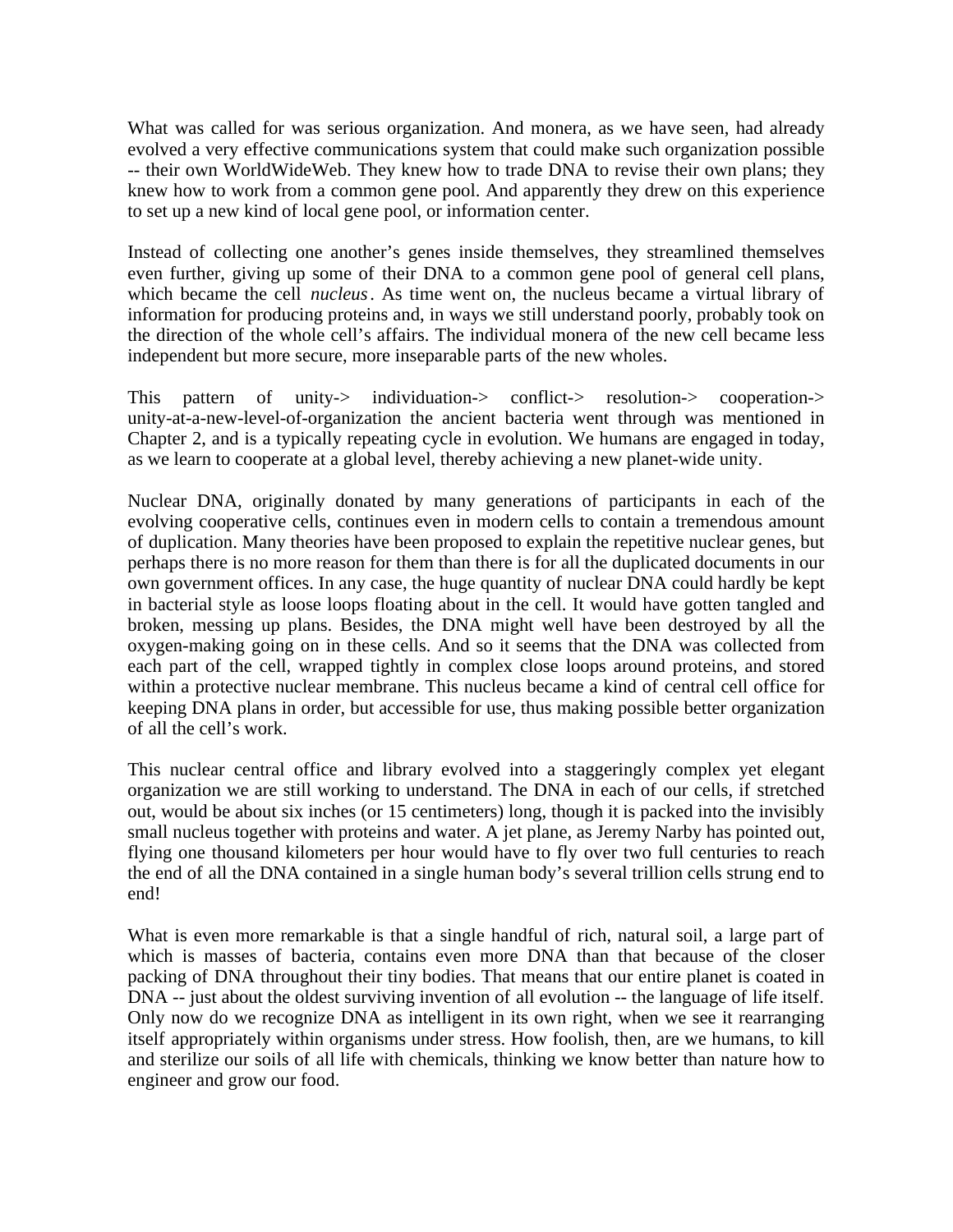When it was time for the first nucleated cells to divide, each of several very long twisted DNA molecules unfurled itself, then split and replicated itself as it had in bacteria. Theses pairs stayed buttoned together at one point along their length, by a *centromere* , meaning central place (also called a *kinetochore*, or moving spot), while each member coiled neatly around itself, that coil coiling into a shorter one, and so on until it formed a compact *chromosome* thirty thousand times shorter than the DNA molecule was when it started out!

Later we will describe the next steps in cell division. Here we just want to indicate the remarkable feats performed within this *nucleus* -- this DNA-protein information center that evolved as the most important new feature of the giant cell cooperatives. Every living creature of Earth not a bacterium itself evolved from these nucleated cells, meaning that every living being of every kingdom of life beyond monera is made of the same basic kind of nucleated cell. Biologists call this superkingdom of cells, which includes the protist, fungus, plant, and animal kingdoms, *eukaryotes* (pronounced you-carry-oats, from the Greek meaning 'with a *karyon*, or kernel -- the nucleus). To keep things straight, we call bacterial monera *prokaryotes* (pro-carry-oats, meaning 'before a nucleus').

In evolving these eukaryotic protist cells as bacterial cooperatives, Gaia's creatures rediscovered some of the independence they had had before they became specialists depending on one another. The giant eukaryotes could now evolve new parts and ways of using them -- all sorts of special membrane walls and internal skeletons, gas-bubble vacuoles to control floating and sinking, other structures and chemical systems that helped do new jobs. A means was even found to circulate the jellylike cytoplasm in which all these structures are embedded, providing a transportation system for supplies and wastes.

Eukaryote cells, as we said, are on the average a thousand times bigger than prokaryotes, with a thousand times more DNA. They are in many ways as complex as human cities, or the bacterial colony cities described earlier. Until recently, scientists saw the nucleus as a computer behaving like an authoritarian dictatorship, containing all the information necessary to run the call and sending out 'top-down' command and control orders for what is to be built, produced, carried about, or otherwise done. Now it seems that the governing of cells is more decentralized -- that the whole cell governs itself, using the nucleus as an information resource center.

Biology has made more progress in understanding the detailed composition of living things than in understanding their organization as a whole, but this trend is now shifting. In our analogy with cities, some cell parts are structures like roads and buildings; others are chemical messengers, carrying instructions to and from the nucleus; some are production centers like factories; others perform services, taking in and delivering food, collecting waste, making repairs.

With ever more powerful microscopes, moving picture microscopy and animation techniques, we begin to understand how busy and lively, how complicated and amazing, life is inside such cells. But what we see leaves much to be learned about how it is all organized to function so smoothly. Even structurally we are still discovering things of major importance in cells. For example, until very recently we thought cells were bags of jelly-like stuff with the nucleus and organelles suspended within the jelly. Then, to their surprise, microbiologist Don Ingber discovered that cells have an internal architecture not unlike our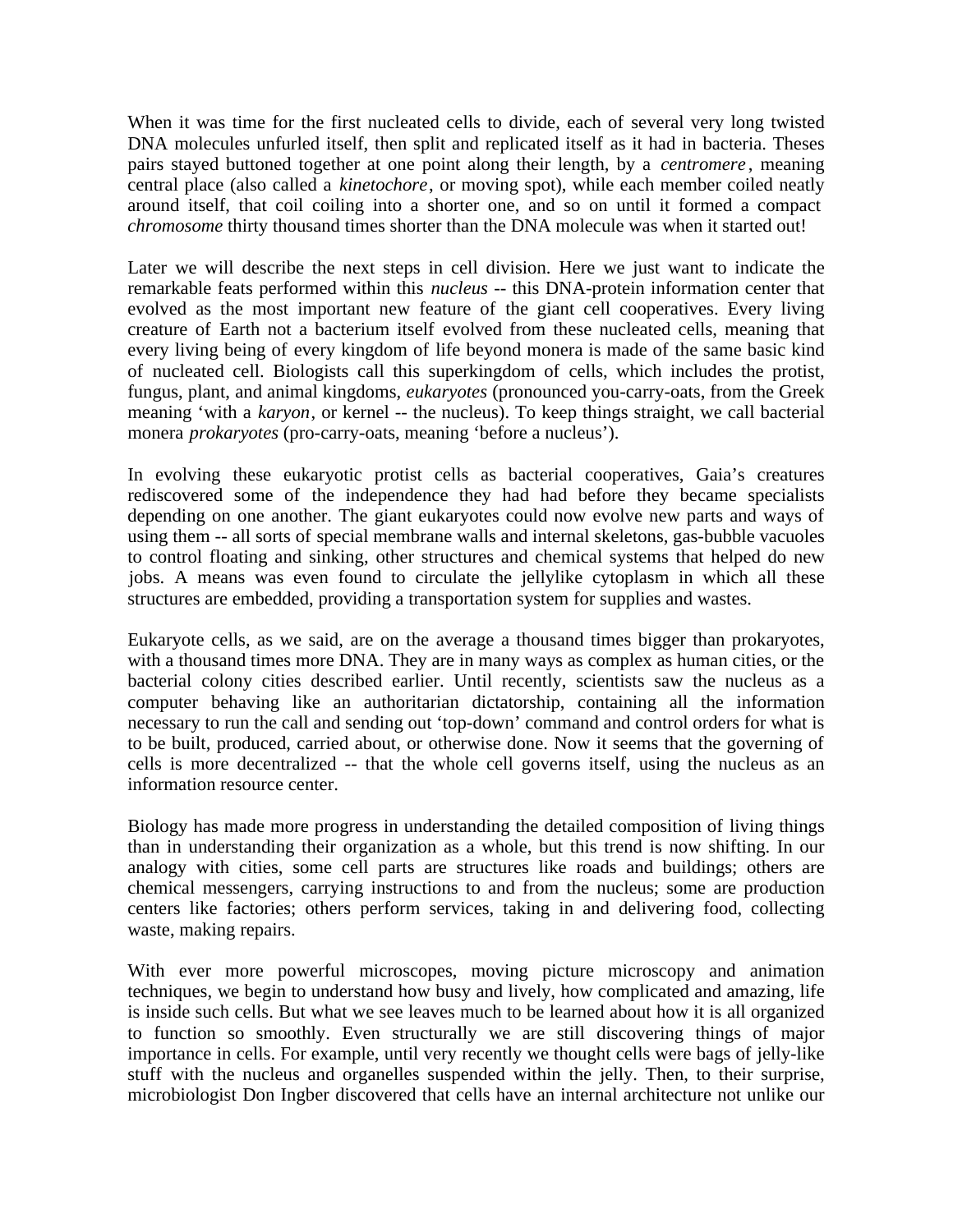bone and muscle systems -- a *tensegrity* structure, with tension and compression components giving the cell integrity and the ability to move itself. Until his discovery, scientists had been dissolving this structure with the chemicals they used to prepare cells for study!

A huge new development is the understanding that nuclear DNA is reorganized in response to changes within and beyond the cell, that the entire cell, including its membrane or wall, is a creative autopoietic system.

All the cells of our own bodies (not counting the myriad bacteria living on and within us) are eukaryote cells, but we are just beginning to understand their evolution from ancient bacterial cooperatives. The story of this evolution has been simplified here. In actual fact it is one of the most fascinating and difficult puzzles ever to challenge biologists.

1993 Nobel Prize winning biologists Philip Sharp and Richard Roberts discovered that genes are broken into modules that can be reshuffled by *spliceosomes* referred to as a cell's 'editors' because they snip out inappropriate DNA sequences occurring between meaningful 'words.' Some of these modules are apparently shared by different genes, enabling evolution to proceed much faster than it could have if the old models held true. Especially interesting in light of this book's designation of a nucleus as a central library or information center is the new vocabulary of 'editors,' 'words,' etc. The picture emerging is consistent with the description given here of evolution as an intelligent process, rather than an accidental mechanical process. Sharp, in fact, speaks of a spliceosome as *knowing* where to cut and where to splice.

**· · ·** 

The DNA plans and composition of our own cells are, of course, unique to humans and differ from those of frog and fern cells, bacterial or Bactrian camel cells. When it became possible to analyze DNA in detail, it also became possible to identify a species by its own particular DNA pattern. Many species look very much alike, yet can be distinguished by differences in their DNA patterns.

Among the parts of our cells outside their nuclei are large numbers of tiny things that produce ATP energy currency. These cell parts have long been understood as little mechanisms for burning food molecules with oxygen to produce the cell's energy. But with rising interest in and understanding of DNA, biologists made a very strange discovery: that these little machines have their own DNA, the coded plans of which are quite different from those of the nuclear DNA.

How could cell parts be of a different species than the creature made of those cells?

Clues soon turned up. However different this DNA is from the nuclear DNA, it was found to be rather like some other DNA that biologists knew about -- the DNA of bacteria quite like the breathers that evolved billions of years ago! At the time this was discovered, the story of bacterial cooperation in the evolution of eukaryotes was still unknown. Now that we know it, scientists are finding as many as a thousand different kinds of DNA outside the nucleus of a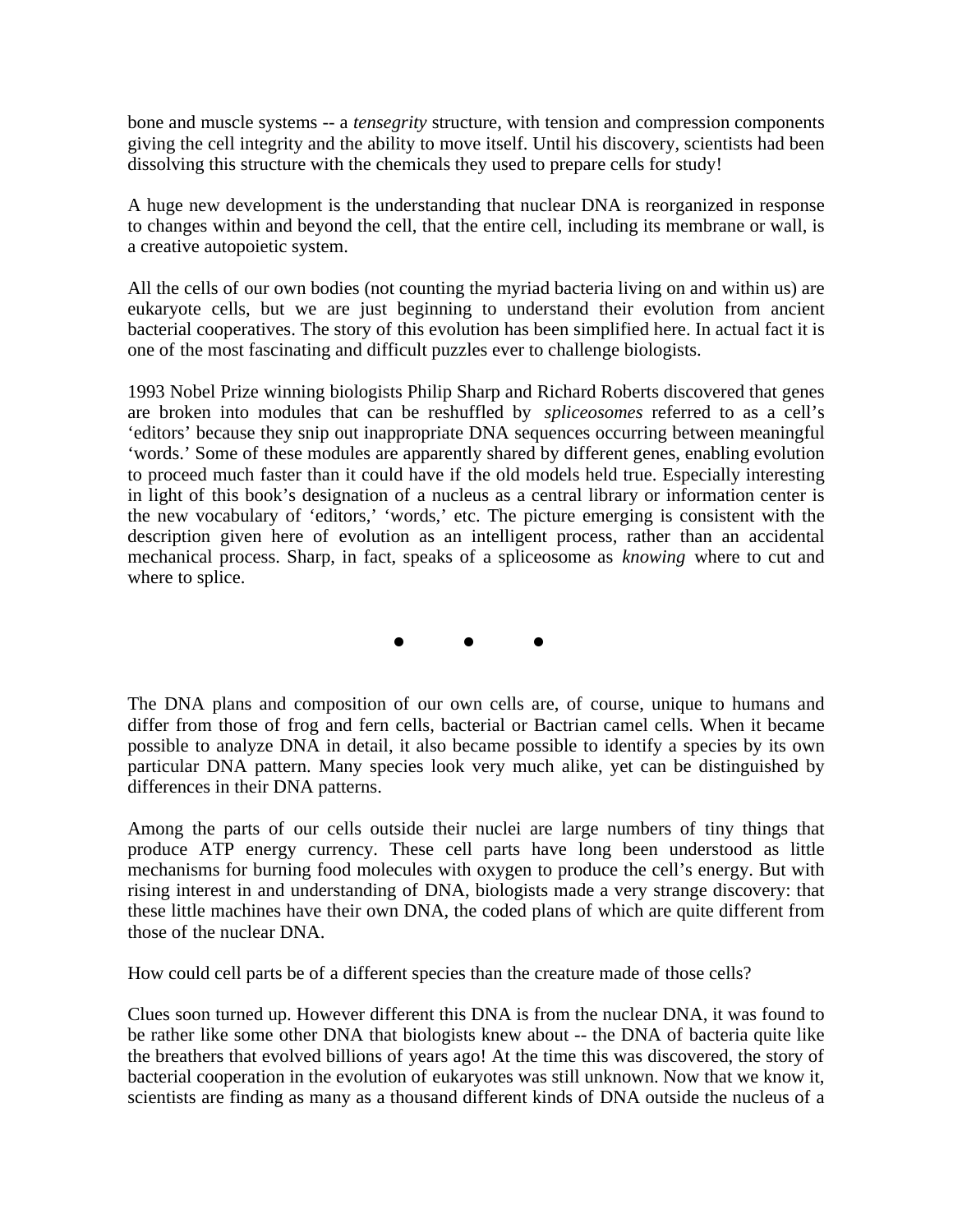single cell.

The idea of *cell symbiosis* -- the origin of eukaryotes as prokaryotes living together in cooperatives -- had been proposed independently by a German, an American, and a Russian biologist around the turn of the century. All had noticed that the photosynthesizing *chloroplasts* -- meaning 'green producers' -- in the cells of plants resembled bluegreen bacteria. The Russian, K. S. Mereschovsky, suggested that other ancient bacteria had evolved into other cell parts. But biologists, who were trained to see living things as put together from mechanical parts, could not see cell parts as creatures in themselves.

Thus the symbiosis theory was ignored until Lynn Margulis an American microbiologist who became James Lovelock's partner in developing the Gaia hypothesis, revived it and produced a great deal of evidence to support it.

After much work, Margulis and others have shown that these energy-producing cell parts really are descendants of the ancient breather bacteria that came to live inside larger prokaryote cells, cooperating in building the first eukaryote cells. Luckily, teams of biologists working to unravel the ancient mysteries of cell symbiosis have found many clues in the behavior of today's bacteria. Rather vicious breathers can still be found drilling their way into other bacteria to reproduce there and eat the host bacteria from the inside. In the Tennessee laboratory of Kwang Jeon, protist hosts so invaded learned to tolerate and then to cooperate with their invaders in a mutually dependent relationship that brought about a new kind of creature. Surprisingly, this replay of the ancient evolutionary shift from outright aggression to full cooperation happened in only a few years' time.

Today, we find the descendants of the ancient breathers living and multiplying in the cells of every kind of protist, fungus, plant, and animal. It's high time we knew them by name. They are *mitochondria* -- pronounced, mite-o-KON-dree-a -- a word that comes from the Greek meaning 'thread grains,' because under a microscope they look like tiny grain hulls packed full of thread.

Using the oxygen we breathe, mitochondria make all the energy our bodies need to keep going and to repair themselves. Without our mitochondria we could not lift a finger. In fact, it is these swarms of ancestral bacteria, working night and day in all our cells, that keep us alive.

Or are *we* working for *them*? Lewis Thomas, in another of his perceptive and poetic insights, suggested that if anything in nature is a machine, perhaps it is us -- maybe we are giant taxis which mitochondria built to travel around in safely and comfortably. Certainly mitochondria have done very well spreading themselves all over this planet, inside every other living thing, almost since the Earth came alive. There are so many of them swarming in our own cells that it's hard to guess at their actual numbers, but all together it is estimated they would weigh almost as much as the bodies they live in -- that is, mitochondria make up much of our weight, and the weight of elephants and insects, clams and monkeys, toadstools and lizards, fish and worms.

In plants, from seaweed to sunflowers, potatoes, and palm trees, mitochondria live together with their relatives, the chloroplasts, which give plants their green color. You will easily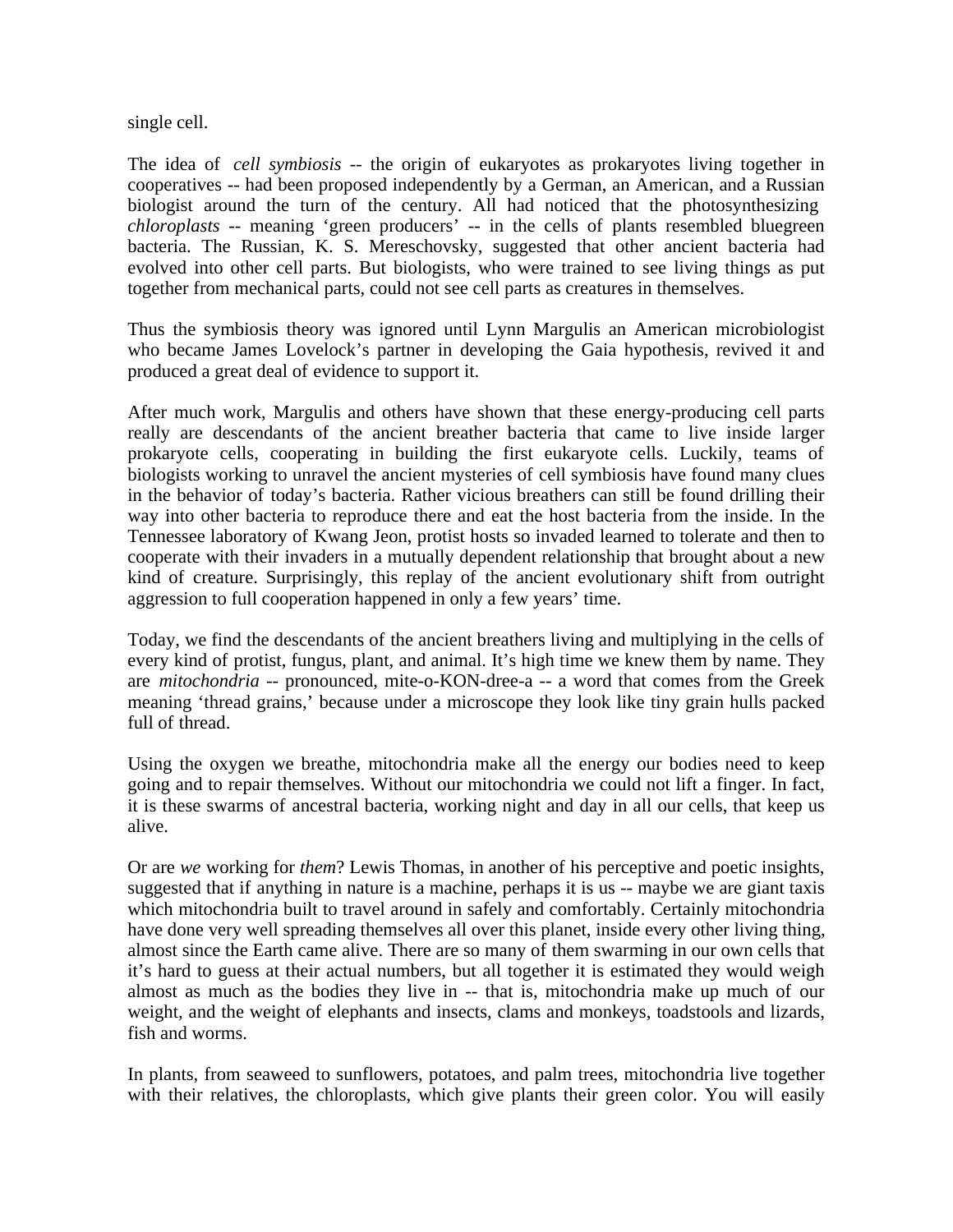recognize them as descendants of the ancient bluegreens and know that as they make energy from sunlight, water, and carbon dioxide, they also make the oxygen their mitochondrian cousins need for making *their* energy.

Mitochondria and chloroplasts, together with their still free-living monera cousins, the bacteria, are by far Gaia's most numerous and important creatures, though we are very late in recognizing our complete dependence on them. Quite to the contrary, we discovered bacteria in the context of medicine and treated them only as enemies. They are so hidden and tiny that, for years, we paid no attention to their good works, but we now know that their cooperation is the essence of the entire Gaian life system.

Besides making the vital gases oxygen and carbon dioxide for each other, the chloroplasts and mitochondria of eukaryotes, together with their prokaryote cousins, form other cooperative cycles, for example, the food chains mentioned earlier. While plants make their organic bodies from simple minerals, water, and carbon dioxide, animals can only make their bodies from the ready-made organic molecules of plants and other creatures. It is primarily bacteria that cause the decay of dead plants and animals, reducing them to the simple substances on which new plants can live.

Margulis' discovery, that eukaryote protists evolved cooperative internal schemes to overcome the problems caused by competition among prokaryote bacteria, was almost as much a shock to the world of science as was the Gaia hypothesis itself. Besides showing that cell 'mechanisms' such as mitochondria are creatures in their own right, she was suggesting that harmonious cooperation played a big role in evolution. This ran counter to the beliefs stemming from Darwin's work, adopted by scientists in western countries, that evolution was just a survival race driven by competition.

The theory of evolution through competition has played a big role in our world, not only in science but in shaping our whole human outlook and way of life. Only by understanding its origin and its widespread effect on our lives can we understand how to change our view of ourselves and our role within our larger Gaian planet. Let's look, then, into the way our Darwinian view of evolution came about.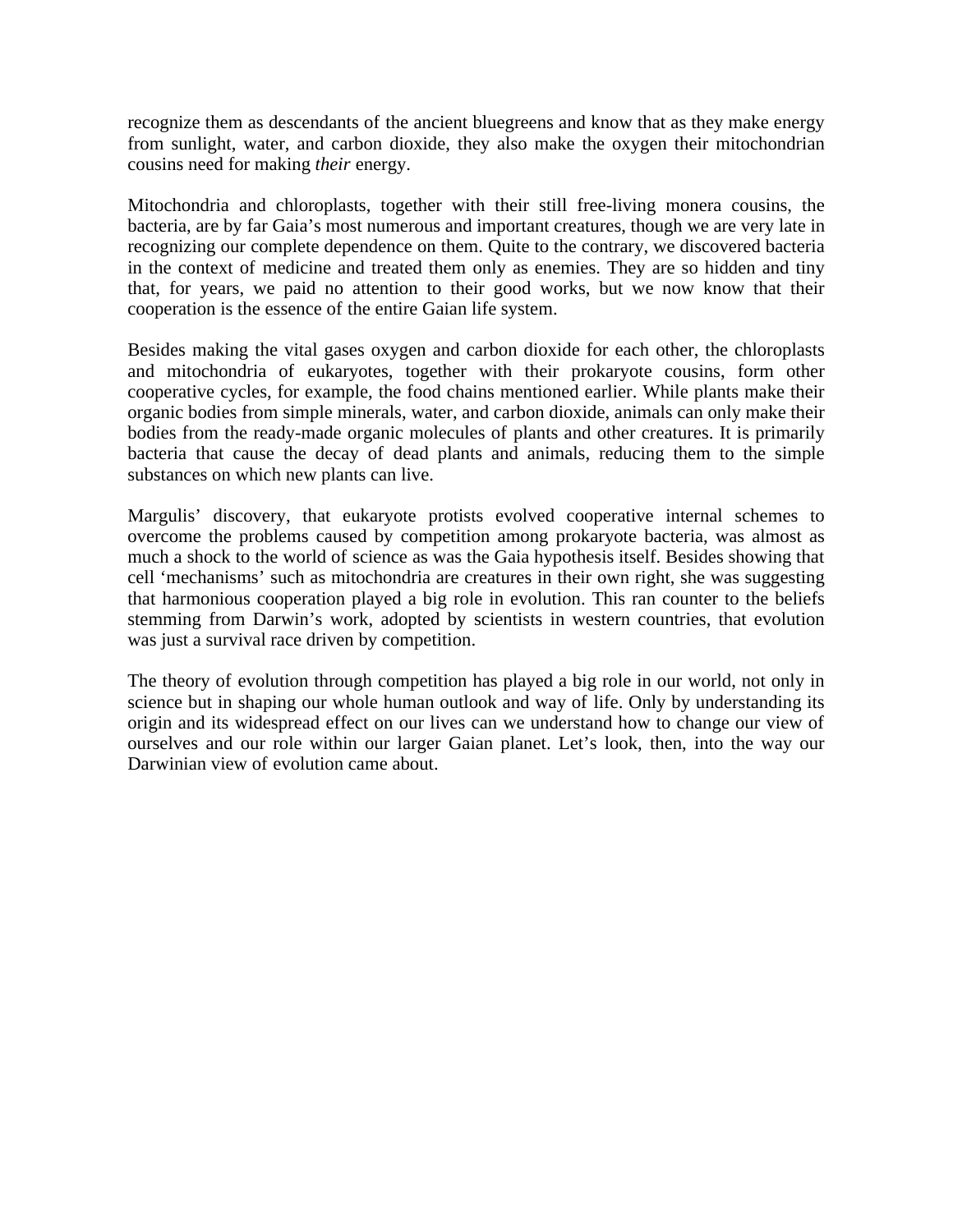## **Evidence of Evolution**

Charles Darwin was an English gentleman scientist who lived during most of the nineteenth century and who traveled far and wide to study nature. Seeing the great variety of plants and animals around the world, he was struck by the way each kind seemed uniquely suited to the place in which it lived. He believed, as had a few other scientists, that all these living things must have changed over time to suit their particular environments so well. This was a novel idea at a time when almost everyone believed that the world itself was unchanging and that God had created all species at the same time, just as they are. How could they have changed? Despite Darwin's careful observations and ideas of likely changes, he had no theory, no way to explain how they could occur.

Nature, he noticed, produced great numbers of seeds and eggs for all kinds of plants and animals, though only few of each kind grew up. Somehow it seemed that only those best suited for survival in their environments -- the fittest of each generation -- grew up to reproduce offspring like themselves. But how could nature recognize and choose them?

Darwin had seen plant and animal breeders choose the fattest grains or the fastest horses of each generation to be the parents of the next generation. This was possible because, in each species, the young were not all exactly alike, but were as varied as human brothers and sisters. By such selection, generation after generation, the breeders changed the species, producing ever fatter grains or faster horses. This was exactly the kind of thing nature seemed to be doing, but it still puzzled him how nature selected the fittest creatures of each generation.

The theory of evolution finally came to him when he read an article about food shortages and starvation. Could it be that all nature's young had to compete for food when there wasn't enough for all? Was this how nature put creatures to the test? If so, then surely the fittest in this competition would pass the test and survive to grow up.

The fittest bears, for instance, would be the ones with heavy coats to keep them warm as they hunted for food in cold places; in warm places bears with lighter coats would more likely survive. Birds with long beaks were the fittest where worms had to be pulled out of holes; birds with short, strong beaks would survive where seeds had to be cracked. The bears or birds born with the fittest coats or beaks would win the struggle for food and grow up to produce babies while others starved or froze or were eaten. Their babies would inherit varying degrees of 'fit' coats or beaks, and again the fittest of all would be selected in

**7**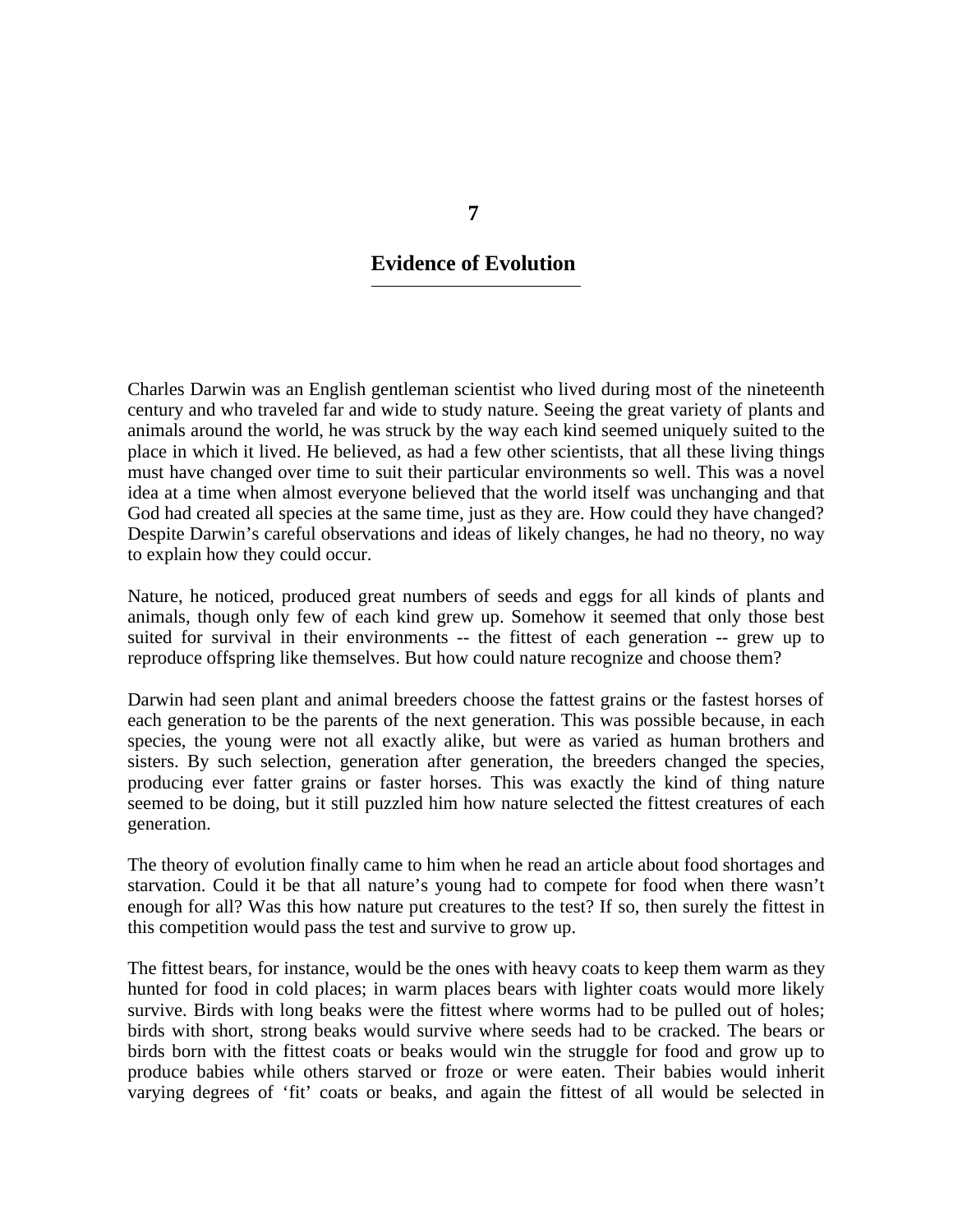competition.

Everything seemed clear now. Large numbers in the face of too little food produced competition, and competition led to *natural selection*. The selection itself was based on the natural variety of creatures, some of which were fitter than others.

In Darwin's time, of course, environments -- such as deserts or mountaintops or sea bottoms -- were seen as *places* in which living things made their living, not as live parts of a great living planet. Each environment would select for different kinds of fitness in the competition for food, for mates, for the best hiding or nesting places, and so on.

If the wind scattered the seeds of the same plant into different places, a desert would select for young plants that could live on the least water, while a windy mountaintop might select for those with the strongest grip on rocks. Just so, some thick-coated wolves that could do well in cold environments might wander to warmer places and die out while wolves with thinner coats survived.

Offspring of the same original parents might therefore become quite different over many generations as a result of settling in different environments that selected for different body patterns or features. When they became so different that they could no longer mate with each other, they had become different species. Thus Darwin explained the evolution of new species.

In Darwin's theory, then, unexplained accidents of birth that made creatures fit better into their environment were selected for survival and passed on to future generations. Unlucky accidents that made creatures less fit were rejected by natural selection and died out.

Scientists quickly made Darwinian evolution fit the idea of nature-as-mechanism by regarding creatures more or less as wheels fitting the cogs of other wheels in the great clockwork of nature. Some wheels just happened to be made better than others by lucky mechanical accidents during their replacement, or reproduction. The idea of natural competition leading to the survival of the fittest appealed to men who were obsessed with the new social structure of industrial capitalism.

With the advent of genetics, accidents of birth were discovered to reflect changes in genes. When the structure of DNA and its copy process were understood, these accidents were believed to occur on a random basis -- meaning without any pattern -- as DNA copied itself or was damaged. Most biologists today still see accidents, now known to occur in DNA, as the only source of natural variation, despite growing evidence that such accidents are detected and repaired very quickly.

Ever since Darwin, our general view of evolution has been of a battle among individual creatures pitted against one another in competition for inadequate food supplies. Only now are we in a position to understand the Earth as a whole -- a single geobiological dance woven of many changing dancers in complex patterns of interaction and mutual transformation.

Competition and cooperation can *both* be seen within and among species as they improvise and evolve, unbalance and rebalance the dance. Consider again the spiraling pattern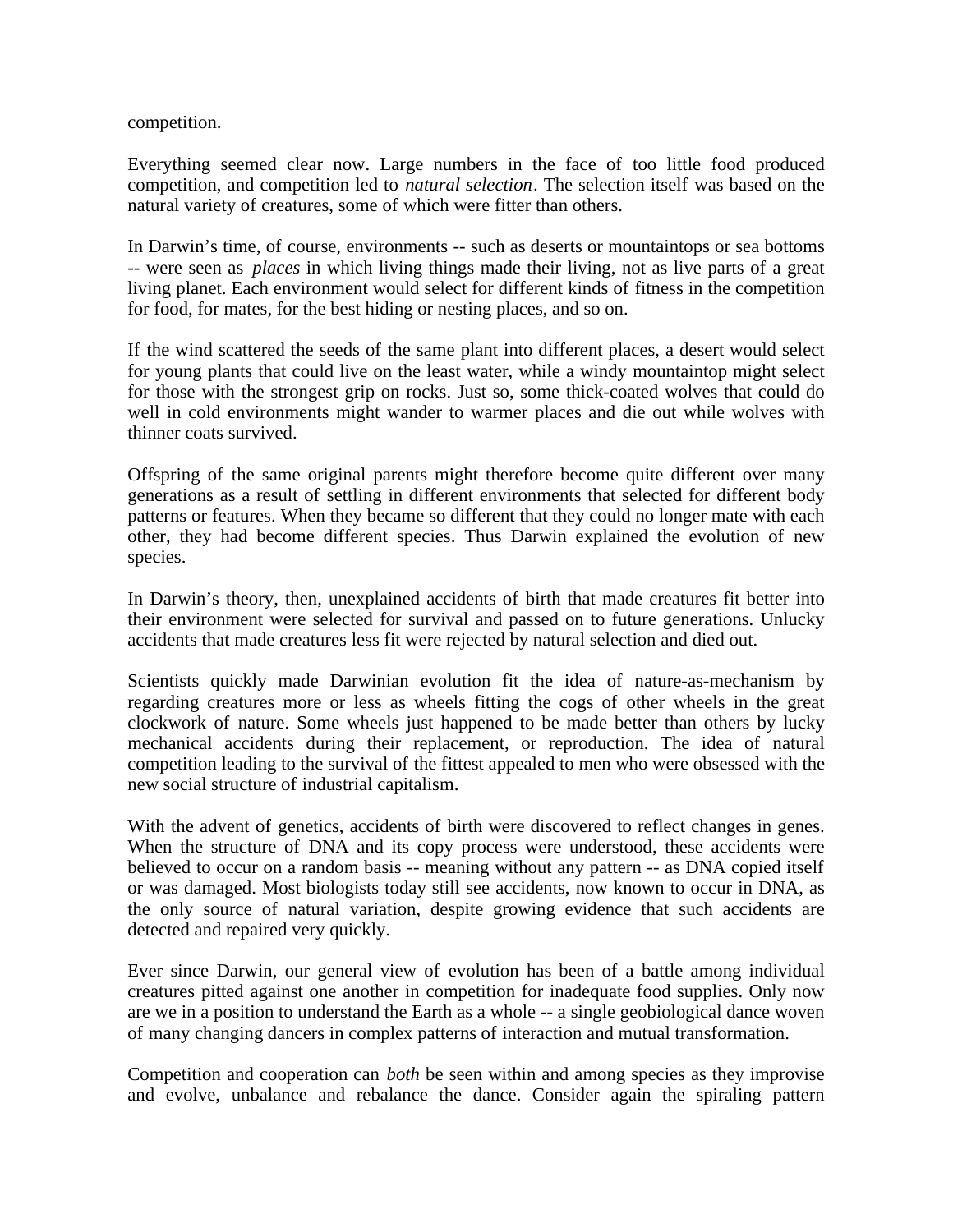described as unity-> individuation-> competition-> conflict-> negotiation-> resolution-> cooperation-> new levels of unity, and so on. Note that competition and cooperation are different phases of the cycle. Young species tend to grab territory and resources, maximizing the numbers of their offspring to spread themselves where they can. As species encounter each other, conflict develops in the competition for space and resources. Eventually negotiations leading to cooperation prove useful to the competing species and they reach the higher level of unity, as we saw happening in the transformation of monera into protists.

Evolution is this improvised dance of transformation in which ecological balance is worked out again and again. Remember that living things *have* to change, even to stay the same. They have to renew themselves *and* adjust to the changes around them. Rabbits evolve together with their habitats, and we might call that the dance of rhabitats! All creatures evolve in concert or connection with all else evolving around them. New levels reached in the unity spiral through phases of competition and cooperation are examples of what we described as mutual consistency. The internal harmony of our evolved multicelled bodies is a good example, but our global society is not, as it is still struggling to get beyond its competitive phase.

It took a century and more after Darwin's theory was published for us to understand that environments are not ready-made places that force their inhabitants to adapt to them, but ecosystems created *by* living things *for* living things. All the living things belonging to an ecosystem, from tiny bacteria to the largest plants and animals, are constantly at work balancing their lives with one another as they transform and recycle the materials of the Earth's crust.

Darwin, along with Lamarck, and Wallace, were modern pioneers in showing us that species evolve and attempting explanations of how this could happen. Their theories were a great step forward for science, since religion had put an end to all theorizing about evolution since a few ancient Greek philosophers, such as Anaximander, had thought about it. Anaximander had said that everything forming in nature incurs a debt, which it must repay by dissolving so other things could form -- a marvelous description of evolution through recycling in a single sentence!

Now we can see that Darwinism -- and its updated version, neo-Darwinism -- is a misleading way of seeing nature. The notion of the separateness of each creature, competing with others in its struggle to survive, had well described, and justified, English and American societies' new forms of competitive and exploitative industrial production in a world of scarcity. But we are now beginning to understand that humans must learn to harmonize our ways with those of the rest of nature instead of exploiting it and one another ruthlessly. The social view of individual people pitted against one another in such struggle makes little more sense as an ideal than the notion that our bodies' cells are competing with one another to survive in hostile bodies. It is simply no longer useful or productive to see ourselves as forced to compete with one another to survive in a hostile society, surrounded by hostile nature.

The point here is that we *do* see ourselves in such competition, not because this is inevitable, but because Western science developed in close harmony with social and political traditions that welcomed these ideas. The Darwinian theory of evolution was applied to forming a society, a social system, designed in accord with, and justified by, the Darwinian concept of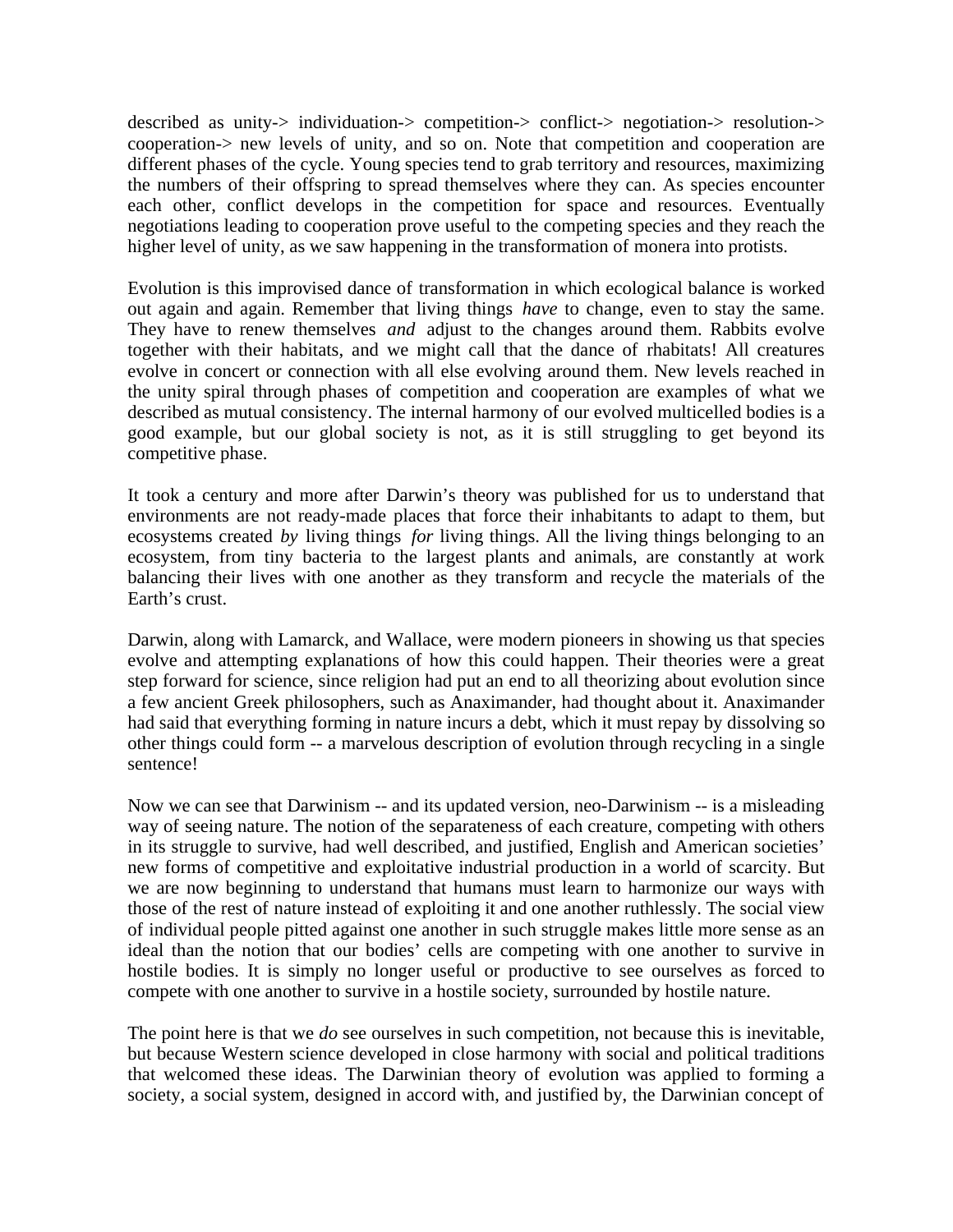nature. If we learn to see evolution as a single holarchy of holons working out the mutual consistency of cooperative health and opportunity, we can set up a social system to match that view.

History may someday record the greatest discovery of twentieth-century science not as nuclear power or electronics, but as the recognition that there is no absolute truth to be discovered about the world -- that scientific theories can be judged only by their usefulness to science and ultimately to all society. Definitions of usefulness often change over time, and thus scientific 'truths' must necessarily evolve along with human society.

Neo-Darwinism insists that random accident and natural selection are the sole 'mechanisms' of evolution. Yet the self-organized creatures and ecosystems -- habitats -- such as that which we saw evolving through the genetic information exchange web of bacteria, including their negotiated organization of nucleated cells are not readily explained as simple accumulations of lucky accidents. Nor does natural selection amount to a real theory, since it tells us little more than that some creatures die before they reach the age of reproduction. A modern theory of evolution must concern itself with the way in which natural holons are organized and maintained in holarchies, with descriptions of continual interactions among the levels of DNA, organisms and whole ecosystems. It must also deal with the aesthetics of orchids and butterfly wings and dolphins creating bubble rings and other games for the pure joy of it.

**· · ·** 

As pointed out earlier, no place on Earth today, not even the barest-looking mountaintop or the deepest part of the sea, has fewer than a thousand different species from various kingdoms -- monera, protists, fungi, plants, and animals. Yet what we humans see as living things are only the largest of the plants and animals -- beings the size of bugs and bushes and beluga whales, creatures on our own size scale. The vast majority of Earth creatures, however, continue to be microscopic monera and protists. Think once again of our rocky planet rearranging itself through chemical activity into a rich network of bacteria and environments that are good homes for bacteria. This is what most of the activity of our living planet is still all about.

The age of protists was a long age of creating amazing diversity in the larger single-celled body forms and lifestyles before multi-celled creatures arose. As Gaian evolution continued, ecosystem holarchies went on transforming themselves, as we will see, into ever larger living bodies grown from single cells: worms and insects, fishes and amphibians, funguses, flowers and trees, reptiles, birds, and mammals. Still, the smallest living creatures are even now those that work hardest to create the environments needed to sustain the larger plants and animals. For that matter, larger creatures are really extensions of the microcosm. As eukaryote cells are evolved from prokaryote cooperatives, multi-celled creatures are later cloned upon them, as we will see.

If we think of every ecosystem holon as a kind of body, we can regard each creature as a cell, each species as an organ with a unique function. Their holon evolves its ecological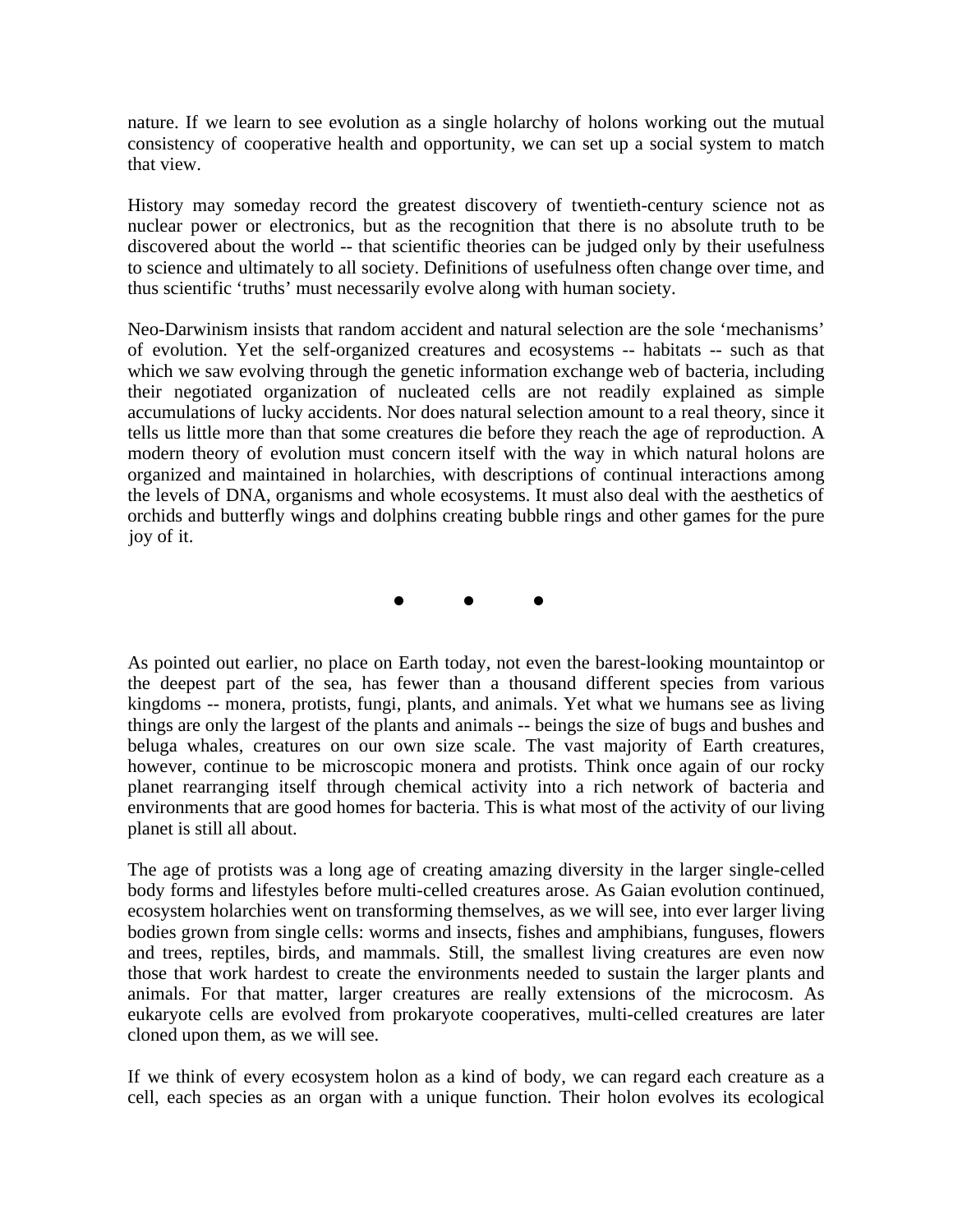balance as a whole. We really should talk about co-evolution, rather than evolution, to remind ourselves that no species can or does evolve by itself, but that all must cooperate by adapting to, or negotiating with, the others' steps in the dance of life. Thus they reach mutual consistency with one another and with the rest of their surround. The story of co-evolution is still being put together as we try to understand that creatures are not just passive mechanical cogs in a wheel but active agents in their own evolution, or co-evolutionary process.

**· · ·** 

To some extent we can study the co-evolution of species within their present ecosystems and find clues to how they must have co-evolved in the dim past, but we also have many other clues to life's long-ago patterns. Fossils -- the imprints and remains of creatures turned to rock -- are very important clues to what early creatures looked like, especially now that we know how to tell their age and have found fossils of even the most ancient bacteria in rocks, such as the stromatolites they built billions of years ago. Fossils alone cannot prove that one species changed into another, but the fossil record clearly shows that larger, more complicated creatures existed only after smaller, simpler ones had paved the way for their existence.

In Darwin's theory, species change very slowly but steadily as environments select for the tiny accidental changes that make some individuals of each generation slightly fitter than others. Since his time, however, many more fossils have been collected, and we see that most species must have changed in spurts from time to time -- far more quickly than such accidents can explain -- while others have scarcely changed at all, despite the slow, steady stream of accidents they must have endured.

The known rate of DNA accidents seems to have no relationship to the rate of change in creature patterns. Some bacteria living now are like those that lived billions of years ago. Squid and sharks and ants have stayed much as they were hundreds of millions of years ago, as we see clearly in the fossil record. Yet many of these slow-to-change creatures' fellow species in co-evolution, such as ourselves, have become very different modern species.

Species whose genetic plans have hardly changed are like bicycles in a world of jet planes - they still work very well as they are, yet they have been steps along the way to bigger, more complicated inventions. They are, in a way, living fossils to compare with creatures that apparently continued to change or evolve. It seems that co-evolution has rhythms like any other dance -- some slow, some so fast in comparison that they seem almost to leap from being one kind of creature to being another. We ourselves are a good example of a species that changed very rapidly.

If all living beings were created at once -- as creationists still believe -- then all modern species should have fossil ancestors quite like themselves. But this turns out to be true of only very few creatures larger than monera. There are estimated to be somewhere between three million and ten million species alive today, yet well over 99 percent of all the species that ever lived are now extinct. It is worth noting here that in the times of most rapid extinction it is estimated that the rate was about one species lost every thousand years, while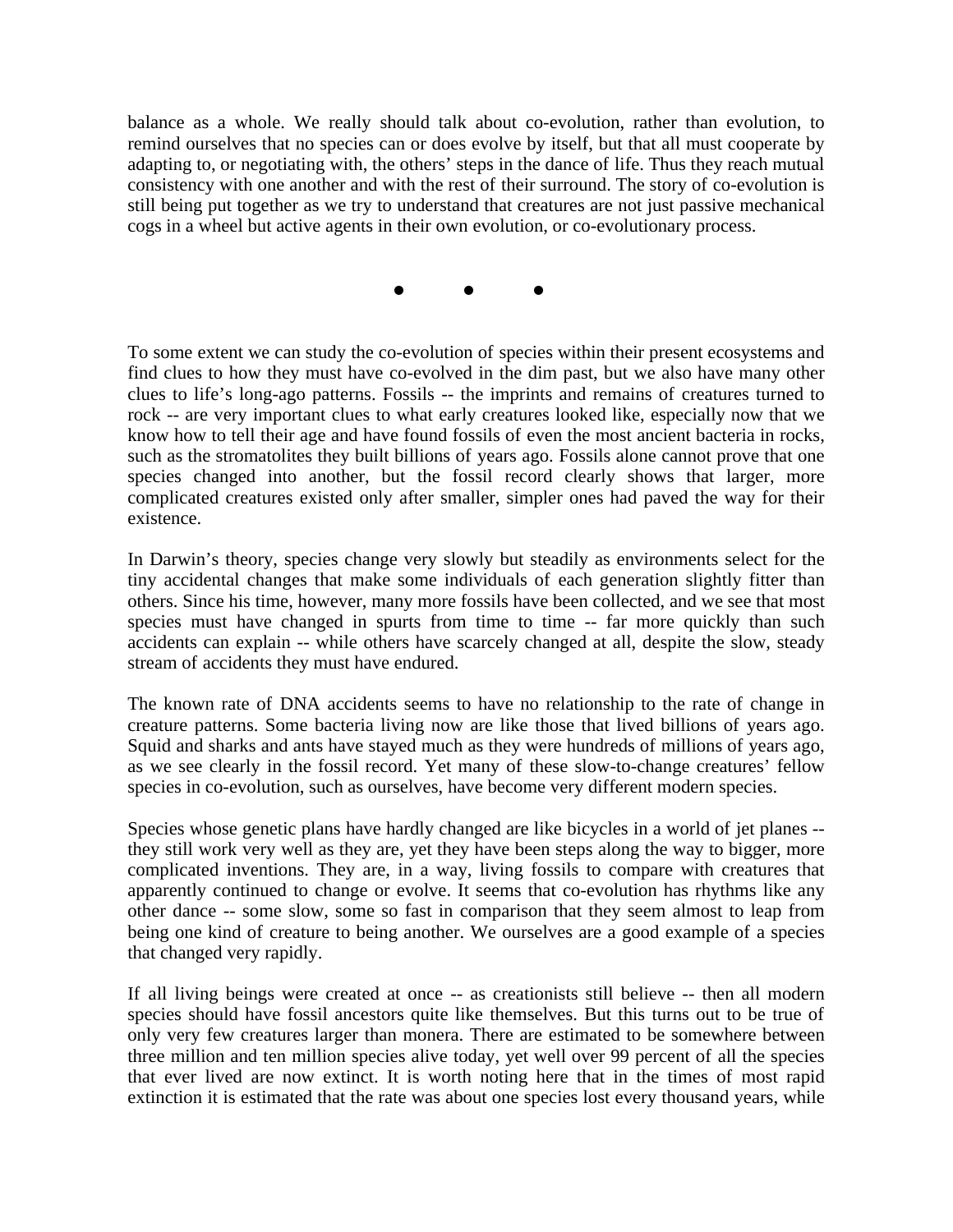we humans have probably caused the extinction of a million species in the last quarter of this century alone! Many biologists acknowledge the present as the sixth great extinction, as we pointed out earlier.

Now and then fossils give us wonderful clues to change, such as those showing reptiles evolving into birds. The *archaeopteryx* -- Greek for 'ancient-wings' -- was a kind of flying reptile with a horny beak and wings strong enough to propel its big body through the air. Its skeleton looks very much like those of modern birds, and the fossil imprints are so clear we can almost see reptile scales evolving into feathers, front legs into wings, and long snouts into hard beaks. The babies of birds, even today, still hatch from eggs just as their reptile ancestors did.

The fossil and chemical geological records show that dinosaurs and other large creatures of their time died out around sixty million years ago during a period when there were major changes in their environment. Apparently these large creatures could not adjust to big changes in climate caused, it now seems, by the impact of a giant meteor or planetoid. Smaller animals did survive the crisis, but they must have evolved so quickly that none of them left clear fossil records of the gradual changes inferred by Darwinian evolution.

The fossil record alone is simply not adequate to prove modern creatures' lines of descent. In fact, scientists have not found a single clear and complete fossil line of descent for any modern creature, and this has become a major argument used by the creationists, who don't believe in evolution. How can we be so sure that modern creatures actually descended from earlier ones that were quite unlike them?

We have, fortunately, other clues to evolution. For one thing, we can actually *see* evolutionary changes taking place in some living species. In bacteria, protists, fungi, plants, and animals that reproduce quickly and often, we can follow the changes over many generations. With electron microscopes and other modern instruments we can actually track their changing patterns of DNA as well as the more obvious changes in cell or body structure that follow from the microscopic changes.

It was of course a big surprise for biologists to find that creatures can rearrange their own DNA in ways that can hardly be called accidental. In using antibiotic drugs to kill particular kinds of bacteria, as mentioned earlier, we often find that a species we attacked successfully has suddenly changed into a species that cannot be harmed by the drug. We say it has become resistant. But such new resistance implies genetic change -- the kind of genetic change we now know all bacteria to be capable of through their WorldWideWeb of DNA recombination -- the system that helped them cope billions of years ago with such life-threatening matters as ultraviolet radiation and poisonous oxygen in their environment.

Individuals in bacterial colonies change their DNA rapidly and effectively when the colonies are deprived of their usual foods and forced to live on what they were previously unable to digest, as Ben Jacob has shown. Even more impressive is the fact that larger, more complex creatures also can change their DNA in emergencies. Many insects and plants that we humans consider pests have made themselves resistant to our chemical poisons in just a few generations. Recent work in biology, such as that of Mae-Wan Ho, shows that instructions do not flow only one way from nuclear DNA to bodies, but that bodies can register changes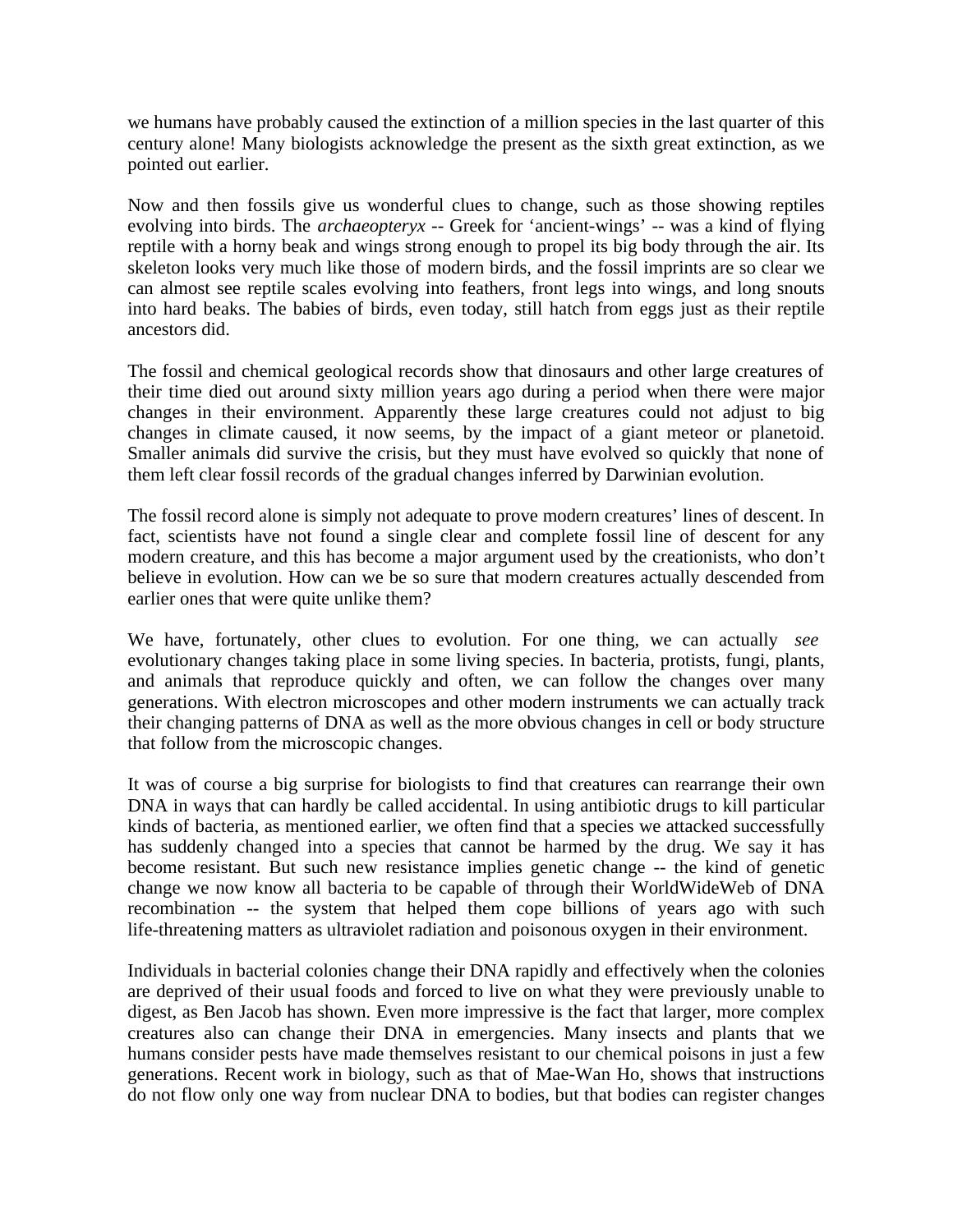in the environment and in themselves, communicating these changes to their DNA in ways that offspring may inherit.

Many other examples of intelligent and specific genetic change in response to circumstances outside organisms have been shown over the last half century. Just as we are finding that organisms are not separate from their environment, we are also finding that DNA is not separate from *its* environment within and without its organism. We know now that the DNA recombination capabilities of cells include the ability to reproduce DNA between cell divisions -- that genes can be copied and relocated when necessary. And this is only the beginning of our understanding of how organisms change their plans in order to survive in health.

The idea that the environment can trigger inheritable changes in creatures had actually been proposed before Darwin's opposing idea that environments can only select among changes produced independently of environments. Jean Lamarck, who named the study of living things *biology*, proposed it as the first modern theory of evolution. Lamarck's explanation of how living things changed themselves -- the classic example being giraffes stretching their necks to reach higher leaves and then passing on long necks to their offspring -- was not as convincing to Western scientists as Darwin's theory of accidental variety and natural selection through competition. Thus Lamarck's theory was ridiculed while Darwin's was adopted in the West, though Lamarck continued to be respected in Russia.

Neither Lamarck nor Darwin, of course, knew about DNA or even had a theory of genes, so they could not even guess that bacteria can trade around their genetic material or that larger multicelled creatures can rearrange their genetic material on the basis of experience in their environment. For that matter, many biologists still resist accepting the new evidence consistent with Lamarck's theory.

There is still a great deal to learn about biological information systems. Earlier we mentioned that the role of most nuclear DNA is still unknown and that it contains many extra copies of some genes. We guessed that the excess may be a hangover from the time when many bacteria contributed to the nuclear DNA. But it may also be, as some biologists believe, that all through evolution species collect and pass on reserve genes which may someday be useful in an emergency. After all, we keep libraries filled with books, the vast majority of which are unused at any given time.

It is certainly obvious by now that DNA can reorganize itself and repair the kind of accidental change that was thought to be the only way to evolution. It is a relief to know we are not just a lot of piled-up accidents and copying mistakes, but beings who have organized and evolved ourselves in harmony with the other living beings that form our environment. It is good to know that life is too intelligent to proceed by accident!

Environments simply are not fixed places that living things must fit into, adapt to, as we had thought, but the busy activity of living things themselves, working out their ways of life together as parts of the live Earth. This co-evolution in ecosystems now seems a matter of creatures changing themselves from the inside, in response to their environment, and *also* prodding changes in other creatures that are part of their environmental holon. A change in one species will thus be reflected by changes in some others. The Unity cycle reflects these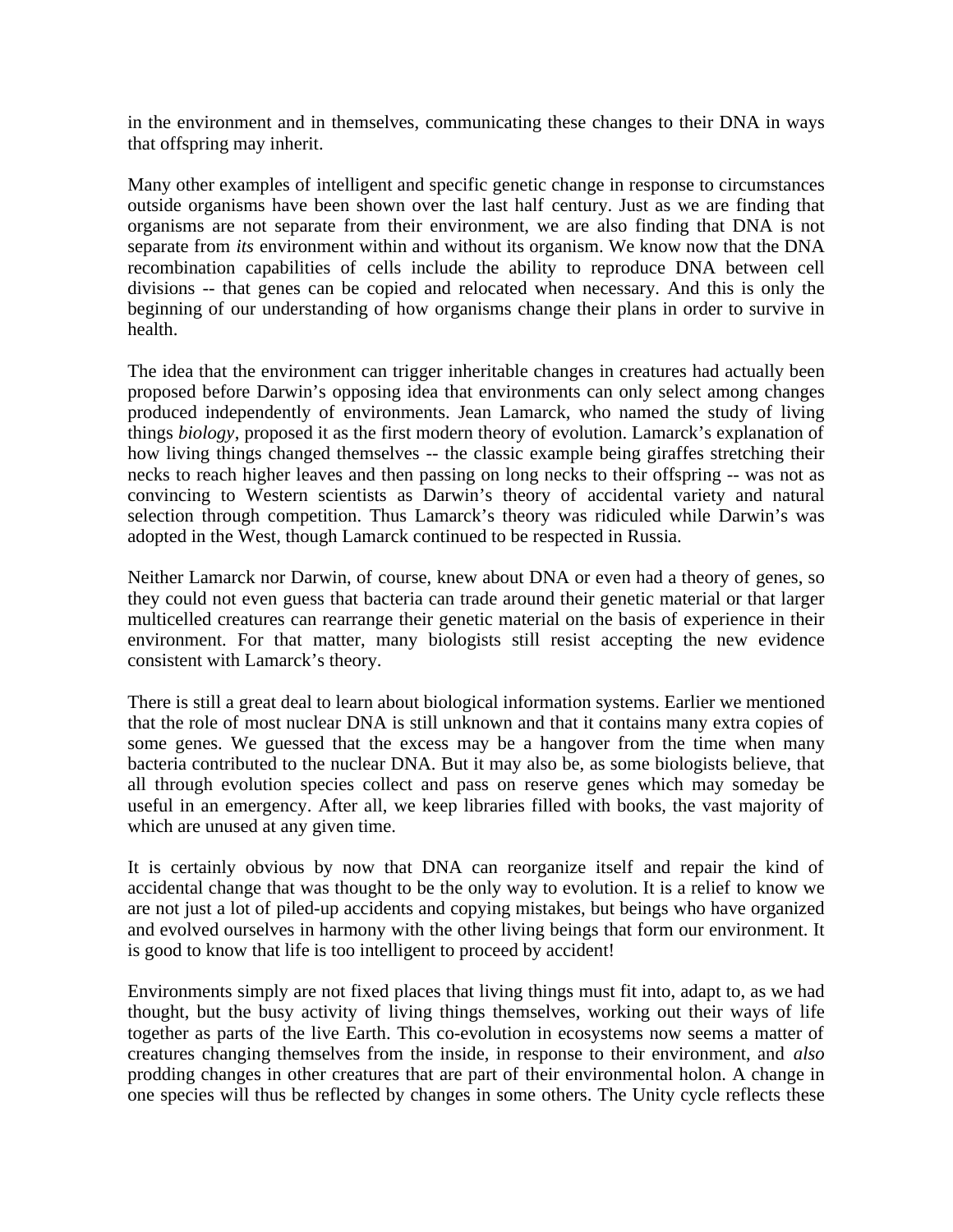'negotiations' in which living things evolve themselves and are evolved by one another, together evolving mature balanced ecosystems -- such as rainforests -- from immature ones with relatively few initially-competitive species. Note that each species is continually incorporating raw materials into its bodies, and being transformed in turn into raw materials for others, as Anaximander observed.

We only began studying *ecology* a few decades ago, when we recognized things going wrong in our environment because of changes we were making, especially after Rachel Carson called our attention to this enormous problem. We had been creating erosion and deserts by cutting down forests, poisoning land and sea creatures all over the planet with our pesticides and herbicides, polluting and destroying our air, water and soil with various chemicals, creating monocultures and warming the climate unnaturally.

Suddenly we began to study our planet's ecologically balanced body with attention to ecological 'illnesses' and their possible cures, just as we had begun earlier to study our own bodies with attention to what went wrong with them -- to *their* illnesses. As Lovelock has pointed out, medicine began to make real progress only when we began studying the physiology of our bodies -- the way their interwoven systems work under normal, healthful conditions -- and so we will make more progress in understanding ecology and evolution as we learn how our planet's normal physiology works. How are its many kinds of supplies recycled? How do its information systems work to adjust imbalances? How do its countless and varied creatures contribute to its overall health?

**· · ·** 

Much groundwork for planetary physiology can be found in the work of Vernadsky, the Russian biologist who described life as a disperse of rock, or rock rearranging itself, as we have been calling the same concept. Vernadsky pointed out that living organisms were originally built of the inorganic minerals of the Earth's crust and still contain such inorganic minerals, that they transform such inorganic minerals into living matter and living matter back into inorganic minerals. For this reason he saw no separation between biology and geology, but became interested in the constant transformation going on from the one domain to the other.

His concept of all living creatures together as living matter was used to propose that *their* part of the Earth's crust is energetic enough to actively transform the more passive parts - what we have called the geological parts -- into itself and its products, literally *feeding* on it. On the surface, this concept of living matter is the same as Lovelock's concept of biota, as the sum total of living creatures, contrasted with their abiotic, or nonliving environment. But in Vernadsky's conception the emphasis is on geological continuity -- on each part as a transformation of the other -- whereas in Lovelock's conception the emphasis is on their interaction as separate parts of a working system. Oddly, Vernadsky, who apparently did not see the planet alive as a whole, perceived its integrity more fundamentally than Lovelock, who does see it as alive. Vernadsky was interested in the fact that the *same* atoms over time would alternate as part of animate and inanimate matter.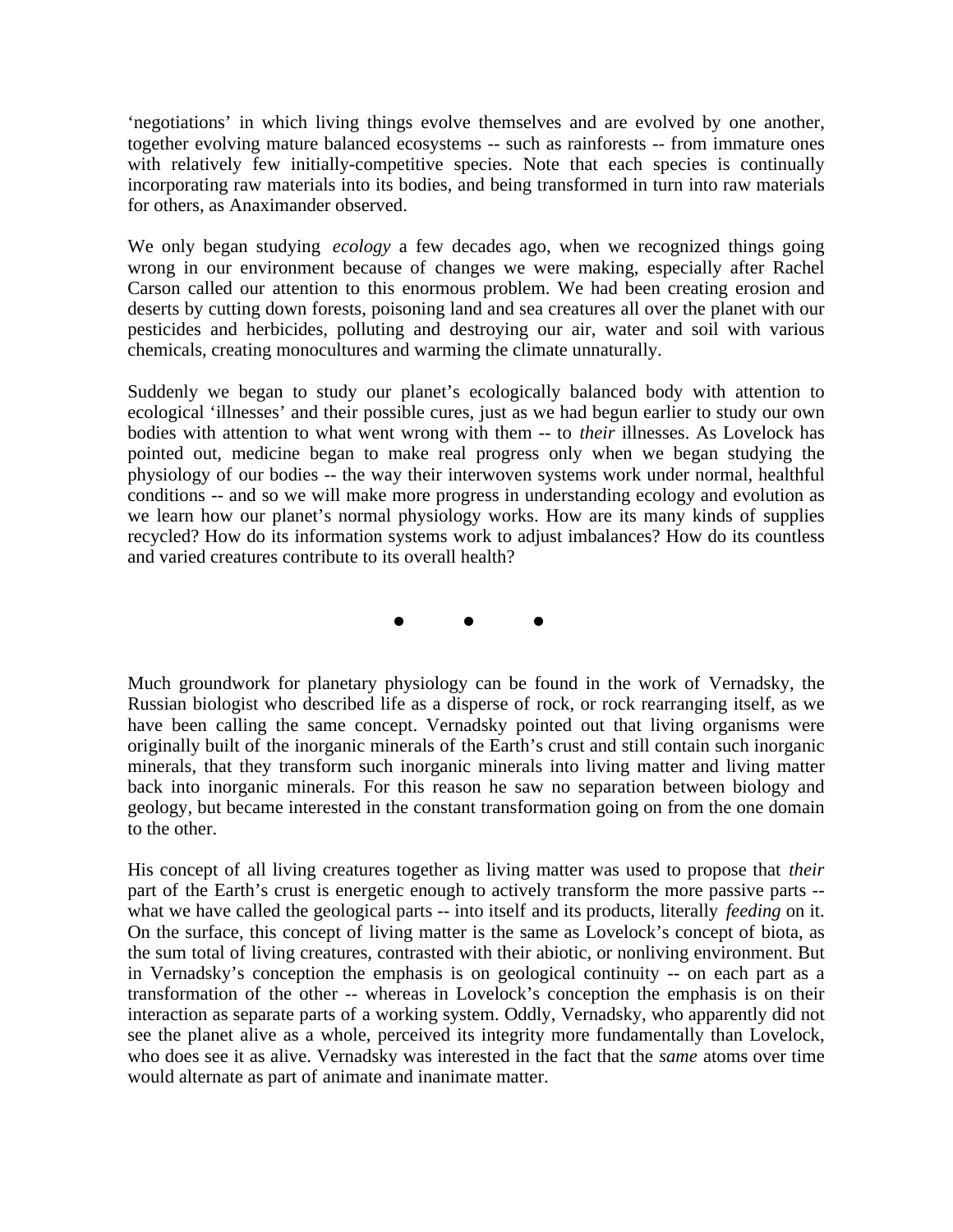The processes by which organisms build up and destroy their own bodies -- their particular structures built of proteins, water, carbon compounds, and minerals -- is called *metabolism*, from the Greek word for change. Metabolism, which we touched on earlier in discussing the law of entropy, is a process of chemical changes in living matter by which energy is provided for taking in new matter, building and repairing cells, collecting and excreting wastes. Metabolism is divided into two parts: *anabolism* and *catabolism*, the buildup and breakdown of body substance, or *protoplasm*.

Metabolism, then, is the most basic autopoietic activity of all life. It recycles the materials of the Earth's crust into animate matter and then back into inanimate matter that can be used again to create more living matter. Vernadsky understood metabolism as the activity of all Earth's living matter taken together, as well as that of any particular organism, since he saw all living matter as a constantly shifting high-energy portion of the Earth's crust. We earlier observed that virtually all of the Earth's atmosphere, seas, soil, and rock are made from the products and dead bodies of organisms.

Even the hardest pure-carbon diamonds are pressed coal, which earlier was pressed animal and plant bodies. The sedimentary rock formed by pressure on the ocean floor, as another example, begins as sediment, including vast quantities of algae and animal shells, all passed through the guts of sand and mud-eating worms to further transform them, just as soil is transformed by the related Earth-eating Earthworms of dry land. Life, then, is the most powerful of geological transformers. That the record of Earthlife's evolution lies everywhere in geology, not only in recognized fossils, is referred to in the title of a book on Vernadsky's work, called *Traces of Bygone Biospheres*.

The geological activity of creatures also includes their production of atmospheric gases and their transfer of groundwater back into the atmosphere, a process that is clearly visible in the pumping action of rain forests, the rain then falling to dissolve more earth and rock. On the whole, however, the geological activity of creatures is less the larger they are, most of this work being done by microbes and rock- or mud- or earth-eating worms.

Some microorganisms contain half a million to a million times as much of some mineral, such as iron, manganese, or silver, as their environment does. The concentration of elements is another way in which life alters Earth's crust. Microorganisms are responsible for concentrating the radioactive materials, such as uranium, that we mine to produce atomic energy -- perhaps concentrating it in their habitats to keep themselves warm! Copper and other metals we mine have similar origins. From metal veins to continental shelves and the entire atmosphere, not to mention the composition of seas and soils, we see the staggering work of Earth's microbes.

It was so clear to Vernadsky that the activity of living matter was metabolic that he proposed we reclassify living organisms on the basis of their metabolism. He argued that our present classification from kingdom to species by way of phylum, class, order, family, and genus had led us to classify as related organisms many that really are not related under natural conditions. A better scheme, he felt, would be to divide kingdoms according to the way in which each of their species metabolizes supplies from its environment. The different ways in which organisms feed themselves had already been named by the German biologist Wilhelm Pfeffer. Vernadsky proposed them as a biological classification scheme.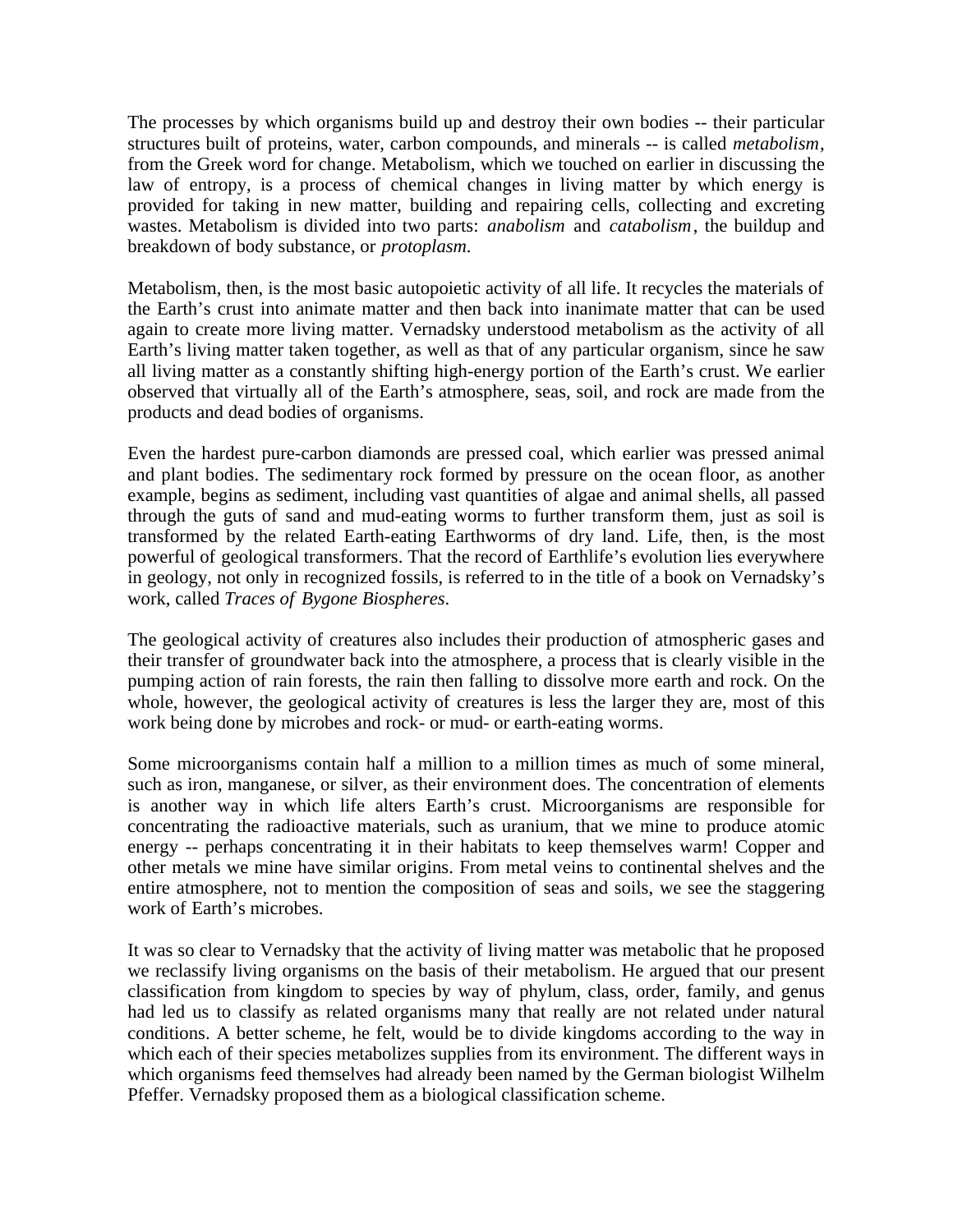In this scheme the metabolic process of organisms begins with the category called *autotrophs* -- self-feeding organisms that can build their own giant molecules, such as protein and nucleic acids, from simple molecules and elements such as minerals, water, and carbon dioxide. This category includes the *photoautotrophs* -- self-feeders that use sunlight in metabolizing basic molecules. A second major category of organisms is called *heterotrophs* -- meaning feeding off others, because its members cannot make large molecules from basic ones but must eat other organisms for their ready-made large molecules. A third category is called *saprotrophs* -- meaning to feed on the dead, because its members eat dead bodies and reduce their large molecules back to the basic ones the autotrophs can use. The fourth category is *mixotrophs*, which can metabolize in more than one way.

Finer distinctions within these categories are made as heterotrophs feed off other heterotrophs, and so on. What is important about this scheme is that organisms are classified not by their structures but by their functions within the whole geobiological life process. It recognizes organisms as self-organizing packets of the Earth's crust with enough energy to move about the more sluggish matter around them. Vernadsky even suggested that evolution may proceed by the natural selection of organisms which most increase *biogenic* , life-originated, energy -- the energy to move around the atoms and molecules of the Earth's crust at the highest speed.

The energy of living matter sometimes explodes almost beyond belief. A locust plague of a single day has been estimated to fill six thousand cubic kilometers of space and weigh forty-five million tons! It is the locusts' heterotrophic metabolism, of course, that makes them a plague as they suddenly convert vast quantities of the autotrophic crops planted by humans into their bodies. Most biogeologic activity goes on less dramatically, though it is impressive enough to consider that a single caterpillar may eat two hundred times its weight each day. All ecological areas have more autotrophs than heterotrophs -- it takes more of the former to sustain the latter. Thus, a forest may have 2,000 to 5,000 times as much autotrophic as heterotrophic living matter.

Vernadsky did not consider this classification scheme the only one possible; he recognized that one can learn much by trying other methods. One of his schemes was based on the type and amount of mineral content in organisms. Certainly he was one of the first modern scientists to see the Earth in a truly holistic way and to provide evidence of its evolution through the transformation of rock into living creatures and back into rock.

Many scientists have since built on his work or developed independent studies of the Earth from a holistic perspective, but Vernadsky's work has been given particular attention here because its fundamental conception of biogeochemical unity is so important and so little known in the West. Our best western scientific progress in understanding Gaian physiology has been through the work Lovelock, Margulis and their co-workers.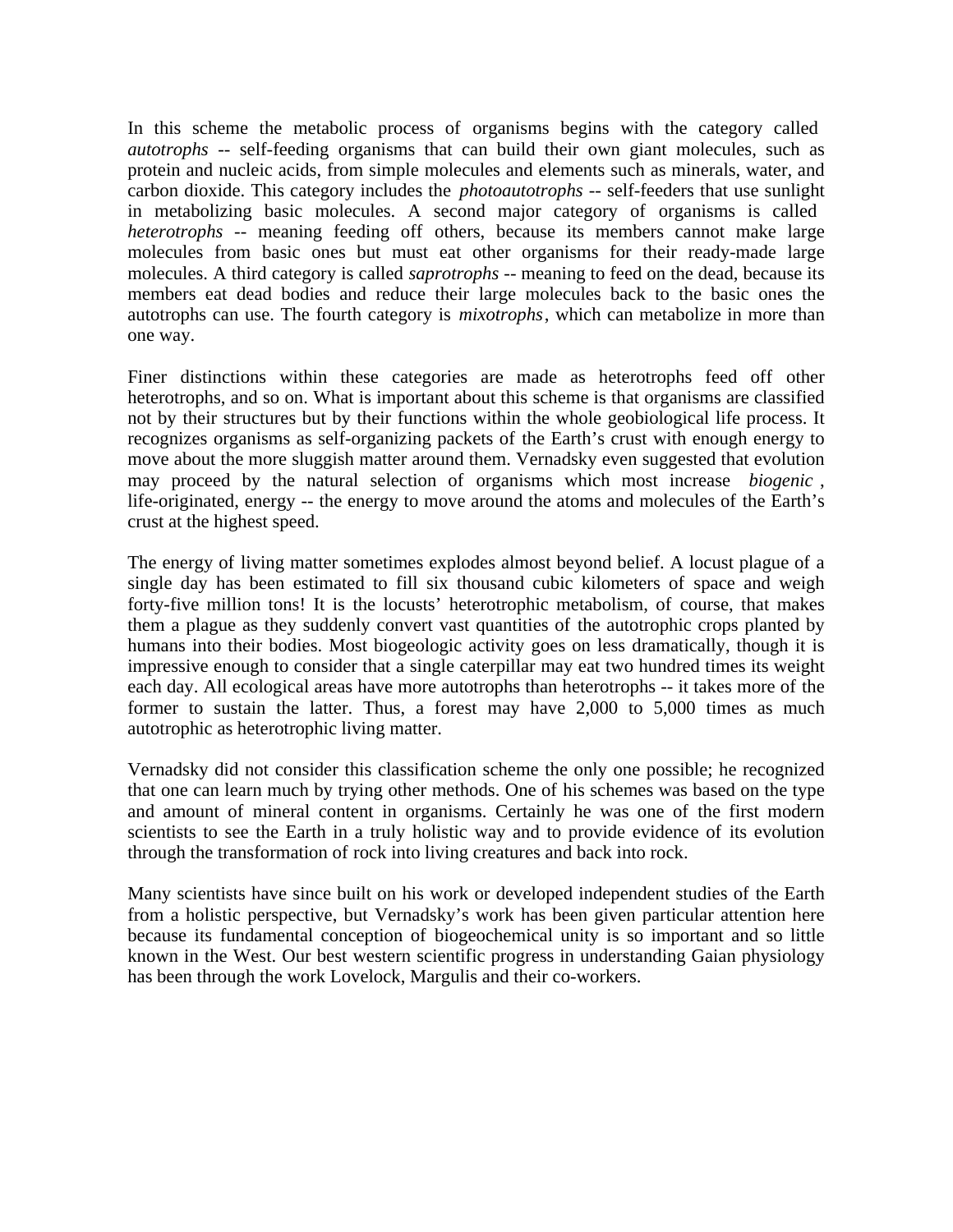## **From Protists to Polyps**

If you look at a drop of pond water under a microscope, you will see a great variety of protists living together, creatures you would never have suspected were there, unless you've done this before. You may see, for instance, *paramecia* , tiny slipper-shaped algae rowed along by lineups of waving cilia oars. Then along will come a giant, blobby amoeba, changing shape before your eyes as it pushes out *pseudopods*, 'false feet,' in its search for food. Perhaps it will get stuck in a tangle of rod-like algae, strings of cells sitting quite still and making energy from light with their green chloroplasts. Other green algae, such as *euglena* with their long whip-like tails, may also flit by.

If you look instead at a drop of seawater, you may see whirling *dinoflagellates* that glow in the dark by making their own light or *diatoms* and *radiolaria*, looking like beautiful crowns or glass ornaments. There seems to be no end to the fantastic patterns of these tiny single-celled creatures, whether they live alone or stuck together in colonies like the ball-shaped *volvox*.

The world of single-celled creatures in a drop of water is probably much as it was a billion years ago when there were no larger creatures. Yet these same protists went on to build and evolve all the larger multicelled creatures of Earth

On today's oceans great blankets of plankton, mostly made of protists, float about ever renewing the atmosphere with nitrogen, oxygen, methane, and other gases they release. Sulfur dioxide produced by plankton actually seeds the water droplets forming clouds. This means that the cloud cover over much of the planet, and thus the planet's warming and cooling system, is regulated in large measure by these tiny creatures. They also provide food for many heterotrophic species, from the almost microscopic shrimp that swim among them to the largest of whales. The wastes and dead bodies of those that eat plankton sink to the bottom where myriad saprotrophs decay them back into molecules that may come to the surface to nourish new plankton.

Plankton not only serve as part of a food cycle but play most important roles in balancing the chemistry of the atmosphere and the seas, as well as in the geobiology we talked about in the last chapter -- the transformation of the Earth's crust from rock to living matter and back to rock.

Among the creatures forming plankton are thousands of species of diatoms and radiolaria, those particularly beautiful protists whose shells look like fancy glass ornaments when seen

**8**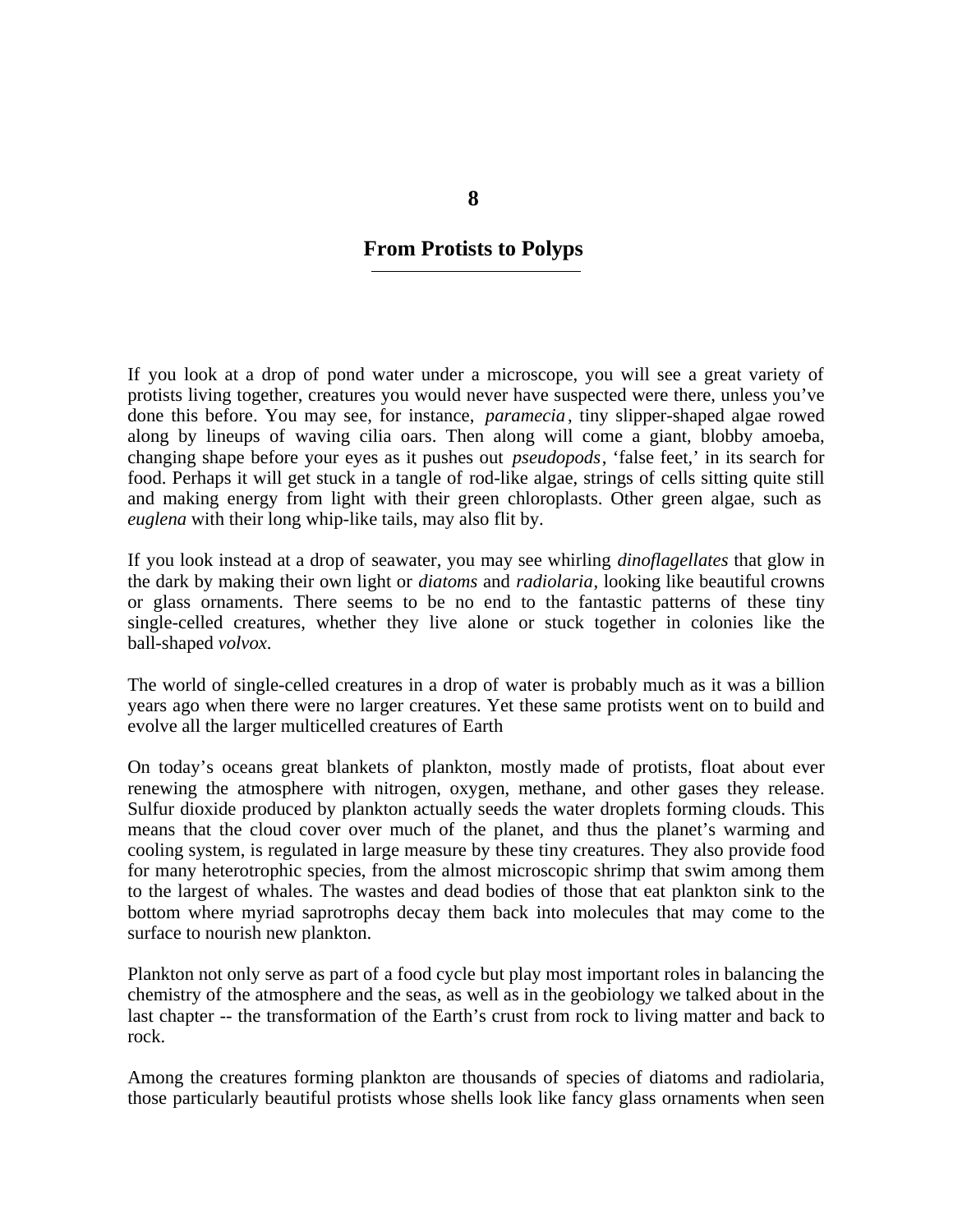through a microscope. In Gaia's dance there are more diatoms than any other kind of creature except bacteria and they are responsible for transforming a great deal of rock.

Land rock, we know, is dissolved by streams and rivers into salts and minerals, which they carry to the sea. Life in the sea needs these building materials, but like the gases of the air, they must be kept in balance. If too many of them pile up in the sea, living creatures will choke. One such mineral is silicon, in its silica form (silicon dioxide). A huge amount of silica is washed into the seas every year -- hundreds of millions of tons of it. But huge numbers of diatoms wait in the sea for these silica supplies, for silica is just what they need to build their sparkling shells. When they die, the diatoms sink to the bottom, leaving their silica shells to settle into rock -- three hundred million tons of silica rock every year!

The number of diatoms in the sea naturally adjusts itself to the supply of silica brought by the rivers. There is always just the right number of diatoms to use up the silica dissolved in the sea. This well-balanced system -- water dissolving rock, diatoms and other protists making it into lovely silica shells, then being eaten by others or dying so their shells sink down to the sea bottom to become new rock -- worked itself out in co-evolution as a kind of transport system within the great Gaian body. The shells of radiolaria are also part of this process. The famous white cliffs of Dover on the English coast are ancient deposits of the microscopic, chalky, snaillike shells of yet another marine protist -- *foraminifera* -- which were pushed out of the sea by the endless motions of the Earth's crust.

Many other geobiology cycles or systems are still to be discovered as we keep working on the puzzles of planet physiology. Unfortunately, our old view of nature made us see ourselves as just one of the many creatures competing for survival on a planet without enough for all to live. But now that we have microscopes, telescopes, spaceships, computers, and other instruments that show us so much more than we could see with our eyes alone, we are in a position to understand the pattern of life within life from the largest to the smallest holons.

We know the mitochondria cooperating in our cells long ago worked out a mutually consistent way of life with other cell parts. We know they and we have a mutually consistent arrangement as we provide their fuel and safety while they make our energy. We can see how all species, including our own, must work out their mutual consistency with one another as co-evolving parts of the great Gaian body.

**· · ·** 

Of all the cooperative steps in Gaia's dance, we saw that one of the most important was the invention of sex -- the sharing of creature plans by uniting DNA from more than one source to create a new being. Because the exchange of genes among bacteria worldwide was and is so free and continual, biologists had to give up their attempts to classify species of bacteria - recall that species are identified by their DNA. We can only identify strains of them that keep recognizable forms despite the free trade. Remember that this kind of original sex had nothing to do with reproduction, as Margulis pointed out in tracing the origins of sex. It is because of this sexual freedom, this efficient communications system lost forever in later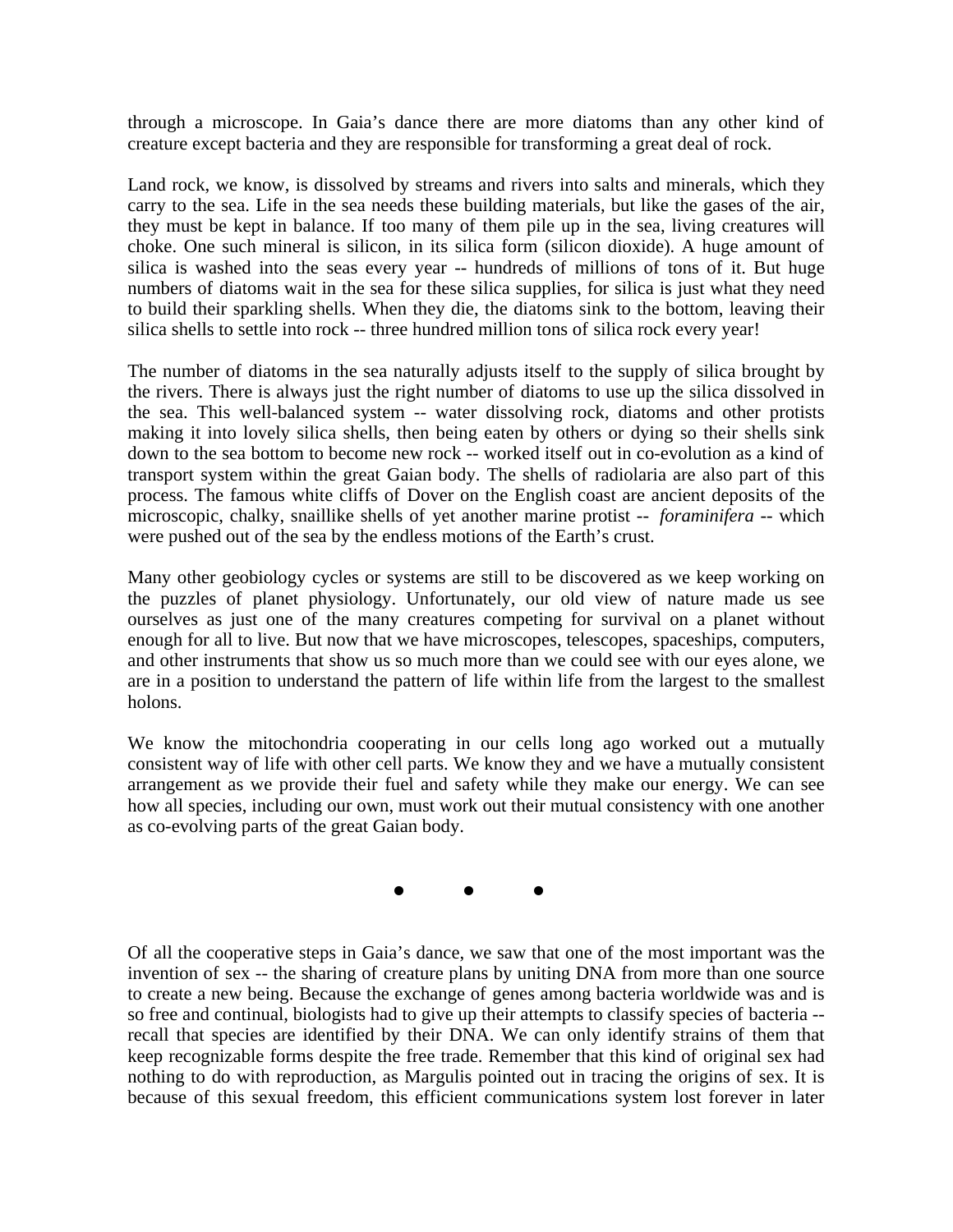kingdoms of life, that bacteria could remain streamlined creatures with tremendous flexibility, able to trade information worldwide and thus solve almost any emergency situation.

In the kingdom of protists, sex took some strange new twists, very likely quite by accident. These twists eventually linked and limited their sex to reproduction and to two partners within the same species. Thus the boundaries of sexual reproduction became our way of defining species boundaries. The within-species sex of the protist kingdom was passed on to multicelled creatures though sometimes different species co-evolved to help each other in their reproduction, as in the case of flowering plants cross-pollinated by birds, bats, moths, bees, or other insects. But before we get to larger creatures, let's see just how the kind of sex we know -- the production of offspring by the mating of two parents -- came about among protists.

A prokaryote without a nucleus, remember, reproduces by splitting or budding after its loose DNA loop unzips and copies itself. Even though this process gets a bit more complicated with the great quantity of DNA packed into a eukaryote's nucleus, most eukaryotes, including our own body cells, also divide in this way. The process begins with the unzipping and copying of each section of DNA, their neat coiling and recoiling into chromosome pairs buttoned together by centromeres or kinetochores, as we saw in Chapter 6. The nuclear wall dissolves to release them, and the cell constructs a fabric of microtubules on which the pairs of doubled chromosomes line up. These then unbutton themselves by dividing their kinetochores, which then button themselves to the tubes such that the two members of each pair of doubled chromosomes ride smoothly in opposite directions, pulled by the kinetochores to opposite ends of the cell before it divides into two with a full set of chromosomes each.

This usual way for cells to divide is called *mitosis* -- *mito* , as in mitochondria, meaning thread, such as humans invented for weaving. If you could watch cell mitosis through an electron microscope, the neat formation of microtubules called the mitotic spindle and the shuttling of chromosomes along its threads would indeed look like a weaving process.

Mitosis is a non-sexual, or asexual, way to reproduce. The offspring of mitosis are clones - offspring of a single parent cell usually thought of as being exact copies of that parent. Of course we know that our whole bodies are cloned from the single fertilized egg we began as, and our cells are very varied. The idea that clones are all alike is linked to the idea that sexual reproduction is what brought variety into evolution. But the clones of rare asexually reproducing animal species, such as certain lizards, are quite as varied as the offspring of the more usual sexually reproducing species.

If sexual reproduction did not evolve by natural selection for the advantage of variety, as scientists thought for so long, then why *did* it evolve?

Again we owe the tracing of a story from the ancient microcosmos to Lynn Margulis and her co-workers, who combined clues from earlier biologists and from their own research. Margulis noted that sexual reproduction has three important aspects: the halving of chromosome numbers within each parent, the doubling of chromosome numbers by bringing two parent cells together, and the alternation between these two stages of halved and doubled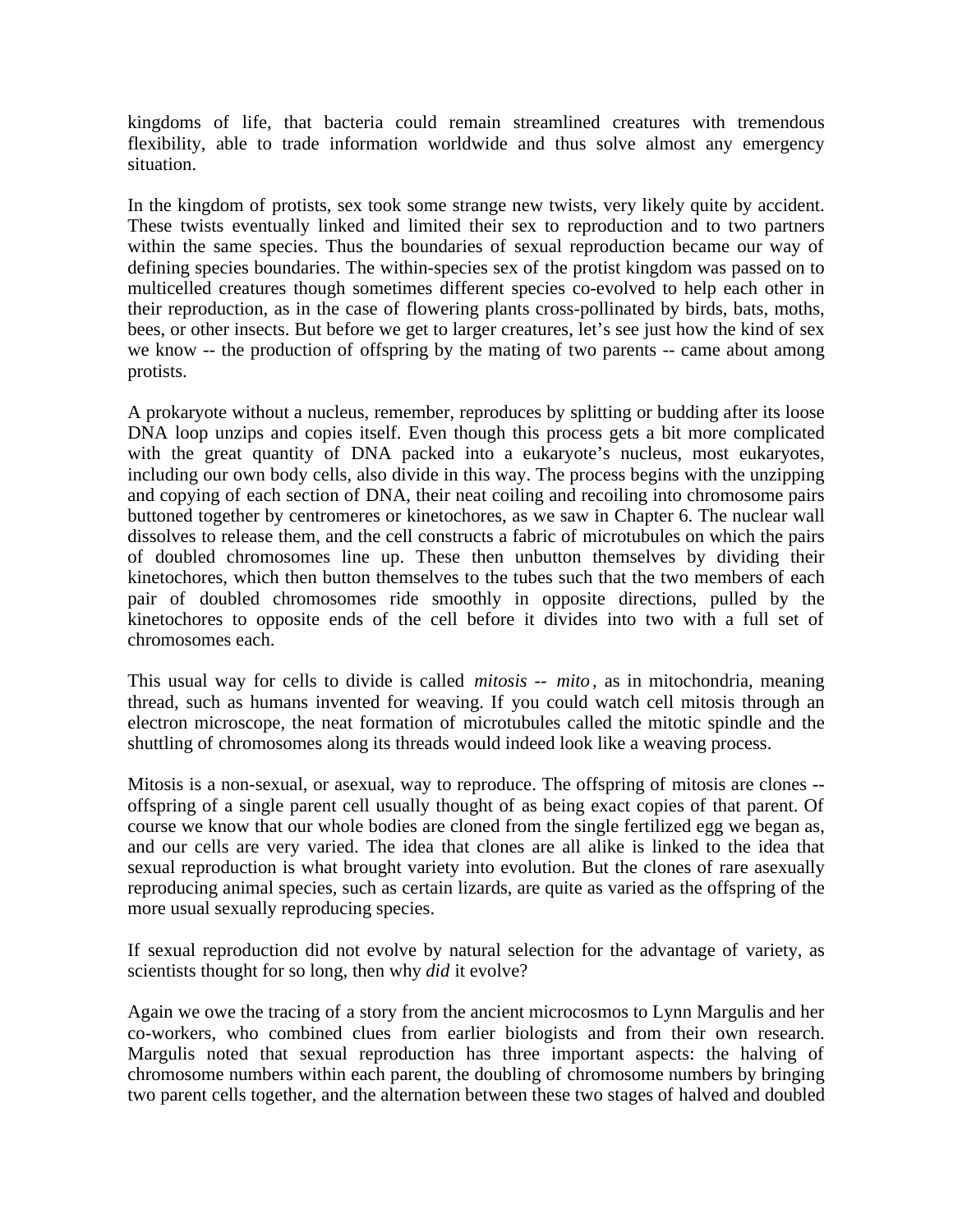numbers generation after generation.

How odd to halve chromosomes continually, only to double them again. Margulis investigated this mystery by looking for cases of halving and doubling chromosomes in the microcosm and for ways in which they might have become linked into a single reproduction system. The story that emerged is, like the evolution of eukaryote cells, one that begins with exploitation and ends in cooperative partnership, and once again starvation is the initial motive.

A desperately hungry protist, even today, may resort to cannibalism, and on occasion may fuse the swallowed victim's nucleus with its own. All nucleated cells will fuse with one another under the right conditions. Doubled chromosomes may also come about when a protist begins mitotic division and is then unable, for some reason, to finish the process, failing to divide after doubling the number of its chromosomes and fusing them back into a single nucleus. This, too, has been observed.

In either case, the extra chromosomes may work well in times of need but become unwanted extra baggage when things go well. So protists learned long ago-over a billion years ago, which was not so long after they had become protists -- to reduce the number of chromosomes again when this was to their advantage. The process of halving a cell's chromosomes is called *meiosis* , which means 'lessening.' Some protists seem to have become experts at doubling and halving their chromosomes according to the demand of changing conditions from drought to plenty and back.

The *fusion* of two sets of chromosomes into a single nucleus -- if they are from different protists, even if one protist has eaten the other -- is a sexual union. The *halving* of chromosomes in meiosis, as we just saw, was a solution to the unnecessary and troublesome burden of doubled or tripled chromosomes. What we call the haploid, or 'half-set,' of chromosomes that seeds, pollen grains, eggs, and sperm contain, are half of our normally double, or diploid, number.

The chromosomes of all our body cells are paired, one of each pair from each of our parents. Far back in evolution this doubling must have occurred as described, and stuck as the normal number. When sexual nuclear fusion became linked to the reproductive formation of new generations of individuals, the double number had to be halved before each sexual-fusion and reproduction event to avoid doubling the chromosomes mercilessly in each generation, which would have been literally a dead end. Sperm, pollen, and egg cells are all produced by this meiotic halving process in such a way that the fusion of egg and sperm or egg and pollen results the normal diploid chromosome sets of animals and plants.

Cannibalism, fusing nuclei and then reducing chromosomes again, accidents of timing, and perhaps other events finally worked themselves out into a reliable system of sexual reproduction -- not the most elegant system nature ever devised, but one that has obviously worked well enough in the world of creatures less elegant and less sexually free than bacteria.

To carry out the work of a developing embryo, the DNA of haploid chromosomes from two parents must match stretch for stretch, gene for gene. As new species branch away from each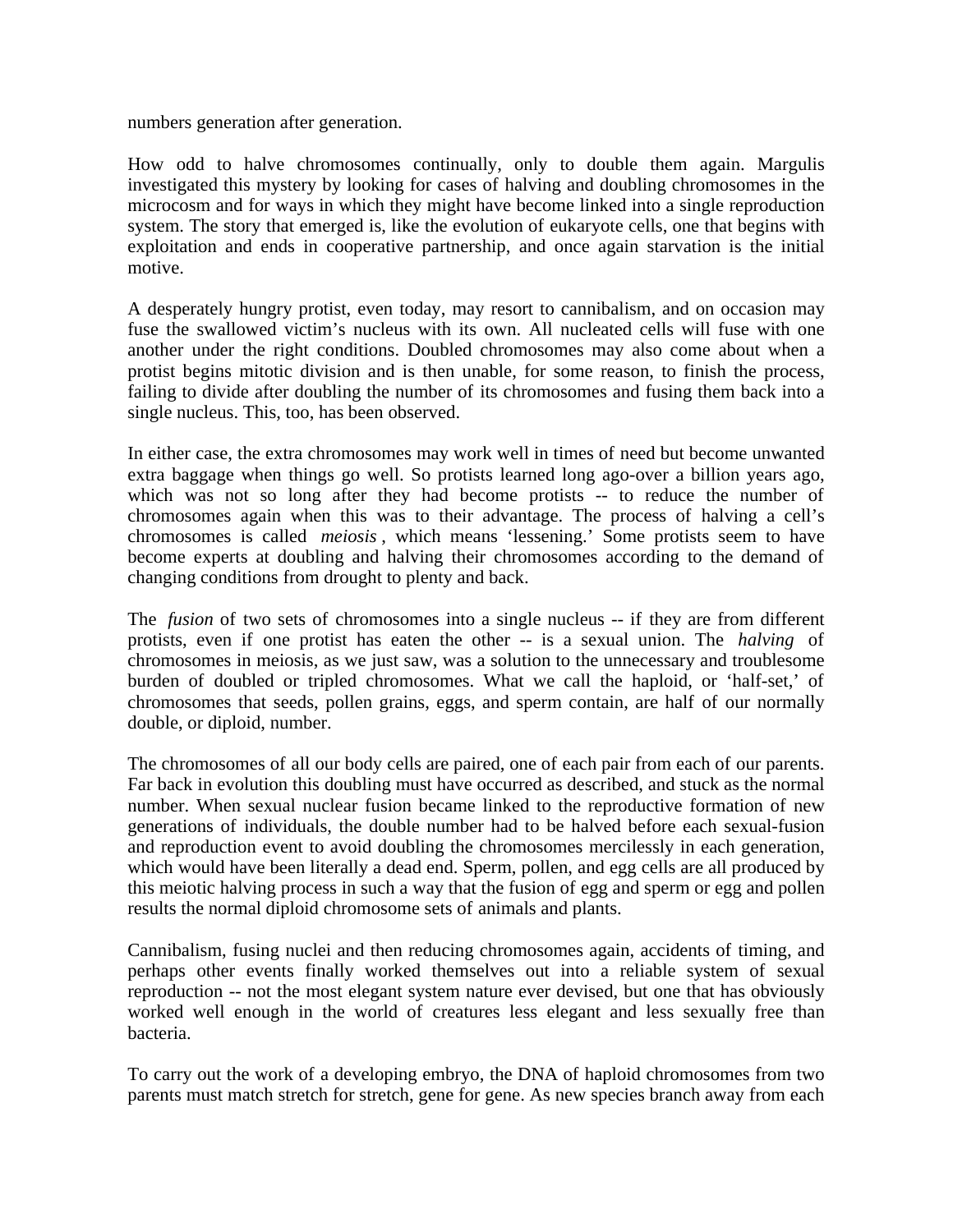others DNA sequences, their offspring may be infertile, as in the case of mules born to horses and donkeys, or tiglons born to lions and tigers. With further separation, mating become unproductive and ceases altogether. Branching species usually branch by occupying different ecological areas and so do not normally find each other to attempt mating, but humans have shown the possibility, though their hybrid offspring are sterile.

The change to the new way of reproducing did not happen all at once. Even today, in fact, some protists, such as paramecia, still reproduce both in the old way of mitotic cloning and in the newer way of sexual reproduction. Paramecia are a good example of nature's experiments with sex and reproduction, having as many as eight different sexes rather than only two, if we so want to label mating or gender types.

Many protists can reproduce with or without sex, that is, sexually or asexually. Sometimes one way serves their needs better, sometimes the other. Diatoms, for example -- those lovely tiny creatures with the fancy silica shells -- tend to reproduce just by mitotic splitting. They manage this by making their shells in two pieces that can come apart, one piece slightly larger, fitting neatly over the edge of the other to close it, just like a round pillbox with a lid.

The trouble is that while all the offspring must complete the half-shell box they inherit, diatoms have learned only how to make the smaller bottoms of box shells when given half a shell to start with. That means the split-off diatom that gets the bottom of the box has to use it as a top, making a smaller bottom than its parent diatom had. Over generations, then, lines of offspring inheriting bottom shells get smaller and smaller -- only those with direct inheritance of the original top shell maintaining the original size. This problem is eventually solved by sex!

Instead of continuing to split by mitosis, they resort to meiosis, producing little packages of single-set chromosomes called *gametes*, or sex cells, that have no shells at all and behave the way eggs and sperm do. When two of these gametes get together, it seems they have *all* the DNA plans for a new diatom, including plans for the top *and* bottom parts of a normal-size diatom shell. That way even the smallest diatoms can bring themselves, or at least their offspring, back to full size.

Sexually reproducing protists -- giants in a world of bacteria -- evolved into a new variety of complex patterns tailored to different lifestyles and environments. The co-evolution of monera and protists with these environments led to one improvisation after another, including the protists' formation of a new kind of cooperative that led to multicelled creatures, and thus to the remaining three kingdoms of life-fungi, plants, and animals -- in all their visibly fantastic variety.

**· · ·** 

We have watched the Earth transform itself from a fiery ball to a crusty planet whose skin came ever more alive as giant molecules and enzymes formed, then packaged themselves as bacteria. We've seen living masses of microbes transform themselves as they discovered new lifestyles, rearranging and recycling minerals, creating the atmosphere, and so on. We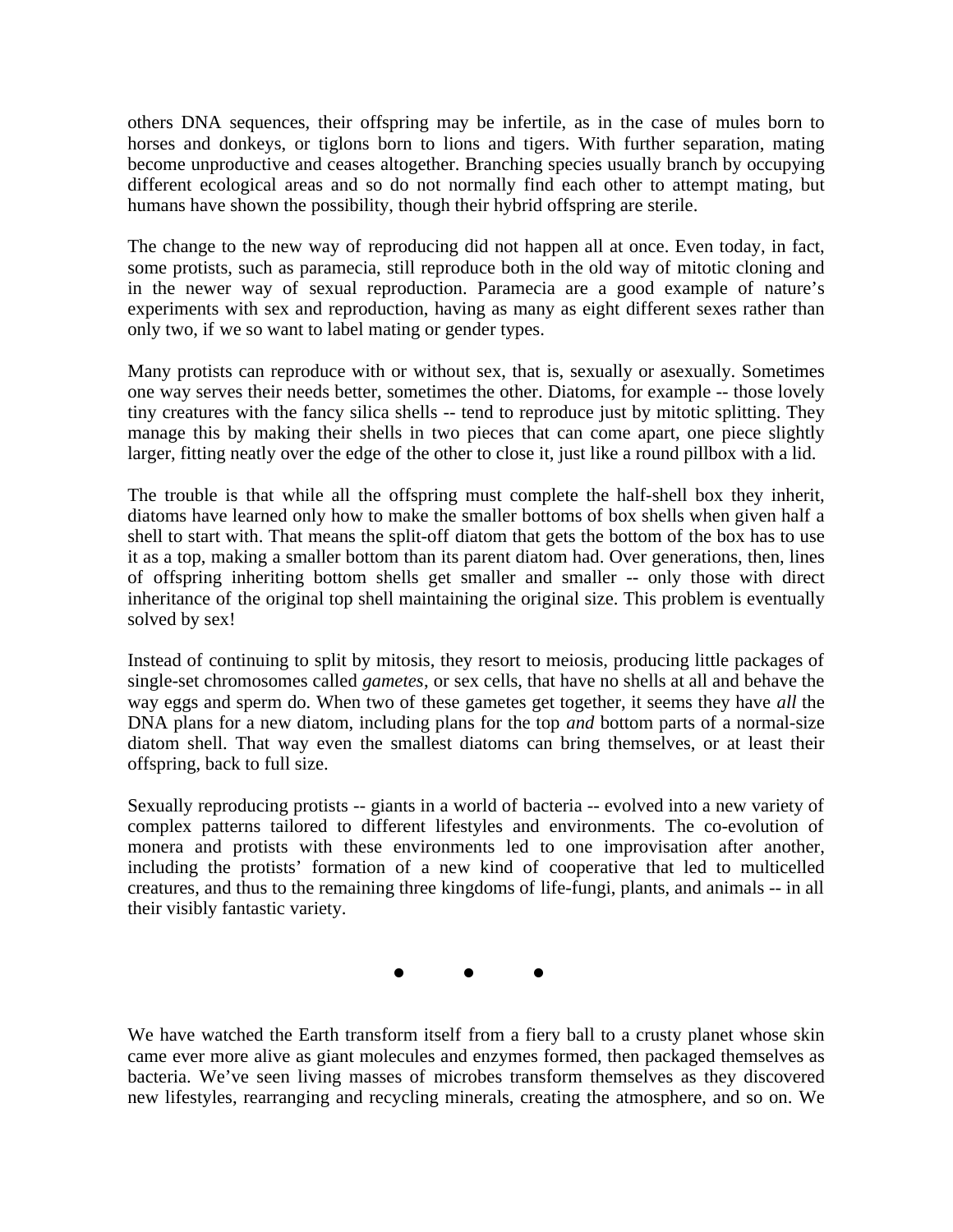saw how the monera collected themselves into the much larger protists, inventing nuclei and stumbling on sexual reproduction. Now our story continues with the evolution of ever larger and more complicated creatures.

Some protists began living together in colonies by sticking together after division rather than floating off on their own, though each protist in the colony remained as independent as if it had gone its own way. But just as protists evolved when various monera began working together as cooperatives, protists living together as colonies eventually took the next step of communicating with one another and developing joint plans.

After all, communication had always played a major role in Gaian life, from the bacterial Web to the DNA-RNA-protein communication systems between the nucleus and cytoplasm of eukaryote cells, and the communications systems between cell membranes or walls and the outside world. Now it was time to develop communications among eukaryotes, and one way in which they did it was by sending chemical messages to each other.

This chemical communication made it possible for the individual protist cells to harmonize the things they did -- such as beating their cilia oars together in rhythms that moved the whole colony smoothly along in one direction. The ability to communicate soon became useful in many new ways of cooperating, especially in divisions of labor among different cells in protist colonies, thus beginning the evolution of multicelled creatures.

A most peculiar and fascinating in-between step in the evolution of multicelled creatures from single cells is the appearance of slime molds. Scientists have devoted whole careers to studying these strange creatures that seem to be part protist, part fungus, part animal. Slime molds start out as separate amoeba-like creatures, but when their food source runs out, they emit chemical messages that attract them to one another until they gather together into a visible slug-like community. You can see their jellylike mass sometimes on the underside of a rotting log or leaf. Some varieties form a large sheet of jelly.

The slug-like community can actually move itself about like a brainless worm, but eventually it stops and begins sprouting stalks that form fruiting bodies on their tips. These then release spores -- tiny dried-up packets of DNA and other cell materials -- the way any self-respecting mold would. The spores blow through the air and, after settling in a new moist place, form new amoeba-like creatures to start the cycle all over again.

Slime molds thus are capable of specialization and cooperation under hunger conditions, if not otherwise. Note that we have now found hunger as the prod behind the cooperative evolution of nucleated cells, the invention of cooperative sexual reproduction, and the evolution of multicelled-creature cooperatives -- all creative responses very different from the competitive struggle Darwin attributed to food shortages.

In other ancient protist colonies that did not lead the double lives of slime molds, some of the cells became specialists at making food, others at catching it, still others at breaking down and digesting food. In some colonies there were specialized cells to move the whole thing about; others contained specialized cells for sticking it tight onto rocks. The first multicelled creatures were cooperative colonies of protists, just as the first protists had been cooperative teams of monera -- multi-creatured cells. Our present human process of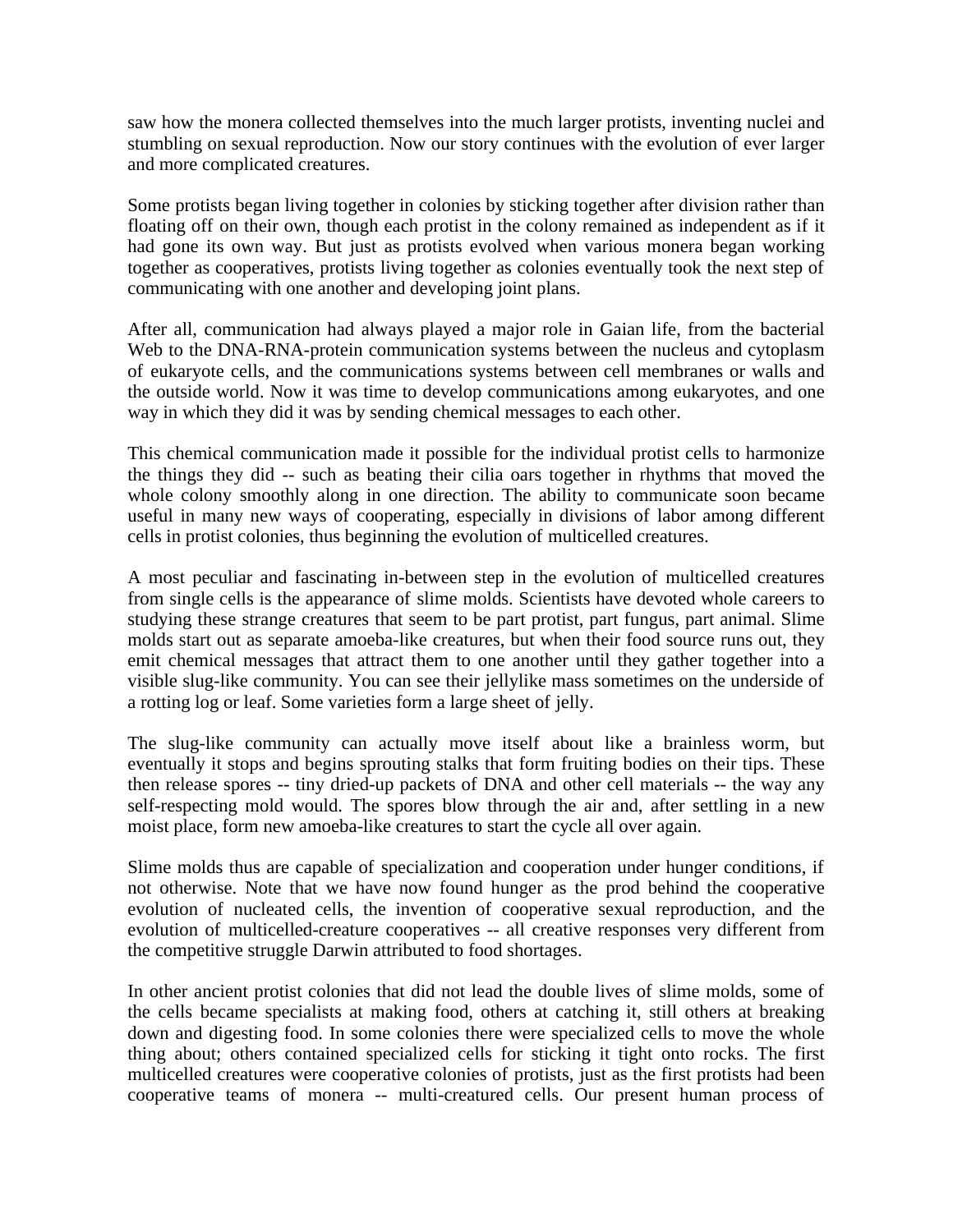globalizing seems to be forming us into a new planet-sized multi-creatured cell, in what we might call a fractal biology of repeating evolutionary patterns. But let us go on with the story of the first multi-celled creatures for now.

In some colonial creatures, certain cells began specializing in the sexual reproduction of the colony as a whole. That meant a few cells could reproduce the whole colony, instead of each cell in the colony reproducing itself. This was a big step in the evolution of colonies into creatures and in the evolution of embryos as a way of starting new generations. For the continued life of the species, all the other cells now depended on the specialized cells that produced gametes -- those haploid chromosome packages we saw diatoms making. We call them gametes because they were not yet either the specialized eggs and pollen of plants or the eggs and sperm of animals. Early gametes from different parent looked alike, though they had to pair to make a new being.

The development of multicelled creatures that reduce themselves back to single-celled creatures in each generation to carry out their reproduction, brought inevitable death by aging into Gaia's dance -- a new way to ensure recycling. Bacterial progenitors, remember, do not die except by unfortunate accidents, such as being burned by ultraviolet. These in fact happen often enough to keep bacterial populations within bounds, but they do not die of old age. Instead, they phase out their physical and genetic identities over generations of gene-trading offspring.

Multicelled plants and animals, however, leave their bodies behind as their genes continue on in new generations. DNA is the oldest living survivor in all nature. From a microbial point of view, the large multicelled bodies cloned from eggs and seeds have no further value as new generations emerge, except as excellent sources of food.

The fact that death is necessary for multicelled life to continue virtually without end has been hard for us humans to grasp and accept. If new creatures kept coming to life without others giving up their lives, the supplies in the Earth's crust would soon be used up and the mass of creatures would all die together of crowding and starvation, as we humans are rapidly learning from our successful efforts to increase food supplies and delay death.

With the death of creatures so that others can recycle the materials of their bodies, life can go on and on. In fact, the way living things die to make way for new life in Gaia's dance is very much the way things happen in any dance. Every dancer knows that each dancer can only perform one step at a time -- that old steps must be abandoned so that the dancer's body will be free to perform new ones, which may then repeat or change the pattern of old steps.

Gaia, our living Earth, has lived for billions of years and has billions more years of life ahead. Our individual bodies will die and be replaced by others, much as the cells of our own bodies are constantly dying and being replaced by new cells. Every seven years or so we are in fact a wholly new person through such replacement of cells, yet we only see the changes in our bodies as aging, not as endless newness. In the same way, from Gaia's point of view, there is no death -- just endless replacement of old cells in her body with new ones.

Every atom that is now, ever was, or ever will be a part of us will live on somewhere in Gaia's ever-evolving dance for billions of Earth years yet to come. Even after the Earth dies,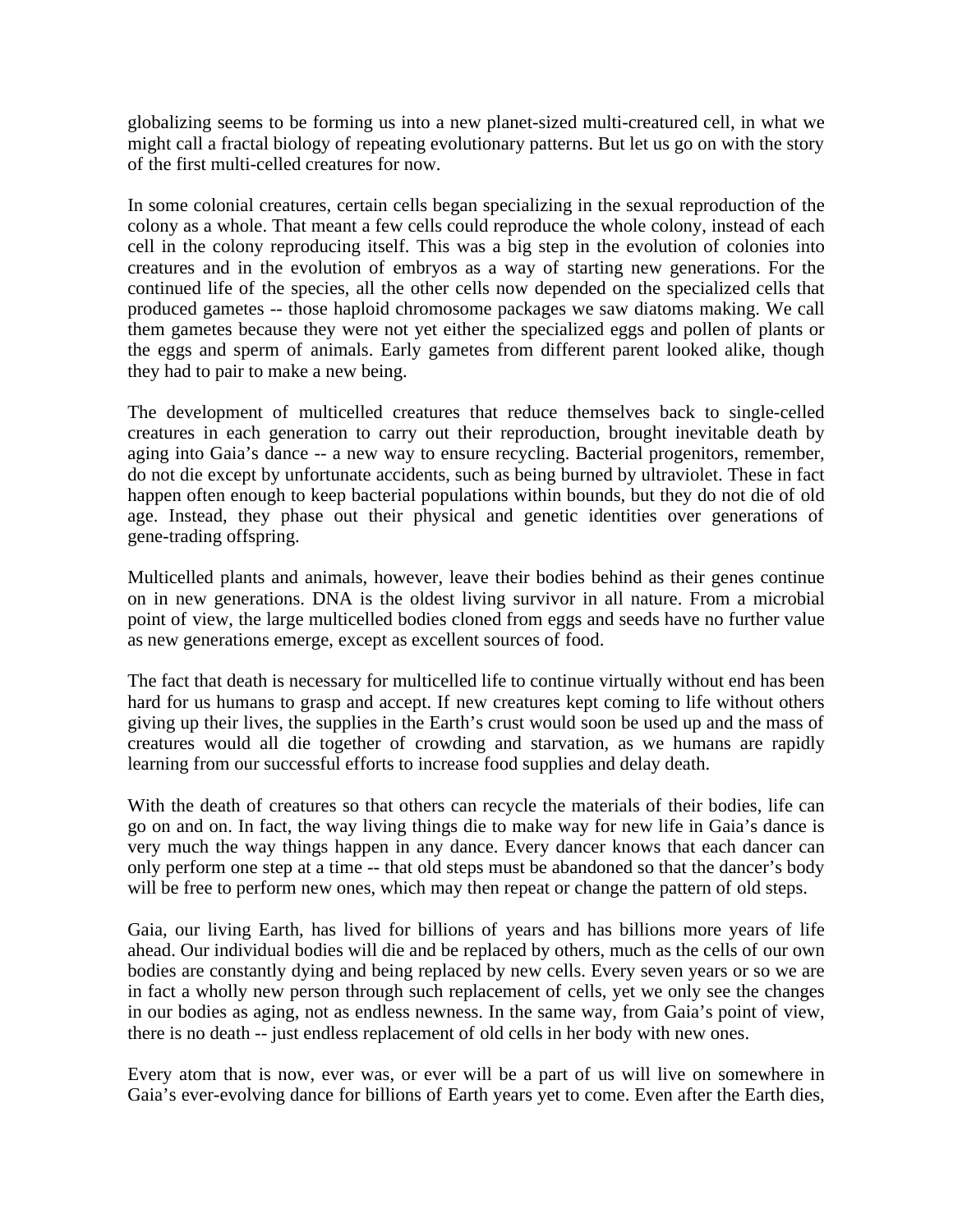those atoms will live on as part of our galactic dance, some perhaps finding their way into new living bodies of new planets.

**· · ·** 

Animals, as part of our own planet, were a marvelous evolutionary development in the face of yet another problem. Some protists, after running out of food, were unable to make their own food from light because they contained no bluegreen bacteria, or their chloroplast descendants. We are not sure whether our own protist forebears never took in any bluegreens or whether they took some in and later lost them. We do know that plants have always had both chloroplasts and mitochondria, which allow them to make food using sunlight and to burn food using oxygen. Animals, including ourselves, can only burn ready-made food.

This means that plants could -- and still do -- live their whole lives sitting in one place, making their own food, while animals had to evolve ways of going after their food. Animals, as we will see, evolved all sorts of equipment, from eyes and ears to feet and wings, to heating and cooling systems, to nervous systems with brains for organizing all this complexity, just to help them chase after food -- and all because they had no chloroplasts!

Nature is, of course, never quite as orderly as we would have her, so she managed to leave around some puzzles such as the giant green clam, an animal that does have chloroplasts and uses them to make emergency energy from sunlight, though it is clearly an animal in every other way.

Among the earliest multicelled animals to evolve from protist colonies were polyps. Luckily, there are still many living polyp species that match ancient fossils and so give us clues to their early evolution. Actually, polyps look more like plants than the animals they are. Sea anemones, which look like flowers, are polyps; forests of coral are huge polyp colonies.

The polyp animal is shaped like a tube with a flowerlike circle of tentacles at one end around its mouth. The other end of the tube is stuck to a rock or to the body of another polyp in its colony. And there it stays. It is a simple animal with a body organized to catch its prey in its tentacles and stuff the food into its mouth.

Still, many polyps have rather amazingly complicated cells along their tentacles. These cells have a special name; we call them *nematocysts* -- meaning 'thread bags' -- because they evolved from ingrown cilia that grew into extremely long, thin, hollow threads and became very specialized in their job. When prey touches one of these surface cells, the long coiled thread shoots out under the pressure of liquid filling it, tangling the victim and paralyzing it with poison barbs. Nematocysts are a wonderful example of the amazing patterns of organization that nature has worked out even within the cells of the smallest and simplest of creatures. Nematocysts are such good self-contained weapons that other creatures, after eating polyps, may not digest the nematocysts but may, instead, keep them for their own use in catching prey.

Polyps reproduce by budding like bacterial forbears. This job is sometimes assigned to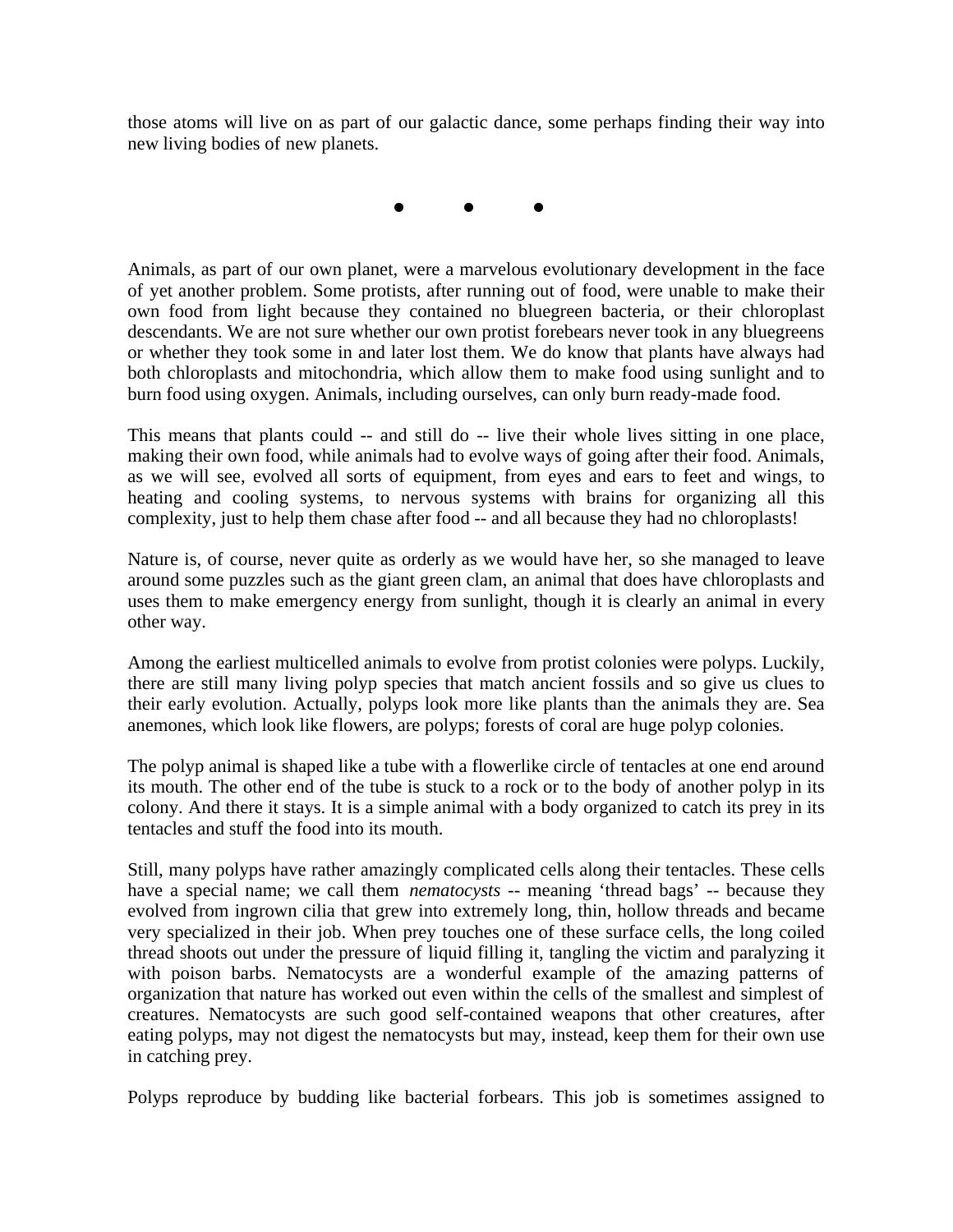certain members of a polyp colony, which are fed by the others so they can concentrate on their important work. In some species the polyp buds grow up stuck to the parent, but in others something much more interesting happens. The newly budded polyp breaks off, flips over so its tentacles hang down, and floats off into the sea. As it grows, it becomes a glassy bell or umbrella with a softly fringed edge of trailing streamers -- a jellyfish, as we call it, though it is not a fish at all. Its proper name is *medusa* -- a name taken from the ancient myth of a woman who had snakes on her head instead of hair.

Medusae are a much more adventurous stage of polyp life that learned to reproduce sexually. Some species tried having both sexes in the same individual -- as flowers and earthworms have them -- while other species began making separate males and females. In any case, all medusae produce female eggs and male sperm, which fuse to make baby medusae. The baby medusa is so different from its parents that it, too, gets its own name. We call it a *planula*. The planula is a long, flattish blob that rows itself about freely for a while using a fringe of cilia. Then it settles onto a rock and sticks itself tight to grow into a polyp.

The life of a polyp is thus a matter of *metamorphosis* -- changing form from planula to polyp to medusa. Such metamorphosis was later repeated in evolution, in butterflies and moths, for example, like so many other earlier step patterns that are woven again and again into the later dance. Polyps in countless variety still abound in the seas, looking much as did their ancient forebears. Yet sometime, somewhere in the dim past, some of them became discontented with this three-stage metamorphosis, which always came back to a sedentary phase, and went on to invent more adventurous lives.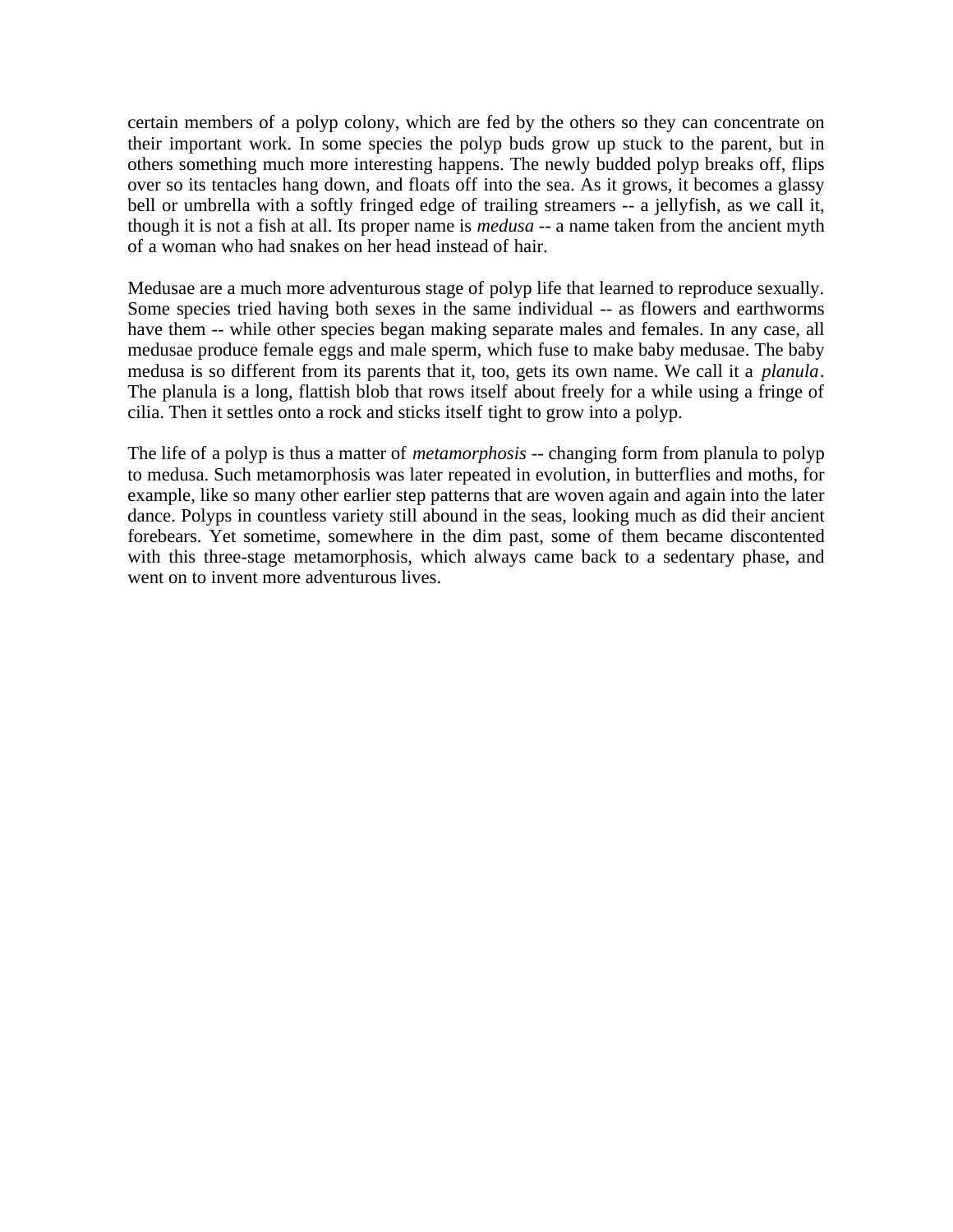## **From Polyps to Possums**

One of the many remarkable things about life is its memory. The process of life creates and stores information -- not just the kind of information needed to reproduce each new body from a single tiny cell, but remembered information about much of its evolution over aeons of time. The way each of us came into being shows us something of the whole dance of evolution since the time of the first protists. Before we are even born -- in just a short nine months -- we repeat many steps in a billion years or so of our evolution as Earth creatures.

Each of us began as a single cell, much like an ancient protist that began its life by sexual reproduction, as the offspring of two parents. This new-creature cell divided again and again, cloning itself first into two cells, then into four, eight, sixteen, thirty-two, sixty-four cells, and so on until there was a simple ball-like creature very much like a protist colony. This creature in its early stages lived like other protist colonies in a salty sea -- a special uterine bag of salty liquid duplicating our real ancestral sea.

Our own embryonic colony of cells soon specialized and turned us into multicelled creatures. If you could watch a movie of your own development -- you may have seen films of human embryos developing -- you would see the ball-colony change shape as its specialized cells divide again and again. One side of the ball dents in to form a groove where the backbone will grow. A lumpy head appears at one end. Soon it looks like a tiny fish with gill slits; dark eyes bulging in its big pale head, and a tail that starts twitching. A little later it looks so much like the developing embryos of frogs and turtles, then chickens and pigs, that it is hard to say what it is going to become. Even when our arms and legs have budded from our bodies, we still look much like other animal embryos.

Slowly we continue our formation as we roll about comfortably in our warm sea. Our tails shrink to nothing, our brains grow bigger, our arms and legs and faces become human. Finally, after nine months, we leave our maternal sea to begin breathing air.

How fascinating that this memory of the Gaian life dance is relived by each of us, reminding us of just who we are, where we came from, how we are related to all other species and to the whole dance of life -- the evolutionary dance we traced at the end of the last chapter to our discontented polyp ancestors. Let's continue now to see what made them evolve into more complicated animals and how *they* came to leave their ancestral sea.

**9**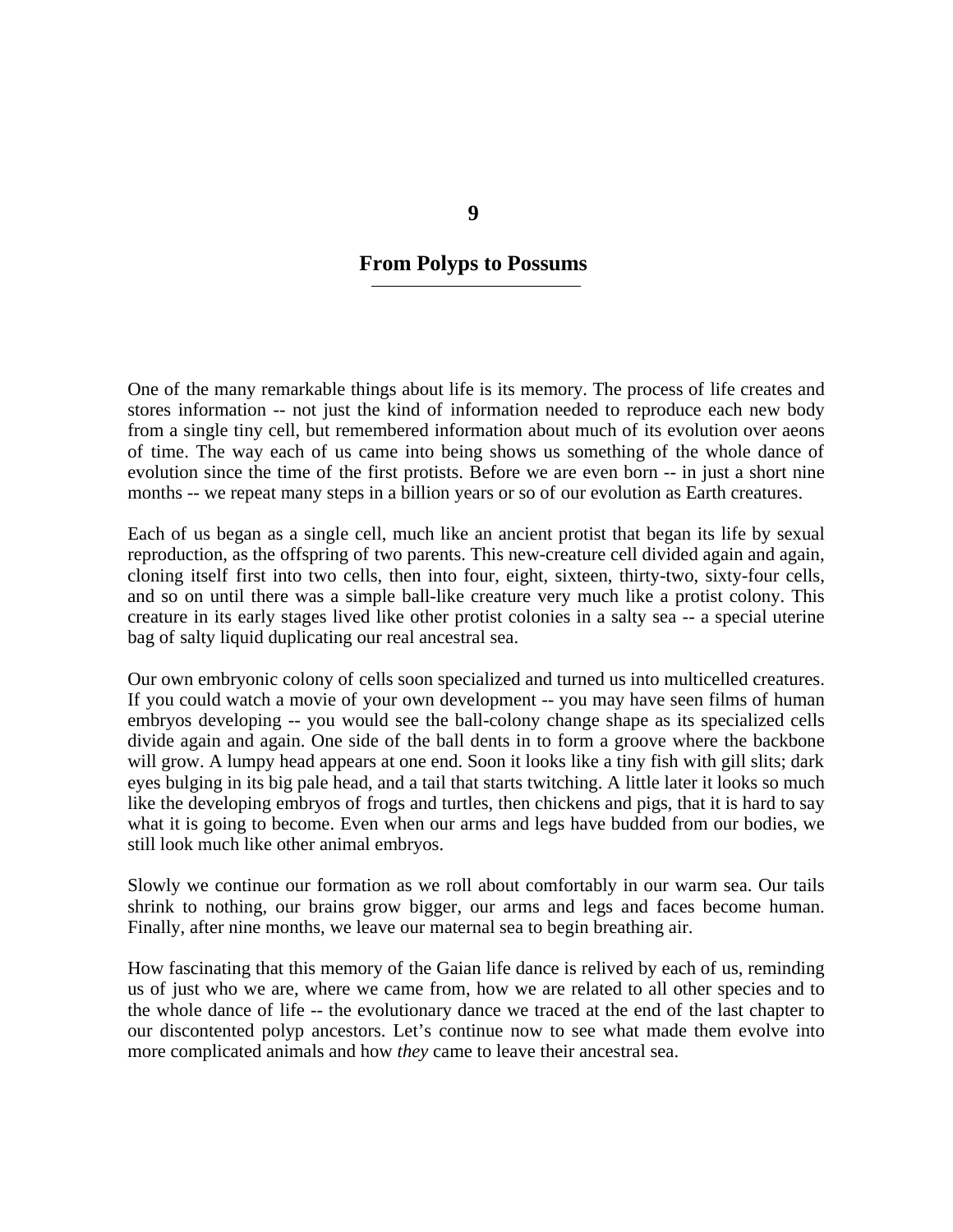

Dull as the polyp's life cycle was at the beginning and end, the middle stages as medusa and planula permitted some adventure, some spreading into new environments. Somewhere along the line, certain young planulae seem to have felt their difference and rebelled against settling down and growing into a dull adult life as polyps. They began growing up straight into medusae, simply skipping the whole attached polyp stage. Others began sexually reproducing themselves as planulae, skipping even the medusa stage and evolving, generation by generation, into various species of wormlike and then fishlike creatures.

The evolution of new species from the baby stage of a parent species is known by evolutionists as *neoteny* -- meaning 'stretched youth.' Neoteny is a kind of evolutionary step backwards in the dance when a species finds itself at some adult dead end or blind alley, when for some reason the body organization of the grown-up stage evolves to limits that get it stuck.

It seems that when a species becomes highly specialized for a particular and successful way of life, it loses variety in its DNA and ends up with a very fixed body structure that can no longer change or evolve. We can see such dead ends in polyps living today, or in sharks, which are still very like their ancient ancestors, having evolved no further. But in some ancient species, as we said, nature took advantage of the fact that baby planulae, which did not yet have the specialized bodies of adults, could still change. We can trace the descent of some free-swimming creatures back to ancestors who were very likely unspecialized planula babies. Later we will see that neoteny produced other interesting new species, including our own!

Among the new parts of the more complex bodies evolving from planula -- like ancestors were networks of nerves. These seem to have evolved from in-turned rowing cilia that became tubes for sending messages from cell to cell. Once animals evolved nervous systems they kept improving them and never gave them up, for these communications systems made it possible to organize ever greater numbers of cells within a single creature, just as nuclei had made it possible to organize ever greater numbers of cell parts within a protist.

Organizing now meant actually forming organs -- grouping cells into body parts specialized for particular jobs, such as guts for digesting food, hearts and blood vessels for circulating supplies, eye spots for telling light from dark and later making images that helped identify food or predators. Remember that animals were pushed to evolve complex organs because they had to hunt for their food rather than make it themselves. The other side of that coin is evolving ways to avoid being eaten yourself.

An extra tube, stiff but bendable, evolved along the main nerves running from one end of early wormlike animals to the other. This protected the delicate nerves against damage. Later the tube wrapped itself right around them to become a backbone. But long before that happened, the tube was useful in another way. Long cells, good at stretching and shrinking, attached themselves to it, pulling the tube into wavy patterns. That was the beginning of muscles, which gave creatures an important new way of moving themselves -- from the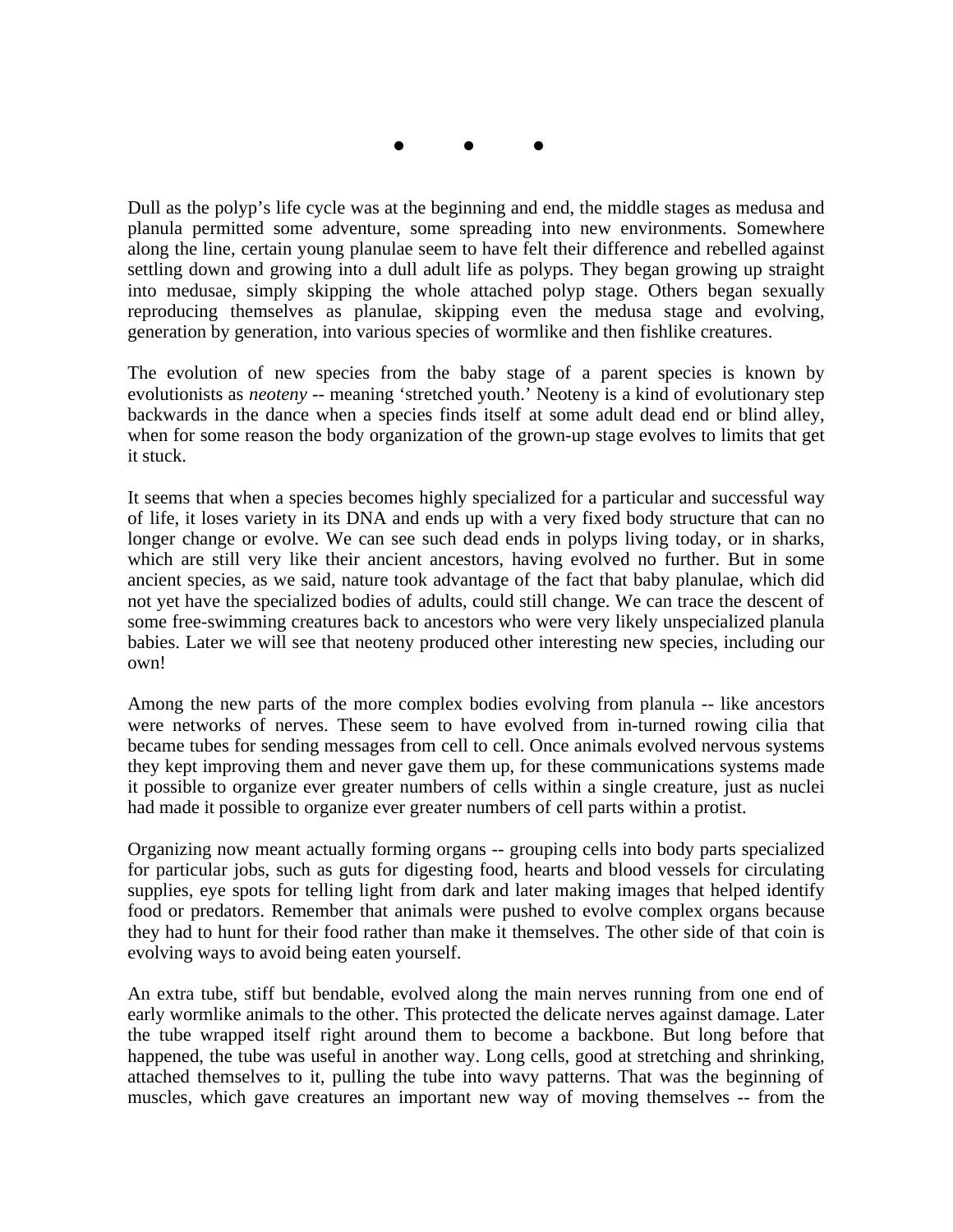inside, rather than by outside rowing hairs or tails.

Clumps of nerves at the head end of creatures evolved into simple brains; the eye spots evolved into true eyes with lenses to focus light and retinas to make images of what went on in the environment. Squid and cuttlefish have bodies that remind us of tube-shaped polyps with tentacles, but they have evolved eyes not unlike our own. Lyall Watson pointed out the biological mystery of why such wonderful eyes evolved in creatures with so little brain to understand what their eyes can see.

The muscles of squid and cuttlefish evolved into another way of travel -- by jet! Their tube bodies take in water and the muscles squeeze it out suddenly, shooting the creature along. They, along with their octopus cousins, also evolved a way of hiding even out in the open, by making supplies of black ink to squirt like a cloud into the sea around them. Octopuses also evolved bigger brains, and are smarter than one would guess.

In some species of early animals, mouths gave up tentacles to grow a single big sucker, as in some eels, or to build jaws and then teeth, which became very popular. Different species experimented with inner bones and outer shells to hold their bodies together and protect them.

So, one evolutionary invention led to another, sometimes improving an old pattern a little at a time, other times by actively reorganizing available genes quite quickly to produce a new pattern. Every time a creature's DNA replicated itself in the process of forming egg or sperm cells, and every time these came together with gametes of the opposite sex, if not at other times as well, genetic information could be shuffled. Other sources of genetic change now seems to be through the activity of DNA itself, in direct response to situations, and through gene-trading bacteria moving in and out of the multicelled creatures' cells. The big mystery is just how all these processes are coordinated within and among species. Our best hope of solving it may lay in the physics of cosmic consciousness, continual creation and non-locality, as they increasingly understand fundamental levels of non-physical communications.

Looking into the past, using fossils, microscopes and other technologies, shows us that most genes existing now were developed in very ancient times, just as we already saw that bacteria had developed almost all the molecules and proteins that now exist. The new DNA development since early multicelled creatures seems to lie in the *regulator genes*, which organize simple genes into more complicated genetic patterns. This makes it possible to keep evolving endlessly new patterns out of the same basic genes

Some of the most fascinating of today's biological puzzles are arising in genetic engineering -- a field in which we take advantage of the microbial ability to transfer genes and get them to do it for us, though the results are not as predictable as desired. We implant genes and sometimes the microbes themselves into species we wish to alter -- to make them 'better' in texture, flavor, nutrition or to resist herbicides we want to spray on their fields to kill weeds, and so on. For example, microbes emitting particular toxins are implanted into corn seed; when the corn grows up every cell contains these microbes and emits the toxins that kill insects. The puzzles arise when the implanted species remove the genes we implant, or transfer them to weeds, making them equally resistant to our poisons. We would do well to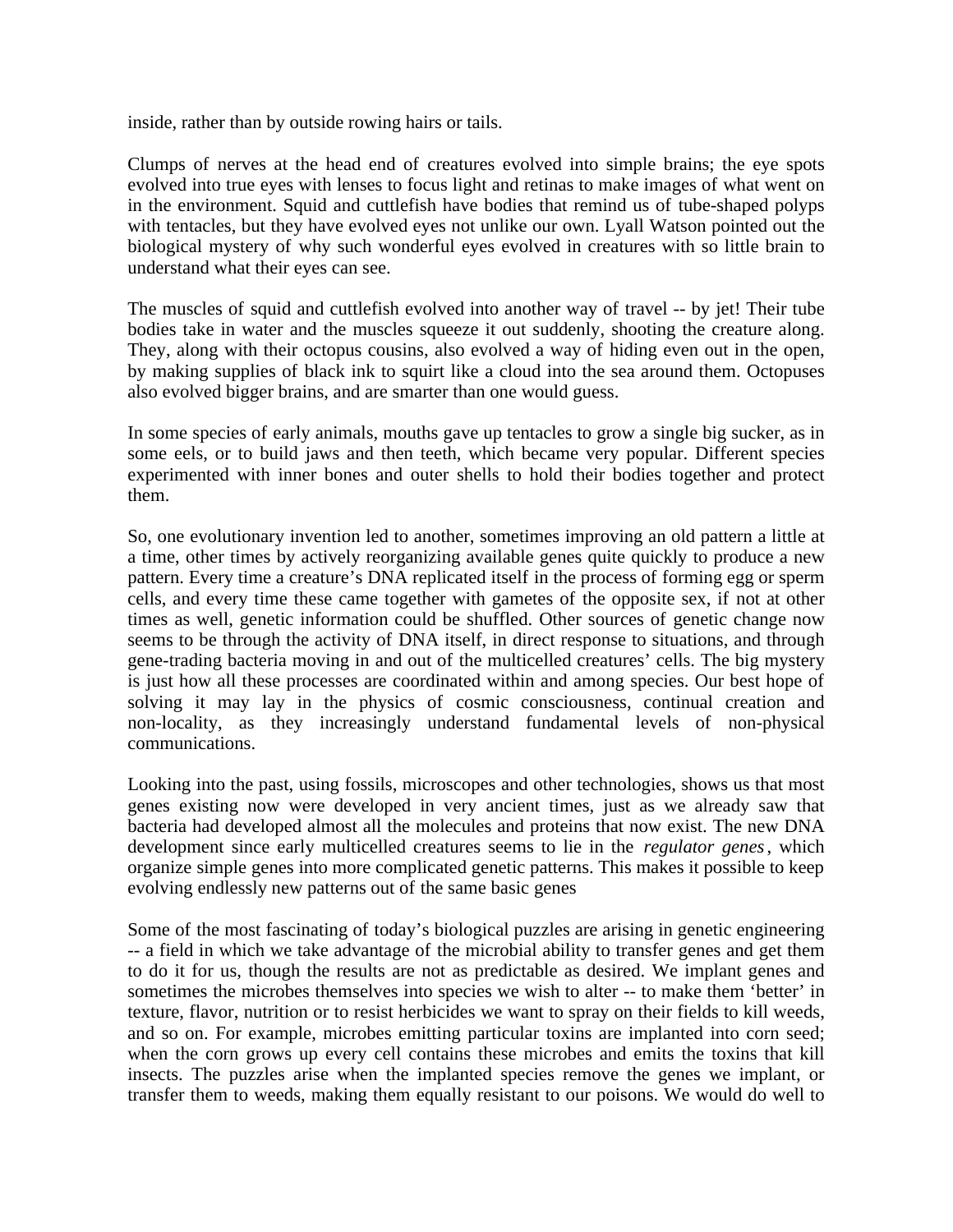study nature's practiced ways before we leap into our own attempts to improve on them.

Much about the organization and reorganization of DNA may be better understood when we understand more about the brain. The DNA pool of bacteria, the cellular nucleus, and the brain are all natural systems for receiving, storing, and processing information required by organisms. The efficiency of the Gaian way of life in using the same schemes over and over in ever more complex arrangements suggests that these three systems are likely to have a good deal in common. We have learned that the brain is more coordinator than dictator of the body's physiology and behavior -- a kind of central clearinghouse and resource center for the body as a whole. Perhaps the organized DNA of cell nuclei is similar, not dictating what the cell does, so much as being used as a resource center by the cell as a whole.

**· · ·** 

A step at a time, over many millions of years -- though some steps as we know were faster than others -- the seas filled with an incredible variety of living things co-evolving as ecosystems. Or, we might say, from our Gaian viewpoint, the seas with their ever renewed supplies of salts and minerals washed from land rock turned themselves into a living soup of plankton and larger creatures.

Many species continued the 'plant way of life,' though they were not yet true plants, evolving seaweed colonies from simple algae. Some had parts that looked like roots, stems, and leaves, though true roots, stems, and leaves evolved only much later on land. These chloroplast-containing creatures took over bacterial ways of fixing nitrogen, took other building materials from the sea and from the sea bottom, which was rich with decaying bodies, and continued making food using solar energy. Their usable nitrogen and the carbon was taken from carbon dioxide and built into their bodies, then passed on to animals who ate the algae to build *their* bodies.

Some of the carbon was recycled, but much of it was buried in sea floor sediments of dead protists, algae, and animals. Over billions of years of evolution, this process plus a similar carbon burial on land after plants evolved there used up most of the early atmospheric carbon dioxide. It and other early atmosphere gases were gradually replaced by a balance of mixed gases that were almost entirely the products of living creatures and were just right for their continued survival and evolution -- gases constantly burning each other up, constantly being recycled and replenished by living creatures.

Bacteria and protists continued to live among the larger creatures in far vaster numbers, working at the rebuilding and balancing of the atmosphere and the chemistry of the seas, as well as providing the larger creatures with food. Recall that in each ecosystem, the member species co-evolve as they affect each other's lifestyles and forms. Over time ecosystems mature from a few species that may compete in a juvenile way for food and space to a mature ecosystem in which many species balance their lives cooperatively.

Plants did not become as complex as animals because nothing pushed them -- life was too easy. They had no need to go after their food, to see it, to grab it, to digest whole other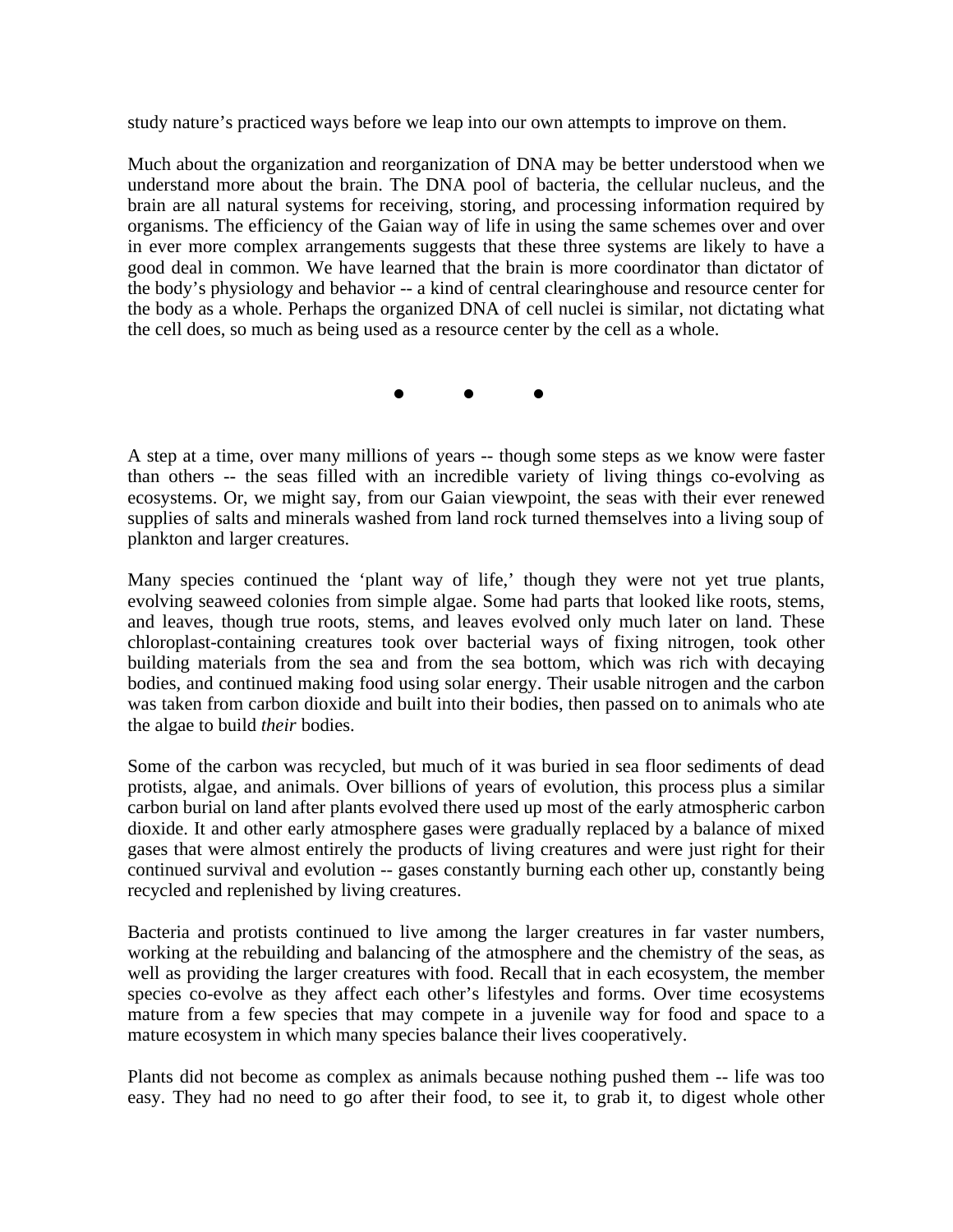creatures. Animals, who did have to do these things, tried out many ways of building themselves. Some evolved hard coverings like those of clams, snails, barnacles, spiny starfish, and sea urchins Some, like crabs and lobsters, successfully tried out legs in pairs. Others, like worms, squid, and octopus, stayed soft. Still other free-swimming forms became sharks and the bony ancestors of modern fish. But no matter how different their shapes, they all evolved muscles to move with, blood to circulate supplies, eyes to see with, and nervous systems with brains to coordinate their ever more complicated bodies.

Together, this great variety of living things created different ecosystems for themselves and for one another on the sea's floor, on its surface, and in the shallows near shore. The first such systems with large creatures appeared so suddenly we refer to them as the Cambrian Explosion. This is what we identify as the start of the Paleozoic Era -- meaning 'ancient animal period' -- around half a billion years ago. Our best fossil find of this explosion of creativity is the Burgess Shale in western Canada, with a wide variety of creatures from very large soft-bodied quilted creatures to smaller armored creatures such as *Opabinia* , with a long, flexible but fanged vacuum cleaner hose of a mouth. Some look like moonwalkers or weird lifeforms we imagine on other planets. All together they look completely unlike any ecosystem of today, and indeed they went extinct long ago.

**· · ·** 

The stardust that formed our rocky Earth had come a long way in rearranging itself. But while countless small bits of the planet's crust were turning into living creatures, the crust as a whole had broken into pieces that slid about on the softer molten insides, like the armor plates of an armadillo. Ever new eruptions of lava pushed the plates apart by adding cooling rock to their edges, while their opposite sides slid under the edges of other plates to make room.

We introduced them in Chapter 2 as tectonic plates, their name coming from the Greek word for 'builder.' And, indeed they built the shape of the world we know. The thickest parts of tectonic plates are the land masses we call continents that stick up out of the seas. Over the past three billion years these thicker continents have repeatedly moved together and apart, with half their land mass submerged when they are most spread out. During the spread out phases, such as the one we are in now, Gaia's temperature drops an average of ten degrees centigrade, causing waves of recurring ice ages in cycles of about a hundred thousand years.

At the time the dinosaurs evolved, hundreds of millions of years after the Burgess Shale creatures, all the thick parts had moved together into one huge supercontinent called *Pangaea*, which means 'all Gaia' -- a name chosen well before Lovelock's Gaia hypothesis. Ever since then, this land mass has been breaking up to form continents separated by oceans and seas. The Atlantic Ocean is still getting wider year by year as South America and Africa are pushed ever farther apart.

Before they became the Pangaea supercontinent, the continents had been separate, but they had then dominated what we know as the southern half of the Earth. As Pangaea formed and split up again, the continents moved northward and apart from one another. If you could see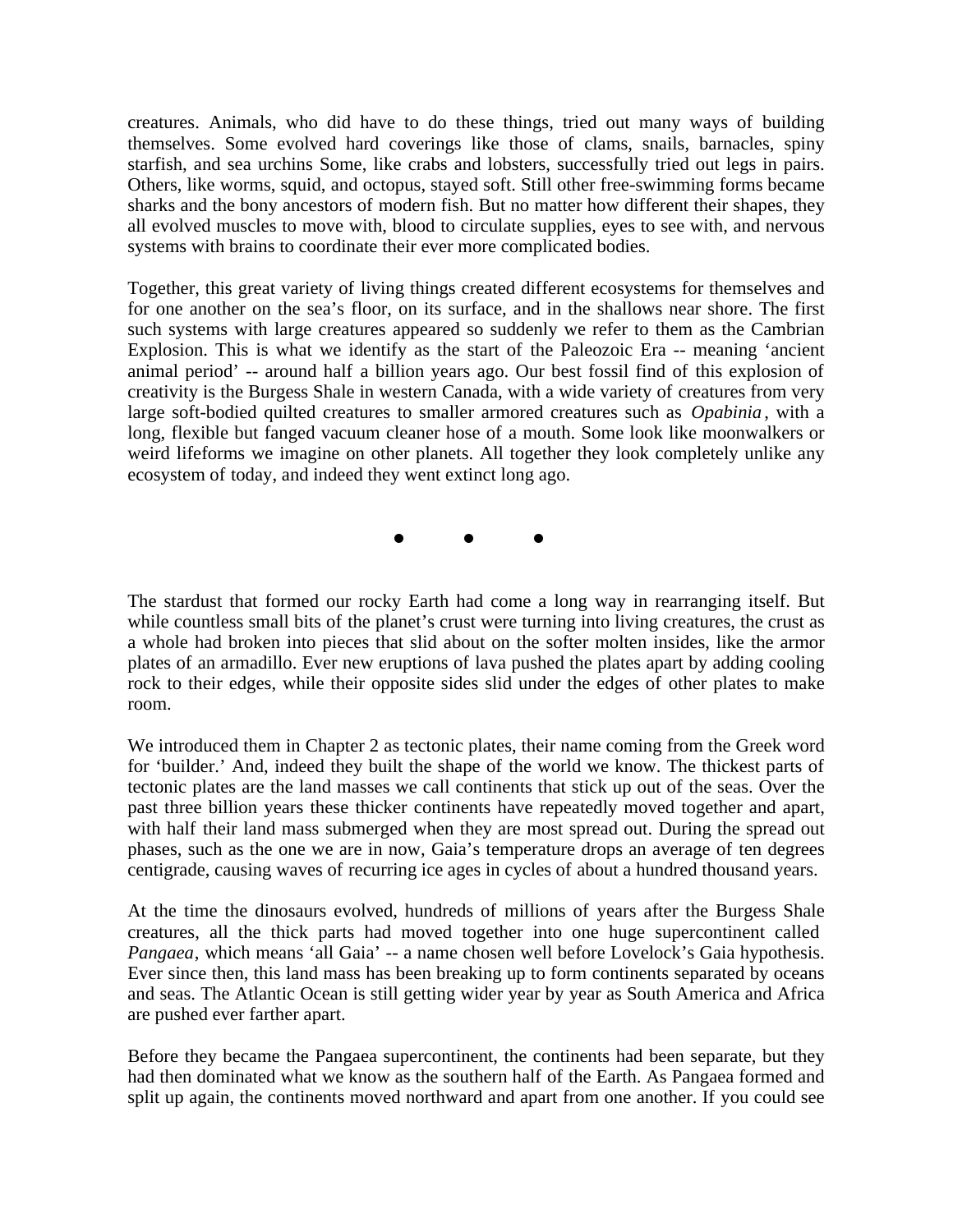their movement over billions of years as a film, you would see them riding the slowly swirling soft insides of the Earth.

**· · ·** 

Let's go back to pre-Pangaean times now, to the next big step in the evolving dance of life -the great land adventure, when some creatures took to dry land and continued to evolve there.

Of the organisms that were larger than microbes, algae and funguses got to dry land first, paving the way for animals by multiplying into rich food supplies, especially by evolving into plants -- just as bacteria had paved the way for plants by breaking up rock and reproducing themselves, thus starting a supply of soil.

Perhaps the migration of creatures onto land began when the algae were left high and dry for hours every day by Moon-pulled tides. To survive, they adjusted their bodies, learning to live both in and out of water. Algae and funguses first appeared on shores, then their spores were blown further inland by wind. Wherever bacteria had made enough soil and there was enough moisture from dew or rain, such spores developed.

Fungi are a whole kingdom in themselves, including molds, yeasts and mushrooms. They dissolve rock for food by excreting acids, and digest organic food before consuming it by excreting enzymes onto it.

The first plants, evolving yet another new kingdom, were mosses growing close to the ground along with cooperating teams of algae and funguses called lichens, which look like very close-cropped plants and come in a variety of colors. It took a long while for plants to develop strong roots and taller, stiffer bodies that could evolve into ferns and trees. The major new structures plants had to develop to support their bodies in air and carry water from roots to all parts were *vascular* systems -- stiff tubes, or veins, running the length of plants. The whole plant kingdom is divided into vascular and non-vascular plants.

Animals followed more slowly onto land. *Arthropods*, the first to come ashore, are jointed - foot creatures with their hard skeletons outside -- from the Greek, *arthro* meaning 'joint' and '*pod*' meaning 'foot.' Arthropods evolved in the sea -- the Burgess Shale's Opabimia was an example -- but they also learned to breathe air in coming to live on land, where some of them evolved into lightweight insects, while their relatives in the buoyant sea evolved larger bodies, such as those of crabs and lobsters. Horseshoe crabs, like sharks, are like those bicycles in a jet age -- Cambrian creatures still going strong today!

It was just as fungi, plants and insects were getting their real grip on land that the first great extinction occurred -- around 440 million years ago -- when one of Gaia's great waves of ice ages formed great land glaciers and chilled the seas. More than half of all her life forms died out -- the least affected being the adaptable bacteria and protists -- and it took her 25 million years to recover her biodiversity.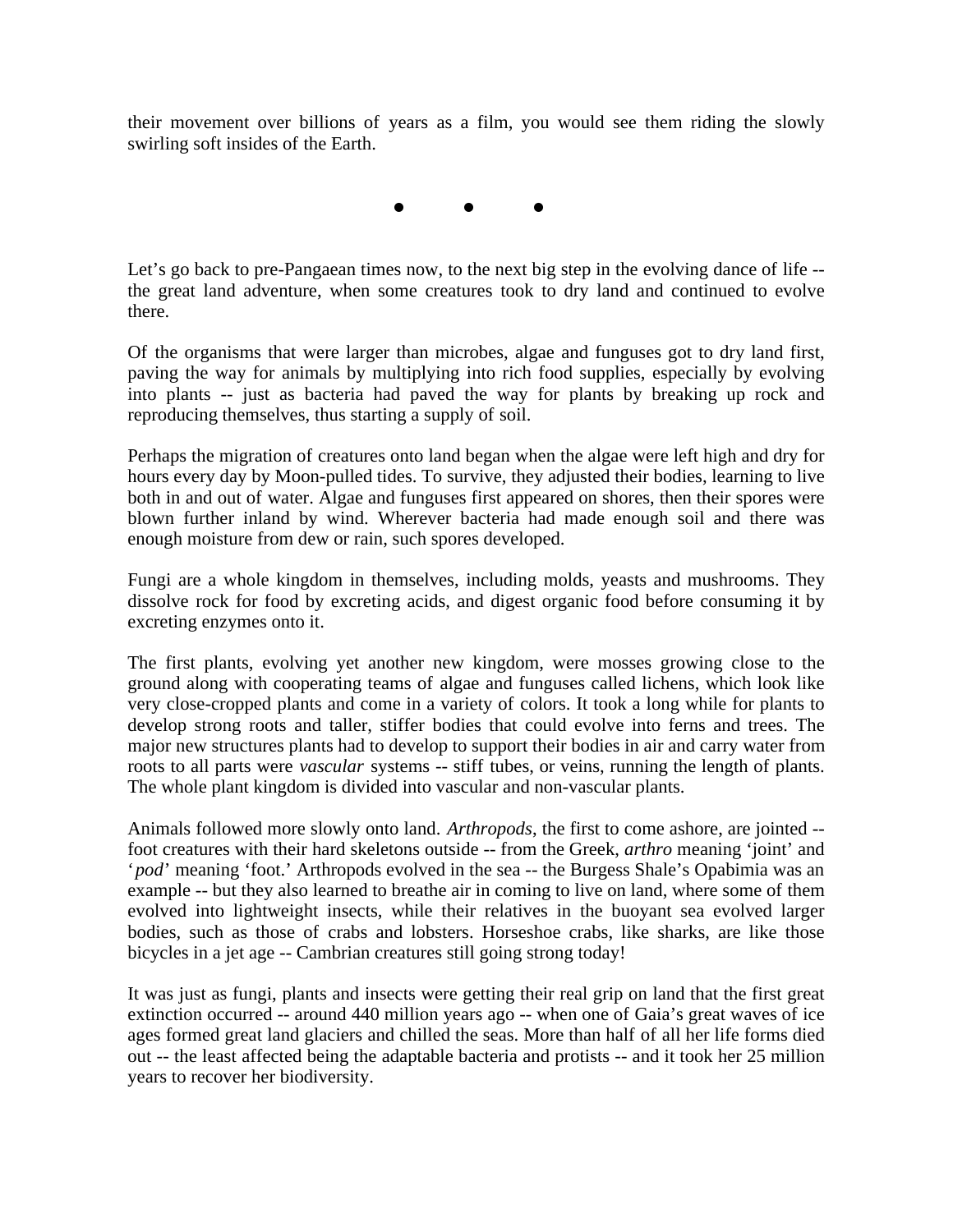After the extinction, a new type of animal emerged from the sea. These animals, like the early shore plants, evolved ways of living part-time in the sea and part-time out of the sea. We call them *amphibians* -- *amphi* meaning 'double' and *bios* meaning 'way of life' - creatures who live double lives, on the land and in the sea. While arthropods have their bony skeletons outside their bodies, amphibians were fishlike creatures that crawled on fins and developed lungs to breathe air. Eventually they transformed their fins into short legs, and later we will see that some species evolved into reptiles. Most of the ancient species of amphibians died out as other animals evolved. Among those still living today are frogs and salamanders.

Only a hundred million years after the first mass extinction there was a second, again related to cooling climate change, again doing in half the species of Earth. The third mass extinction happened only 37 million years later, so it took a hundred million years altogether for full recovery. During that recovery plants had their time in the Sun, as we say -- great carboniferous forests with giant tree ferns, ginkos and cycads growing up and thriving for 70 millions of years, generation by generation, removing carbon from the atmosphere and burying it with their bodies as they were pressed underground to become coal and oil. It was during this era that Pangaea the supercontinent was assembling herself from older pieces named Laurasia (which would later again break off to form Asia, Europe and North America) and Gondwana (which later broke off to form South America, Africa, Australia and Antarctica).

Insects thrived in the great forests; amphibians moved inland, inventing self-contained eggs and splitting into two lineages: the *synapsids* -- meaning 'with arch' (in their bony skulls) - that evolved into large four-footed *tetrapods* that evolved in turn into mammals and humans, and the second lineage: the *reptiles* that evolved into turtles, snakes, lizards, and *archosauromorphs* -- meaning 'ruling lizard forms.' (Note: *archeo* means ancient, *archo* means ruling.) Guess which became our favorite dinosaurs and pterydactyls.

In that great age when the ruling reptiles stalked the Earth as the largest of its creatures for 160 million years -- two to three times as long as mammals have been around, some forty times as long as humans have existed. The fossil record shows many shapes and sizes of reptiles and lets us know what important roles they played in evolution. But a quarter billion years ago, just as the first lizard began gliding through the air near the end of the Paleozoic era and before our favorite huge beasts appeared, 95 percent of all existing species disappeared in the fourth and greatest extinction. About the best thing we can say about it is that its recovery period -- the *Mezozoic* , or 'mid-animal-era' -- brought the world an explosion of color in flowers along with *triceratops*, *brontosaurus* and early birds.

Flowers, those marvelous sex organs with their wonderful blaze of color, brought a special kind of beauty, but that beauty was practical as well. With flowers, plants achieved their full two-parent sexuality, but with both sexes housed in the same individual. Sitting still in one spot, they needed a way to spread their genes around to other potential mates they could not reach themselves. Flowers gave plants a way of attracting birds and insects to cooperate with them in getting the male pollen of one plant to the eggs of another.

It is interesting to note that 60 percent of all known species are insects, while less than *one* percent include all birds and mammals! One third of the insect species -- one fifth of all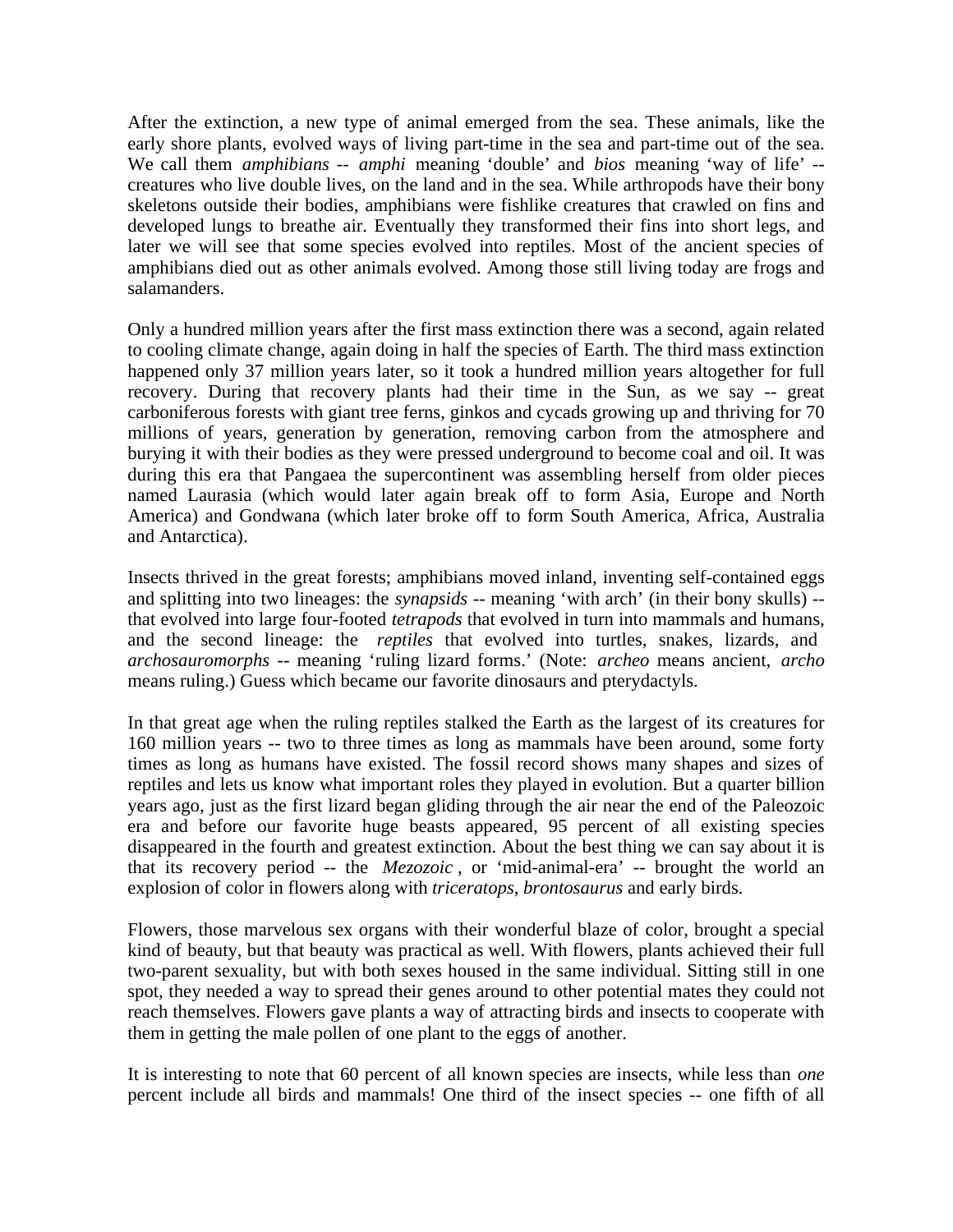species -- are beetles. It would be easy to argue that beetles, with their four-winged armored bodies are the most successful of Gaian creatures.

Birds, we can see clearly, descended from the still half-reptile *archaeopteryx* -- 'ancient wings' -- and its cousin the *pterodactyl* -- 'feather fingers' (both the words 'wing' and 'feather' come from the Greek root *ptery* ). Their fossils, as we said earlier, show us leg bones evolving into wing bones, jawbones into beaks, scales into feathers. These early birds were far larger than today's, with wing spans up to twelve meters. People build flying models of them to see how such great beasts could stay in the air.

The great beasts of the Dinosaur Age grew up to twenty-seven meters long and some species towered very tall on their hind legs. Scientists still argue about just what dinosaurs were, and at present it looks as though they were rather odd creatures -- neither reptile, nor mammal, nor bird, but with elements of all three. During their reign, the land world buzzed with flying and crawling insects and grew ever greener with plants and their colorful flowers. In the sea world, lovely protists were filling the oceans to recycle minerals, while great marine lizards called *mosasaurs* and *icthyosaurs* -- 'fish lizards' -- swam over bottom-dwelling *ammonites* and clams and other creatures.

Late in the age of dinosaurs, *therapsids* were evolving into true mammals with a kind of croco-dog-bear look, just as *archaeopteryx* and *pterodactyl* were transforming their lineages into birds. Warm-blooded mammals, who keep their own body temperature constantly warm, as dinosaurs seem to have pioneered, and keep their babies inside their bodies, rather than in eggs, until they are ready to be born, were the last kinds of animals to evolve. Though mammals and birds were until not long ago thought to be the only warm-blooded creatures, we now know that some fish, as well as some dinosaurs, also evolved this feature. Red-blooded tuna, for example, keep much warmer than the surrounding sea, with systems that are extremely efficient in preventing heat loss.

**· · ·** 

The really big boost to mammalian evolution was given by the same catastrophic event that spelled utter disaster for dinosaurs. About 65 million years, the Mezozoic era ended abruptly as a huge meteor plunged into what we now call the Caribbean, first incinerating life, then freezing it in cold temperatures as a black cloud of debris spread around the Earth, causing the fifth great extinction -- the last until we humans initiated the present sixth one!

The great dinosaurs disappear, as do archeopteryx and pterodactyl, from the fossil record after this great catastrophe. The weather, the climate, the whole environment on which they depended was gone and the huge specialized creatures who had ruled Gaia for so long could not change fast enough to survive such sudden change. But just as new types of bacteria took over when many of Gaia's early bacteria had died of oxygen poisoning, new kinds of animals evolved now from the small ones left after this great extinction. Gaia has shown again and again the ability to recover from disasters, always continuing the dance of life in creative new ways.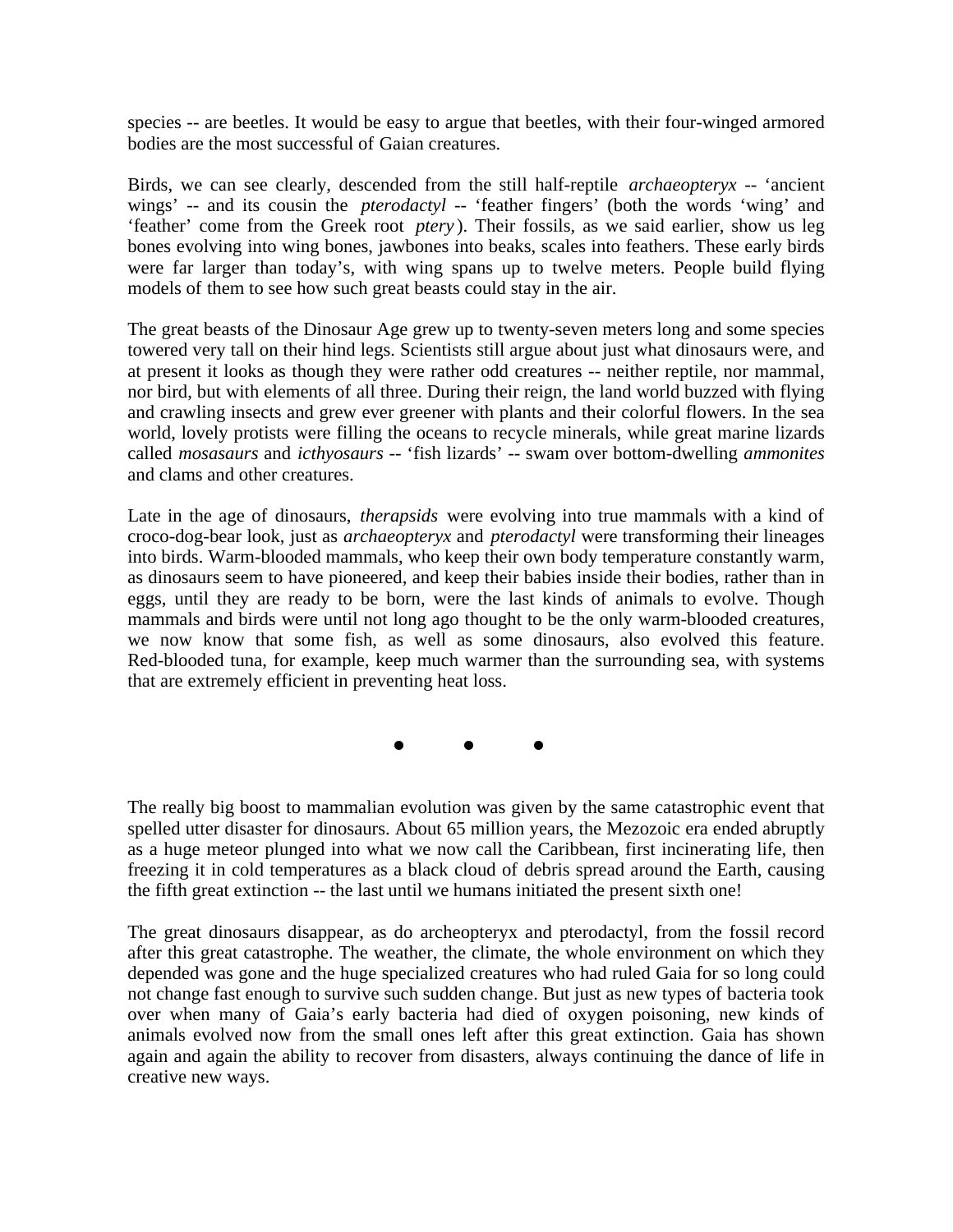So life continued in the new age, the Cenozoic, with particular species of plants and animals evolving particular bodies and ways of life to balance and harmonize with one another as parts of the great Gaian system in which they evolved -- a system that went on working as a single being to regulate the Earth's temperature, chemistry, and weather.

Living things may even help tectonic plates to move by weighing them down as their bodies turn back to rock, or at least by providing chalky layers that help some of the weighted plates slide under the edges of others. Pangaea was breaking up, splitting Africa from South America and separating Greenland out between America and Europe, the Atlantic Ocean flowing between all these pieces. India, at that time, had moved about halfway from Antarctica, where it began, toward Asia, where it was to get stuck in place, pushing up the Himalayas as it crunched into the greater landmass.

Somewhere around 50 million years ago, just before India struck Asia, it pushed the seafloor up, forming a warm shallow sea called *Tethys* that teemed with plankton life and lured some early wolf-like creatures back to the aquatic life. This is the apparent origin of the sea mammals we call *cetaceans*, which include whales and dolphins. First the wolf-like creature reverted to a sort of hairy crocodile amphibian stage, then they took seriously to the seas, giving up fur and feet for smooth skins and flippers. *Pinnipeds* -- 'fin-feet' -- also became aquatic mammals, such as sea lions and walruses.

The Earth was beginning to look as it does today, though the continents were still closer together than they are now. As land bridges between them disappeared under water, plant and animal species were stranded on separate continents to continue separate paths of evolution. This is why many species alive today, like the kangaroos and koalas of Australia, are found only on a particular continent. Some species of different continents, such as the alligators of North America, the caimans of South America, and the crocodiles of Africa, are still recognizable descendants of the same Pangaean ancestors despite differences due to their later evolution.

Remaining reptiles in the Cenozoic were, as they still are, cold-blooded animals, their body temperature rising and falling with the temperature of their environment. Like the birds descended from them, we saw that reptiles lay eggs. But unlike warm-blooded birds, they rarely take care of their young. Their brains are so simple that most reptiles can't even recognize their own babies when they hatch. In fact, they have been known to eat their own babies -- not because they are vicious or cruel, but because they cannot seem to tell the babies from other edible things. This challenge to reptile babies made them evolve into creatures that run very fast very early. A baby reptile, in fact, is almost as good as a grown-up at doing most everything reptiles do.

Reptile behavior emerges directly from reptile genes, bodies, and physiology, without benefit of very much thought or choice. They do pretty much the same things in the same old ways, not having enough brain to think about or change them. They hunt food, show off to win their mates, huff and puff at strangers who come into their home territory, and fight if the stranger is not frightened away. That's about all. They don't even sleep, but just settle down quietly when night cools them off.

Early mammals were quite different, with their lively warm-blooded bodies, the female ones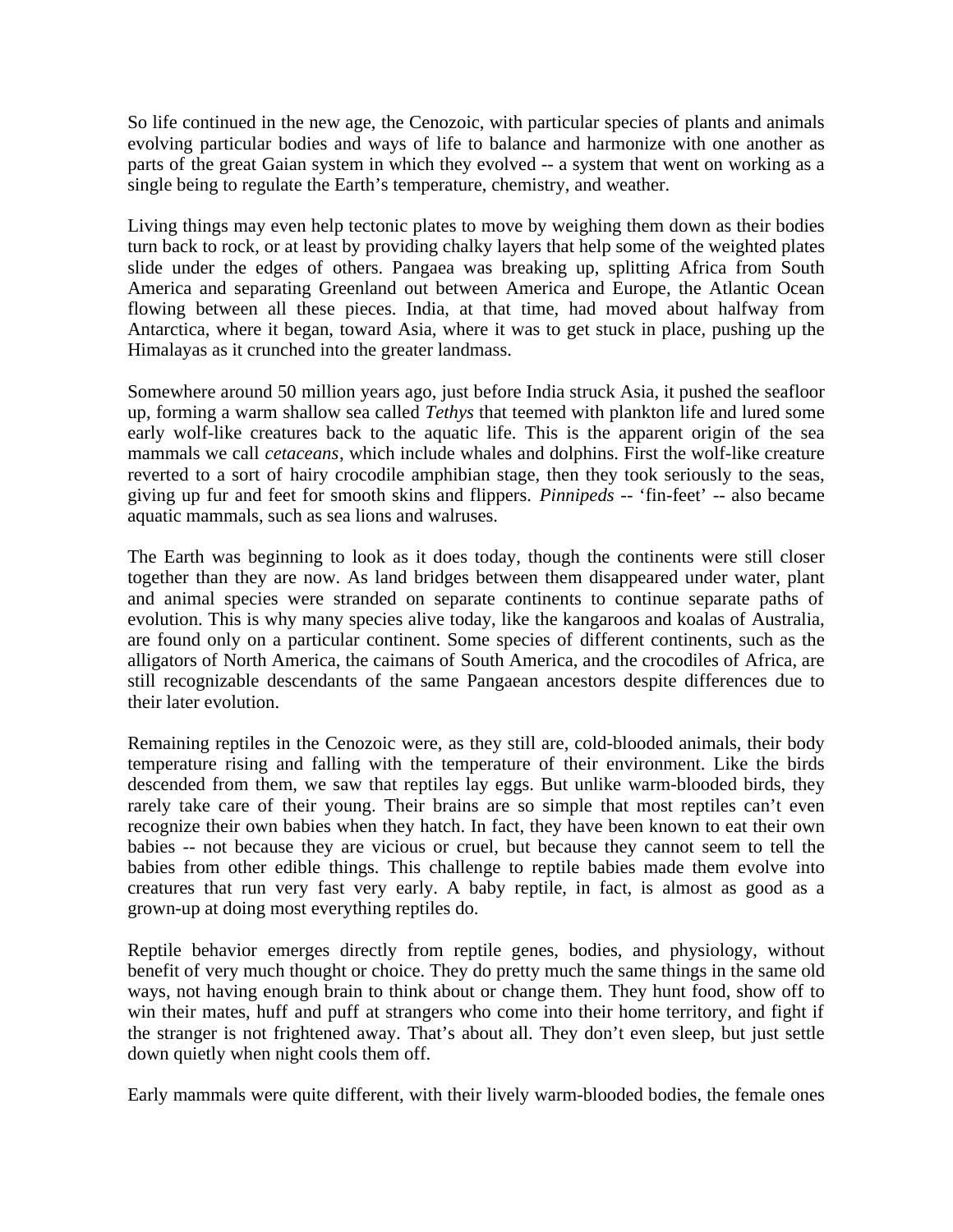keeping their offspring inside until time for birth and feeding them on mothers' milk from the mammary organs which gave them their name. Many early mammals were active by night, having evolved a pattern of waiting till dinosaur types went to sleep before going about their business. These included small tree-dwelling primates with stereoscopic depth vision adapted to seeing in the dark and nimble fingers to pluck their food from branches. They carried their young on their backs as they swung nimbly through the trees.

True mammals branched into two types. One branch, the *marsupials* , which includes kangaroos and opossums, gives birth to very undeveloped babies that stay in pouches on the outside of the mother's body after they are born, until they are ready to live on their own. The other branch grows its babies to a later stage deep inside the body until they are born.

Some of today's small mammals show links back to the early mammals that evolved from reptiles. The platypus, for instance, is a strange, furry, warm-blooded aquatic animal that lays eggs and has a duck-like beak and webbed feet, as though it couldn't decide whether to evolve into a bird or a mammal. A few mammals later *de*volved their legs back to flippers and fins when they returned to the sea to become seals, sea lions, manatees, whales, and dolphins.

Possums are one of the most primitive, or antique, species of mammal living today. They seem to have changed little since they evolved among the dinosaurs, so they are important in the study of evolution. Among other things, they may have been the first animals to sleep and to dream.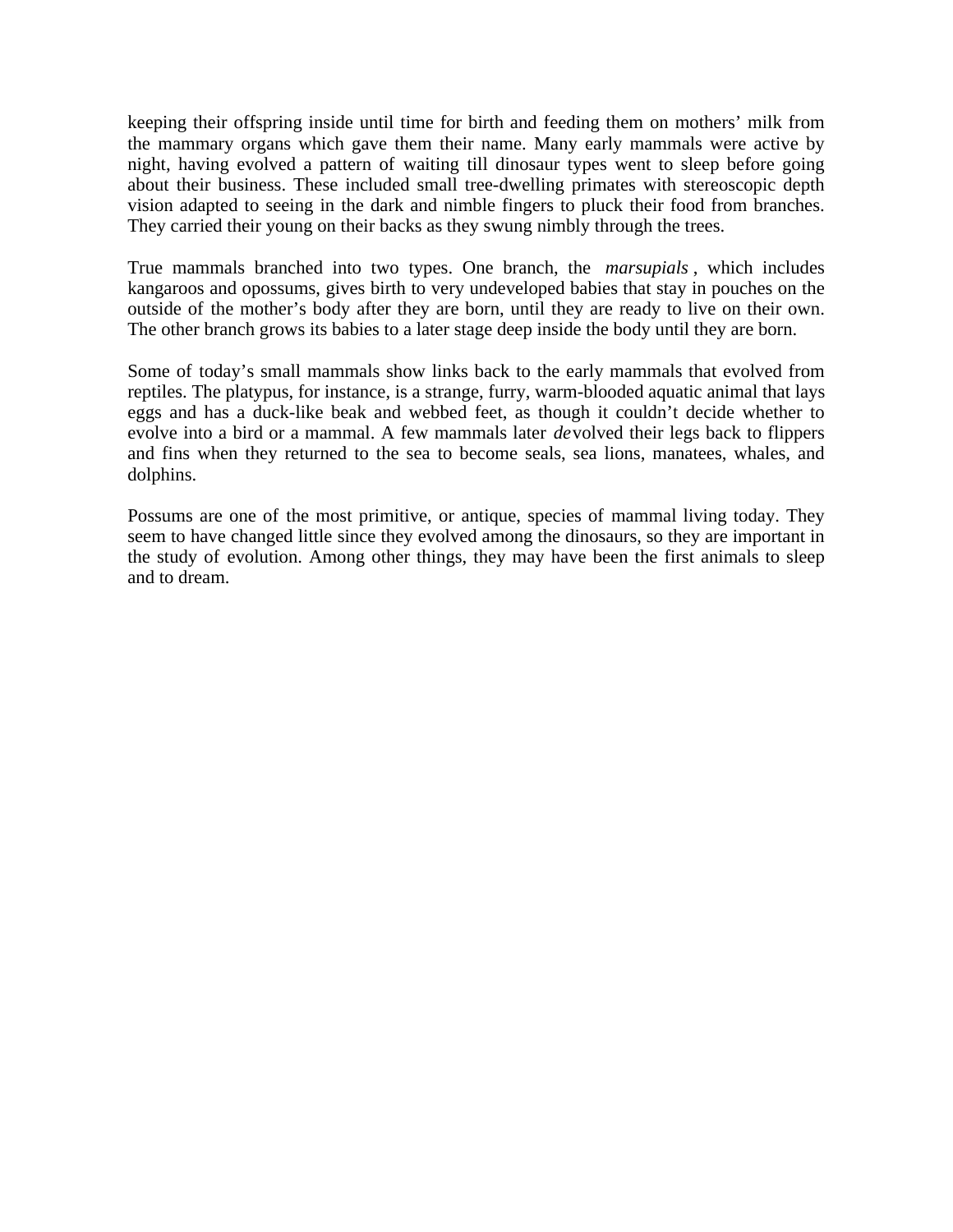## **From Possums to People**

We are still not sure why warm-blooded animals dream during sleep. Sleeping and dreaming are special behaviors that evolved in mammals and were passed on to their descendants, yet no one really knows why. Scientists used to think sleep restored worn bodies, but there is no good evidence for this theory. Some people sleep very little, even never, and have no problems as a result. For most of us, however, sleep is clearly an unavoidable aspect of our physiologies. That makes it highly likely that sleeping and dreaming evolved because somehow they did our ancestors some good.

One guess is that sleeping was a way to keep warm-blooded bodies, which worked just as well by night as by day, quiet and in hiding during the hours when dinosaurs hunted, as mentioned above. Perhaps dream images of dinosaurs kept the mammals just close enough to waking so they could get up and run fast if a dinosaur poked its head into the nest. This theory seems to fit mammals that are active by night. But shrews, small mouse-like mammals, are active day *and* night, while bats, which are small mouse-like mammals with big wings, sleep almost the whole day and night. Many mammal species, including humans, do their sleeping at night instead of by day.

Another theory says that we are put to sleep by a chemical that daylight builds up in our bodies, making us more and more tired by nightfall. That still does not explain what good sleep and dreaming did us. All we know for sure is that they were among the many new kinds of behavior organized in the larger, more complicated brains of early mammals such as the possums. Perhaps we sleep simply to prolong our lives, for sleep does slow down body activity and thus makes a body last longer. Bats live about five times as long as their super-active shrew cousins with the same body size, though both species have about the same number of heartbeats per lifetime! But long life in individuals does not necessarily mean their *species* survives longer, as it is clear that bat and shrew species have survived equally well.

Possums, besides being warm-blooded, hunting by night, and sleeping with dreams by day, take care of their young. Caring for babies through an extended nursing period became the basis for more complex social behavior. Bigger brains had room for more complicated ways of seeing, feeling, and doing, of understanding and acting. Among the new ways of seeing and feeling was the ability of parent animals to recognize their babies and feel the need to care for them -- to feed them, clean them, protect them, and teach them, as both birds and mammals do.

**10**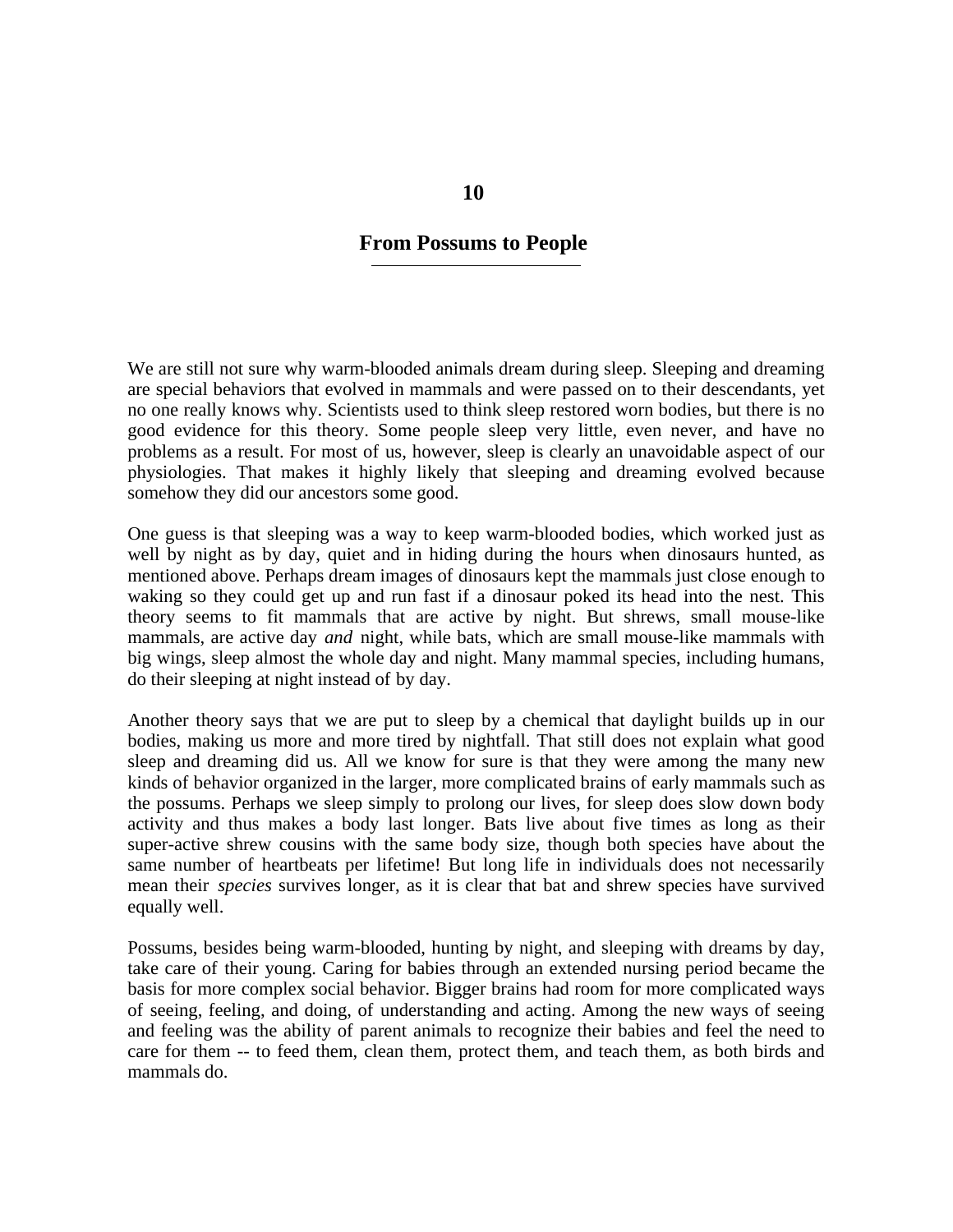Again we must note that nature does not keep things in neat human categories, and so we find insects, such as wasps, providing for their young in advance of their hatching by storing food, and frogs that keep live young in their stomachs, regurgitating them now and then to see if they are ready to function on their own. Some species of fish have evolved quite elaborate care of live young by their parents, though they are not warm-blooded. Seahorse daddies keep babies in kangaroo-like pockets, and some daddy cichlid fishes keep hatched babies in their mouths. After they learn to swim on their own, the fathers herd them and let them back into their mouths any time danger threatens.

Still, if you could watch and compare a fish father and a cat mother caring for their young, you would quickly see that the fish has simpler movements and acts more automatically, while the cat often seems to have a choice about what to do next. The tendency toward particular patterns of behavior evolved in animals together with the structure of their bodies. Such innate, or built-in, behaviors -- say, nest building or courting rituals -- are popularly called 'instinctive,' though most scientists, having dropped the old concept of instincts, call them 'species-specific behaviors' or simply 'innate behaviors.' Whatever we call them, the animal performs them without having learned them in the way we understand learning, and so they appear automatic, performed without choice or flexibility. Sometimes they are therefore called 'fixed action patterns.'

As evolution transforms creatures from simple animals to amphibians, to reptiles, and then to mammals, we find nervous systems getting more complex and behavior becoming more flexible. As brains grow larger and more complicated, some of the innate behaviors loosen up, giving the animal more freedom of choice in responding to its environment and to its own inner urges. The brain is increasingly a flexible coordinating system for changing behavior to fit changing circumstances.

As animals gained more freedom in what to do, and how and when to do it, they gained more freedom in acting on feelings as well as information and in learning new behaviors. Mammals clearly began to show what we recognize as feelings, and some of these feelings seem to be the beginning of evident love in animal evolution. Animal mothers apparently felt good staying close to their babies, feeding them on milk from their own bodies, licking them clean, and hiding them from danger. Whenever mothers and babies got separated, both felt distress and cried. They got back together by listening to each other and tracking the cries. That was the beginning of the voice communications we humans have evolved into complex languages that can be used to express extremely complex ideas and information. Birdsong is a more innate pattern of voice communication, though baby birds often have to learn the exact pattern for their species from the adults. Whales and dolphins have reasonably complex languages they teach their young.

One of the most important things mammals learned and taught one another was to play. Play in baby animals seems to be practice for more serious grown-up behavior such as hunting or winning a mate. You can see wide varieties of baby mammal play, from kid goats butting one another to puppies hiding from and pouncing on one another. Mother cats clearly show their kittens how to practice hunting on one another without being too rough, and the kittens come to enjoy the activity. Ever since it evolved, play has been an important part of social life -- the life of animals living together, making a living together, communicating, and caring for one another.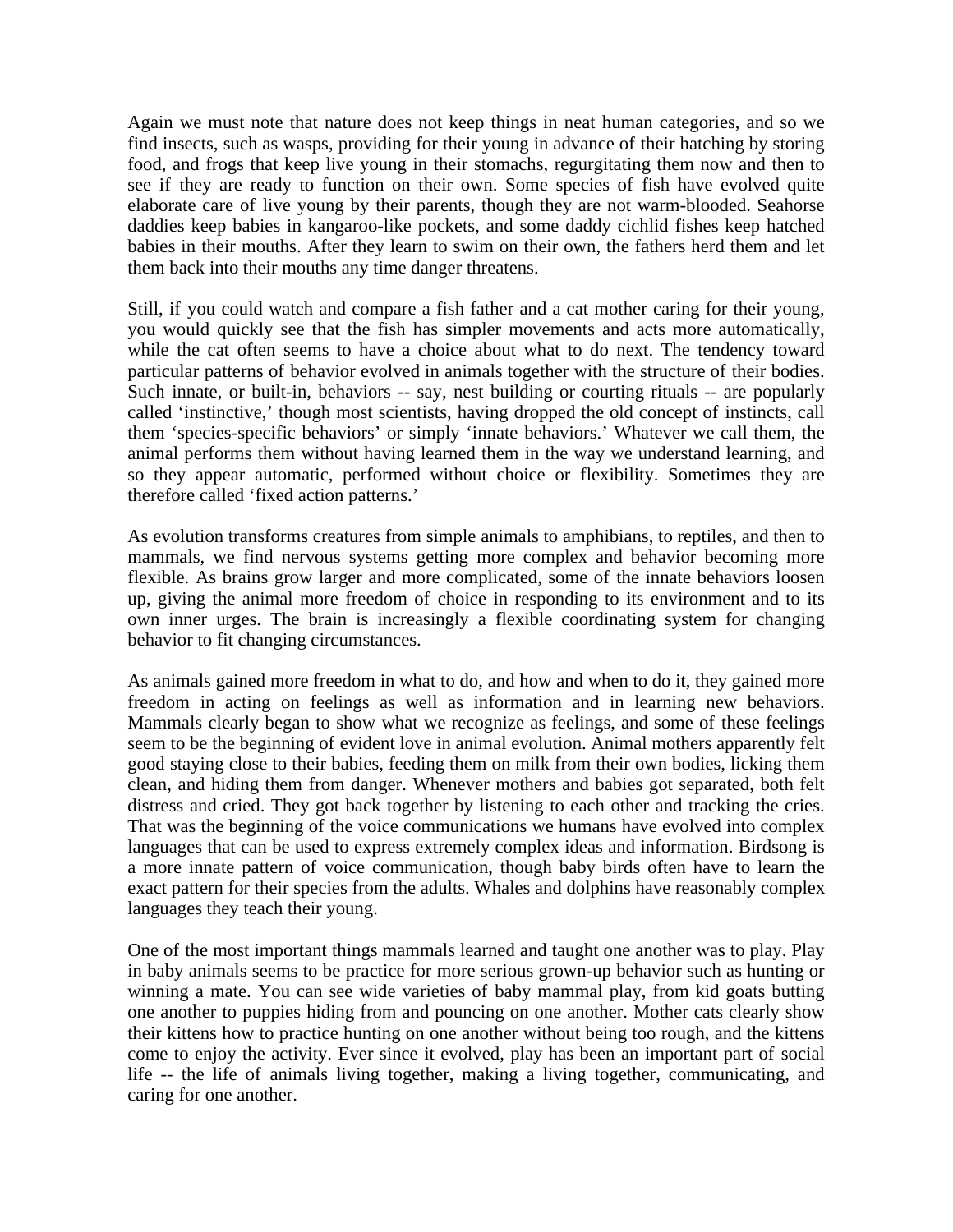Mammals such as cats, dogs, and monkeys have flexible bodies that make it easy for them to care for babies and to tumble about in play. Flexible feet with toes and nails, or claws, can become very useful paws with which an animal can do many things, as we see watching raccoons manipulate food in complex ways. Stiff-legged mammals without flexible toes, such as goats, antelope, and horses, are specialized for climbing and running, but not for tussling or washing their food! Thus they lead simpler lives, grazing rather than hunting other animals, running from their predators, shielding their babies as best they can. While their strong, slender legs and hooves make them surefooted runners, such legs are too specialized for baby care and play, so their young stand and run on their own stiff legs early.

Mammals of all shapes and sizes -- some very specialized, some more flexible -- branched off from early possum-like ancestors. Each new species created new steps in the Gaian dance of life as it wove itself into a complex environment. While the oceans filled with animals from microbial plankton to sea snails, from fishes to mammalian whales and sea lions, forests grew thick with colorful insects, birds; and furry mammals, plains rang with the clattering of fleet-footed hooves or shook with the heavy tread of pachyderms.

With the dinosaurs gone, mammals were the largest of land animals, just as trees were the largest plants. All through evolution, larger and larger individuals had evolved in both the plant world and the animal world. But there was a size limit beyond which individuals did not work so well. Trees that grew too tall could not stand upright in storms or pump water to their highest leaves. Giant dinosaurs were too large to survive a catastrophe that smaller creatures did survive. Mammals the size of whales and elephants seem to be about as big as the Gaian life system can manage successfully. Larger bodies, among other problems, would have trouble getting enough food and oxygen. An animal ten times as big as another in each direction weighs a thousand times as much and needs a thousand times as much food. The large animals that have evolved are very few in number compared with smaller species, down to the most numerous of all, the endlessly hardworking bacteria.

While some Gaian animals reached size limits, there seemed to be no limits to variety in their body designs and behaviors. They evolved countless wonderful ways of swimming, slithering, crawling, running, climbing, and flying; of hunting, fighting, playing, and learning. They had senses to see, hear, smell, feel, and otherwise perceive their world. They communicated with one another and found endless ways of making homes and feeding themselves, often developing complex social interactions. They developed marvelous furred and feathered body designs, many with striking colors and seductive dances to attract their mates.

Where could Gaian creation go next? What was possible that had not already been developed?

**· · ·** 

Think about the world as it was with this tremendous variety of monera, protists, funguses, plants, and animals woven into and weaving the patterns of life. Rock had transformed itself into countless creatures, which had created a rich atmosphere, nourishing seas and soils,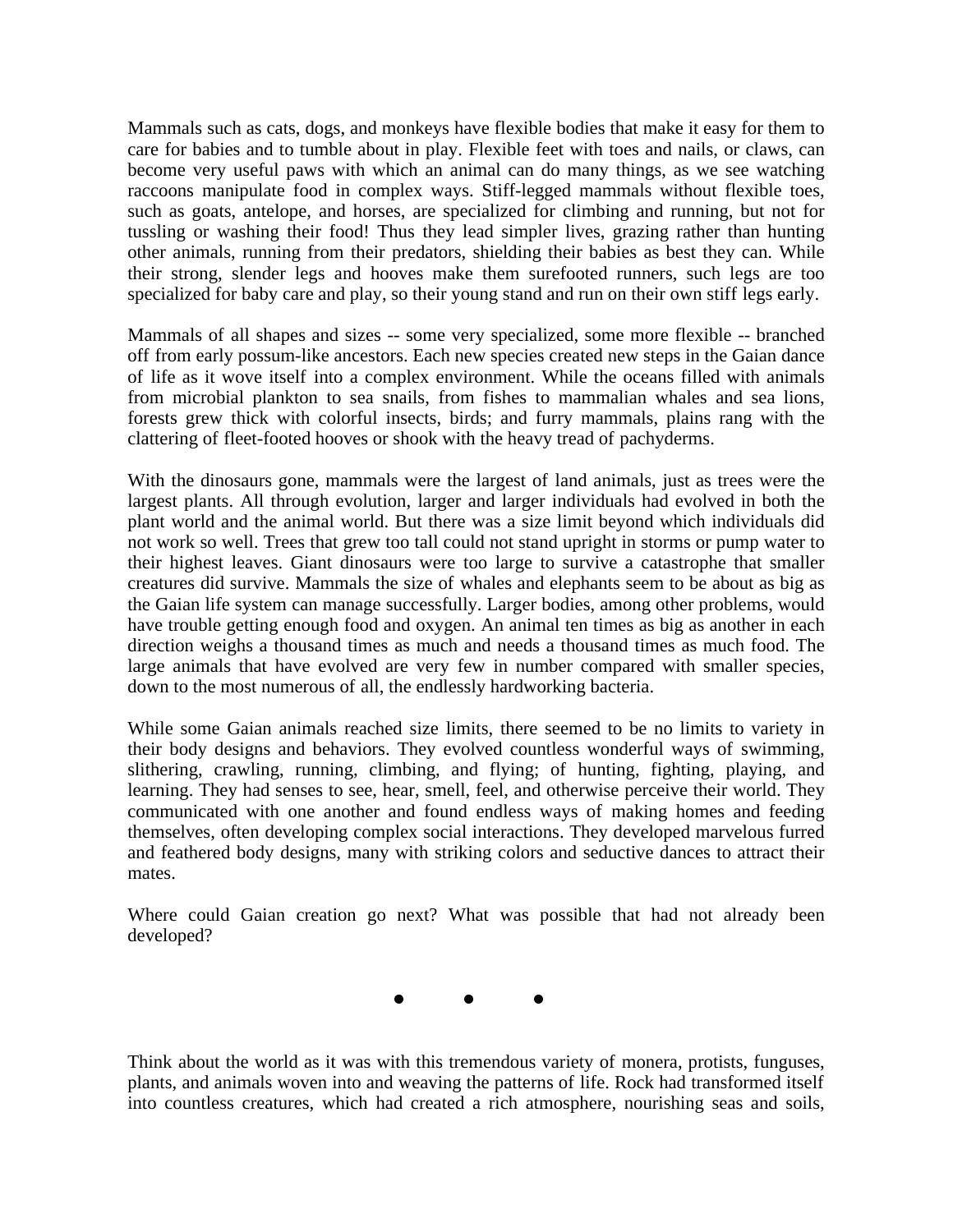producing vast sea and land ecosystems for themselves. Every species of Gaian creation had its part in the dance. Their co-evolution contributed enormously to the overall evolution of their entire planet body.

This great Earth being knew itself in the same sense that we have talked about our bodies knowing themselves. It had and still has the body wisdom to take care of itself and to keep on evolving. In particular, it had learned a great deal through so many generations of creatures living out their lives in concert -- in cycles of individuation, conflict and negotiations to new cooperative arrangements. All this went on without those creatures thinking about their lives or relationships with one another any more than do our own cells and organs ponder the meaning of *their* lives.

Like the cells in our own bodies, they played their parts well. Their perceptions and communications were good enough so that even if they suffered from conflicts and had to learn to resolve them through all sorts of trial and error, the one thing they did *not* suffer was confusion. In a way, they were like actors who played their parts very well even when improvising -- actors who said their lines appropriately. But could they have imagined what the whole play was about in the ways *we* try to figure it out?

This seems to be where the next step in the dance came in -- with the evolution of a very complex and flexible big brain, in a flexible body with a variety of sensing devices, dextrous hands including opposing thumbs, and a throat with vocal-chords uniquely suited to speech between lungs and mouth. This would be a brain capable of finding external ways to communicate with other such brains through language far more complex in expression than body gestures, grunts, roars and whistles could achieve. Through the social use of language, the new big-brained creatures were to become more overtly aware of themselves and one another and of the play they were part of -- to wonder about it and about their roles within it.

The biggest-brained mammals in the sea were the whales and dolphins. And what successful creatures they were! Their bodies had evolved in perfect harmony with the sea to which they had long ago returned. They could roam the watery three-fourths of Earth's surface, seeing by sonar when the water was murky and with their eyes when it was clear. They could adjust to the coldest and warmest, the deepest and shallowest waters, and they could devise a language in which to talk and sing to one another from one side of an ocean to the other.

It is quite possible that cetaceans -- whales and dolphins -- have evolved the ability to think about their world and to share their thoughts with each other. Dolphin language, for example, is very complex and apparently very much faster than ours. We have just begun seriously to study it, and so far we have made little progress in understanding it. We have even less understanding, or even comprehension, of what their telepathic communications may be like. All we do know is that if brain size and anatomical complexity are clues to intelligence, they outstrip us.

Until very recently we humans believed ourselves to be the only intelligent creatures, and we didn't treat other creatures with much respect. In fact, we have come close to killing off the whales and dolphins just as, earlier in our history, we apparently killed off most species of elephants -- the only other land mammals with brains bigger than our own. *Homo sapiens* may even have killed off other species of early humans while competing with them for food.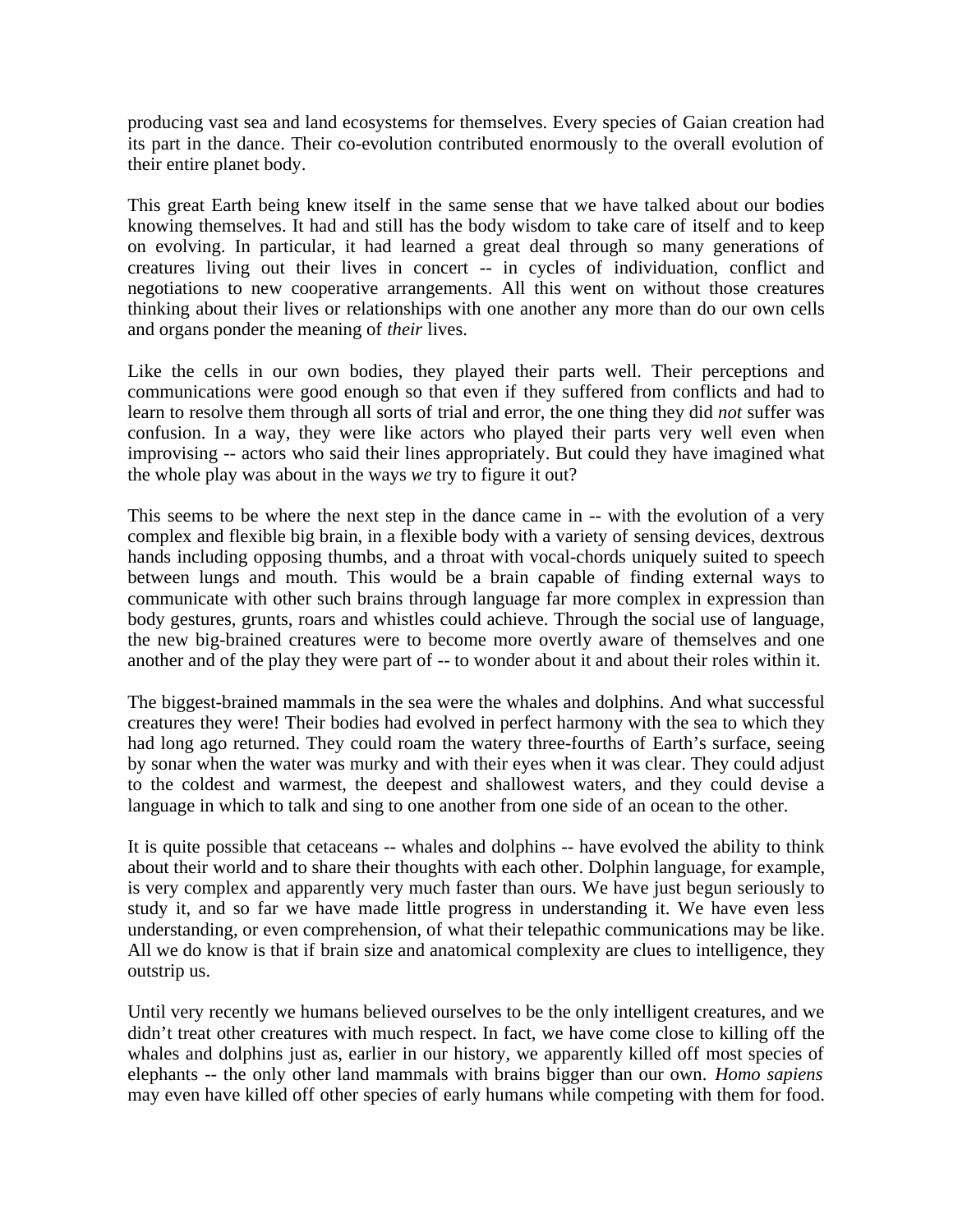The last other known human species was Neanderthal, who disappeared from the evolutionary record only about forty thousand years ago. Some scientists think they may have disappeared through interbreeding with our own species; others think we killed them off.

In any case, cetaceans had little to worry about until our own human species evolved brains as big and clever as their own, thirty million or more years after theirs had evolved. Though we humans evolved so much later than cetaceans, by Gaian standards we evolved with incredible speed, our brains blossoming suddenly, expanding in size almost explosively from the much smaller brains of our apelike ancestors.

Stories abound about our human origins, from the better known religious stories to no few scenarios in which we result from interbreeding between extra-terrestrials and apelike Earth creatures, or from the takeover of the apelike creatures' bodies by more evolved non-physical beings. While we have, at least as yet, no clear confirmation of any such stories, we would do well to recognize that the purely Earth-evolutionary story of human evolution still contains plenty of gaps and mysteries. With those limitations in mind, let us continue the story as scientists have pieced it together.

To become human, those ancestral apes would have to do something similar to what their much more ancient polyp ancestors did. They would have to practice neoteny -- that is, they would have to remain childlike by not growing up into mature apes at all!

Piecing our own history together from fossils and other biological evidence, we get a story of human evolution goes something like this: Generation after generation, some baby apes were born prematurely, until at birth the bones on the tops of their heads were still soft and not grown together. This permitted their brains to grow much larger *after* being born through the limited diameter of their mothers' pelvic bone door to the world.

In the first year of a human baby's life its brain grows three times bigger than at birth, quickly passing the size of a grown-up chimpanzee or gorilla brain. But human faces keep a babyish flatness instead of developing grown-up snouts and jaws and bony eye ridges. If you look at chimpanzee families, you will easily see that people, even grown-up people, look much more like baby chimps than like adult chimps.

Scientists have shown that our DNA is 99 percent identical with that of chimpanzees, and have estimated that we branched off from common ancestors only two or three million years ago. Some scientists find it difficult to believe our species can be so different from our large ape relatives with so little difference in genes, but perhaps the major changes in our bodies have been due simply to a few genes that regulate maturation. The potential for greater size and complexity in ape brains may be there, but locked up by the early sealing of their skull bones.

However humans came about, it is clear that genetically we are very closely related to our much more peaceable chimp and gorilla cousins, and this may help us overcome the obsessive idea that we are naturally violent creatures. On the other hand, eager to see our own violence as natural -- and at the same time to see ourselves as better than our ancestors -- we emphasize the occasional violence we *do* find among great apes, as well as among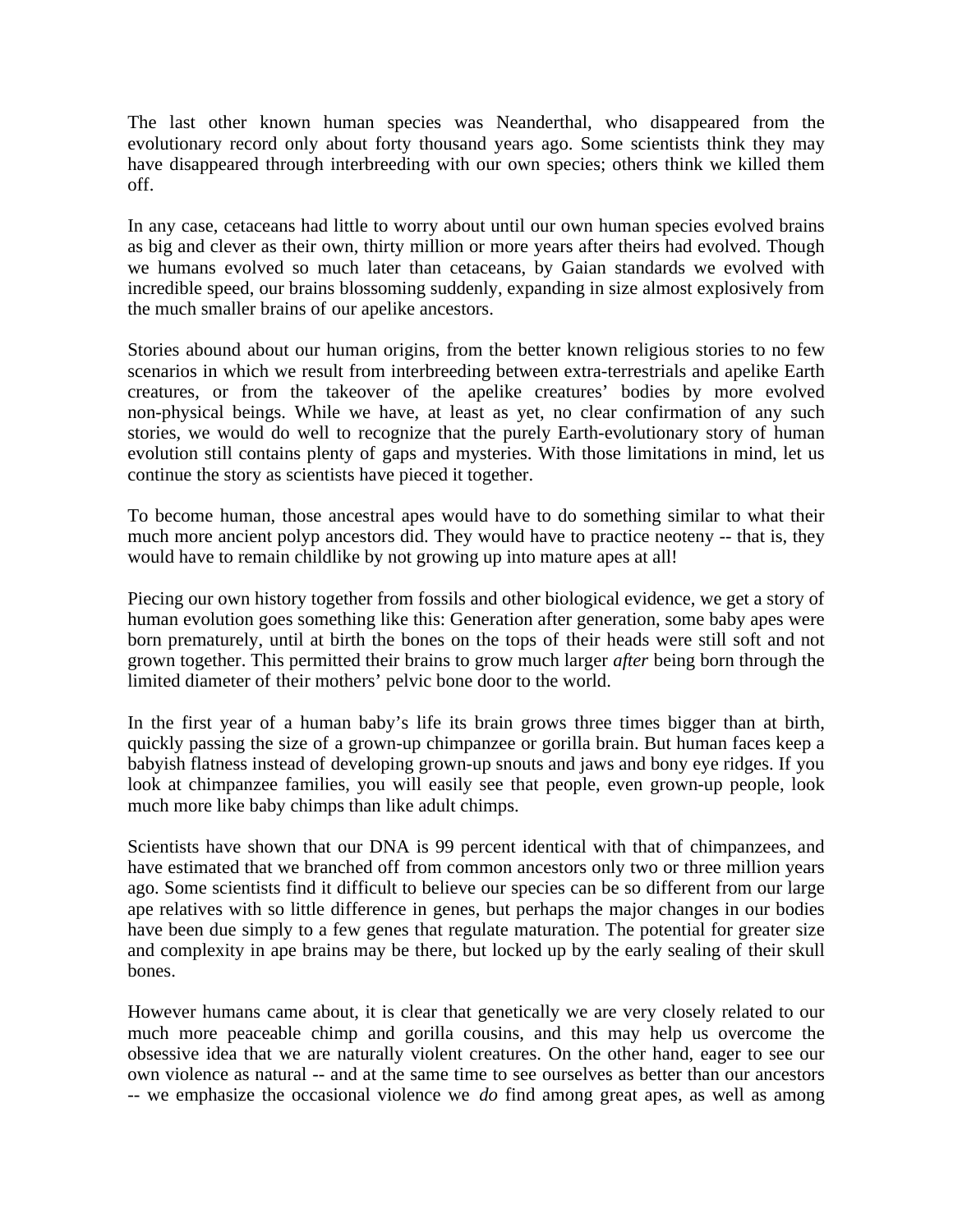pre-modern peoples.

Our obsession with violence is worth a brief digression. We teach history as the history of warfare, naming its great ages after metals from which human males made weapons. We teach *his*tory, rather than *her*story, though half of humans are female. Schoolchildren, asked to tell what they know about Incas and Aztecs, are far more likely to remember warfare and human sacrifice than their phenomenal agricultural sciences and architecture, their metallic arts and weavings -- as if such great economic and artistic cultures could have been built on mayhem and murder. Of course we do not teach children that European culture at the same time was built primarily on the massive human sacrifice of the Inquisition, which was also Europe's chief export to the Incas and Aztecs, in turn for their gold and silver, which financed Europe's industrial revolution.

All this to say that questions of violence are truly of huge importance for humanity, but social bias in discussing them clouds the real issues. Violence is not 'good if ours and bad if theirs' -- it is a danger to all. The really important issue is that we endanger ourselves as a species by believing we cannot evolve from the violence we do to each other and to other species -- the competitive belligerence from which we must evolve to peaceful cooperation as so many other Gaian species have done.

Back to our story, the babyish new apes, without big snouts in the way, could easily see what they were doing with their hands, which had long been good at grabbing and holding on to things. After all, they had been living a life of swinging through trees for millions of years. Now, more and more, perhaps for lack of adequate food, these evolving creatures foraged and made their homes on the ground instead of up in the trees. Their arms and hands, no longer so engaged in swinging, were free to do new things. In time, their opposing thumbs grew increasingly dextrous at holding and making things. Meanwhile, their necks and hipbones, legs and feet, were gradually re-patterned for walking and running upright.

The longer these new upright mammals stayed babyish, the later their teeth came out and the less hair they grew, though they may also have lost hair in evolving a cooling system that let sweat out all over their bodies. This cooling system helped them run for such a long time that the animals they learned to chase for food and clothing tired out before they did.

Young humans needed warmth, protection, and affection. They needed to be taken care of much longer than other young mammals. But their long childhood gave them time to play and be curious and learn new things, and parents had plenty of time to teach their children before they grew up. In fact, it is because we never really grow up the way apes do that we can keep on playing and learning new things all our lives -- providing we don't seal our own brains up with fixed ideas as inflexible as the old innate behavior patterns.

There were endless new challenges for these first humans. Without the warm coats, strong claws, and long teeth that other animals their size had, they had to survive by using their big brains, their clever hands, and their ability to run longer, if not faster, than many other animals. But perhaps this was in their favor, for even today the most creative and successful people are often those who didn't have everything they wanted early in life and had to work hard to overcome disadvantages.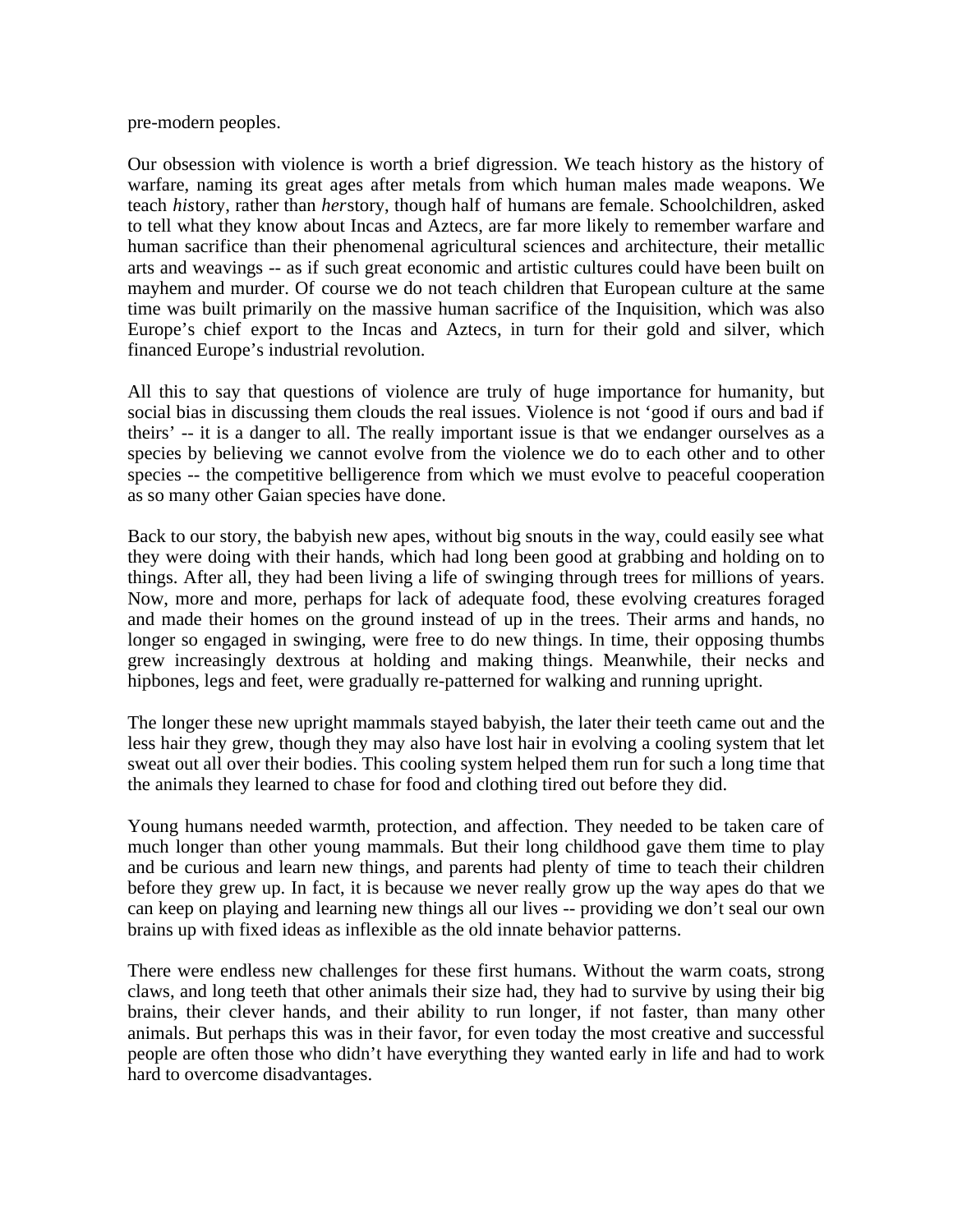Early human diets included a wide variety of leaves, roots, seeds, nuts, fruits, eggs, grubs and easily caught small animals, including fish and shellfish. Nets and snares for birds, fish and rodents were probably the primary hunting and gathering tools for a long time. But our ancestors also learned to drive successful predators away from their game catches and acquired a taste for hunting such game themselves. No doubt this made them more inventive. Tools and weapons extended the use of their hands; keeping warm by turning the larger animal skins into warm clothing for themselves was as important as eating their meat.

We can be quite sure that that early humans were both cooperative and scrappy, with emotions from avarice to anger, from lust to laughter, from fun to fear, playing important roles in determining their behavior. Families and groups of families shared caves and other shelters as well as their ways of life, living together where food was plentiful, traveling together when food got scarce. As they became ever more social and communicative, we can imagine them laughing and dancing with joy when life was good, growing frightened and hostile when food was scarce, when dangerous animals prowled near, or when fires were started by lightning near their homes. Yet there is no reason to assume they were any more hostile to one another than chimps or gorillas are. Even if we became a predator species through hunting, it would have been highly unnatural for us, as a mammalian species, to kill our own kind. The question may be, who did we recognize as our own kind?

It's easy to imagine how exciting it must have been when truly new improvements were invented. Who were the first people to carry burning sticks to their caves, learning to feed flames without letting them spread, learning to cover coals so they could be re-lit the next day or carried to a new home. How proud they must have been to teach such discoveries to their clan or tribe.

Like apes, humans had very flexible, expressive bodies and a natural talent for imitation. Human language probably began with dances and making decorative marks on their ever more naked bodies, to show each other, and later remind each other, of their experiences. Wearing clothing gave opportunity for elaboration into special costumes with headdresses and adornments as they created these rituals. We can imagine them dancing their hunting adventures, copying animals in courtship dances, and so on.

We can also guess that the sounds they made as they danced took on meaning, eventually becoming spoken words that were symbols for actions and things, just as their drawings on rock or on the ground became picture symbols. Once there was spoken language, it must have been much easier for them to learn and teach ever more complicated ways of life to one another.

Quite as the ancient bacteria had gotten together to do different jobs within the same cell walls, and as the cells of protist colonies, or the ants of ant colonies, divided their jobs among themselves, so humans now organized themselves into communities where different people did different jobs. Some hunted or fished; others scraped skins for clothing. Some became specialists in making tools or baskets or clay pots, which were hardened in fires. Some were no doubt better than others at drawing, dancing, or telling stories. And some became leaders -- wiser elders, chiefs or medicine people -- who organized jobs, drew up rules to live by, and made decisions on what to do when others could not agree.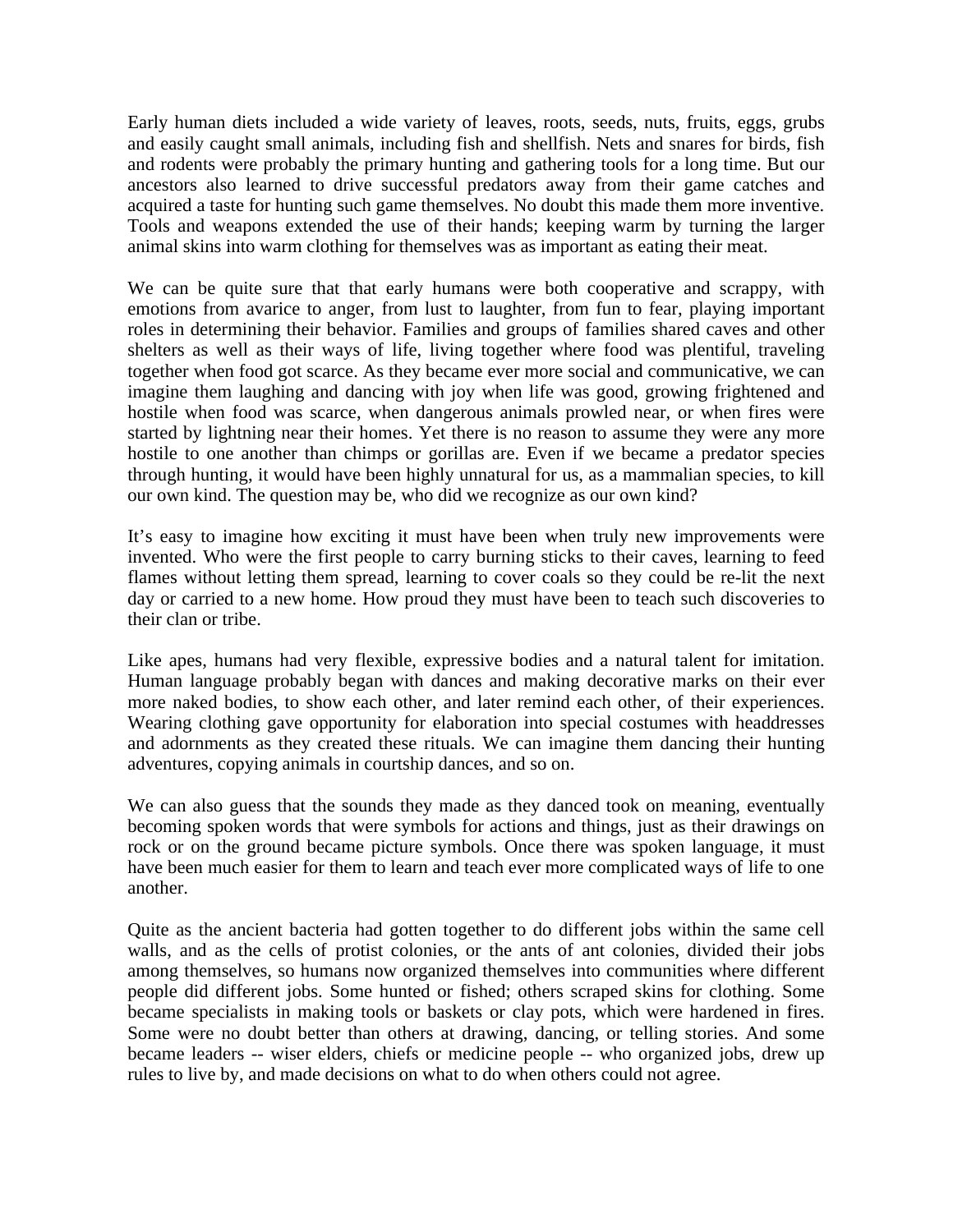Human communities, as they got larger and more complex, evolved leadership and governments just as eukaryote cells had evolved nuclei and just as animal bodies had evolved brains. Every holon that grows larger and more complicated must evolve some way of organizing itself to simplify and manage its complexity if it is to survive. When human communities got too large, they split up, or budded off, into new colonies, thus reproducing themselves much as ancient bacteria had.

**· · ·** 

Among the oldest artifacts of Stone Age societies are motherly female images carved in stone or modeled in clay. Some of the oldest stone-age temples we have found were actually built in the shape of human female bodies, such as those in Malta, or in mounds that symbolized them, with internal womb chambers and birth passages, as in Newgrange, Ireland. So many such images and temples have been found by now, without any male images from the same times, say of hunters or warriors, that it is clear their makers were more interested in the giving of life than in the taking of it.

The giving of life is actually a lifelong business of feeding and otherwise nurturing people. Early humans probably began agriculture simply by leaving pits and seeds along their habitual tracks, as Amazon hunting cultures still do today. This rearranges ecosystems favorably for humans -- a kind of intermediate stage between gathering and gardening. Gradually they learned to grow reliable food supplies in their settlements and to keep and breed captive animals. Where climate and soil permitted, they organized themselves into villages with fields. The art of agriculture evolved from simply planting seeds to selecting the best seeds from each harvest for planting and giving as gifts, as well as to preparation of food for storage against times of need. As humans cleared larger and larger stretches of land, they began to seriously alter their environments, eliminating some species to nurture others, changing the genetic identity of plants and animals through their selection.

The agricultural revolution of the Stone Age was no doubt the greatest transition in human history, forging our destiny as a species that would change the face of the whole planet, destroying and rearranging things to our desire. Evidence suggests it all began peacefully and modestly with simple agricultural techniques for growing plant foods and keeping herds of animals for milk and meat and wool. In nurturing one another, people learned to spin yarn and weave cloth, to mold clay into vessels, to make houses of earthen bricks and furniture of wood. They learned to smelt metals from the earth for making images of worship, adornments to wear, and stronger tools, as well as for weapons.

They made musical instruments and danced and sang in worship of deities as well as to celebrate and tell colorful stories about their world and themselves. Some of those stories were reports, others were used as lessons, still more were told just to exaggerate, boast and entertain. We assume it was difficult for early people to explain their world to themselves - that nature was an incomprehensible and unpredictable power to them and death a frightening mystery -- but this is not really likely. Today's surviving indigenous cultures - tribal cultures still living on their ancestral lands -- have a much closer relationship with nature than does our technological society. Those that have been able to maintain their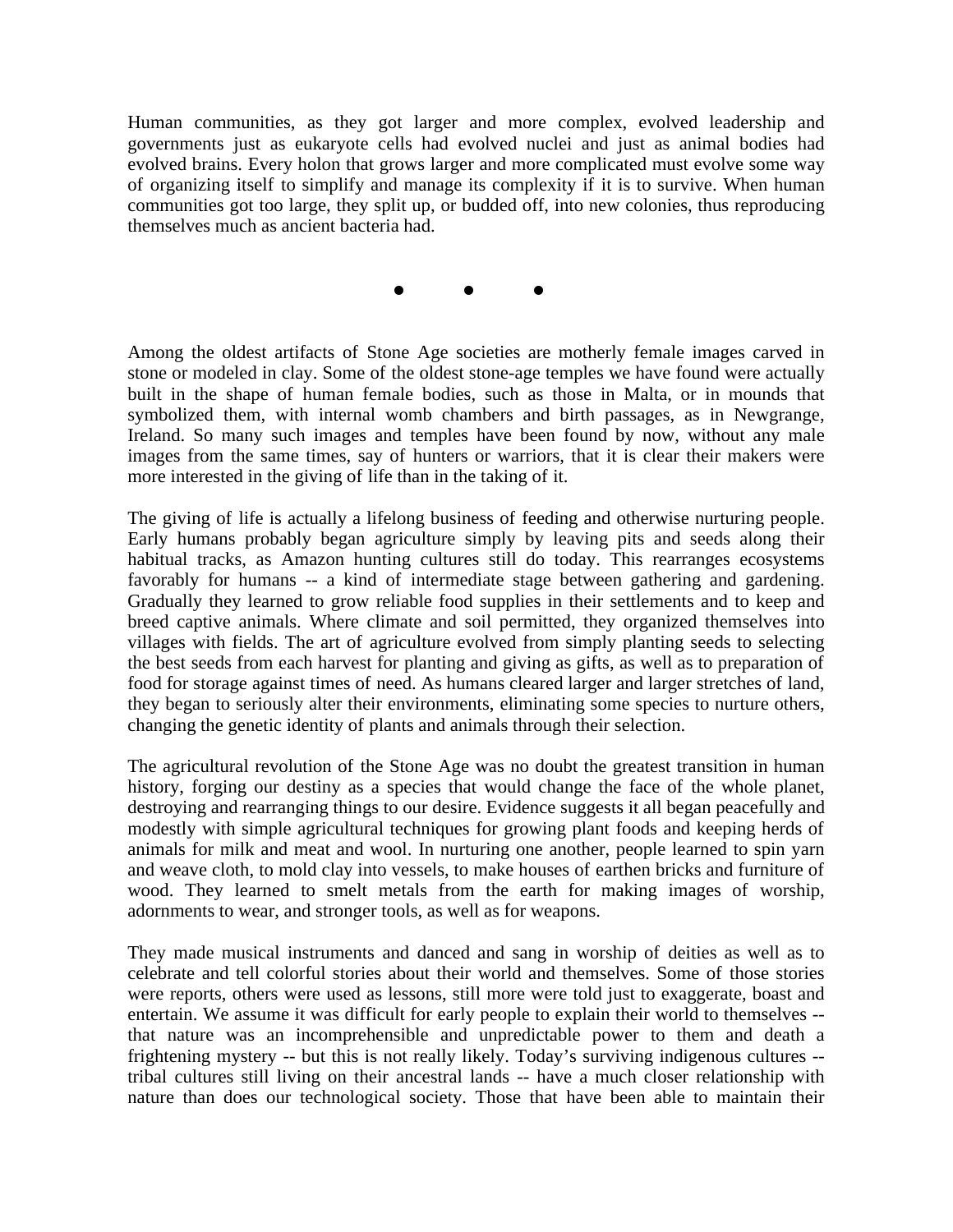ancient ways despite all efforts by conquerors to destroy them, tend to see themselves as active and responsible co-creators of their ecosystems, something our dominant culture needs badly to learn from them. More on this in Chapter 19.

When we continue the story of human social evolution in the Stone Age and after, we will see that sustained violence among humans was quite likely a distortion of our humanity that came fairly late on the scene of human civilization. This should give us hope that our violent phase may be a temporary aberration from which we may recover. But let us first take a look back and reflect on the fact that for the greater part of our existence we were not so different from the rest of the animal world.

**· · ·** 

Looking at ourselves today, it's hard to see humans as natural animals. But from Gaia's perspective that is just what we are -- and a very new animal species at that. For most of our history we did little more than mimic adults as children, mate and give birth, shelter and care for our young, gather food, defend ourselves and our homes against other animals, then rest or play with one another before we fell asleep to dream our restless dreams. Compared with the few million years in which human life was not very different from that of other mammals, our civilizations are still a very new development in a still juvenile species.

Imagine squeezing the four and a half billion years of Earth's existence into just twenty-four hours. While bacteria were born long before dawn and had the world to themselves until midday, humans came on the scene only for the very last minute before midnight! And only in the last *second* of that minute have we formed settled societies we call civilizations. We really have just begun to become fully human. Consider the experience whales have gained being already in their present form for some thirty millions of years.

Since people evolved -- however recently by these timescales -- we have survived many ice ages, which were believed until now to have been abnormal times for our planet. Lovelock and others presently working out Gaian physiology suggest that ice ages may be the Gaian norm during phases when continents are separate and spread out. Between these phases the Earth seems to warm up, creating periods between the waves of ice ages that are abnormally warm, like fevers. We now know of seventeen distinct ice age phases, most of which occurred before humans evolved.

Ice ages are only a few degrees of temperature colder on the average than the times between them, though we sensitive creatures consider them great extremes. In any case, during ice ages, great patches of ice move, as we know, from the poles over parts of the Earth that are warm between ice ages. As more ice is produced, the sea level is lowered and more land is exposed near the equator -- as much land as there is in the whole continent of Africa. When the ice recedes again, these areas are flooded, but ice-covered areas warm up, melt the ice, and produce rich new forests and grasslands.

Humans were apparently driven ahead of the great sheets of ice when they advanced, and humans later followed in their wake as the ice sheets receded. They wandered to places that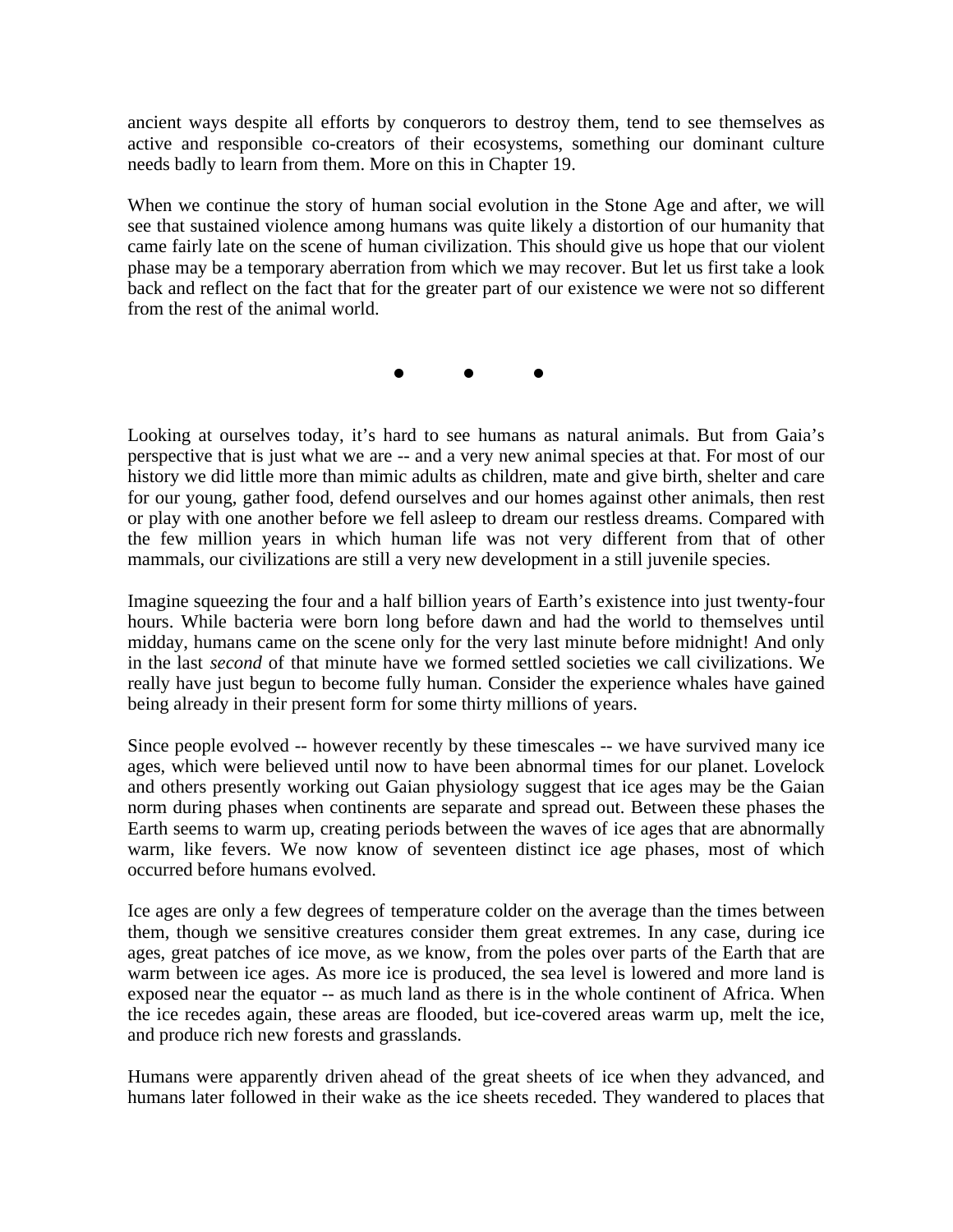were rich in food and water and settled down until, many generations later, a new wave of ice drove them back. By the time the last ice age was over, around ten thousand years ago, people had spread themselves out over much of the Earth's land, taking with them their early civilizations, their ways of changing the land, their seeds, and their stock. But before we go on with their history, let's look a bit more closely at the spectacular brains that made all this possible.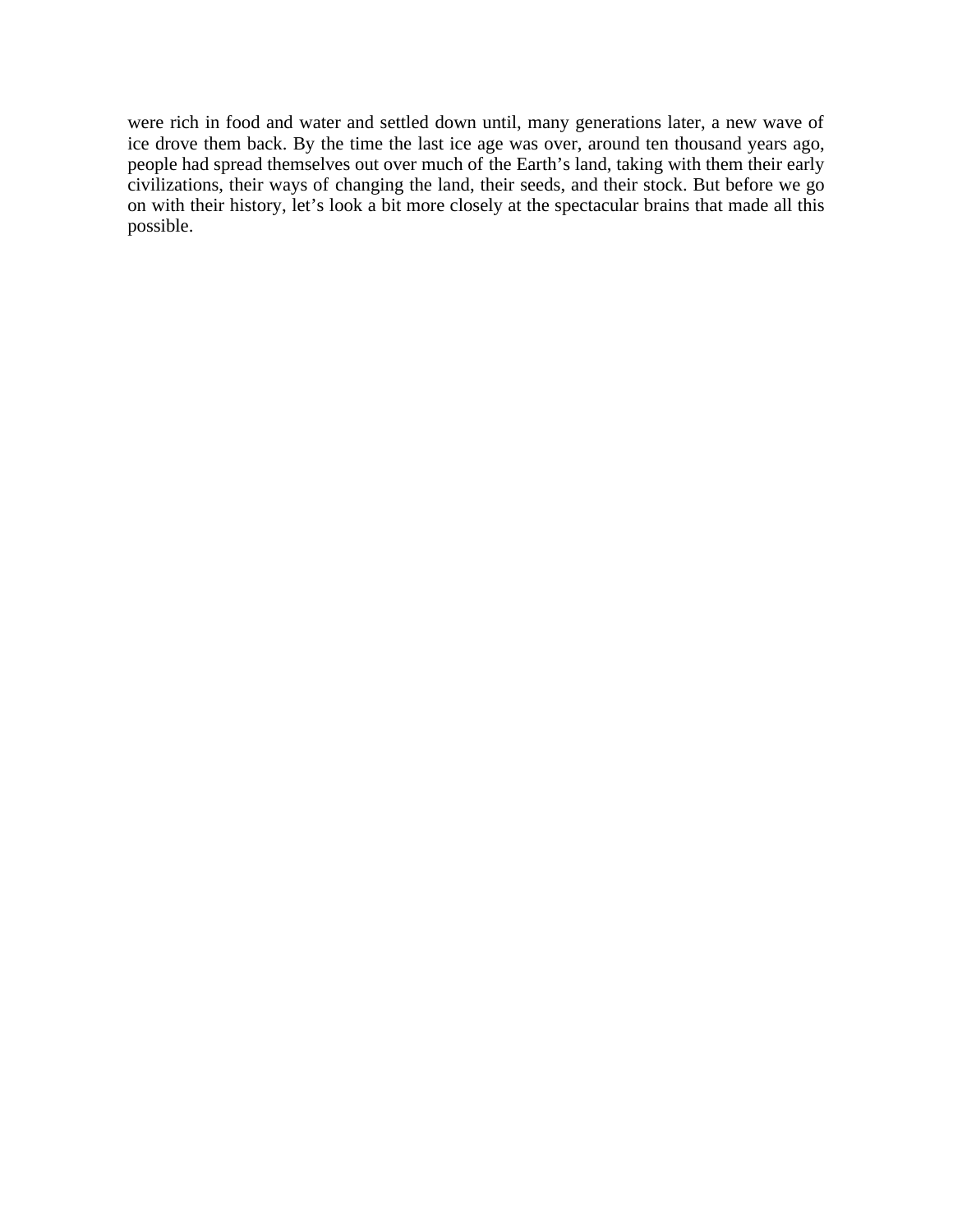## **The Big Brain Experiment**

If you could look inside your own head, as we looked in on our developing embryos earlier, you would see yet another kind of evolutionary record. The innermost part of a human brain looks much like a reptile's brain, and it seems to be this deep core of the brain that sometimes makes *us* huff and puff and attack others automatically, as though we have disconnected it from the rest of the brain, which might give thought to what we are doing. Wrapped around this core, is a more recently evolved part of the brain, which, together with the core, looks like a more modern mammal brain, such as that of the horse. This mammalian complication of the brain permits those mammalian feelings we call anger and love, sadness and joy. It also appears to make us playful, curious, and eager to learn.

On the surface of the human brain we find the newest complication -- the *neocortex*, or 'new bark' growth, which ripples and folds itself to look like a great elaborate walnut inside its skull shell. Despite some success in mapping it, the brain is not separable into parts such that we can say that this or that feeling or behavior has its locus in a particular place. Yet we know it is the evolution of the neocortex -- richly interwoven with the inner brain -- that permits the whole brain to demonstrate our special human abilities. We can remember our past in detail, compare it with our present, and, on that basis, make plans for our future. The neocortex is very much involved when we create our ideas of the world, communicate in language, think up our inventions from courts of law to computers, create works of art, research scientific questions, decide what is good and what is bad, learn and think about our relationship to all other creatures of the Earth and even to the whole universe.

There is a great deal that we still don't understand about brains. We can study their evolution and construction, count their cells, record and measure their patterns of chemical and electrical activity, and yet we do not really know *how* they do what they do. There is a very good chance that our explanations of them will change dramatically in the future. Just for example, if physicists are right in saying that fundamental reality is not material -- that matter arises through a continual transformation of cosmic consciousness -- then brains may be material devices permitting consciousness to operate in, or to interface with, the rest of material reality. This view would see brains as biological devices created and operated by consciousness, rather than seeing them as biological devices which give rise to consciousness, as has been supposed -- a rather complete turnaround!

It is wise to remember how much our western scientific stories have changed in the past century and to realize that they are likely to change even more in the next. The concept of cosmic consciousness is still new in western science, though earlier eastern sciences saw it as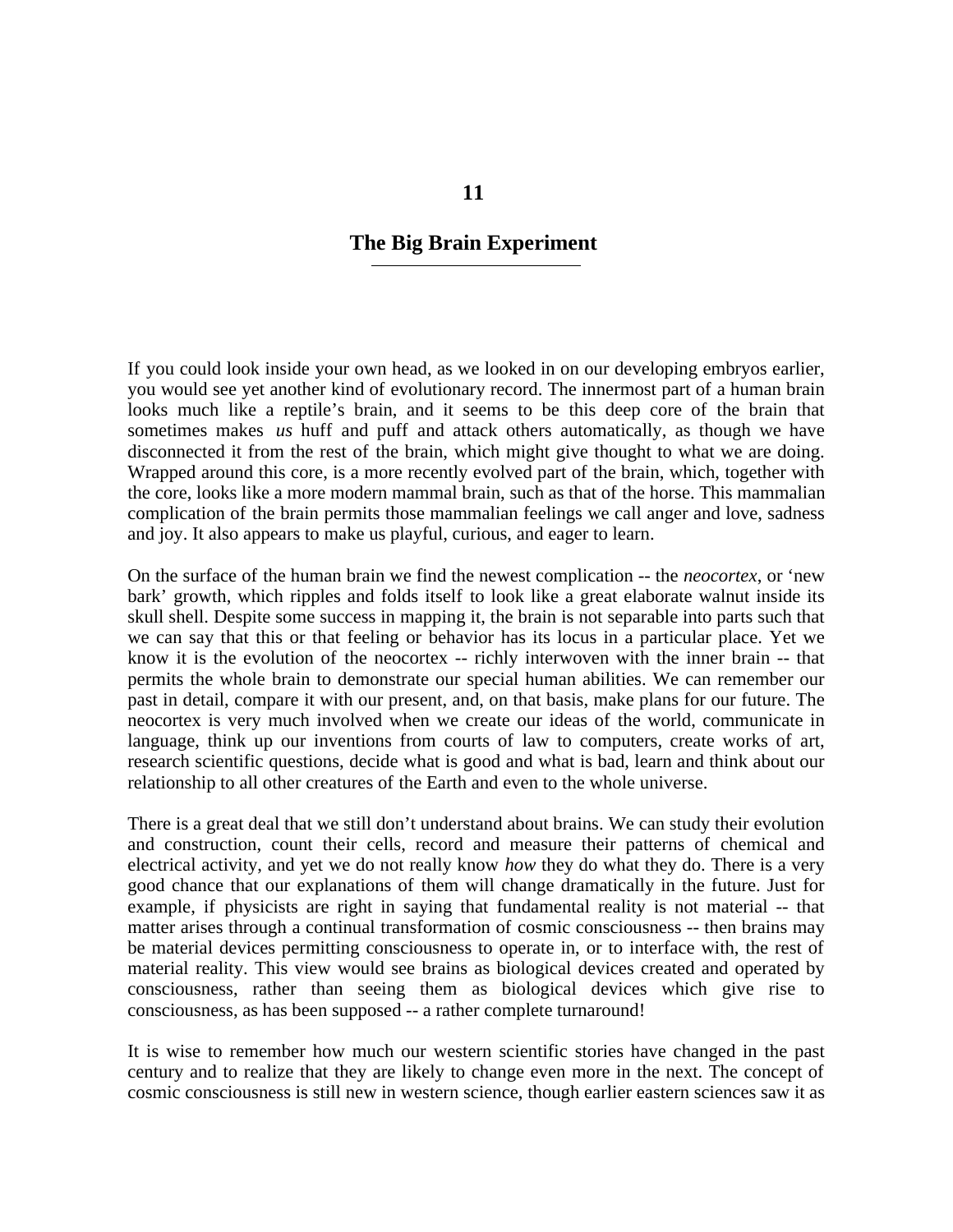fundamental to the universe and were very interested in distinguishing it from the kind of consciousness we are familiar with from our ordinary waking experience. Cosmic consciousness can only be directly experienced through long training in meditative exercises, and is most usually experienced as a blissful unity. Ordinary waking consciousness, on the other hand, is always present, usually complex, and seems to have evolved through the evolutionary experiences of Earthlife. What we call the subconscious seems to exist somewhere between the two, and reveals itself in the dreams we spoke of earlier.

The philosopher Alan Watts suggested the universe might be a great game of hide and seek played by God, who was everything and so had to play the game alone, hiding in rocks and trees and people, waiting for them to discover who they were. We might also see the universe as a vast learning experience, with ourselves currently at its leading edge, trying to figure out how it all works by looking back on it through our unique kind of consciousness. As we evolve and learn, so do our stories change, whether they are religious, scientific or other.

It is as though cosmic consciousness keeps trying out new possibilities through biological and social evolution. When we compare the brains of many species, we can see quite clearly the parallel evolution of ever more complex brains with ever more complex behaviors. Species consciousness, communication, and freedom of choice in behavior seem to have evolved gradually, becoming most complex in the relatively bigger-brained species. In our own species, and perhaps earlier in cetaceans, there has been an unusual explosion of these talents. Like humans, dolphins seem to have ideas, ethics, complex languages, and personal names. While scientists have not succeeded in finding a language bridge between humans and dolphins, there is an increasingly large literature on telepathic communications between people and cetaceans, including repeatable experiments and evidence of dolphins healing people.

Indigenous people share an understanding of nature as a vast and continuing dialogue among all parts and species of Earth -- as one great family -- with humans as the youngest member with the most to learn. Many of them consciously participate in this natural dialogue as co-creators (see Chapter 19) but Earth is now dominated by a branch of humanity which chose to cut itself off from this dialogue. Enamored of our big flexible brains, we of western culture have -- in our minds, if not in physical reality -- disconnected ourselves from the community of life. We study it as though it were separate and work to control it for our own purposes.

No other species has been in a position to do this, for none is so free to choose its behavior and thoughts at every turn. None is so clever in inventing and producing technology, so powerful in its ability to kill or protect other species, to destroy or preserve whole ecosystems worldwide, *or* to pretend it is separate from the rest. Truly we are a Gaian or universal experiment in freedom, and a risky one at that.



Most animals, as we saw earlier, do most of what they do as innate behaviors -- that is,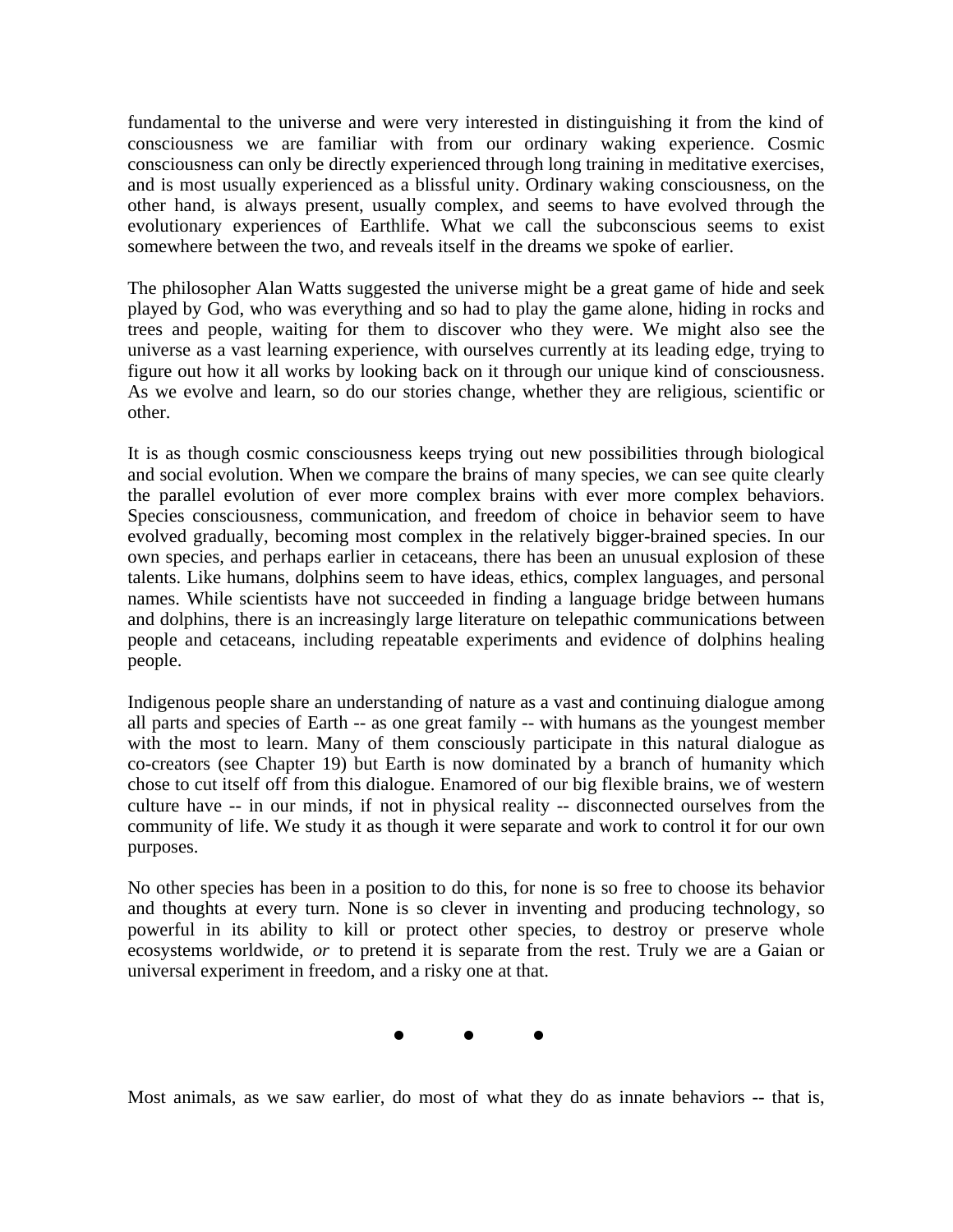without having to learn by trial and error. There is little you can teach an ant or a lizard, as virtually all the ways such a creature responds to its environment seem to have been built into it by its evolution in community. Their behavior is carried out by their nervous system and the rest of their physiology in response to their changing environments -- the things and events they encounter. In the last chapter we saw that the larger, more complex brains of mammals freed them from some of their rigid innate behaviors and let them learn new behaviors through feelings and experience. In mammals, innate behavior is still apparent, but feelings and learning and voice communication add variety and richness to behavior.

There are a few things we humans do automatically, as we say 'by instinct,' such as running from danger or attacking when we feel threatened, seeking mates, feeling love for our babies, and seeking food or a place to lie down when we are hungry or tired. We don't have to think about such things. But we have no innate programs for painting pictures or digging up fossils or building airplanes or philosophizing or designing hospitals or doing the millions of other things we do.

Our behavior is guided partly by basic needs, a great deal by what our society has taught us, and somewhat by personal choice. What we do by our own choice usually depends on feelings and experience with our past choices, some of which become habit. What we learn from our society depends on how other people's feelings and experience with past choices have been turned into customs or social habits and rules. It is our society, for instance, that sends us to school and tries to keep us out of trouble with others.

Let's consider for a moment this matter of staying out of trouble with other members of our species. In most other social species, built-in behavior patterns keep individuals out of serious trouble with others of their kind. Many species of reptiles, birds, fish, and mammals, for example, make their homes in places or territories they have claimed as their own. When other members of their species come into this home space, the resident inhabitants warn them with species-specific dances or songs. Usually the intruders back off and leave. Even if it does come to a fight, the intruders know innately to give up before being seriously hurt or killed. You may have noticed that the loser in a dog or cat fight turns up his or her throat to the winner, a behavior kittens and puppies show even in early play. At this "I give up" signal, the winner's attack stops as if suddenly switched off.

Animals use ritual dances and fights to win and protect their homes and mates as well as to raise their young in safety, providing they have adequate territory. The rituals work like a system of rules for living together in reasonable peace -- rules of behavior drawn up in evolution as much as was the structure of their bodies. These rules help them balance their lives by spreading each species out over an area of land or sea without crowding, so that all have an adequate chance of getting enough food. In this way, what we call innate territoriality and aggression work for the good of the individual as well as for the good of the whole species, with relatively little aggression compared with our human use of it.

Just as animals know innately how to share land without killing one another over it, they know innately when they have enough land and food for their needs. An animal may hoard just enough food to get itself through a hard winter, *but no animal except the human one piles up food or takes land beyond its need.*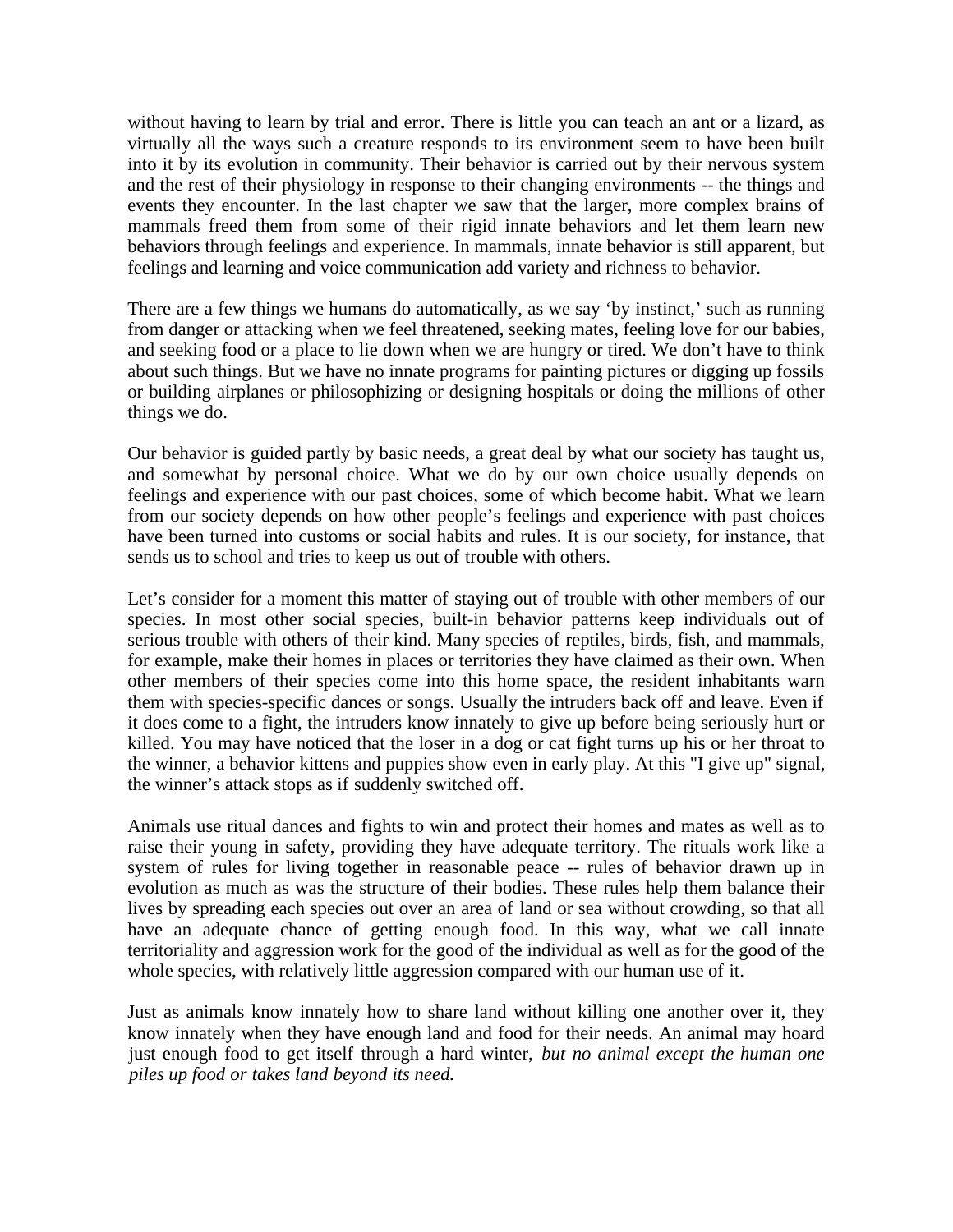The price of our freedom to decide our own behavior is the loss of such innate rules to limit our own aggression and greed. Like other animals, we have an innate urge to supply ourselves with the necessities of life, to win mates, to make a home for our family, and to protect ourselves and our family against intruders. But, unlike other animals, which know innately just how to act on these urges, we are free to act on them in countless different ways. We must make our own rules for sharing or not sharing the Earth's resources with one another and with other species. If we share resources fairly by common agreement, there should be no reason to use aggression. Aggression is not something piling up in us that demands an outlet, as some psychologists and sociobiologists have suggested -- rather, it is a reserve capacity available in situations of real need. Whether such need arises is almost entirely up to us.

As we big-brained mammals lost the rigidity of innate behavior and gained freedom of choice, we also gained our unique kind of consciousness -- our reflective awareness of what we are doing, our memory of what we have done, and our projected mages of what we might do with our awareness of choice. This conscious awareness that we live in a linear past, present, and future, in which there is cause and effect, makes it possible for us to predict on the basis of past experience what the effects of our behavior will be. Even though physicists now tell us -- as eastern philosophies did earlier -- that cause-and-effect spacetime is an illusion, this kind of perception of our reality serves as our *guide* to behavioral choice.

Many humans find that with spiritual practices such as meditation and contemplative prayer, they can directly perceive cosmic love and unity through inner senses. This adds a very important extra dimension to their behavioral guidance system, because they perceive all things -- including people -- as One. The great teachers of our world, such as Jesus, Mohammed and Buddha, gave us ethical systems based on this kind of perception -- ethical systems showing such universal interconnectedness that what is done to others is done to yourself. Now western physicists showing us non-timespace and non-locality begin to teach the same thing!

The problem in our dominant human culture is that we are using only a linear perspective to predict only the very short-term consequences of our behavior, while failing to consider the broader and the long-range results. Most of us know by now how some so-called '*un*civilized' native cultures taught their people to think of the consequences of their choices for seven generations ahead, but we have not yet adopted the practice. In other words, we have not yet learned to use our conscious freedom of choice for the good of our whole species over time. Rather, our so-called 'civilized' history -- at least the most recent five thousand or so years of it -- shows that humans have used opportunity and power again and again to take much more than they need, usually by taking it away from other humans and killing them if they resist.

Western society, priding itself on its enlightenment, has continued this grim record, prompting Gandhi to respond to the question: "What do you think of western civilization?" by saying he thought it would be a good idea! Clearly, we lack the built-in limits of other species and must choose to limit our aggressiveness for the health of our species, if not for our spiritual development.

There is now good evidence that many early agricultural societies were indeed peaceful,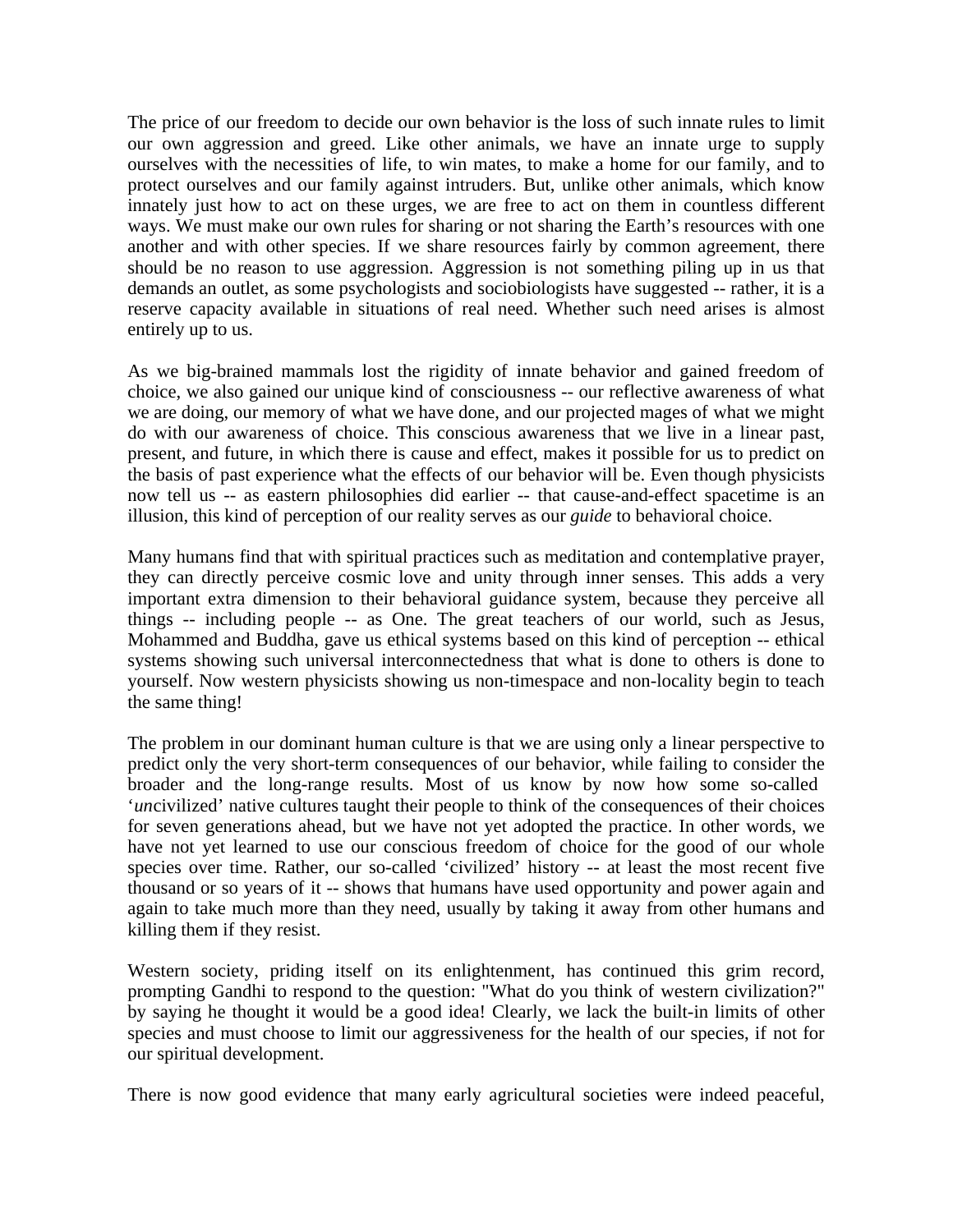sharing land and other resources, not making war on other societies. Eventually they seem to have been taken over by certain unsettled nomadic peoples who had become aggressive, perhaps for lack of adequate resources. Since that time, there have always been some people who have far more than they need and others who have far less. We simply do not share resources as well as most other species do. But, then, we are still very new, and as we will soon see, there are signs that we may be working this problem out.

Our need to live in societies is as much our natures as our territoriality and aggression. But here, too, we are very free to decide just how to act on it -- what kinds of societies to create for ourselves. Insects such as bees, ants, and termites evolved highly organized societies, as had earlier bacteria and protists. We do not know whether they evolved as societies, similar to cell colonies, or whether they evolved first as individuals and later assembled into societies. In any case, social insects build whole cities, make farms to raise plants and other insects for food, have queens, soldiers and workers who tell one another what to do by chemical messages, make wars, and capture slaves.

We are astonished to see the social insects doing so many things that seem so human to us. But actually they could hardly be more unlike humans. Social insects have been living these complicated social lives for millions of years in the same old way, for their hard, external skeletons kept their brains very tiny and unable to evolve. The things they do all their lives, generation after generation, are innately determined. A worker ant cannot change its mind and become a soldier; a queen bee cannot change her mind and run things differently.

To compensate for the smallness of their brains, these insects specialized their functions in such a way that the different specialists together form one social body. Social insects need one another and cannot survive as individuals alone. It's no use trying to keep a single ant as a pet, for it will lose its appetite, get sick, and die. In a way, it is not a whole creature in itself, but an organ in, or a part of, its social body -- its anthill society. In a way, an ant is to its society as a mitochondrian is to its cell.

Mammal species, such as our peaceful gorilla cousins, have much less rigid social behaviors than ants, and yet they, too, have innate behavior patterns that preserve the societies they are born into -- social structures that have been tested in evolution and have proved healthful for the species. It is interesting to observe that very aggressive species, such as certain baboons of North Africa, have a very rigid social dominance system, while peaceful species, such as the Bonobo chimpanzees, show greater equality and opportunity to change roles.

As we will see later, we humans are free to form and test and change our own social structures, and indeed we have tried many different kinds of societies in the course of our history. Yet, for all our experiments, hardly any humans except a few vanishing indigenous peoples today live in a social structure that is truly healthful for all the people living in it as well as for the other species among and around them. But again, we are still very young, and there is every indication that we could solve this problem by understanding our living planet, our indigenous survivors, and by looking to our remote but peaceful past and truly desiring a peaceful future.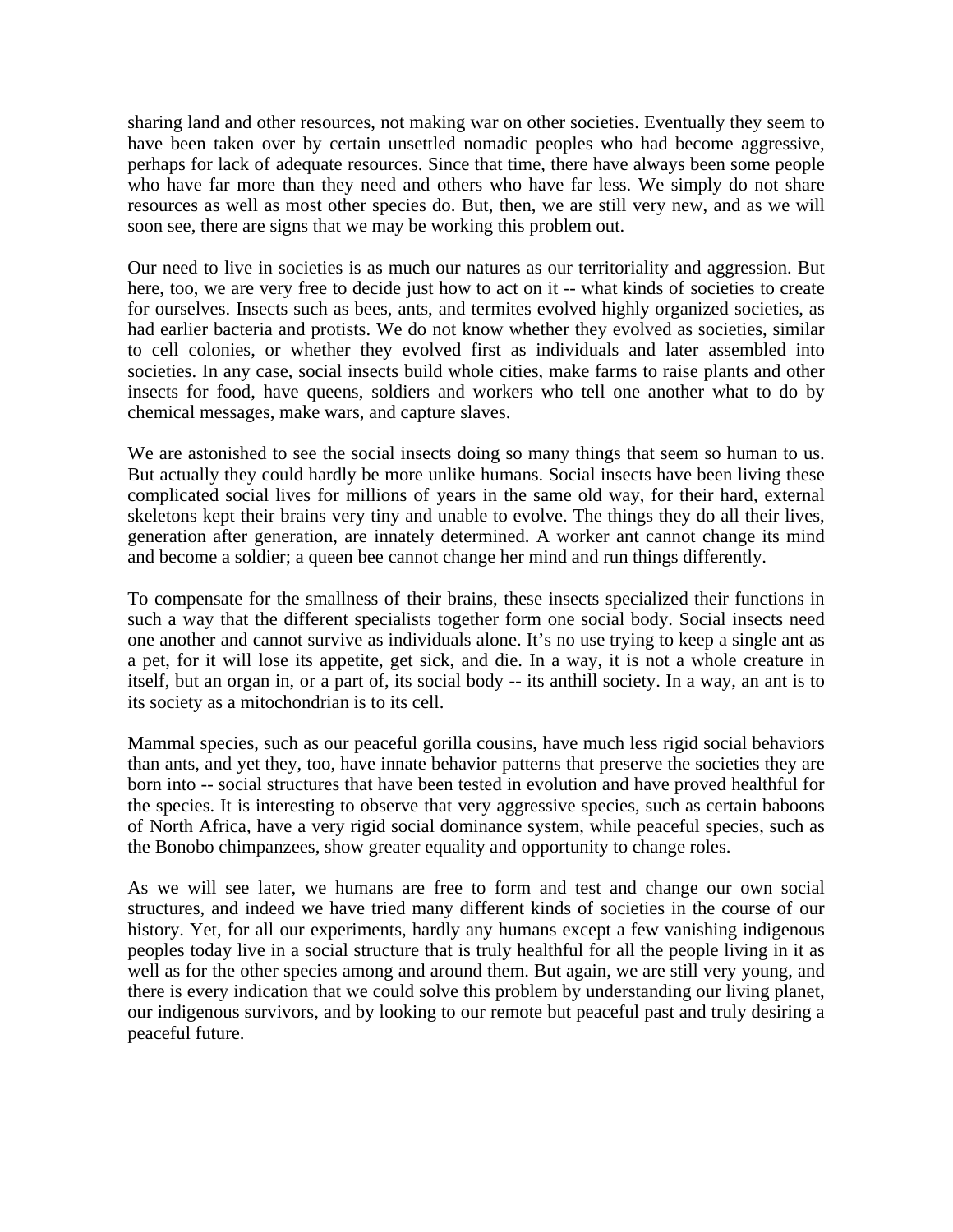

Our big free brains and our clever hands have permitted us to make dramatic and sudden changes in ourselves and in our world during the past few thousand years. While this is merely the blink of an eye on the time scale of Gaian evolution, it is long enough for our chosen ways of life and our inventions to have become at once a threat and a promise to our whole planet. We may now have become as dangerous an experiment in life forms as were the bluegreen bacteria -- recall that they learned to make energy from sunlight and eventually covered the world with poisonous oxygen, killing off countless other bacteria. Still, we humans *could* prove to be as much a step to healthy new Gaian developments as were the breather bacteria that found a way to use the poisonous oxygen in the most efficient energy-making process ever invented -- the breathing process that permitted us to evolve.

We are not actors learning our parts in our sleep and playing out our lives unaware. We are awake and free to learn what the play in which we are players is all about, and we are free to change the play by our own choice. We live right now at the most exciting time in our history. It is a time in which we can see ourselves as never before and understand who we are through knowledge of our own history, our evolution, our universe. Perhaps most importantly, we can see what children we still are as a species and what opportunities there are for us to grow up.

If we evolved by refusing to grow up as apes, then sooner or later we will have to grow up as humans. And to grow up as humans we will have to take the responsibility for using our freedom in healthful ways, to help rebalance the great ongoing dance of Gaian creation and to develop harmonious new patterns within it. But to understand just how we might go about this, we need to look at human history not as something separate and different from biological evolution, but as a continuing part of it -- as the social evolution of one species within the Gaian life system.

What, then, has been the historical evolution of roving human hunters and settled human planters in the period of known civilization, which now extends back some thirty thousand to forty thousand years?

Some surviving groups of indigenous peoples living their traditional lifestyles demonstrate the kind of ecological harmony we see among other species in mature ecosystems. But, as we said, the rest of us diverged from this path thousands of years ago. People in settled agricultural societies, despite generally favorable climates and ways of providing for themselves, surely faced hardships such as floods and droughts or epidemics of disease. Such challenges made humans ever more inventive in their lifestyles, just as similar challenges had made ancient bacteria inventive in theirs.

People learned to store food against times of need, to make rules for sharing land and working it, to make medicines from plants, to make canals to bring water from rivers to fields, and to build boats to carry things up and down rivers and coasts for trading with other peoples. Archaeologists, in studying early human civilizations, are now finding more and more evidence that early agricultural societies everywhere worshiped a Mother Goddess as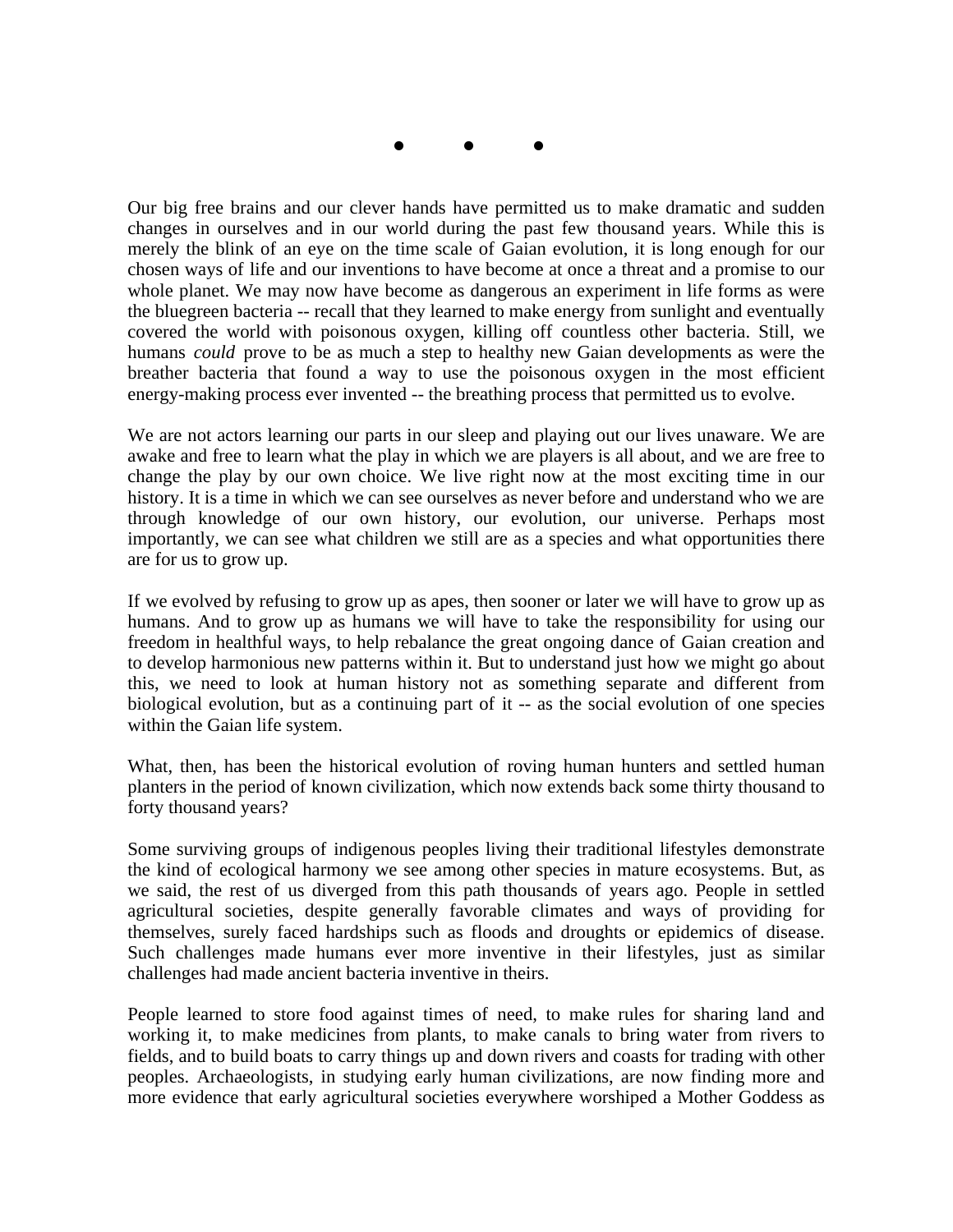the giver of life and regarded men and women as equal partners, though the actual management of these ancient economies may have been, on the whole, the responsibility of women. Such civilizations developed agricultural techniques, other arts, law, and trade over as many as forty thousand years of peaceful evolution -- by far the longest part of known human history. We shall return to them in chapters to come.

Four or five thousand years after the last ice age ended and about the same number of years before Christ, the goddess-worshiping cultures, especially in the Middle East and around the Mediterranean, began to be conquered one by one. Armed tribes of unsettled nomads and hunters on horseback came in waves from less plentiful colder or desert climates, searching for a better living. Ruled by men and worshiping Father Gods, these tribes broke into the more peaceful agricultural settlements, conquered them and, in many instances, stayed to form new more complex social orders, which eventually grew into warlike kingdoms or empires. Until recently these kingdoms were considered the cradles of civilization, as we did not know of the earlier peaceful civilizations.

Again we are reminded of the primeval Gaian world, where hungry monera forced their way inside other monera to get at their rich supplies, then stayed and multiplied, eventually shifting from competition to cooperation as they formed the much larger and more complicated protists. Perhaps without the invaders, the settled human cultures would have remained like bacteria cloning themselves -- producing the same peaceful offspring cultures over and over. Instead, the conquering tribes came in like the invading monera eons before, taking over their hosts to pursue their competitive interests, staying to build their own empires. If this pattern among humans follows the pattern of the ancient bacteria -- and we will see more signs that it does -- then we, too, will work out peaceful cooperation to replace our competition with a healthier life for all.

In Gaian evolution the cloning monera took billions of years to change themselves and their environment in ways that permitted the much faster evolution of oxygen-breathing protists and larger sexually-reproducing creatures. In human social evolution the goddess-worshiping cultures took tens of thousands of years to develop agricultural ways of changing their environment to support themselves, while the later god-worshiping cultures have changed themselves and their environments tremendously in only five thousand to six thousand years.

Clearly human social evolution sped up and created more varied and complicated patterns from the time of these invasions. Unfortunately, however, the competitive, exploitative situation that went on inside large bacteria before they became nucleated protists is still going on in the human world. The male-ruled conquering tribes took almost all women's social power and status from them, declaring them inferior and setting up other inequalities in society. The records of these invasions are the first clear indication of large-scale violence among humans.

After the invaders conquered these very differently organized societies, they imposed their own social structures and customs upon them, though some of the old ways no doubt persisted in the new hybrid cultures. We humans are creatures of strong habit; our cultural rules, beliefs, and rituals are the glue of our societies. Our very ability to function has always been heavily dependent on our social ideas and structures, and we have therefore fought to preserve them.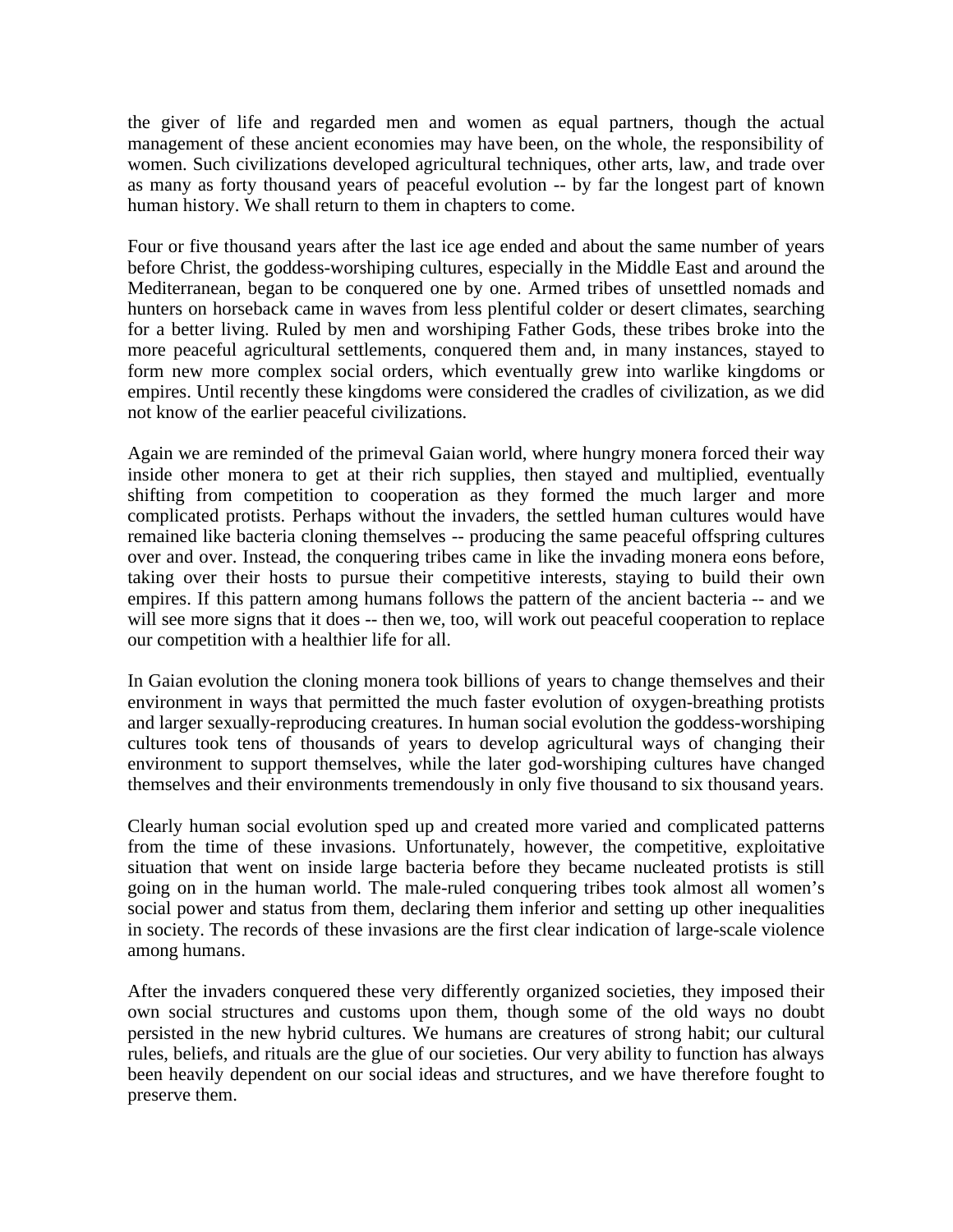As the new larger cultures fought wars with one another, the losers were absorbed into the winners' empires and forced to abide by their customs, though some always persisted and modified the dominant culture. Thus empires grew ever larger. Great empires were formed by Sumerians, Assyrians, Etruscans, Babylonians, Chinese, Egyptians, Persians, Greeks, Romans, Aztecs, Incas, and Mayans in South America; Kush, Nok, and Axum in Africa.

Within each empire, people were kept organized by rulers who laid down laws and kept guards and armies to enforce order and fight wars. Wars brought captured slaves, or brought whole cultures into the empire, though some cultures were absorbed peacefully. Recall how bacteria and larger creatures ate other bacteria or creatures who became parts of themselves.

Often such rulers maintained their power by claiming to have been chosen by the gods; some even said they were gods themselves. Some were benign, others less so. Most of the ordinary people in these societies were workers who grew crops and husbanded animals, hauled or channeled water, mined metals and precious stones, made pottery, tools, and weapons, built cities with huge, beautifully decorated palaces and temples for their rulers, and otherwise transformed the natural environment to human use.

Empire building by male-ruled class-structured societies became the main process and pattern of human social organization, and in one form or another it has continued right up to our present time. In ancient Greece a brief experiment in limited democracy was made as collective rule by all non-slave male citizens. Truly inclusive democracy -- from *demos*, which means people or community, and *kratos*, meaning government -- is something we are still working to achieve. Later we will look more closely at this experimental male democracy and why it did not last, though it powerfully influenced our whole modern world. For now let us move quickly through history to see its main pattern, to see how we humans used our big brains to continue the task of empire building.

The Roman Empire conquered Greece and later evolved into the Holy Roman Empire, which ruled Europe. The Byzantine, Chinese, and Ottoman empires were formed in the East; each of them falling in its turn, and eventually the human world divided itself into countries, or nations, as we know them today. But very soon the most powerful of these countries began building their own empires by conquering new territories far from home.

Two human inventions -- the compass and the printing press -- helped to expand empires across oceans all over the planet and to spread the knowledge and culture of empires over almost all of humanity. Soon more machines were invented to make things other than books in large numbers -- the age of mechanical industry had begun. The word *manufactured* , which literally meant made by hand, soon came to mean machine-made.

**· · ·** 

The making of things by machine transformed the whole human way of life, bringing about a new kind of empire and building a new road to riches. The biggest empires at the beginning of the industrial era belonged to the kings and queens of seafaring European countries such as England, Holland and Spain. With ships and weapons they conquered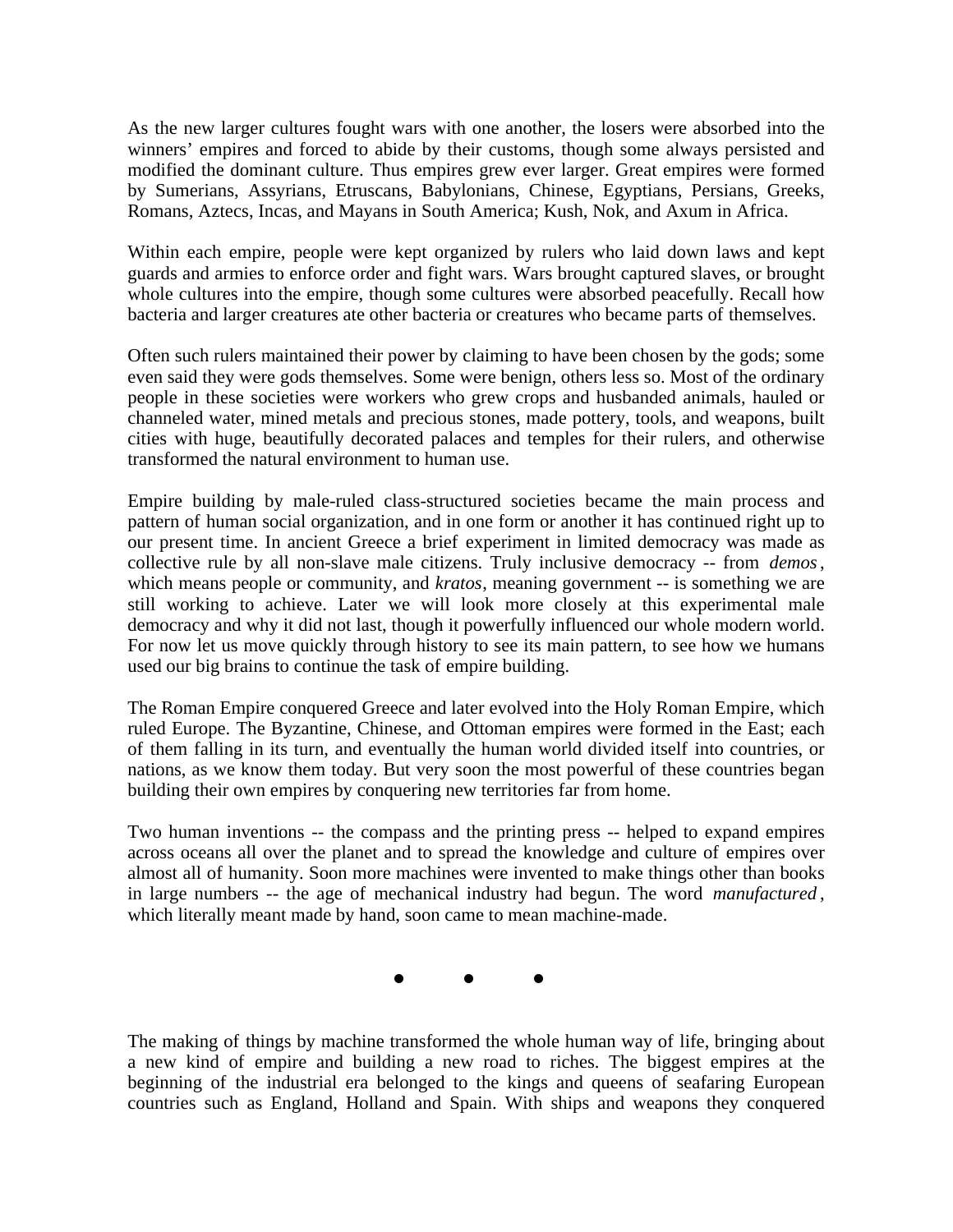peoples in Africa, Asia, Australia, and the Americas, carrying off riches and rich natural resources, making the people slaves wherever possible, and taking over their lands as colonies. The Europeans used these riches to develop their new industrial way of life. Native peoples in Europe's colonies were forced to mine iron, copper, and other metal ores needed by the conquerors to build machines, weapons and transportation systems. They were also forced to give over their agricultural diversity to grow large single species *monocultures* - food crops, as well as rubber, tobacco, cotton, and wool. These were then exported to Europe, where other poor, landless people worked at the machines that turned the crops and raw materials into products for sale and who mined the coal that fueled the machines.

In time the colonies began fighting for and winning their independence, thus breaking up the empires. The North American colonies were first to win their independence, and they quickly developed their own machine technology and industry to compete with European empires. The success of the United States, after it won its independence, however, was not typical. In most other colonies, the best land and resources had been taken over by European settlers who had gotten rich by shipping raw materials to the mother countries. After independence was won, these countries continued the colonial way of life, exporting raw materials and food crops to industrial countries and importing machine-made products.

Many peoples who had once cared for themselves independently by hunting for or growing everything they needed to live on their own land are worse off in their now independent countries than they were before the colonial empires were formed. While they are regarded as backward by Western standards, they have actually been systematically underdeveloped - prevented from proceeding with their own natural development in order to support already wealthy countries. Even after they win their independence, the people are forced to continue working the land for others, as they did in colonial times, often farming a monoculture crop or mining a single metal ore or fuel for export. They must buy their food, clothes, and housing with what little money they are paid, so they cannot escape poverty and often suffer hunger and illness.

Such peoples have lost not only their land and natural food supplies but their whole way of life as well -- their tribal organization, their nature religions, their arts, and often even their languages. Progress, they were told, meant learning the ways of Europeans and Americans. But though they gave up their old cultures to adopt these new ones, progress for them only meant getting poorer in every way while those who owned their land got ever richer. Later, the richer countries, through international organizations such as the World Bank and the International Monetary Fund, lent these struggling countries money for development. Most of this development served the lending countries more than the developing countries themselves, yet it put them ever deeper into debt, creating a huge problem of global inequity we call 'haves and have-nots.' Imagine such a problem among the cells of your body.

Industry changed the way of life in powerful countries as much as in poor ones. The rich were no longer those who owned big portions of undeveloped land, but those who owned machines and bought up land, stripped it, and put it to use in producing raw materials for industry. More and more people were forced to give up subsistence farming and go to work in factories, swelling cities around the factories as the urban way of life became the social standard and the symbol of progress.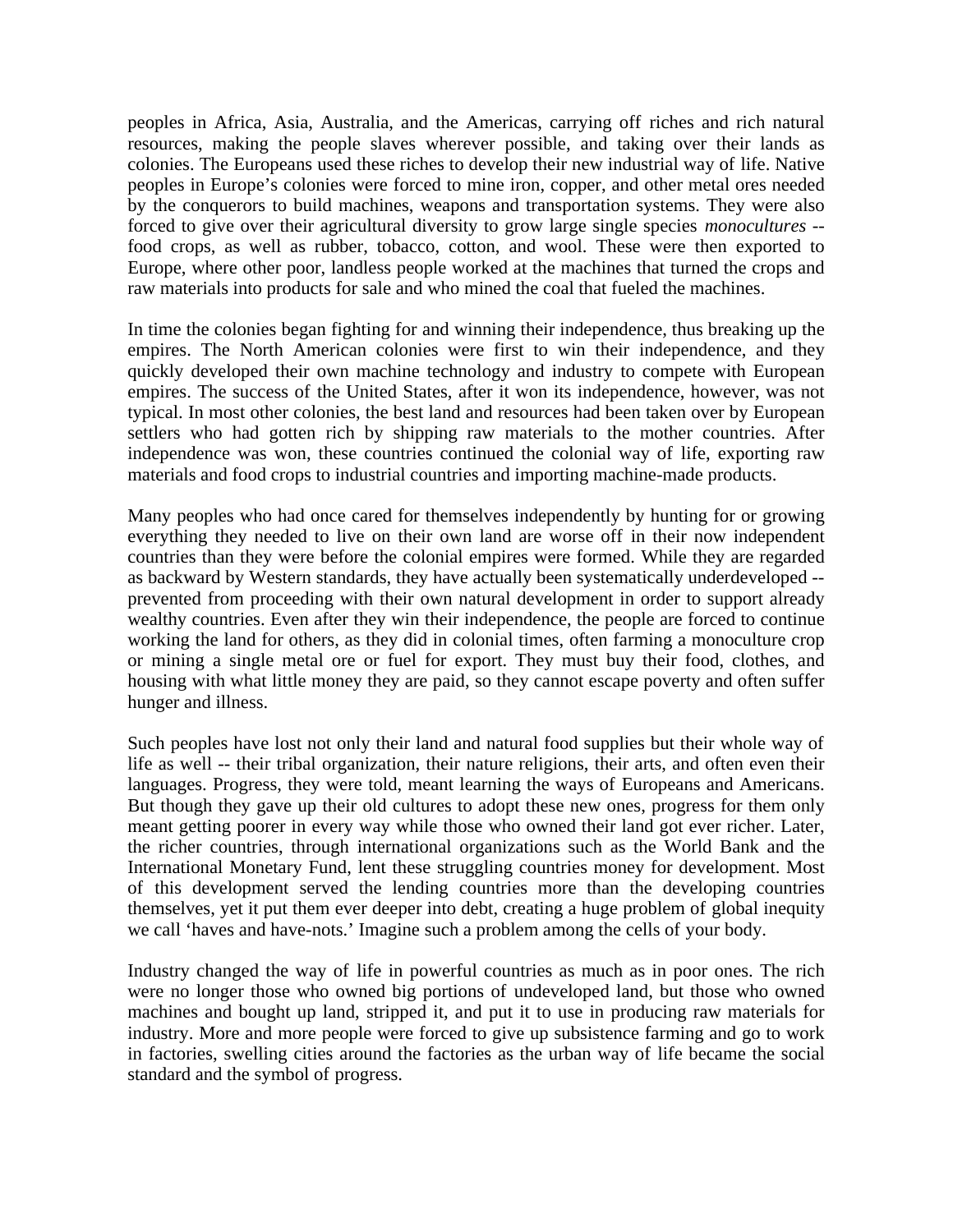Before the Industrial Revolution all humanity lived off agriculture, and few people were rich enough not to have to produce their own food, clothing, and shelter. In today's world, most of us buy almost everything we consume, which has been made, often far away, by others. Even when products are made in our own country, the raw materials in them very likely came from another. The whole world is now tied together by its *economy* -- a word coming from *oikos*, meaning household, and *nomos*, meaning law or management. The human household, once a local family or tribal unit, now encompasses the whole world. A vast web of transportation and communications lines has been spun around our planet to move about raw materials and finished products and people to manage the global household.

In just a few hundred years, then -- much less than the blink of an eye by Gaian standards - our brash young human species with its big brain and clever hands razed vast natural ecosystems to transform them into a single economic empire covering the whole planet and ruled by the rich industrial countries. Yet during two World Wars and the long Cold War following them, both the rulers and the ruled of this empire were politically split into blocs of countries with conflicting, competing schemes for managing this worldwide *globalizing* economy and its people.

Now, all of this is changing dramatically again. The Industrial Era has given way to the Information Age in the evolution of globalization, and its most important invention -- the Internet -- is forcing us to understand ourselves as a single living system, a body of humanity. We will see this in greater detail in Chapter 16.

**· · ·** 

Our modern world, with all its successes and problems, seems easier to understand if we look back again and again to the ancient bacterial monera in the process of evolving protists. The exploitation of host bacteria by hungry invading bacteria that needed their resources reminds us of the God cultures invading the Goddess cultures. It also reminds us of our more recent imperialism, in which some countries invaded others and made them colonies. But using up the host, or colony, bacteria's resources killed the host, and so this process could not meet the long-term interest of the exploiters.

This is the lesson we are learning after thousands of years of exploiting one another in our struggle to become a mature species -- thousands of years, which are as nothing for such a big evolutionary change. The healthy cooperative system that began evolving when invading bacteria produced energy for the host in return for raw materials is paralleled today as developed countries help their former colonies develop industrial energy. The problem is that we have not yet worked out fair exchanges. The powerful countries still demand more political and material concessions from the so-called developing nations than they would in a truly cooperative system. But then, the ancient bacteria did not evolve into protists so quickly, either. Only when many bacteria of various kinds had become involved with one another inside the same walls did a cooperative system, including a common nucleus, begin to evolve for the benefit of all.

Human countries have only recently found themselves inseparably linked inside the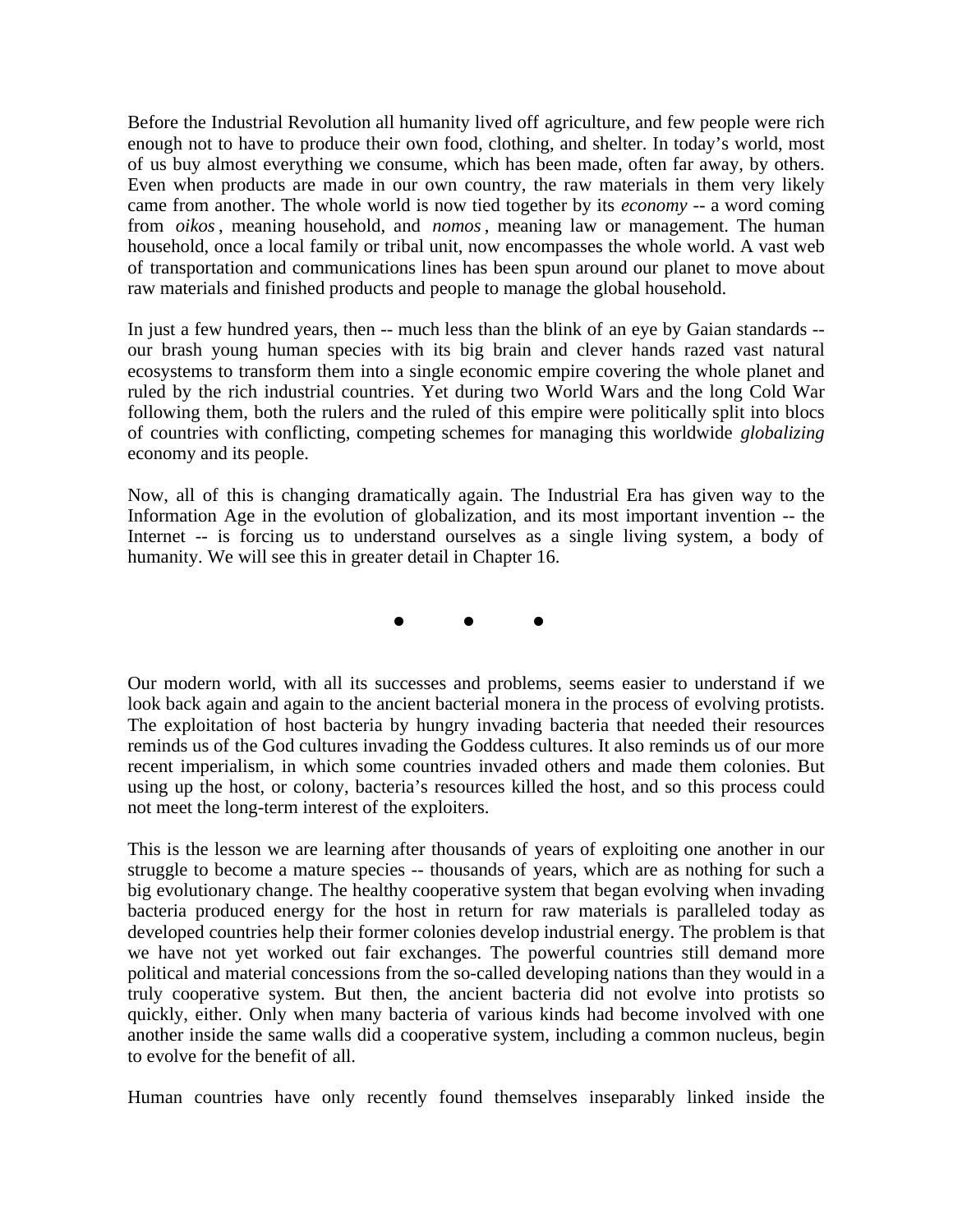boundaries of our planet, and we are just beginning to understand what this means. If exploitation and hostile rivalry continue at the expense of cooperation among countries, the new body of humanity may not survive much longer. Evolution takes time, but when a natural system has pushed itself or been pushed to certain limits, it can reorganize itself with incredible speed, as the great extinctions teach us. Humanity has now reached such a critical limit. It has also invented everything it needs in order to accomplish a dramatic reorganization into a healthy cooperative body.

Particularly interesting is the fact that bacteria invented communications systems prior to organizing themselves into nucleated cells, and that nucleated cells invented intercellular communications systems before organizing themselves into multicelled creatures. This is how the Internet will play out its enormous role.

*Communications systems, which we humans now have worldwide, are prerequisites to the organization of larger living systems.* Transport systems for moving about supplies also play a critical role in the actual organization and function of such larger systems, and here, too, we are well prepared in our transport capability. If the big brain experiment is to be a success -- if humanity is to survive as a healthy body, as a holon in the Gaian holarchy -- we must use our communications, our information exchange, and our transport as parts of a cooperatively organized body. The sooner we recognize that this is our only viable direction, the sooner we will get on with the task.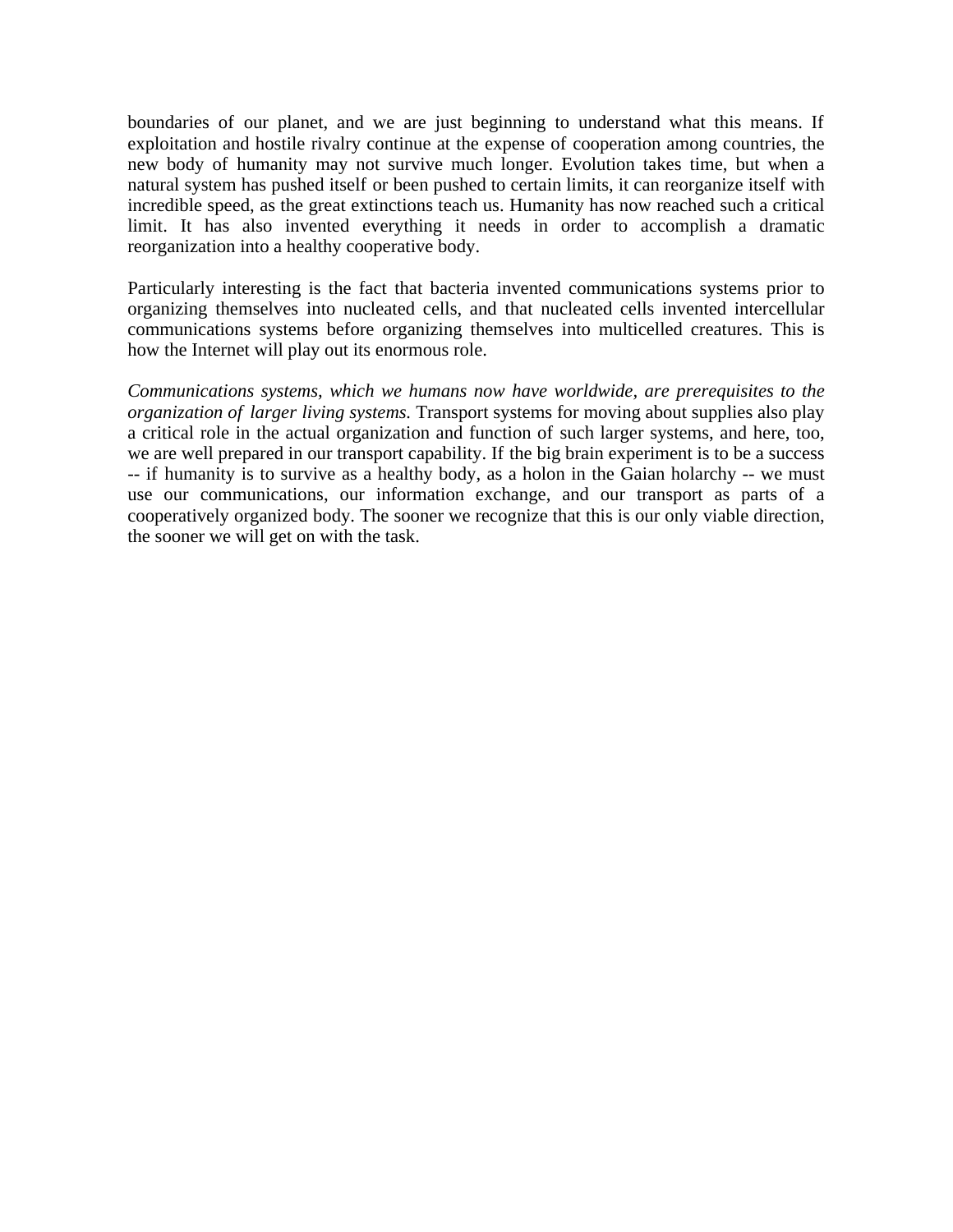## **What the Play Is All About**

Earlier we said that humans are the only species in the play of life that can think about and try to understand what the play is all about. Yet we are just now forming a scientific worldview in which we understand our world holistically -- as a whole made of interconnected parts. We are just beginning to understand how we are related to all the other players in our planetary holarchy of holons; to understand that we are new players in Gaian creation -- new players with the responsibility of exercising the freedom of choice our big brain gives us in ways that will keep the play going for all of us.

This idea of humans as part of one huge cosmic play, with freedom we must learn to use responsibly, is actually not new, but ancient. The Hindu Vedists and Chinese Taoists understood things this way, as did Homer and the first Greek poet to write plays surviving to the present -- Aeschylus, who lived in the fifth and sixth centuries B.C. The plays of Aeschylus are all about the role of humans in their social and natural world -- all about the human task of making responsible choices within the situations and limits set by the world of human society within the larger natural cosmos.

In fact, this playwright's layered cosmos can easily be seen as a natural order of holons in a holarchy. Aeschylus understood how each human choice in behavior affects not only the doer but the doer's family, society, and the larger cosmos beyond humans. He saw that the extent of our free choice within the natural cosmos to which we belong is the most remarkable thing about us, and his plays are about the questions people must weigh in making their choices, the effort to understand the consequences their choices will have at all cosmic levels.

The ability to think about choice -- to make images of our relationship to our world and imagine the consequences of the alternative choices we can make at each step through our world -- is the biggest role of our unique kind of conscious mind. The ways in which we picture our world and our relationship to it -- our stories of how things are -- are our *worldviews*, and these have a great deal to do with the kinds of choices we make in the play of our lives.

To understand what human worldviews are and where they come from, let's begin by considering how other species view their world. Whether it has eyes or not, every creature has some way of *seeing* its world -- some way of getting information about itself and its surround. Without such information and the ability to act on it, no creature could function in its environment.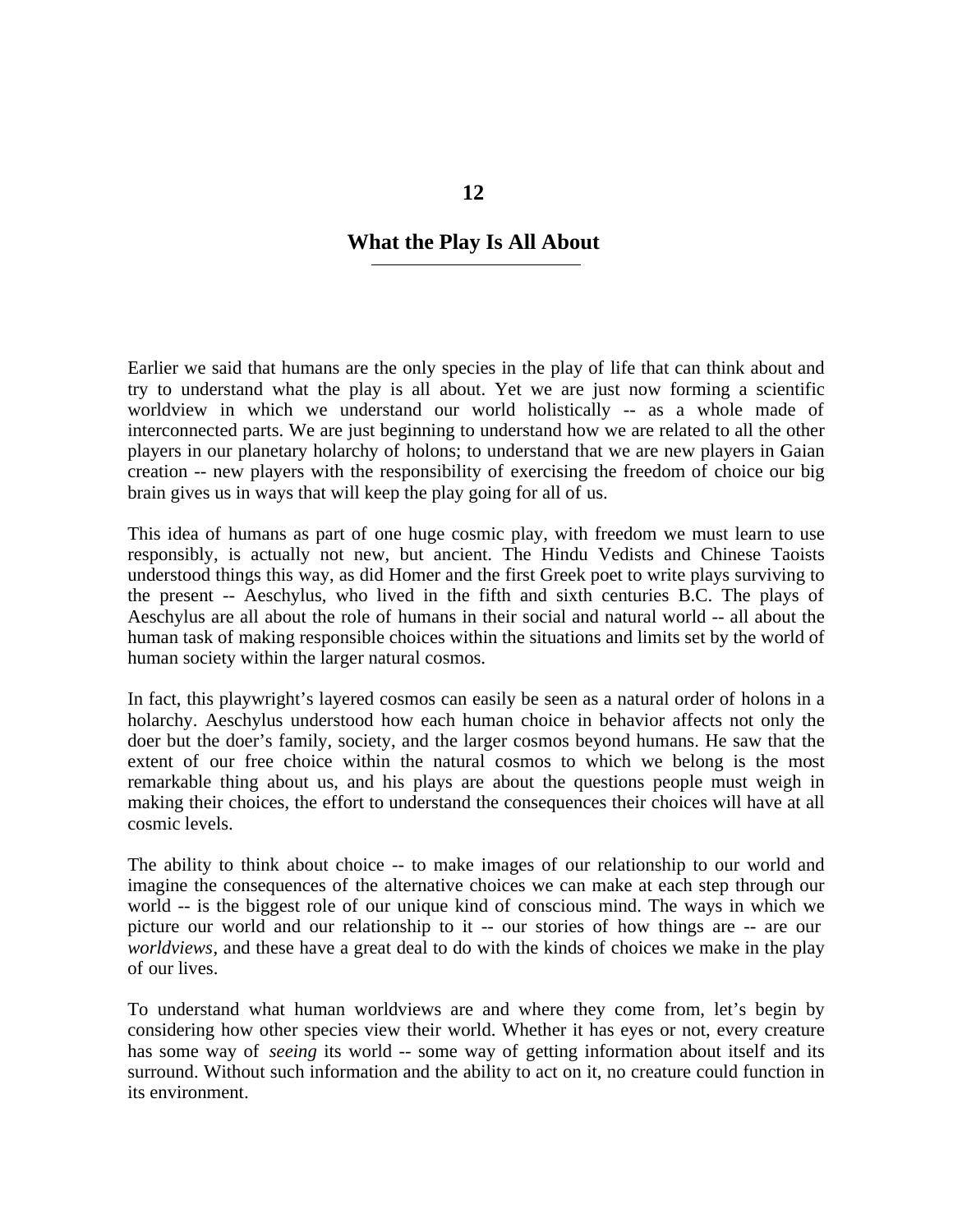We have said that every creature is a holon within the larger holons on which it depends. To live, it must *know*, in some sense of that word, what supplies to take in from its environment and what to return to its environment. It must do what it can to protect itself from harm and to do whatever else will help it go on living. Even a microbe can tell whether it is in a plentiful environment or not, can tell what is harmful in its environment from what is not, can tell what is useful in its environment from what is not, and so on. Further, it must coordinate all this information to help itself survive. We can call that pattern of information it perceives its worldview -- its map of reality.

The point is that some kind of environmental map, or worldview, is as necessary to the survival of any living creature as is its internal knowledge of how to run itself. In fact, as different creatures evolved, different worldviews evolved. The worldview of a microbe is clearly not the same as that of a marsh grass or a mongoose. Every living being has a worldview tailored to its own needs and experience. This is because each creature is a system capable of interacting with its environment through its unique ability to take in information and act on it.

No creature, even with a brain as sophisticated as ours, *sees* what is *really* out there in its world. Our eyes do not photograph a world independent of us. There is nothing remotely like a photographic mechanism in our eye-brain system, nor is there a world apart from that which we create moment by moment within our own consciousness.

Stop to consider this deeply for a moment. Have you ever had any experience outside your own consciousness? It simply is not possible -- not for anyone, not even for a scientist. Now, have you ever had any *direct* experience outside of the present moment? You are not alone or strange, for neither has any scientist. This is very profound*. All experience of the world is through consciousness in the present moment.* Everything else is stories and images created by ourselves -- including the image of linear time. Consider that you have a mental story of reading this book over a period of hours or days, but are always, always *in* the present moment. This is exactly what the Eastern philosophies meant -- that the world is illusion. Now science begins telling us the same thing -- that we create reality with our brains from moment to moment, as cosmic consciousness, which includes our individual consciousness, creates our brains from moment to moment. It shakes one up to think that deeply, for all humans across apparent linear time and cultures have made up stories of their reality. If there *had* been a reality really 'out there' apart from our perceptions and stories, you would think cultural 'descriptions' of reality would have been much more uniform. Instead, we find that every culture believes its own story and no one else's -- more on this shortly. It even means that the story of evolution is *just that* -- our story of how things came to be, not some ultimate truth.

Why then are we talking about how evolution happens? Because it is not possible to be human, to exist in our perceived reality, without a coherent story of how things are. When we recognize that the *story* is all we really have, then we see that it is truly *essential*. What matters is to create a story that brings us meaning and fulfillment in the world we see as real. The most exciting trend in our world now is that the stories of scientists and philosophers and religious leaders are weaving themselves into one coherent story told from different viewpoints. If scientists understand an intelligent cosmic consciousness as the source of all creation, and creationists call that source God, our stories are not very different.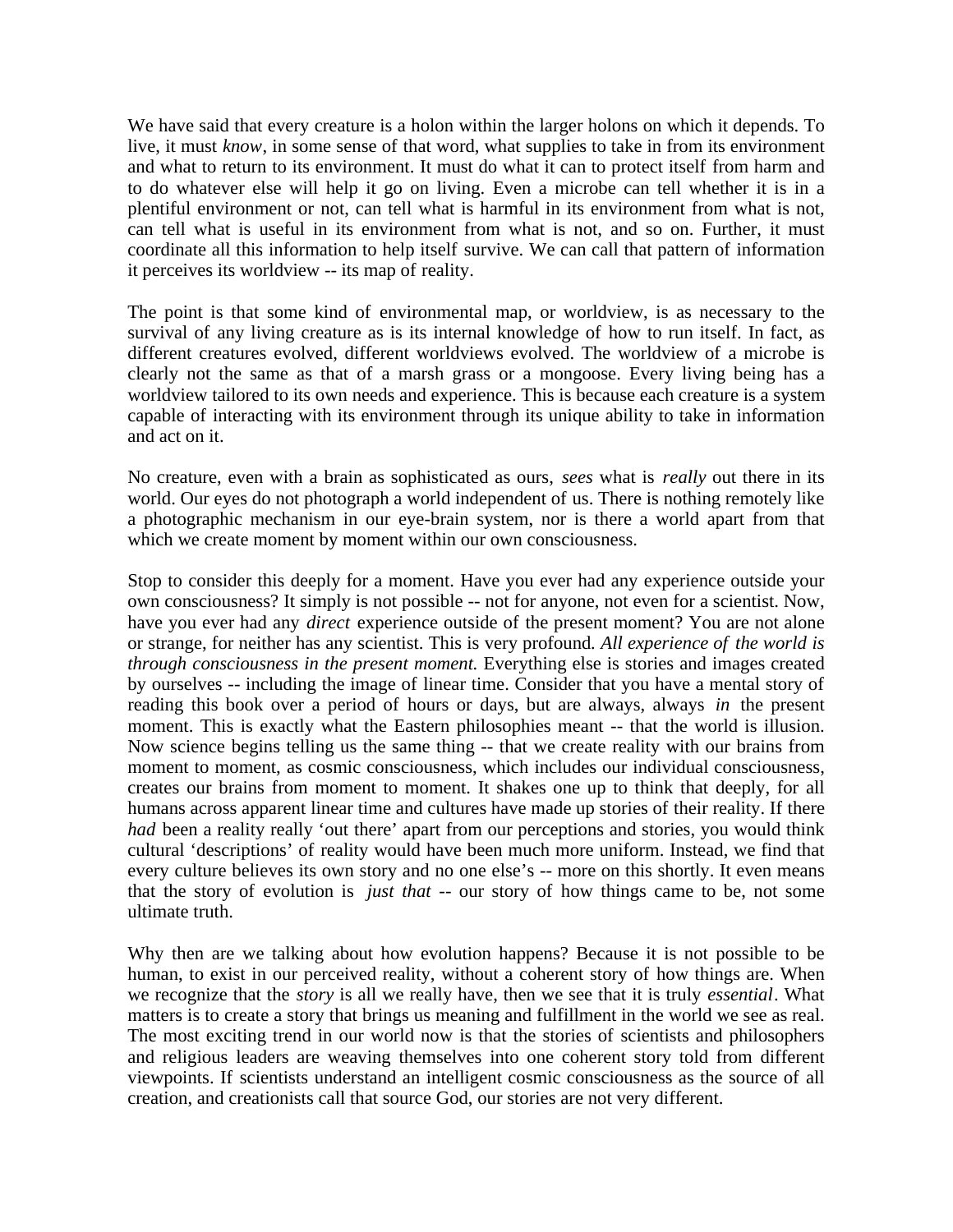So, let us continue *this* story to see if it could bring us meaning, fulfillment and peace in the world we see as real.

Scientists tell us that inside our eyeballs, light does strike our retina in a way that reminds us of a photographic plate or film, and that the light pattern does produce a related pattern of nerve signals that travel to the brain. These nerve signals, however, are soon joined by a far greater number of other signals coming from inside the brain itself, combining the brain's own information with the incoming information to produce our visual images. Not like a camera at all -- rather, what we then *see* is this complex production of our brains.

The same thing happens when we look at a photograph. The reason the photograph resembles what we saw with our eyes when we took the picture is that our eye-brain system responds in the same way to the scene as it does to the photo that is a mechanical copy of its pattern of light.

Let's *look* at how scientists tell us a frog sees its world. A frog lives mainly on insects it catches as they fly or swim or crawl by. Its eyes and brain and body are an automatic system that has evolved to see and catch bugs. Whenever a tiny dark speck moves across the piece of world the frog's eyes are aimed at, it shoots out its long sticky tongue and pulls in the tiny dark thing. This system works very well in the frog's natural environment, because tiny dark things moving about that way are almost always insects.

We can fool a frog into trying to eat tiny shadows that we move past it, or into actually eating buckshot pellets that we roll past it. The frog does not learn that the buckshot is inedible, but will keep eating it until he is too heavy to move. Its catch-moving-dark-specks system is built into its brain and cannot be changed by experience. Its worldview is not subject to change in a way that permits the frog to learn which dark specks are edible and which are not.

A human baby also puts all sorts of things into its mouth, but for the baby this is a way of finding out what is edible and what is not, how things taste and feel. Its tongue, eyes, ears, and other sense organs form a system that determines and limits the kinds of information it can receive, but the baby is not programmed to put the information together in very fixed ways. The baby must test its world constantly, learning about it through direct experience of it, as well as through what it is taught and told. So, in time, it builds a worldview. From infancy on, our brain tests each new experience against those we had before in order to keep the worldview we are building consistent.

Let's look at another example of species differences in world views. Suppose a child is playing with a cat when it sees a bee land on a pretty flower. And suppose that all three -- the child, the cat, and the bee -- can talk to one another.

"What a pretty pink flower you have chosen," the child might say to the bee.

"What pretty pink flower?" the bee might well ask. "Can't you see I have chosen this flower for its deep red stripes? This kind has my favorite pollen."

"Red stripes?" the child says. "I should think a bee could see better than that! This flower is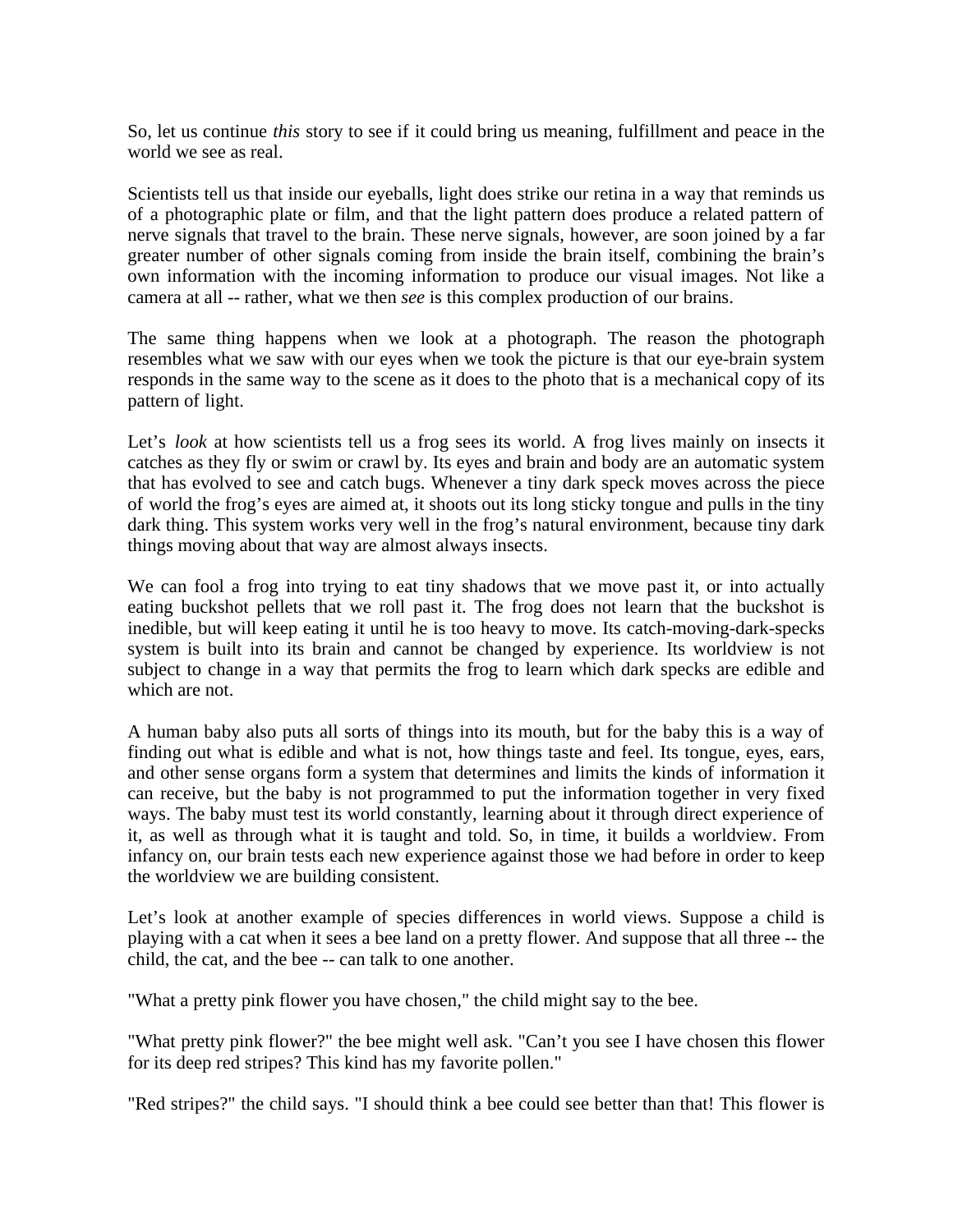pink as pink can be."

"I beg your pardon," says the bee, "but it is you who do not seem to see very well! Look here, cat, is this flower striped or am I crazy?"

"Both of you are nuts," says the cat, "making a fuss about a flower. They all look alike to me, and rather dull-looking things they are, sitting about as they do. Now a grasshopper is another matter . . ."

Such an argument might occur because each of these three actually does create a different flower -- the child a pink one, while the bee's perception constructs a red striped one and the cat's a dull gray flower! Bees see more colors than humans, while cats have scarcely any color in their world. Bees need to know the world of flowers in order to make their living, but flowers do not matter a bit to cats.

Bats can *see* in the dark by sonar, as do dolphins in murky waters, by bouncing sound waves off objects in their environment. Dolphins and dogs create a good part of their worldviews from sounds we humans cannot perceive; many mammals live in a world made more of smells than of sights. Birds and insects sense the patterns of magnetic fields in the atmosphere.

Each species has its own system of senses that bring patterns of stimulation from the environment to its brain as it explores and does things to its world. These patterns coming in from outside merge with the existing inside patterns to create perceived images. The worldviews our minds are capable of projecting 'out there' fool us into thinking we see things the way they really are.

The interesting thing about considering the projected worldviews of different species is how clear it becomes that none has a truer picture of the world than any other. A worldview made of smell patterns -- with all their attached meaning for that species or individual -- is no less true than one of light and sound patterns. Each species has evolved a way of constructing its world and then its worldview -- a way that best helps it get along in that world. Each uses only part of all the information, or patterns, available to all Earthlife species collectively - the part it most needs to survive in health and do its part in the greater dance of life.

Only we humans know that all these different worldviews exist. We can record and measure light waves beyond those we see, sound waves beyond those we hear, chemical smells beyond those we smell, magnetism we do not feel. We alone can understand that our perception of the world involves only a small part of all the information available and do what we can to expand our range of information. We have figured out how to peek in on the worldviews of other species by using instruments that show the way they perceive or sense in their world. With sonar, we can see as bats and dolphins do; with microscopes we can look in on the world of microbes; and so on.

Surely this, too, makes us a special brain experiment -- the only species of players able to understand something of what all the others are doing in the play. We humans have, in fact, a strange ability that no other species has, as far as we know -- we are able to make ourselves the audience of the very play in which we are acting.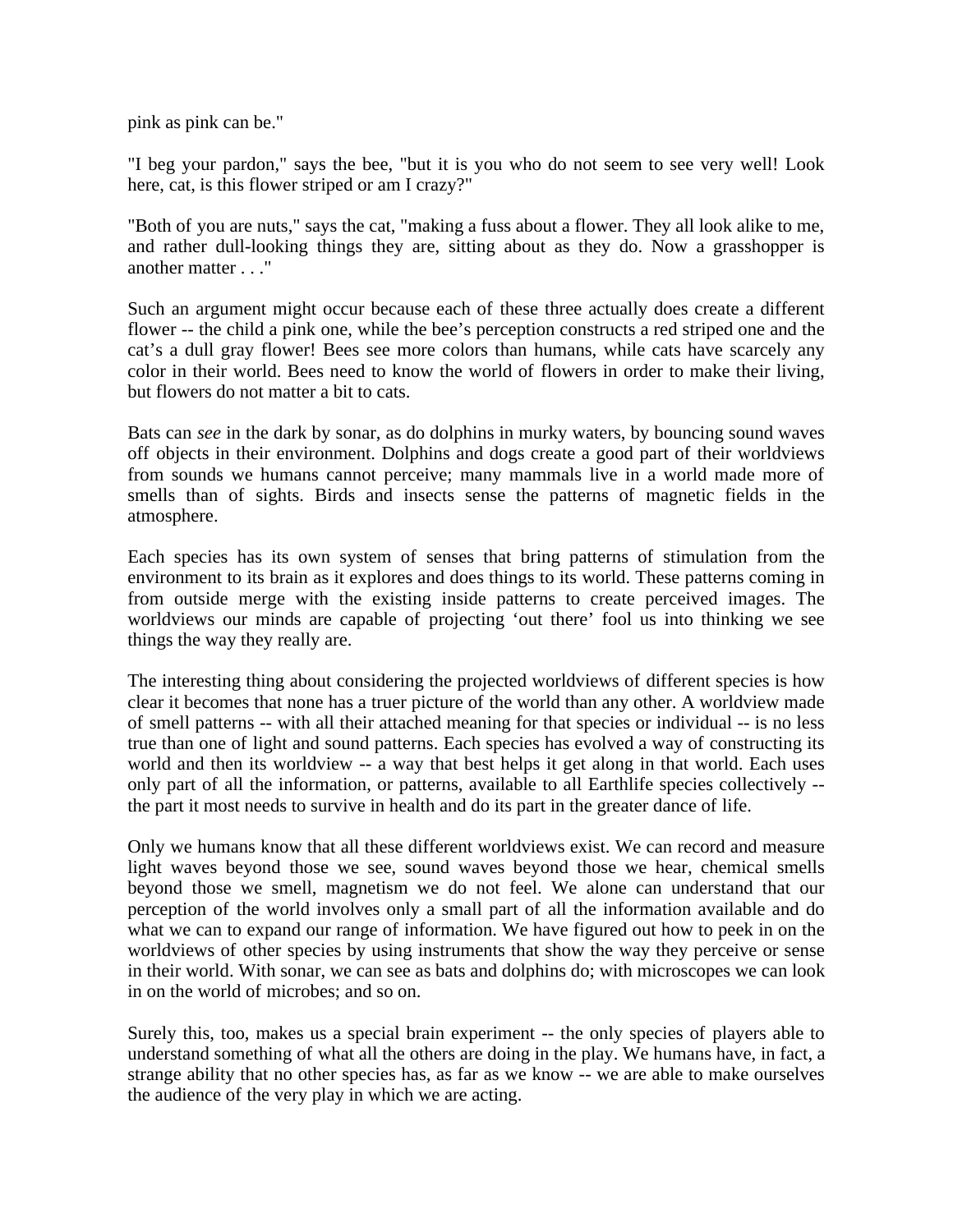While there are always communications going on within and between species holons in holarchies, even among the cells of our body holarchies, no other species investigates the others as we do, trying to figure out what they are like and what they are up to. No other creatures think of themselves as *observers* of the whole world, indeed the whole universe - all the others simply participate in co-creating it. Nor did we ourselves think this way when we first became human. In fact, it is likely that we played human roles in the play of Gaian creation long before we could stand apart from the world in our own minds to see ourselves and others as players. What was it, then, that changed our worldview to the perspective of audience?

**· · ·** 

In bacteria and protists, there is a pretty direct link between stimulation from the environment and behavior in response to it. Their sensory parts are directly connected to the parts that behave by contracting, rowing away with cilia, or engulfing a food particle. In multicelled organisms, the stimulus may occur many cells away from the moving, behaving parts, so communications systems evolved -- chemical and hydraulic systems in protists, funguses, and plants; ever more elaborate nervous systems in animals. But the more complex the nervous system became, the more it developed its own patterns to come between the incoming sensory patterns and the outgoing behavioral patterns. The connections, that is, are no longer direct, and the creatures' worldviews are determined as much or more by their nervous systems and life histories than by the new patterns actually coming in from outside.

In social species something else comes into play between the senses and behavior -- the whole history of interactions among socially related individuals. There is, in a sense, a social brain or mind organized and shaped by social interactions and language over time, incorporated into the brain and behavior of individuals as they learn to live in society.

Language has played an enormously important role in the building of human societies and cultures. The human mind itself is largely a product of our social language community. Language is without doubt at the heart of our humanity. Written language may have been the invention that changed our mental images of ourselves and our world more than any other.

It was very likely writing that changed the way we saw ourselves in relation to the world in which we live -- that permitted us to be observers of as well as participants in life's play. Before the development of writing, only pictures let people think of themselves as separate from their world -- as observers, or knowers, of it. Today, we can see the history of the world in a book, or events in another part of the world in a film or video -- the latest technologies for keeping records of ourselves and our world apart from direct or directly reported experience of it.

Before writing, language was not a *thing* in itself. Talking was simply a skill like walking. Nor could people imagine knowledge being passed on through language in any way other than through direct learning from another living person. Neither poetry nor law nor any other body of knowledge could exist without a live human knower of it before words could be carved in rock, inscribed on a clay tablet, or written on papyrus. Writing made us observers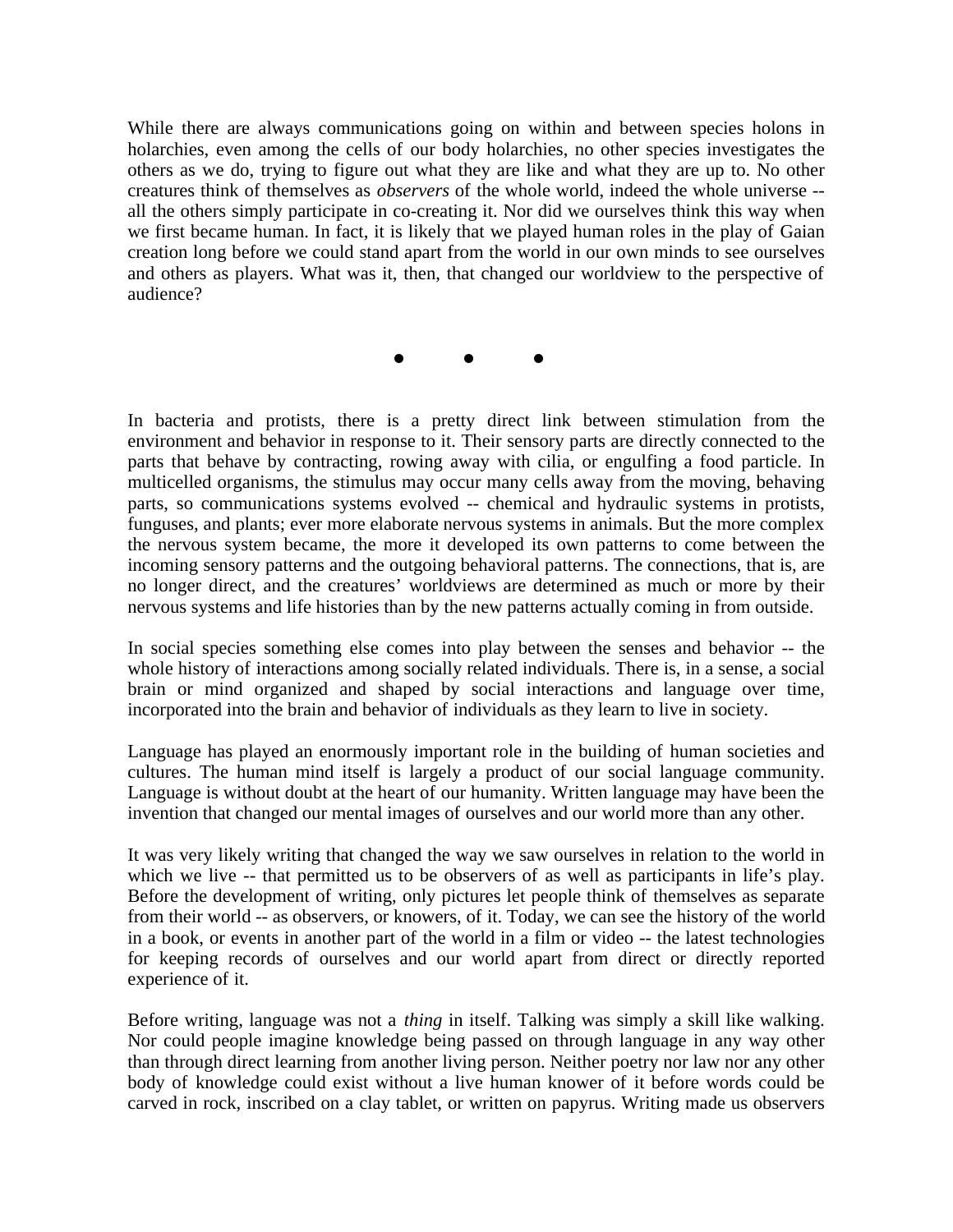of our own play and gave us a way to store information and pass it on unaltered to our own and all future generations.

It's hard for us to imagine what it must have been like not to have separated ourselves from the world as observers of it, not to think of ourselves as separate from our knowledge, not to think of our languages as languages and our minds as minds, or our world as something to know about in our minds. Yet all of us were like this as small children before we were taught to read and to think about the world. In this sense, human infancy even today repeats something of the infancy of our species.

Before we invented writing, the script of Gaian creation existed only in consciousness and was stored only in geological records, in DNA, in the development of embryos, in nervous systems, to some extent in human minds constructed by language. Through writing we began to separate our knowledge and ideas about the dance from the dance itself -- in a sense, to separate the script from its playing out.

But remember that the reality we humans see as ourselves and our relationship to the world around us is our own creation, our own conscious imagery. Our worldviews are rich in the images that language makes possible -- an ever increasing wealth of linguistic portrayals of our human interactions with one another and with the rest of nature. These we accumulate in our beloved and useful linear time and over cultures through written records.

Even our pictorial art is influenced by the way the artist's mind talks about what it sees. Try imagining something without imagining accompanying verbal labels and ideas. The flower we saw earlier through a child's eyes as quite simply pink and pretty has become, as we say, all things to all people -- a tasty morsel for a farmboy to feed his donkey, a symbol of beauty and a token of love to a lover, a source of perfume to a maker of cosmetics, a model of reproduction to a biology teacher, a solar energy plant to a physicist, a warning of fading youth to one who is advancing in age. Any one of us can change these *pre*ceptions into other *per*ceptions as often as we like.

The meaning we give things comes from the context in which we see them, and we supply this context not from the sense impressions we receive from our world but from the patterns ever evolving inside our nervous systems -- patterns which reveal themselves as that richly complex self-organizing mind which ever composes and recomposes itself through individual and cultural experience.

It is our human heritage to continually work at making conscious, thoughtful sense of all these patterns. We embed all new information into existing brain-mind patterns, put these patterns into categories or contexts of meaning, add to them, change them, rearrange, distort, and enrich them until they make sense to us as part of our overall worldview.



We have wanted and needed to make sense of the world for as long as we have had our human type of consciousness, and we can do this only by using our free minds to create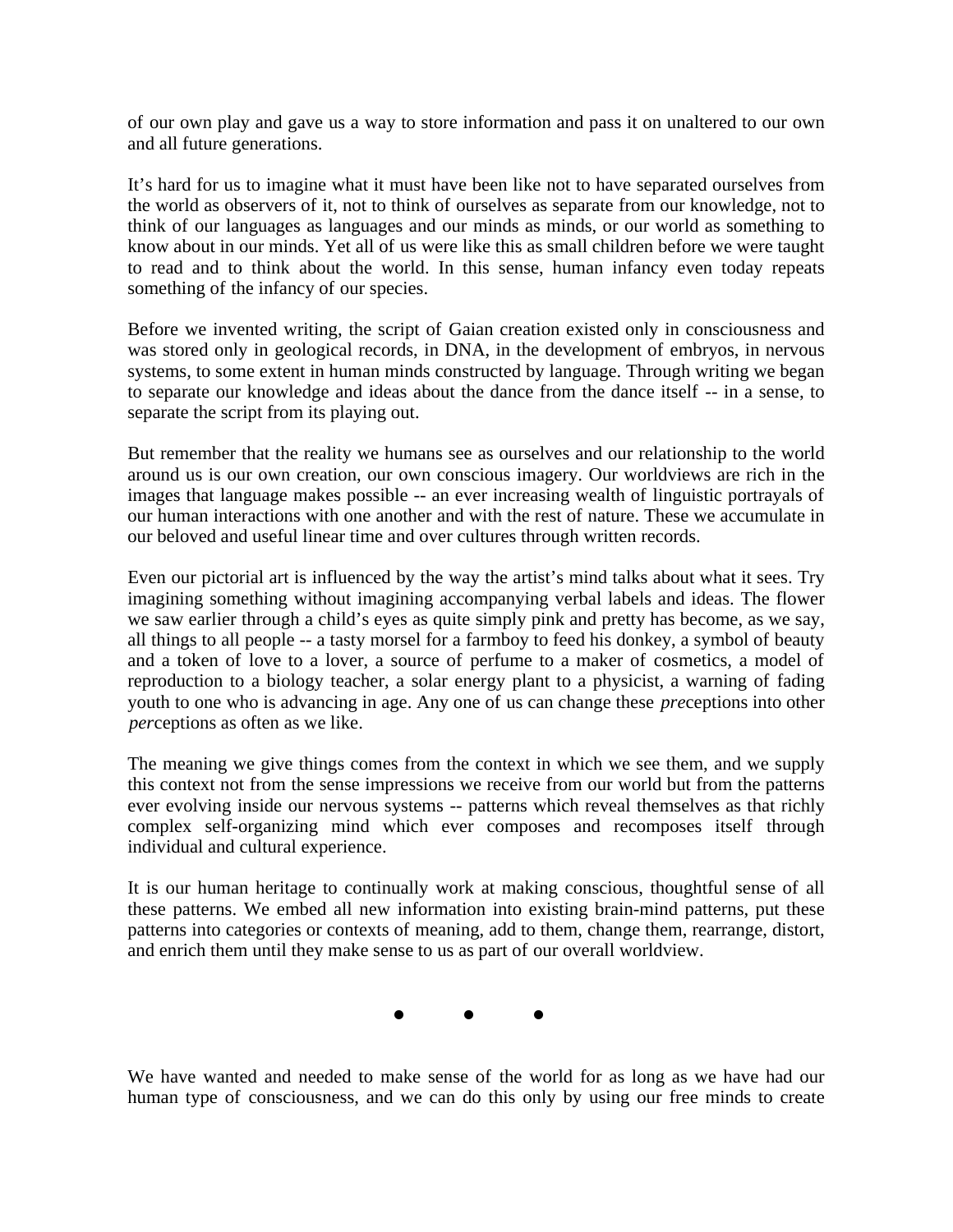meaningful worldviews. Yet just because our brain-minds are so free, each *individual* human can see and understand the world as differently as can various other whole species. If all of us saw and understood the world in the same way, without being told anything about it by others, we wouldn't *have to* try to make sense of it, or try to teach one another just what kind of sense we think it makes. Everyone would just *know* how things were and what they meant. We would be like frogs, all of whom see dark specks in just the same way and know just what they mean and what to do about them.

Human worldviews must be created through the personal experience of living in the world. At the same time, all of us must fit our personal experience into a worldview given to us by others. For if our own experience does not fit into the culturally approved way our fellows see the world, we will be thought quite mad. In fact, people with worldviews completely different from ones we call *normal* are commonly considered insane or profoundly handicapped.

Only by agreeing with one another on what the world is all about -- on how to make sense of it -- can we have human societies or cultures. Most of our individual worldviews actually come from our culture -- from family, friends, schools, books, television, and so on -- though all of us add our own special touches through personal experience and ideas. Our creation of worldviews is thus yet another way in which our brains are an experiment in freedom. While most other species have evolved their special way of seeing the world as they have evolved their behavior -- building it into their body plans -- we humans are free to improvise both our worldviews and our behavior.

When we look at human history to see what a people's worldview was in a different time and a different place, we see that worldviews have evolved along with the visible aspects of culture, and that there is a very powerful relationship between the worldviews that people hold and the kind of society they construct -- an inseparable relationship, that is, between the way people believe their world *is* and the things they *do* to one another and that world. In practice, our worldview is our script for the play of life, assigning each of us our role within it.

The most important kinds of worldviews we humans have created are religious and scientific worldviews. In religious worldviews, a goddess or a god -- or both or many deities - create(s) the world and then continue(s) to rule or look out for it in some meaningful, purposeful way. In the western scientific worldview up to the present, the world happens accidentally and runs mechanically without purpose. As we have seen, however, this is changing rapidly to bring western and eastern scientific worldviews together in the belief that the world is a self-creative manifestation of an underlying conscious source that may or may not be purposeful.

In both kinds of worldview, the human task is understanding how the world is *ordered* -- by what god-given or natural laws it works, or what else gives it meaningful or at least coherent pattern. The way to this understanding, however, is very different in the two worldviews. In religious worldviews, the order is learned from certain people, such as priestesses or priests to whom it has been revealed, or from sacred writings such people or their followers have recorded. In scientific worldviews, the order or pattern of the world is learned from scientists who look for it in nature, make theories about it, and do experiments to test their theories.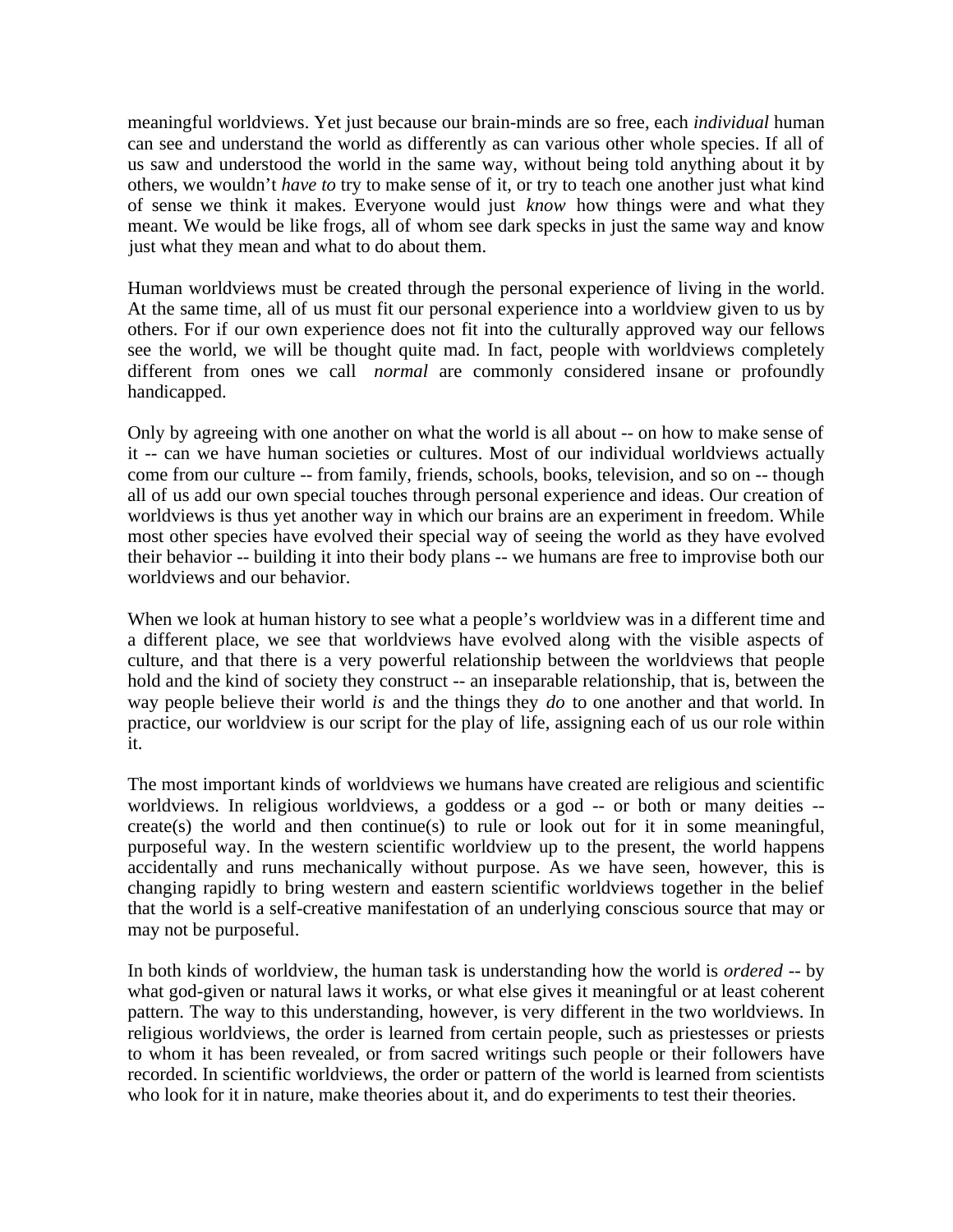Theories are no more, no less, than well thought out ideas or models of what various aspects of the world seem to be and how they work. Scientific theories, then, are ordered worldviews that can be tested against predictions we make from them, though we must expect them to change as we ourselves change and as we gain new knowledge. Until recently, religions had worldviews that were not to be questioned, but with new historical information some religious worldviews *are* now changing to come toward harmony with scientific worldviews from their own side.

Religion and science thus give us our cultural worldview -- our image of the natural world and our relationship to it. Our worldview also includes our ideas of what our relations to one another are, or should be, so it includes political, ethical, artistic and other cultural images and ideas.

Until the last half century before the new millennium, it did not occur to people that they could have anything to do with creating their worldview. All through history, people thought the way they saw the world was the way the world really *was* -- in other words, they saw *their* worldview as the *true* worldview and all others as mistaken and therefore false. Many wars, both hot and cold, were caused by disagreements between people who believed in a particular religious or political worldview and people who didn't believe in it -- who had a different worldview that suggested different kinds of behavior and social structures. For example, the Christian Crusades against Muslims in the Middle Ages, the democratic revolutions against rulers in the past few centuries, and the more recent communist revolutions, were all of that sort.

People are very reluctant to change their worldviews, because their worldviews hold everything together -- as we said, they make sense of the world. To change a worldview is to lose that sense, and so worldviews have usually changed only by force -- when people with one worldview conquered those with another, as in the ancient conquests of Goddess-worshiping societies by God-worshiping tribes. In some cases, they have changed by persuasion, as when missionaries or scientists persuade people to adopt a new worldview in place of their old one.

Perhaps the most important discovery of modern science is that *there can be no single true and complete worldview*. Like all species, we have only partial information about the world, and our information changes as our knowledge increases, as our inventions become more sophisticated, and as we and other species actually change our world. We change the world even while we are looking at it, for we are never only observers -- we are co-creative players in the play.

Most of what scientists do is try out -- test by experiment -- different parts of a scientific worldview, to see where it works and where it needs changing. Archaeologists and historians, along with biologists and physicists, conduct scientific searches, seeking experimental ways of testing their theories. It makes good sense to keep improving our worldviews as we gain new knowledge, to be sure they are reliable maps to the future we want.

While there is no scientific test for the truth of a worldview, there is scientific and practical evidence showing how well we get along in the world when we use a particular worldview as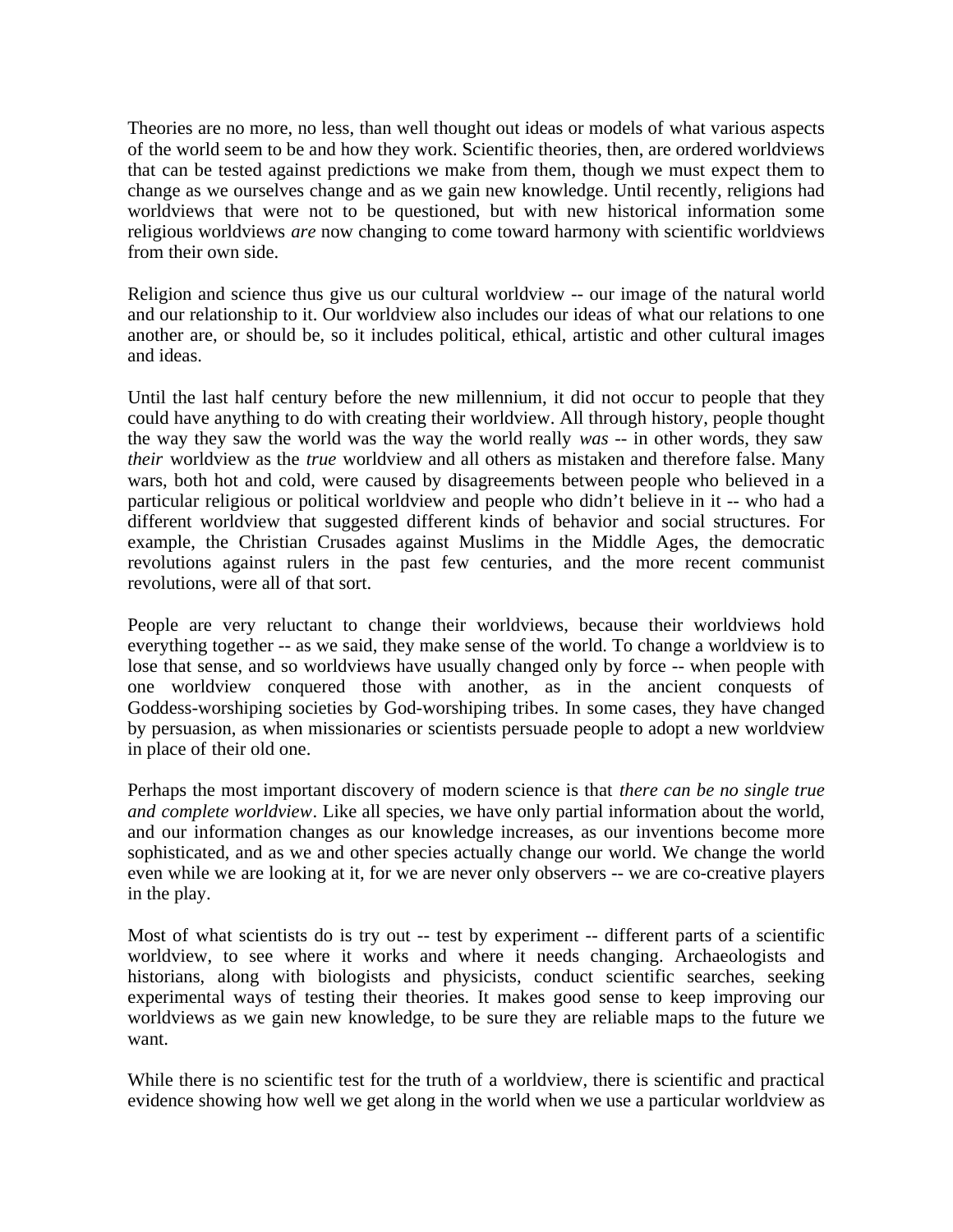a map to guide our experience and behavior. We can test our worldview to see whether it guides us to as healthy an existence for ourselves and the larger life system of which we are part as do the worldviews that are programmed into other species. We will say more on this in later chapters. For now let us note that for the first time in our history, we as individuals are consciously evolving our worldviews by thinking about, questioning, and testing them, rather than just letting the events of history and a few powerful individuals dictate them to us.

**· · ·** 

Part of our evolving scientific worldview, as we said, is recognizing the validity and importance of other species' worldviews, expanding our own by incorporating theirs. It is equally important for us to recognize the validity and importance of different *human* worldviews, expanding our own in so doing. Every human culture that has its own language and customs has ways of seeing the world that are unique, though any human individual can learn any human culture and language. We can thus communicate across languages and share cultural experience in ways that enrich us all.

Today's dominant scientific worldview evolved in European languages with common roots and close relationships. These languages happen to be structured in a way that forces us, in talking or writing about our world, to think and speak of it in terms of 'thing-nouns' and 'action-verbs.' This language structure -- taken for granted in English and other Indo-European languages -- gives us a worldview, as soon as we begin speaking as children, in which we actually *see* the world as made of separate things that stay still (nouns) or move or are moved in relation to one another (verbs). The reasoning, the logic, and the mathematics of scientists are all based on this way of dividing up the world.

It can come as a great surprise to us that all people do not see the world in this way, and that this is related to language structures. Some human languages do not make our kind of distinction between nouns and verbs. Rather, the world is seen through certain languages as a pattern of interwoven processes in time, not as a pattern of separate things in space. Speakers of Hopi or Nootka, for example -- both North American indigenous languages -- cannot imagine things without their motion, change, aging, or other aspects of coming into and out of being. Instead of saying, for example, "The light shines," or "The water falls," they have single-word expressions that do not separate the light from its shining or the water from its falling. In such *process* languages, people do not think of time as made up of a series of 'things' called seconds, minutes, and hours. They see time as the change in things, which is more the way physicists now understand time.

These are only a very few examples of the way in which a language can determine how we see our world, yet they are enough to make us think about what the scientific worldview might be like if it had been developed in a very different set of languages. Einstein once suggested to Benjamin Lee Whorf, who studied and wrote about these language differences, that it might be easier to describe the discoveries of modern physics in the Hopi language than in English. In Hopi we would not face the contradictions of a world made at once of particle-things and wave-actions, of matter-things and energy-actions, never having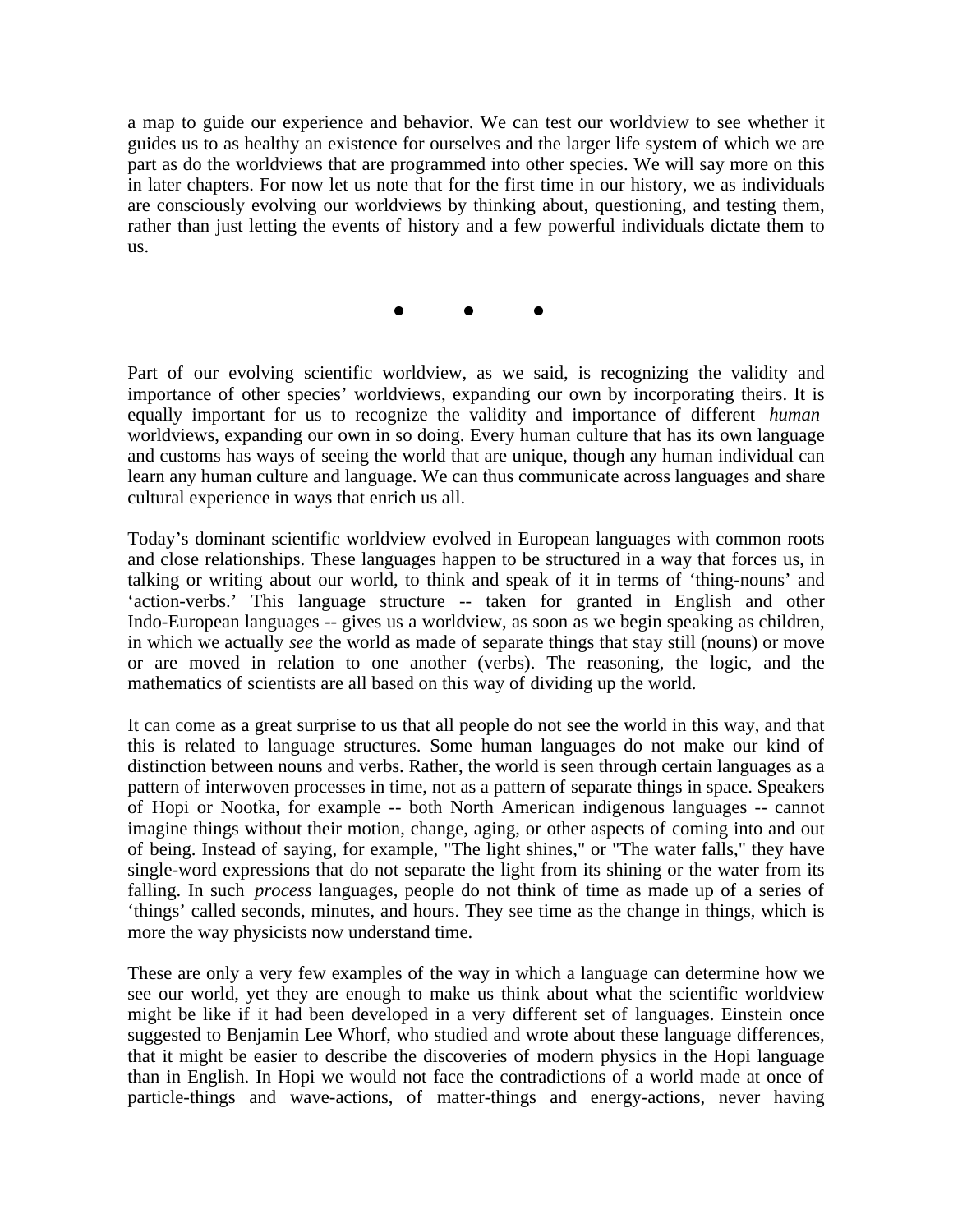separated things from actions in the first place.

Process-language cultures are better suited to organic than mechanical worldviews. Perhaps such cultures did not develop mechanical technologies because machinery is necessarily conceived and built as the interactions of separate and, insofar as possible, unchanging parts. As it happened, science developed most fully in European-language cultures along with machinery, becoming closely associated with machinery, as we will see in greater detail shortly.

Anthropology and linguistics, the sciences of human cultures and languages, are relatively new parts of science as a whole, but they have taught us that human experience is very varied and rich. They have made us realize that the scientific worldview, which was developed mainly in industrializing western countries, is based on and represents only a limited part of human experience. Many scientists, especially physicists and physicians, have begun to use ideas and practices from eastern worldviews to enrich their western science, while western science has become an important part of eastern life, especially in Japan and China.

Unfortunately, just as we dominant humans have worked at killing off other intelligent species, so have our dominant technological cultures worked at eradicating non-technological human cultures. Every culture and language lost seriously diminishes the variety and richness of human experience. This variety and richness is as essential to our cultural health as is genetic variety to the health of any species, and species variety to the health of any natural ecosystem. Our human mania for reducing variety to create monocultures is not expressed only in our agriculture and animal husbandry, but in our own cultures as well -- and it is equally destructive in all cases.

Keeping in mind this perspective on our still-evolving scientific and cultural worldview - our continuing effort to understand what the play of life is all about -- let's now look at its historical roots, its evolution within the cultural traditions of our species. Let's look, in other words, at the scripts people have written for themselves as they played out the historical steps leading us to our present conception of the play.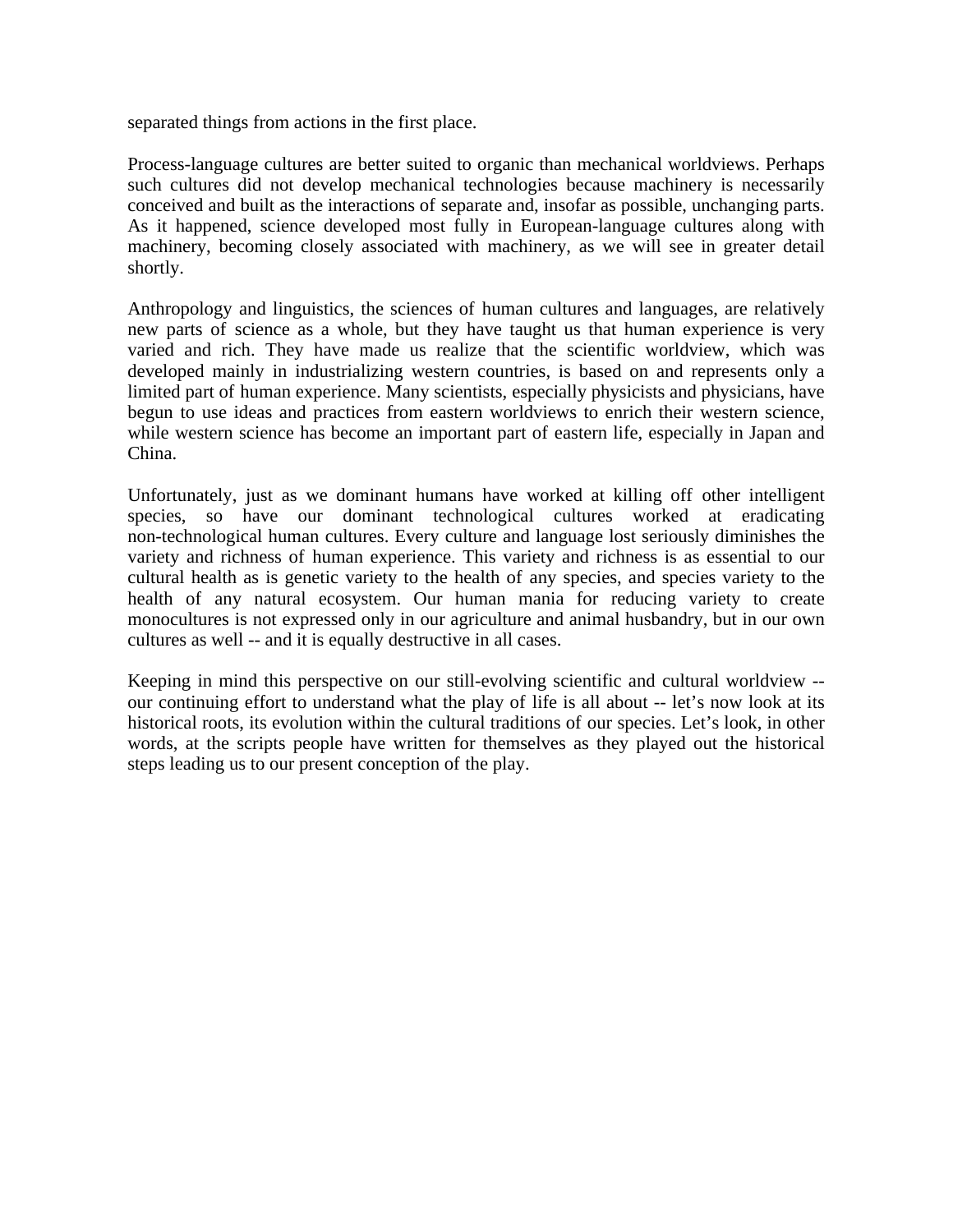## **Worldviews from the Pleistocene to Plato**

The earliest worldviews we know anything about date back to the *Pleistocene* epoch of ice ages -- to what we call the *Paleolithic* , or Old Stone Age. In Europe and Asia, these sometimes cave-dwelling cultures were artistic and commonly symbolized nature as a great mother, a fruitful goddess who gave them life and all that was needed to sustain them. Seeing nature as the great Mother Goddess would have made sense of human experience by explaining nature's gifts of food and the birth of creatures, bright sunny days, like the goddess's good moods, and angry storms or droughts, like her bad moods. Nature seemed to love and to rage at her human children, giving them reason to celebrate her life-giving and nurturing, as well as to love, fear, and respect her.

We can safely assume that paleolithic peoples took all nature to be as alive as they themselves were, and that they felt themselves to be part of, or the children of, this great mother. Even today, peoples who live in natural settings without changing them significantly tend *not* to divide nature into living and nonliving parts as our dominant culture does. Their only concept of non-living is of something dead that has been alive.

Later Stone Age and Bronze Age peoples must have called the Mother Goddess by many names in many places -- only the later names, surviving into written language, were recorded. Just a few that *were* recorded are Nammu, Utu, Inanna, Ishtar, Iahu, Astarte, Ma, Kali, Isis, Gaia and Matrona. Iahu, meaning exalted dove, was the Great Goddess' name in Sumeria -- the first great urban human culture -- and was apparently later turned into the masculine Je-ho-vah. In ancient Greece they called her Gaia, as well as Eurynome and Demeter and Pandora, meaning 'giver of all gifts.'

The Mother Goddess of these ancient religions was surely not conceived of as outside of nature. She was not the external creator of nature but the creative force of nature itself. In modern religious terms, *Mother God immanent.* Nature was felt as the creative-destructive dance of life and death. Various components or forces of nature -- Sun and Moon, winds and seas, mountains and rivers, animals important to people -- were assigned to members of the goddess's 'holy family' or seen in other supportive deity roles.

The image of nature as a providing mother and the worship of this Great Goddess very likely influenced the development of Stone Age societies as agricultural 'households.' Archaeologists James Mellaart and Marija Gimbutas, as well as the archaeological scholars Merlin Stone and Riane Eisler, have given us an image of such early civilizations, as exemplified by the well-preserved Neolithic town of Catal Huyuk in Turkey. People of such societies provided for themselves and one another by raising crops and keeping tamed

**13**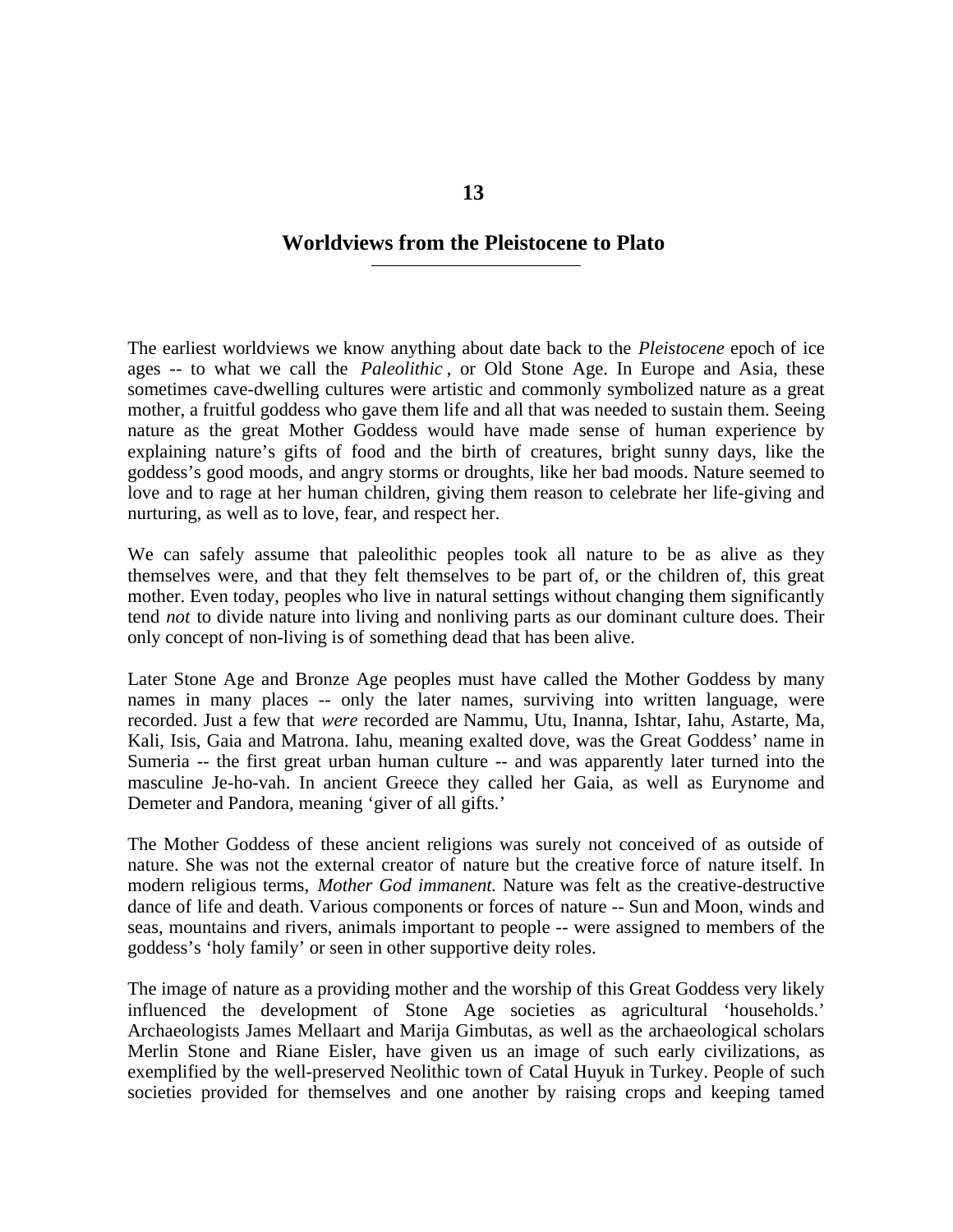animals.

Most striking in such well-planned and managed agricultural societies, with their large towns, agricultural technology, beautiful wall paintings, decorated pottery, sculpture and metal arts, is that unlike later cultures they show no evidence of fortification, warfare, conquest, slavery, or significant social inequality, judging by house size, burial customs, and so forth. This is taken to mean that men and women worked in partnership, and there is evidence at Catal Huyuk that those in need were provided for from public stores of food or from the goddess's temple gardens.

Such ancient societies seem to have practiced the kind of peaceful life with all people's needs met that our modern societies are still far from bringing about. The remains of cultures throughout the Middle East, North Africa, and Europe, including pre-Minoan and Minoan Crete, show highly advanced societies, in which, as historian Riane Eisler puts it, "linking, not ranking" predominated.

The extent to which these societies were designed and managed by women will probably be debated among archaeologists for some time, but there are indications that women's roles were at least as important as men's. Mellaart found the 'holy family' at Catal Huyuk represented in order of importance as mother, daughter, son, and father, and a similar order was suggested in households by the sleeping platforms, that of the woman being more fixed and prominent than that of the man. There is no intrinsic reason to doubt that women, as the human representatives of the goddess, were accorded the social status that men gained later as human representatives of the god, but these early societies show no indication that men were oppressed by women; on the contrary, they indicate partnership.

If women did have the authority to make social rules, we might expect those rules to have been based on partnership for the simple reason that women give birth to and raise both girl and boy babies without considering the one better than the other, *if* the mothers are permitted to act on their natural feelings. The preferential treatment of boy children in some later cultures came about when men made the rules and set the cultural patterns. Creation stories of ancient societies often told of man and woman having been created together, as they were in the original Hebrew-Christian *Genesis* before it was rewritten to have Eve created from Adam's rib.

On the contrary, the hunter or nomadic Father God worshipers who invaded and conquered these societies were apparently not so peaceful and egalitarian. They were apparently headed by men who were experienced in the use of weapons. Perhaps they were driven to violent competition by their harsh environment and had come to worship lightning-bolt-wielding and thundering sky-gods in fear. After all, they were relatively unsheltered in open spaces, vulnerable to storms as well as to the marauding attacks of other, similar tribes.

When these conquerors invaded and stayed to rule a settled society where they found life good, they changed not only the social structure and rule but the society's worldview as well. Often they turned the Mother Goddess into the wife or daughter of their chief god and joined lesser gods and goddesses from both religions into a single *pantheon,* meaning 'all gods' religion.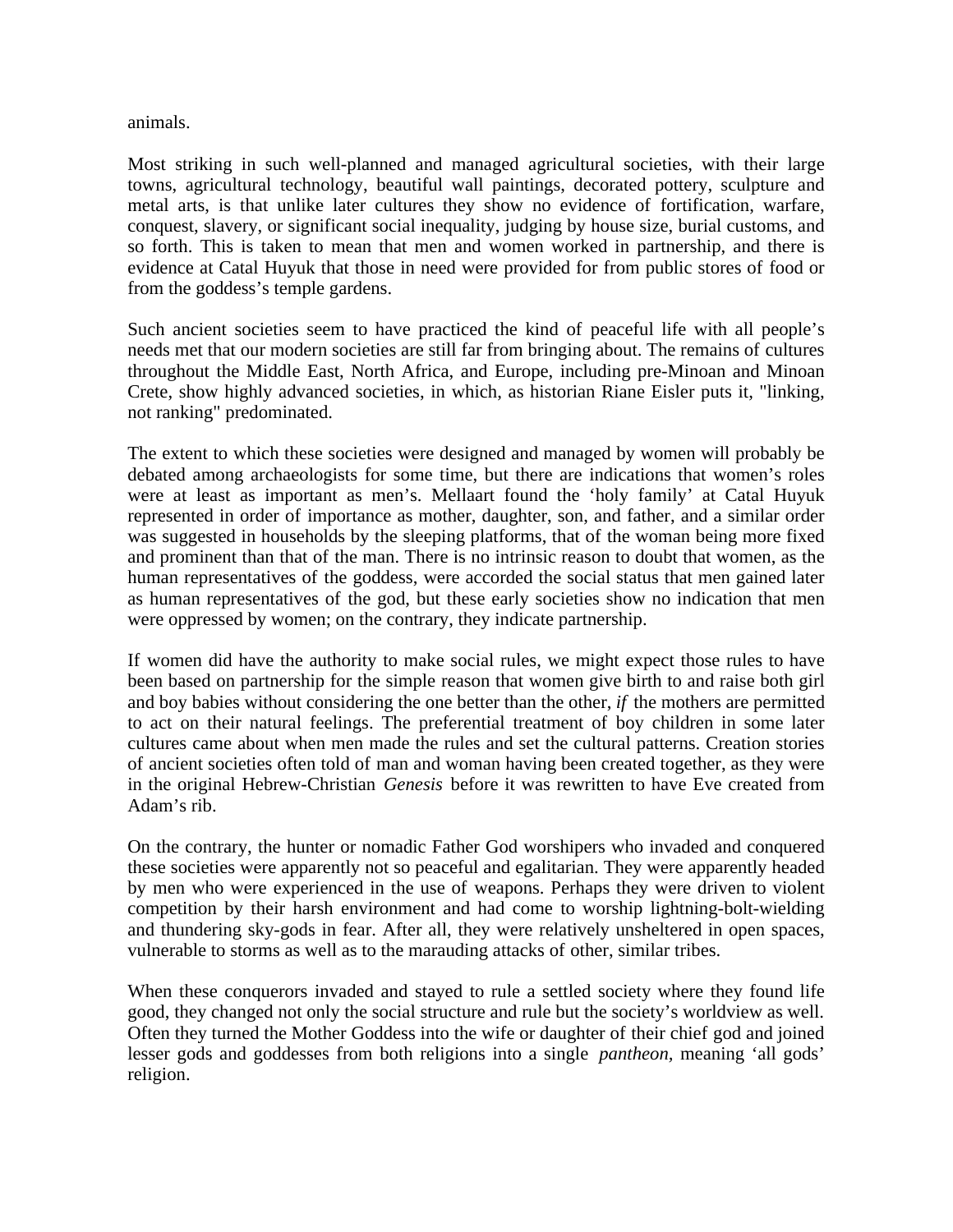Sometimes they got rid of the goddess altogether by making up stories in which the god was great and the goddess was only a disobedient mortal woman who was forever making trouble. Pandora was so demoted. Her name still means 'giver of all gifts,' but in the story we hear about her she brings only troubles into the world by disobeying the Father God. Similarly, the Hebrews, whose difficult wandering existence in the desert had somehow led them to believe in a stern Father God, turned the Mother Goddess, along with her symbols - the serpent of wisdom and the tree of knowledge -- into Eve, another mortal woman who brought trouble into the world by questioning male authority and disobeying God.

Later, when Christianity replaced the pagan religions, old male deities were also contemptuously dethroned. The Celtic Sun god Lugh, for example, first became Lucifer, angel of light, and then was cast from heaven in medieval times to become Lucifer, or Satan, the symbol of evil.

All in all, the historical record tells us that when some men acquired the kind of power that accrues to those who have weapons and wealth, they formed a worldview based on a belief in their own superiority. They projected their self-image into an authoritarian and violent male god, thus justifying the domination of women, who came to be seen as the property of males, to be safeguarded and bartered. Nowhere is this more graphically recorded than in the Hebrew-Christian Old Testament Bible, and even the fabled Golden Age is tarnished by a similar treatment of women. Such male rulers extended the idea of superiority and the practice of violence into their affairs with one another as well-making war upon each other, dethroning the deities of the conquered, making warriors their heroes, taking slaves and building class-structured societies.

Another important aspect of the shift from a worldview based on partnership to one based on domination, as god-worship replaced goddess-worship all over the civilized world, was the idea that nature was separate from both gods and people -- that it had been created and was ruled over by one God who was *external* to nature. Nature, as God's creation, was then seen as a gift given to His people to use and exploit for their own ends -- as in the biblical "to have dominion over." The Old Testament testifies to a jealous and unmerciful God who urges man to make war on and destroy all non-believers and other enemies, and to subjugate women. His story became history.

And so, at the same time -- a few thousand years before the Christian era -- humanity seems to have undergone the two greatest changes in history since the advent of agriculture. One was the shift from the worldview and culture of partnership to that of domination -- from the worship of life -- *giving* to the worship of life -- *taking*, as Eisler puts it. The other change was the shift from a worldview in which people and their deities were part of nature's own improvised dance, continually self-creating from within, to a worldview in which men and their gods stood outside and above nature, in which men claimed the god-given right to exploit women and all the rest of the natural world.

All this, of course, is a sweeping simplification of history for the sake of seeing broad patterns. The role of women as the glue that holds society together cannot be doubted even today, but the partnership status, the equal valuation of their work and their arts, has never been regained to this day.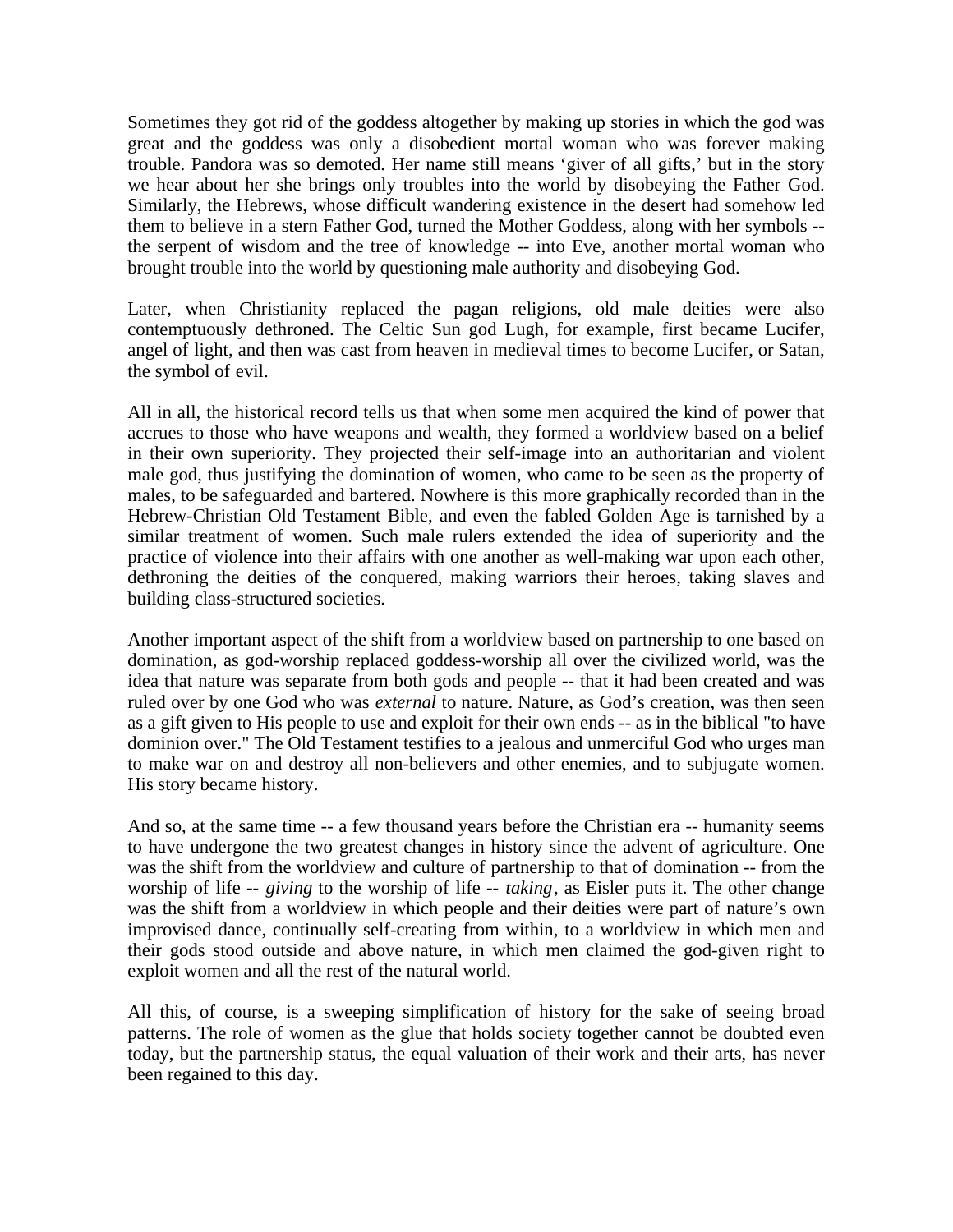One of the latest goddess cultures to survive was that of Crete, known to the ancient Egyptians as the Keftiu, to us as Minoan. A peaceful agricultural people we mentioned earlier, the Minoans left us exquisite art in admiration and praise of nature. Nature goddess worship was evident in other parts of Greece, too, and lasted in some form until classical times -- even Plato being initiated into the Eleusinian mysteries of Demeter. But the sequence of Greek myth, as Robert Graves pointed out, shows the gradual destruction of equality and goddess-worship in favor of patriarchal rule and god-worship.

**· · ·** 

Only the earliest known Greek philosophers were deeply influenced by ancient ideas of nature's self-creation, as were early philosophers in other lands. By the sixth century before Christ, most of the civilized world had been organized into large kingdoms or empires with generally patriarchal religious worldviews and strict laws for keeping order.

And yet, sixth century BC thinkers such as Lao-tse and Confucius in China, Vedist Hindus and Gautama Buddha in India, Zoroaster in Persia, and Thales, Anaximander, and Heraclitus in Milesian Greece (now Turkey) all came to very much the same idea about how nature works. In carefully observing and thinking about nature, they all saw it as alive and forever changing from within, whether or not it was symbolized by a pantheon of gods and goddesses. They saw nature as striving to create its own balance and order through an endless dance of opposing forces or principles such as male and female, light and dark, hot and cold, inward and outward, storm and calm, creation and destruction. In this dance, opposites clashed or simply got out of balance so that things grew, say, too cold or too stormy or otherwise disorderly. Yet somehow new forms and patterns created themselves to bring about new balance and harmony.

Even though they could not talk to one another, these great thinkers all over the civilized world of the sixth century B.C. somehow agreed that nature's constant movement was away from disorder and toward balanced order -- what we now call "order out of chaos." This balance, or harmony, they believed, must ever be re-created from imbalance or discord, very much as it is in human affairs. This did not surprise them, because they all saw humans as part of nature.

In Greece such thinkers formed the first scientific worldviews by trying to understand and explain the world in terms of what they could see in nature. Poets, meanwhile, continued to spread the Greek worldview of Gaian creation and the Olympian pantheon of gods and goddesses who ruled the world, as did Homer in the Iliad and Odyssey, which had, by then, been written down.

The new scientific thinkers came to be called *physicists* -- as the Greek word for nature was *physis* -- or *philosophers* -- from the Greek words *philos*, meaning lover or friend, and *sophia*, meaning wisdom. The wisdom they loved and sought after was an understanding of how nature works, because they believed that by understanding the natural order they would come to understand how to order human life, both personal and social, more wisely.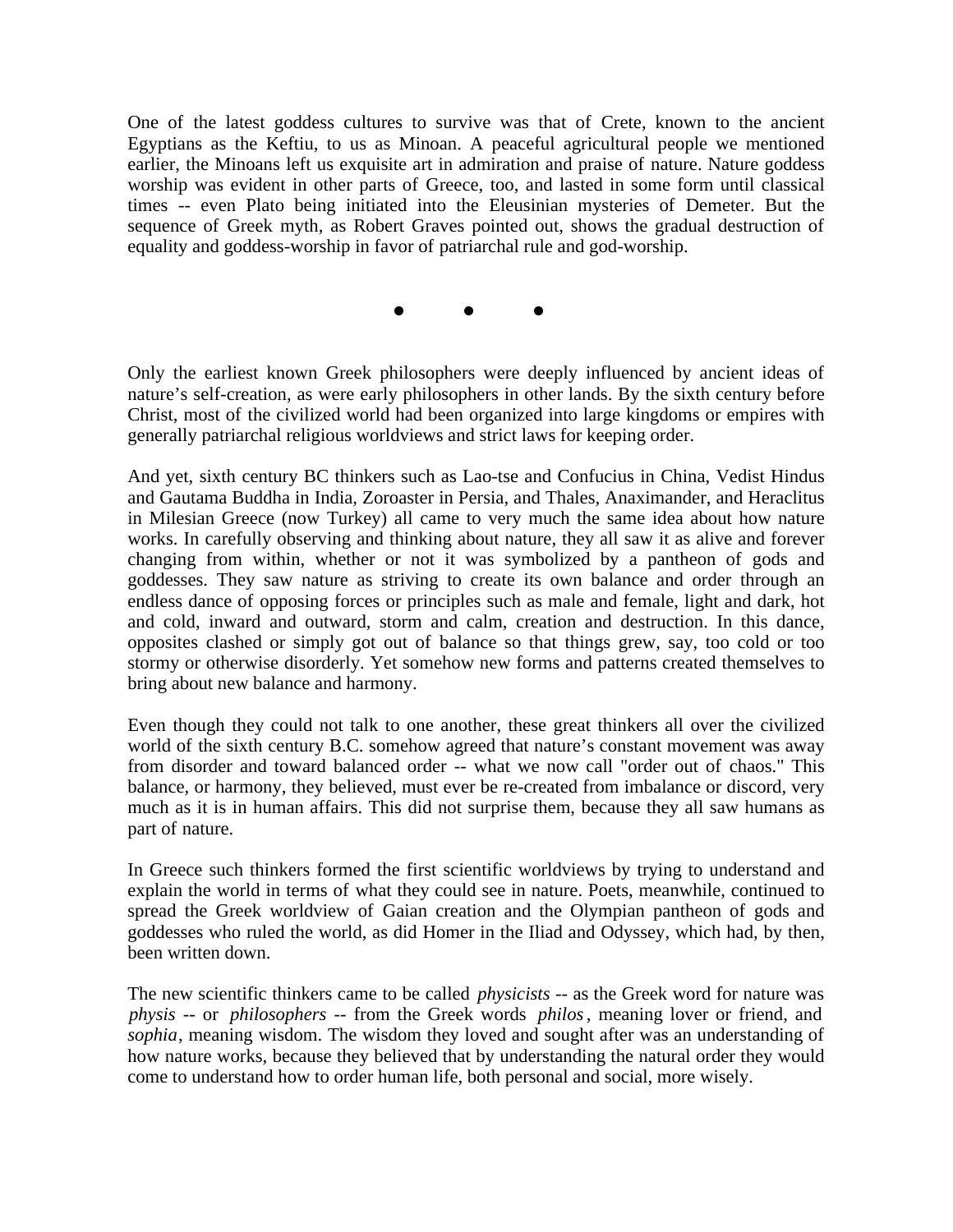In the myth of Gaia, recall, the goddess comes out of *chaos* to transform her body into the Earth by her dance. Originally, chaos meant nothingness; later it came to mean anything that seemed to have no pattern, that was completely lawless or disorderly. The opposite of chaos was order, which was called *cosmos*, still today the Greek word for world. The world, in other words, is the pattern of things.

The eastern Greek Milesian philosophers agreed that the natural world is orderly -- that it has a pattern that can be discovered, described, and understood by human beings. As scientists, they saw orderly rhythms, balance and harmony in the patterns of stars and planets, the cycles of seasons, the beautiful forms of plants and animals. This order was disturbed by disorder, or chaos, but it seemed that wherever disorder arose, order was quickly restored. Birds and worms ate up dead animals; old leaves disappeared into rich new soil; rain made droopy plants grow healthy and flower; new forests grew from burned ones. Nature kept making orderly patterns out of chaotic disorder. And what was so interesting about all this was that everything in nature played its part without being told what to do. This observation came to play a very important role in Greek politics before long.

Plants took form, growing from seeds, then rotted back into soil, losing their form. Older animals died as young were born in an endless chain of life. One creature ate another to live itself. Nature was one great intertwined pattern in which, as the philosopher Anaximander said, *"Everything taking form in nature incurs a debt which must be paid by dissolving again so that other things may form."* He saw this as a kind of justice -- each thing, or creature, in nature borrowing from nature's supplies, then paying them back. Rivers dried up while new rivers formed elsewhere. Clouds formed, dissolved in rain, and left clear skies, which later formed new clouds. Fires and storms created chaos, yet from the chaos of destruction new life and new order always arose. Everything that took on its own form later gave way to other newer forms.

Anaximander's teacher, Thales, thought all things in nature had formed from water, and had water as their essence. Anaximander himself, seeing the fossils of sea creatures on land, thought about the great changes in geology and in life forms that must have happened over time. He came to believe that living creatures first formed in the seas, later came out onto dry land and shed their shells. Humans, he reasoned, must have been born from earlier animals, since the first human babies could not have taken care of themselves. As far as we know, he was the first scientist to see a pattern of evolution by actually observing nature. The way in which nature was understood by Anaximander, his teacher Thales, and *his* pupil Heraclitus - all Milesian Greeks -- was very much the way scientists are beginning to understand it again now -- as a great dance of life in which all natural things are connected and constantly improvise their steps as they move toward balance and harmony.

These philosophic ideas seem to have echoed a distant time when people actually lived in democratic balance and harmony within the larger context of nature. Some memory of these times was recalled by the poet Hesiod, around the same time as Homer, when he wrote (as quoted in Eisler's *The Chalice and the Blade* ) of a former goddess culture he called the Golden Race: *"All good things were theirs. The fruitful Earth poured forth her fruits unbidden in boundless plenty. In peaceful ease they kept their lands with good abundance, rich in flocks and dear to the immortals."* This race, Hesiod continues to tell, was later conquered by a lesser race of silver and then *by "a race of bronze, dreadful and mighty,*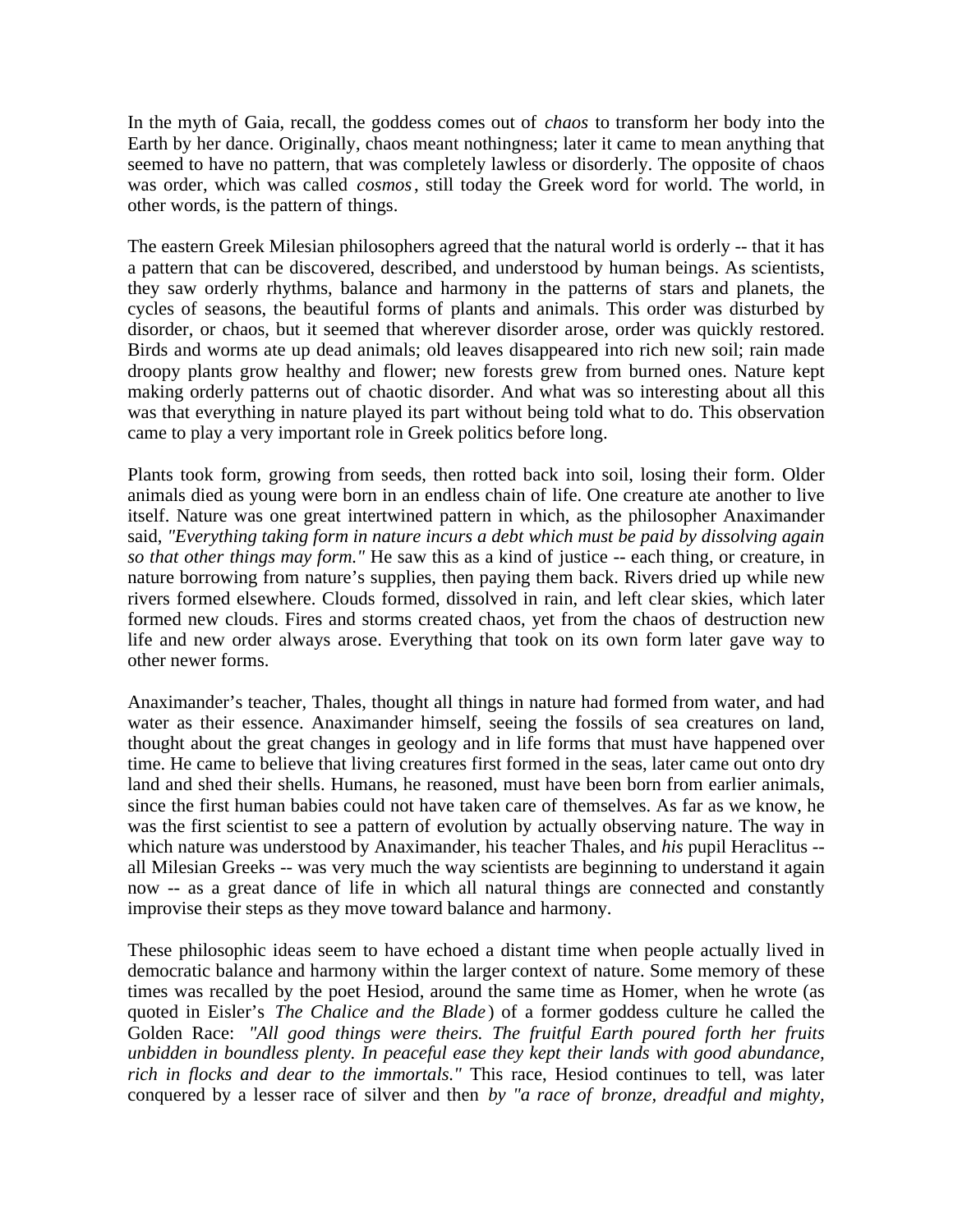*sprung from shafts of ash,"* bringing war. *"The all lamented sinful works of Ares [God of war] were their chief care."* 

It is interesting to note that in the original myth of Gaian creation, the Olympic gods were born of the giant Titans, who were the first children of Gaia and Ouranos, the sky whom she created. Were the Titans perhaps a symbolic memory of the powerful patriarchal tribes -- the Achaeans who destroyed the goddess's rule at Delphi and put Apollo in her place, the Aeolians and Ionians who overran Greece in later waves?

In the sixth century B.C., the ruler of Athens, Solon, put into practice philosophical ideas of natural balance and perhaps also the mythologic-historic memories of greater equality. Trying to create some semblance of democracy, he divided land more equally among people and made laws to ensure greater justice and to give citizens more say in the decisions of their society.

The playwright Aeschylus, whom we mentioned earlier, also used these ideas in his dramas, giving his heroes and heroines the task of balancing the scales of justice in working out their personal lives within the larger framework of family, society, and all nature. But we also see in Aeschylus how this process of justice was undermined in the shift from a goddess culture to a god culture by the devaluing of women.

At the beginning of Aeschylus' famous trilogy about the Mycenian house of Atreus, Queen Clytemnestra's murder of her husband Agamemnon is personally justified by his previous sacrifice of their daughter, Iphigenia, and socially justified by the queen's status as head of her clan, with the responsibility for avenging bloodshed. At the end of the trilogy, her son Orestes is tried by the new court of Athens for murdering his mother in revenge and acquitted on the grounds that he has not shed kindred blood. Athena, no longer the ancient nature goddess, but the warrior child of Zeus, sprung to life from his ear, presides over the trial and casts the deciding vote. As Apollo explains*, "The mother is no parent of that which is called her child,"* but *"only nurse of the new planted seed that grows."* 

This, then, was the beginning of the Golden Age of Greece, which all the world remembers for its beautifully harmonious temples and theaters, for its sculptures and Olympic Games, and for its experiment in male political democracy.

It is important to understand that when this limited democracy was formed, the Greeks had no concept of perfection in their worldview. Their traditional gods and goddesses were seen, like people themselves, as part of nature -- imperfect, moody, and mischievous, often intentionally creating disorder, from which they then made order under the higher law of justice. Nor did the Milesian philosophers, the first scientists, see nature as perfect. They knew well that nature was never perfectly balanced or harmonious, but always struggling *toward* balance and harmony. Wherever it was won, it was soon followed by new imbalance that drove the dance forward in search of harmony.

If nature reached perfection, its evolution would come to a stop. If things fell back into complete chaos, creation would also cease. Nature's dynamic balance is always achieved somewhere between chaos and perfect harmonious order. There was certainly no reason in this Greek worldview to expect men or their society to be perfect. On the other hand, there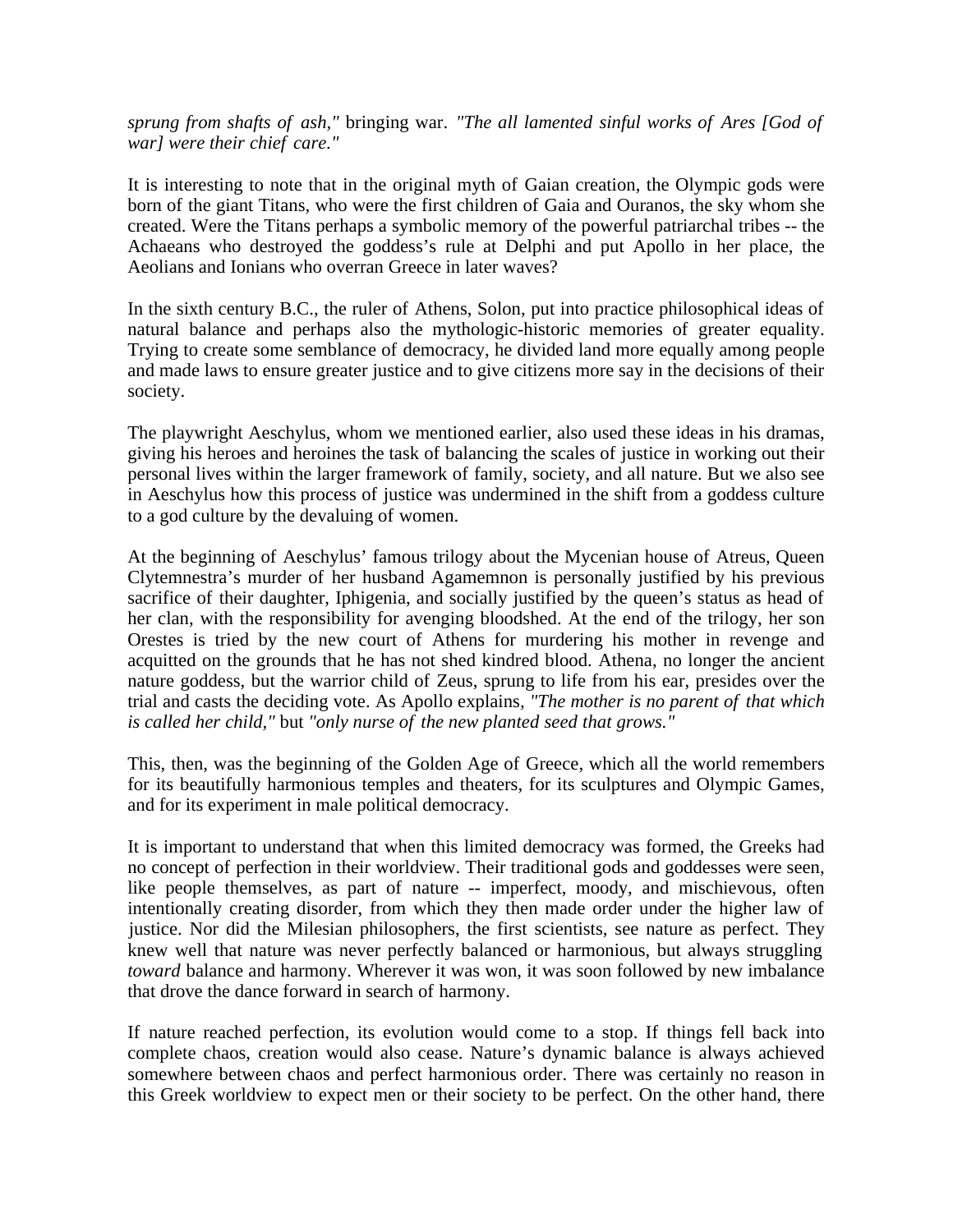was hope that neither men nor the society they were trying to balance would fall into complete disorder.

The experiment of the Greeks in trying to make order out of chaos by ruling themselves democratically instead of letting rulers tell them what to do was not an easy one. Would men be able to agree on how to balance their society and live harmoniously? Balance in society would mean allowing all male citizens to take equal part and responsibility in how things were run. Harmony would mean a love of the good life not only for oneself but for everyone else, too. Men would have to make choices that were good for themselves *and*, at the same time, good for all society.

**· · ·** 

While the Athenians struggled toward democracy for imperfect men in an imperfect world, the western Eleatic philosophers on the other side of Greece from the Milesians were forming a new kind of worldview. They had become fascinated with the human mind itself, and with a kind of perfect order it had created, a perfect order they had found not in nature but in the man-made language of mathematics.

The Greeks had used mathematics to measure the size and distance of things, to map the heavens and the Earth, to make calendars, and to predict events such as eclipses, as had other ancient peoples such as the Egyptians and Babylonians. These were practical uses of mathematics. But mathematics was a wonderful invention by itself because of its perfect order.

Arithmetic and geometry were languages of number and form built on rules of balance and harmony -- but not the kind of natural harmony that falls into disorder and has to rebalance itself by creating new forms. Mathematical rules *kept* things in perfectly balanced order. Geometric figures -- such as circles, spheres, cubes pyramids, octahedrons and others -- were the most perfect things that humans had ever created. Furthermore, their perfection never changed, never fell into disorder.

The ancient Eleatic Greek philosophers, who lived in what is now southern Italy and Sicily, with Pythagoras as their first mentor, sought these perfect forms and harmonies in sacred geometry. They decided the Milesians must be wrong about a natural cosmos evolving through the ever changing, or *dynamic* , balance between chaos and order. The Eleatic worldview was of a cosmos created in the mathematical perfection of unchanging balance and harmony. They held that nature only *appeared* to be imperfect because people were blind to its underlying perfection.

In this worldview, the stars and planets were held on perfect invisible spheres that turned around the Earth, which was at their center. Stars were the effect of cosmic fire shining through holes in these spheres. Pythagoras' discovery that musical harmony obeys mathematical laws gave birth to the idea that the heavenly spheres created music in their turning.

This worldview permitted no evolutionary change -- only a perfect turning around and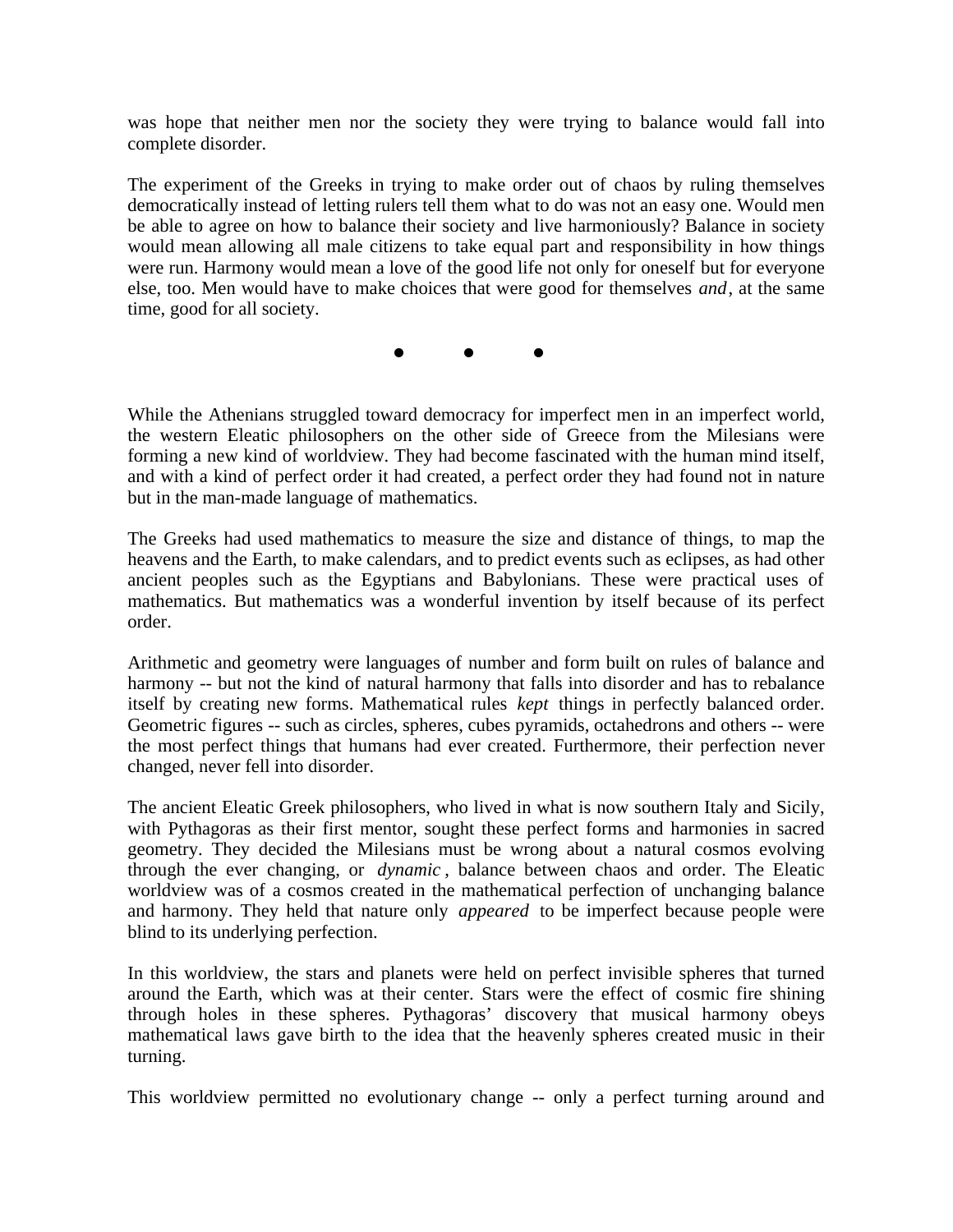around, a perfect repetition of the same cycles in the heavens, and of the same cycles of birth and death among the creatures of Earth. Some Hindu traditions maintain worldviews of ever-repeating cycles even today. For the Eleatics, everything had been just as it was now from the very beginning of the cosmos. In place of the uncountable opposites unbalancing and rebalancing themselves in the Milesian worldview, Empedocles proposed four unchanging elements that mixed in different proportions to form things. Parmenides even arrived at the idea that nothing in the cosmos or world moved at all -- that the whole appearance of motion in the world was an illusion, a strange trick of human perception. And Zeno, whose mathematical puzzles still fascinate mathematicians today, 'proved' that the world had neither motion nor parts.

Parmenides and Zeno formed these ideas by using their minds to think about how things *must* be beyond their appearance. There cannot be anything that does not exist, Parmenides reasoned, so all the cosmos must be filled with things that do exist. And if it is completely filled with existing things, there can be nowhere for them to move. His pupil Zeno was even better at showing logically that nothing is as it seems to be. In using pure thought to map their world, these philosophers abandoned scientific observation of nature.

Other philosophers, even if they did not agree that there was no motion at all, did come to feel strongly that the human mind could understand nature better just by thinking about it than by observing it through their own senses. Democritus, for example, came to the idea that everything in nature is made of invisible tiny hard bits he called *atoms* -- from *atoma* meaning individual -- and that the motion of atoms combined them into the things we see. These atoms were eternal and perfect, as they never changed and could not be destroyed.

More and more the philosophers felt that senses such as sight, hearing, and touch, through which we get our everyday experience of the world, were less trustworthy than the reasoning mind. The reasoning mind, which had invented arithmetic and geometry -- rules for ordering numbers and shapes -- now invented *logical* rules for ordering human thought, for making it as much like the perfection of mathematics as possible. Thoughts and ideas ordered by logic could be written down, compared with other philosophies, polished, and perfected. Such a philosophy could exist, like arithmetic or geometry, as a thing to be known in itself and passed on to future generations.

Of all the amazing Greek philosophers exploring these various worldviews, the one who was most fascinated by the way the human mind formed its ideas was the Athenian Socrates. For all we know about Socrates, it is not often mentioned that he acknowledged the priestess Diotema as his teacher, nor that Pythagoras had acknowledged Themistoclea in the same way. Socrates was much less interested in what the natural world was and how it worked than in what the human mind was and how *it* could be made to work better than it did in most people. If ordinary people, not only philosophers, could get clear on just what they *meant* by the good life and good government, for instance, he felt they might figure out *how* to improve their lives and their government.

The limited democracy of Athens had become a kind of shouting match in which the cleverest speaker won the day, whether he really knew what he was talking about or not. Some men were simply looking out for themselves and seeking ways to gain power. If they argued loudly and well, others too lazy to think for themselves would vote their way. Many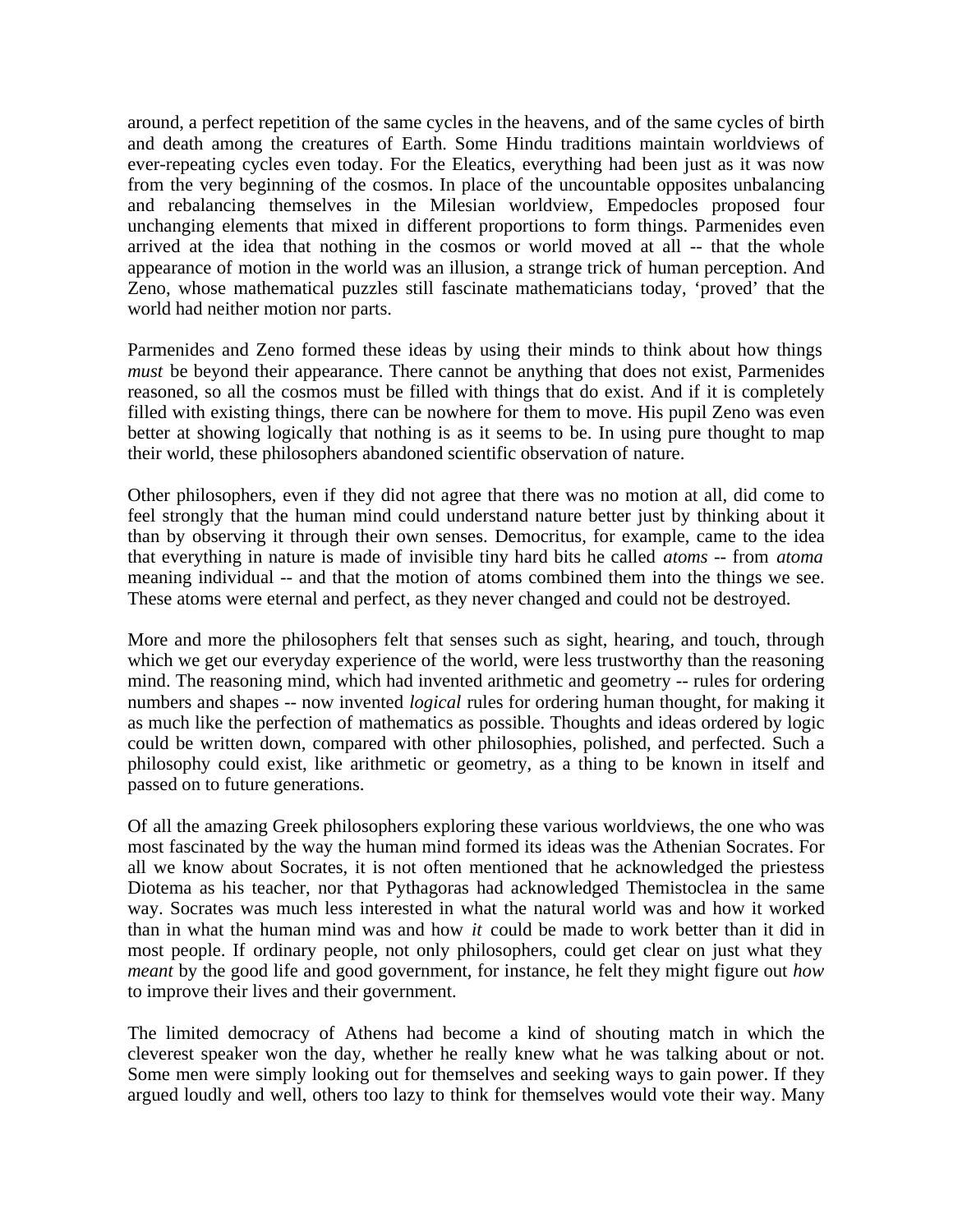citizens balked at having to listen to one another's harangues and vote on them. Squabbles continued and men complained about their responsibilities as citizens; others took advantage of the confusion to try to bring back dictators. The playwright Aristophanes wrote some very funny plays about solving social problems in spite of the lying, cheating, lazy, yet clever Athenians. He also resorted, in several of his plays -- *Lysistrata* and *Women in Parliament* - to the idea that women might solve the social problems of government and war better than men could.

Socrates -- immortalized by his star pupil in *Plato's Dialogues* -- was meanwhile spending all his time cornering people and pressing them with questions to help them think more clearly, and he was much loved and admired for this by his followers. But his criticism of the muddle democratic government had gotten into finally led to his trial and execution.

Socrates saw people as throwing their ideas together from anything at all that came into their heads -- like builders trying to make a building without a plan, throwing together any materials they happened to find lying around. So he tried to teach them to decide just what they wanted to think about, how to recognize and throw out useless ideas, how to make muddled ones clear, and how to build the clear and useful ones into the understanding they sought -- in other words, he taught them to think in orderly ways, to reason *logically*.

Plato was influenced by the Eleatic search for perfection and fascinated by the beautifully clear ideas or definitions Socrates was able to arrive at by reasoning. Thus he concluded that perfect ideas must really exist somewhere behind the muddled world we normally see. Not only, he reasoned, was the material world beyond the senses perfect -- with ideal forms of chairs and trees and everything else in our sensory world -- but so also was there a world of perfect ideas, such as justice, love, truth, and beauty. Our senses shackle us, said Plato, showing us merely the flickering shadows of a perfect world beyond -- a world of light we can reach only with our minds. It is interesting to compare these ideas with those of eastern philosophers teaching meditation to reach a perfect state of merger in the source reality of loving oneness.

Plato's ideal world fit in with other philosophers' ideas of the cosmos as a construction of perfect spheres, a world built from perfect atoms. All the older worldviews seemed childish in comparison with this elegant new one 'discovered' by reasoning minds. What could a perfect world, or cosmos, have to do with an unpredictable, moody goddess or with disorderly gods and goddesses who lied and tricked one another to get out of the messes they made? Poets began making fun of the old religion while philosophers began thinking of a new one.

A perfect world had to be the work of one perfect creator, Plato reasoned, a God, who existed apart from this shadow world, who created a perfect and unchanging world, *a God who was always doing geometry*!

The old philosophy of nature as alive and creative in its imperfection was replaced by belief in the perfect and rather mechanical creation of a single, though yet unknown, God. Perhaps this new worldview was comforting to the Athenians at a time when they were having so much trouble working out democratic order. At least they could believe in a perfect world just beyond the mess they were stuck in.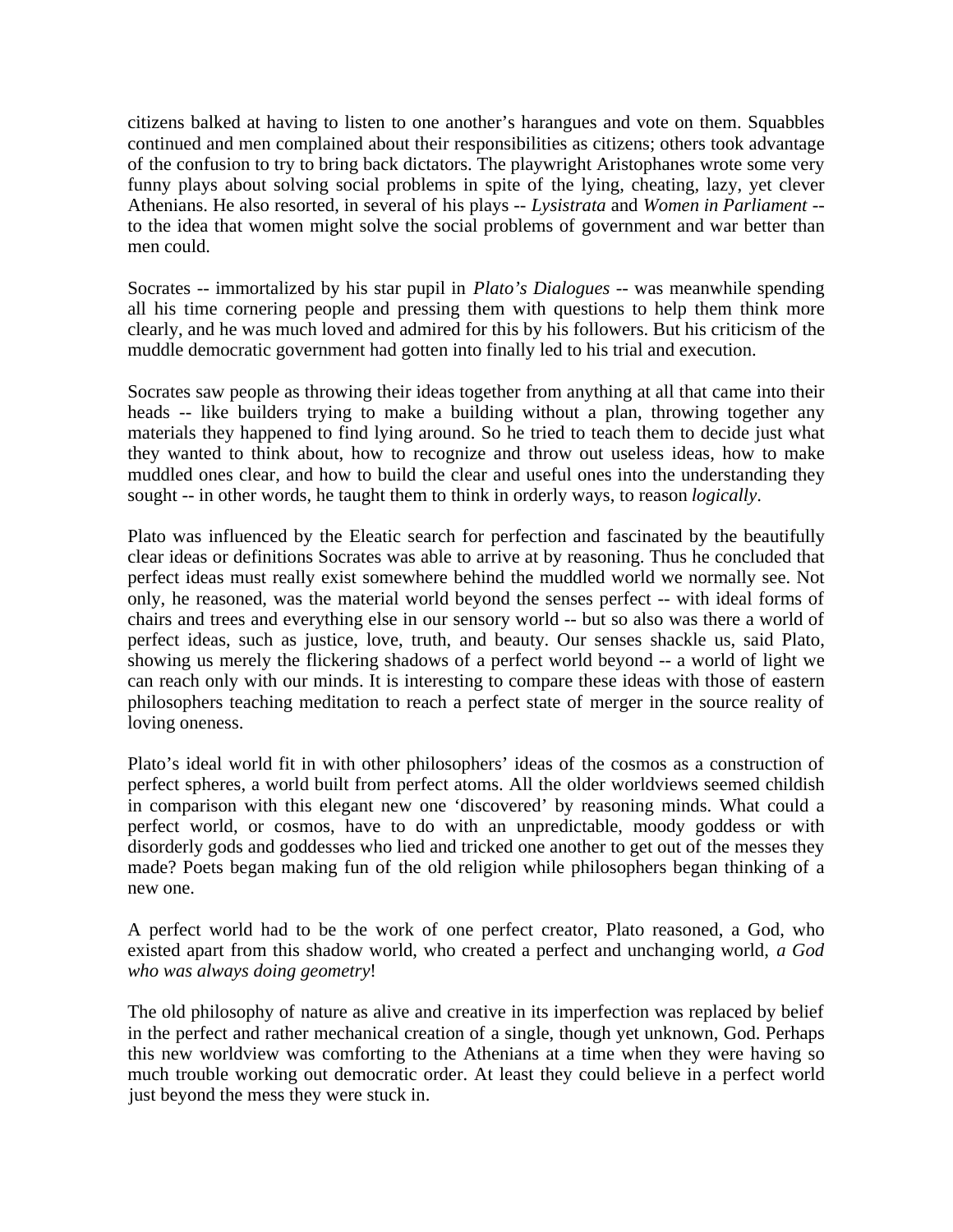## **Worldviews from Plato to the Present**

Eventually, through an itinerant preacher -- or storyteller, in Greek tradition -- named Paul, a new religion came to Greece from the East. It was a religion that fit Plato's worldview very well. Not only did it explain the creation of the world by a perfect God; it also explained the disorderly ways of humans as disobedience to God, their Father. This gave people a new hope -- that they could make themselves and their society more perfect by obeying God's law.

According to this Hebrew-Christian worldview, God had created the world only a few thousand years before, with all its different kinds of plants and animals, just as it is now and right at the center of the universe. This view was very much in keeping with Plato's brilliant student Aristotle's static view of nature, Anaximander never having been taken seriously on the subject of evolution.

The scenario is familiar -- God created the world as a paradise for humans, setting the first two people into its perfection. They were expelled after Eve disobeyed God's law by tempting Adam to join her in the sin of eating fruit from the tree of knowledge, thus bringing disorder and strife into the world forever after. Still, paradise could be regained after death, in a heavenly world, if people became perfect in God's eyes again, and this perfection could be accomplished by seeking forgiveness and obeying God's law.

In the ever expanding thrust of empires, Rome conquered Greece. Though Jesus himself had preached equality for all, including women, and had been opposed to any kind of dominance, the holy texts were rewritten to suit the priesthood of the new church, after the earliest Roman Christians had been tortured and killed. By the time the Byzantine empire split off from the Roman empire, the church's revised Christian worldview, adapted by priests to their hierarchical societies, had been officially adopted by both empires, with slight differences.

The rich heritage of ancient Greek scientific discoveries -- that the Earth moved around the Sun, that nature was alive and evolving, that humans were descended from simpler creatures, that many of their ills were curable by medicines and surgery -- was destroyed, forgotten, or denied as the new worldview took over. The great library at Alexandria was repeatedly sacked and burned by Romans, Christians, and Muslims; nearly a million book-scrolls of human knowledge and culture were lost.

In Europe, for well over a thousand years, all ideas -- scientific and other -- that did not

## **14**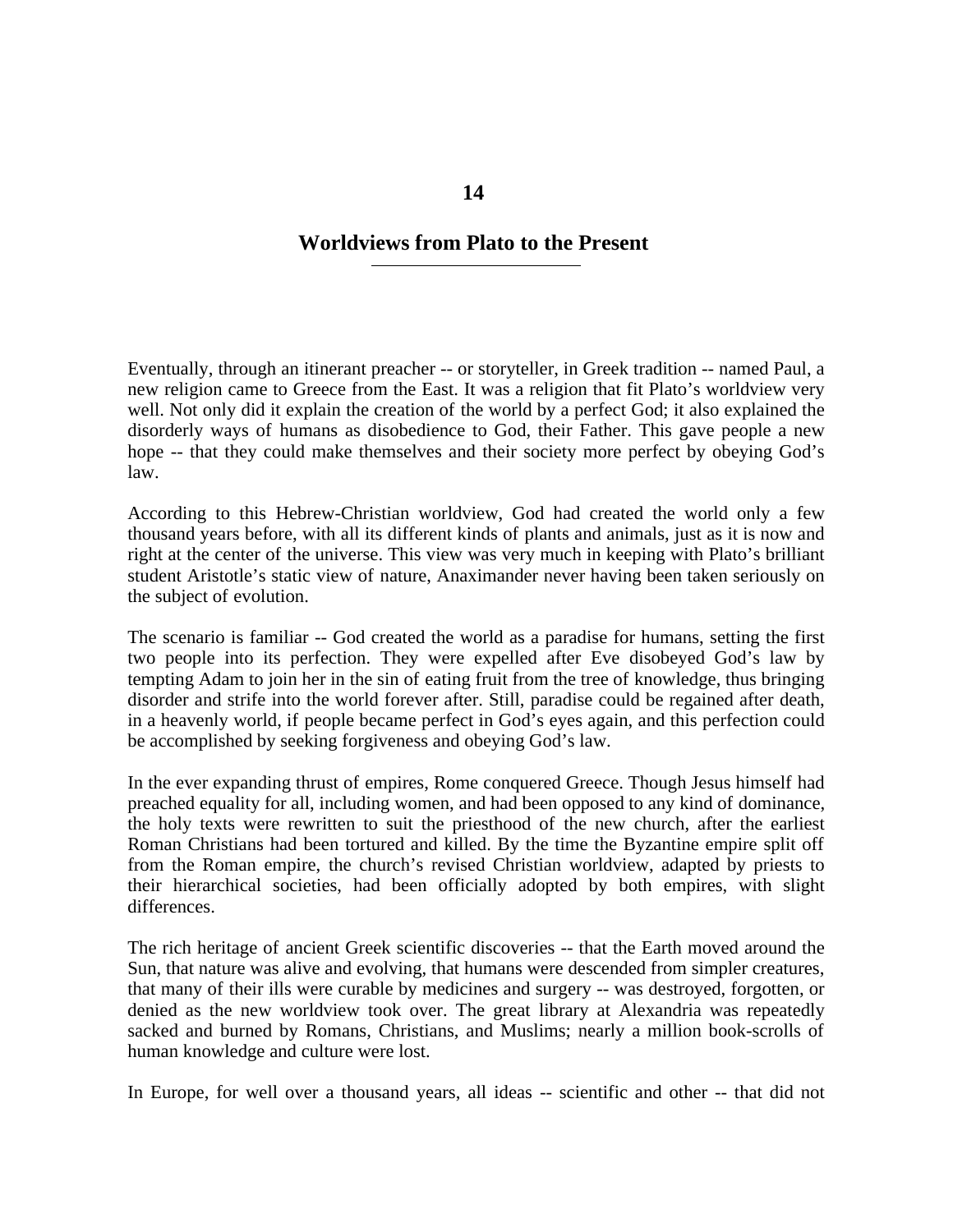reflect the Christian worldview were considered heresies and outlawed wherever possible. Brutal Crusades marched outside of Europe to attack Muslims as non-believer infidels; women were burned to death in droves as witches all over Europe -- for practicing the older nature religions persisting among ordinary people and healing with natural medicines. Christian priests, who explained God's law to people and enforced it, were the rulers of all Europe. Even kings bowed down to the highest priest of all, the pope of the Holy Roman Empire. Waves of plagues were seen as God's wrath released against his disobedient children, and the church grew ever stronger for its presumed power to grant salvation.

Many of Plato's ideas about education and politics in a perfect society were put into practice during the Christian era. Plato had written, for example, that a perfect society should be ruled by the most educated of citizens, people from all walks of life who lived simply, without personal possessions. Though Plato had not advocated the exclusion of women from education and rule, the Christian monks and priests, who wielded so much influence in Europe, otherwise met Plato's requirements. The highest-ranking clerics did indulge themselves, however, in affluent comforts and fine robes. The idea of heaven and hell as places where people would go after death to be rewarded or punished for their Earthly behavior also came from Plato's writings. And the works of Aristotle taught Christian Europe formal logic and the pursuit of virtue -- originally meaning excellence, but later coming to mean obedience.

For more than a thousand years the Christian Europeans educated only boys and men, teaching them the invented mechanical languages of mathematics and logic in the dead language of Latin. A dead language is one no longer in common use, no longer imbibed by children at their mother's knee, no longer changing, but frozen in time. This education is important to remember when, in the next chapter, we consider how the differences between natural living languages and artificial nonliving languages affect worldviews.

For now, let us note that the perfected mechanical languages of mathematics and logic played a central role in the rebirth of science in Europe. This rebirth was of course part of the larger rebirth -- or *Renaissance* -- of human curiosity and culture that began about five hundred years ago.

Through trade with the East, opened up by Crusades, some Europeans, such as the Medici family in Italy, became very wealthy and very worldly. To have beautiful and interesting things around them, they hired architects, artists, and scientists to create splendid new works and to seek new knowledge. Of note, this expansion of urban life and culture also led to vast deforestation all over Europe, as ancient Rome had deforested northern Africa to build its ships and cities, as well as to open land for growing its grain.

Traders and refugees brought copies of surviving ancient scientific writings from Constantinople, from Arab lands, from Moorish Spain, from wherever they had been preserved, studied, and further developed, as they were especially in Muslim mathematics, astronomy, alchemy, and medicine. These manuscripts, including many Greek works salvaged from Alexandria and preserved by Muslims, reawakened interest in questions of planetary movement through the skies and of the location and nature of the Earth, with all its living plants and animals.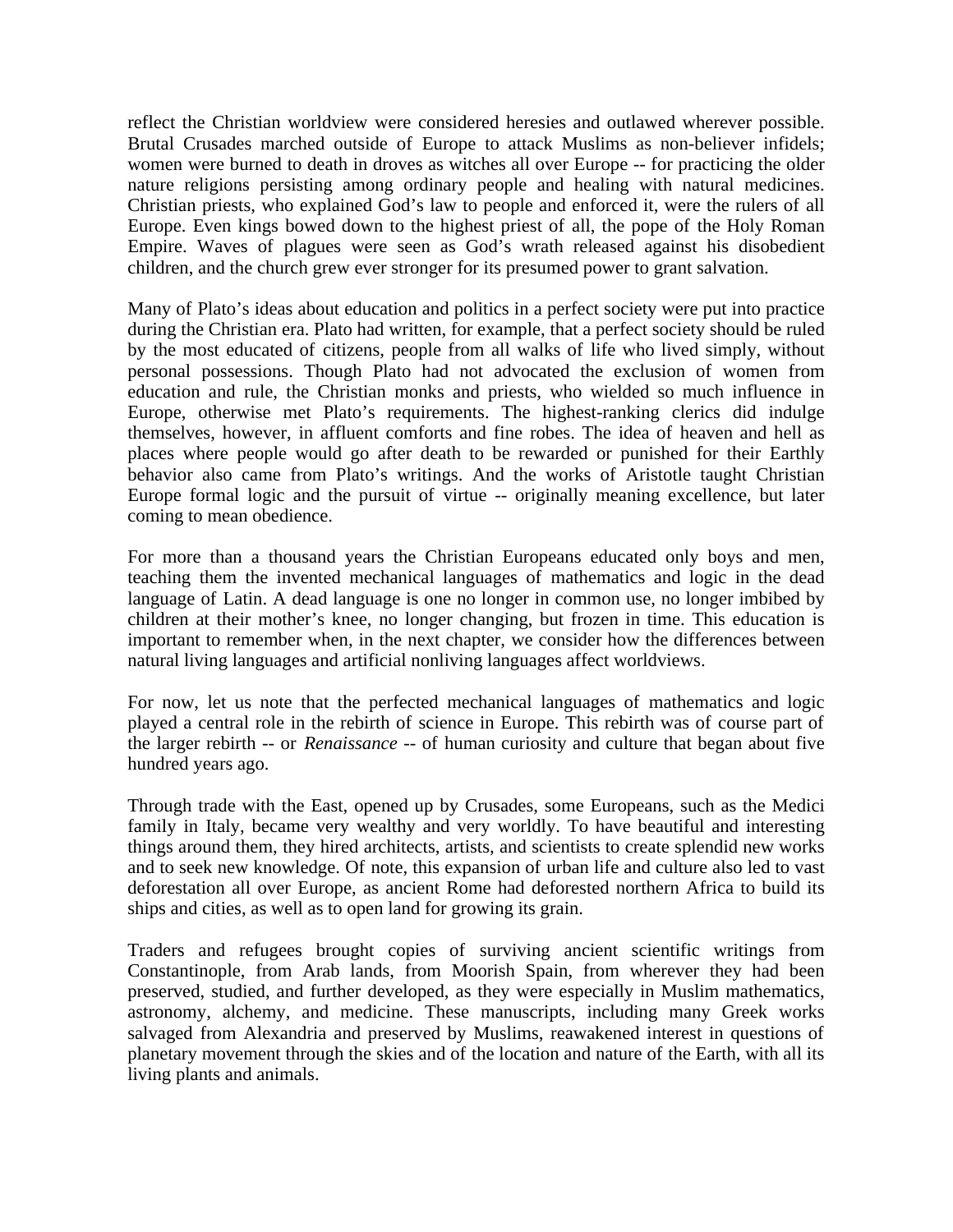Giordano Bruno, the first philosopher-scientist to revive the ancient notion that the Earth moves around the Sun, was burned at the stake in the year 1600 by the Christian priests of the Holy Inquisition. But only ten years later Galileo Galilei built the first telescope and with its help showed that the Earth *does* revolve around the Sun and so cannot be at the center of the universe. Neither Bruno nor Galileo ever meant to disprove the religious worldview, but only to *improve* it. Yet Galileo, too, was punished by the church. Narrowly escaping the stake, he was imprisoned and forbidden to teach.

It is important to remember that all the founding fathers of modern science were religious men eager to show the glory of God by giving people a better understanding of His wonderful creations. They imagined God very much as Plato had -- as a geometer. Mathematics, Galileo said, was the language in which all nature was written. And so the most important task of reborn science was to discover the mathematical laws by which God had created the world.

**· · ·** 

Throughout the Middle Ages, the Renaissance, and even later during the Age of Enlightenment, as Carolyn Merchant documented in *The Death of Nature*, a belief in nature as alive, personal, and mysterious, persisted among ordinary people as well as in the tradition of *alchemy*. Yet as modern science evolved, it weeded out these ideas in favor of a belief in nature as an impersonal mechanism that had to be brought under human dominance by rational understanding and mathematical description. Let's see how this dramatic change in worldview occurred.

The ancient Greeks, especially Archimedes, had already begun to make mechanical models of how things in nature work. In fact, the words *mechanism* and *machine* come from the ancient Greek words for these models. Archimedes built actual machines that were very ingenious and successful -- especially some rather amazing machines for fighting wars, such as huge cranes equipped with claws that could life ships out of water and smash them on ground. But he was so ashamed of these crude imitations of sacred geometrical designs built for practical mundane purposes that he never even wrote about them himself. Greek philosophers felt that physical machines were poor imitations of God-the-geometer's sacred works -- such sacrilege that ancient Greece did not develop its technology.

The Renaissance, however, gave rebirth not only to art and science but to mechanical engineering as well. Scientists themselves began building mechanical models to help work out the geometric patterns of the heavens wheeling around the Earth. Later models showed the Earth and other planets wheeling around the Sun while Moons wheeled around planets, all against the greater background of wheeling stars. Each heavenly body they knew about was attached, in these models, to its own ring of metal in the great sphere of the universe. Some of the most elaborate models with the greatest number of rings looked a bit like huge sculptured balls of metallic yarn. All these rings wheeling about within one another suggested that the universe must be something like other Renaissance machinery - something like the clockworks in church towers, with various wheels turning other wheels in their mechanisms.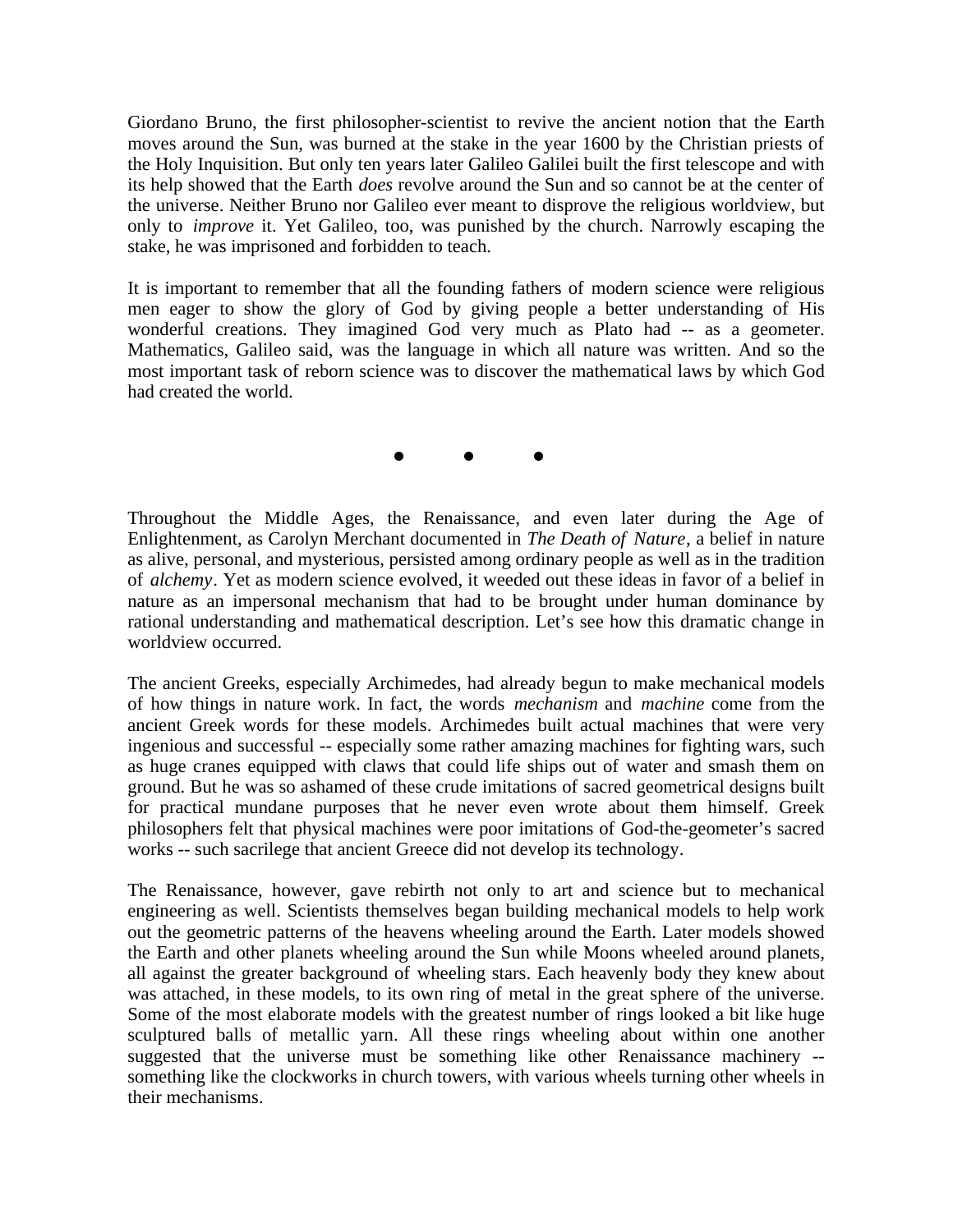Rene Descartes -- another founding father of modern science -- invented a new mathematics along with a whole new framework for the religious-scientific worldview. In this view, God was not only a geometer, but a Grand Engineer. Using mathematical laws, God had not only created a cosmic clockworks, but had put into it endless smaller mechanical inventions such as plants and animals and people. Descartes insisted there was no essential difference between man-made machines such as clocks, grain mills, or jeweled golden wind-up birds that sang and the living mechanisms God had created. God's were more complex, but man could learn that complexity. This became the dominant worldview of all science.

As men were God's favorite mechanisms, Descartes explained, He attached to them inventive minds that worked quite like His own. Women, like animals, had no such minds, and were to be controlled by men along with the rest of mechanical nature. Since men's minds had been made to work like God's own, it was no surprise that men, too, were inventive engineers, putting their own mechanical robots into their own mechanical clocks high upon the church towers in honor of the Grand Engineer.

None of the scientists who accepted this worldview ever seemed to wonder if man had not projected his own mind, talents, and achievements into his image of God, rather than the other way around. They were convinced that, except for their own male minds, everything in nature was God's mechanical creation, made to be understood by men. Surely this was as strange a worldview as humans had ever held, yet it wove the religious worldview and the scientific worldview into one and gave scientists new visions of understanding and controlling all nature, as they were convinced God intended.

Imagine the excitement they felt -- if everything in the whole world, even in the whole *universe* -- was mechanical, then men who understood mechanics could understand how all nature worked by taking everything apart to see what made it tick! And sooner or later, surely, they would be able to make their mechanical birds as good as God's feathered ones.

Another founding father, Francis Bacon, who is credited with having developed the scientific method, wrote much about the coming Golden Age of Science, when man would understand and control all nature, creating his own mechanically perfect societies, which would be free of all human problems. Wasn't that what God intended for his favorite creatures? Bacon was a lawyer who attended many witch trials. He, like many men, identified mysterious nature with woman. Science, he said, would flourish when men grew up and stopped expecting her to unveil herself at their request, but instead hounded nature and tortured her secrets from her.

It is interesting to contrast Bacon's vision of a future Golden Age with ancient Hesiod's lament for the times of a past Golden Race -- to reflect on what seems utopian in the context of different worldviews. For Hesiod, peace and bounty seemed to pour from nature itself, whereas for Bacon all good things were to be wrested from nature at any cost by dominating and controlling it.

**· · ·**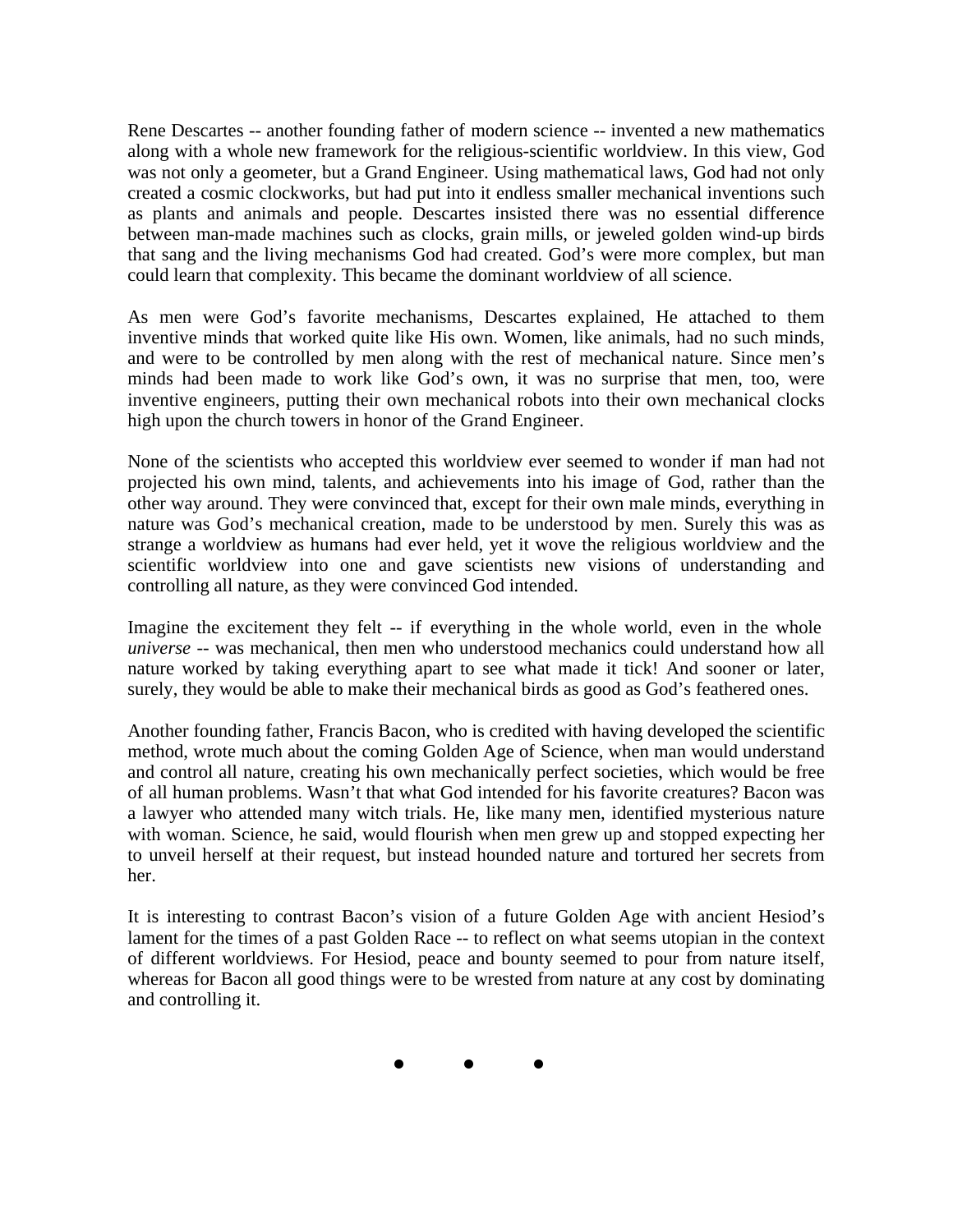The mechanical worldview suited the next few centuries very well, for nothing mattered more to the Europeans and their offspring Americans than the machinery that was changing the whole human way of life. Scientists, living in a society that was becoming ever more mechanized, saw more and more mechanisms wherever they looked in nature. Geologists described geological mechanisms -- how the Earth was put together, how the cycles of weather ground up rocks, and so on. Biologists spoke of the mechanisms of living things - how the parts of plants and animals and people were put together and how they worked. In time, doctors spoke of heart and lung pumps, of bone and muscle mechanisms; still later psychologists studied the machinery of the brain and social planners worked on the mechanisms of society.

Scientific discoveries of 'natural mechanisms' depended on the invention of new man-made mechanisms such as telescopes, compasses, thermometers, barometers, scales, clocks, and later more sophisticated devices, all of which made it possible for the scientists to detect and measure ever more parts of the natural world. Science also depended on the invention of new mathematics for modeling relationships among these measured parts of the world, *for only measurable parts of the world could be studied by scientists with a mechanical worldview.*

Let's look for just a moment at this role played by mathematics in science. Mathematics itself is not a science -- it is the art of making complicated and beautifully balanced patterns from very simple basic symbols and rules for combining them. Mathematicians can keep finding new patterns to make from the basic symbols and rules they have adopted, or they can change those symbols and rules to develop a wholly different set of patterns.

In pure mathematics, the symbols have no real-world meaning -- no one has ever found a 2 or  $a + or a > in$  nature. But scientists have found that when they assign a real-world meaning to the symbols, some mathematical patterns turn out to be very useful as models of the measurable aspects of nature they study. Many mathematical models are designed to be translated into physical mechanisms, as they were in the Renaissance models of the cosmos.

Consider that whenever we want to describe something previously unknown to us -- when we want to understand it -- we must find something familiar to us with which we can compare it. The known thing becomes a *metaphor* -- literally a carrier -- for understanding the unknown thing. This is because the brain can use new incoming patterns of information only in the context of its existing patterns.

Every day we use metaphors such as "This material is as soft as a baby's skin and as blue as the sea," or "That man is watching me like a hawk," or "The boss wants everything to run like clockwork." But how often do we reflect on the fact that all new understanding, even scientific understanding, comes about in this way? The patterns or forms of machines and mathematics are human inventions, and thus they are very familiar to their inventors. So, when scientists use them as models -- saying, for example, that hearts pump blood and plants pump water -- we should be clear that these are simply metaphors that help us understand something about hearts, plants and their energy use.

The idea that reality is made up of only measurable things, and that their description is the only possible knowledge of reality, is called *positivism*. The tasks of positivist science have been seen as twofold -- to discover what the parts of natural mechanisms are, and to see how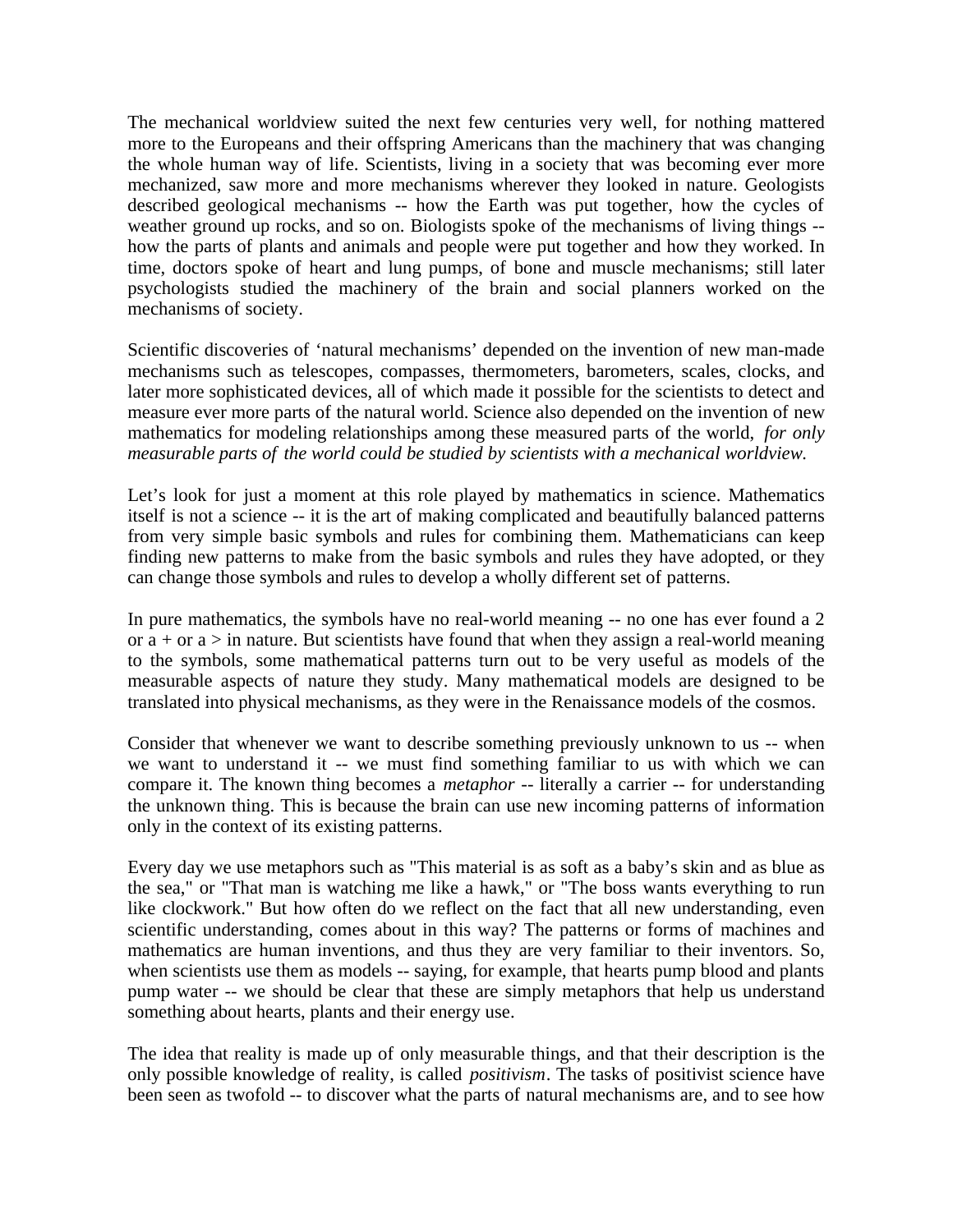the mechanisms work through the movement of these parts. In other words, scientists took things apart in order to see of what they were constructed as well as how they 'ticked.' This method of reducing things to their parts came to be known as the *reductionist method* of science.

In so reducing things to their parts, scientists showed us a fascinating inner world of things. Live bodies, for instance, were made of bones, skin, blood vessels, nerves, and other organs; each organ was made of tissues, each tissue of cells, each cell of chemicals. In fact, everything turned out to be made of chemicals, which in turn were made of molecules.

Molecules that were fixed in tight patterns so they could not move formed solid things, such as rock or wood. If they slipped and slid around each other, they formed liquids. If they floated about loosely, they formed gases. And molecules, it turned out, were made of atoms. At last scientists had the instruments and the mathematics to show that all natural mechanisms were really made of those tiniest and most indestructible building blocks called atoms -- just as the ancient Greeks had said more than two thousand years before!

Only one problem -- things did not prove to be quite so simple. Atoms turned out to be made of parts themselves, and their parts turned out to be anything *but* solid machine parts. Atomic physicists, just when they reached the very foundation of mechanical nature, discovered that nature is not so mechanical after all. But before we go on with this story, let's go back to look at the other part of what scientists were doing -- seeing what the movement of parts was all about in natural mechanisms.

From their measurements and models scientists worked out mathematical laws of motion among the parts of nature's mechanisms. The more they studied motion in the universe, the more the universe seemed to move and change. Not only did the Earth no longer stand still at the center of perfect heavenly spheres, but it turned on its own wobbling axis and wheeled around its Sun in spirals, because the Sun itself wandered through space, dragging its planets with it as part of a galaxy moving on its own, and so on.

Geologists, digging into rock and studying landscapes, discovered that the Earth itself has changed a great deal over time. Biologists meanwhile grew curious about the fossils geologists uncovered. Earth seemed to contain her own record of plants and animals that had lived long ago, and the record indicated that they had changed a great deal, too.

How could the Earth be only a few thousand years old, as measured from the generations of people listed in the Bible from the creation of Adam to historically known kings? The geological record was proving it to be very much older, with different kinds of plants and animals at different times in its history. Had God created these different kinds of plants and animals at different times, rather than creating them all at once? Did He keep making them more complicated with each wave of creation? Or had they somehow changed by themselves?

Once the idea of evolution, buried since Anaximander's time, emerged again, it quickly made a great deal of sense, and the whole scientific-religious worldview was turned upside down to fit it. Creation had been seen as a kind of ladder with God at the top. On the next rung down were the angels, then people, then the large animals, then the smaller ones, and on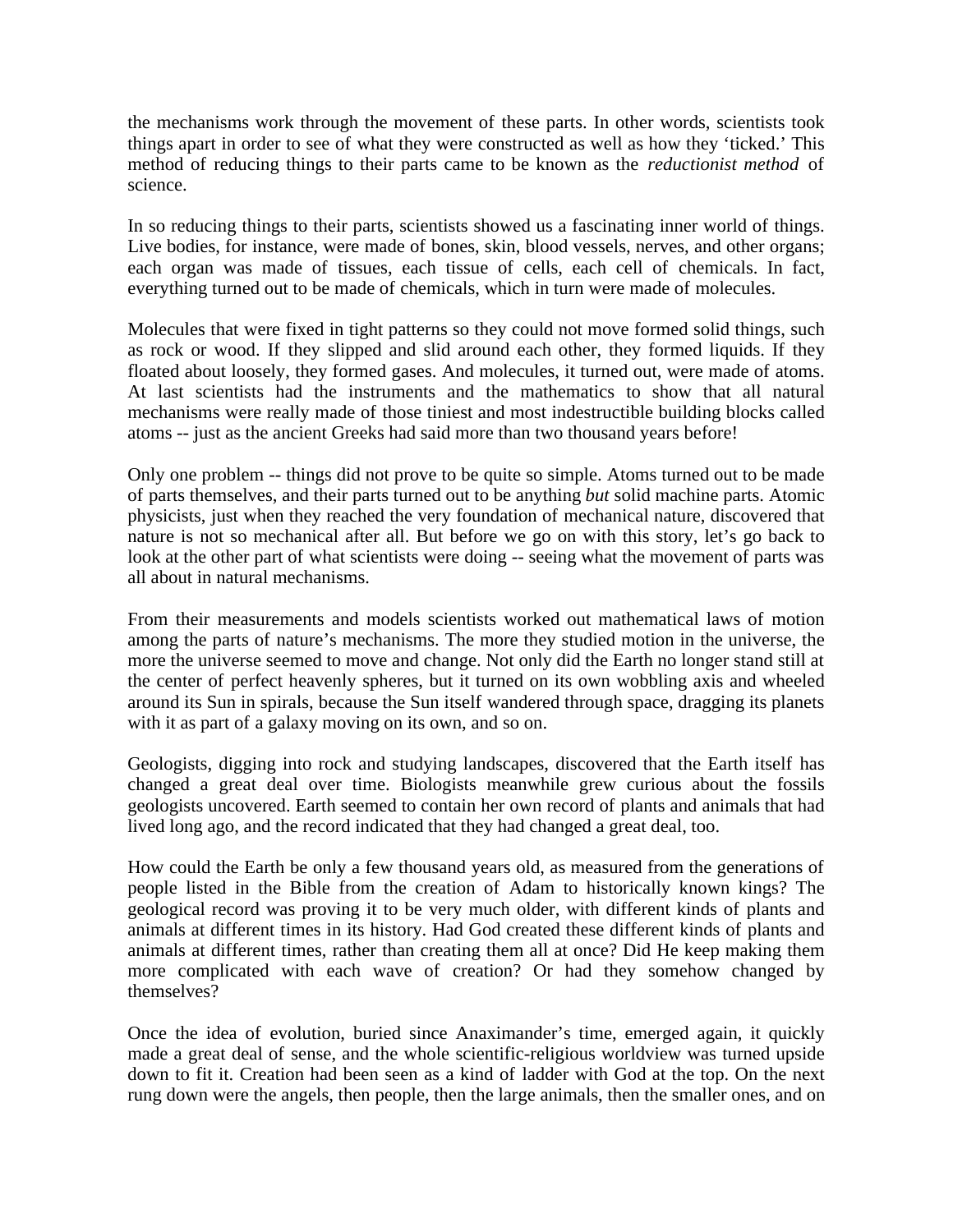down to lowly worms and even smaller things, all Earth creatures having been created at once by God. In the new evolutionary view, the ladder began at the bottom with the most ancient, tiniest creatures, which changed over time, forming new rungs of ever larger creatures, climbing the ladder up to the rung of humans, who seemed to be at the very top - for scientists were beginning to doubt the existence of angels and God. Eventually, scientists gave up the whole concept of God and declared their separation from religion, a matter we will go into further later on.

When Darwin's theory of evolution through natural selection of the fittest in a great competition for limited resources became popular, the industrial age was well under way. In fact, the industrialists of Darwin's England were in just such competition for survival with one another, so they readily adopted the new evolutionary theory as part of their worldview. These ever wealthier industrialists were *not* so ready to believe the news that they were cousins to the apes, but the idea that they were the fittest creatures in all nature seemed to make up for it. They did not need to lose sleep over the poverty and toil they were forcing on their workers in factories and colonies, for their own riches and comforts were simply proof of their natural fitness. In fact, they took Darwin's theory as evidence that their way of life - industrial competition -- was the most natural and the surest way of human progress. Did it not follow that a competitive capitalist society was the best possible social mechanism for producing the fittest humans through natural selection?

Not long after the theory of evolution became known, the Russian Revolution produced a new 'social mechanism' known as communism, which was meant to be based on cooperation rather than on competition. Russian scientists rewrote the theory of evolution accordingly, to show that cooperation in nature produced more fit natural creatures than did competition!

**· · ·** 

Moving away from religion, science came closer to the politics of industrial man, who had wrested social and political power from the church. In both the capitalist and communist worlds, scientists were awarded the status of a secular priesthood with the mission of forming the cultural worldview -- the story of how things came to be. In turn, they were supported by governments and rewarded for shaping worldviews consistent with the politics of their societies. Yet much as they argued the natural advantages of competition on one side and cooperation on the other, industrialism itself evolved and dictated a similar way of life on both sides for those who owned the means of production and those who worked for them. Industrialism, that is, shaped human habits to its needs -- which have now shown themselves as greeds -- making society itself into the great mechanism so wonderfully spoofed by Charlie Chaplin.

City transportation systems were built to get workers to and from factories, and education systems were designed to produce the workers. Schools trained children to be on time and to sit still for long hours without talking to their neighbors, doing what they were told even if it was boring, as they would have to in factories when they got older. It was as if children were raw materials put into the school machine and turned out as workers. The clocks and schedules of industrial workers replaced the Sun and the weather in telling people when to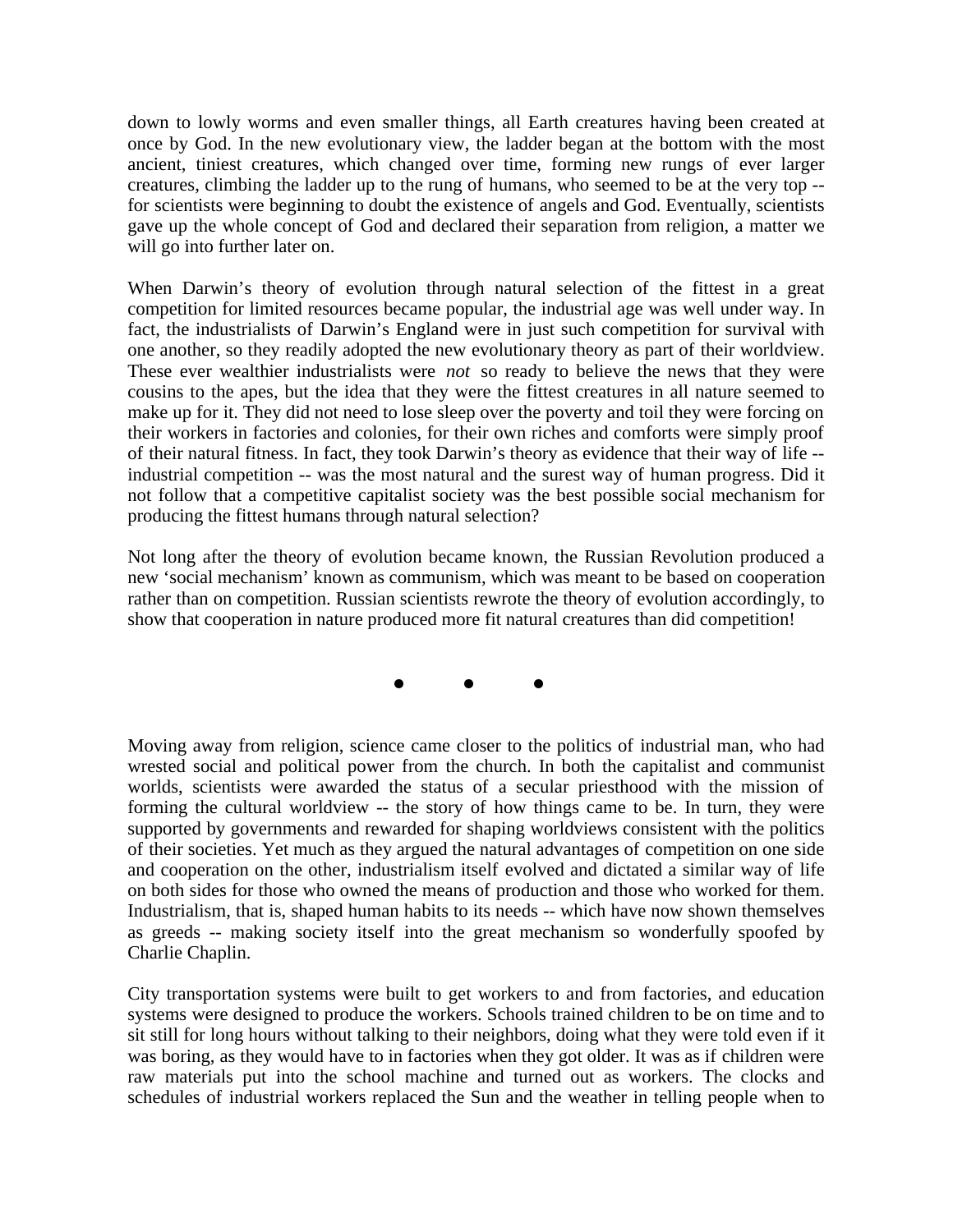do what. Government systems got more complicated, more centralized, more organized, to manage society in ways that made industry and the trade of industrial products work smoothly.

Thus, families, schools, hospitals, governments, and other social institutions were run as efficiently as factory machines. The whole way of life became as mechanical as the scientific worldview, and new branches of science -- economic science, political science, sociology - were created to design and build the machinery of society, to keep it well oiled and in good repair.

The idea of perfecting humanity, first stated in Plato's worldview, was held throughout the Christian Middle Ages and the Renaissance, and that same idea fired the imaginations of the founding fathers of modern science and industry. Now it was put to its greatest test -- the modern industrial age was to bring the solution to all problems at last; it was to create perfect order in the lives of individuals and in all society.

The later Greek philosophers and the Christians had sought perfection in the practice of *ethics* -- the human pursuit of what is right and good for one and all. But modern science did not concern itself with ethics or with any other human values. Scientists were not interested in what they saw as vague and apparently religious ideas of what is right or wrong, good or bad, which could be argued forever and would only muddle the task of science. This they saw as the purely positivist task of describing natural mechanisms and passing their knowledge on to the engineers who would bring both nature and human society under control with perfectly designed and managed technology.

But neither personal nor social nor economic nor political problems were brought under such control. Science and its applications in linear cause and effect engineering made great advances in industrial production, in transportation and communications, in medical technology, in weaponry, and finally even in the exploration of space, but industrial nations were at one another's throats in the biggest wars ever fought and the environment was steadily razed to feed the machines. Enormous wealth, moreover, had been gained at the expense of vast numbers of the world's people, once self-sufficient, now poor, hungry, ill, uneducated, and without opportunity for anything better. The promised Golden Age of humanity seemed farther away than ever.

Meanwhile, scientists were extending ideas about the mechanisms of evolutionary change to the cosmos as a whole. Astronomers traced the universe back to a *Big Bang* -- an original event explosion that was assumed to have created all the cosmos we know as its super-hot energy expanded. Stars and galaxies evolved, but moved ever farther apart, so that the universe as a whole was apparently spreading out and cooling off. Thus the great cosmic machine, the astronomers said, was running down -- moving ever closer to its finish, when all order would be dissipated in the ultimate cold where no energy moved.

However far off this 'heat death' end might be, it was a depressing vision, and scientists offered no salvation from it, no comfort of values or ethics to give life meaning. People began seeing themselves as helplessly trapped inside a cosmic mechanism that would run down no matter what they did. Life simply had no meaning in this coldly scientific worldview, but who could oppose scientific knowledge? Modern philosophies such as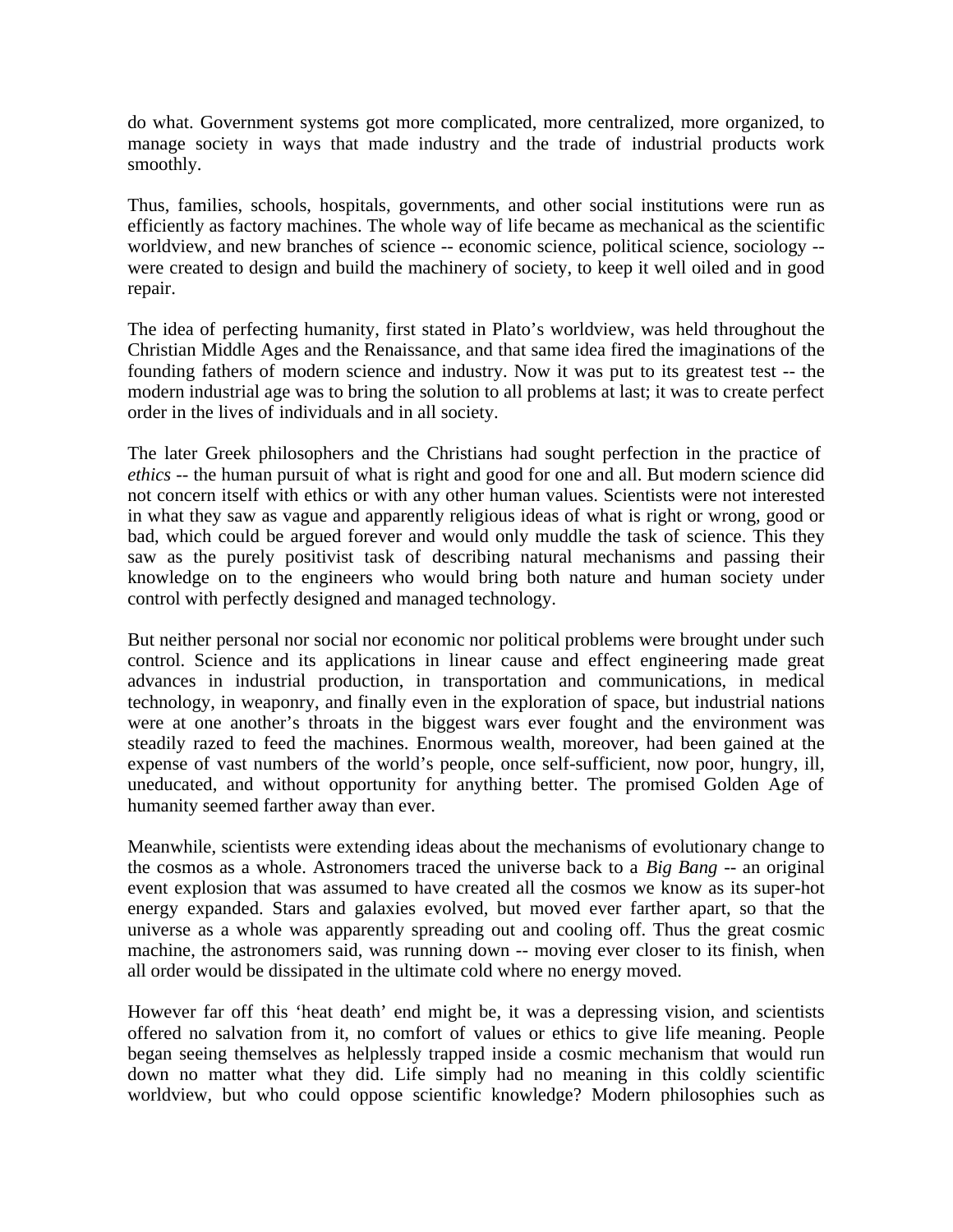existentialism and some schools of modern art reflected the scientists' view of a mechanical universe running down, humans caught in it like cogs in wheels, without meaning or hope.

Many scientists today still believe firmly in just such a mechanical worldview, but many others now see nature as alive and intelligent. Those who believe that life is self-creating in a dynamically alive universe, rather than winding down in a mechanical one, also believe that life can create its own meaning and purpose.

In Chapter 5 we spoke of the differences between mechanisms and organisms in connection with the autopoietic definition of life, and of entropy as the catabolic side of a metabolic cycle which builds up as it breaks down. But to really understand the present scientific debate on whether nature is or is not mechanical, we must go back once again to look at just what we mean by the concept and physical reality of mechanism, and at what role it has played in human history.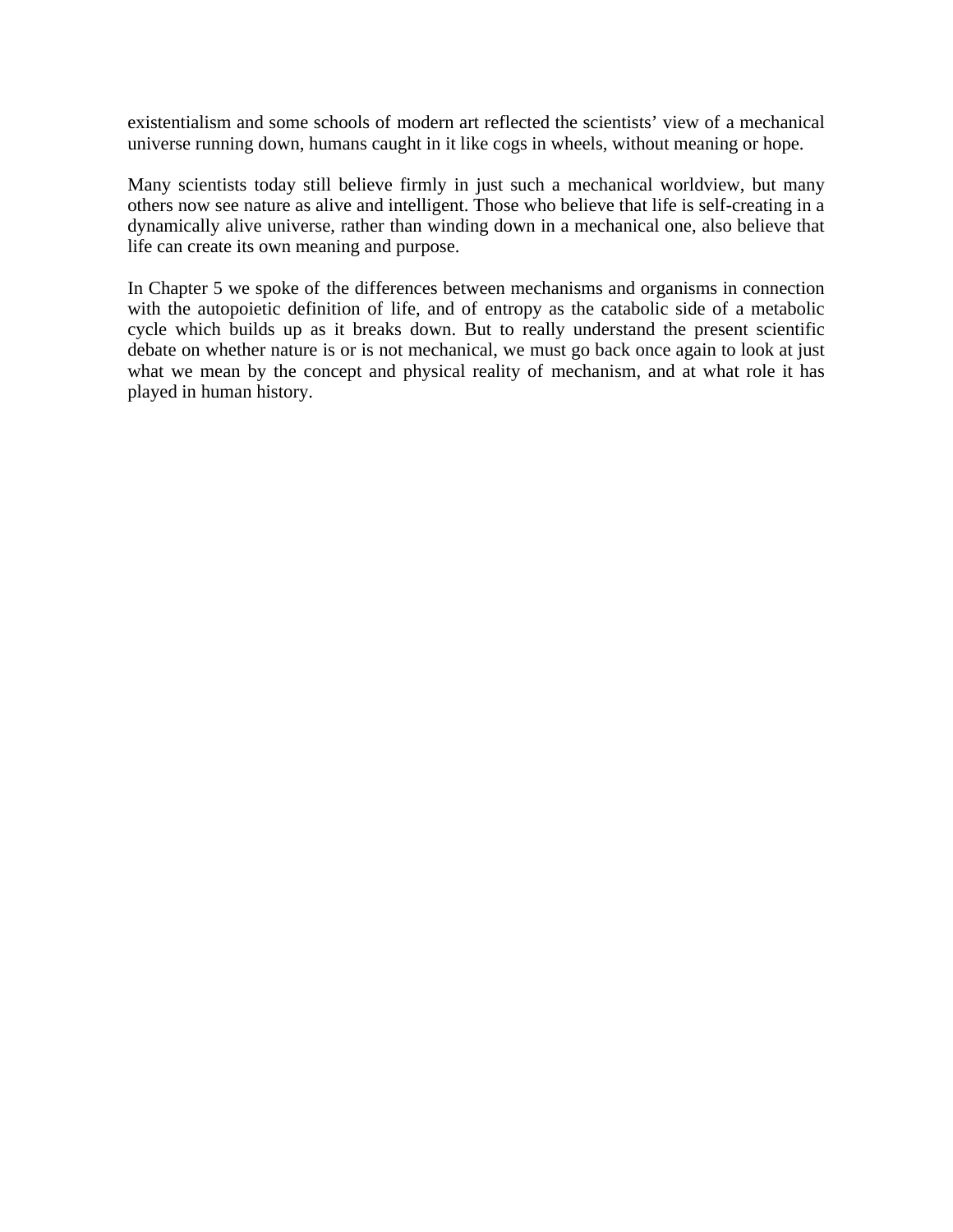## **Less Than Perfect, More Than Machine**

While the mechanical worldview and the explosion of technological progress it led to are historically Western innovations, their consequences in science, technology, economics, and politics have by now shaped the course of all humanity. Our invention and use of machines has become the guiding force of our species' evolution -- we are now, for better or worse, technological creatures.

The word technology comes from the Greek *techne*, which originally meant any art, but has since come to mean the art of building mechanical systems, including our computer and telephone systems. Machines have given us powers far beyond those of our bodies, and we probably began inventing them to compensate for body parts that we lacked, such as long teeth, claws, and fur.

Our earliest machines -- designed to extend the power of our hands and arms -- were levers to move rocks, slings to throw stones, bows to fire arrows. To feed and clothe ourselves we formed flat and hollow stones for grinding and pounding food, spindles and simple looms for making cloth. All these are machines, as distinguished from tools, in that they have parts which move in relation to one another.

As our civilizations developed, we invented winding mechanisms and wheels, nuts and bolts, pulleys, and other ingenious devices for improving our machinery. We built mills and carriages and great machines of war to hurl missiles at enemies and climb their walls. But the real explosion of human technology came much later with inventions such as the printing press and the spinning jenny, which made useful things in larger quantities and less time than ever before; with inventions such as steamships and locomotives, which moved people about in larger numbers at greater speed than ever before; with inventions such as the radio and the telephone, which let more people communicate farther and faster than ever before.

Machines are made of parts that move to do something humans wish to do. In the first machines, the parts were moved by people themselves or by domesticated animals, so it is easy to see them as extensions of people. But as water power, steam power, fossil fuels, electricity, and finally atomic power were harnessed to machines, they seemed to take on a life of their own and we forgot that machines are still now, as they always were, a part of humanity invented by humans to extend human powers, rather than something independent of us.

Mechanisms come into being and function only through human design, manufacture, and

**15**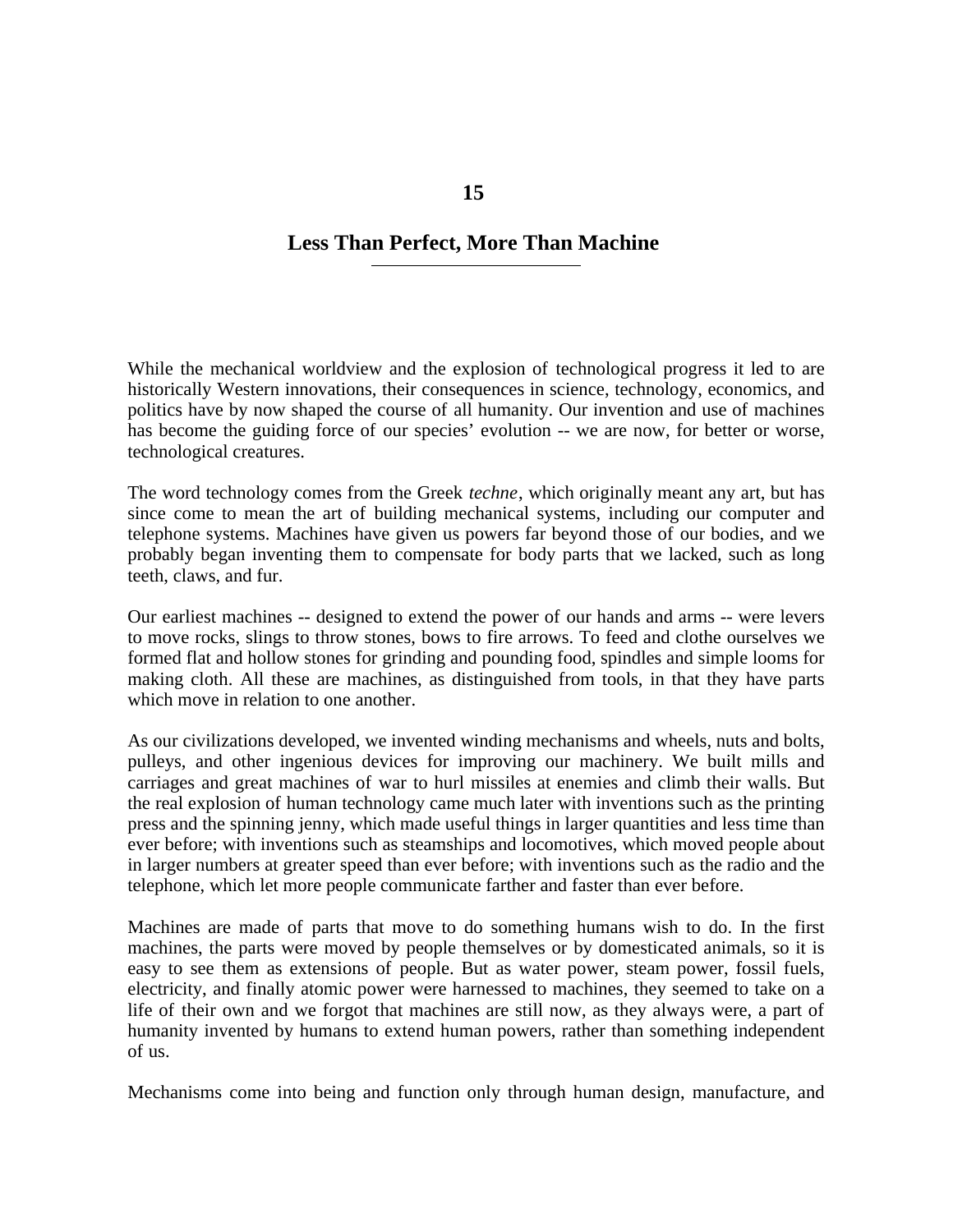use. They extend our power to build, to make things, to go places, to fight wars, to measure time and space, to perceive much more of our world and our whole cosmos in its tiniest and vastest reaches than can our senses alone. Machines extend our power to amuse, teach, and talk to one another, to show ourselves to one another around our whole planet. They even extend our power to remember, to think, to predict and plan our future.

In all these ways and more, machines extend the powers of their designers and users. No machine would ever have existed without a designer and builder -- not even the automatic machines that seem most independent of us. Science fiction writers may imagine worlds run by self-designed and self-reproducing machines, but machines will never exist without their creators and users somewhere in the background.

The idea that computer-run robots could come alive on their own is part of the misunderstanding even scientists have of mechanisms. Those who believe that life evolved by accident in a mechanical universe, on a nonliving planet, can also believe in accidents that will make robots come alive. But the fundamental distinctions between living organisms and machines show us why this will never be so.

Let us review those distinctions. Living organisms or systems remain functional only by continual change, whereas mechanisms remain functional only if they do *not* change, except as programmed. (Note that changes in natural systems can progress in only one direction, as they cannot undo their aging, while machines can run, in principle at least, both forward and backwards.) Living organisms are autopoietic and autonomous -- that is, self-produced and self-ruled. Mechanisms, on the other hand, are *allopoietic* and *allonomous* -- other-produced and other-ruled. The 'others' are humans, or human-programmed robots, which make other robots. A robot making itself by its own rules is a logical impossibility.

**· · ·** 

If we understand machines as extensions of ourselves and then think back to the mechanical worldview of Descartes, we can see that it was at least logical. Descartes understood natural mechanisms as God's creations -- as engineered extensions of God's power, in the terms we used to describe mechanisms. It was later, when scientists decided to explain nature as self-evolving mechanics, without any creator, that a contradiction arose. Scientists were identifying non-created 'natural mechanisms' -- which they believed to exist without purpose or design -- with man-made mechanisms that exist *only* on purpose and by design.

Take, for instance, the human brain. When scientists took God out of their worldview, they also had to take out the idea of the human mind as a copy of God's. That left mind as a mechanism itself, or as the product of the brain mechanism. But just what kind of a mechanism could the brain-mind *be*? At first, scientists saw it as a kind of plumbing system -- nerves were pipes and valves through which thoughts, feelings, and instincts flowed like water or got shut off and built up pressures that caused problems. When telephones were invented, the brain seemed more like a telephone exchange of messages along nerve-wires. No sooner were computers invented than the brain seemed to be a computer. More recently, some scientists have chosen to see it as a holographic camera and projector or as a parallel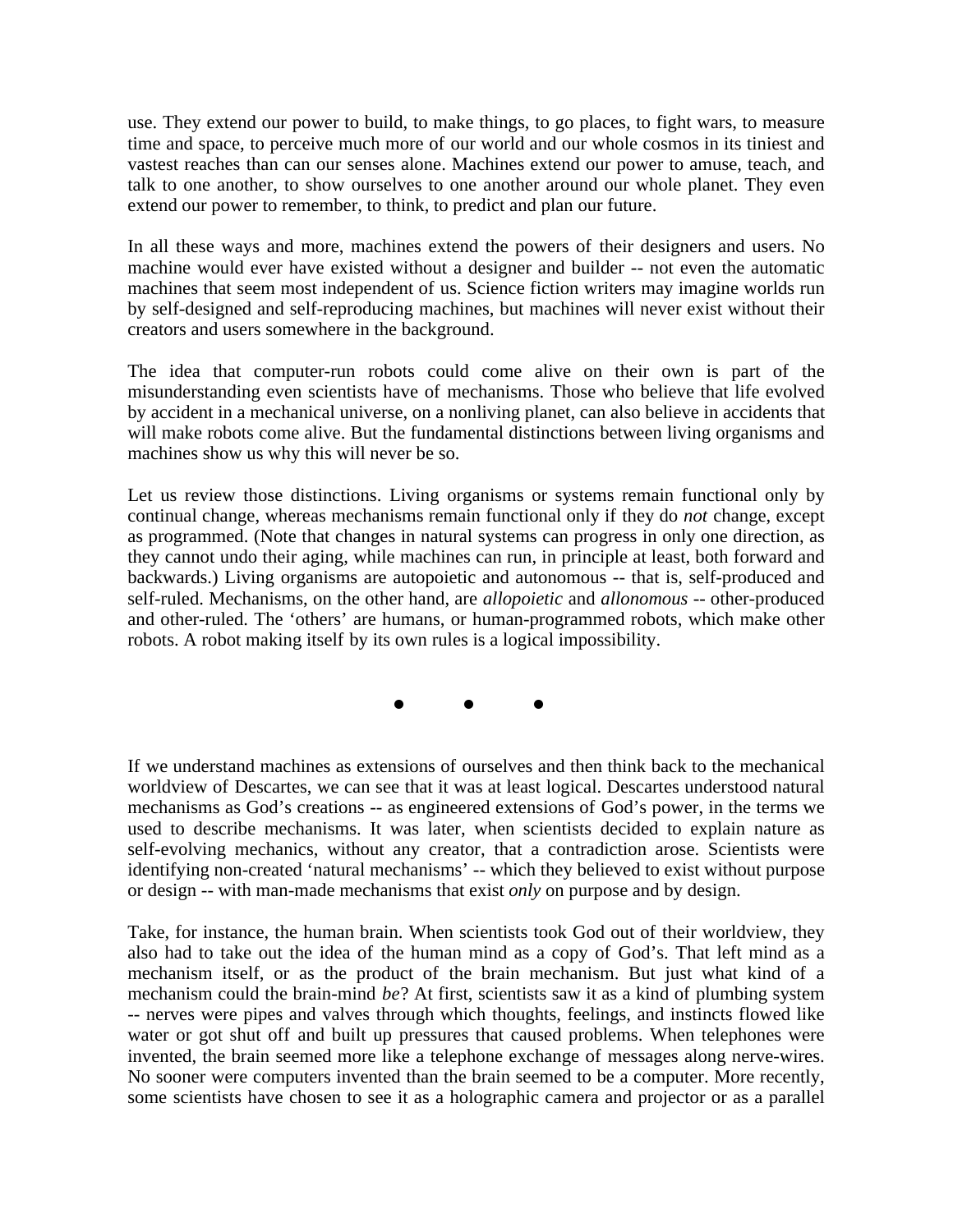processor, which are among their newest inventions.

Now, in some ways, all these ideas were and are useful, for each of these man-made mechanisms -- the plumbing system, the telephone exchange, the computer, the holographic camera and projector, the parallel processor -- could be taken as a model of some aspect of the brain-mind in a way that would help us understand something about it. There is nothing wrong with using our mechanisms as metaphors for or models of nature -- as long as we remember that they are only models and that they can only model certain measurable aspects of things found in nature.

The contradiction arises when scientists confuse the model or metaphor with the thing they are studying -- when they believe, for example, that brains *are* complicated computers just a bit more sophisticated than present man-made ones, rather than seeing that computers are simply useful models of certain limited things brains *do* . Computers do these things in entirely different ways from brains, yet the model of the function can be valid in its limited way.

The confusion of models with reality comes from a failure to understand that scientists create *abstractions* the same way that artists do. If they did understand their models of nature as abstractions, they would no more confuse those models with reality than artists confuse their paintings or sculptures with the real subjects they portray.

But just what is an abstraction? To abstract means 'to lift out or away from.' An artist lifts out certain perceptions of something and makes them into a painting, while a scientist lifts out certain measurements of something and makes them into a scientific model. In both cases, the painting and the model are abstractions that stand for the whole thing. A mechanical bird can be considered an abstraction of a live bird into an assemblage of metal parts, just as Picasso's *Guernica* is an abstraction of human warfare into an assemblage of brushstrokes on canvas. Similarly, a scientific computer model of a biological or economic situation is an abstraction of certain measurable elements from the actual biological or economic situation. And, as an aside, many problems in our world today stem from what is *not* included in our economic models -- such as the effects and costs of using up natural resources and polluting the environment.

Going back to the mechanical worldview of Descartes as an abstract world model, we see that he abstracted just those measurable features of nature that men were able to copy in mechanisms. Wind-up birds and church-tower puppets represented a few abstractable mechanical *aspects* of nature, but were then taken to stand for the natural creatures they represented. Still, Descartes recognized that theses mechanisms had to have a Creator -- that they could not 'happen' or evolve on their own. Instead of seeing nature as autopoietic, that is, he saw it as God's allopoietic creation. Whether we think that a good description of nature or not, it was at least a logically complete system.

Now we can see that the danger of confusing scientific models with nature itself is that aspects of nature which we cannot measure, and therefore cannot abstract, may be the most essential aspects there are. Descartes' worldview, or world model, was logical because he understood that mechanical nature could not exist without an Engineer. But later scientists who dropped God from their explanations of nature failed to see that they were dropping the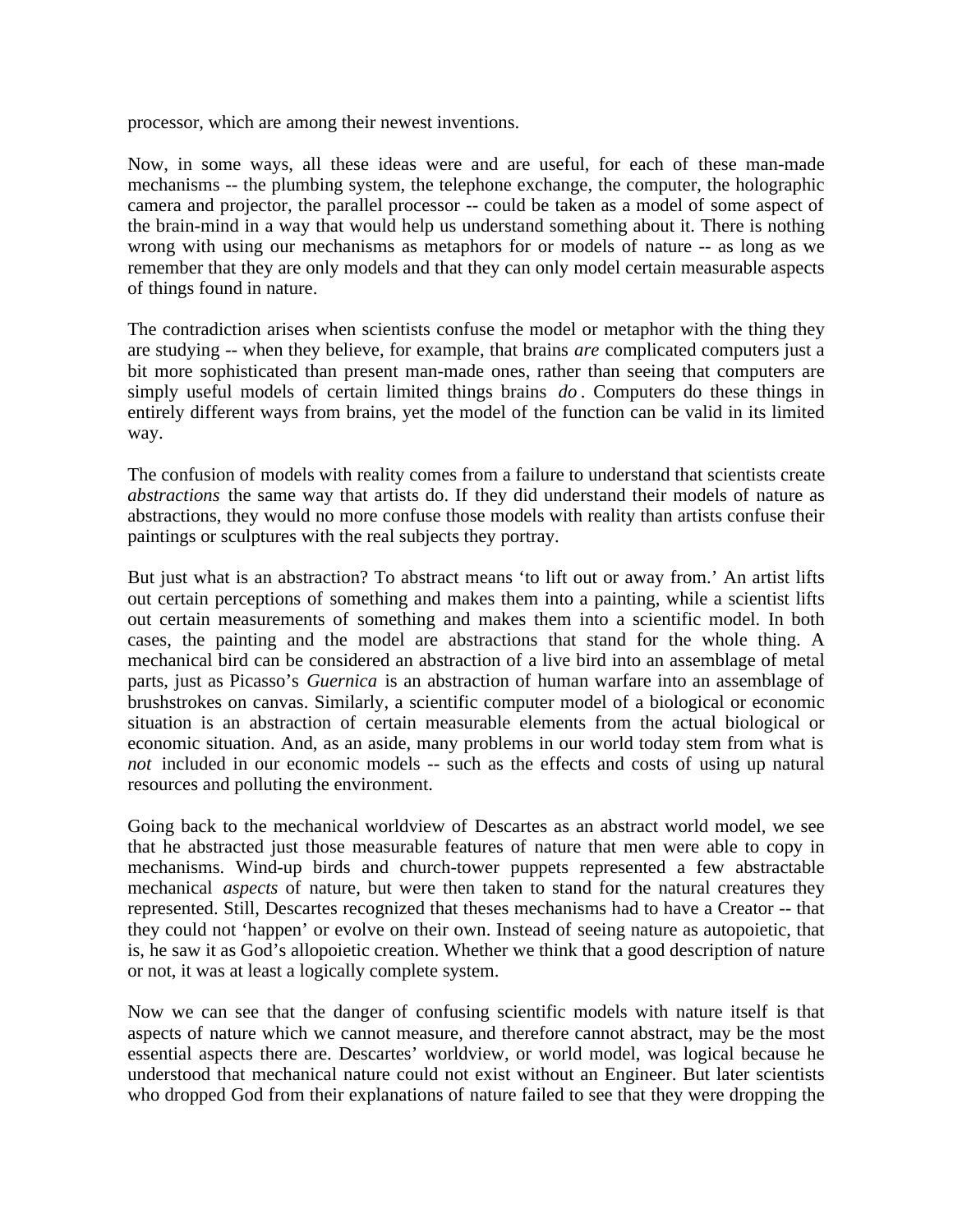very essence of life from their world model. Much as they have tried to explain life in mechanical terms, their explanations have never been satisfying.

Scientists who do not mistake their models for nature readily admit they are only models. But they may still consider nature entirely mechanical by arguing that it is far more complex than, though in essence the same as, present mechanisms. More and more scientists, however, are dissatisfied with the mechanical worldview, recognizing that it is the self-creative aspect of nature that none of our mechanical models can account for. They are coming to realize that nature must be far more than mere mechanism, that it has a creative aspect no machinery can have.

**· · ·** 

Some ancient Greek philosophers, such as Pythagoras, had seen sacred geometry not as a human invention, but as the human mind's recognition of nature's underlying, designing intelligence. The mechanical worldview originated with a secular geometry that was pure mathematics, a human invention with no inherent consciousness. Such geometry, in and of itself is like mechanics in and of itself -- it cannot spring to life any more than can a set of building blocks. Nor can secular geometry account entirely for such movements as those of the Sun, Moon, Earth, and other planets. Every calendar devised by humans has been plagued by the irregularities of nature. How much *more* difficult to explain the growth of an invisibly small egg into an entire human being by geometry.

The revival of ancient Greek sacred geometry today is proving valuable in explaining the fundamental physics of nature. Most physicists and mathematicians showing interest in it are those who understand consciousness as the source of creation and ever *inherent in* creation. This is a true revival of sacred geometry. Cosmic consciousness, in this scenario, assumes geometric forms to build a physical world in which they become an infinite variety of consciously self-assembling patterns -- the improvisational dance described earlier, which repeats workable patterns in ever new configurations. Nature, we might say, is more an artist than an engineer, using the same recycled materials and the same schemes again and again, but endlessly creating something new from them and never machine-copying anything.

When we humans express ourselves through our technology, we usually copy some part of nature that we can abstract and translate from nature's evolutionary artistry into our relatively crude and lifeless engineering. But we must remember that our human ability to copy some aspects of nature in mechanical form does not in any way prove that nature itself is mechanical.

Let us go back to our earlier discussion of thermostats. The thermostat we install in a house so it will keep itself at the same temperature is a mechanical device designed to simulate what every warm-blooded creature does, and what we saw that our whole living planet does. But the 'thermostats' of our bodies and of the Earth are vastly more complex. Such natural thermostats cannot be removed from their living bodies, reduced to their parts, and rebuilt. They exist only in place as a feature of the whole body, and we can only search the intact body for evidence of their function, such as vasodilation and sweating.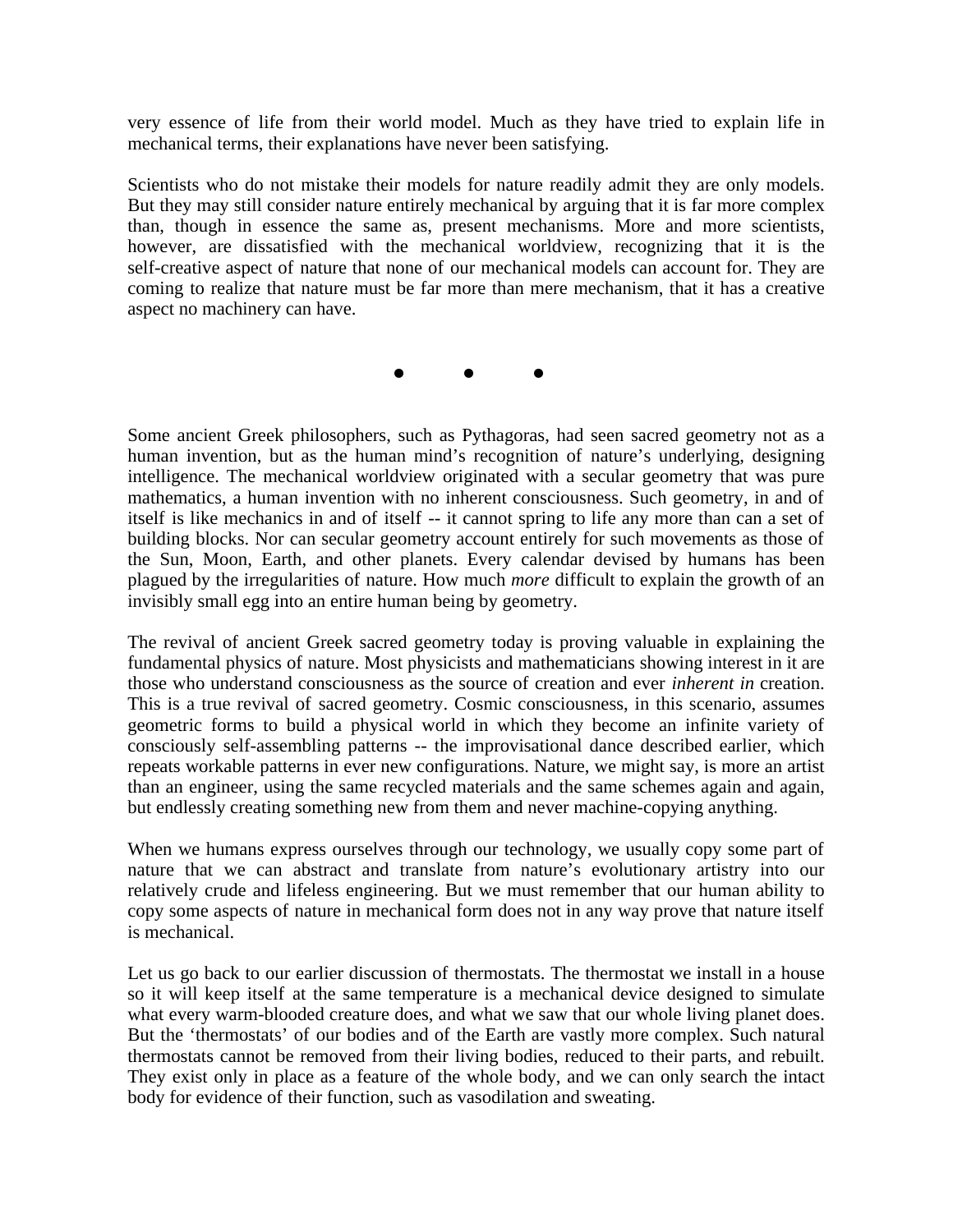We have copied the spinning and weaving of spiders, the termites' building of very tall structures, the trees' pumping of water against the pull of gravity, the tunneling of creatures into the Earth and their flying into the sky. We have copied the ability to see through darkness and detect things by sonar, to produce chemicals, solar power, and by now almost countless other natural wonders including the ability of our brains to solve problems. But though we can make mechanisms to copy things creatures do, we cannot even come close to building a working mechanical copy of the simplest single-celled creature as a whole. Our mechanics are limited in ways that nature's organics are not.

Does this mean that we must abandon mechanical models in science in order to understand nature? Not at all. We said earlier that the only way we can ever understand *anything* is by comparing things we don't yet understand with things we do -- things that are familiar to us. And what can be more familiar to us than the things we ourselves have designed and created? If we had not invented the mechanical worldview along with our other mechanical inventions, we might not have made so much progress in understanding our world. But we must keep our minds open and recognize that nature is far more than mechanism, that we will hold up further scientific progress if we mistake our present models of nature for nature itself.

Descartes and the great physicist Newton built their worldview into a frame of space and time. Space and time were believed to have existed before the universe came into being, as a kind of stage on which atoms and the larger bodies they formed had been created and moved about lawfully. Each atom had a very definite location in space at any given time, in this model, and moved to new locations as time passed, according to fixed laws of motion. As the French astronomer-mathematician Pierre Simon de Laplace put it, an intellect that knew the positions of all the atoms in the universe at any given time could predict the entire future of the universe.

During the nineteenth century this simplistic model was shaken by the discovery of electromagnetism and the new science of heat -- thermodynamics -- which later came to be called the science of complexity. But perhaps the greatest blow to the mechanism analogy came when physicists were finally able to study the atom itself.

All atoms, remember, were supposed to be exactly alike, though they formed all the different things found in nature by being arranged in different patterns. Far too small to be seen, they were believed to be so hard they could never be broken or destroyed -- they were thought to be not only invisible, that is, but also in*di*visible.

Even if non-material electromagnetism had to be added to material nature, and even if heat made things behave erratically, it was assumed that our ability to study the atom itself would surely confirm the mechanical worldview. Atoms, the smallest parts or building blocks of natural mechanism, must be moving lawfully in time and space. Scientists were at last ready to work out just how things were built from the bottom up.

But were they? We already mentioned the first shocking surprise they got -- the realization that atoms were not all alike and were not tiny hard bits at all. Each atom seemed to be more like a tiny solar system, though its shape had to be guessed at from how it acted together with other atoms in forming molecules and their chemicals. Scientists often have to work this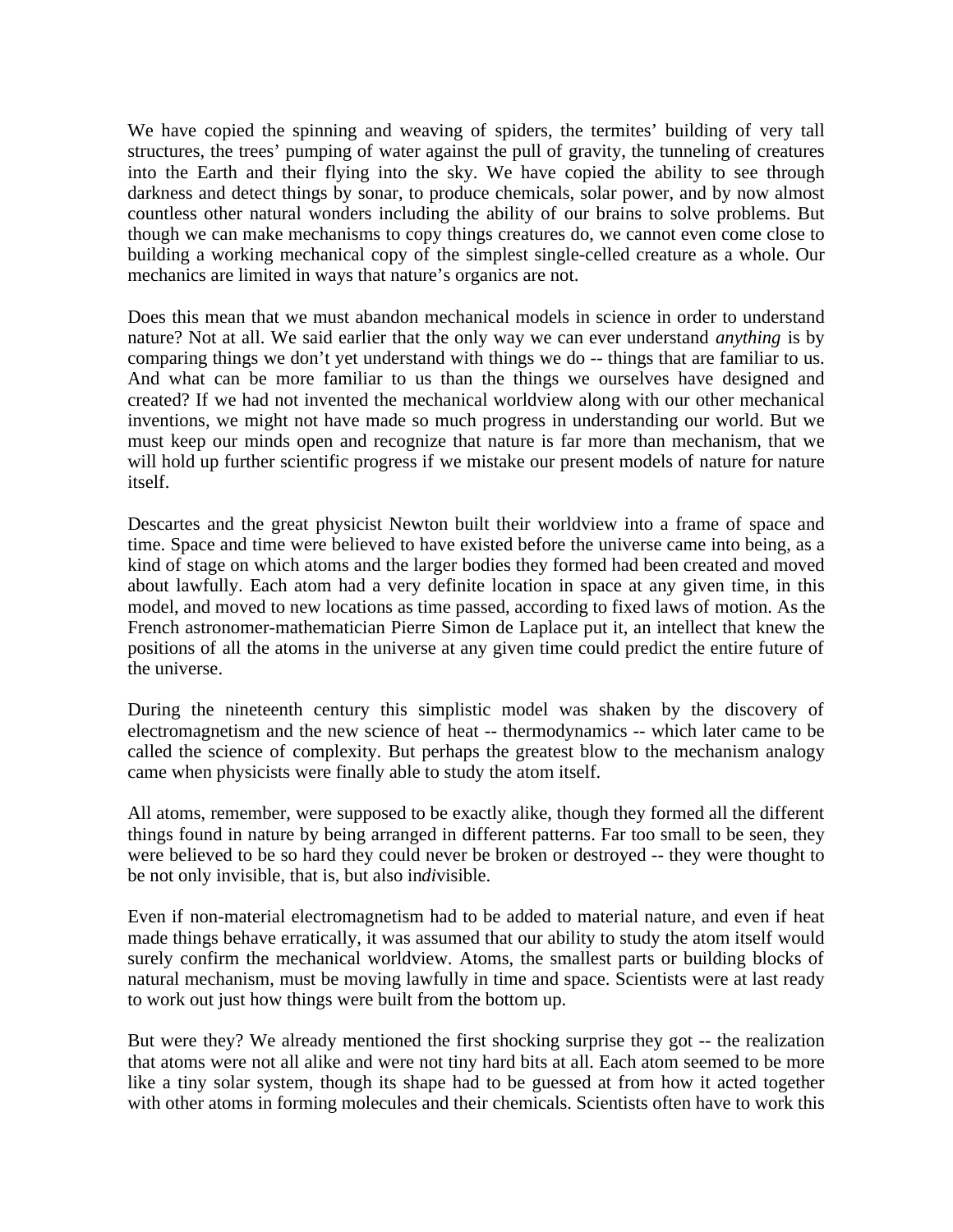way to figure out the shape of things they cannot see with their own eyes. Think about our solar system -- instead of being too small to see, as atoms are, it is much too large for anyone to see all at once. Its shape had to be figured out from the way the parts we *can* see act in relation to one another.

Anyway, just as the Sun is at the center of our solar system, something was at the center of the atom, with smaller things apparently whirling about it like planets. Physicists called the center of the atom the nucleus, and the things whirling around it electrons. Apparently, different kinds of atoms had different numbers of these electrons in orbit at various distances away from the nucleus.

The next surprise was that the atom's nucleus was itself made of parts, more tiny bits held together by forces so unbelievably strong that splitting the nucleus into its separate parts made an explosion. We all know what that discovery led to.

Every atom, no matter how tightly it is locked into its place -- as, for example, in a crystal - turned out to be a tiny mass of jiggling, whirling parts. All the parts, around the nucleus and inside it, are nowadays called particles. But these particles soon proved not to be solid things either.

Deep in the very heart of matter, we now know, there is nothing solid at all. Particles are like tiny whirling winds in a storm of energy, or like waves dancing on a sea of energy. When physicists try to catch hold of them they rush off, leaving pretty curved trails. They disappear, divide, merge into one another, and reappear out of nothing -- in fact they do anything *but* hold still to be studied. All the physicists can describe -- or *try* to describe -- is the pattern of their energetic whirlwind dance with one another -- a dance that is, in fact, made of pure energy.

Such discoveries truly confused physicists, whose view of neatly ordered mechanical reality was shattered by them. Particles were neither solid nor reliable; they could pop in and out of existence with alarming speed and mystery. Einstein, furthermore, showed that time and space did not exist by themselves, as a stage for natural mechanisms, but were two aspects of the same concept and were really relationships created continuously as the universe created itself. Space did not even obey the laws of Euclid's geometry as had been believed, nor did time tick away in one great perfect clock rhythm. Instead, it seemed that cosmic spacetime curved like the dances of its tiniest particles, and one man could travel through this time-space without aging while his twin stayed home and became an old man.

The world seemed to dissolve at its very foundation. Yet it didn't dissolve into nothing, for the moving pattern of the energy dance is always there giving matter its form. It's just that separating the dancers from their dance -- to study a particle as an object in itself -- is quite impossible. As impossible as trying to take winds out of the air and waves out of the sea in order to study and understand a storm. If you try, you will find you have nothing at all in your hand -- even though you know the storm is made of wind and waves.

Quantum physicists, such as Hal Puthoff, director of the Institute for Advanced Studies in Austin, Texas, research the zero-point energy field -- a background of random, fluctuating energy that is everywhere, even in so-called empty space, even at absolute zero (whence its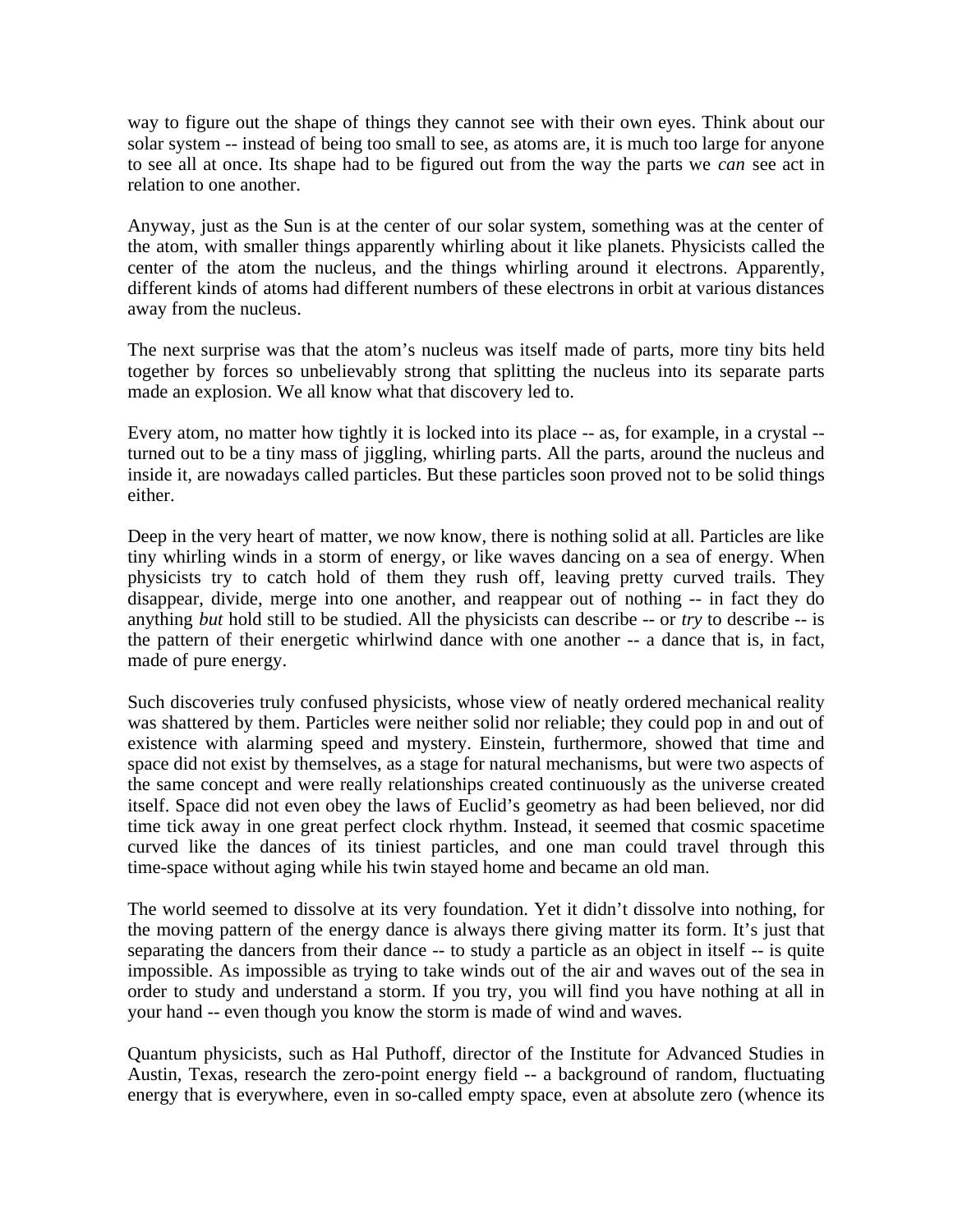name) where no thermodynamics remain. It is now estimated that every point in spacetime, no matter where it is, contains -- or is the source of -- an infinite amount of such energy. If we remember Einstein's formula for converting energy to matter  $- E = mc^2 - \text{ that means}$ each point in our universe has far more than enough energy to create entire universes!

Puthoff found something extraordinary about atoms -- that atoms themselves, always considered the most stable things in the universe, actually *lose* energy continually and must replace it from the zero-point energy source. This discovery means that our universe creates itself continually, not simply from a single Big Bang.

The atom itself seems more and more like the vortex or whirlpool we used earlier as a model of the simplest form an autopoietic entity could take -- continually self-creating by taking in and spitting out matter/energy while holding its form. Rather like the giant protogalactic clouds that evolve into galaxies -- the largest and smallest things dancing in concert to create our world and universe. Physicists such as Puthoff are now working to harness free zero-point energy as an alternative to fossil fuels.

The universe, after all is said and done, cannot be separated into parts as can a machine. Physicists have to be ever more inventive to learn about their strange new universe. They study particles, for example, in cyclotrons -- the largest machines ever made, designed to allow scientists to study the tiniest things. But to see even traces of the particle dance, they must disturb it and try to work out what the real dance is like from traces of this disturbance. What matters, it turns out, is the pattern of the steps in the dance, for certain patterns of energy are what we call *matter*. Dancers not dancing are no dance -- and the dance, it turns out, is all there is!

Though we can never see the natural particle dance undisturbed, we can be sure it is there - forming and connecting the stars and their reflections in the sea, the Earth and all its creatures, ourselves and all the things we make and use. Everything is made of countless invisible dancers' movements in one single dance forming endlessly new patterns -- a dance far too small to see and yet so large that it *is* the whole universe.

These discoveries, together with physicists' discoveries of larger dance-like patterns - patterns of wave mechanics in gases, liquids, and solids; of thermodynamics in heated matter; of electromagnetism -- called for new ways of modeling nature, new kinds of mathematics that are less mechanical, more flexible, more like living nature.

All mathematics, up to the present, has been built on a foundation of mechanics devised at about the same time by Aristotle for logic and by Euclid for geometry. Yet, until the last century of the second millennium, the connection between logic and mathematics was not obvious even to mathematicians. Now that it is, mathematicians recognize logic -- rules of orderly classification and combination of elements -- as the true foundation of mathematics. And what this means is that mathematics can be changed as much as worldviews, because its logical rules can be changed.

By fiddling with Aristotle's logical mechanics, for example, mathematicians have created new and more dynamic systems of mathematics built on these changed foundations. Computers with their vast capacity for performing calculations have greatly increased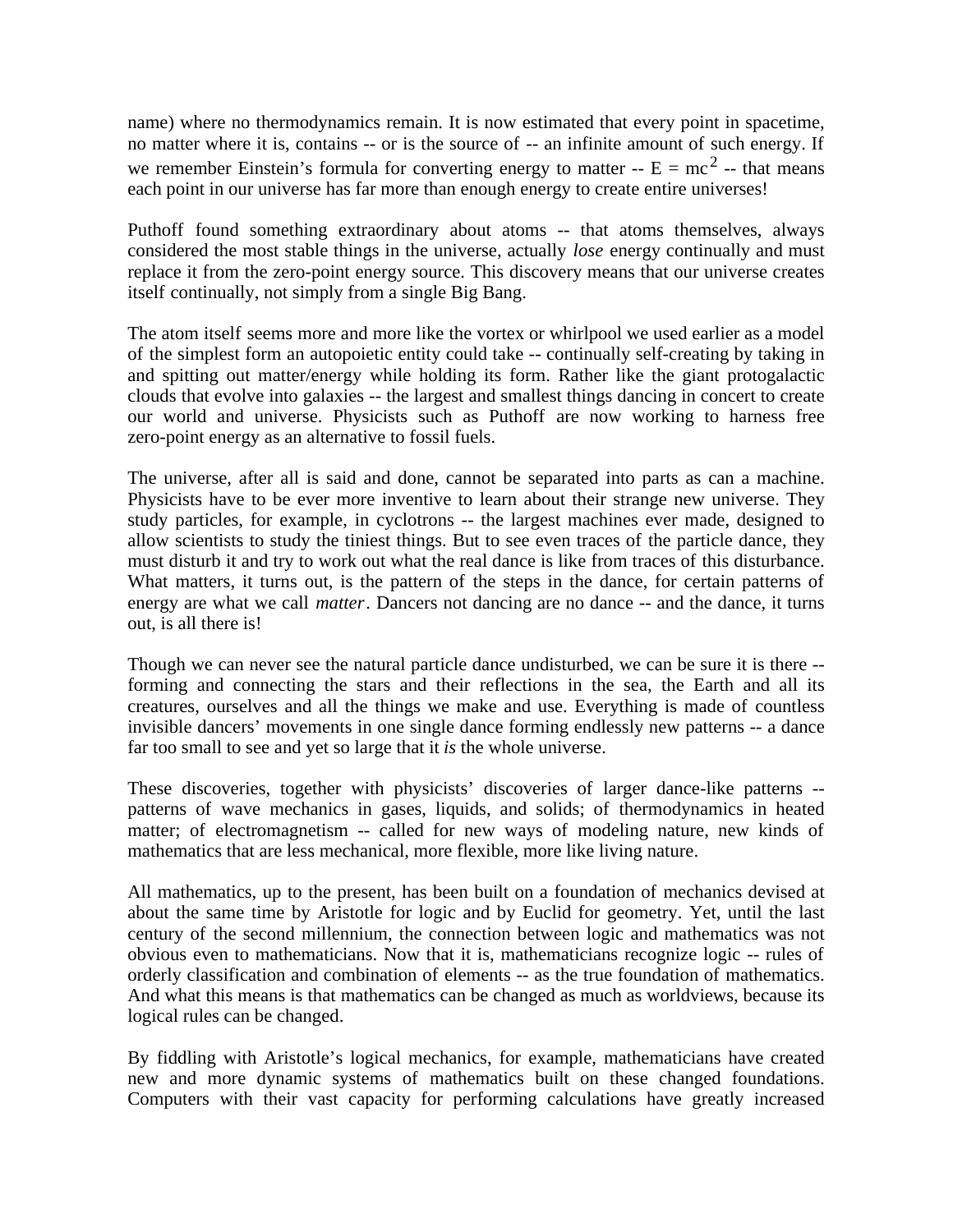possibilities for modeling self-organizing systems. Chaos theory, dynamics, complexity, fractals, sacred geometries sprout like mushrooms after a rain. In time, new kinds of logic, new ways of ordering human thought about a dynamically alive universe -- an organic rather than a mechanical universe -- will lead to a whole new kind of mathematics that will be useful in modeling such a universe. Science and mathematics are now working hand in hand on their exciting co-evolution.

Many of the new studies of self-organizing systems have been inspired by the work of Nobel Prize-winning chemist-physicist Ilya Prigogine, who revived the ancient concept of nature's creation of order from chaos, showing how self-maintaining systems even at a chemical level can re-create new order when they reach chaotic states. Prigogine's work extends the physics of equilibrium thermodynamics -- which was invented to describe non-living systems -- into non-equilibrium thermodynamics, which he used to model living systems. But let us keep in mind that his is still an attempt to describe living systems evolving in a non-conscious and non-intelligent universe.

We cannot repeat often enough that our scientific stories are changing more rapidly now than ever before. One particularly interesting thing to consider, is this: If the eastern philosophers were right in saying the world is illusion -- that each of us creates our world from our beliefs -- then what does it mean to measure a 'physical' universe with physical instruments? Are we measuring an illusion with parts of that very illusion? -- creating ever smaller particles by believing in them? Our searches are leading us to fascinating puzzles and it is wise to keep very open minds in the process.

**· · ·** 

New theories and questions are part of our rapidly evolving scientific worldview. Yet we first encountered the organic worldview in the works of the earliest Greek philosophers, before the concept of natural self-creation was suppressed and God's perfect order became such an obsession that the whole Western worldview was changed to fit it.

Today's scientists are discovering things that many human cultures have understood -- in their essence, if not in scientific detail -- for millennia. Indigenous people who have not seen themselves as separate from the rest of nature consciously engage in its co-creation as one living system, using ritual, dance and myth as tools of their trade. Most important now is that western scientists -- with their own ritual experimentation and theoretical stories -- are coming back to this understanding of the universe as a conscious, alive and ever-creative dance of life. We ourselves are acting out its creative edge!

The ancient Greek myth told of Gaia's dance; the Indian myth told of Shiva and his wife Shakti, who forever dance the universe and our world into being. Of all creation myths, none tells of a world assembling itself mechanically as tiny parts come together to form the larger parts, which then come together as a whole world -- none but that of our mechanical science, now passing into history. Rather, most creation myths begin with a whole -- an undisturbed ocean generating individual waves, or a single being that divides into, or gives birth to, the different parts of the world. These parts may later rejoin as new wholes, or holons, within the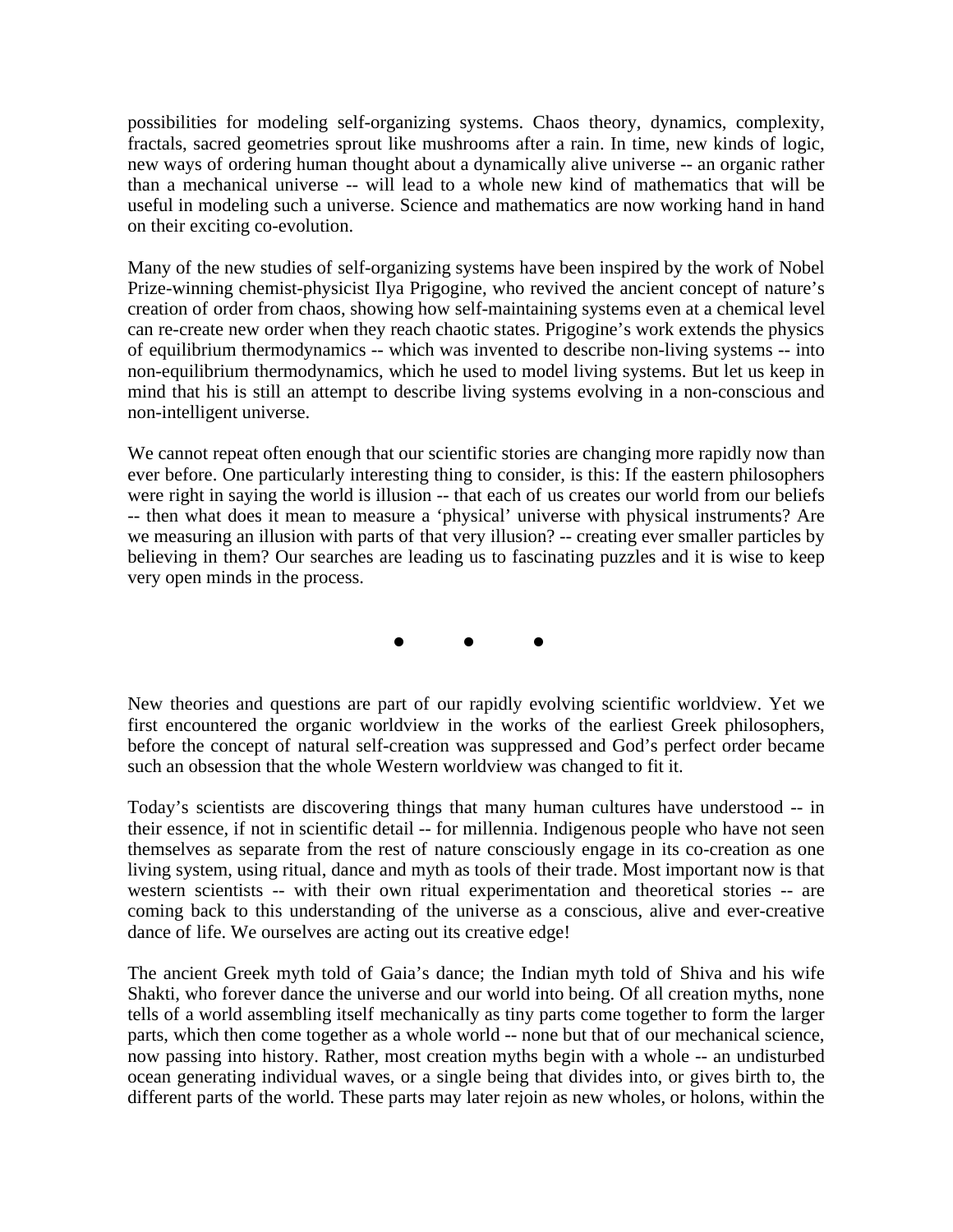great dance holarchy, in the repeating cycle described earlier of unity-> individuation-> conflict-> negotiation-> cooperation-> new level of unity.

We have seen that living systems are in many ways the antithesis of machinery; we have seen that images of dance fit many aspects of our new understanding of nature better than mechanical images do. To review, dance is a living, self-creative process as is nature in evolution. We may begin to create a dance spontaneously, as a natural expression of our energy that is not planned or designed in advance -- as an improvisation. It may then evolve as new variations on the same basic steps create ever more intricate and meaningful patterns, just as in natural evolution.

Some of the patterns in a human dance may even be quite mechanical, as we express our mechanical ability through them, though we see and feel that the more mechanically perfect they are, the less lifelike they are. Classical ballet was an intentional effort to make dance as perfect as possible, and it developed at the same time our machine age developed. At the height of our infatuation with our machinery, while Chaplin was spoofing that, we developed ballets with long rows of dancers performing as nearly identical movements as possible - impressive, but never considered real art. The real art of dance seems to depend on human variation, on personal style, on imperfections, on surprise, to give it life and interest.

Classical ballet has become less popular than dances with freer patterns, and this may well be because our human search for perfection in the world and in ourselves no longer fascinates us as it did during the mechanical age. We seem to have satisfied our longing for perfection in building close-to perfect machines. We want such machines to free us from our own boring, mechanical tasks, but we are rebelling against being treated as machines or machine parts ourselves -- on the job, in schools, in government bureaucracies or wherever. We are tired of being told to be in perfect shape, in perfect control of our lives, because we begin to see now just how unnatural that kind of perfection is.

Nature is orderly without being perfect, as we have seen again and again. Nature's most useful patterns are never outdated but are kept for endless re-use, and the overall scheme of evolution is very stable and resilient. But mechanical perfection would be death to nature as it would be to us as part of nature. Nature is a live, self-creating process forever making order from chaos, forever free to do something new -- to reorganize itself when necessary, even if only to stay the same; to create new forms when old ones no longer work. Perfection would be the end of evolution, the end of freedom, the end of creativity. We have learned that nature is far less than perfect for a very good reason -- for the same reason that nature is far more than mechanism.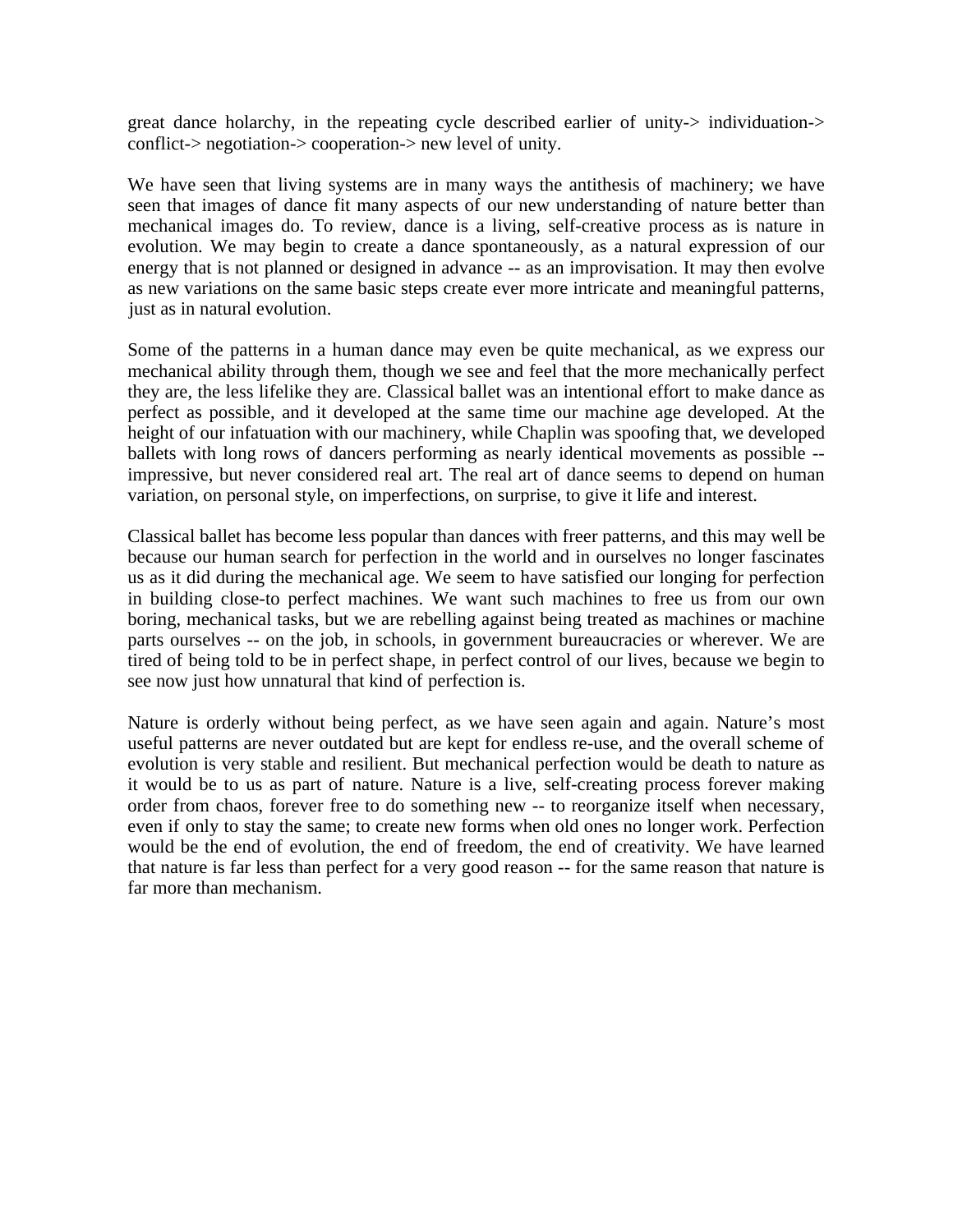## **The Body of Humanity**

The new scientific worldview we are forming is already showing great influence on our broader cultural worldview. Just as mechanical images inspired the development of industrial and social technology, organic images of self-creating networks are beginning to inspire us to reorganize all human society as a more harmonious and humane venture.

Gaian evolution itself is pushing us in this direction. The evolution of a worldwide body of humanity is very much a step -- in fact, the newest step -- in Gaian evolution. Like the rest of evolution, it was not planned, but is free to occur and consistent with the overall pattern of the dance.

Much as we humans have been creating this step through our technology, we have not been creating it intentionally any more than we intended to destroy our environmental life support systems as we created our industrial lifestyle, or any more than we set out to create a means of committing species suicide when we invented nuclear weapons. We have just begun to understand that these are the real or threatened consequences of recent human activity and that they put our very survival in question.

In just the past few hundred years of our half-million years as tool-making humans, we have used our big brains and clever hands to produce a technology that changed the whole planet and united us into a new kind of being. Without strife, we have built an efficient worldwide system of mail, telephone and electronic communications, a worldwide air, sea and land transport system, a global money exchange, a United Nations with many cooperative agencies, and a vast system of non-governmental organizations. Our multinationals are global, we have a World Trade Organization and a World Parliament of Religions; we are continually working on international agreements of all sorts. Yet we have hardly even been aware that we were evolving into a single body of humanity. It happened as naturally as the evolution of our physical bodies.

Most of our understanding of ourselves, of our evolution, and of our social history has, after all, been gained only very recently. Before this century, we couldn't even know what was happening in the rest of the world *while* it was happening, much less trace its roots into the dim past. Quite suddenly we live in an age of telescopes that show us the most remote parts of our universe and its most ancient history, an age of microscopes that let us look deep into the tiniest parts of our own bodies and the rest of nature. Only in this age have we begun digging up the fossils of our early ancestors and the remains of the first human civilizations, making them into books and films that tell an ever more connected and meaningful story.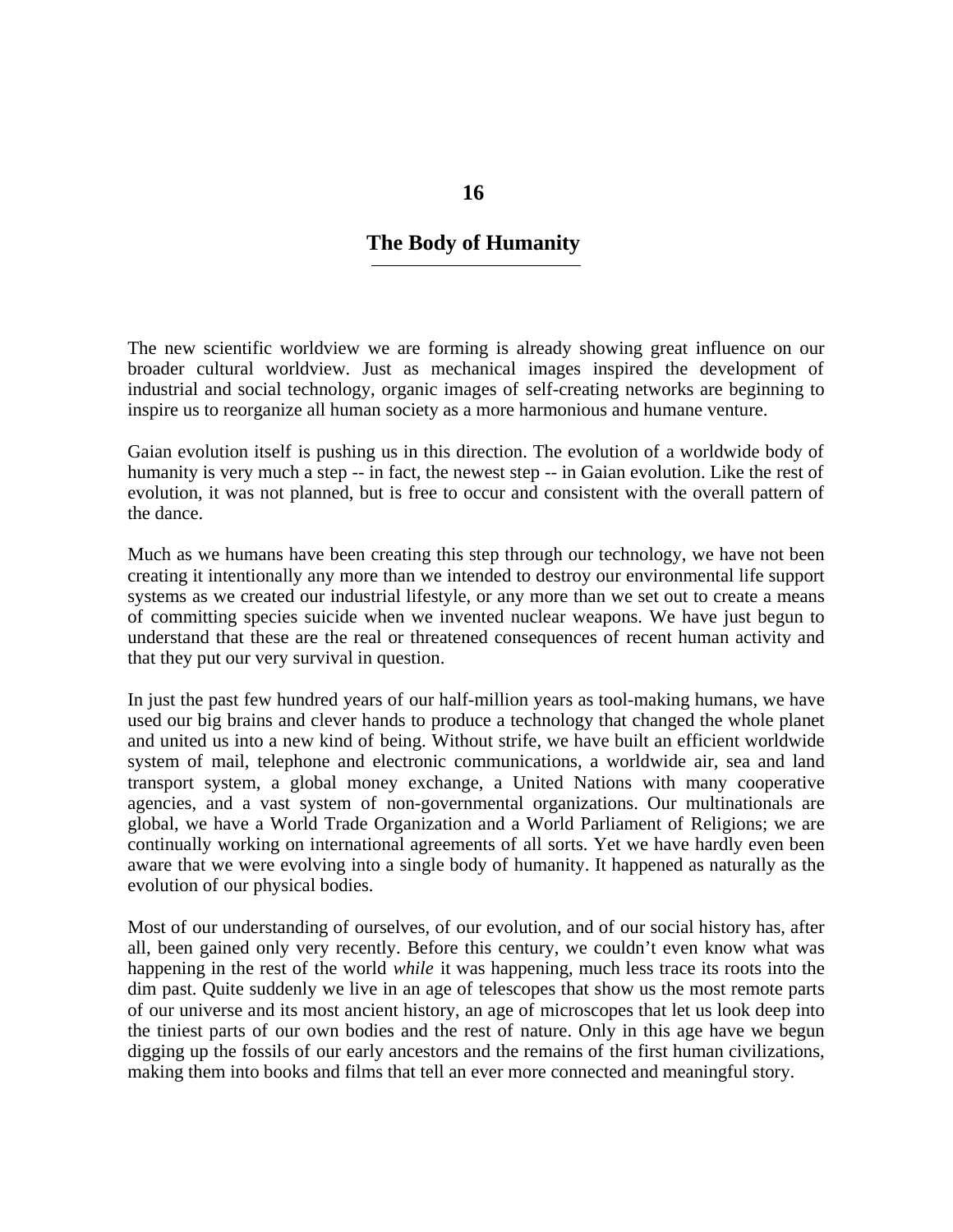Only now can we see our whole planet from space and begin to understand it as a great living being. Only now do we see that, from Gaia's perspective, life evolves as a whole - rock transforming itself into what we perceive as a great variety of separate species, as well as into what we see as the various environments of land, sea, and air. But, as we have seen, environments are not lifeless geological habitats in which living species evolve; they are themselves collections of living species and their products. Sea, soil, atmosphere, and even hard rock are all products of Earth's geo-biological metabolism as a live planet.

If all creatures and environments co-evolve by changing themselves and one another, then to understand any particular species we must try to understand how its evolution is related to the evolution of its environment. As we said, rabbits cannot evolve without their habitats and vice versa -- all we have is rhabitats. In particular, we can only understand ourselves as humans by trying to understand our co-evolution with the rest of nature.

Let's go through the story of our human evolution just once more, recognizing that its pre-historical phase is still very murky and that alternative stories are more plausible to some of us. Let's imagine seeing this evolution from a distance and sped up as a short film.

First we see small groups of humans evolving in dense forests in the warmer areas of the Earth. The climate changes and the forests shrink -- we see them walking upright on the ground, groups of them wandering in search of food, some finding permanent shelters in caves and other protected places. Using the resources of their environment, they begin to make things that are of use to them, things that compensate for their lack of fur, sharp claws, and long teeth; things that help them hunt other large animals for food, bone tools, and clothing; things that help them carry, store, and prepare food. They learn to control fire for warmth and cooking, and to carry live embers from place to place. When their families or tribes grow too large to live together easily, some members bud off to form new tribes.

The human creatures thrive, multiplying and spreading out as they follow food and water supplies. Great ice ages push them back to warmer climes, but each time the ice thaws, they are lured toward the lush new growth springing up in the wake of the ice. Eventually their food supplies draw them to all the continents. Some remain tribal hunter-gatherers or nomads while others begin the settling process we call civilization.

In the best climates, groups of them settle to make houses, villages and gardens, to keep animals and grow crops, to store food for dry or cold seasons. Some begin making boats to explore along rivers and venture out to islands in larger bodies of water. Villages grow into towns, and towns into larger agricultural societies that transform considerable areas into manmade ecosystems. Barter among settlements and wandering tribes develops an economy of exchange. For thousands of years they bud off new nomadic tribes and settled colonies as numbers slowly expand and they spread over the habitable areas of the world, developing their arts of plant selection, animal husbandry, pottery, painting, and metalwork.

Then we see the larger agricultural economies overrun by tribes of wandering nomads and hunters from harsher climates, armed with weapons, taking them over, establishing dominance systems of males over females, rulers over those ruled. They build kingdoms and unite them into empires through warfare. More and more land is taken for human use. The old self-creating, self-balancing ecosystems are destroyed as natural plants are cut or burned,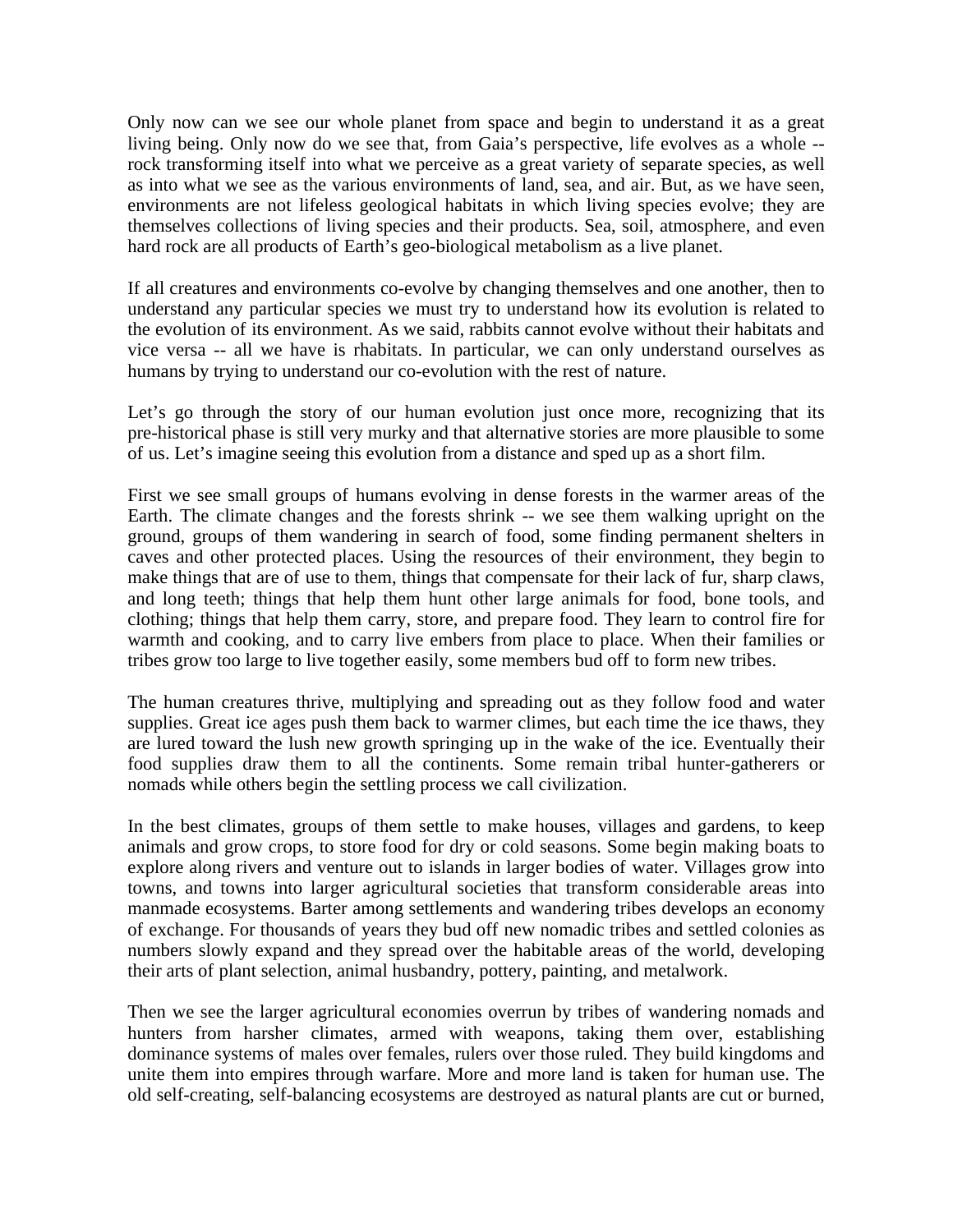their animals driven off, both replaced by human-bred monoculture crops and livestock, as well as by walled cities of stone and brick.

Within and between empires, wars are fought and goods traded, building networks of land and sea paths that connect human societies with one another. Along these paths, news, ideas, and stories flow together with people and their products, animals, seeds, microbes. Sometimes unwittingly, people change whole ecosystems as seeds or animals they import take over and drive out the native species. Cities, in which natural land is replaced by man-made buildings and streets, grow up as centers of ideas, inventions, new ways of life. Their crowded conditions also breed disease -- plagues sometimes wipe out whole populations. Natural disasters parch their croplands, flood or bury settlements, reminding them of nature's power.

The borders around kingdoms and empires change; continents are mapped into countries; human populations grow and divide into ever more languages and cultures. Ecosystems have shaped human civilization by drawing it to favorable climates, into fertile river valleys, along coasts, and wherever humans find the easiest overland transportation routes. In turn, humans transform the environment ever more to their use, especially by cutting forests for the use of wood and to clear land for crops; by breeding and herding hoofed animals that eat vegetation down to its very roots. Humanity proves to be a desert-making species -- to the extent that the deserts it creates are the only sign of human existence visible from the Moon to this day!

Cities crowd more and more people together in artificial environments; raw materials are transported to the city centers from more and more distant places, while the products manufactured from these materials flow outward again toward markets. Crops and animals native to one part of the world are planted and raised in others.

Human technology evolves from horses and sailing canoes to steamships, jet planes, and spacecraft, from weaving looms to computer industries, from town criers to television. A world once dark by night except for forest fires is lit by a twinkling cobweb of electric lights. A world once silent by night except for the lone cry of a bird or mammal is filled with the sounds of machines and music. Mines and quarries have been dug deep into the Earth and scratched out of its surface, their stone, metal ores, and fossil fuels transformed into human products.

Rivers have been dammed up and diverted into unnatural paths, flooding ecosystems behind them, making deserts in front of them, for the sake of the insatiable human demand for electrical power. Whole forests have been cut for lumber and fuel or burned to clear land for grazing and agriculture. More and more natural land is plowed under by farmers and paved over by builders of cities. Deserts grow larger while more and more species of animals and plants are killed off as humans exploit nature for their own purposes.

The atmospheres, the waterways, the soil, and the oceans become polluted by man-made fertilizers, pesticides, heavy metals, and other waste materials of human production. Yet food production and other technologies have suddenly exploded humanity itself into vast numbers with rapacious appetites for food and energy, destroying and outstripping the resources Earth can provide.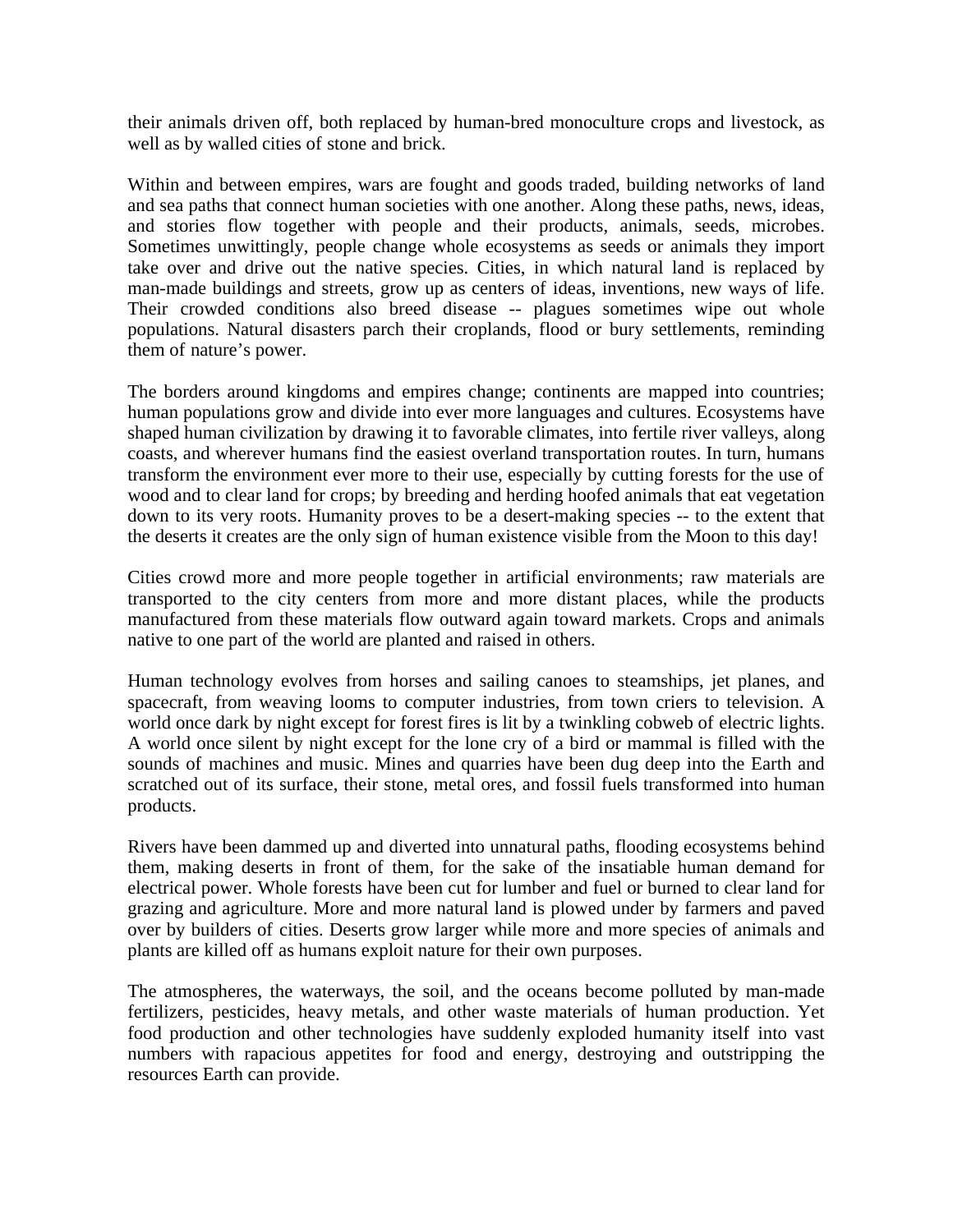Wars are fought on an ever larger scale, ever farther from home, and involving greater numbers of people spending longer times in strange countries. A holocaust shocks the world with its unthinkable but true atrocity of man against man. Yet war brings people together in positive ways -- soldiers stay to make friends with and marry their former enemies, raising children together; others leave their war-torn countries to adopt new ones in seeking a better living.

Wars drive technology and industrialization to new heights, especially through the development of an enormous fossil fuel economy that spawns vehicles on land, airplanes in the sky and ever more ships crossing seas. More resources are dug and stripped from the Earth than ever before. Nuclear energy is a product of war -- two atomic bombs are blown up in warfare, deliberately destroying a part of man's own civilization. Others are blown up as tests, destroying and polluting ecosystems, raining fallout from the atmosphere worldwide. The peaceful use of nuclear energy proves dangerous as well, with accidents creating radiation sickness and damaging foodstuffs. But the war that gave birth to the use of nuclear energy also gave birth to the widespread use of computers and the ability to create an Information Age to succeed the rapacious Industrial Age.

Despite an intense Cold War after the two hot ones, in a world divided into Capitalist and Communist camps arguing which of their systems is best for the world, more and more people swell transportation systems as they are sent to work and live in one another's countries, or as they choose to go there on holiday. They learn one another's ways, sharing more and more ideas. Cultures are mixed within political borders; cultures are shared through networks of local and foreign communication; ever larger numbers of people become literate and learn what is happening in their world. Even people who never set foot in another country can eat and use the whole world's products and know the whole world's ways of life in full sound and color.

People prove that they are capable of mingling and sharing, yet governments maintain hostilities. Artists and scientists try to bridge the gaps between hostile peoples, to share their works and knowledge, their fears and hopes for humanity. The threat of nuclear holocaust has driven even politicians to seek new ways of working out differences. The old separations of distance, language, and culture are bridged as the human technologies of transport and communications bind humanity inevitably into a single worldwide body. But that body is plagued by the vast numbers of people who have been dispossessed in its building, who go to bed hungry and ill, who die as children.

Human technology makes the leap into space -- for the first time ever, we see our exquisitely lovely planet from afar, as a living whole. Humanity suddenly awakens to the recognition of the vast damage it has done to its environment and thus to itself. It is beginning to understand the threat of exhaustion or irreversible pollution of natural waters, fossil fuels, and other supplies; to recognize its power to destroy the whole human world and force the planet into new paths of evolution; to feel the effects of its greenhouse gases in an atmosphere that is growing uncomfortably warm and could kick the planet into an ice age or worse, a hot age. Just before the second millennium ends and the third begins, scientists recognize human effects on the planet as its Sixth Great Extinction -- an extinction progressing more rapidly than any before it, even that caused by sudden meteor impact sixty million years ago. It is the first extinction caused by a single species. We see the enemy now, as Pogo told us, and it is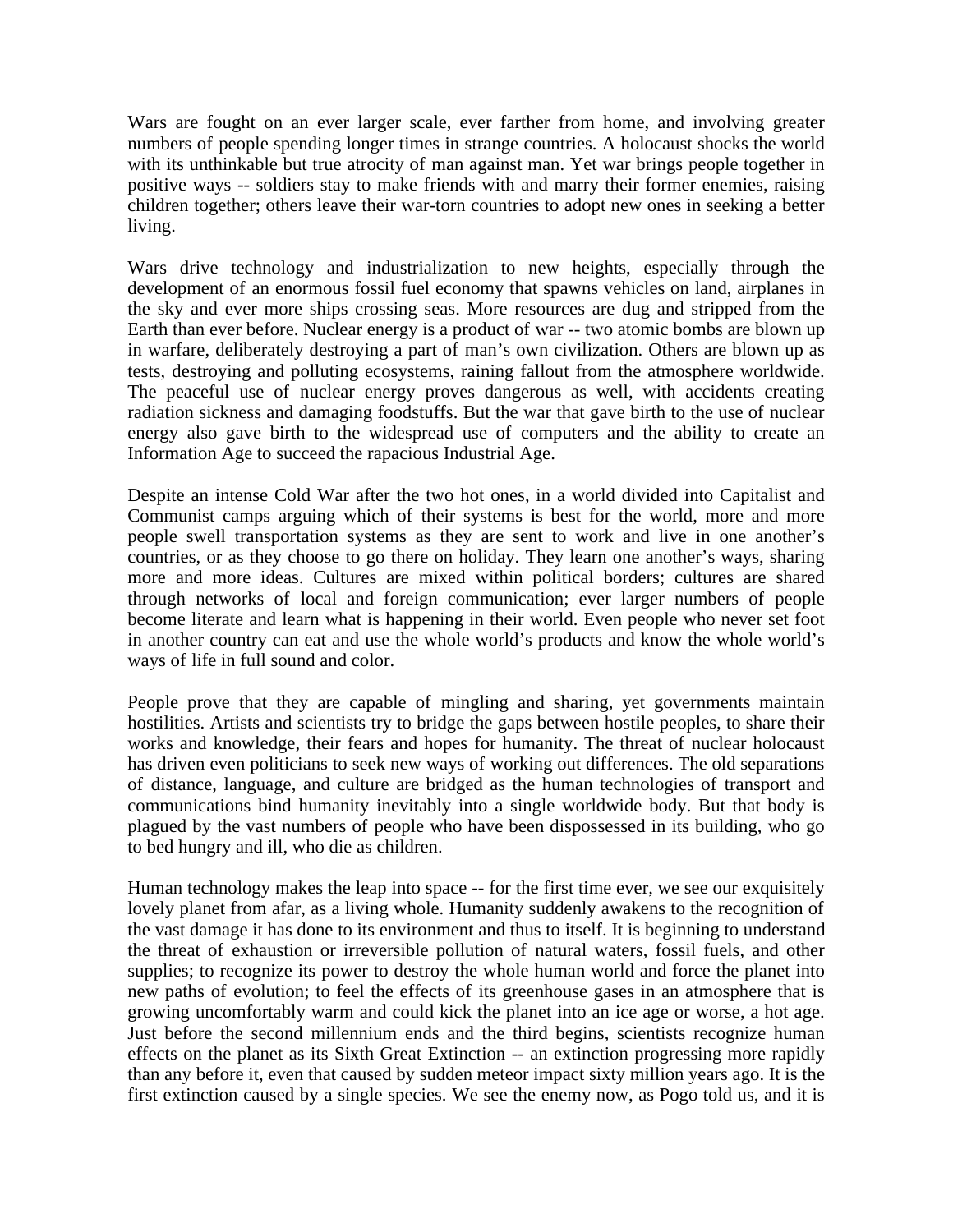

On the other hand, an indigenous wise man, a Hopi Elder, tells us that "We are the Ones we have been waiting for." We -- not some imagined rescuing Savior -- are the only ones who can turn disaster into opportunity; we are the ones who can understand our we are the ones who can understand our interconnectedness in the great web of life and our power to honor it, treat it as sacred, cease damaging it, restore it. Will we understand that in time?

The history we have just watched is an impressive scenario, its saga ending on a frightening note. One species -- one new upstart species -- has appropriated the entire planet to itself, turning rich and varied ecosystems into fragile monocultures, vast deserts, and choking pollution. Are we a kind of planetary cancer, looking heedlessly to our own expansion at the expense of our own support system? Why is the only species with so much capacity for hindsight and foresight so destructive?

Let's be brutally honest with ourselves, for if we are the ones to change things, then we must look squarely at ourselves. The most obvious feature of human social, political, and economic systems continues to be empire building through dominance: humans dominate other species; the female half of our own species is still largely under the control of and exploited by the male half; most of the Earth's countries are still dominated and exploited by the few most powerful ones or by the banks and multinationals they have created; individual countries maintain their own dominance systems of class, caste, and discrimination, the few hiring the many to work for them and bring them the financial advantage that drives our economies; vast numbers of people have been dispossessed by this domination and driven to abysmal poverty and ill health; wars continue to erupt as dominance over land, resources, and beliefs are contested; the dominant culture is eradicating natural and cultural diversity.

Why this pattern of dominance, of competitive exploitation? Are we unique, or is this a normal stage in our species evolution?

We have already compared the evolution of the body of humanity with similar events earlier in our planet's evolution, suggesting that the development of communications and transportation, and the shift from competitive exploitation to a cooperative division of labor, are comparable to earlier processes -- ancient bacteria evolving into protists, protists evolving into multicelled creatures, ants evolving into ant colonies, and so on. All these show us a pattern repeating now, as modern countries evolve into a worldwide body of humanity.

In this comparison, the body of humanity is not fully evolved, because exploitation and dominance still grow side by side with cooperation, and one of their most dangerous effects is the ability to destroy diversity in favor of monoculture -- in energy production, in agriculture, in cultural fashions. The globalization of an adolescent American CocaCola and pop music monoculture that destroys all other cultures through the seduction of their own adolescents is no more viable than the genetic engineering of identical plants and animals.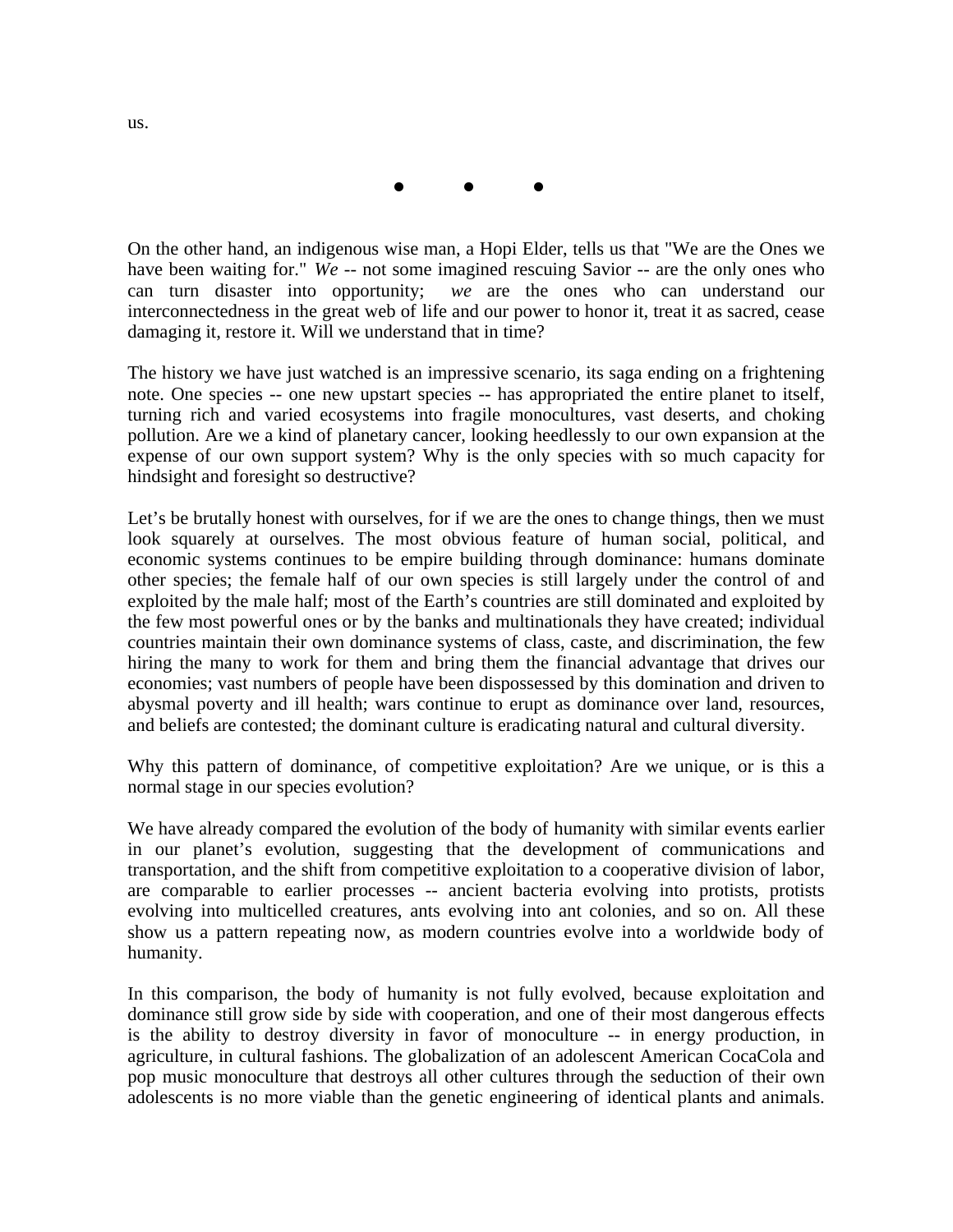The vital importance of diversity to effective cooperation in nature has yet to be clearly recognized by the dominant human culture.

Surely there were far more failures than successes as ancient bacteria evolved into protists - countless instances in which unceasing exploitation and hostilities among bacteria multiplying within a single cell wall led to the destruction of the whole enterprise. Perhaps, in a parallel fractal way, globalization struggles to happen on countless planets in our universe that have evolved civilizations, but we humans cannot afford to be one of the failures, as we have only one chance -- the common cell wall that binds us together is the boundary of our planet itself.

If we understand the evolutionary pressure on us now to complete the organization of this new body, we can work at the task consciously and rapidly. To see more clearly what needs to be done to complete our organization into a single healthy organism, let us look again at the successful evolutionary precedents of eukaryote cells and multicelled creatures.

The organization of the bodies of multicelled creatures -- including us -- is much like the organization of eukaryote cells, except that organs take the place of organelles, a brain evolves instead of a nucleus, blood and lymph vessels instead of cytoplasmic transport channels for supplies and wastes, and so on. Since most of us are more familiar with the workings of our own bodies than with the workings of single cells, it may be easier to see the relationship between our individual bodies and the whole body of humanity than to keep talking of cells.

Let us, then, play out this metaphor, or analogy -- this comparison of our familiar bodies with the still unfamiliar great body into which we are uniting -- by regarding countries and multinational corporations as organs, by seeing shipping routes that carry supplies and products as blood and lymph systems; communications networks that spread information and ideas as a nervous system; and attempts at building some kind of world government as first steps in the evolution of a brain that can coordinate all the body's activities. And let us acknowledge that the Gaian experience accumulated in the evolution of our bodies, as well-functioning and representative living systems, is worthy of respect.

Consider economics and politics -- the ways in which we manage our products and ourselves. How do we organize these basic functions of collective humanity and how does this compare with the organization of basic functions in our physical bodies?

Economy -- the way we organize the making and shipping, the selling and buying of our human products and services -- meant 'rules of housekeeping' back when the word was coined and everything people ate and used was grown or made within households. Now our human household includes all of Earth and we might call economics our 'operating principles' and ecology our 'organizational design.' Our economy is a worldwide system of manufacture and trade that works by both national and international rules. Yet this system did not evolve to serve a worldwide household at all -- it was not intended to become a single system. It grew out of rather lawless competition among individual nations, though it was eventually forced by its own evolution to make international rules for managing it. Unfortunately, these rules still serve the interests of those who already have economic advantage better than those who do not.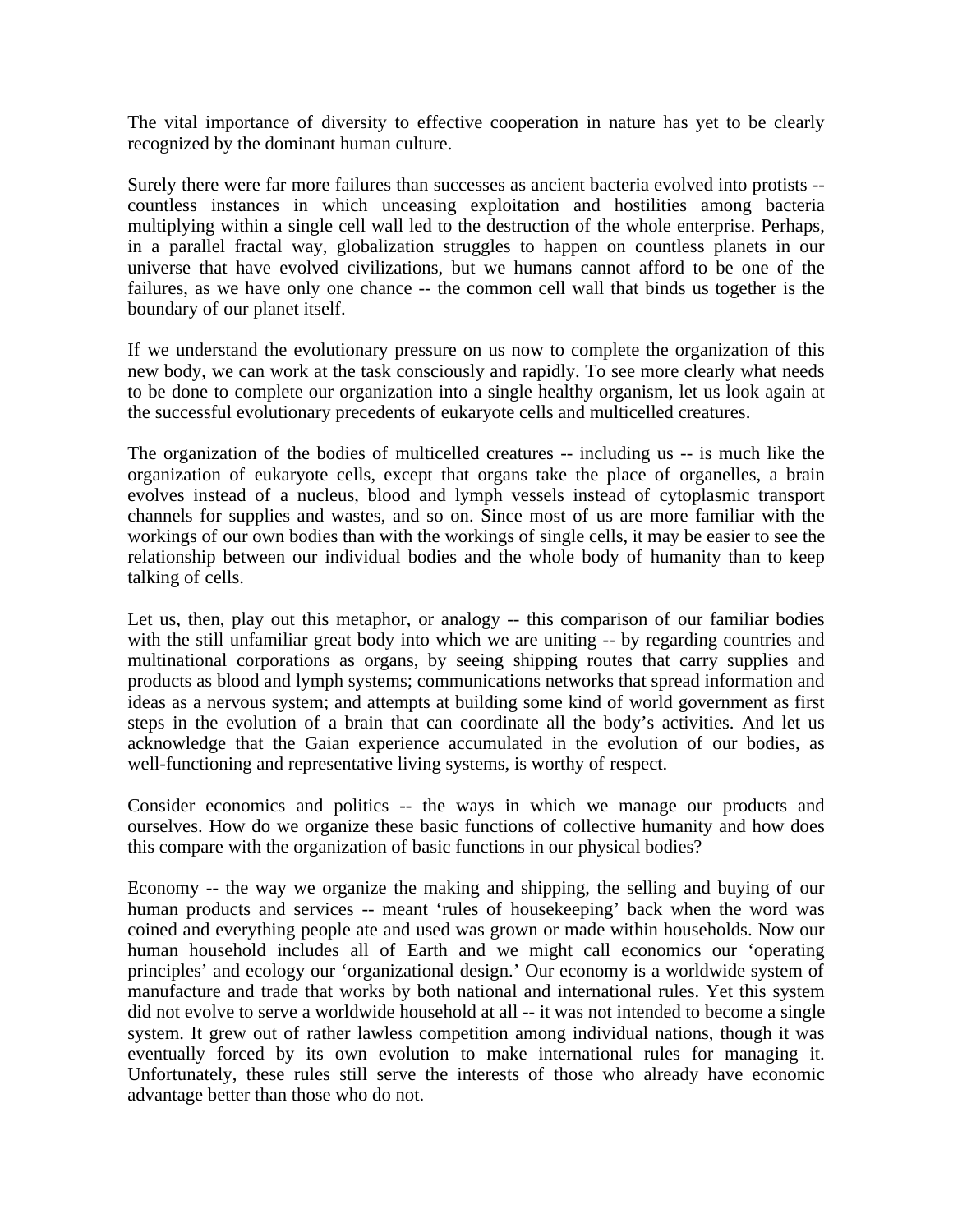The industrial countries that set up the international economy, with its World Trade Organization management, simply have more money and power to make political and economic decisions than do the poorer countries that supply their raw materials and cheap labor. If we continue the analogy with our own bodies, we can easily see why this is an unhealthy situation. The parts of our bodies -- its 'nations' -- work together as organs and organ systems, such as bone, blood, muscle, and digestive organ systems. If all these organs and systems did not work harmoniously within themselves and with one another, our bodies couldn't function.

Imagine, for example, what might happen to us if our bodies' economics worked like the economics of human society. Raw material blood cells are produced inside bones all over the body, just as raw materials are produced in supplier countries all over our world. The raw material blood cells are then transported to the 'northern industrial' lungs, where the blood is purified and oxygen and nutrients are added, making it a useful product.

So far, so good. But imagine the announcement of the heart distribution center, "Today's body price for blood is such-and-such. Who will buy?' Some of the bones in which the raw material blood cells are produced can't afford the oxygen-rich blood they need to stay healthy. But rather than lower their prices, the industrial organs destroy the surplus blood that no one can afford to buy, or put it in storage, hoping to sell it later. Bone cells begin to die of starvation. The starving bones would soon affect the whole body, making it unhealthy, crippling or even killing it.

It is clear that a few organs cannot exploit the rest of the body to their advantage. Nor do we find families that starve three children to overfeed the fourth. When we think of our bodies or our families, we have no trouble understanding why all their parts must be healthy. Yet, we do not manage our national or global economies by this same wisdom.

Even though our products, including our food, originate all over the world, we do not share fairly the means of their production or their distribution. The UN tells us that our food supplies are presently enough for all humans to eat well, but industrial countries own or control the bulk of food supplies, and they can set prices for the world market. Rather than let prices go down by flooding the market with food, they hoard or destroy surplus food and pay farmers in their own countries to stop producing, while huge numbers of humans go hungry.

Countries that grow food crops for export to industrial nations often do not grow enough food for their own populations, many have starving people. Bangladesh and the Sahel countries of North Africa, for example, have suffered starvation during years in which their food exports were at their greatest height. So much of their productive agricultural land is devoted to export crops that the very people hired to grow these crops have insufficient land for their own crop needs.

It is for reasons such as these that our news media often report starvation side by side with 'crises' of overproduction! The solution, except in times of emergency, is not to give away surpluses to the hungry, but to redistribute the arable land so that they can feed themselves.

In our bodies, troubles of this kind do not arise, for our bodies evolved cooperative economic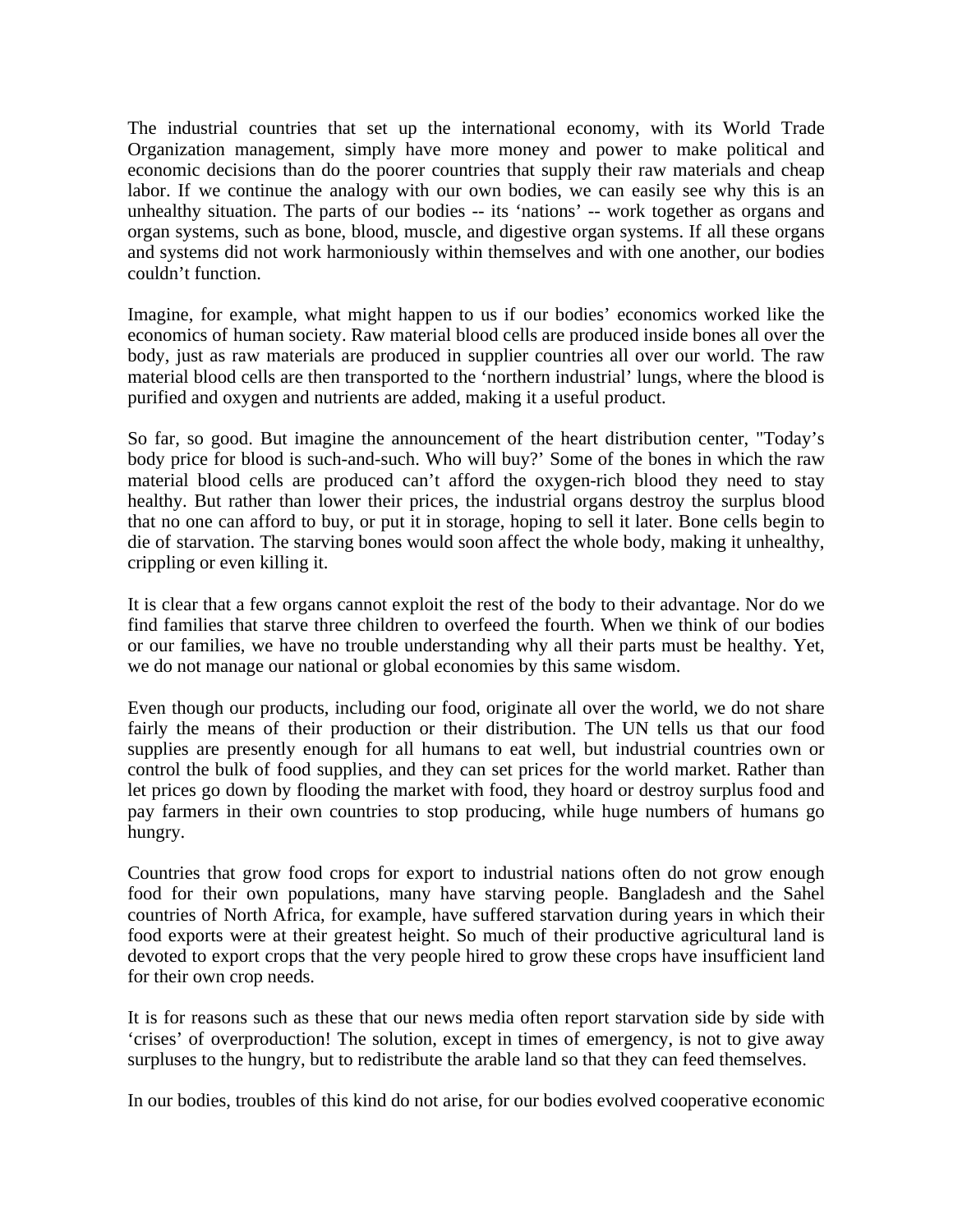systems from the start. Illness or injury can of course stem from outside sources or from internal breakdowns, but our brains quickly detect such problems and see to it that any part in trouble gets immediate help from other parts. In its natural wisdom, our body recognizes that any unhealthy part threatens the health of the whole. It is no doubt fortunate that our everyday consciousness is not in control of such matters, for we have proved, at least so far, much less wise than the 'automatic,' unthinking parts of our brain that coordinates body affairs. We shall return to this observation in the next chapter.

It is obvious that a living body can be healthy only if its systems function cooperatively. As long as human economics remains more competitive than cooperative, we hold up progress toward the evolution of the body of humanity.

The problems in our world economy have become even worse because starving populations -- strange as it seems -- grow faster than well-fed populations. It is as though the bone cells of our bodies, seeing their kind dying off from starvation, produce ever more of themselves in a frantic attempt to preserve life. Poor people see their children dying and make more. It is natural for them to love their children and to feel that the more they have, the better off they will be. More children mean more workers to bring in family income and care for parents in their old age. Over-population began when the colonial process broke up the communities of self-sufficient and self-regulating populations, as will be further discussed in Chapter 20.

The well-fed people of richer countries do not have such worries, and they have the opportunity to do many interesting things besides raising children. There is no overpopulation problem among rich people -- on the contrary, some rich countries have an under-population problem. It has become quite clear that if everyone in the world had plenty of food and opportunity, we would not have developed a population problem. Yet our efforts to solve this problem are all based on curtailing populations by law and contraception rather than by recreating self-sufficient communities, raising living standards and increasing opportunity.

People who are not hungry are also less angry. Much warfare in our modern world is a result of conflict between rich and poor -- poor people trying to get back land and resources taken from them in colonial times by industrial countries, industrial countries trying to keep or get back their control over these sources of raw materials.

Which brings us to politics.



After the Second World War, the most powerful nations divided themselves into two camps embracing the competing political-economic systems of capitalism and communism, as we all know. One side said people should look out for their personal interests and the whole society would flourish naturally through their competition, as in Darwin's theory of evolution. The other side said people should cooperate by sacrificing their personal interests to work for the good of the whole society.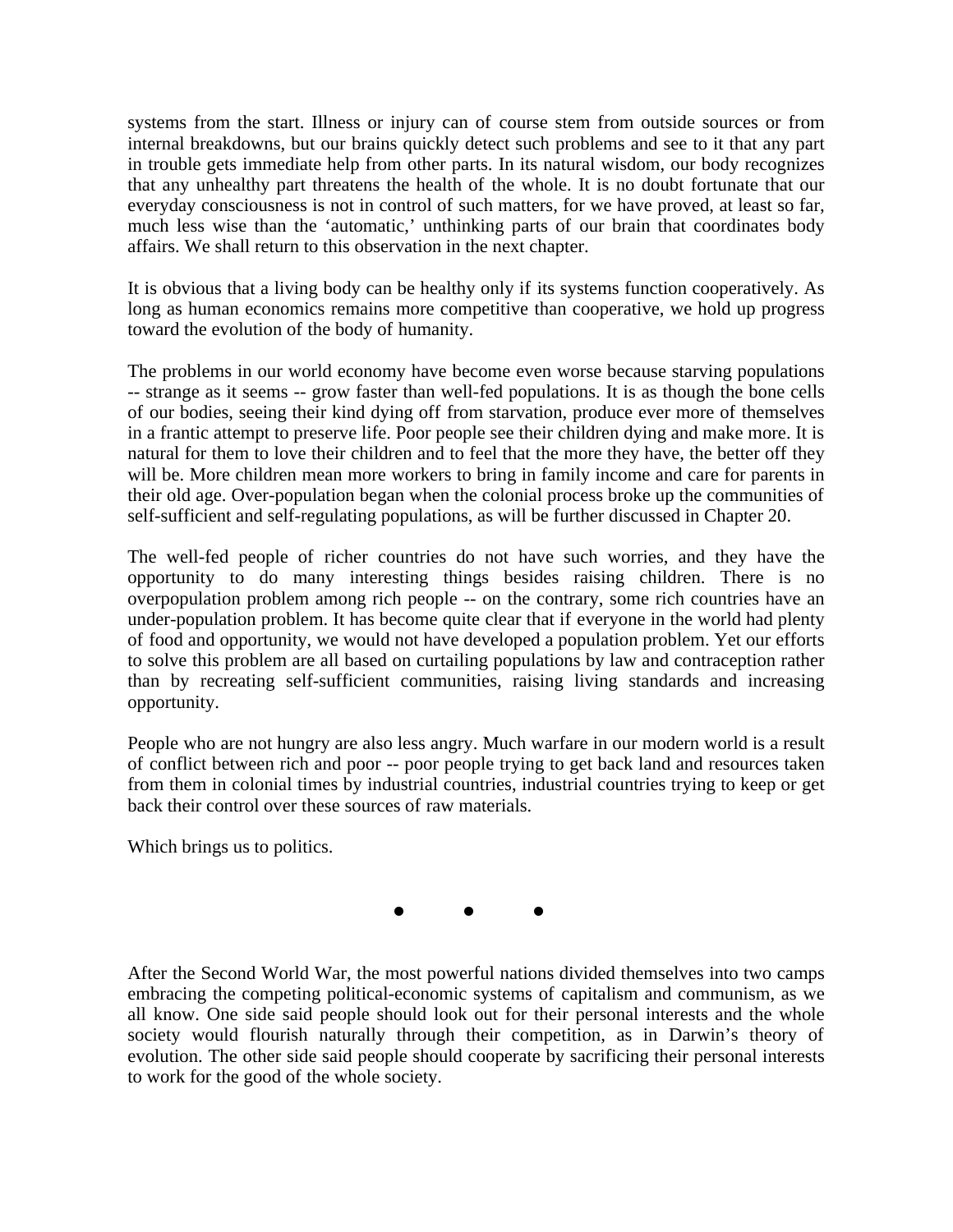The differences between capitalism and communism actually proved to be a good deal less sharp in practice than in theory. Both systems had essentially the same industrial structure: bosses and workers filled communist as well as capitalist factories and lived basically similar lives on both sides. Both sides recognized to some extent that their own people could no more afford to ignore collective society's interests than collective society could afford to ignore individual interests. Unfortunately, they did not extend this recognition and practice to their international politics.

What their international politics were really all about was the struggle for power -- especially the power to control the cheap raw materials of the less developed world to feed their industrial processes, as Alvin Toffler well described, and as David Korten pointed out more recently. Each side concentrated power and disempowered its people, wasting much of its human potential. And each side claimed its system would be best for the whole world to adopt and did whatever it could to push or persuade developing countries into their camp.

The competition of the big powers -- the United States and the Soviet Union -- for the allegiance of the rest of the world fanned political conflicts and outbursts of warfare that periodically threatened all humanity with their escalation into global nuclear war. Both major powers made enough nuclear weapons to destroy their opponents as well as themselves and seriously damage the rest of the world, including other species. By the time the Cold War ended, their nuclear and germ warfare technologies had spread to China and many smaller nations, creating an ongoing threat. The international trade in arms has become an enormously profitable enterprise. In fact, worldwide revenues from the sale of arms and drugs exceed the entire budgets of many nations.

Everyone knows by now that there is no way to fight a nuclear war without bringing on catastrophe for both sides as well as for those not involved in the conflict. If the body of humanity continues evolving, rather than destroying itself, we will see ever more nuclear disarmament agreements. But disarmament will not be enough to bring peace and equity, for there is another danger perhaps even greater.

The human mania for making monocultures is apparent in our social behavior as well as in our agriculture, because we simply have not recognized the vital importance of variety or diversity in any natural system. No such system or body could function if some of its species or organs had the power to make the other organs over in their own image. Imagine just a single such circumstance -- imagine your heart trying to persuade or bully your liver into being just like it. Its success would clearly be a disaster for the body as a whole. Do we *really* want the Malaysians or the Inuits or whoever is not like us to become just like us? Nature makes it abundantly clear that the secret of success is mutually cooperative variety.

The fact that humanity divided itself along lines that promote individual versus collective interest, is not so surprising when we look at nature. This conflict between individual and collective interests preceded the organization of protists from individual bacteria and the organization of colonies and multicelled creatures from protists. In fact, the whole Gaian system must constantly work out this conflict.

It is clear that every natural creature from paramecium to plum tree to puma looks out for its own interests by feeding and protecting itself as best it can, just as Darwin said. What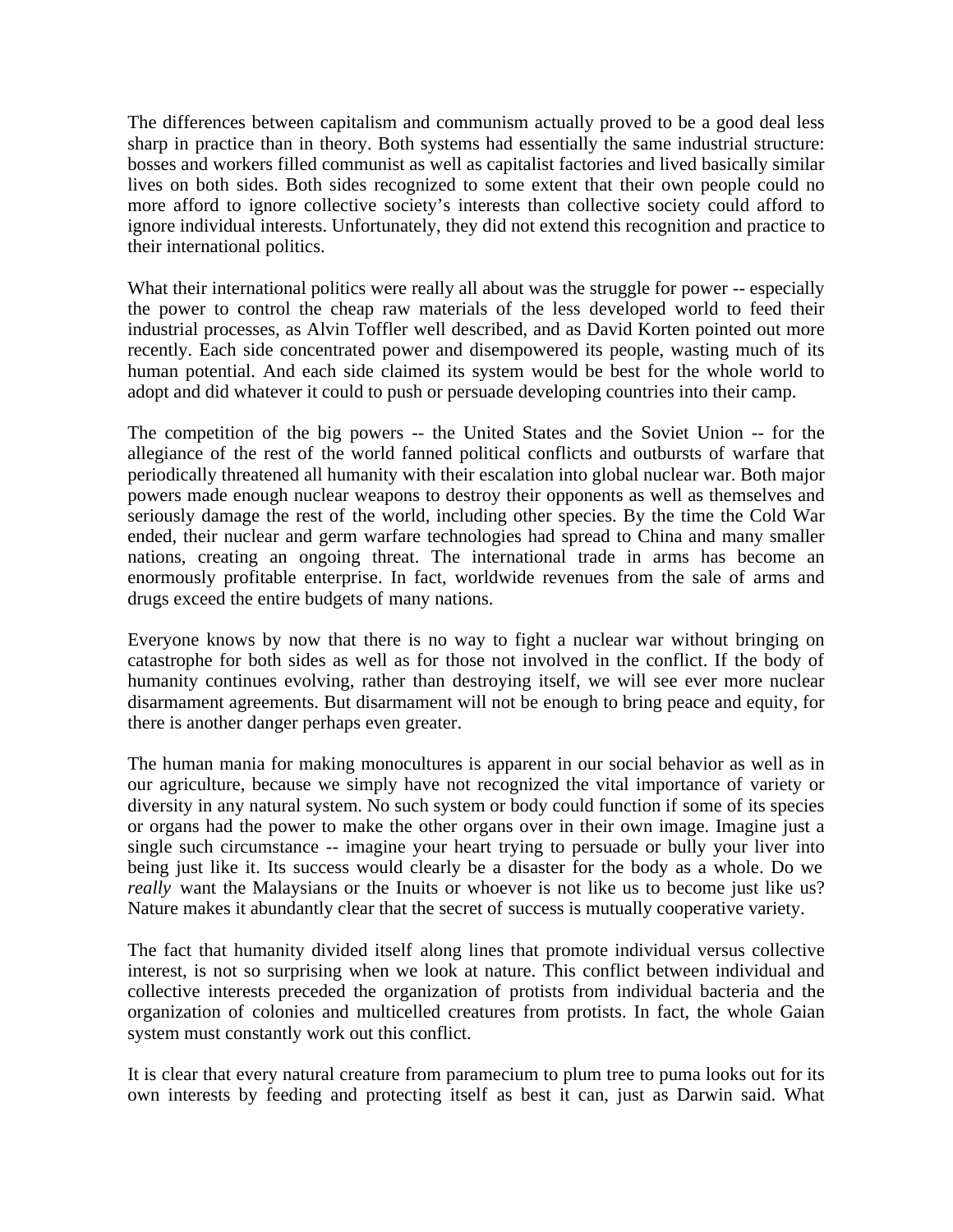Darwin failed to see was that nature is not made only of competing creatures in backdrop environments, but rather of those living holons we know as wholes in themselves, that are also parts of larger holons -- all nested into holarchies. Now, if every holon at every level in such an arrangement looks out for itself, we have a situation in which selfishness continually transforms itself into cooperation!

How this is possible can be seen easily by considering our bodies once again, and in the next chapter we will show examples elsewhere in nature. Each of our cells is a living system, or holon, in its own right. Yet, as a holon, it is also a part of larger holons -- organ, organ system, and whole body -- together forming a physiological holarchy. Clearly every cell manages to look out for its own interests -- to care for itself and to reproduce itself. But the organ it is part of *also* has self-interest, as does the body in which the organ resides. So we have a situation in which there is self-interest at *every* level of holarchy.

Two things can happen in this situation: one is that some level gains the power to destroy other levels to meet its self-interest, in which case the system will break down, as we saw in the example of blood distribution; the other is that self-interest at every level leads to negotiations that bring about cooperation and well-being in the whole system. This should remind you of our evolutionary pattern: unity-> individuation-> negotiation-> cooperation-> unity.

Darwin saw evolution as driven by competition among individuals. Later evolutionists noted cooperation and altruism within species, suggesting that evolution must be driven by competition among species for ecological niches in which to flourish. Richard Dawkins then proposed that both these theories were incorrect, as evolution was really driven by selfish genes that struggled to maximize their expression in the overall gene pool. What none of them had the vision to see was that they were all right, but only *together*. Self interest at all levels -- species, individual and gene -- motivates nature's creativity and health.

Even a couple learns that couplehood has interests in its own integrity apart from the interests of either partner. That is, a couple is a two-level holarchy, with levels of individual and couple. As the ancient Greek playwright Aristophanes put couplehood dilemmas: "You can't live with 'em and you can't live without 'em." If the couple has children, they become a family with a new level of holarchy, which is embedded in a community, and so on. It is very important to recognize that self interest is not a bad thing, *except* when it is not contained and modified by negotiations with other levels of its holarchy. This clearly suggests that a world economy can work well only if it recognizes the need for strong local economies within it, rather than destroying them.

Nature works out dynamic balance between self-interest and interest beyond self, as we can easily see in our bodies. It is no doubt for good reason that every cell in our bodies contains the gene plans or resources for the whole body, since most of our cells must stay in place and thus cannot take what they need from a common gene pool when they need it, as do the streamlined free-flitting bacteria. The genetic directions, or resource libraries, in all our cell nuclei may even be organized as a holarchy of holons representing interests at all levels from the whole body to those of each individual cell. This is speculative, yet we do know that our whole bodies are clones of one cell and that each cell switches on the genes that concern its particular organization and work. What is speculative is whether each cell is in some sense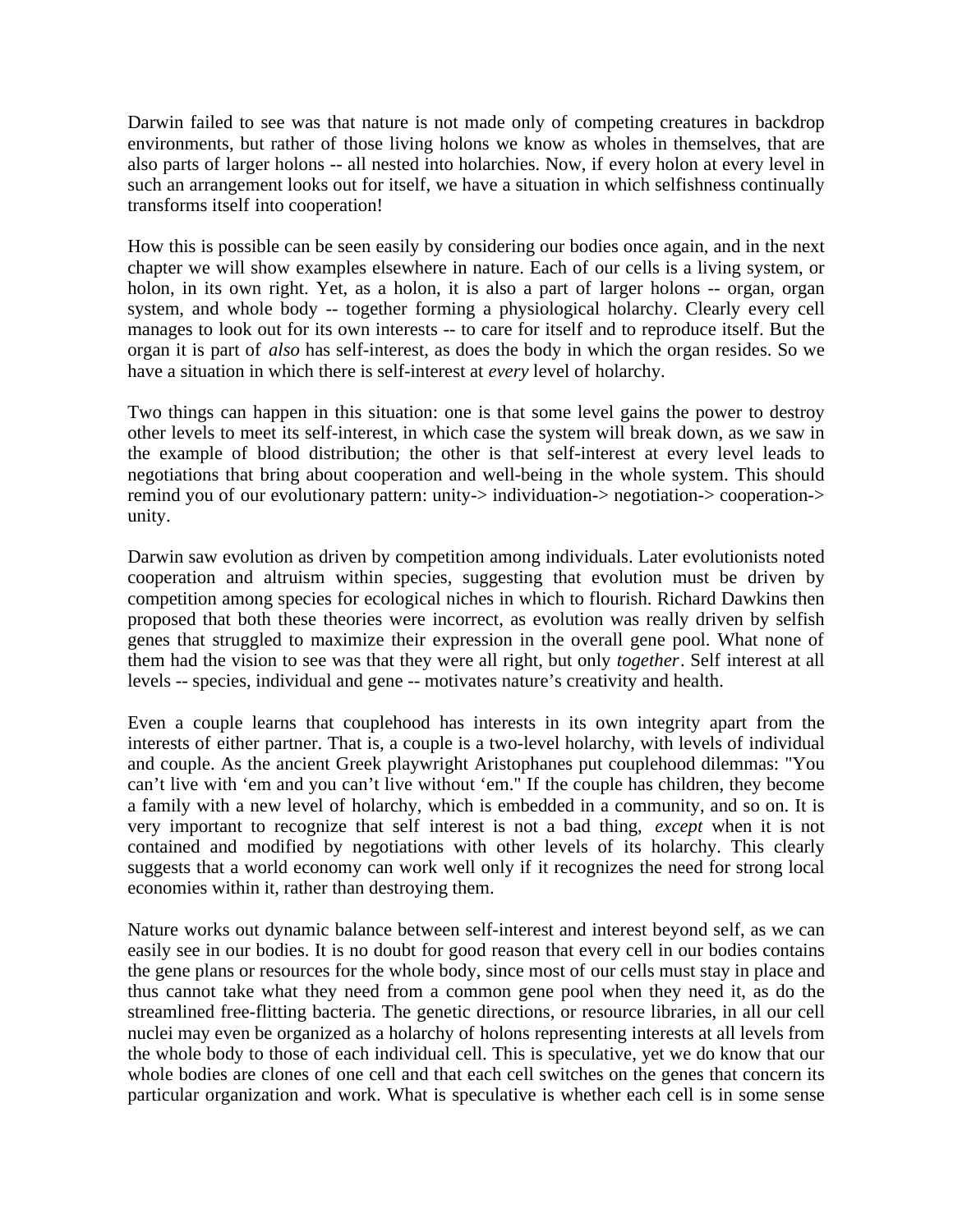directly informed by its nucleus about the rest of the hilarity's needs. If that information is *not* in each cell and continually updated, then it must be available through non-physical communications among all cells. Otherwise our bodies could not function.

We know that there is communication among cells and that each cell's organization and work are related to that of its organ, its organ system, and the whole body. This entire system unfolded during our embryonic development in such a way that each level of the physiological holarchy from cell to body looks out for its interests, and thus they are pushed or pulled into cooperation.

If every cell in an organ worked for its self-interest, but the organ as a holon did not, the cells might well kill one another off in competition. Surely they would be disorganized to the point where there was no functional organ. In the same sense, a society in which people looked out only for their individual interests, because they were not asked to do anything in the interest of their collective society, would not be a functioning society. This is why capitalist societies do have governments to manage the public interest, to create public works and institutions, to limit free enterprise and tax some of its profits to meet society's needs.

Consider now the opposite situation, where the organ or the society is so powerful a holon that it can demand the complete self-sacrifice of its cells or people in serving its interests. The cells or people thus enslaved would no longer be individuals in their own right. Science fiction writers have tried to imagine humans becoming robot parts of a mechanical society, but people complain bitterly about being cogs in a wheel, and they stop functioning well. This is why communist countries have either failed, as in the Soviet Union, or discovered they must give people some opportunity to work for their individual interests if their societies are to work as a whole, as in China.

Capitalists were right that people must work in their own interests, and communists were right that society must work in its collective interest, but both were are wrong in claiming that one or the other will do by itself. The present worldwide shift toward free-market capitalism will work in the long run only if it incorporates the best aspects of socialism -- the concern for the whole as well as the parts, including concern for the welfare of the entire body of humanity and its planet.

*Nature never requires any individual to choose between its own interests and that of its larger body, society, or ecosystem* as humans have been doing in forcing such choices, as we did between capitalism and communism. With the breakup of the communist world, it becomes ever more important to heed Toffler's advice that we stop looking at every idea in terms of whether it comes from the left or the right and see instead whether it takes us forward or backward. And the best way to see that is to look at living systems and how they function when healthy.

**· · ·** 

The body of humanity has not yet evolved the truly impartial and cooperative world government it needs to coordinate its interests as a whole. Looking back at evolution again, we recognize that there must have been a number of steps in the transition from monera to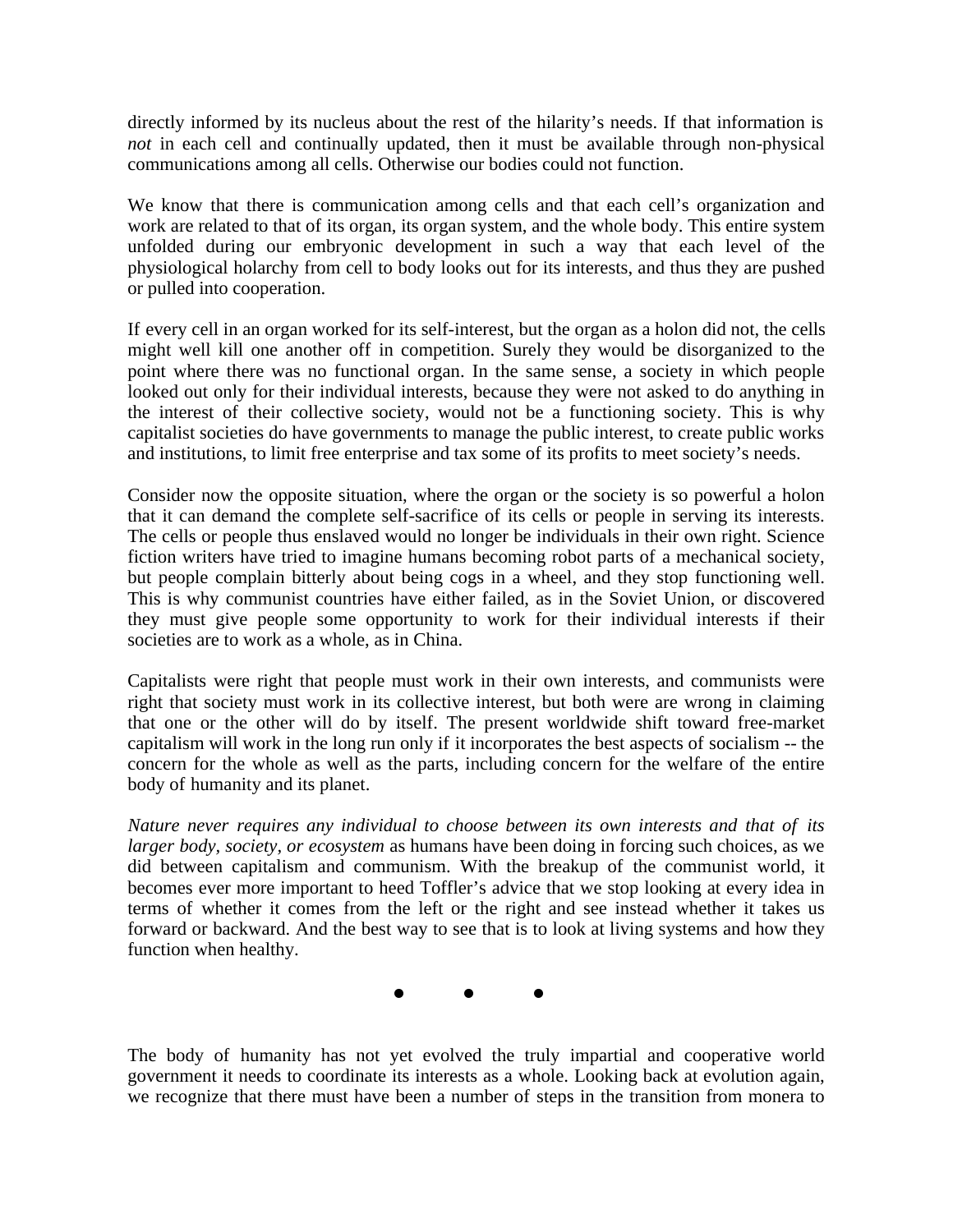protists as competition among individuals gave way to their cooperation as members of a new whole. We know that one of the most important steps was the formation of the protist nucleus from the DNA of the various monera living within the same cell walls -- the nucleus that could coordinate the information needed to carry out the activities of the whole. The same step was accomplished when nervous systems formed in multicelled animals that had evolved from protist colonies in which different member cells did different jobs.

Something of this ilk is clearly happening as the body of humanity struggles to form its new identity. Since the close of World War I, people have recognized the need for some kind of organization to coordinate and balance national and international interests. First they tried the League of Nations, then the United Nations. Although the UN has accomplished much in the way of programs and services, the competitive interests of member nations still dominate on important issues, limiting the powers and often preventing the smooth functioning of the UN. Some powerful organizations spun off from the UN -- such as the World Bank, the International Monetary Fund and the World Trade Organization -- clearly serve the interests of powerful nations and multinationals over the poorer nations. In this situation the wealth of the world is ever more unfairly distributed and the gap between rich and poor grows dangerously wide.

The rise of official UN NGOs -- UN-affiliated non-government organizations, many of them grass-roots base -- is an interesting development. It remains to be seen whether they will be incorporated into the present UN structure as it is reformed, or whether they will become a kind of parallel UN and history works out which will become the main organization. A world government, if it follows evolution's lessons, will not be autocratic or authoritarian but will become a world government in service to the needs and welfare of the body of humanity, as are our brains and nervous systems in our individual bodies. If our human civilization is to survive, we have no choice but to solve this problem before long, completing our evolution into a worldwide body of humanity with a functional coordination system.

We must also ask: How can the body of humanity function if half of its cells suppress the full expression of the other half ? It is a blight on humanity that neither the UN nor any single country in the entire world, not any multinational corporation, has yet paid more than lip service to training and selecting women for half of its governing and professional positions. Nowhere is it recognized that such equality may be fundamentally necessary to the health of any society, that a system of sexual inequality inevitably breeds conflict while losing valuable resources and justifying every other form of inequality, oppression, bigotry, and antagonism.

Our biggest job is to change our whole way of thinking to a larger perspective, to recognize ourselves as a body of humanity embedded in, and with much to learn from, our living parent planet, which is all we have to sustain us. How can we as a species live in harmony within it? How can we as people live in harmony within our own species?

The sooner we recognize ourselves as being in transition from exploitative and divisive practices on all fronts to a united and harmonious living system, and the sooner we recognize that there are natural models to guide us, the sooner we will complete our healthy evolution by our own choice and efforts.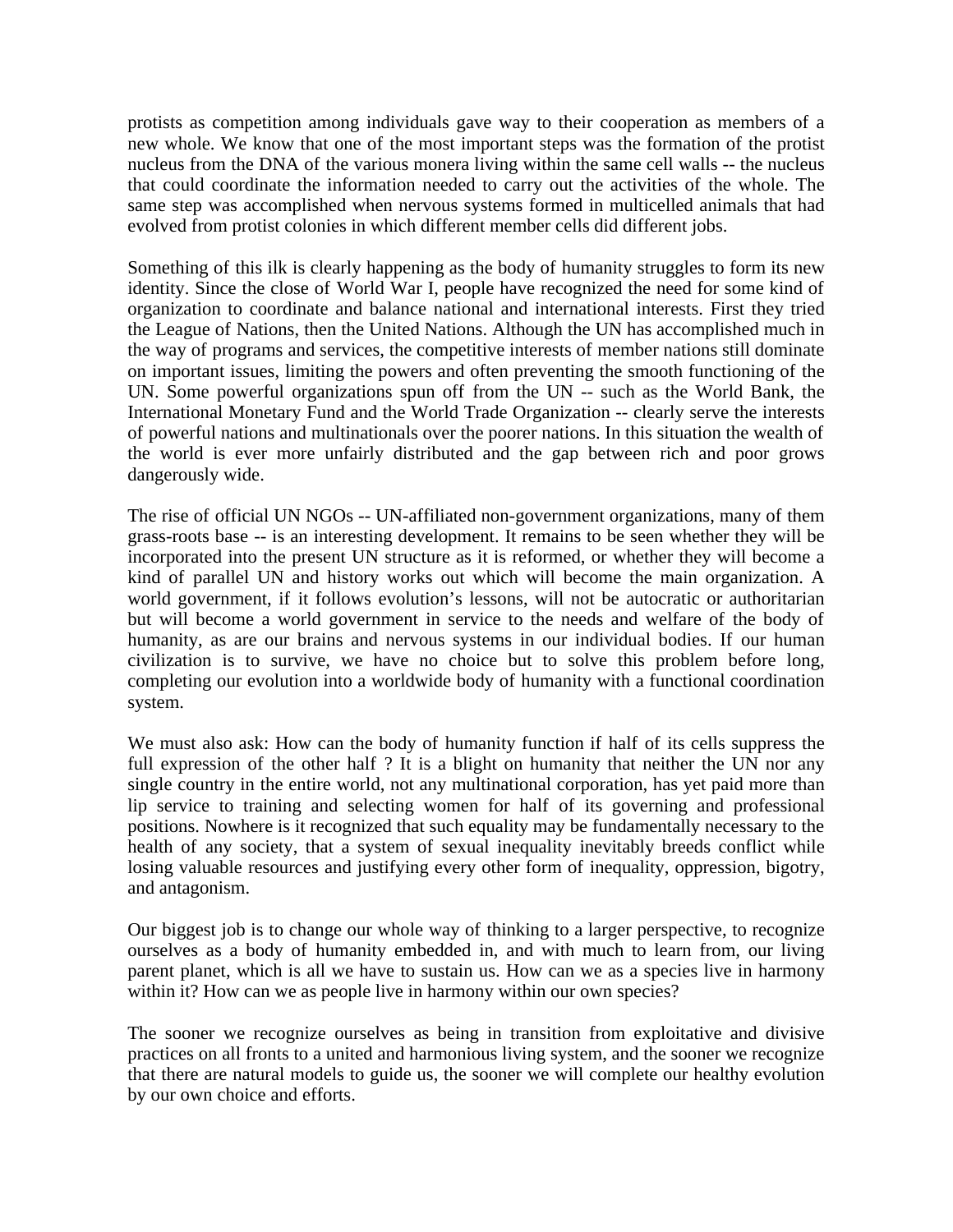## **A Matter of Maturation**

We have seen human worldviews change dramatically from the early view of nature as the Great Mother to a view of nature as the mechanical creation of a Father God, then to the portrayal of nature as mechanism evolving by accident, without purpose or design, there to be used for human purposes.

A psychologist might see this sequence of worldviews that is the heritage of industrial and post-industrial humanity as having something in common with those of an individual member of our present society passing through stages of personal development. Technological culture, on which this book is focused, has clearly become -- for better or for worse -- the dominant human culture that will make or break us as a species. What matters, then, is to recognize that this culture is still immature from a developmental perspective. We may then hope it will learn not just from its own experience but also from that of the few remaining non-technological cultures it is wiping out in its drive to so-called progress, though they may be far more mature in their relation to our parent planet. In Chapter 19 we will look more deeply at who they are and how we might cooperate with them fruitfully at this critical transition time for humanity.

Of our species infancy we know very little; our earliest artifacts, as we said in earlier chapters, indicate a recognition of nature as mother and of our closeness to and respect for her. In our long, relatively peaceful childhood we learned nurture from her, developing agriculture and art. Father figures existed primarily in absentia from the early agricultural civilizations -- as the gods of nomads and hunters who eventually came to disrupt them with violent conquest and lasting domination.

Under the influence of paternal gods, we formed our *ego* the Greek word for 'I' -- coming to see ourselves as separate from nature, growing out of the close union with nature-as-mother into seeing nature as separate from us, as the creation of an authoritarian Father God, in whose laws and demand for obedience we found some security.

In this analogy, the European Middle Ages seem to be our pre-pubescent phase -- a stable God-fearing Christian society that lasted over a thousand years under His authority -- until man began expressing his ego more boldly. In time he challenged religious stories, or revelations about the world with scientific observations, making discoveries and developing technology in ways that permitted him to transform nature ever more to his own purposes. Was it not as if humanity through its Renaissance and Enlightenment reached the stage of competence and confidence we associate with adolescence? As scientific knowledge and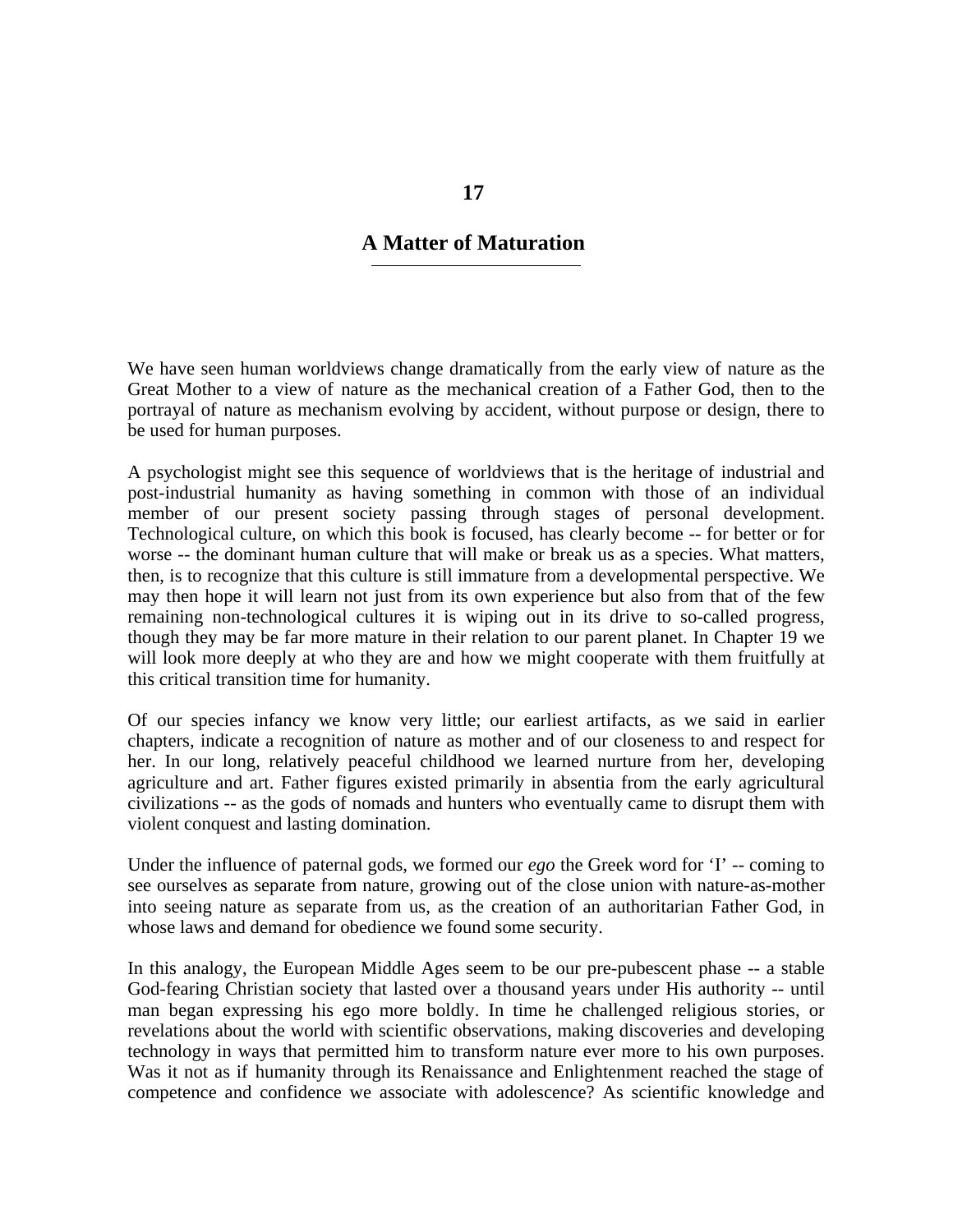technological industry swelled the adolescent ego, the father's authority was rejected and nature was seen as no more than a knowable and predictable environment for men to control and exploit as they wished.

Is it not to be expected that a smart and clever adolescent will reject or at least question the unchallenged parental authority in which the child believed? Is it not common to gain in adolescence, between bouts of insecurity, the conviction of knowing everything and being in full control? Why shouldn't whole human societies go through the life stages of childhood and adolescence as each individual human does? Is not our whole species, quite like every child born to it, still young and free to learn from experience?

In mythology -- mythology long having served as cultural psychology -- the heroic cycle often represents the life cycle. The youthful hero leaves home, encounters challenges in the course of his adventures, then finally returns as a mature, wise man. Such myths often portray the hero as a brash youth with the *hubris* -- the gall, as we would say -- to believe himself as invulnerable and powerful as the gods themselves. For this he is invariably punished by a fall, which may be permanent if he does not learn the lesson of false pride.

In real life, the adolescent who strikes out with a false sense of maturity, believing he or she knows it all, can be expected to get into some kind of trouble before maturing into an adult. And the adolescence of civilized humanity is running true to form. Our view of nature as a mechanism to be exploited fostered great progress in technology, but we made this progress recklessly in our belief that all nature was ours to do with as we pleased. Now we find ourselves punished by the enormous problems we have created along with our modern technology.

Like any adolescent who is suddenly aware of having created a very real life crisis, our species faces a choice -- the choice between pursuing our dangerous course to disaster or stopping and trying to find mature solutions to our crises. This choice point is the brink of maturity -- the point at which we must decide whether to continue our suicidal course or turn from it to responsible maturity. Are we going to continue our disastrously competitive economics, our ravaging conversion of our natural supply base into things, our pollution of basic soils, waters and atmosphere in the process? Or will we change the way we see life - our worldview, our self-image, our goals, and our behavior -- in accord with our new knowledge of living nature in evolution?

Will we come to hold nature sacred once again, as wise indigenous elders urge, so that seven or more generations to come will benefit from our decisions? We are at the point where we can see our own historical evolution and decide whether to hold up its natural advance into maturity -- prolonging our adolescence dangerously -- or whether to speed its course by making haste in the face of crisis to complete the mature cooperative body of humanity by conscious choice.

Growing up is not easy, as we all know. Youth must fall on its face in its ambition, must learn by experience; the hero must be wounded in battle and be knocked down for his hubris, his pretension to godhood. Maturity comes only when youth gains perspective on itself and is at last willing to admit there is still something to learn.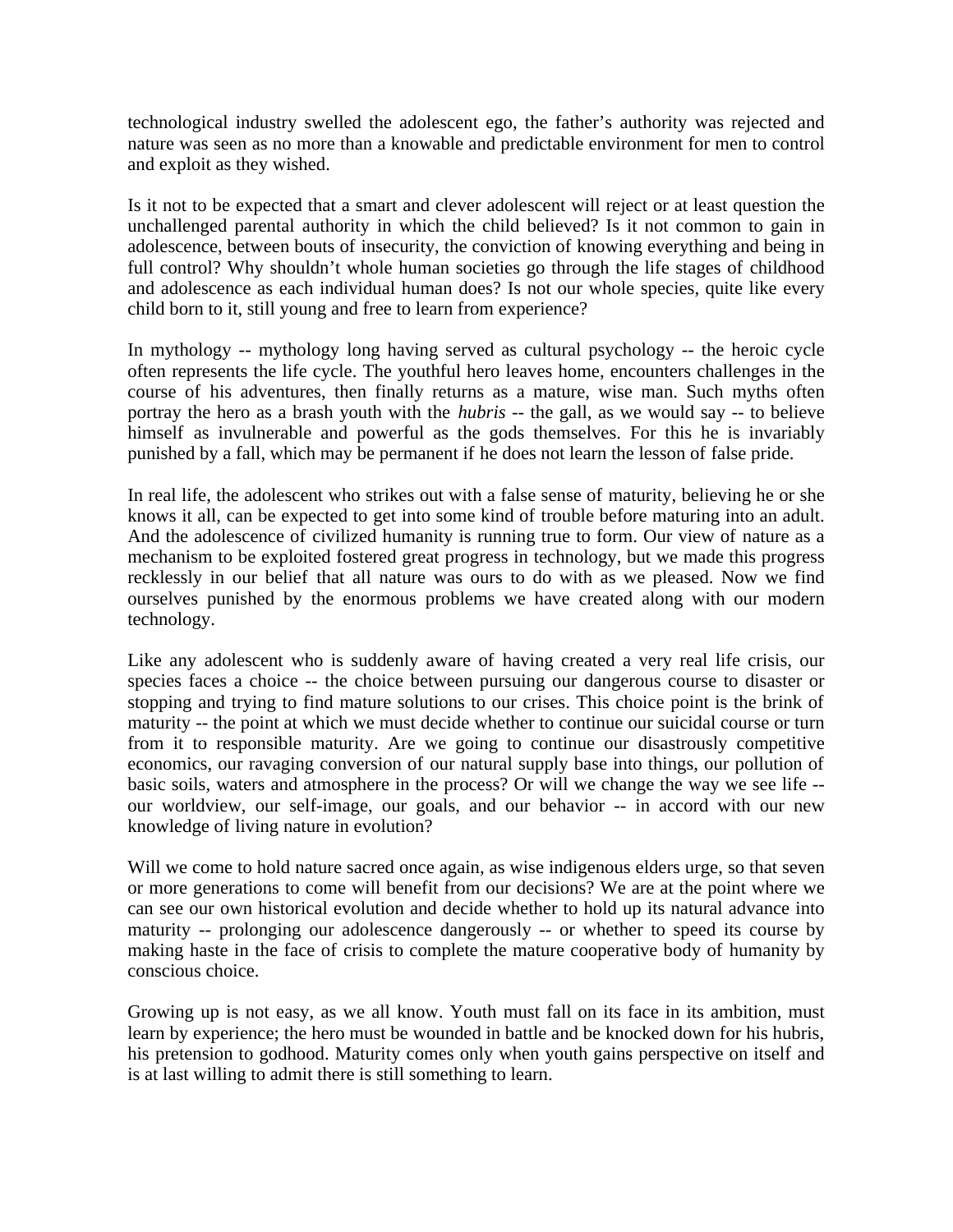As we have not yet gained this perspective, many of us believe that today's human problems will never be solved, that they have simply gotten too big for solutions of any kind or that, even if we solved them temporarily, human nature cannot itself change and therefore we would just get into the same mess again. This pessimistic view of ourselves as a species reflects the way we feel as individuals whenever we are depressed and our problems seem insoluble.

Hopeless pessimism often comes from lack of perspective. If we look at things narrowly, from within a difficult situation, they may well seem hopeless, but if we manage to step out of our dark hole, so to speak, to gain some perspective on ourselves within it, we may begin to see a way out.

The purpose of this book is to put human life into just this kind of perspective -- to see ourselves within the whole evolving world, even within the whole evolving cosmos. When we look at things broadly this way, we see that the problems we humans have created may not be as great as problems other species have created, for which life found solutions. What could be more interesting, more exciting, than to be alive in the very age when we as a species have the opportunity to mature, to solve the adolescent problems we have caused ourselves and others?

**· · ·** 

One solution to human problems proposed in the name of ecology is that we should recognize technology as an inhuman disaster, an evil to be rooted out along with the science that produced it, so that we may go back to a simple, more natural life. After all, those humans who never invented technological languages and machinery, who never built big cities or hierarchical class societies, never got to adolescent crises of their own making. In fact, natives of the Amazon, New Guinea, the Australian outback and other places where people remained in settings relatively undisturbed by themselves, cannot be said to be immature in the sense that technological humans are. Though they belong to our very young species, they have never rejected the parental status or lessons of nature, never developed our kind of ego, simply learning deeply what it takes -- and does not take -- to live as one species within a mature and balanced ecosystem.

The rest of us -- the vast majority of our species -- must recognize that our development has taken a different path for reasons of its own and that no living system can reverse its evolutionary history. Our technological development is as natural as was our pre-technological infancy, and we cannot turn back. We could, however, move forward with more mature restraint and wisdom.

Fortunately, our industrial technology is already in transition from crude adolescent efforts to more mature sophistication. In developing our heavy industry and feeding it with raw materials, fuel, and human workers, we have devastated or polluted whole ecosystems, alienated ourselves from our natural origins, formed ourselves into mechanical societies living in concrete jungles. Yet the information age has already moved us into the next phase of living more lightly upon the Earth. We have begun replacing heavy industry with light,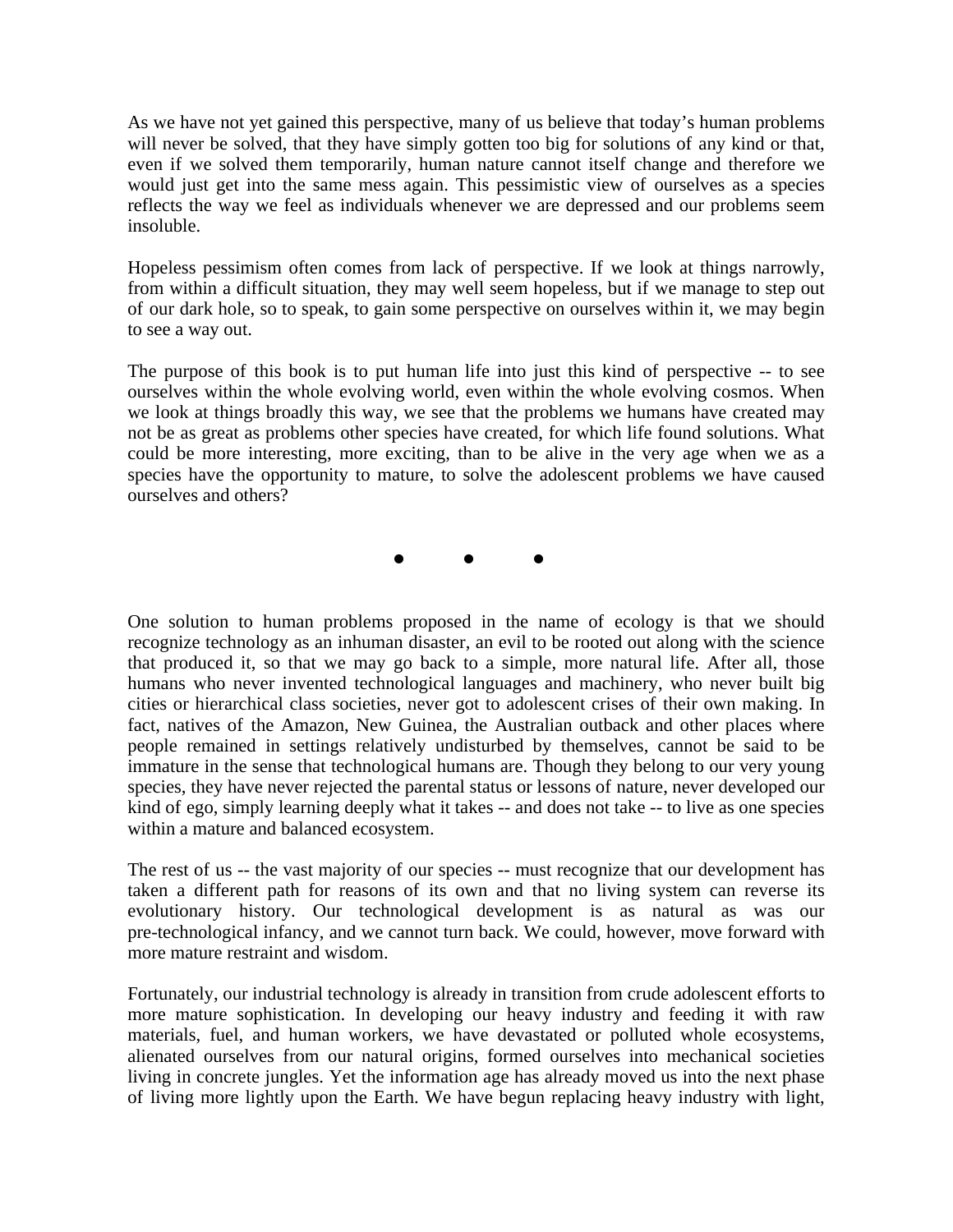energy sources that can run out with those which won't, industrial cities with more distributed production networks connected through computers.

Many developing countries can now avoid the expensive and exhausting heavy-industry phase almost entirely by jumping directly into the age of electronics and information with the assistance of the most technologically advanced nations. This is already happening, but unfortunately it is happening in a context of profit motives and competition, often leaving beneficiaries worse off than before. They are forced to pay back assistance loans with heavy growing interest, to make political concessions and demonstrate loyalties. These development schemes continue to devastate ecosystems, as the World Bank has long admitted, and often help promote a climate of threatened, if not actual, hostility. Notorious are the post-colonial banana republics -- single-crop economies that have created unstable ecosystems and dictatorships that keep their own people poor and hungry. Revolutions ensue; military might and the notorious 'disappearances' are used to crush them. Even where peace seems to reign, governments almost always work more for the interests of the rich and foreign investment industry than they do for the majority of their ever more impoverished people.

The building of dams to generate electricity, the burning and bulldozing of forests for monoculture crops or grazing cattle, the use of chemical fertilizers and pesticides, the manufacture of fuels and metals from fossil and ore deposits, are all financially profitable to those who own or rule the land. But they are so ecologically destructive that the life of ordinary people may become intolerable or non-viable.

Nature works not for profits but for balance, recycling everything. Humans cannot much longer run their profit-oriented growth economies at the expense of planetary economics, as Thomas Berry, the economist and philosopher priest, has warned. Paul Hawken tells us business will survive only if it adopts the recycling economy of nature. Business ethicist and professor William Frederick points out that nature's economy is about doing more with less -- "the only way to survive, grow, develop and flourish." David Korten tells us we need "a story that gives meaning to life beyond an eternal competition for material acquisition and consumption." In fact, these voices are cropping up everywhere, making it evident that we recognize what has to be done.

If we are willing to see the problems we now face as those of a species on the brink of maturity, yet still in the fiercely competitive phase of belligerent adolescence, then we can learn as a species from our individual experience in maturation. Let us recall Mark Twain's now classic joke about the young man who comes home again after having struck out to make his way in the world. He is shocked yet pleasantly surprised to see how much his father has learned in the few years of his absence, how much they can at last agree on. The joke, of course, is that the son has changed and not the father -- his own experience of the world having given him new perspective on his father as a wise and sensible man with something worthwhile to say.

This is exactly what can happen to us as a species. As a result of our own experience and our recognition of the environmental trouble we have caused, we can take a new look at the planet that gave us birth and we can begin seeing it in a new light. Through our brilliant science, our measuring and computing instruments, our space technology, we can see our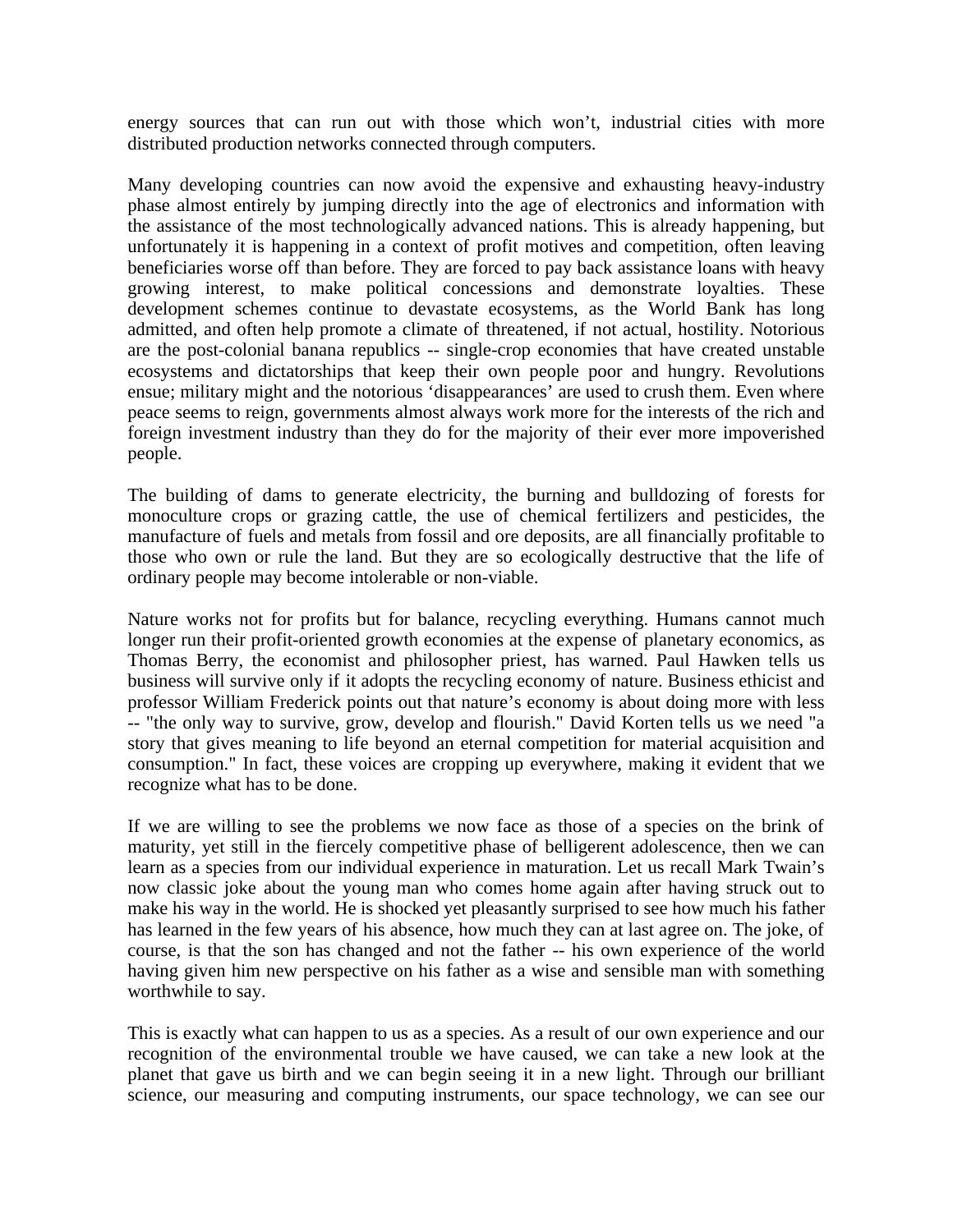planet as a whole living being that we have misunderstood and mistreated at our own expense. We begin to understand that while the planet has great experience and wisdom to teach us, our own lack of understanding and respect have led us to exploit it as though it existed for no other purpose. Only now do we understand that we have been recklessly destroying the parent planet on which we depend and from which we can learn a great deal about using our gift of conscious freedom more wisely.

**· · ·** 

In discussing the problems of free and conscious behavioral choice in earlier chapters, we spoke of our lack of innate rules for dividing land and resources fairly, for avoiding killing our kind, and for governing ourselves peacefully and cooperatively. We suggested that guidance in achieving these things by our own choice could be found in the organization and functioning of natural holarchies. We also recognized that turning our understanding into practice, instead of just reasoned ideas, requires a lot of responsible effort.

The Athenian democracy in ancient Greece was just such an effort, yet it seems to have collapsed at least as much from internal weakness -- from the human reluctance to accept the hard responsibilities of freedom -- as from external causes. Modern so-called democracies may work as well as they do only because they are much less demanding of their citizens than was ancient Athens, and this is important food for thought. In the United States today, compulsory taxation is the only requirement of citizenship, and compulsory taxation has never made a democracy.

Late in the nineteenth century, the great Russian writer Feodor Dostoevsky identified the problem of accepting responsibility for freedom as humanity's essential crisis. Dostoevsky presents the crisis of human freedom in a myth within his novel the *Brothers Karamazov*, by having one brother tell it to another. In this myth, Christ reappears in sixteenth-century Seville at the time when the Holy Christian Fathers, in that city alone, were burning as many as a hundred heretics a day at the stake in actual fact. A Grand Inquisitor condemns Christ to his second death -- this time at the stake -- for preaching freedom to mankind. The grounds given by the Inquisitor for this sentence is that "nothing has ever been more unendurable to man and to human society than freedom."

Men cannot bear, and so do not want, the responsibility of freedom, the Inquisitor claims, and the church has relieved them of that burden. Men will endure slavery for the sake of being fed and they will be happy only when their rebelliousness is turned to obedience, he insists, for they are sheep, preferring to believe they are free while actually doing as they are told by authorities who give them work, bread, rules to live by, and forgiveness for their sins.

Interestingly, Dostoevsky calls men "unfinished experimental creatures" in this passage, implying that they are immature as a species. Further, in his allegory, he deliberately pits two heroic images against each other in an analogy of personal adolescent crisis. Christ, on the one hand, represents the call to maturity -- the acceptance of human responsibilities of free choice; the Inquisitor, on the other hand, represents retreat from maturity -- the delegation of responsibility to an authority. Thus Dostoevsky portrayed his painful awareness of the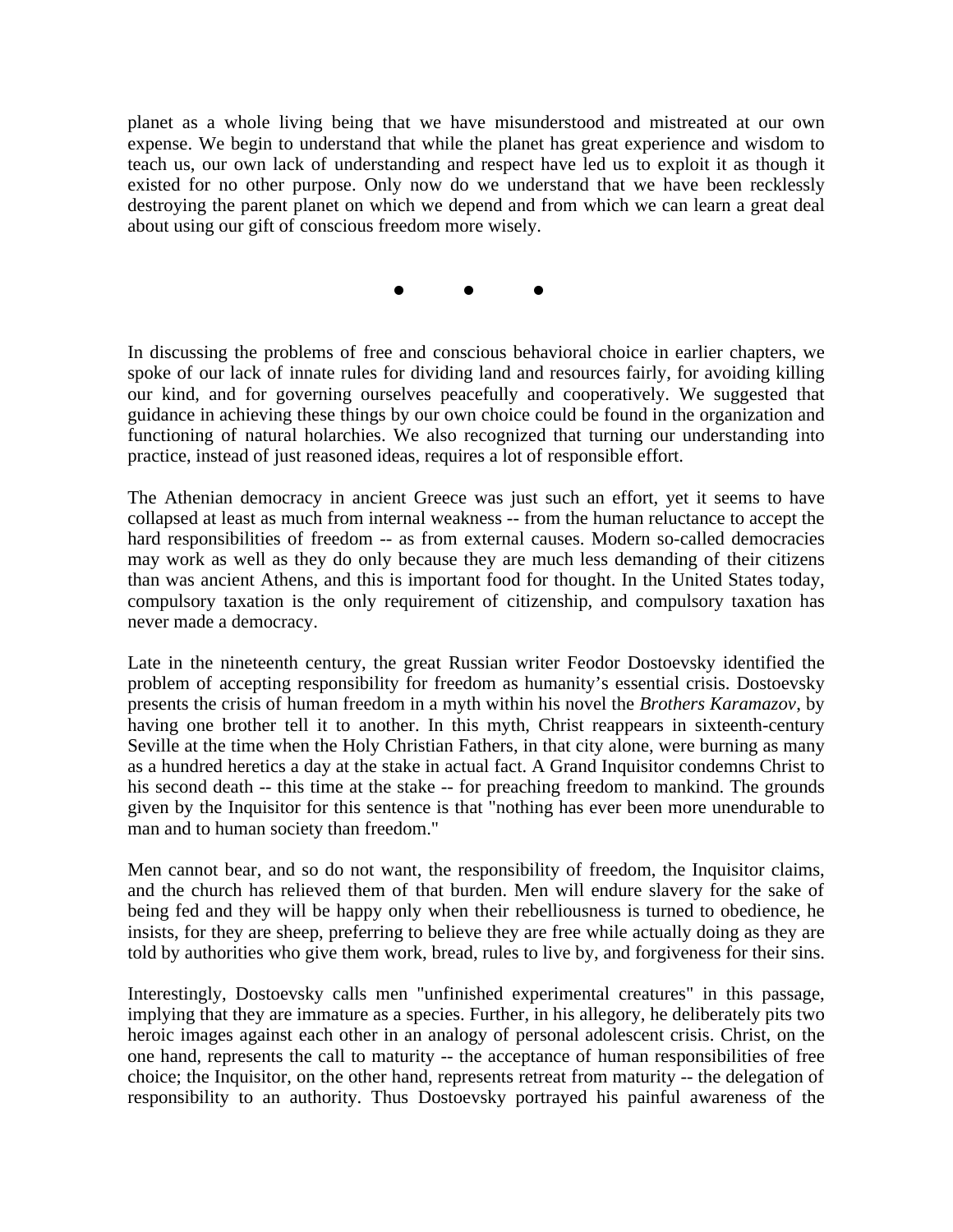human failure to practice responsible freedom.

Young people all over the world today reflect this dilemma in their personal lives, whether or not they are aware that it is as much a species dilemma as a personal one. Some struggle hard to develop and work in organizations that show all humanity how to accept the responsibility of freedom to end war, hunger, and ecological disaster. Others hurt so much from seeing the human failure to solve these problems that they fall into anarchy and depression, believing in no future at all and driving the youth crime and suicide rate to an unprecedented high. The rest -- as Dostoevsky despairingly and accurately noted -- do not concern themselves with such great problems but do what is asked of them to make their personal lives as comfortable as possible.

Perhaps most people search for comfortable security under some authority other than their own because we have been taught to fear failure if we fly in the face of tradition to exercise our own free choice. We have had the goal of perfection held up to us for thousands of years, and we fear failure and disapproval if we stray from whatever path we are told is the right one. Better to look to some authority for guidance, for the ideology, the formula, that will make us and our societies more perfect, than to risk acting on our own imperfect ideas.

For more than two millennia, ever since the ancient Greeks thought up the idea, we have been chasing after perfection. Now we are forced to wonder if we have not crippled ourselves in this chase after a *chimera* -- a foolish and sometimes frightening fantasy. Let us consider it a happy discovery that the cosmos is not rigidly perfect as Plato thought, but an imperfect creative learning process much more as Anaximander saw it, with everything forming and re-forming in the never-ending process of making order from chaos.

Ever since Plato, western worldviews have held up the goal of making ourselves and our societies as perfect as God's creation -- as perfect as well-oiled machinery. Only now do we see that despite billions of years of experience, despite the marvelous integrity of life's patterns, things go wrong in Gaian nature, unbalancing the dance here or there. Yet in going wrong, they create pressure to reorganize the dance of life, to try new steps, or new combinations of old steps, and so the imperfection leads to progress.

The story of Earthlife is the story of improvisation wherever and whenever a species or ecosystem became unstable. Yet in nature there is never any break with the past -- there is always continuity in the dance, even through extinctions. And the dance always works to produce a remarkable integrity and stability after periods of competitive strife. Nature teaches us that order can be maintained through change -- even, when necessary, through disastrous change.

When, for example, the dinosaurs were killed off by severely changing conditions due to an accident, Earth's living systems continued to create new reptile, bird, and mammal species from the genes left in the small survivors of the disaster. We sometimes think of the great dinosaurs as unsuccessful species because they became extinct. But dinosaurs and their cousins flowered into a wonderful variety of species including the largest creatures the Earth has ever seen, and they flourished for nearly two hundred million years -- forty times longer than our few million years as humans. Nor was their extinction their fault.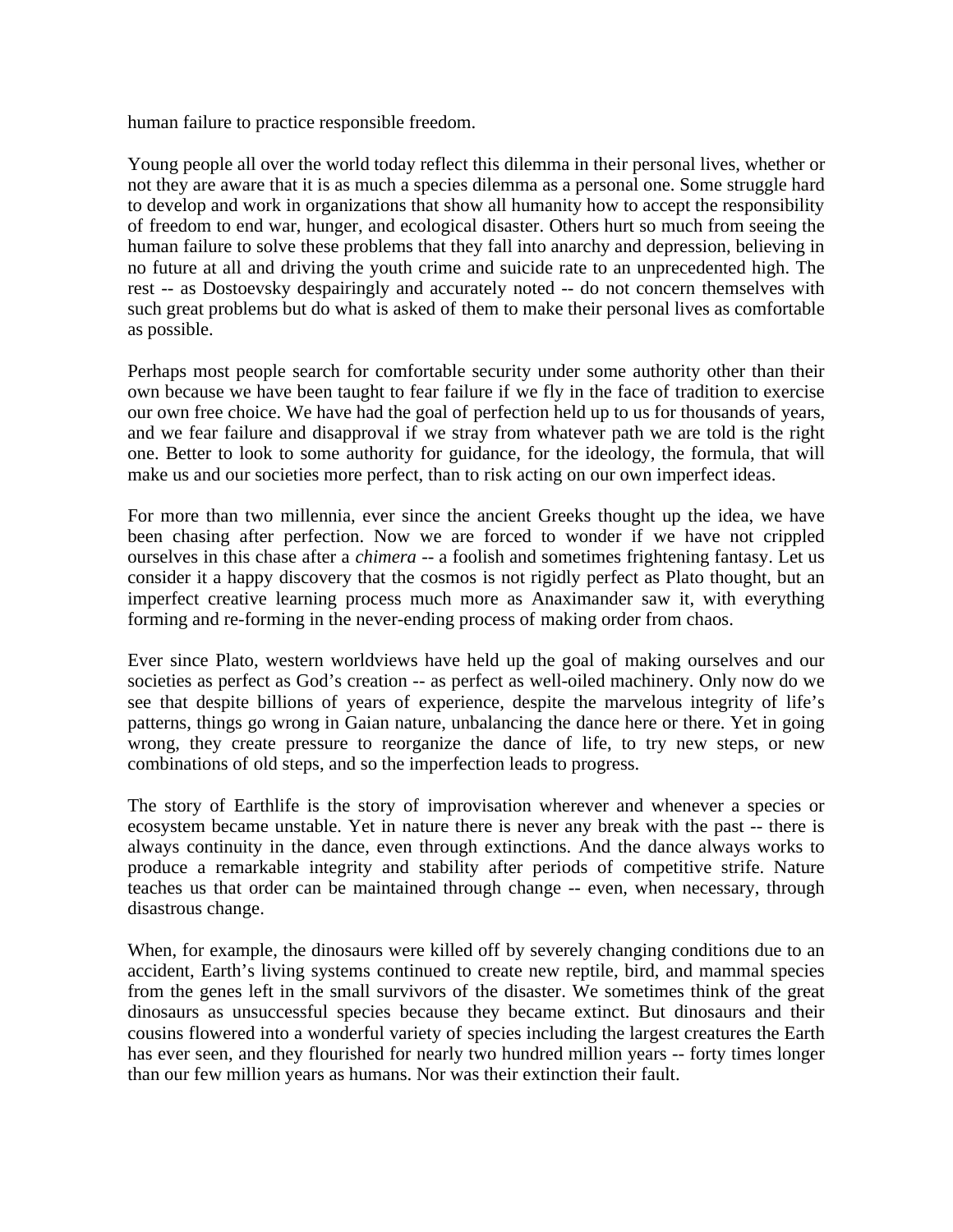It is still up to us to prove that the human big-brain experiment is worth the risk, that freedom from innate rules -- the conscious freedom to choose -- will pay off in creativity that benefits, or at least does not harm, the whole Gaian system. If it doesn't pay off, we, too, will become extinct, more likely by our own doing than by outside forces as in the case of the dinosaurs. We would be wise to remind ourselves often that Gaia's dance will continue with or without us.

**· · ·** 

Nature, as we said before, is far more like a wonderfully resourceful artist than like a grand engineer, more like a mother juggling family needs, economics, and conflicts than like a coldly calculating geometer. In the improvised dance of nature toward order and balance, complexity unfolds, becomes chaotic or fragmented, is reorganized to new unity, then permits new complexity to unfold, new disorder to arise. This evolving system of life protects what is stable and works well, yet is ever open to change when instabilities arise, using change to create both new unity and new variety -- variety that gives nature, among other things, the resilience to survive disasters.

Every species is different from all the others and every individual is a variation of that species' kind, just as in our bodies every organ is different from all the others and every individual cell a variation of that organ's kind. Machines can be mass-produced to be all alike, but nothing in nature is exactly like anything else.

It is Gaian wisdom to balance variety and use it creatively in forming highly stable ecosystems. The greater this variety is, the more stable the ecosystem is as a whole, as ecologists such as Eugene Odum and Edward Goldsmith have pointed out. We are also discovering that tampering with such systems by introducing a new species that has not been worked into the dance may disrupt it entirely -- as in the case of the gypsy moth or Dutch elm disease.

This variety principle holds also for the gene pool of any species. We have learned by hard experience, for example, that our practice of 'perfecting' our food crops and domestic animals by breeding out their genetic variety, while breeding in the features we like, leaves them weak and subject to diseases or developmental anomalies. The first 'successfully' cloned sheep, Molly, for example, proved to age at ten times the normal rate for sheep. When we reduce variety by breeding a particular strain or cloning a single individual, by replacing natural ecosystems with monocultures on bulldozed land, we creating highly unstable and vulnerable situations.

Human variety, in our physical makeup as well as in our languages and cultures, ideas and lifestyles, is surely equally important to our healthy survival. Yet oddly, while we humans fight for our individual right to be different from others, not to be forced into the same social mold, we cause ourselves a good deal of trouble as a species by thinking there is something wrong with people who are different from us. We discriminate on the basis of color, culture, or belief -- convincing ourselves there is something in difference to be hated, feared, ridiculed, or stamped out. Let us hope such prejudice will disappear as we learn more about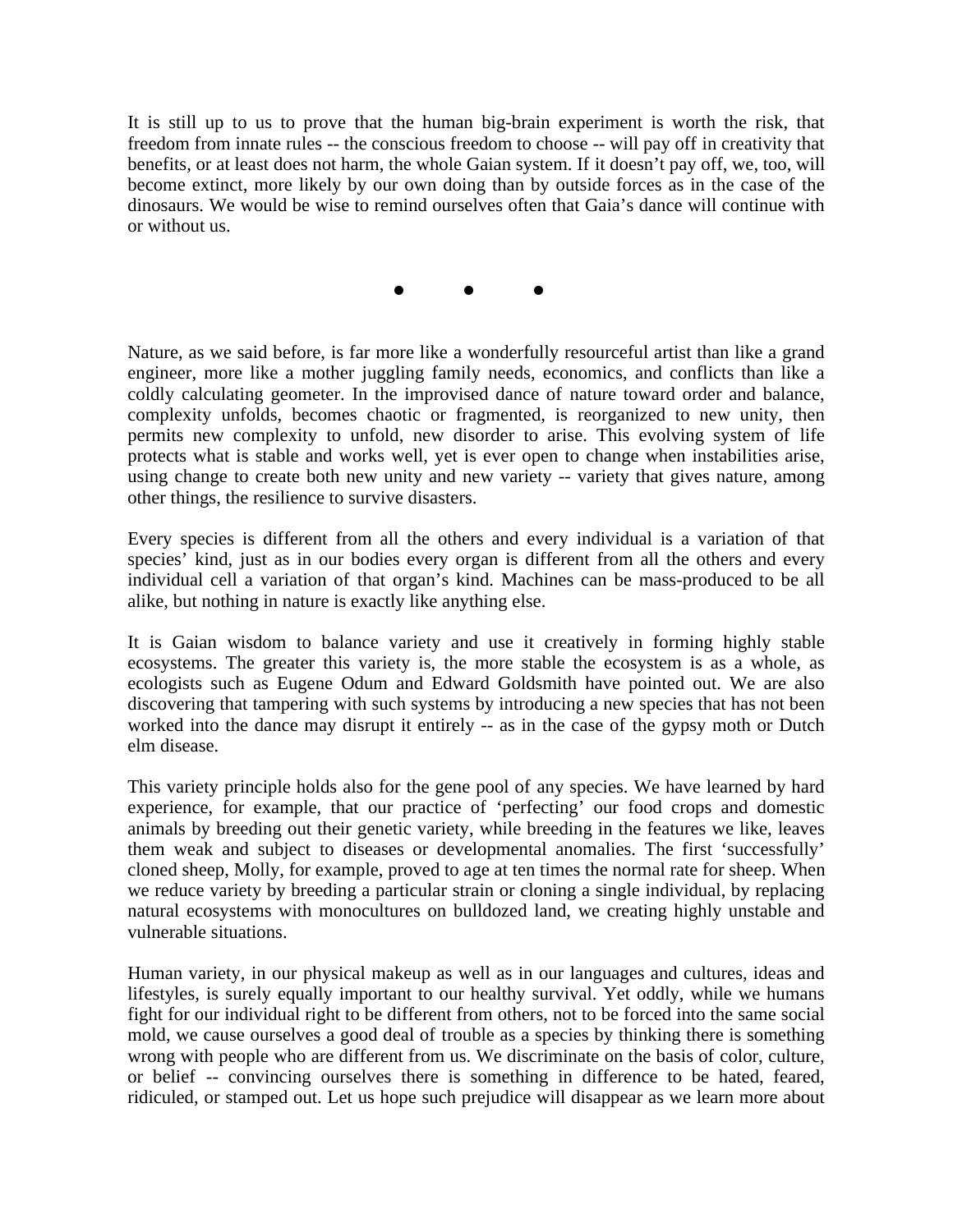nature and begin to respect, welcome, appreciate, and love our individual and cultural differences, using them like genetic variety to create new and fruitful combinations.

It has become obvious, for example, that a common human language is essential to communication and cooperation in the newly formed body of humanity, and English appears to be naturally evolving into that common language. But that is no reason to suppress any of the languages of different cultures. It is no problem at all for human children to learn several languages, and the variety of human languages represents a very important variety in human thought and worldviews. Just as we are foolish to breed natural variety out of domestic food plants and animals while killing off one wild species after another, we are foolish to eliminate variety in human language, culture, and thought.

Many natural languages have already become extinct as a result of foreign conquests. Conquerors have killed off conquered peoples and sometimes even punished survivors for speaking their native tongue, as was done in mission schools that children of native North and South American tribes were forced to attend. Just as we have begun to work at preserving endangered animal and plant species, we should be working to preserve endangered cultures and languages.

Over half the world's languages are already gone and it is estimated that half those remaining will be gone in one more generation. When we cut tropical forests, we destroy not only vital ecosystems but also the human cultures that are part of them, that cannot survive being transplanted to concrete jungles -- cultures from which we can learn a great deal about living in harmonious balance with the rest of nature (see Chapter 19).

Nature's adaptive ability to change creatively without ever falling back into chaos surely suggests that we humans should give up the idea of finding the ideal economic and political organization or social structure. Our basic and natural task is the same as that of any other species -- to balance individual good with collective species good, to be conservative with what is healthy in human society while radically changing what is not.

Nature teaches us that evolution depends on competition *and* cooperation, on independence *and* interdependence. Competition and independence are both important to individual survival, while cooperation and interdependence are both important to group, or social, or species survival. Individuals and their society or species are holons at two levels, or in two layers, of the same holarchy. We can see that these levels or layers must achieve mutual consistency by looking out for themselves *and* working out between themselves a balance of competition and cooperation, of dependence and interdependence.

If we work creatively to maintain this balance between ourselves as individuals and ourselves as societies -- local, national, and worldwide -- we will complete the evolution of a healthy body of humanity. If we look to our own individual bodies as a rough model for making it work, we might see that cooperative peace is a real option for nations with different languages and cultures that can make different contributions to the worldwide economy. There is no reason why individuals should not have the freedom to pursue their own interests and also contribute to their society. There is no reason why all should not be well fed and cared for in an equitable system of work and income.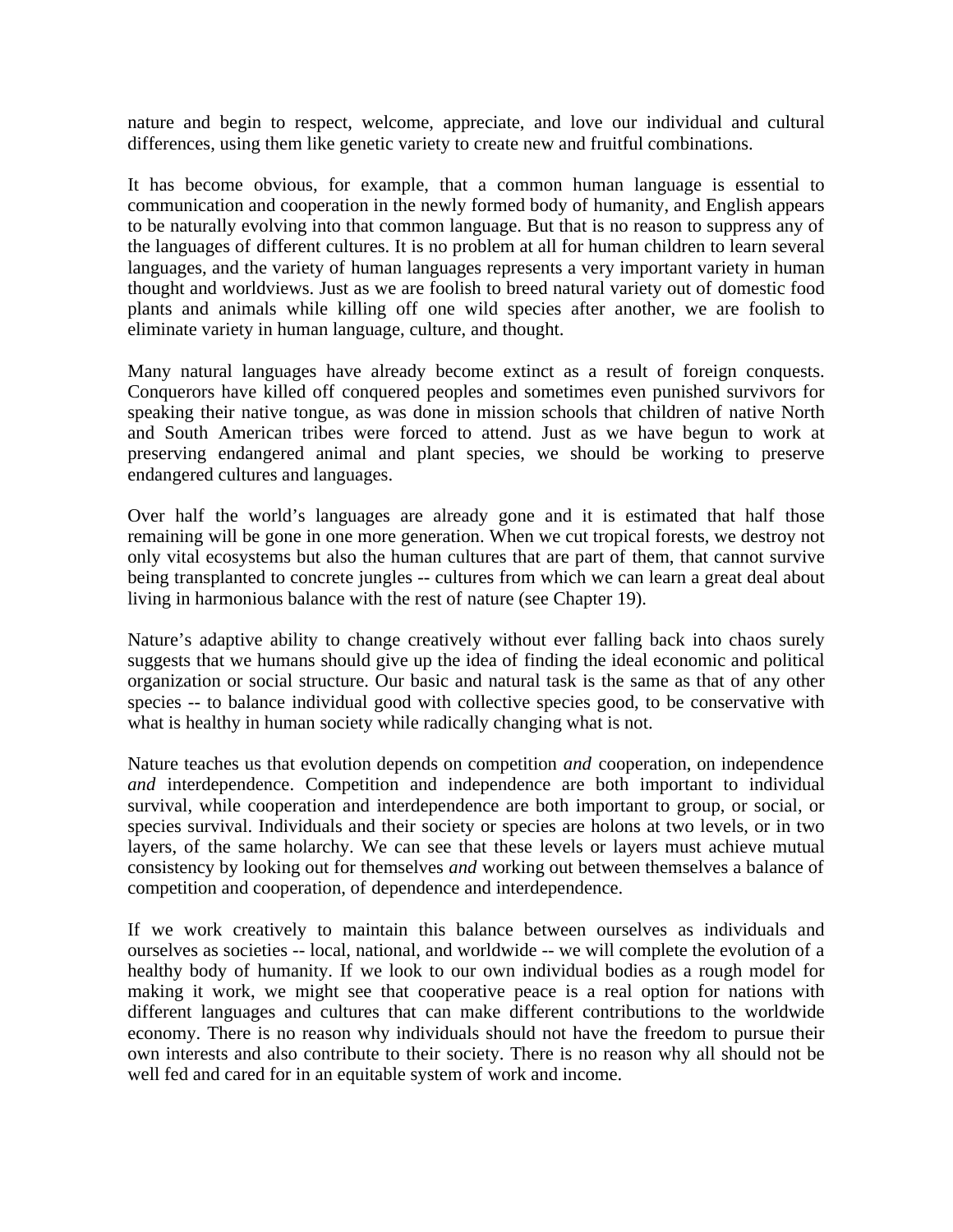

From the Gaian perspective, solutions to the great human problems of war, overpopulation, and hunger are far simpler than from any other perspective. But simplicity does not mean ease. We *could* solve these problems by shifting our worldview from one of international competition to one of international cooperation, with the goal of producing a healthy body of humanity. But worldviews, as we said earlier, do not change easily.

The present perspective of the powerful nations, banks and multinational corporations - those powers capable of quickly transforming humanity into a healthy body -- is not a Gaian perspective. To attain the Gaian perspective, their leaders must change their worldview and the behavior based on it. As it is, these leaders are uneasy at predictions of doomsday -- at suggestions that their course is suicidal for all humanity -- but they do not yet believe in a healthy alternative that would be as good for themselves as for all humanity.

The Cold War decades brought the world to the point where arms manufacture cost four times as much as it would cost to retire the developing nations' debt, provide worldwide clean, safe energy, housing, health care and clean water, stabilize populations, eliminate starvation and malnutrition, prevent ozone depletion, acid rain, deforestation and soil erosion, according to an analysis by the World Game Institute. What could more graphically show the bizarre distortion of our human endeavors? During the Gulf War, the five peacekeeping nations sent by the UN were the very ones that provided arms to both sides in the conflict!

It is no easier to get the citizens of our modern democratic or communist societies to take on the informed and responsible task of running things, instead of submitting to the oligarchic rule of the few, than it was to get ancient Athenian citizens to do so. But trends toward more networks in place of top-down authoritarian structures are emerging in new organizations and in various existing industries, services, and other enterprises as they decentralize their management and make it more concentric than hierarchical. But nowhere is this trend as much in evidence as in the Internet, as we will see in more detail later. As more people come to understand and adopt a Gaian perspective, this trend will surely grow.

Just as individuals may grow out of adolescence without consciously assisting their own process of maturation, a cooperative body of humanity may evolve without our conscious intent -- just by the force of evolutionary change that is already under way. But the process will surely continue with less turmoil and suffering if we stop opposing it and consciously, actively assist it. Would it not be healthier for us to give up our dangerous competition for the greatest financial profits and work together at creating an imperfect but ecologically sensible economics and politics -- a system that works with its variety to give everyone the opportunity for a healthy life, just as our bodies give that opportunity to each of their cells?

In recognizing our planet as an experienced living system with a good deal of accumulated wisdom to teach us, we gain the perspective to see how we might apply some of that wisdom to our own human problems. All over nature, throughout the Gaian life system -- right under our noses, so to speak, and all around us -- we find the clues to making our own human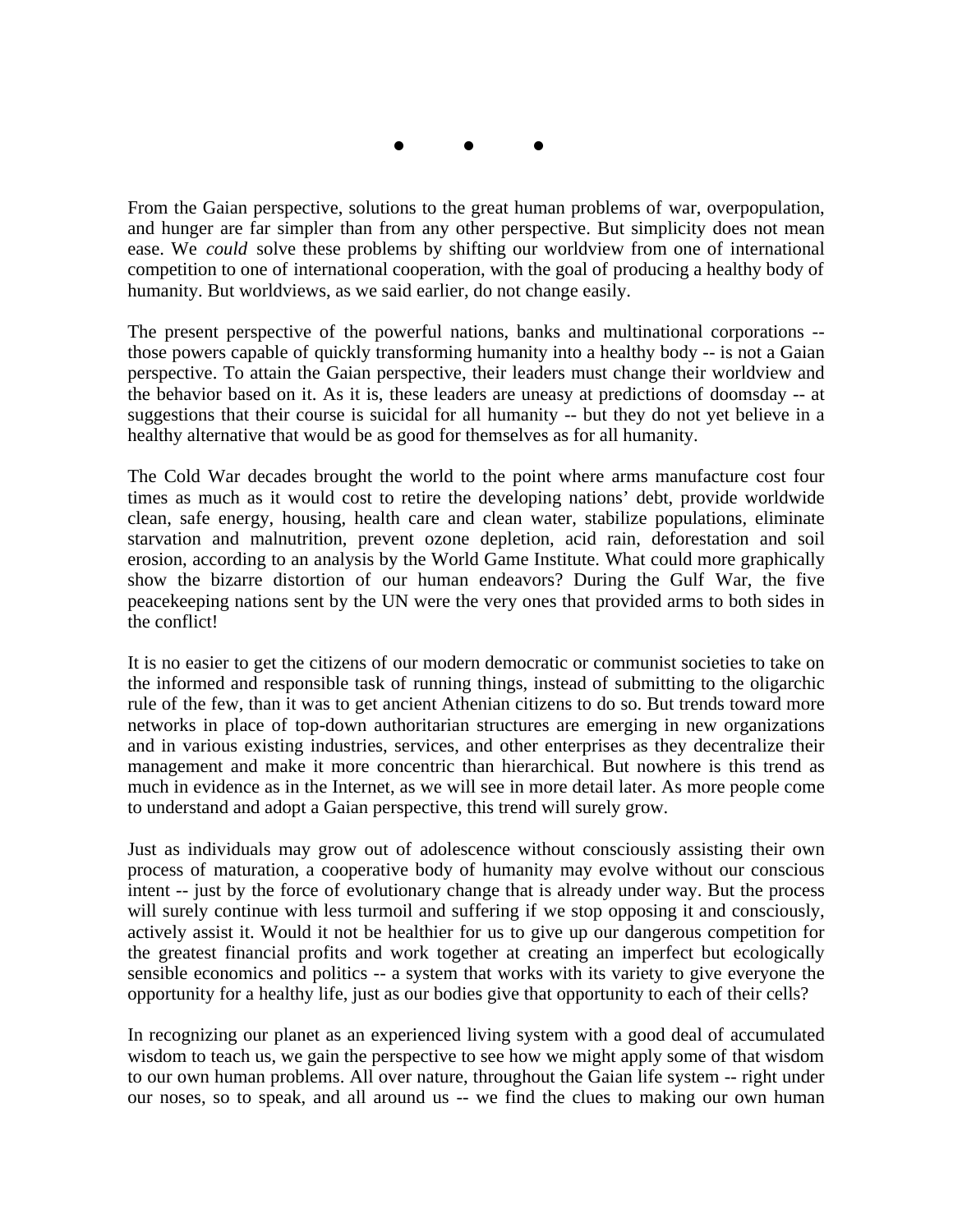affairs more organic and ethical, more creative and wise, as the earliest philosophers believed we would.

Let us continue gaining perspective by seeing that great problems can be the very challenges needed to push evolution along into new creativity. We saw that the oxygen crisis of billions of years ago became an opportunity for a new way of life and new forms of living creatures. The environmental crisis that caused the mass extinction of dinosaurs provided the opportunity for our own mammalian evolution. Both the bacterial oxygen crisis and the dinosaurs' extinction crisis were more severe from a Gaian perspective then any trouble we humans have caused *so far* . Yet we have already initiated another extinction and it increasingly appears to be a life or death crisis for our own species. Our increase of the greenhouse gases alone may force Gaia to regain stability at an average temperature beyond human tolerance. Ozone holes, nuclear holocausts, poisoned air and waters, chemically depleted soils, epidemics caused by microbial defenses against our war-on-life antibiotics - we seem to be capable of inventing a remarkable number of potentially species-suicide weapons.

Why not put our cultural and ethnic differences and imperfections to creative use in dialoguing about a healthier future? Why not see the crises of our making as incentives to move forward in new ways. Gaian creativity might have come to an end without problems, challenges, opportunities for creating solutions leading to new species and ways of life. If we follow nature's lead, we will make mistakes, juggle things about, find solutions, generate new problems without guilt -- and on the whole, we will find our mutual consistency with other natural organisms and with each other.

Let us also remember that if we continue on our current path, our planet may be better off without us. Our species demise -- by suicide or extinction -- might actually promote Gaian health.

Yet we are potentially as creative as the whole Gaian system we belong to. If we find ourselves in an adolescent crisis of our own making, that is no reason for us to give up in despair. It should, instead, urge us to face ourselves, swallow our foolish pride, adopt a little humility, a wider perspective, and gain mature humanity in the best sense of this word we have coined for ourselves.

The wider perspective many humans are waking to now is the perspective that we are not humans capable of having spiritual experiences, but spirits having human experiences. This perspective was until recently found only among religious people, but with new discoveries in physics we talked about earlier -- such as evidence of cosmic consciousness and intelligence, and the non-locality of a completely interwoven universe in which everything affects everything else at any 'distance' -- scientists and other lay people are joining their ranks. This worldview connects especially easily with Gaian science and philosophy in Buddhism, which is enjoying great outreach in the West.

Another past province of religion now broadening its base is ethics, since science, in its love affair with objectivity, divorced itself from such concerns. Now we find there is no possibility of cold objectivity in a participatory and interwoven universe. Perhaps we can even find ethics built into nature itself.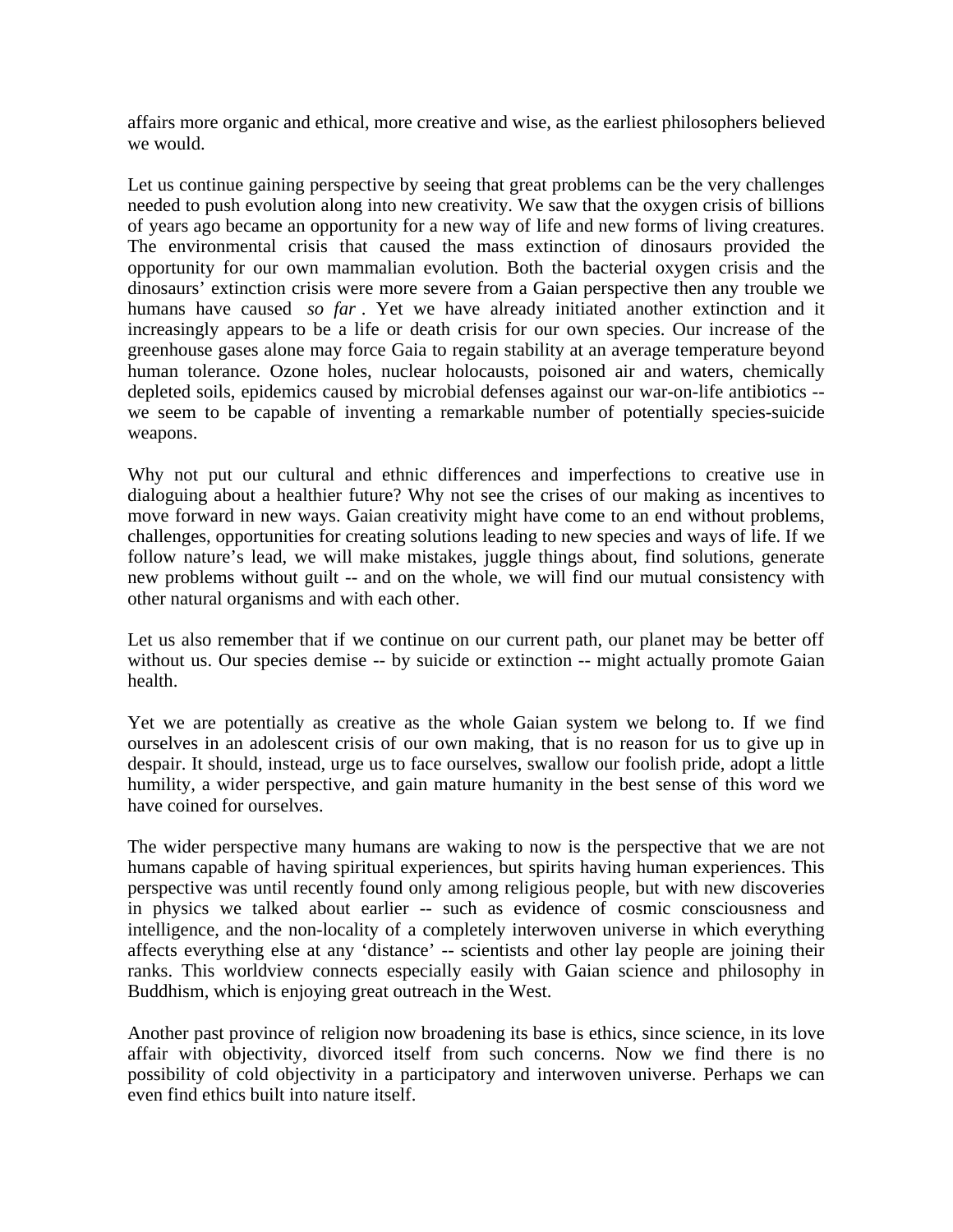## **Ecological Ethics**

Let us begin this search for natural ethics by seeing that there is reason enough apart from our youth to adopt a little species humility. We have seen that no species can evolve apart from its co-evolution with all other species -- meaning that *all* have played their role in *our* evolution. We could not have evolved by ourselves. If we look at co-evolving living systems through eyes other than our own, we will quickly see that we have no more reason to consider ourselves a supreme form of life than have others.

Recall that mitochondria and chloroplasts, descended from ancient bacteria, make up half the weight of all plant and animal cells, causing Lewis Thomas to call us giant taxis for bacteria to get around in. Joking aside, the world from a bacterial point of view is indeed arranged nicely for bacterial survival. They live not only in their colonies and fabulous cities, but can and do live in -- or buzz in and out of -- all other forms of life, feeding off the living and the dead, passing around bits of DNA information in their WorldWideWeb.

They exist in vastly greater numbers than any other kind of living creature, and there is virtually no place on Earth -- from the depths of the sea to the highest mountain and the atmosphere itself, from the hottest springs to the coldest glaciers, from the surfaces of other creatures to the depths of their guts -- that is not teeming with them. They spread over Earth's entire surface and evolved even its geological features -- including the atmosphere and entire continental shelves and veins of minerals, transporting them about in quantity, forming the ore veins, such as the copper and uranium we mine today. All this they did by themselves for half of Earth's life, while even today they maintain a good deal of its functioning and balance.

Bacteria are responsible for forming the larger cells from which all other life kingdoms are constituted. Further, bacteria are the *only* creatures that could survive without all the others. Why should bacteria not think -- if they could think -- that the world is all theirs?

Then, take the fungi -- a kingdom of life in themselves. They, too, are spread out almost everywhere, and though most are too small or fine-webbed for us to see, some are so extensive underground that we know them to be the largest creatures on Earth! Every plant of Earth has funguses twined in its roots, bringing it supplies in return for ready-made food. Funguses live on animals as well as on plants. From their point of view, all nature would seem to have been created as their dinner table.

Animals might well look this way upon plants -- as though plants had been created especially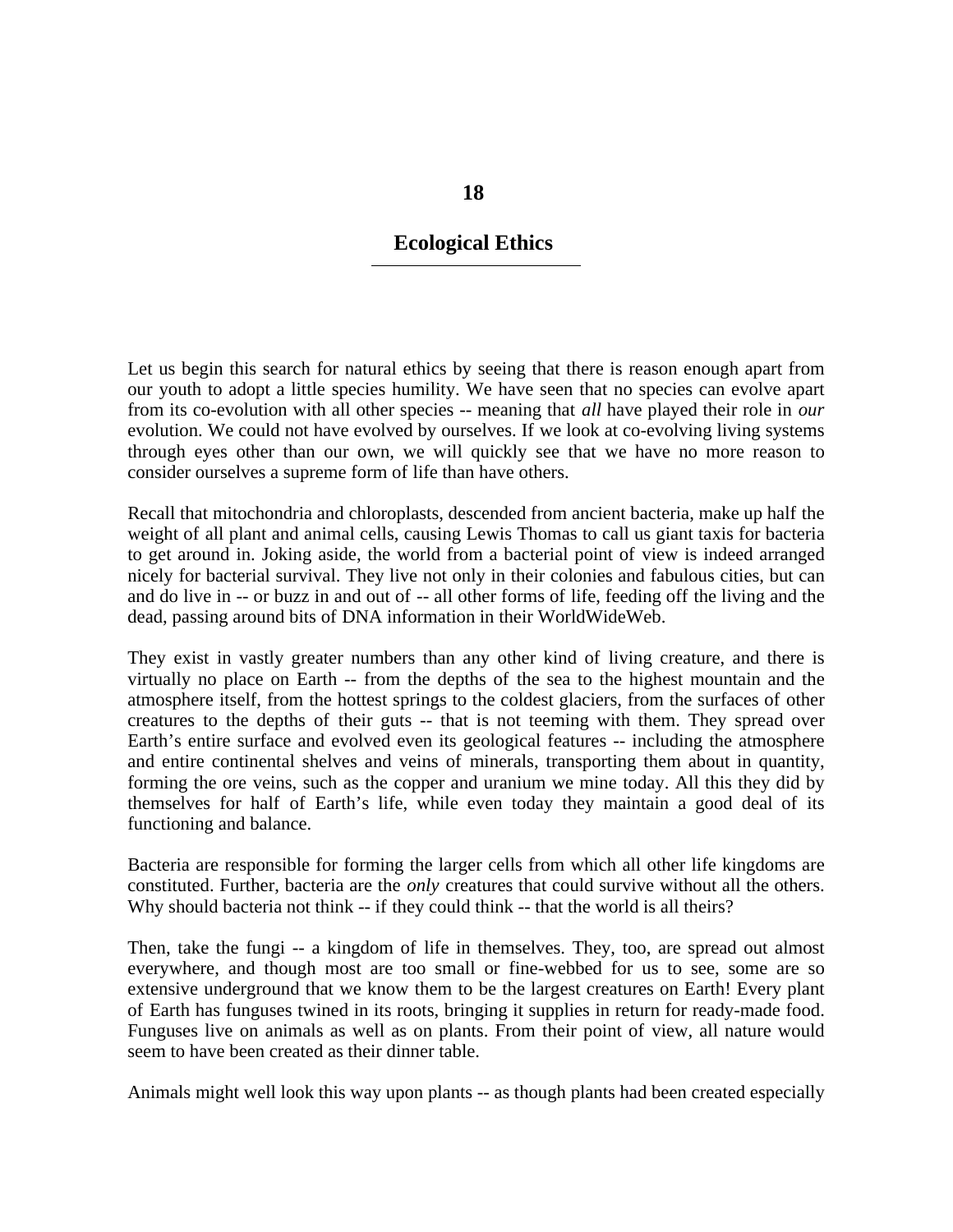to feed and serve them. After all, animals eat plants to burn out of them with oxygen the energy they need -- and that oxygen was made and put into the atmosphere by the plants themselves, as if to supply animals with breath as well as with food. Animals make use of plants even for their drinking water, lapping or sucking dew, drinking rainwater that was first pumped into the sky through the roots and stems and leaves of plants. Animals also use plants for shelter, making their homes in seaweed and among the branches and roots of land plants from the tiniest club mosses to the tallest trees.

Surely animals could not be blamed for believing that plants had evolved just to provide them with food, oxygen, water and shelter. But what if we shift our perspective to that of plants?

From their own point of view, plants might very well think that animals were created to provide for *them*. Plants -- that vast range of photosynthesizers from little more than fancy bacterial colonies to great banyan trees, each a forest in itself, have considerable reason to see themselves as superior creatures. Recall that animals evolved from creatures who *lost* their chloroplasts and thus had to spend their lives chasing after food. Plants need not run about chasing after food, but can sit right where they are, easily making their own food and energy from sunlight and soil chemicals provided by bacteria, funguses, worms, insects, and other animals. The carbon dioxide they use in making energy is also provided by animals. Insects carry pollen from plant to plant, making it easy for plants to reproduce without running about for that purpose, either.

When plants have made their seeds, animals continue to work for them, carrying the seeds about in their feathers and fur. Birds and grazing mammals also eat the plants' fruits and digest them. The animals thus moisten the plants' seeds and wrap them in packets of rich fertilizer, then scatter them in new places to grow. Animals, in fact, do all the running around for plants while plants sit smugly being served all their lives wherever they first took root.

And so all these forms of Gaian life -- bacteria, fungi, plants and animals -- could find reason to see themselves as superior to the others. Even rock, for that matter, could see the whole world as nothing more than its own dance, its endless transformation into living creatures and back into rock. Try for yourself the exercise of looking out over your world and seeing all of it -- the landscape, the sea and sky, the creatures, yourself and your fellow humans, their airplanes, their cities, the furniture in your house, this book in your hands -- all as no more and no less than rock rearranged.

The continents of the Earth are still on the move. Ever since the great single continent, Pangaea broke apart, they have ridden their tectonic plates slowly over the softer mantle beneath them. Africa and South America only separated around the time the dinosaurs disappeared, some sixty million years ago, as we saw. By moving apart, rock separated its life forms, cutting species members off from one another so they were forced into different lines of evolution. From rock's point of view, it directs even the course of evolution through its motion.

Rock might think it had recruited bacteria and protists into the work of rearranging its minerals. Protists, for example, have long been engaged in that endless work of moving calcium and silica about in huge quantities by building it into their shells and depositing it on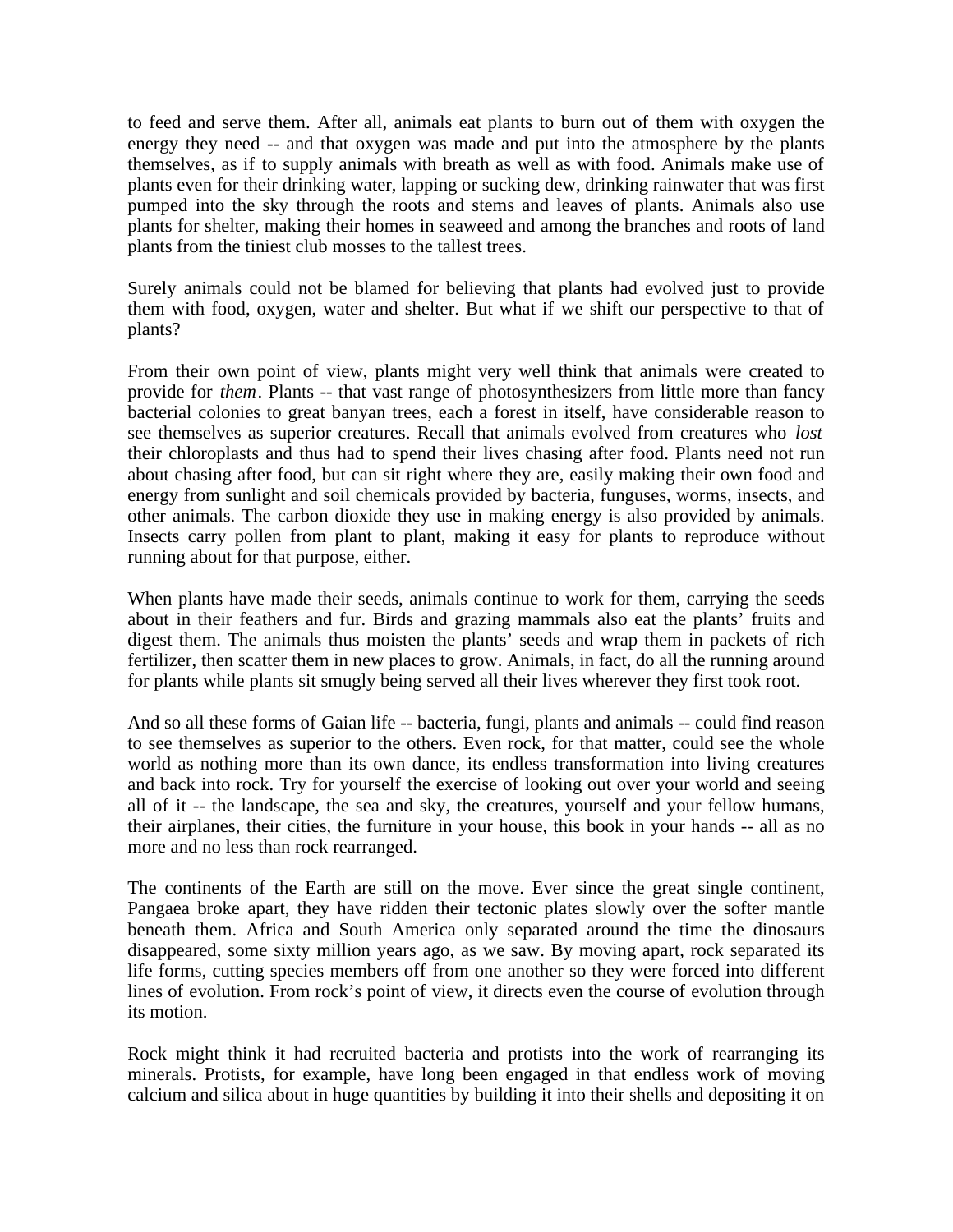the sea floor, which later thrusts itself up to become land. In the great carboniferous forests, plants were recruited to begin *their* job of burying carbon underground to become coal and oil. And so the Earth's rocky crust, itself formerly stardust, has reason to see the bacteria, protists, plants, and animals created in its metabolic dance as its own inventions, meant to serve its needs.

We humans, from all these perspectives, would be considered late-comers -- an upstart species coming in to upset the whole dance by killing off or endangering others as we make war on all five kingdoms including our own, as well as the crustal formations. We burn and cut forests, dam up and choke off rivers, create deserts, poison water, air, and soil. And in our unprecedented egotism, we behave this way while declaring ourselves the pinnacle of evolution!

Yet we alone are capable of holding a truly broad worldview that represents the whole of nature and includes all possible points of view in addition to our own, as we just saw. We can -- and we must -- gain enough perspective to see ourselves as one part of a much greater living system, or being, and learn to act accordingly. The body of humanity we have described in its present evolution is a new kind of body and, at the same time, an organ within the Gaian body -- the latest organ to evolve within it, one that is only now being tested to see whether it can function. Humanity has woefully little experiential intelligence or wisdom, yet it must evolve by its own free choice among alternative conscious ideas, decisions, and practices.

**· · ·** 

Human ideas, concepts or pieces of information that become known and passed on by large numbers of people have come to be called *memes*. This name is intended to show a parallel with genes -- in the sense that memes can spread through human populations in patterns that influence their social evolution as genes are passed on in patterns influencing biological evolution. It is from memes -- particular ideas about ourselves and our world -- that we construct the worldviews that shape our societies.

What memes are now determining the formation and nature of the new body of humanity? The memes from which we have built our dominant culture worldview include, for example, ideas of ourselves as divided into competitive nations -- nations or blocs of nations competing for resources and power much as the ancient bacteria competed with one another before they formed a common protist nucleus and thus a protist identity.

Such ideas of separate nations in competition with one another must be transformed into ideas of cooperation among varied nations as organs in a single body. Blocs of nations such as NATO, APEC and the EEC have already been formed and function like organ systems that can carry out different tasks such as defense, economics and monetary systems. These systems, however, are independent of the United Nations and in some ways at cross purposes with it. We still lack the overall perspective from which to form a common plan, though our evolution to date has prepared us to make it.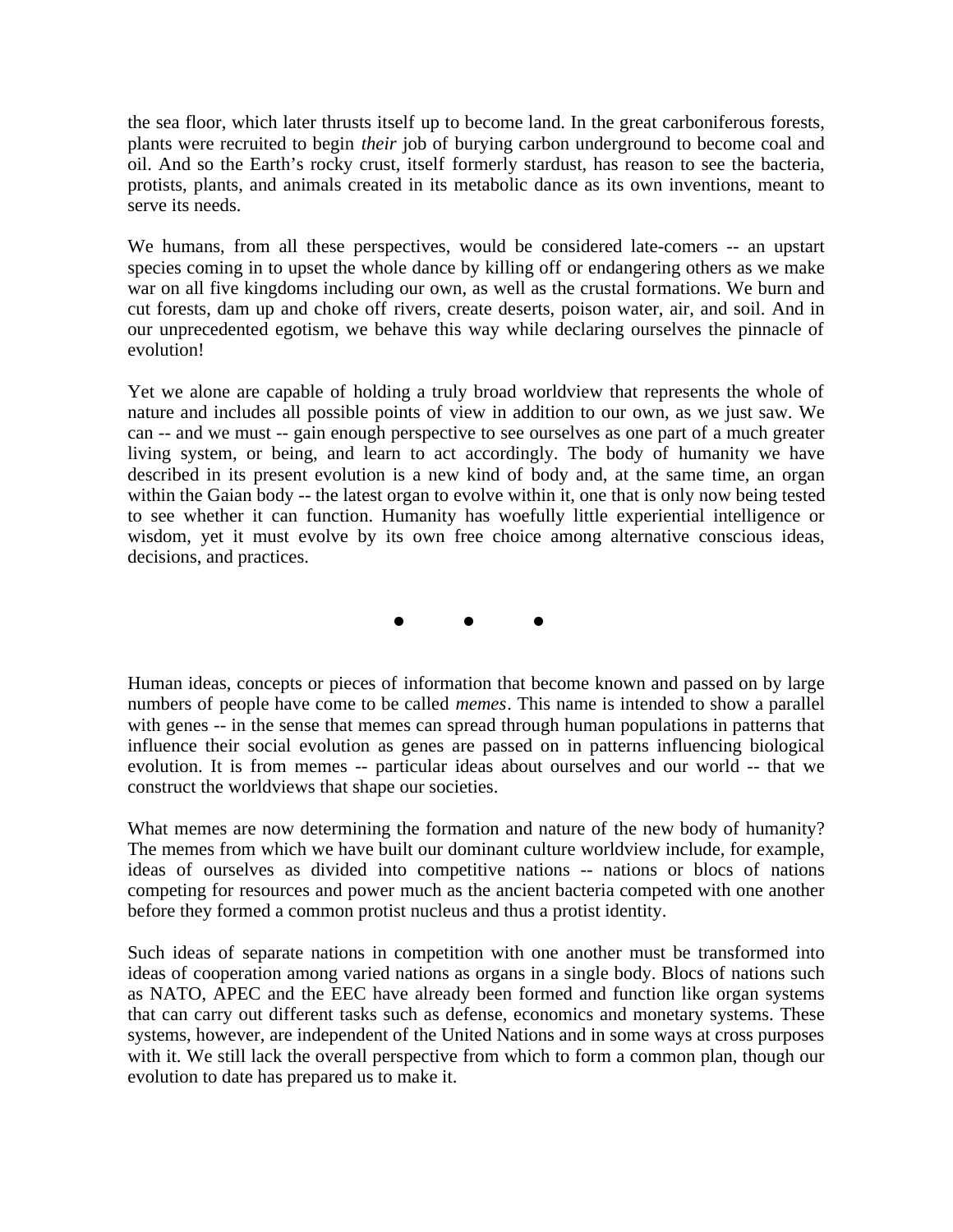If we transform the memes composing our worldview to a common scheme of voluntary cooperation -- a self-creative, autopoietic, body of humanity -- we will abandon our old ideas of the machinery of society and find new organic ways of reorganizing ourselves.

Bioregionalists, such as Van Andruss, Christopher and Judith Plant, have proposed, for example, that naturally bounded ecological areas such as watersheds make more sense as economic-political units than do our present states or provinces, with their arbitrarily drawn boundaries. The inhabitants of such areas would have natural interests in common. The natural boundaries of ecosystemic regions contained original human societies, which recognized their dependence on nature and did not yet see it as territory to be carved up arbitrarily. But most of us today do not *think* bioregionally, because we lack the concept as a cultural meme.

Unfortunately, we have lost some of the most important memes generated in human history. The massive upheaval of human society that began six thousand years ago, initiating an empire-building era lasting to the present -- was so thorough in promoting dominance and aggression over partnership and peace that we came to see such aggression as our natural heritage. Can we recover the memes of civilized equality and peaceful sharing of wealth that seem to have guided settled human societies during the preceding thirty or so thousand years?

Bioregionalism proposes that the inhabitants of an ecosystem, such as a watershed area, assess the natural species living there and the region's capacity for supporting them as well as the human occupants. The humans would then work out the rebuilding of community in harmony with its ecosystem, aiming at satisfying human needs locally as much as possible, within sound ecological constraints and importing only what is necessary. Bioregionalism could be a working model for the whole body of humanity, with careful urbanization and harmonious agreements on regional production and trade across regions, especially if combined with Hawkens' proposal that we emulate nature by eliminating the concept of waste, so that everything we produce is consumable or recyclable.

However we draw boundaries and organize ourselves, our new body of humanity must be flexible enough to evolve through still further stages. We can be sure that it will always be imperfect by the old mechanical standards. Whatever social forms it will eventually take, making the body of humanity into a healthy, functioning holon within the Gaian holarchy is the greatest task human consciousness has yet faced.

**· · ·** 

It may seem that we have strayed from our task of finding a natural ethics, but that is exactly what we are building toward by seeing ourselves deeply as one part of the lifeweb, and by looking at how our ideas are passed among us like genes among bacteria. Now let's look once more at the matter of conscious reflective thought, as *it* is related to our search for ethics.

The Gaian system as a whole is part of the larger conscious cosmos. It is an intelligent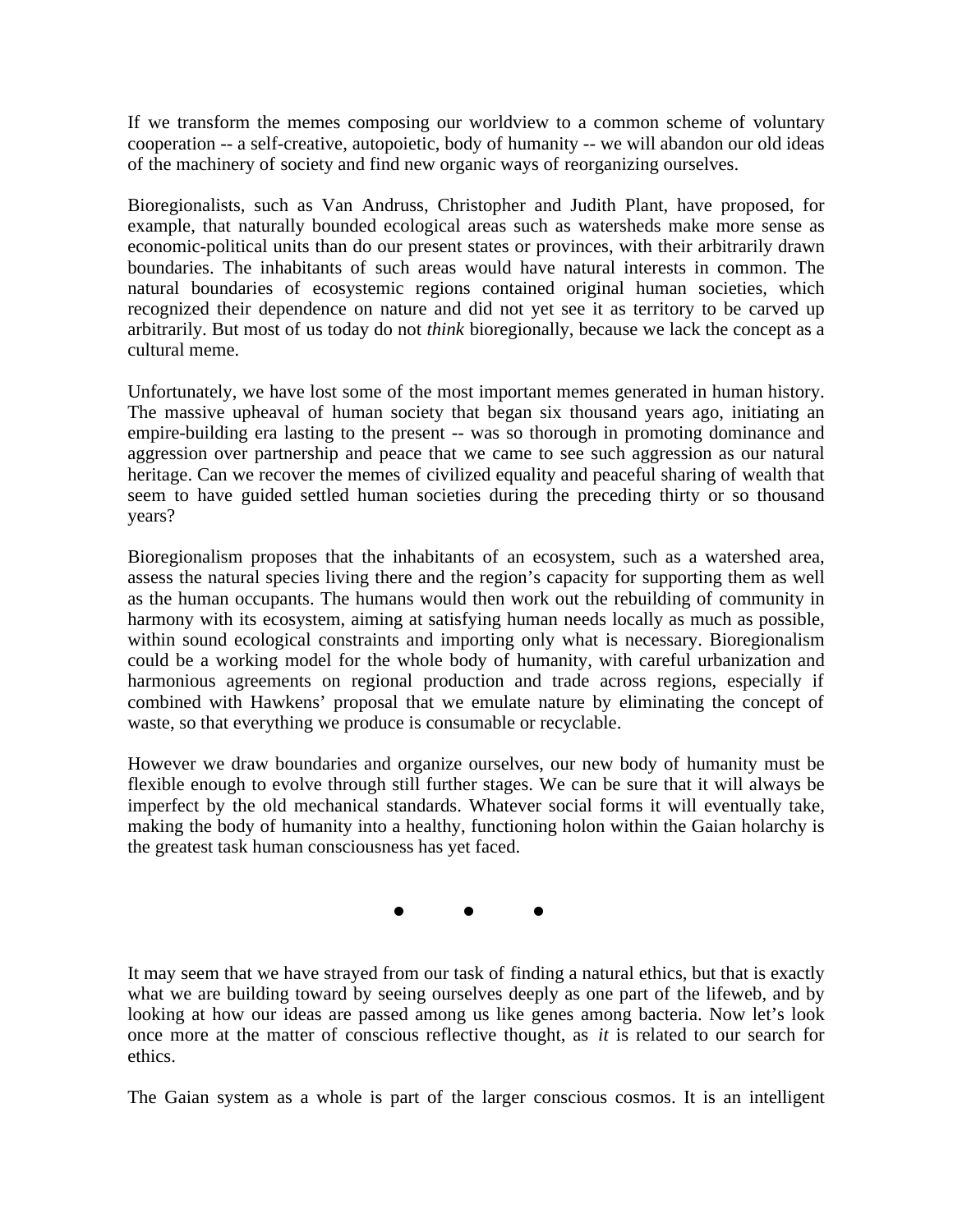system that knows itself, as reflected in our bodies' self knowledge -- all parts interconnected by all manner of communications. But it does not have our unique human consciousness, with its ability to see Gaian history linearly, to abstract patterns from its great complexity and to link past to future by planning. It does not seek to explain itself to itself, or make models of itself to use in deciding what to do next. Yet the Gaian system functions intelligently and wisely, learning throughout its billions of years of experience.

Human consciousness is the newest Gaian experiment, and in Gaian wisdom little has been entrusted to it as yet. Our bodies continue to manage themselves mostly without our conscious help or interference, and this is most fortunate, given the complexity of their functions. Our conscious scientific minds -- no matter how impressed we are with our ever growing knowledge -- are very far from understanding even a single cell or organ well enough to manage its ordinary daily affairs. Lewis Thomas recognized this is saying he would rather have to fly the most complex jet without training than to try to manage his liver for a day. Even a single cell is so complex we are still trying to understand it, and still making new discoveries about it.

It should come as no great surprise that the freedom of conscious decision making gives us a good deal of anxiety. We look around us and see other species functioning on the whole the way our bodies do, untroubled by questions of whether what they are doing is right or wrong, good or bad. Yet we are stuck with choice -- making conscious minds that are an experimental substitute for the innate evolutionary knowing of other species, and we must use those minds as best we can to decide how to behave.

It is because of this unprecedented degree of choice that we humans alone must ask ourselves what is right or wrong, good or bad for us to do -- personally, socially, and as a species. Modern science, however, has refused to concern itself with such questions -- on the grounds that they are ethical questions, which it sees as the domain of religion, not science.

When sixth-century B.C. philosophers suggested that ethical questions can be answered by looking to nature, religion and science had not yet been separated, both being aspects of the same search for orientation and guidance. Only much later, when they were separated by modern scientists, did ethics become the domain of religion while scientists insisted on their ethical neutrality, their freedom from values.

If the ancients were right -- as this book holds -- that nature is a source of guidance for human behavior, then surely science, as the study of nature, *should* concern itself with ethics -- with showing us what is wise or not wise to do in our relationship to one another and to the rest of nature.

We have seen historically how we strayed from this path. Since the time of those early philosophers we have come to see our own consciousness as an ego, or I, that could be set apart from nature -- an objective 'eye,' viewing it, making theories about it, evolving a worldview to explain it. We developed a technology to help us view it through lenses and exploit it through machinery. Yet for all its early religious roots and in spite of its technological success, the mechanistic worldview that brought us to the present left us facing enormous problems without any scientific ethics to guide us in solving them.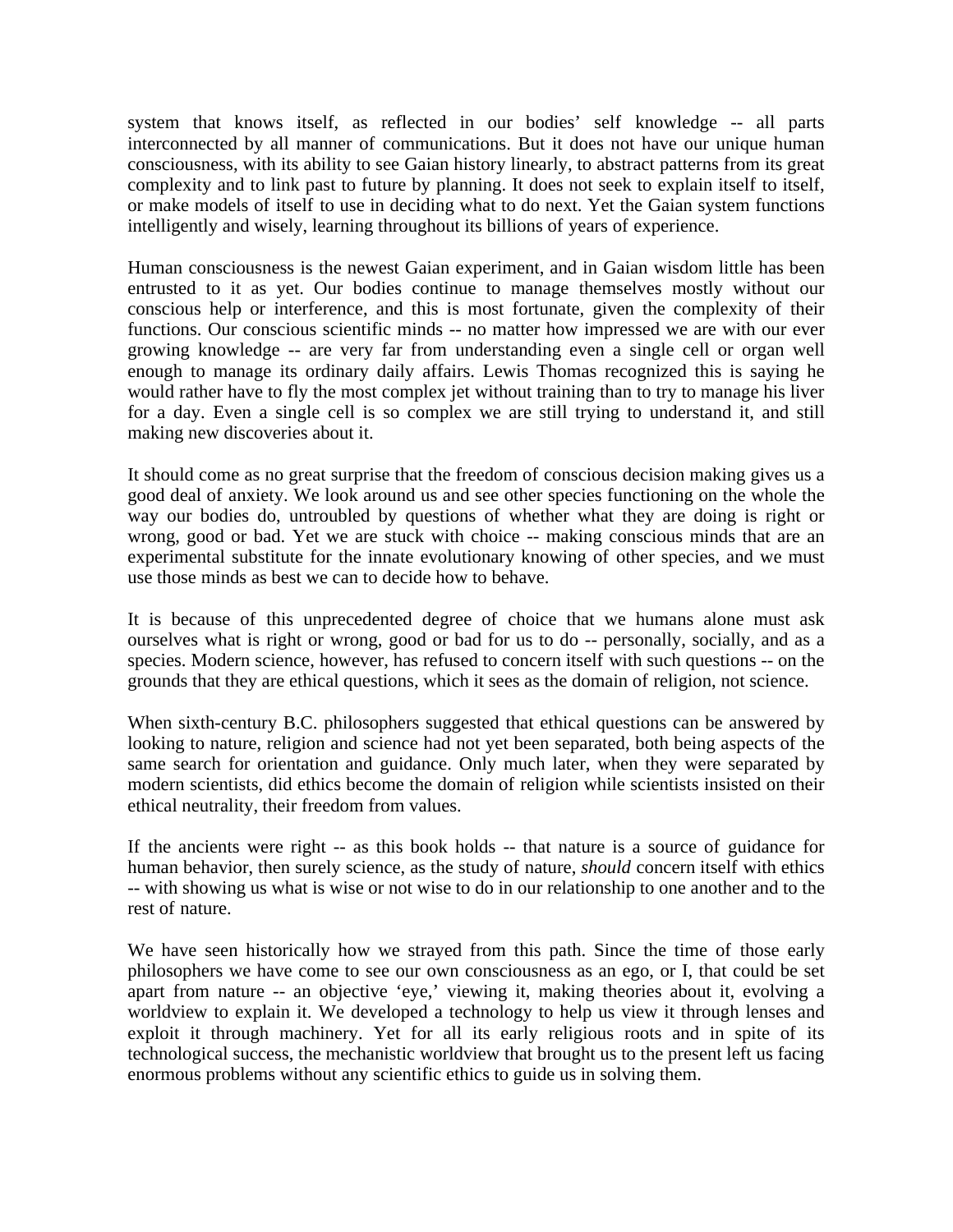We even thought we did not want such guidance, having become weary and leery of the mere mention of ethics. History has shown that ethics -- as traditionally defined and promoted by religious authorities -- has been used to make people obedient servants of those in power more often than it has been used for their own good. (Recall how the Greek definition of virtue as excellence was changed to mean obedience.) Still, when we are not handed our ethics, as was the Grand Inquisitor's flock, we are more than ever in need of guidance to overcome the anxiety that comes with freedom. We can hardly expect ourselves to take the responsibility for our actions until we have some way of judging what actions are right or wrong, good or bad.

The word religion comes from the Latin *re-ligio*, which means 'reconnect.' Religion is a way of reconnecting ourselves to our origins, to our source. These origins are seen in religions as the creative acts of one or more deities, connection with which -- through prayer or priesthoods -- gives us guidance. But science, too, concerns itself with our origins, and thus reconnects us with source through a story of natural evolution. Why *not* find some kind of guidance in *these* connections? Is it not likely that nature built into us this need to reconnect because our survival depends on maintaining connections with our origins, including understanding our relation to our co-evolving environment or ecosystem so that we may play a balanced role within it? Having given us free choice, would nature not also have built in some guidance for making our choices?

We have already discussed the ethical guidance to be found in the organization of our own bodies, even in the evolution of our cells. But what of the popular impression that nothing could be more *unethical* than nature? To conclude that nature is cruel and insensitive, we have only to think of a panther attacking and killing a baby gazelle, an owl pouncing on a mouse, a praying mantis biting off her own mate's head, a wasp laying her eggs inside a live caterpillar, which her children will eat from the inside out. Many species defend themselves viciously by human standards -- plants with deadly poisons, spiky thorns, glassy stingers; butterflies eating poison plants that kill birds eating *them*; sea urchins leaving humans who step on them in pain for weeks; lions tearing up their hunters as well as their prey. Is all this not wanton, unethical cruelty?

Such arguments cannot be dismissed lightly, but let us remember that we make them from a human point of view. Indeed they reflect healthy human sensitivities which we shall discuss shortly. But to understand the Gaian system, we must see it also from the perspective in which life rearranges our planet's rocky crust into a multitude of species, all parts of a single whole in which they are necessarily recycled.

Right from the start, the first bacteria -- living packets of enzyme-driven giant molecules - could build themselves only by consuming and using smaller molecules that had also been part of Earth's crust. Many of these molecules later were built back into rock; others became parts of new bacteria. Without such recycling, where would Gaia be? The world would have filled with bacteria that would simply have died when supplies ran out -- as the bubblers almost did -- and that would have been the end of it. Earth would have ended up as lifeless as Venus and Mars are today.

Recycling is the secret of life's endless creativity, and we humans are just beginning to understand the problems our own species has caused by using things up *without* recycling.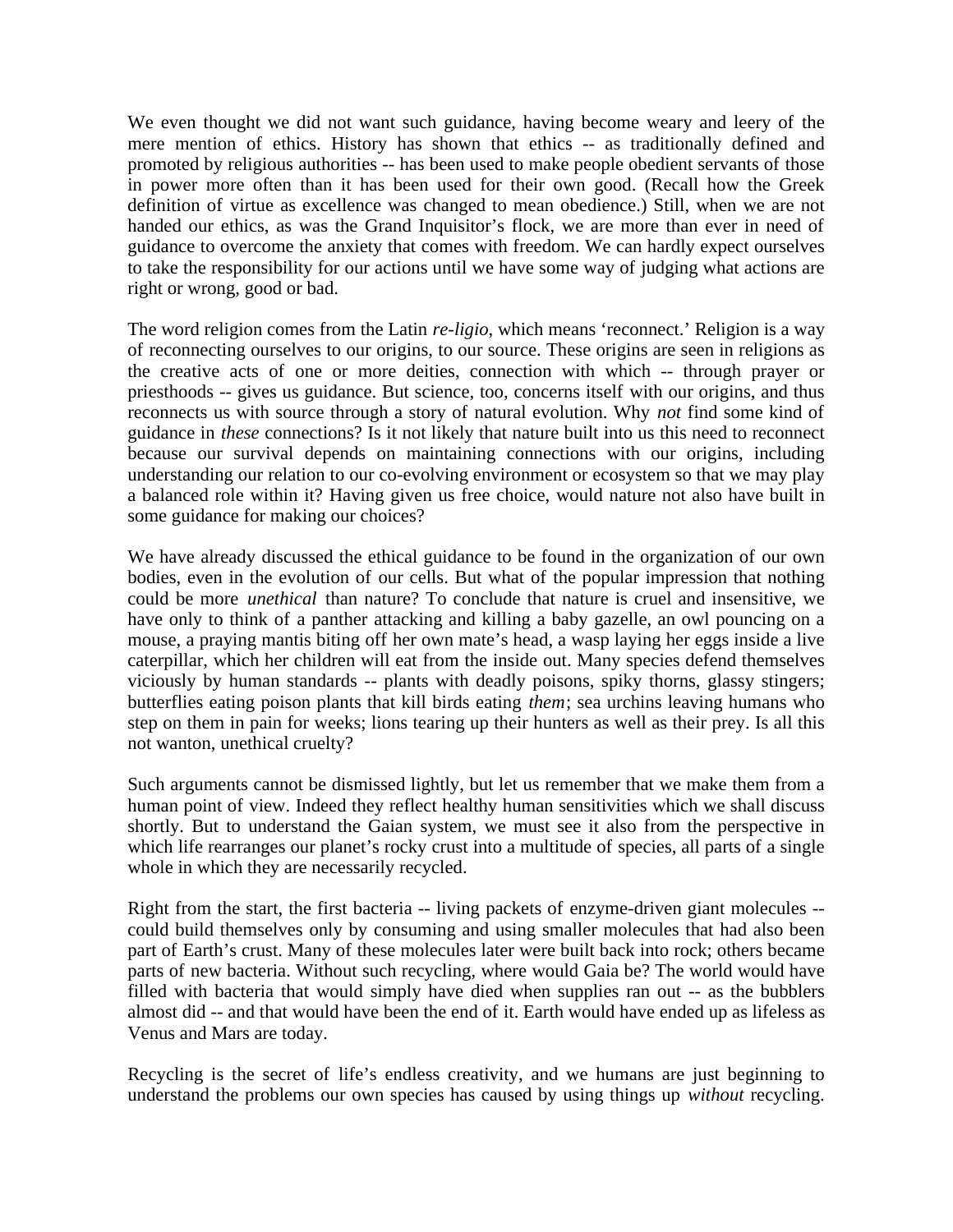As supplies of original molecules ran out, living holons were forced to use the manufactured molecules of other living holons. As we saw, for example, bacteria began consuming one another. Much later, animals had to evolve the equipment for chasing after their food rather than sitting in one spot making it like plants, which could make food from sunlight and local chemicals recycled by other species.

Thus large living holons evolved and maintained themselves by incorporating smaller holons and thus recycling them. What disturbs us is the fact that their food is often alive and must be killed to be eaten. But why are we so disturbed by these things which are in our own nature to do? Do we not protect ourselves against attack with the best weapons we know how to make? Are we not hunters and killers ourselves? Even vegetarians tear plants limb from limb, boil them to death, or crunch them up raw with grinding teeth. We cannot get along without feeding on other living things.

Is it the infliction of unnecessary pain and suffering that bothers us? Then let us note that our modern means of producing poultry and livestock, not to mention our use of research animals, is more cruel by our own standards than other species' means of killing. Our methods involve the lifelong torture of being imprisoned in extremely limiting boxes or cages or feed lots, with no access to ecosystems and conditions so unhealthy they must constantly be fed medicines. Animals chase and kill their free-living prey quickly. Further, there is good evidence that bodies which have evolved the capacity to feel pain as a trouble signal know when they can no longer protect themselves and turn off their pain system so they will not suffer needlessly. This seems to be so for the wounded mouse in the claws of a cat as much as for the human soldier wounded in a battle with his fellow man for far less justifiable reasons.

Plants use recycled supplies in ways that don't bother us. Though the molecules they take in through their roots may have been part of large creatures, they are taken in only when the creatures have been decayed by busy bacteria. The way bacteria eat doesn't bother us either, as they and their habits are quite invisible to us.

Rather than justifying our cruelties by accusing nature of cruelty, we should look at our own ability for compassion and do the least damage we can, as Buddhists urge.

**· · ·** 

Just as we must renew our own cells, Gaia cannot stay healthy without replacing her creatures. Yet nature is such that every holon within every holarchy has enough self-interest to make it work at preserving its own life as long as possible, whether it is an individual cell, a creature, or a whole species or ecosystem.

*This* is the key to natural ethics -- that the self-interest of *every* level or layer in a holarchy is the best possible strategy, for *only* by means of that strategy can mutual consistency work itself out among all levels. We've already seen how this works, for example in our bodies, but let's look at the principle itself more closely. *Mutual* means shared, and *consistency* is harmony or agreement -- shared harmony is what we have called ecological balance. When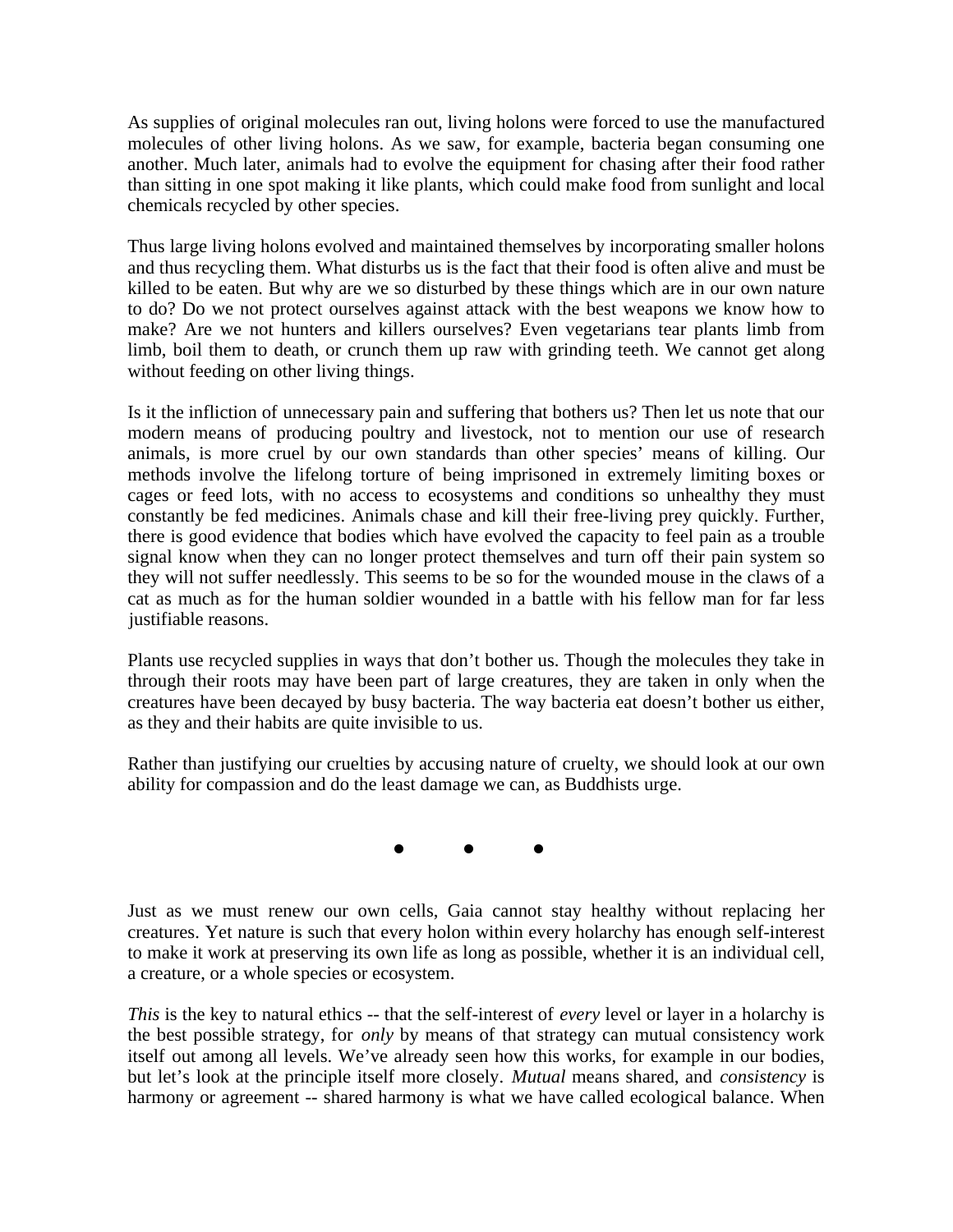every holon in the holarchy of an ecological system looks out for itself, a shared balance, or mutual consistency, results. A species holon, for instance, keeps itself healthy by producing a variety of offspring in competitive numbers, of which the healthiest are most likely to survive and become the parents of its next generation. But the species holon needs help in this selection -- help from the larger holon, which is its ecosystem and which is made of other species.

Among animals, it is clear that hunters are most likely to catch the weakest members of a prey species. A hunting species thus actually helps its prey species to stay healthy by weeding out its weakest members, while the prey species helps the predators by keeping them fed. Mutual consistency often involves mutual benefit.

Most species live on a very limited diet; many will eat only a single kind of food -- koalas, for example, eat only eucalyptus leaves and anteaters consume only ants. If a species eats too much of its food species, it will lose its own members to starvation. This gives the food species a chance to recover, and when it does, more of the eating species will live again. In this way species rebalance their imbalances and restore one another's health. Mutual consistency implies a continually dynamic balancing process.

We saw other examples of mutual consistency between individuals and their species in the territoriality and social structures discussed earlier. Individuals fighting for their own territory, for example, do so in such a way that the whole species benefits from protection against overcrowding and inadequate resources.

Nature tests the evolving patterns of species and their ecosystems against one another to see that they are in, or are able to restore, balance -- that they share harmony, or that they are mutually consistent. Whatever proves unable to gain consistency with all else around it cannot survive. This testing is seen as the progression from a new ecosystem, in which a few species compete for territory, to a mature ecosystem in which many species exist and demonstrate their mutual consistency.

Can any of us think of a better way for life as a whole to keep itself alive and in good health? The system is worked out so that every part looks out for itself without taking more than it needs and *in doing so* contributes to the welfare of the whole! Every part thus finds its dynamic balance with every other part, working out mutual consistency in such a way that the whole Gaian system works as a single healthy being -- every part, that is, except the experimental new human species, which does take more than it needs, wantonly destroying whole other species and ecosystems in the process, killing and starving large numbers of its own species, all the while accusing the rest of nature of cruelty.

What shall we make of this human sensitivity that lives in us side by side with our own cruelty? What of this pity that we profess to feel for other creatures as we torture and slaughter them? Both aspects of this human portrait are unique; no other species demonstrates *either* the wanton slaughter of, *or* the pity for, other species. Could these feelings of pity be made to serve some useful purpose in the dance of life, as most things surviving in nature seem to do? Could the feelings serve to awaken us to our own reckless cruelty and push us toward mutual consistency with other species?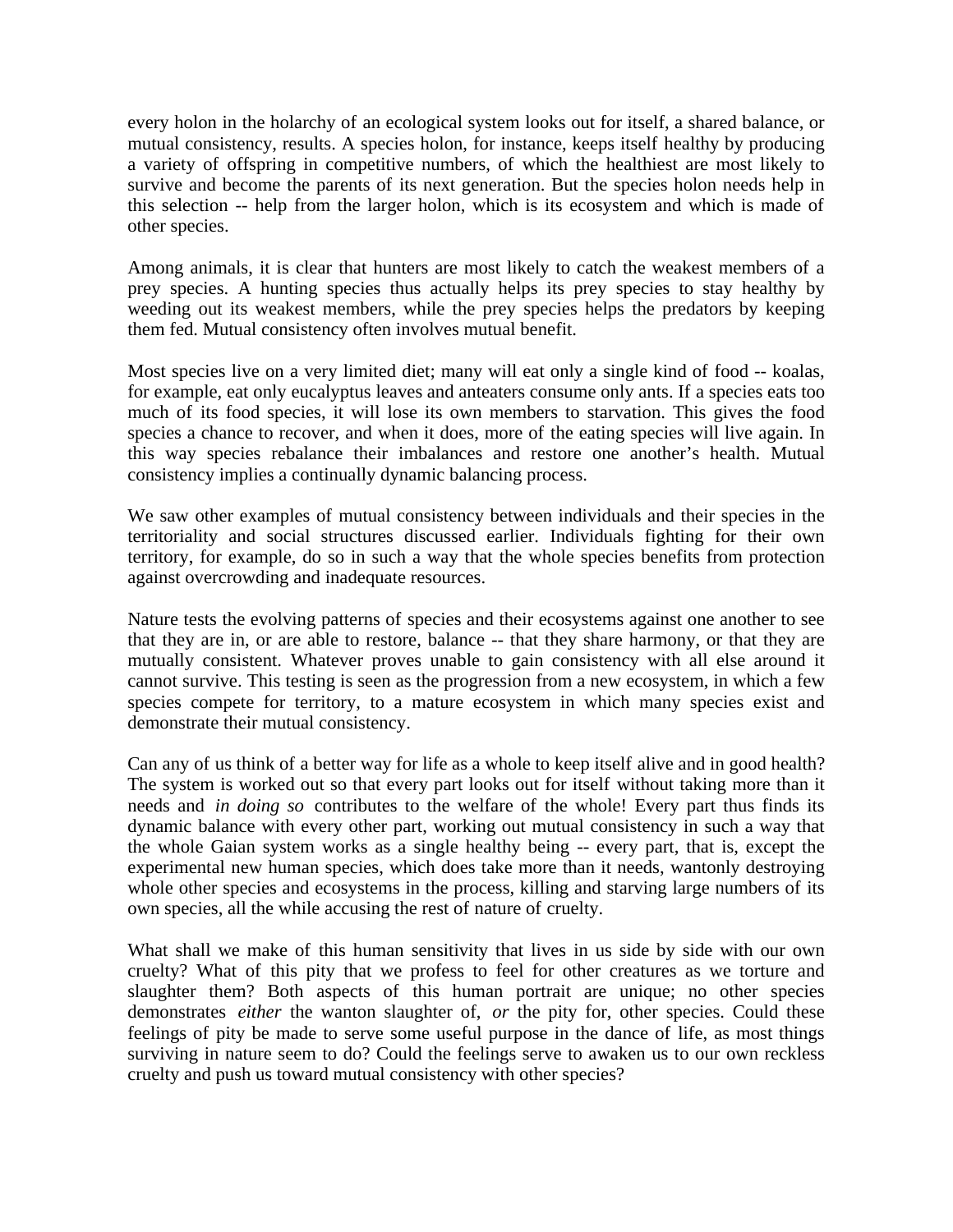Compassionate concern for others, as we saw, evolved in mammals along with emotions., behavioral choice and the birth of live young that needed care and teaching. A great deal of human behavior is guided by feelings, for better as well as for worse. As we humans have the freest behavior, the greatest choice, we might expect ourselves to have the strongest and most varied feelings. And so it seems to be.

When our feelings take over completely, we lose our ability to think about the possibilities and consequences of choice. On the other hand, when we use only our ability to think, we become cold and calculating in a way we think of as mechanical, or 'inhuman.' Like everything else in nature, human thought and feeling are ever in need of balancing.

But let's get back to the particular human feeling of horror at nature's cruelty.

When Darwin announced that competition over inadequate resources was the sole driving force of evolution, his theory, as we saw, was quickly used to excuse cruelty in the human world. If all nature was a bloody battle 'red in tooth and claw,' then why should humans be an exception? The competitive exploitation of resources and labor by the rich as they built an industrial world was thus justified on the grounds that it was natural. Even now there are sociobiologists who believe that aggression is our innate and therefore unchangeable animal heritage.

Another problem we have with ethics is that anthropologists, who study various human cultures, have told us that ethics is really no more than a set of behavioral codes specific to individual ethnic groups. What is ethical in one culture is unethical in another, so there is no point trying to find common human ethics.

Yet, common human ethics is what we now need more than anything else -- ethics to guide us in our behavior toward one another and toward other species in the natural world to which we all belong. Our basis for such ethics becomes very different when we no longer see nature as just a bloody battleground for competitive struggles over limited resources.

Competition is merely one aspect of nature's creative organization into mutually consistent holons within holarchies -- a mid stage in the unity-> unity cycle.. *Young immature species* are the ones that grab as much territory and resources as they can, multiplying as fast as they can. But the process of negotiations with other species matures them, thus maturing entire ecosystems. Rainforests that have evolved over millions of years are a good example. No species is in charge -- the system's leadership is distributed among all species, all knowing their part in the dance, all cooperating in mutual consistency. The best life insurance for any of the species is in giving off quality products useful to other species -- what a lesson for us new and immature humans!

What we see clearly in such mature ecosystems is that every holon's health depends on the health of the larger holons in which it is embedded. Thus every holon, in looking out for itself, must also cooperate with other holons to help look out for their larger holon's interests.

This, as we said, is the heart of ecological ethics -- the self-interest of *every* holon, whether a cell, a body, a society, a species, an ecosystem, or a whole living planet. All must be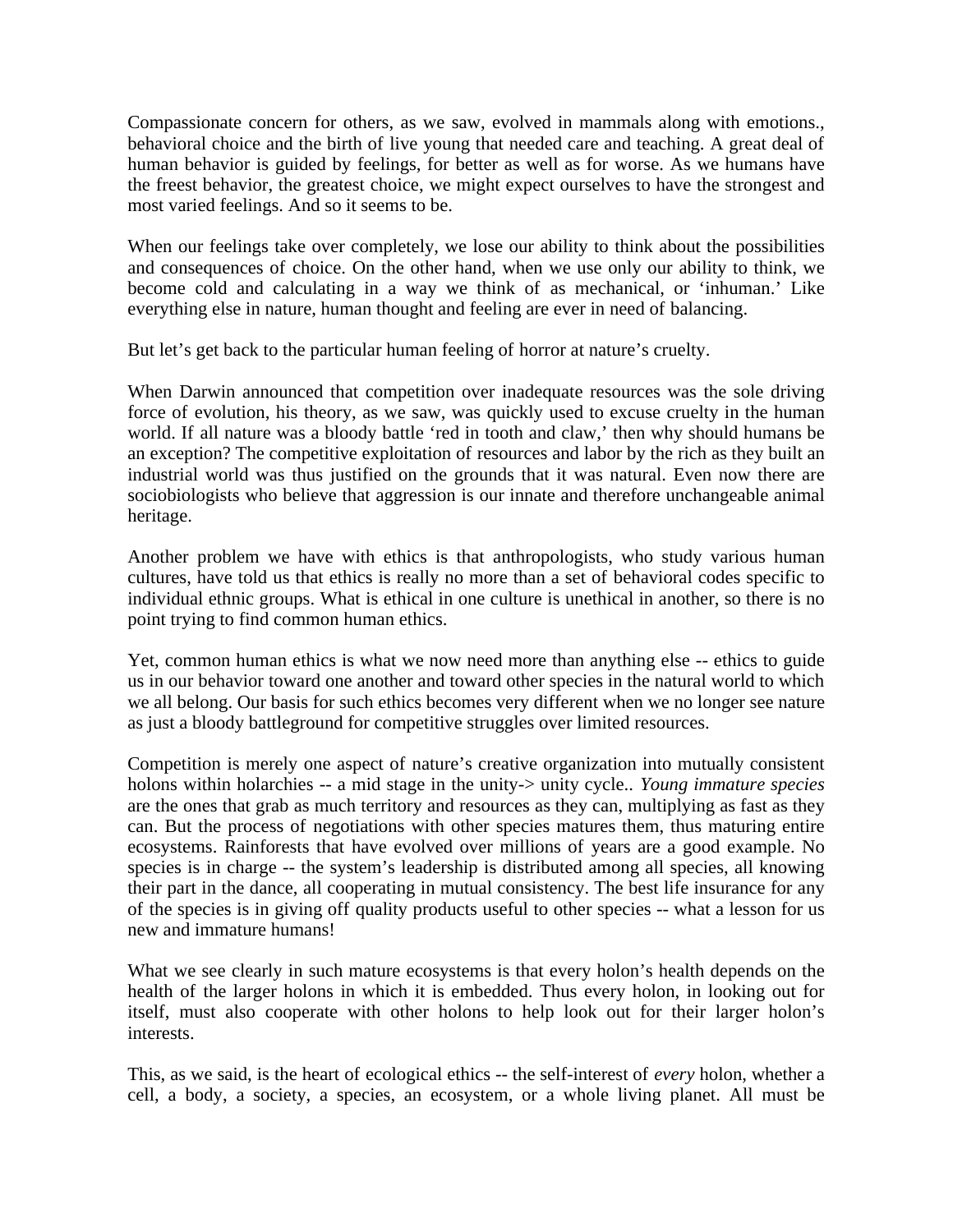balanced in the mutual consistency of the whole and all its parts*. Self-interest is bad only when not tempered by the self-interest of community.*

For us this means recognizing how much we affect the living planet of which we are part and on which our continued existence depends. To truly look out for our own interests *requires* that we know the interests of our whole environment, which means our whole living planet. Our free choices, in order to serve our own long-range interests, must serve those of other species as well, for natural ethical behavior is that which contributes to the health of the whole Gaian system.

Our history has brought us to the shortsighted adolescent selfishness of warfare, hatred, distrust, and reckless destruction of our own environment. We have long-standing habits of believing that all nature is human property, and so we take land and resources from one another for reasons of profit. It is high time for us to realize that maximizing individual profits minimizes human social stability and welfare, while maximizing common profits destroys our natural life-support system. If we want to survive as a species we must learn to change our ideas and our lifestyles to live in a balanced recycling economy like the rest of nature.

In fact, it is high time to realize that all our old habits and vested interests, even if they form our individual and national identity, must be fundamentally changed. The changes required are deeper and more far-reaching than any revolutionary leader has ever demanded or even dreamed of demanding. And yet we can make those changes peacefully, and everyone can win.

One of the ways we are learning this in affluent countries is through the voluntary simplicity movement launched by pioneers such as Duane Elgin and Vicki Robin. Though a few of us may want to go back to the land building our own houses and chopping our own firewood, that is not what simplicity dictates. We need to discover -- or rediscover -- *elegant* simplicity, such as the Japanese and Balinese cultures have role-modeled. There can be many wonderful ways to do this in different cultures. Wouldn't it be wonderful to get rid of excess possessions requiring our time and attention, of junk that crowds our existence? How *freeing* to live lightly on the Earth, not only as volunteer individuals, but as a human species.

Such deep changes in humanity cannot be made at the point of a gun or by other kinds of force. They *must* be made voluntarily and that is perhaps more difficult. The profit motive is so ingrained in western society, for example, that scientists have actually criticized nature on the grounds of unprofitable inefficiency, pointing out that photosynthesizing plants use only a small fraction of the energy available in sunlight. Can such people learn to appreciate the fact that plants extract exactly as much energy as they need for themselves and to keep their environment's careful balance of energy exchange?

**· · ·** 

The cure for the anxiety of freedom is the security of having some way of knowing what to do. If we agree to consider ethical human behavior whatever we sincerely believe, on our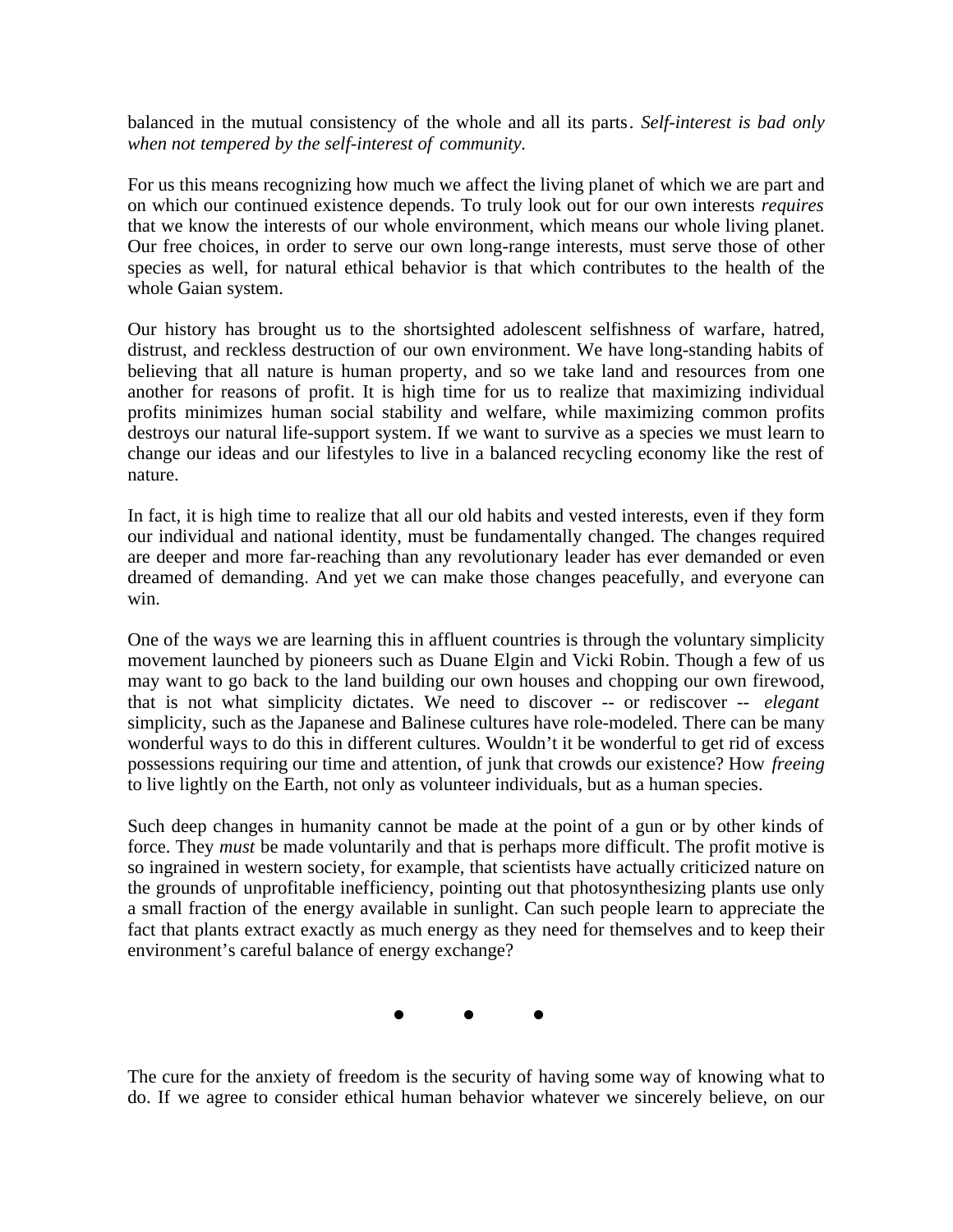best information, to be healthy for our own species and healthy or at least harmless for other species, for the environment and for our planet, then we have such a guide.

Our age-old religious quest for reconnection with origins has been the search not only for our origins, but for our Creator as an inspirational source of guidance and security that would lead us to a better life. In the early childhood of human civilization we imaged this source in sacred nature itself, symbolized by the Great Mother. Then we shifted our attention and loyalty to a Father God, casting him in human image, making him a mathematician when we invented mathematics and an engineer when we invented machinery. In our adolescent cheek, science rejected the father God, believing there was nothing greater or more intelligent in all the universe than ourselves.

Now, on the brink of maturity, we can see that our earliest intuitions were most valid. The source of our creation is indeed an inspirational being far greater and wiser than ourselves - a Gaian being that has nurtured us and can guide us to a better way of life. Gaia, our living Earth, is not a perfect superhuman parent, but the imperfect yet wonderfully resourceful planet of which we are one part, and which is itself part of a far greater being, a Conscious Cosmos. Have we the maturity to trust and heed these sources of our being for their guidance?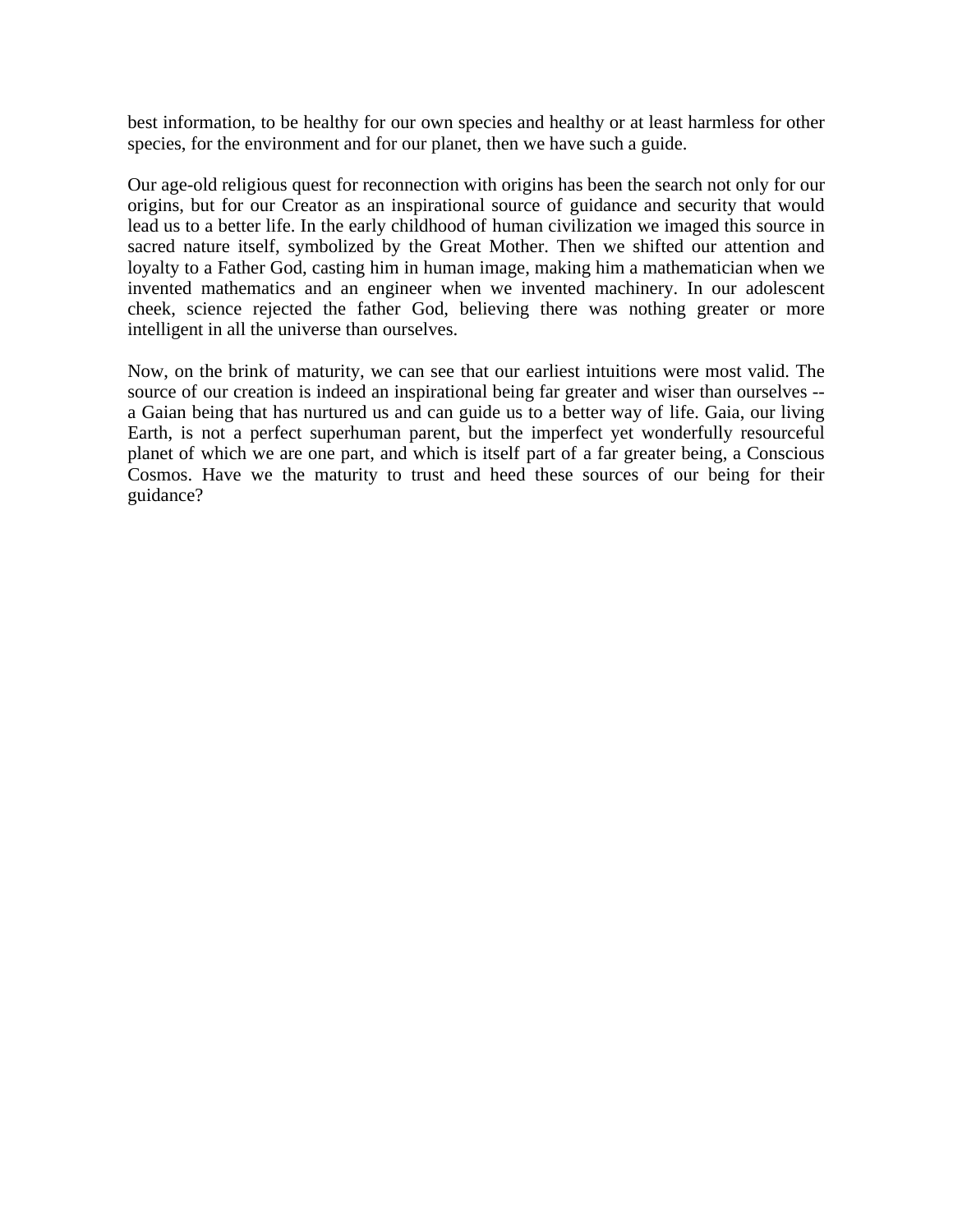# **The Indigenous Way**

We have repeatedly observed that the dominant western culture of humanity, imposed on much of the world, behaves immaturely from an evolutionary perspective. We also suggested it had something to learn from the organization and evolution of ecosystems, as well as from some of the non-technological indigenous and traditional cultures that have survived the colonial process and the more recent impetus to modernization. In this chapter we will explore the worldviews and knowledge of indigenous peoples to see why cooperation between indigenous and industrial humanity is so important at this critical time in our evolution as the body of humanity.

Indigenous cultures are generally held to be non-industrial cultures with ancient roots in their land, though some have been migratory and others forcibly displaced. Their cultures range from very simple material lifestyles to extensive historical urban/rural systems such as Maya, Inca and Aztec. For all their great diversity, we will see that they do hold some common elements of worldview and values that unite them with each other and distinguish them from modern or post-modern industrial cultures, which are also diverse, yet united by their basic worldview and values.

In today's world, there are very few even relatively intact indigenous cultures. Yet we do have indigenous people to whom traditional knowledge and ways have been passed on and who live by this knowledge. This knowledge represents a relationship with the rest of our living planet that has been essentially rejected by industrial culture, yet is very relevant to our healthy future.

Let us begin with the historical perspectives of two indigenous cultures that have ancient teachings concerning their relationship with industrial cultures: The Hopi Indians of North America and the Kogi of South America.

The Hopi have an ancient prophecy predicting our present and future, reported, among other places, in Rudolf Kaiser's book *Voice of the Great Spirit*. Part of this prophecy tells the history of the Red and White Brothers, sons of the Earth Mother and the Great Spirit who gave them different missions. The Red Brother was to stay at home and keep the land in sacred trust while the White Brother went abroad to record things and make inventions.

One day the White Brother was to return and share his inventions in a spirit of respect for the wisdom his Red Brother had gained. It was told that his inventions would include cobwebs through which people could speak to each other from house to house across mountains, even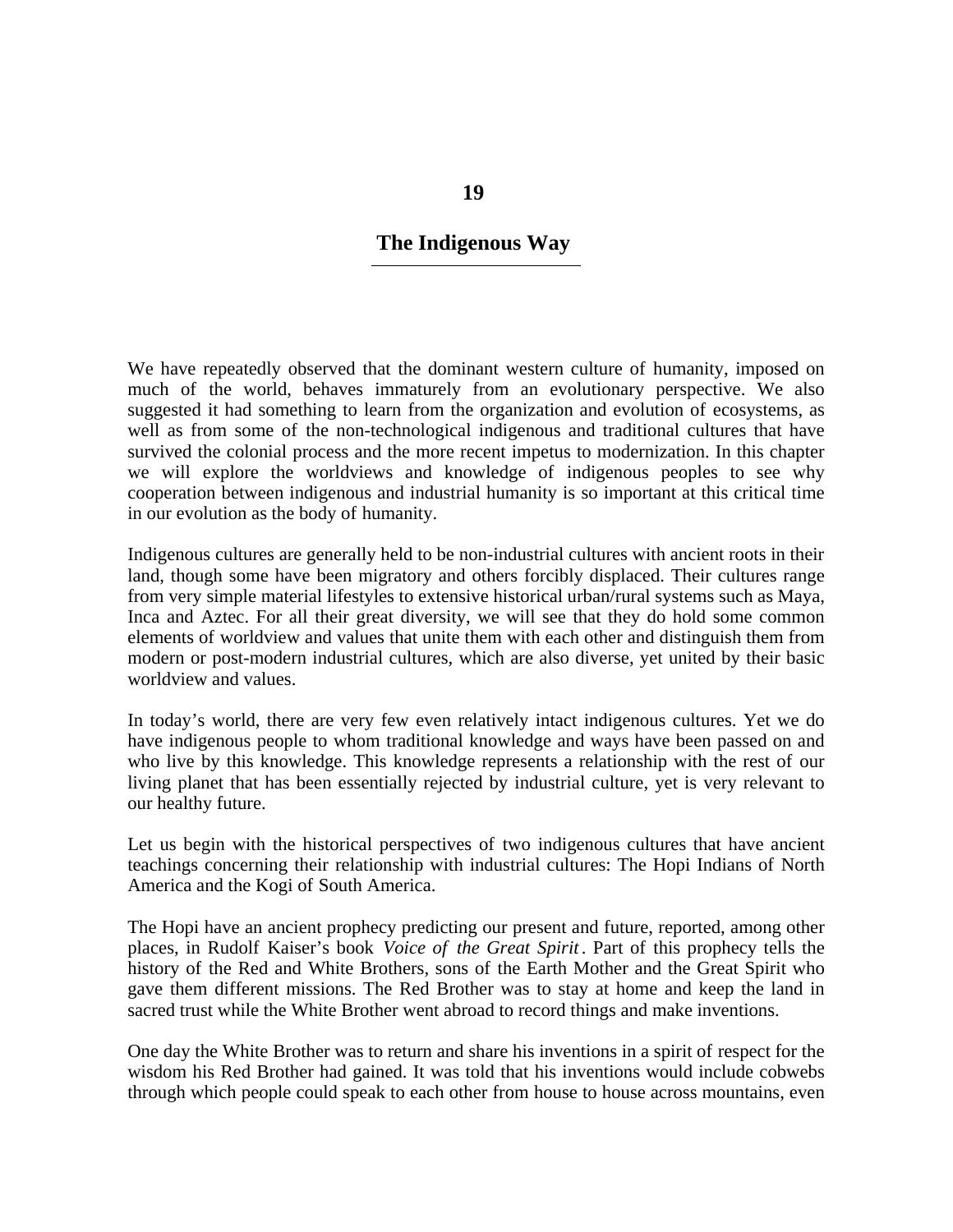with all doors and windows closed. There would be carriages crossing the sky on invisible roads, and eventually a gourd of ashes that when dropped would scorch the earth, burning everything, even the fishes in the sea.

If the White Brother's ego grew so large in making these inventions that he would not listen to the wisdom of the Red Brother, he would bring this world to an end in the Great Purification of nature. Only a few would survive to bring forth the next world in which there would again be abundance and harmony. (It should be mentioned that not all Hopi approve of having any part of this prophecy in print; the author apologizes to anyone who may be offended by this citation of other written sources.)

The Kogi Indians of Colombia have a similar historical scenario in their creation story, told as part of the BBC film made by Alan Ereira, called *Message from the Heart of the World: the Elder Brother's Warning*. According to the Kogi, the Great Mother Aluna is the primeval waters and the source of all creation. Even before creating worlds, she lived through all possibilities for all worlds and all times through great mental anguish. For this she is known as Memory and Possibility. The eight worlds she created previous to this one were not peopled, but in this ninth world she put humans, including Elder and Younger Brothers.

From the beginning, Younger Brother caused so much trouble that eventually he was given knowledge of technology and sent far, far away across the waters. Five hundred years ago, the Kogi say, he found his way back across the waters and he has been causing trouble again ever since. If he does not listen to the Kogi, who see themselves as Elder Brother, and stop destroying the Mother, stop digging out her heart with his mining and cutting up her liver with his deforestation, he will bring this world to an end.

From the Hopi and Kogi perspectives, we see that present human existence is dominated by the white or younger brother of their ancient stories. He is industrial man as we have seen him in earlier chapters, creating a technological society founded on a mechanical worldview and scientific discovery. We have seen that his technological way of life, for all its benefits, has brought us to the brink of disaster. In this chapter we will see that his ways stand in sharp contrast to many indigenous and traditional peoples' worldviews, value systems and lifestyles which are only now beginning to be recognized as valid in their own right and possibly critical for our very survival as a species.

The Hopi, with the help of many friends, made forty-five years of effort trying to tell their prophecy orally in the United Nations, succeeding at last in 1993, at the beginning of the UN Year of Indigenous Peoples. Their prophecy does not suggest we would be better off without industrial society. It does suggest that the wisdom and knowledge of indigenous peoples must provide the context in which we make, use and dispose of industrial goods if we are to survive. This view of things from their perspective is consistent with our own growing understanding of the need for ecologically sustainable development, as discussed in the next chapter.

It is important to understand why the UN resisted Hopi efforts to give their message for so long. Only if indigenous nations were granted sovereignty and recognized as nations could they have UN member status. In the meantime, the UN struggles to define their status and rights, given that they exist within member nations who do not wish to grant them this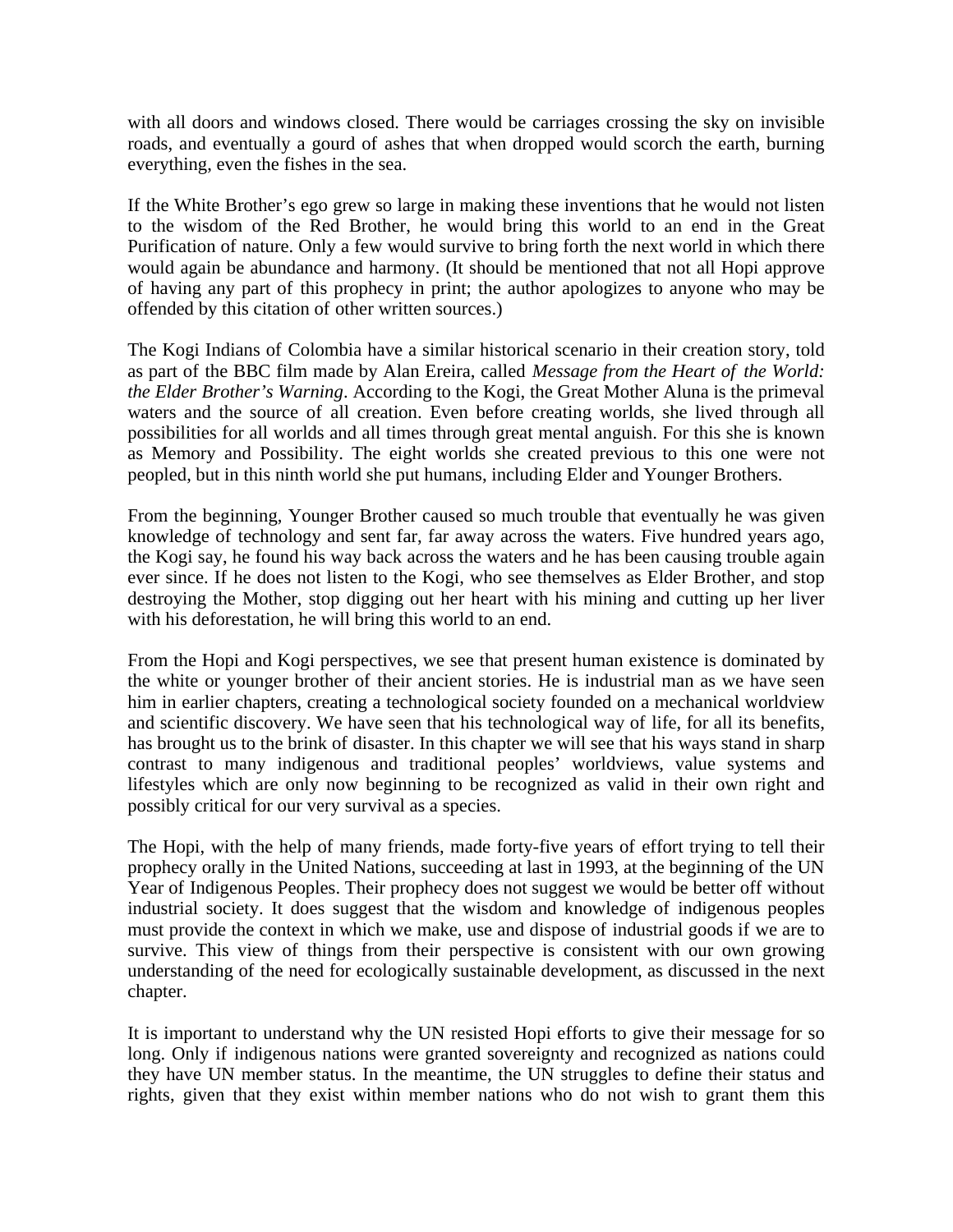sovereignty.

Historically, the European colonial "White/Younger Brother" had seized the lands of the Hopi, the Kogi and most other indigenous cultures around the world on grounds dating back to a Papal Bull of 1493 stating that infidels had no land rights, while Christians did. Indigenous peoples were defined as part of the 'brute nature' the Europeans were to conquer and subdue; thus their territories were reduced to reservations within the boundaries of United Nations' member nations. Since this colonial process began, the Euro-American culture has perpetuated the dogma that indigenous people were backward, ignorant and impoverished before the white man's benign intervention. Jerry Mander and Chief Oren Lyons have both documented this unfair and brutal historical process with respect to indigenous North Americans.

Technological culture defines itself as progressive and non-technological cultures as backward and ignorant, thus taking the stance: What advice could they possibly give us? Only now, when we begin to understand how essential diversity is to the very survival of living systems, do we open ourselves to respect for different worldviews and the choice of different lifestyles.

The Hopi and the Kogi are only two among many indigenous cultures that have ancient prophecies of man's destruction of nature as well as present evaluations of our global crisis. These two in particular foretold not only nature's destruction at this time, but specifically identified, as we saw above, the inventive, technological branch of humanity as responsible because it fails to heed the sacred Earth knowledge and wisdom so vital to indigenous peoples. Yet neither the Hopi nor the Kogi tell us that technology is bad in itself, that we should abandon it and "go back to nature," living as they did. Both Hopi and Kogi validate technology as an important aspect of humanity, simply warning us that it must be brought into harmony with the sacred natural world.

How did these indigenous peoples know the crisis technology would bring on? Why is it that the science on which our technological world is based -- the science which so prides itself on its ability to predict -- failed to predict its own consequences while indigenous cultures saw where it would lead?

The failure of industrial society's scientists to predict the consequences of their technology is directly related to the mechanical/materialist worldview in which that technology was developed -- a worldview fundamentally different from the organic worldviews of indigenous peoples. In the worldview shared by indigenous peoples everywhere, despite many differences in its formulation, the universe, nature, is alive and sacred. All beings within it are related and interdependent: the stars, the rocks, the waters, the winds, the creatures, the people, the spirits and so on.

The human role is to hold nature sacred and to live in a balanced way within it, to give back as much as is taken while pursuing social and spiritual development. There is no concept of waste and no waste accumulation. In many cases there is deliberate avoidance of material accumulation of any kind. The Northwest American potlatch ceremonies were designed as *giveaways* to distribute accumulated goods so that no one would be burdened by owning too many of them.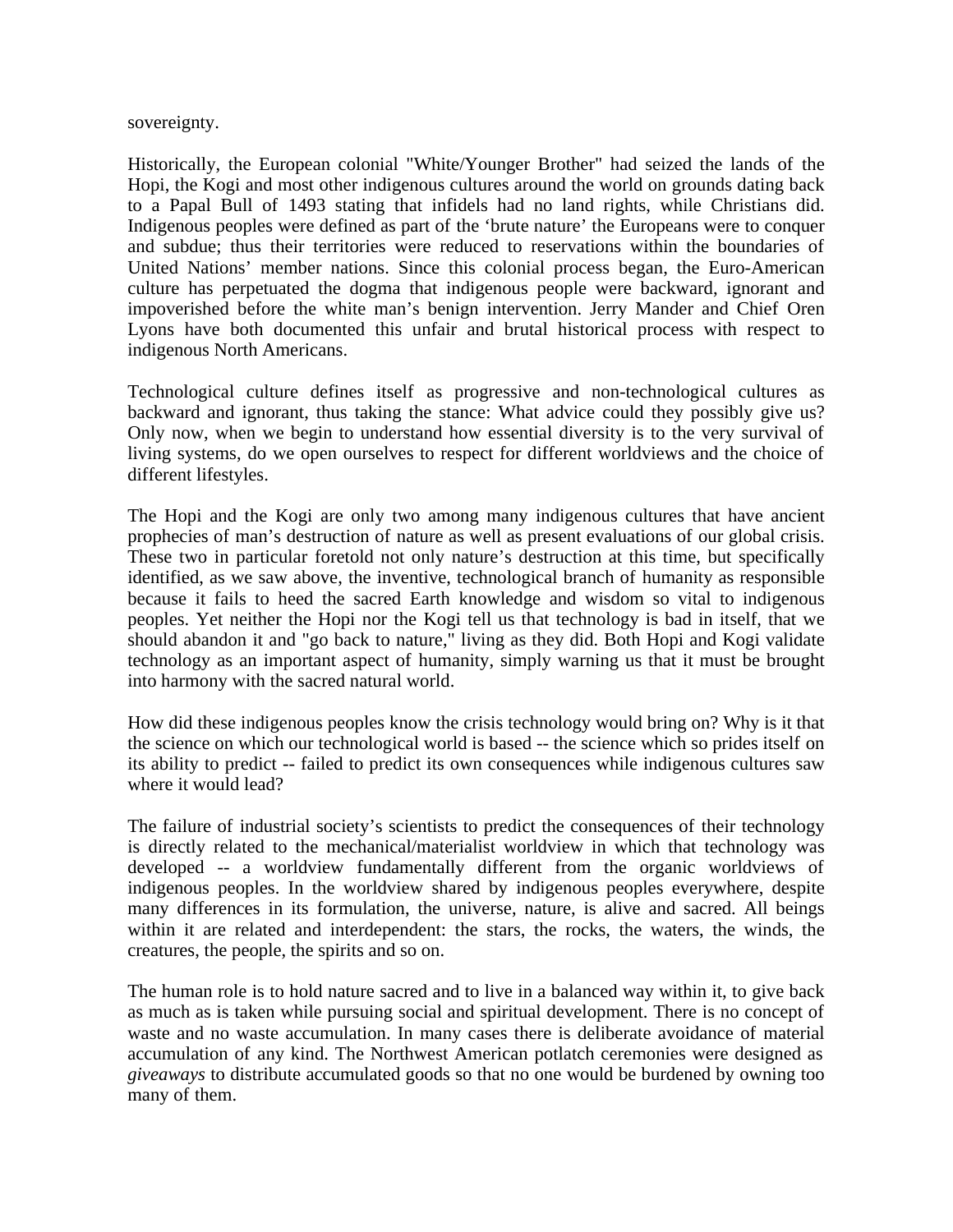The scientific worldview of the conquering industrializing cultures held that the universe is fundamentally lifeless, with life happening by accident on the surface of this planet. In this view, which we have deeply explored, the role of science is to study nature objectively -- as though from outside -- and reduce its machinery to basic parts in order to understand it. One of the basic laws of nature in this view is the law of entropy discussed in Chapter 14, a law stating that everything in nature is running down, a law of unsustainability. The purpose of science is to gain control over nature by exploiting it for human purposes -- converting it to food production and the manufacture of goods to improve life. Development is thus focused on material production.

The indigenous worldview, of nature as fundamentally alive and sacred, often represented it by the symbol of a circle: the unbroken sacred hoop of life. In many indigenous cultures the basic laws of nature were formulated in accordance with what we now call sustainability: laws of balance, harmony, mutual sustenance, of returning in equal measure for whatever you take.

Understanding the world as a single, interconnected and interdependent living system, the Hopi and Kogi knew that the consequences of the White or Younger Brother's destructive ways would necessarily be disastrous. He took from nature, often leaving scars upon it, produced things and threw away wastes. He did not notice the circularity of nature: that the wastes actually closed a loop, becoming part of his environment, poisoning it if the wastes were poisonous. In the 'sacred hoop' view, there was no concept of waste and whatever was put back into the environment was useful to other species -- an excellent life insurance policy for any species, as we pointed out earlier -- one followed by the species of mature ecosystems.

No wonder indigenous people noticed the White Brother's failure to restore what he destroyed, and were able to predict the consequences thereof. He mowed down great forests, plowed up the earth to grow food, made gaping holes in it to mine minerals, and dumped wastes onto land and into clean rivers. The Kogi, in particular, could see the mining and cutting of forests below the mountain on which they lived. The more devastation below, the fewer the clouds which used to rise from the forests bringing rain to their lands, which literally dried out before their eyes, forcing them ever higher and closer to the water's source in the dwindling snows.

Indigenous peoples were humble about their place in nature, while industrial society was founded on the conviction that European man was master of all nature and would bring about a Golden Age by conquering, subduing and transforming nature to his own ends. Its founding philosopher John Locke clearly stated, "The negation of nature is the road to happiness," and indigenous people were negated along with the rest of nature.

Only now, when we are in critical danger do we look back to understand the history of the White/Younger Brother's destruction of indigenous cultures, as well as of whole ecosystems, to build his technological world -- a world in which nature has been seen only as a supply base and a dumping ground, a polluted world which testifies to the White Brother's failure to respect the Red Brother's sacred Earth wisdom. A world we now recognize as unsustainable.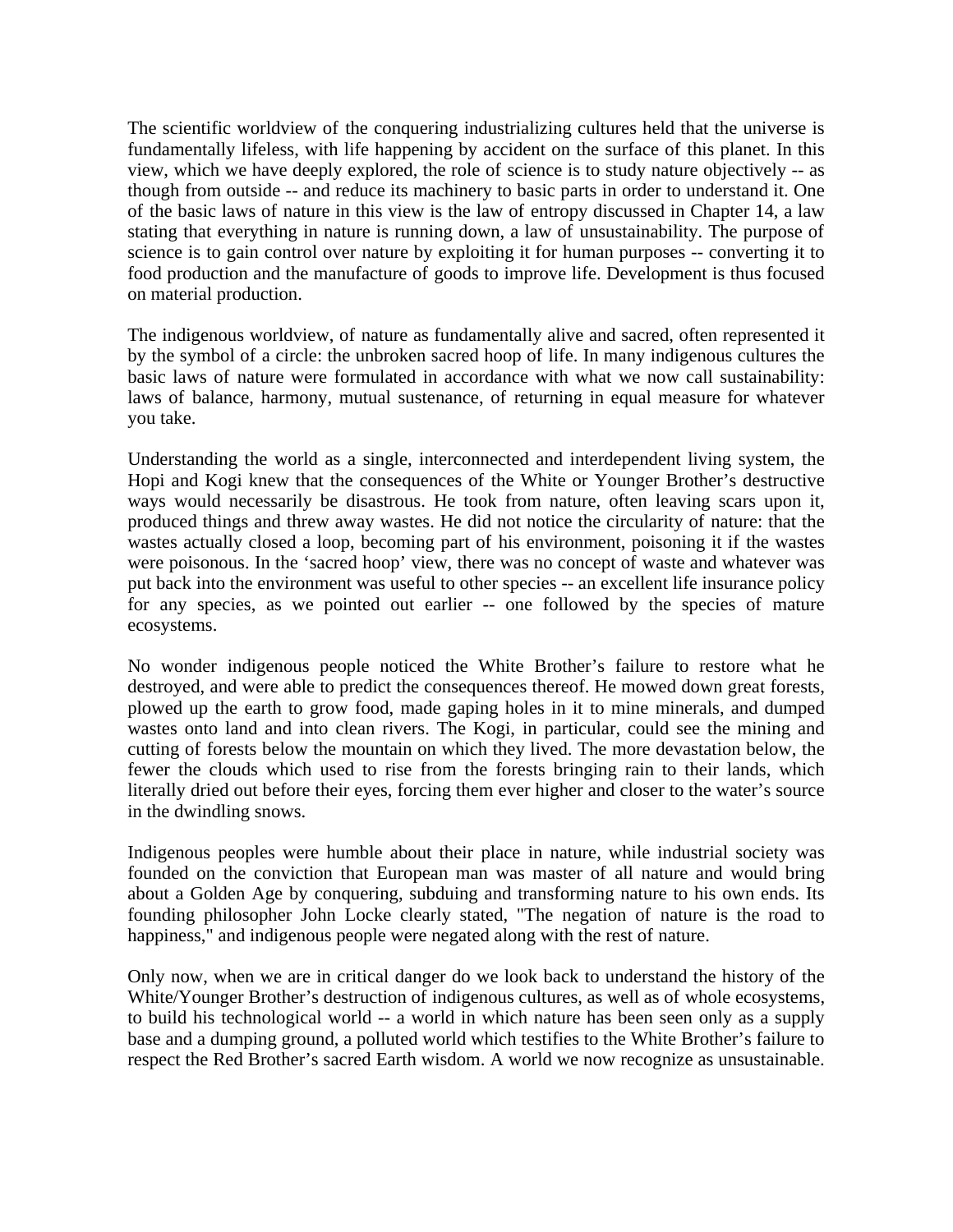

"How, how can we explain to the Younger Brother so that he will understand?" a Kogi elder laments in Ereira's film. Will he listen in time?

The image of indigenous peoples as backward and ignorant stands in the way. Their philosophies are still largely ignored, their lands are still under seige as dumping grounds for toxic wastes, in both Canada and the U.S., or for mining. . Elders who deserved to be treated as national treasures die in poverty. As of this writing, almost all traditional Hopi elders have died; Roberta Blackgoat, a Dineh (Navajo) grandmother in her advanced eighties, good friend of the Hopi, suffers the theft and deliberate injury of her animals decade after decade in efforts to force her from her home. When the Rockefeller Family reevaluated the basis of their philanthropy some years ago, the president of its well-known foundation repeatedly cited indigenous philosophy for its guiding principles to a better world. Yet indigenous people remain among the poorest in the U.S. and still suffer evictions from their own lands in the name of profits.

Unfortunately, indigenous histories are generally known not through their peoples' own telling, but by anthropological reports. It has been widely assumed that non-technological peoples, many of whom have no written language, do not know their own histories and were not smart enough to develop technologies.

A case in point is that even the urbanized Mayans, Aztecs and Incas with their sophisticated cultures and high arts were seen as backward on the grounds that they did not even invent the wheel. The Incas at least did understand the possibilities of wheels, using them on children's toys, though never for transport. Perhaps burdened slaves were seen as more appropriate to the task of transport. Perhaps the sacred hoop of life was forbidden as a mundane technology. It is instructive to recall that ancient Greeks, even when inventing technology under duress, as in the case of Archimedes' war machines, did not write down the plans. Technology, based as it is on geometry, was considered to be God's sacred art and was forbidden to man, though the Greeks obviously exempted the wheel. The Incas apparently did not.

It is difficult for people born into technological culture to imagine anyone preferring a simple, non-technologically developed lifestyle in a natural setting, with few possessions. Yet, most indigenous people of the Stone Age, as Marshall Sahlins points out, worked very few hours to make a good living. To prefer the leisure time granted by choosing not to be a consumption-oriented society is seen by our own consumer society as laziness; to do without material wealth is seen as deprivation.

Sarah James, a Gwich'in Indian from the northernmost inhabited village of Alaska made the arduous trip to Rio de Janeiro for the Earth Summit of 1992. She described her caribou culture before contact with the white man as rich -- rich with family, warm homes and clothing, plentiful food, much time for ceremony, music, dance and story telling, much reason for celebration.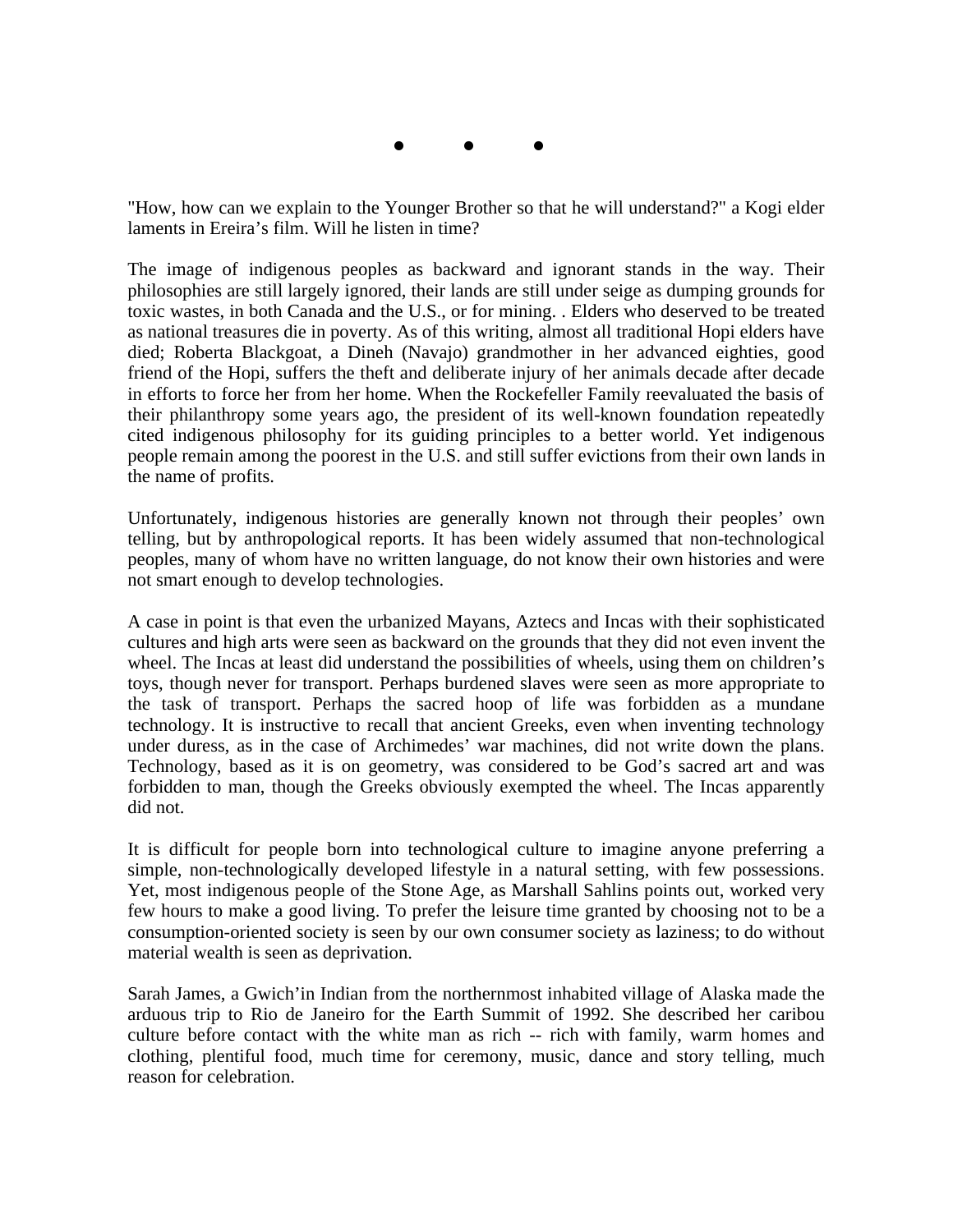When the white man came to them, he saw only people living in forty degrees below zero weather, with nothing but caribou to provide food, clothing, implements and skin huts. He called them savages and brought them canned goods, junk food, alcohol and real poverty. Sarah beat her caribou skin drum, sang her welcoming skin hut dance song, and smiled broadly as she shouted "Let's keep Alaska savage!"

Her traditional lifestyle had been truly rewarding -- its natural simplicity an integral part of a spiritually rich culture. Her people honored the caribou as their brothers and kept the herds healthy in turn for their gifts. Like hers, most remaining indigenous communities have lost their old values and communal lifestyles, the allure of modern culture pulling strongly, especially to the young. The conflicts within indigenous communities over this issue are heated as efforts to revive traditional lifestyles compete with the trend to assimilation and modernization. One can only hope the traditional values will be incorporated into whatever lifestyles result.

**· · ·** 

After colonialism disrupted and often destroyed the indigenous cultures of Africa, the Americas, Australia, Asia and the Arctic, their remnants were judged as though they represented the original cultures. This has led to much misunderstanding. When communities are broken up and/or dislocated, their social integrity, traditions, ecological practices and health are disrupted as well.

One popular belief we hold about native peoples is that they all had short lifespans due to their backward existence. Indigenous people's lifespans 'B.C.' -- a native term meaning Before Contact -- as reported by these cultures, were ignored. Instead, statistics on life expectancy were taken after respiratory and other diseases brought in by colonists decimated infants and children, and often older people. The average life span of Tewa Indians in the U.S. Southwest, for example, was given by the Spanish settlers after contact as 40. Along with this Spanish missionary statistic, it was reported that half the children died of respiratory diseases before the age of four. That leaves the *average* life span of the survivors of imported disease as 78!

The Kogi bury people who have not reached the age of 96 with strings coming out of their graves so the spirits can leave when their allotted lives are complete. Hopi elders are expected to reach one hundred years and more, and they still do. Shuar Indians say 120 is a normal death age. People from northern white cultures now travel to the Amazon to learn the secrets of longevity.

Unfortunately they are going late, as indigenous cultures are disappearing faster than ever. Many indigenous groups today are fighting or acquiescing to their own extinction. At this writing the Guarani Kaiowa of Jaguapire, in Brazil's Mato Grosso del Sul threaten collective suicide as other Guarani have already done in the face of forced eviction from legally held tribal lands and the murder of leaders. In Ecuador multinational oil companies scramble to take over other tribal lands, of the Huarani, Shuar, and others, extracting oil messily in a country without environmental safeguards. The last pristine headwaters of the Amazon are in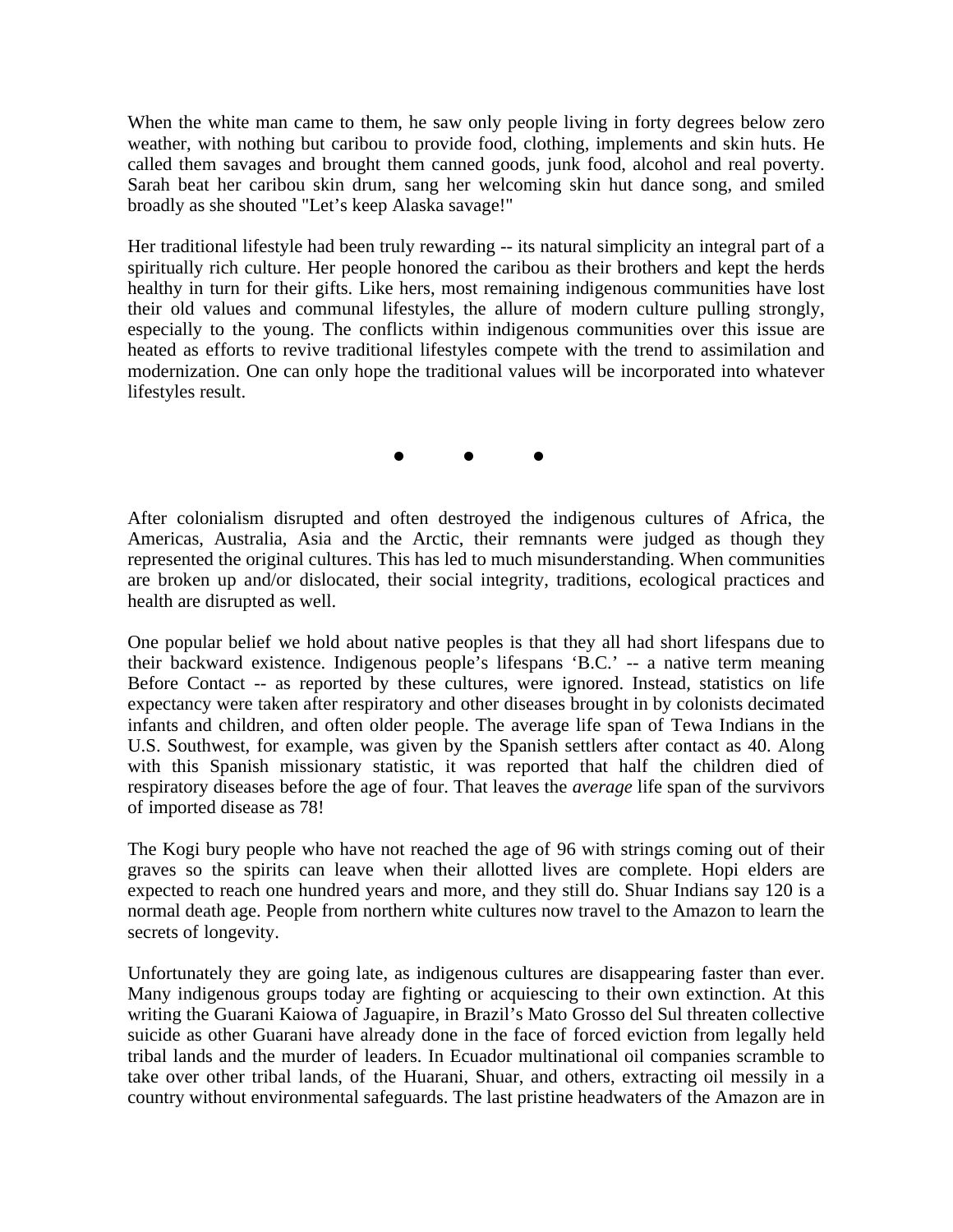these territories, being covered one by one in oil slicks as the natives die from disease and destruction. North American volunteers, shocked by the situations of indigenous people in South America, have tried to help them. Some, like indigenous people opposing these processes themselves, have been murdered for their activities.

Linguists estimate that half the languages of the world are already extinct, and that in one more generation half of those left will be gone. Human diversity is crashing even faster than bioregions are destroyed. The Hopi, the Kogi, the last free-living Aborigines all tell us that they can no longer keep the world in balance through their prayers and ceremonies. The White/Younger brother is too powerful and must now come to his senses or complete the destruction.

In North America, as in other parts of the world, the indigenous survivors of colonial policies forced onto reservations were deprived of their natural economic bases. In Canada, some Indians could get title to their lands only if they 'improved' them by stripping them of trees. In the United States, bulldozers ripped out the pinion trees that provided the sustenance of the Shoshone and the animals of Dine'h (Navajo) shepherds are destroyed even today in efforts at forced relocation of people in order to mine their lands.

Native peoples' religious practices were outlawed until 1978 in a country founded on religious freedom; their traditional governments dismantled, outlawed and replaced by Tribal Councils designed by the U.S. government. Consequently, many native nations are divided by conflicts between such councils and traditional, if 'illegitimate' leadership.

1992, the Quincentennial Celebration year of Columbus' first voyage to the Americas and the year of the Rio Earth Summit with its worldwide meeting of indigenous peoples -- in addition to the world's governments and non-governmental organizations -- brought indigenous issues into the public eye as never before.

The systematic destruction of native people and cultures is at least now well documented, though still not widely known. Precisely because it is *not* common knowledge, confusion still exists about what real indigenous cultures were. It is as inappropriate to judge indigenous cultures by the worst behavior we find among their abused and impoverished survivors as it is to glamorize them, to sell their ceremonies, their portraits and their art for profit, with few exceptions giving little or no return to their creators. The point is not to romanticize indigenous people, who have been and are as human as all others, but to acknowledge and learn from their traditional best -- from their deeply spiritual respect for and scientific knowledge of nature.

**· · ·** 

To be respected by the dominant culture of the White Brother, knowledge must be scientific. For this reason it is important to show that indigenous people indeed have scientific knowledge.

Science is defined by Merriam Webster's Collegiate Dictionary (10th edition, 1993) as "the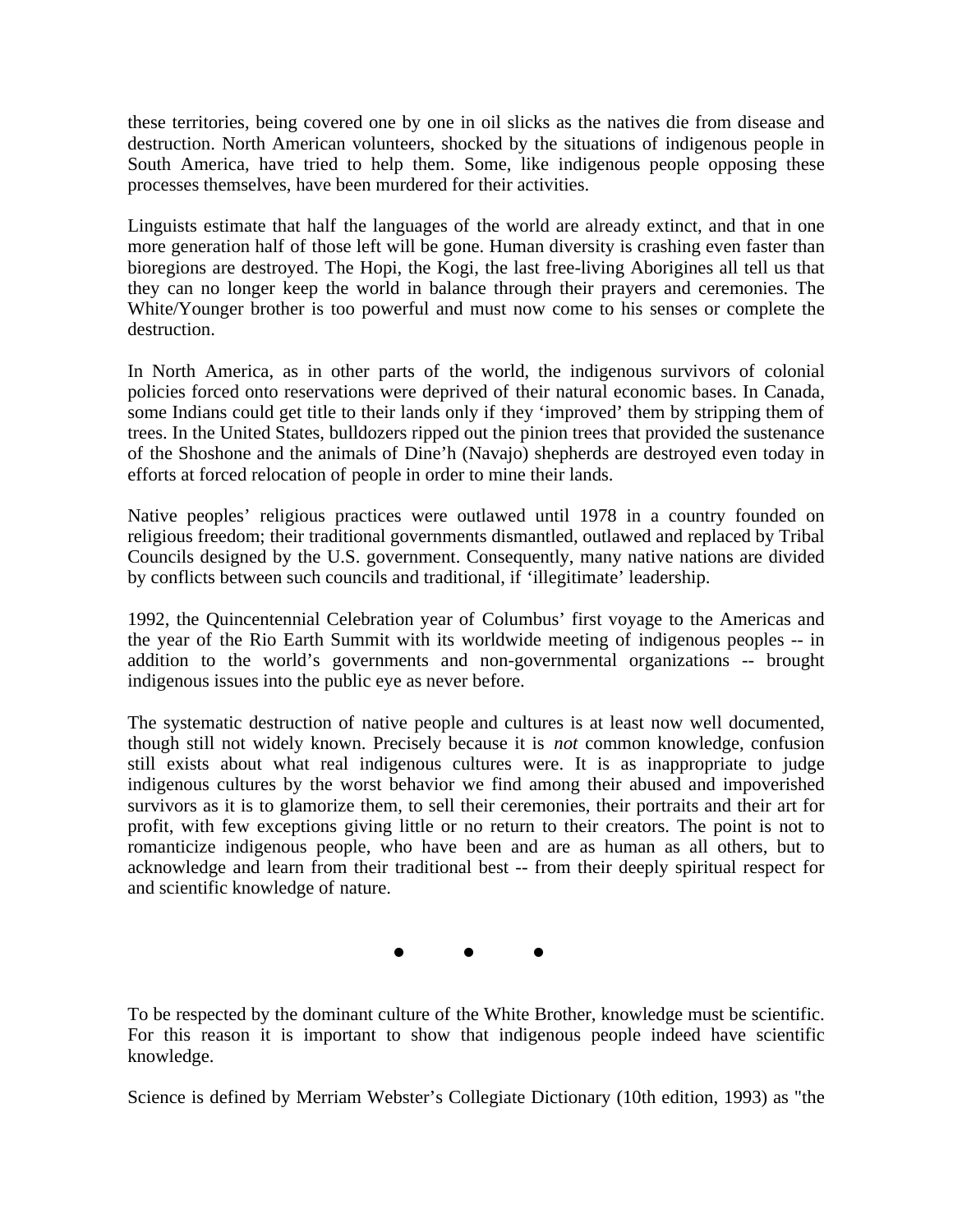state of knowing" or "a department of systematized knowledge as an object of study." This definition certainly includes indigenous knowledge. The American Heritage Unabridged Dictionary of the English Language (3rd edition, 1992) defines science as "the observation, identification, description, experimental investigation and theoretical explanation of phenomena." This is a bit more precise, yet a good description of what indigenous people do that is appropriately dignified with the label 'science.'

As defined by the Oxford English Dictionary, science is "the state of knowing", or "knowledge as opposed to belief or opinion," knowledge, that is, "acquired by study." The OED continues explaining that science is "in a more restricted sense: a branch of study which is concerned either with a connected body of demonstrated truths or with observed facts systematically classified and more or less colligated by being brought under general laws, and which include trustworthy methods for the discovery of new truth within its own domain." Detailed as this definition is, there is nothing in it to exclude indigenous science.

While native scientists do not do science in laboratories, they do systematically acquire scientific knowledge through observation, experiment and theoretical explanation in a framework of natural law. Dr. Greg Cajete, a Tewa Indian educator and author from the Santa Clara Pueblo observes that the white man does science in a "low-context environment," isolating phenomena to study them outside their natural context, in a laboratory, while the red man does science in a "high-context environment," studying phenomena within their natural context.

He explains that the reason for this difference has to do with the purpose of science in the two cultures. While both do science in pursuit of knowledge based on real observation and experiment, the white man removes phenomena from their natural context to study them in laboratories because he seeks knowledge enabling him to control nature for his own purposes, while the red man leaves what he studies in place because he seeks knowledge that will permit him to integrate himself harmoniously into nature. Indigenous scientists have always known the participatory universe, while the industrial culture's scientists only recently discovered it, now understanding that the pure objectivity considered so fundamental to doing good science was illusory.

Indigenous science is thus participatory -- fostering dialogue between humans and the rest of nature. It is taught to all people, not as something learned in limited years of schooling, but as a lifelong task, though its specialists -- such as medicine people who are both researchers and practitioners -- spend many years in formal and rigorous training.

Industrial era science consciously and carefully divorced itself from religion for reasons of historical conflict with the church. Efforts to resolve this conflict are being made by scientific theologians such as Thomas Berry and Matthew Fox, who integrate the modern scientific story of cosmology and planetary evolution into religion, by physicists such as Brian Swimme and Stephen Hawking, who comfortably talk about God, by philosophers such as Ken Wilber.

It is noteworthy that on both sides -- religion and science -- these efforts are seen as *integrating* the separate concepts of God and Nature. In most indigenous belief systems, God as Creator and Nature were never separated, as Creator was the very essence of Nature, just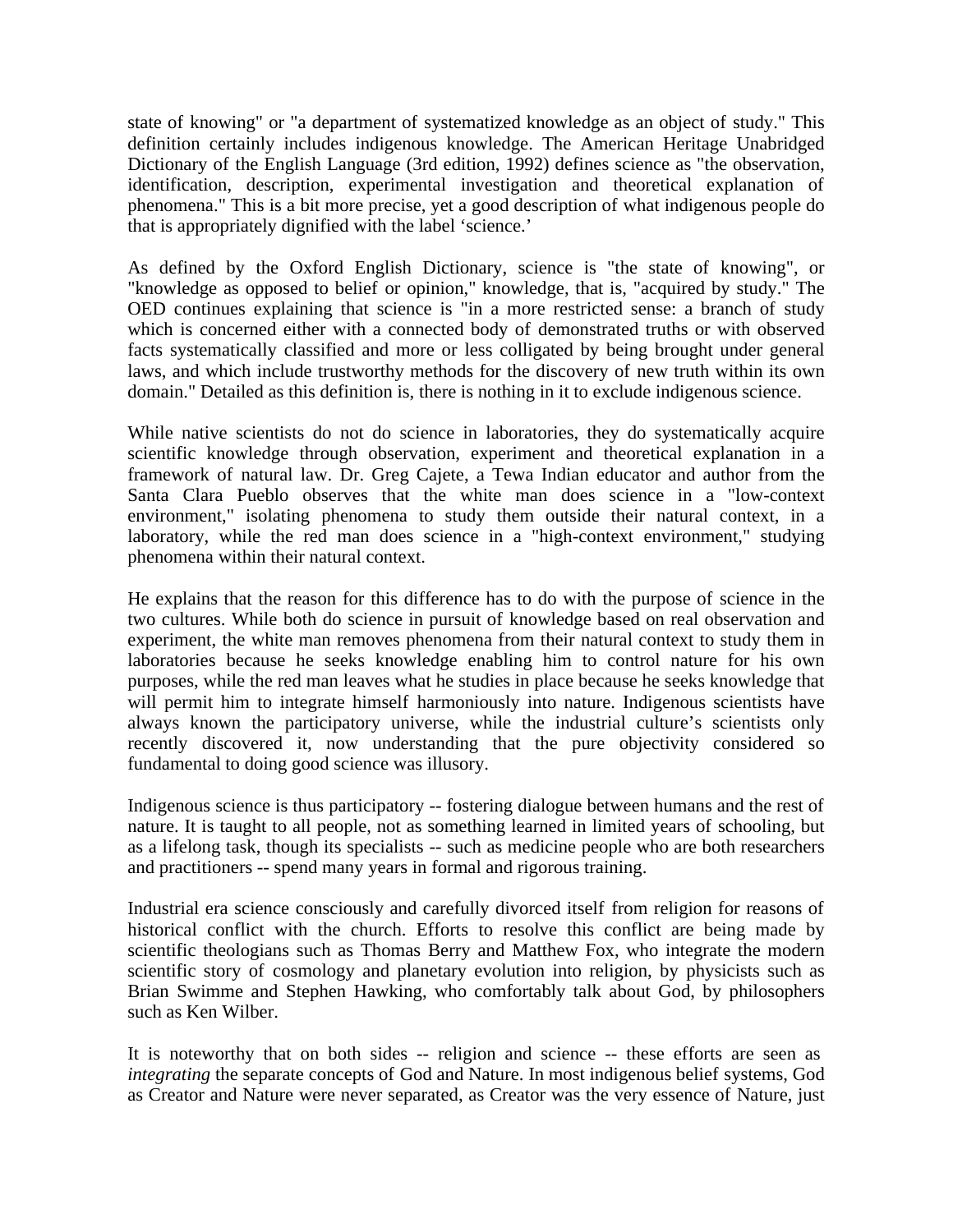as we discover today. Many indigenous people are puzzled by industrial culture's separative tendencies, with their arguments, for instance, about whether God exists outside or inside the natural world. They ponder our strange separations -- our divisions of our lifestyles into separate categories of science, religion, economics, politics, ecology, arts, etc.

One Meshika grandmother, Xilonem Garcia, has said "Anyone who knows how to run a household knows how to run a world." She understands fractal biology -- that patterns repeat at different levels, and that a healthy living system must run by the same principles no matter what size and scope it has. Consider the definitions given earlier of ecology and economy as 'organization of the household' and 'operating rules of the household.' This native elder understands that they cannot be separated.

The point of this discussion is not to show one science or cultural pattern superior to another, but to recognize that there can no more be one true science than one true religion. In Chapter 12 we discussed the impossibility of any single true worldview. Science itself is a mapping activity -- its theories are testable maps to the underlying reality filtered into our minds through our limited senses. We make many different kinds of actual maps, all valid. We do not expect a pilot to fly by a road map, a driver to drive by a weather map, or a weather forecaster to predict weather from a topographical map. We make our maps for different purposes, just as indigenous and industrial scientists make their scientific descriptions of the world for different purposes.

What matters is which sciences we consider when we want to achieve these varied purposes. Indigenous science may offer little to the design of a radio telescope or new computer operating system, but it may be extremely useful if we want to know how to survive as a healthy part of nature. In Chapter 20 we will see that sustainable agriculture, for example, may better be based on indigenous and traditional techniques than on costly and destructive hi-tech farming.

**· · ·** 

By the fields recognized in western science, indigenous sciences include biology, geology, astronomy, navigation, meteorology, botany, medicine/pharmacology, psychology, agricultural engineering, plant genetics, ecology, social and political sciences, all based on as much as thousands of years of observations and experiments. Such sciences have contributed enormously to modern knowledge. Jack Weatherford has documented many examples of the very widespread fruits of indigenous science in our modern civilization, from aspirin and freeze-dried potatoes to the political science of our own constitutional democracy.

The political science of the Haudenosaunee contributed much to the democratic Constitution of the United States, as the September 1987 *National Geographic Magazine* and the later work of work of scholars such as Oren Lyons, Vine Deloria, Jerry Mander and Jack Weatherford, have documented. The founders of the U.S. were refugees from European tyrannies. It was among the Indians of the Haudenosaunee League, whom they called Iroquois, that they -- especially Benjamin Franklin -- found democratic principles and practices at work. The Haudenosaunee League was a peaceful and democratic federation of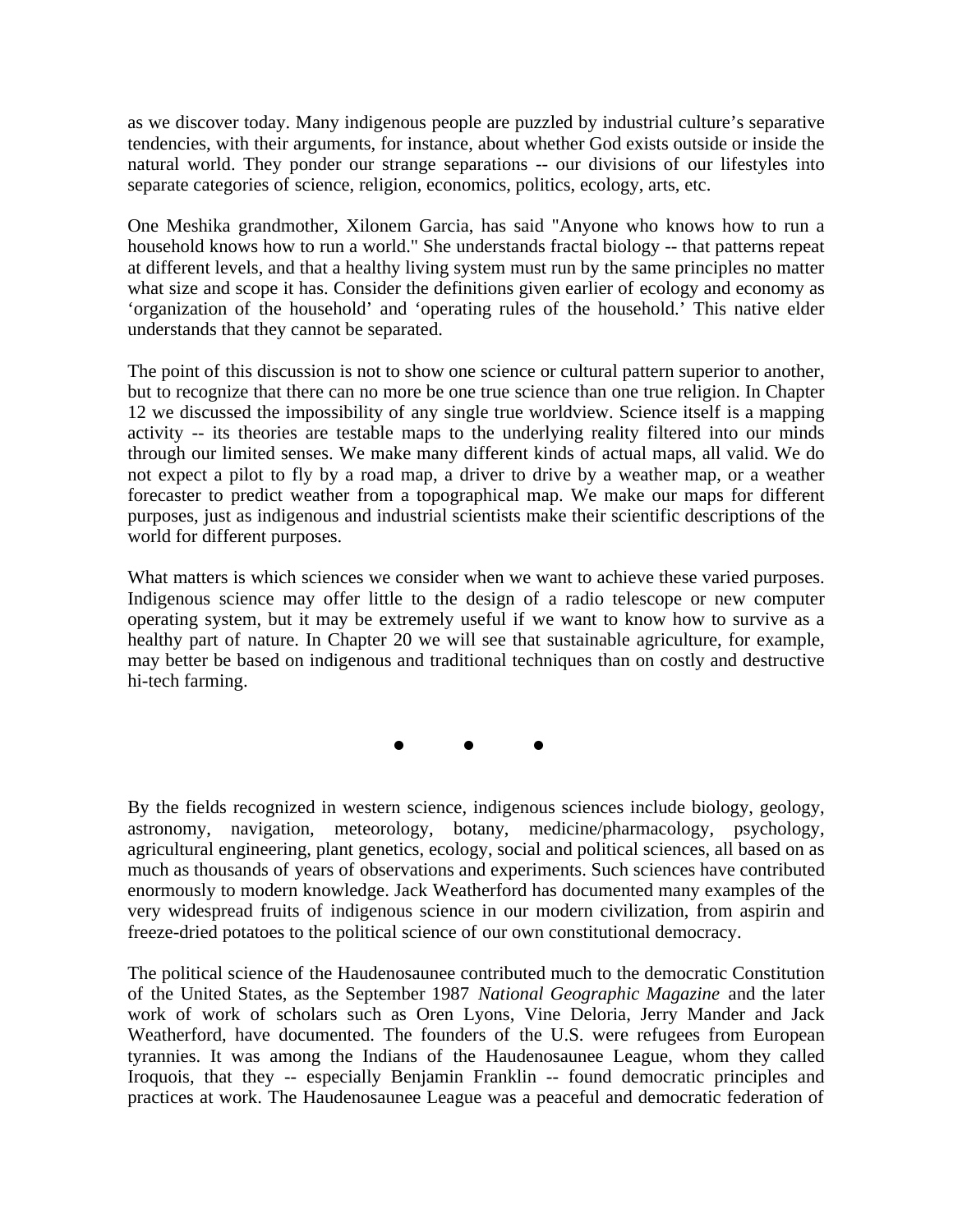tribes that had been historically at odds with each other. Unfortunately, while adopting these Indians' democratic forms -- there were no democratic government role models in Europe - the founding fathers left out the equal role of women in governance, as well as the role of children and the sacred contract with nature.

Among the Haudenosaunee, chiefs were selected by grandmothers, who had watched them grow up and knew who would serve their people well. It was also the power of the grandmothers to remove chiefs from their positions if they did not govern and keep ceremony as they should. More generally, women participated equally in all decisions. The Haudenosaunee, like indigenous peoples everywhere, used the sacredness of nature as their guidepost to what should or should not be done by humans. To be sacred is to be inviolable, to be treated with utmost respect. To have a sacred contract with nature is to care for it, protect it, give back for what you take.

Indigenous and traditional communities were necessarily aware of the ecosystems in which they lived. Current anthropological/archeological interest in demonstrating the demise of cultures such as the Maya through their own environmental devastation is inconsistent with their sophisticated level of agricultural knowledge. Droughts not controllable by humans are another matter, and a drought phase lasting hundreds of years is far more likely to have caused the demise of the Mayans.

Some native techniques, such as burning small forest areas, farming them a few years, then moving on, were considered destructive until recently, when our own scientists recognized the value of controlled burning to forest health. The Amazon Kayapo and many other rainforest peoples in other parts of the world carefully included in their gardens plants and trees that would insure the rapid regrowth of forest on each such plot.

Hunting buffalo by driving herds over cliffs is another example used to demonstrate ecological malpractice among Indians. This was indeed a real, though difficult and dangerous practice among a few tribes. Vastly fewer buffalo were killed this way than by the colonists' practice of shooting them by the thousands from trains. All dead animals were fully used by Indians rather than being left to rot as in the latter case. It is true that some young Indians today hunt recklessly when allowed. They fear their hunting privileges may be taken away again at any time. As Haida elder and former leader of the Haida Nation Lavina White (Tthow-Gwelth) said in a speech at a 1990 University of Calgary conference:

*To my people, all creation is sacred and our religion is to live in harmony with nature. But... we've had no control over anything, not even our own lives, for a long time. We've been held captive in a reserve system that has no economic base, and we have been unable to live as we should be able to. Before contact -- before interference from white men -- there was order, and we assumed such order existed throughout the world. ... Some people are worried about how we are going to treat wildlife if we ever get control of our lives again, worried that there would be a lot of abuse. That's untrue historically and...I would like to assure you that our philosophies wouldn't permit us to carry on in that way. Even if there were some people wanting to do that, they wouldn't be able to for very long. If we got our systems back, we could deal with those sorts of things*.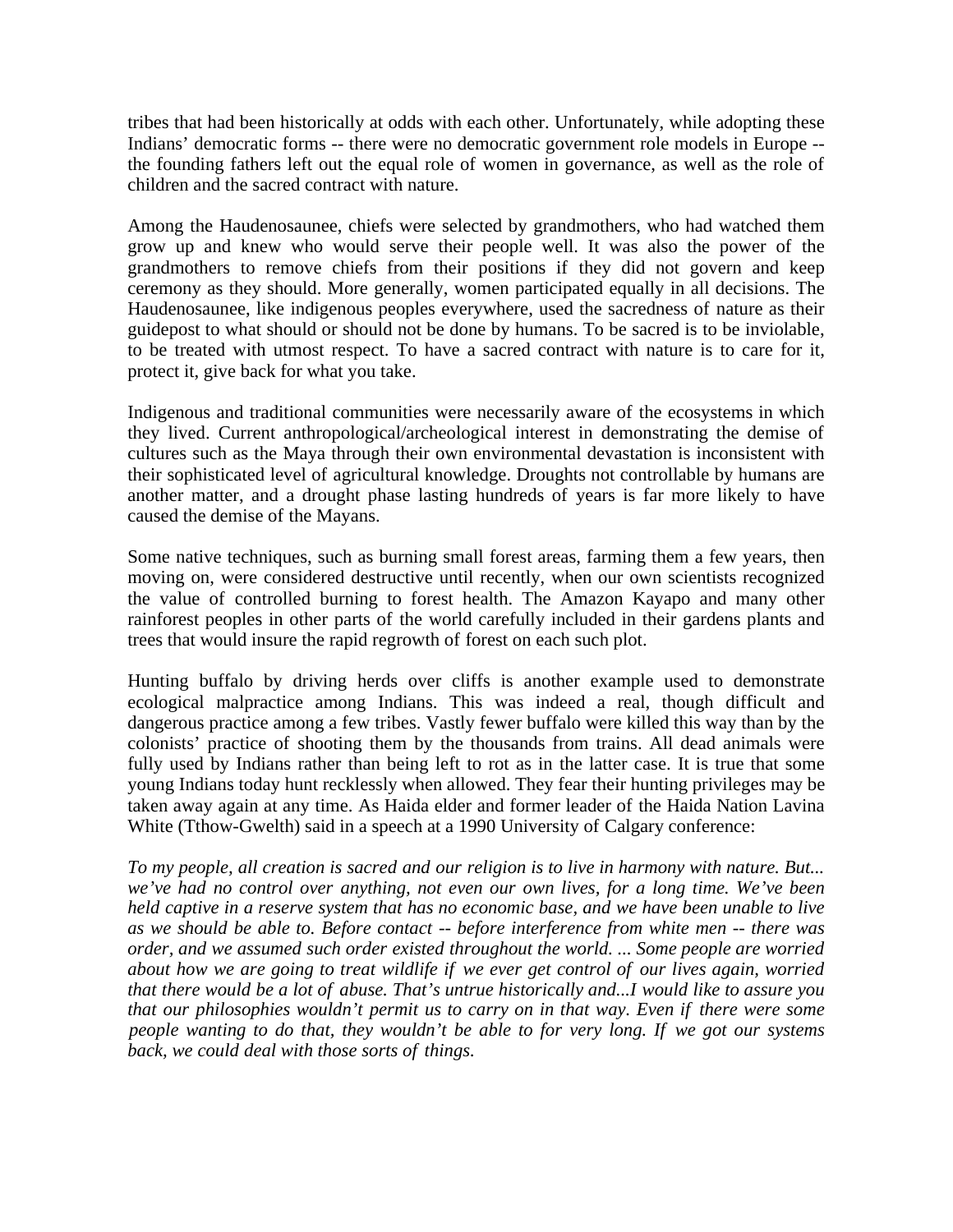

Because we are accustomed to equating science and technology with mechanical instruments, machinery and all the material products of our culture, it is difficult for us to grasp the enormous scientific and technological prowess of peoples who consciously and deliberately kept their material goods to a minimum in order to live in ecologically sound ways. An Amazon Indian child may learn to distinguish literally hundreds of species of bees by their appearance and behavior. A trained medicine person would have as detailed knowledge of psychology, traumas, illnesses and medicines as any technological society doctor, though this knowledge is orally and experientially acquired and its practice does not depend on hospitals with their technological support systems.

Manuel Cordoba, a Brazilian rubber tapper kidnapped as a boy early this century, learned the medicine he practiced all his life from Amazon Indians, as documented by Bruce Lamb. In Cordoba's advanced age, he was called in when doctors failed to cure the chairman of the Medical School at the University of Lima of a terminal illness. Cordoba succeeded, using only indigenous knowledge and medicines. He was offered a professorship at the university, but declined. Today drug companies buy up rights to exploit the Amazon for medicines, patenting them on discovery.

'Invisible' technology appears magical to those not trained to use it, especially in the realm of healing. Many Amazon medicine men use the hallucinogen known as *ayahuasca*, made from several varieties of *Banisteriopsis* vine, to diagnose in detail the physiological problems of their patients, as Cordoba was taught to do. In the hands of trained practitioners, it can be used to unite minds and bodies such that detailed knowledge can be transferred directly among people and other species. Cordoba was even able to telepathically transmit specific physiological information to his wife, who had not taken the ayahuasca. These abilities have now been researched by Fred Alan Wolf and other western scientists.

Amazon hunters also use ayahuasca visions to locate and communicate with animals prior to hunting them. In Canada, some Indian hunters dream the hunt before going on it, without the aid of hallucinogens. Such a hunter sees the animal willing to sacrifice its life and makes a sacred contract with it in the dream, to give its life. He tells the other hunters how and where to find it, making the actual hunt efficient. He teaches tracking and the making of weapons as well as how to dream. In industrial cultures our great men sometimes say they got information through dreams, as with the scientist Kekule's carbon ring, or some of Einstein's theories. But we write these off as quirks of genius, and show interest only in the formulas that can be written. We do not ask them to teach students to dream.

Polynesian navigators of the Pacific Ocean have traversed its waters for thousands of years without benefit of compass. These navigators knew astronomy for navigation by stars, had sophisticated knowledge of both deep and surface currents, cloud and weather patterns and fish and bird migrations to guide their swift, elegant outrigger canoes over vast stretches of ocean. They were also trained to detect magnetic fields directly in their bodies to give them the compass directions migrating animals have. They could sense their proximity to land, or, as one such navigator said, "stand tall in your canoe, until you see where the land is."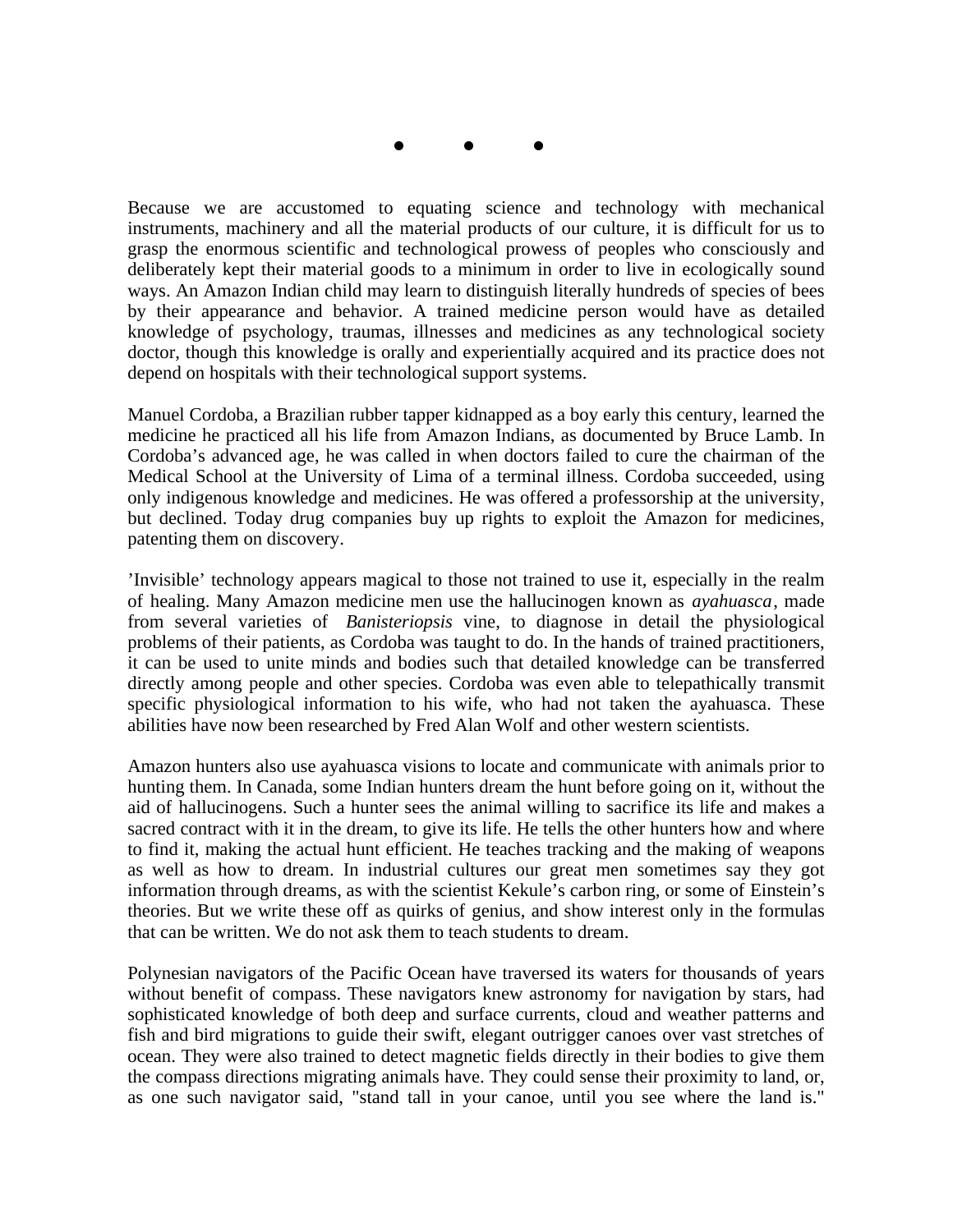Nowadays that is called remote viewing and has been much researched by the U.S. military. Thirty indigenous Pacific nations have recreated their traditional sea-going vessels in recent years in order to retrace ancient voyages using the same techniques.

Much indigenous science is based on centuries and even millennia of observation passed on through time, generating laws of relationship. Hopi observations in geology and meteorology, for example, led to the understanding that underground copper deposits in the Southwest act as lightning rods, drawing down lightning and bringing life-giving rains to the desert. They know that mining can change weather patterns as surely as the Kogi know that deforestation and mining are drying the climate around them so their mountains no longer have adequate snow to feed the rivers on which their crops and lives depend. Both cultures have observed the destruction while the white man saw only the copper and the gold that would bring him wealth.

Australian aboriginal tribes have also observed changes in their outback desert habitat over time -- an ongoing trend of decreased rain, increased heat, the reduction of plant and animal reproduction. Of all indigenous peoples, these Aborigines may play the most conscious roles of all in the co-creation of their environments. Many people have by now seen their beautiful dot paintings, but few have understood their significance, which can be learned only by deep relationship with these cultures.

Like Tibetan or Dineh (Navajo) sand paintings, the Aborigines' paintings are traditionally made not on canvases, but on the ground, to be blown away or dissolved back into their place. Each painter is responsible all his or her life to a particular species or element of the land, painting it, in its context, again and again. The painting process itself is a ceremony that takes weeks, and includes ritual song and dance. Its purpose in an Aborigine community is to consciously connect it with all the elements of a particular ecosystem, from sand and rock to microbes, plants and animals, *and help bring it into being from source consciousness* -- sometimes called Dream Time -- moment by moment.

Such understanding of creation has been completely foreign and apparently superstitious to Euro-Americans. Only now, with the latest discoveries of physics, does it begin to make sense and demonstrate the advanced knowledge we were incapable of comprehending. Deep dialogue between the remaining traditional Aborigine elders and western theoretical physicists and biologists could lead to new breakthroughs.

This book takes the optimistic position that it is not too late to learn from the ways of nature and the scientific knowledge of indigenous peoples, with their deep ecological wisdom. Cooperation between indigenous and industrial society, based on mutual respect, can help us identify destructive technologies and make useful technologies ecologically sound. It can even lead to advances in our knowledge of how the universe and out own planet create themselves and function, as we have just seen. The White Brother's inventive genius is enormous and capable of solving the greatest problems we face, if it is augmented by the Red Brother's deep knowledge and wisdom.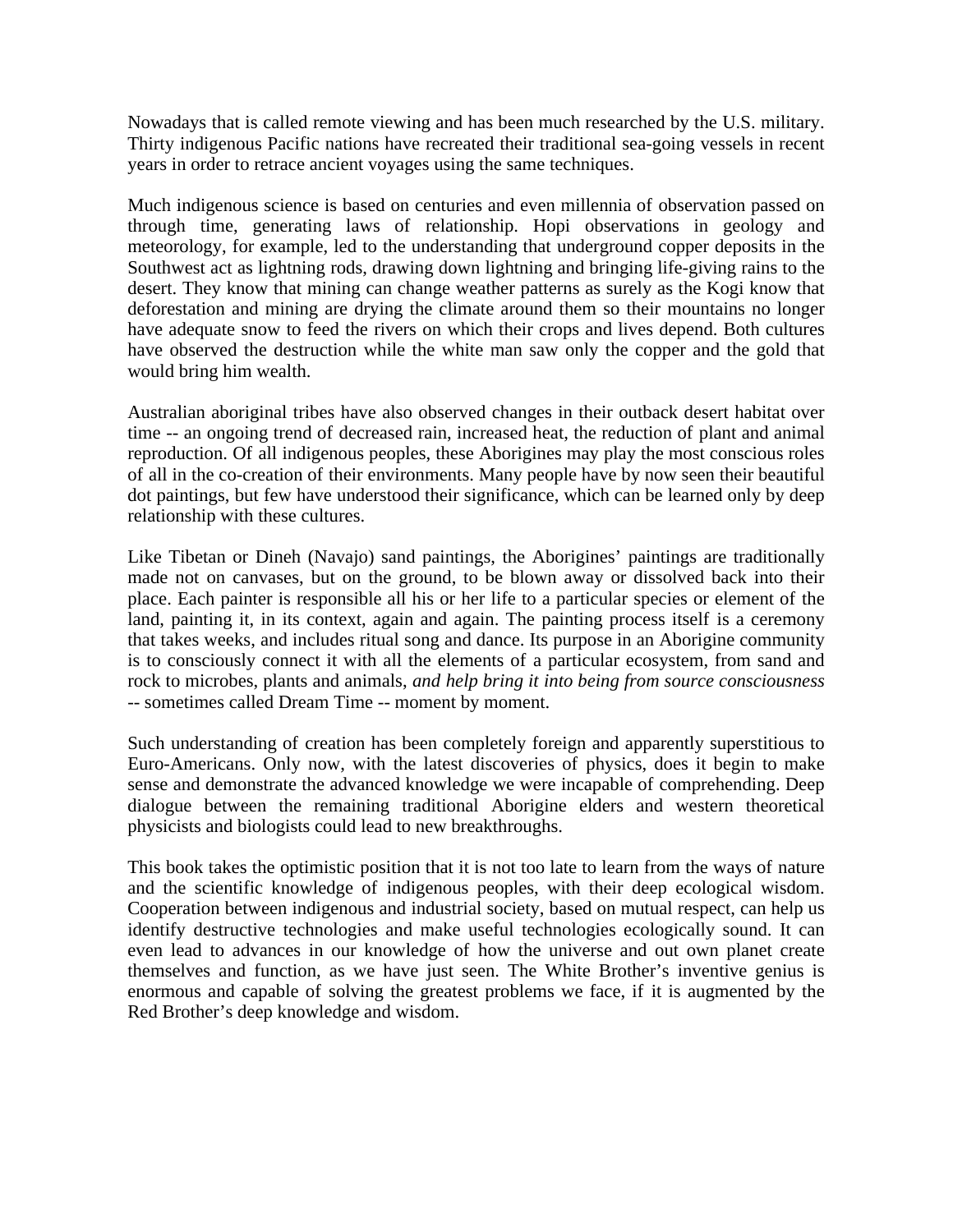## **Sustainable Society**

Sustainability is now widely discussed, at conferences, in the media, among people in the street. Despite heated debates, many people do not have a clear idea of what it means. This is not surprising, since visions of what sustainability might look like are virtually absent from these discussions except among people such as Bioregionalists and Futurists who are not yet widely represented in the population. On the whole, the debates are based on fragmented worldviews that make it difficult to understand the issues holistically.

People do recognize that the discussion of sustainability has to do with changing the way things are and that it is linked to concern for the environment. Many people are afraid it means ecology at the expense of economy -- pitting the survival of endangered species, for example, against jobs and development, as is sometimes phrased "jobs versus spotted owls." It is natural in our culture to think in this way -- that for something or someone to gain, something or someone else must lose. This is because we are accustomed to living in what Hazel Henderson has for decades called a worldwide 'win-lose' economy -- the kind of economy we discussed in Chapter 16, where we observed how such an economy would kill a living system. Sustainability, in its essence, is about the necessary shift to a win/win economy that would benefit all humanity as well as the other species on which human life depends.

We have seen that the words ecology and economy are related as design and management of a 'household,' and how, in trying to understand the various aspects of human society as parts of a social mechanism, we lost sight of the fact that one cannot separate how our human household is run from how it is organized.

Let's look once more to our physical bodies, seeing their ecology as their organization into interrelated systems -- skeleto-muscular, circulatory, digestive, brain/nervous, perceptual, and so on. By what principles do they manage their economy of food intake, of cellular maintenance, of endocrine, plasma, etc. production, of materials and product distribution, of recycling and elimination of wastes?

We know the nervous system acts as a service government -- a central guidance system collecting information, monitoring the state of affairs everywhere in the body, working closely with endocrine and blood systems to make sure supplies are appropriately distributed, coordinating the tensegrity movements of bone and muscle, the perceptions from eyes, ears, nose, mouth and skin, regulating body temperature and emotions. Its jobs are far too numerous and complex to mention or track them all What we can say is that as long as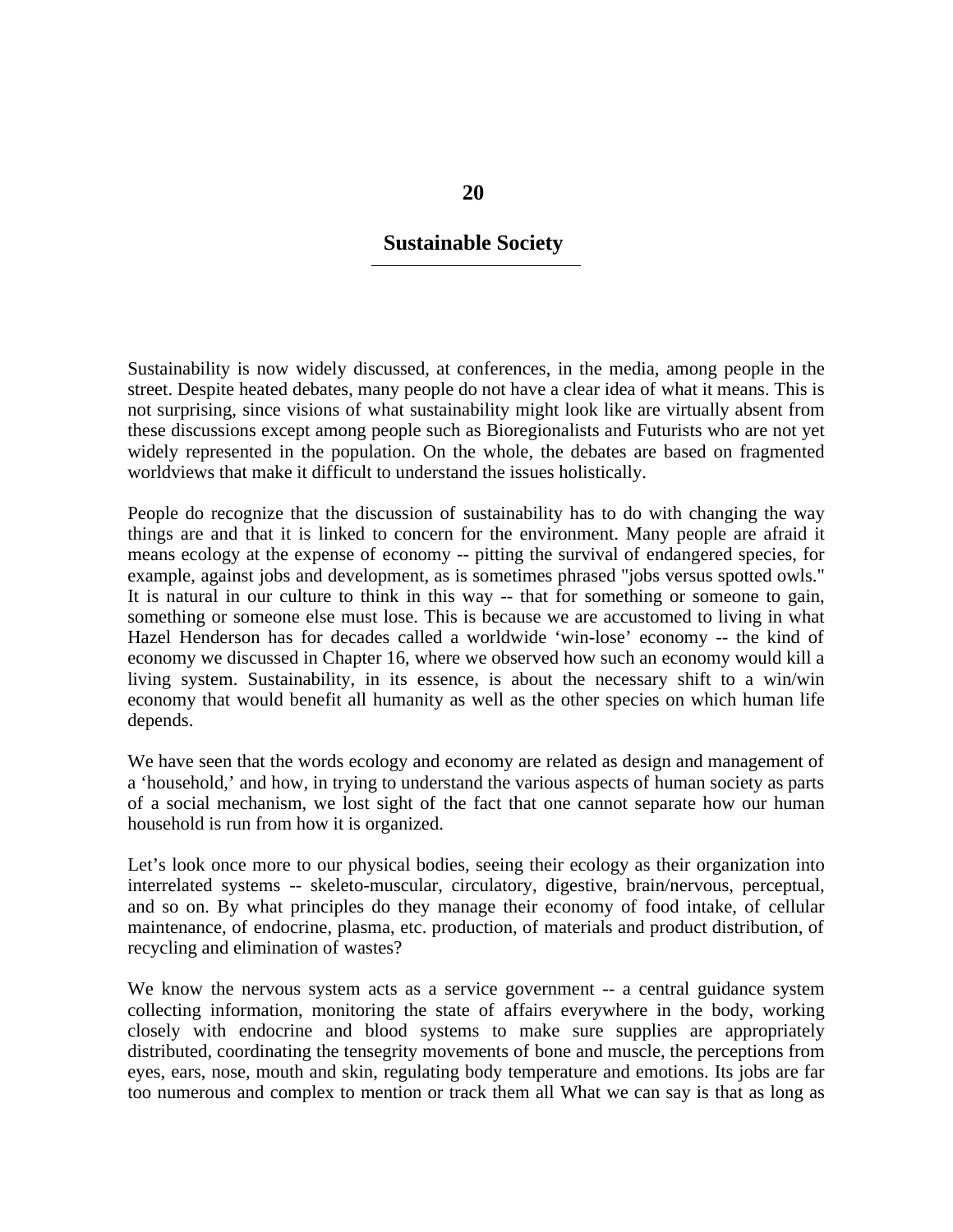the body is healthy, there is no conflict between its ecology and its economy. It coordinates a win/win economy/ecology in which all parts contribute what they have to offer and all parts benefit equally from the collective economy. No part of a healthy body gains its health at the expense of other parts; there are no such things as rich and poor organs.

If we accept the notion of the living Earth, and the body of humanity as an integral part of it, then we have no choice but to implement a healthy win/win world that can continue indefinitely, which means a *sustainable* world. As long as you are healthy and avoid accidents, you are sustainable for a natural lifetime . In the same sense, a healthy world is a sustainable world. This whole book has been about sustainability, yet the current debate on the subject warrants some further discussion.

In *Earth in The Balance*, Al Gore called for "an environmentally responsible pattern of life." He expressed optimism about the fact that most people now see themselves as part of a global civilization, and that most of the world has chosen democracy as the preferred form of political organization and modified free markets as the preferred form of economic organization. Yet he recognizes that the single most difficult relationship is the one between wealthy and poor nations, clearly stating that the wealthy nations will have to write off impoverished nations' debts and assist their sustainable development to make them partners in a balanced, healthy global economy.

This is a clear case of recognition that sustainability implies a balanced economy of equal partners, rather than an economy in which some nations or corporations gain at the expense of others. Gore recognizes that

*any such effort will also require the wealthy nations to make a transition themselves that will be in some ways more wrenching than that of the Third World, simply because powerful established patterns will be disrupted...the developed nations must be willing to lead by example; otherwise, the Third World is not likely to consider making the required changes -- even in return for substantial assistance*.

Gore thus cuts right to the core of our global crisis. Our win/lose world is a top-heavy world in which seven percent of the people own sixty percent of the land and use eighty percent of the available energy. Its dominant economy has been and still is based on growth that simply cannot continue its path of destroying ecosystems and creating ever-expanding masses of impoverished and desperate people.

Resource use, population growth, the gap between rich and poor are all proceeding along exponential curves heading quickly toward infinity -- and none of them, of course, can reach it. There is no way to have an infinitely large population, to use an infinite amount of resources, etc. So we *know* things will change. Something will alter the direction of change. The question is only, what will it be? Extinction? Other disasters, such as economic crashes or massive technological breakdowns? Or a sudden awakening and resolve to implement sustainability?

One problem with appealing to national governments to shift toward a more equitable world economy is that multinational corporations are now often richer than many nations and have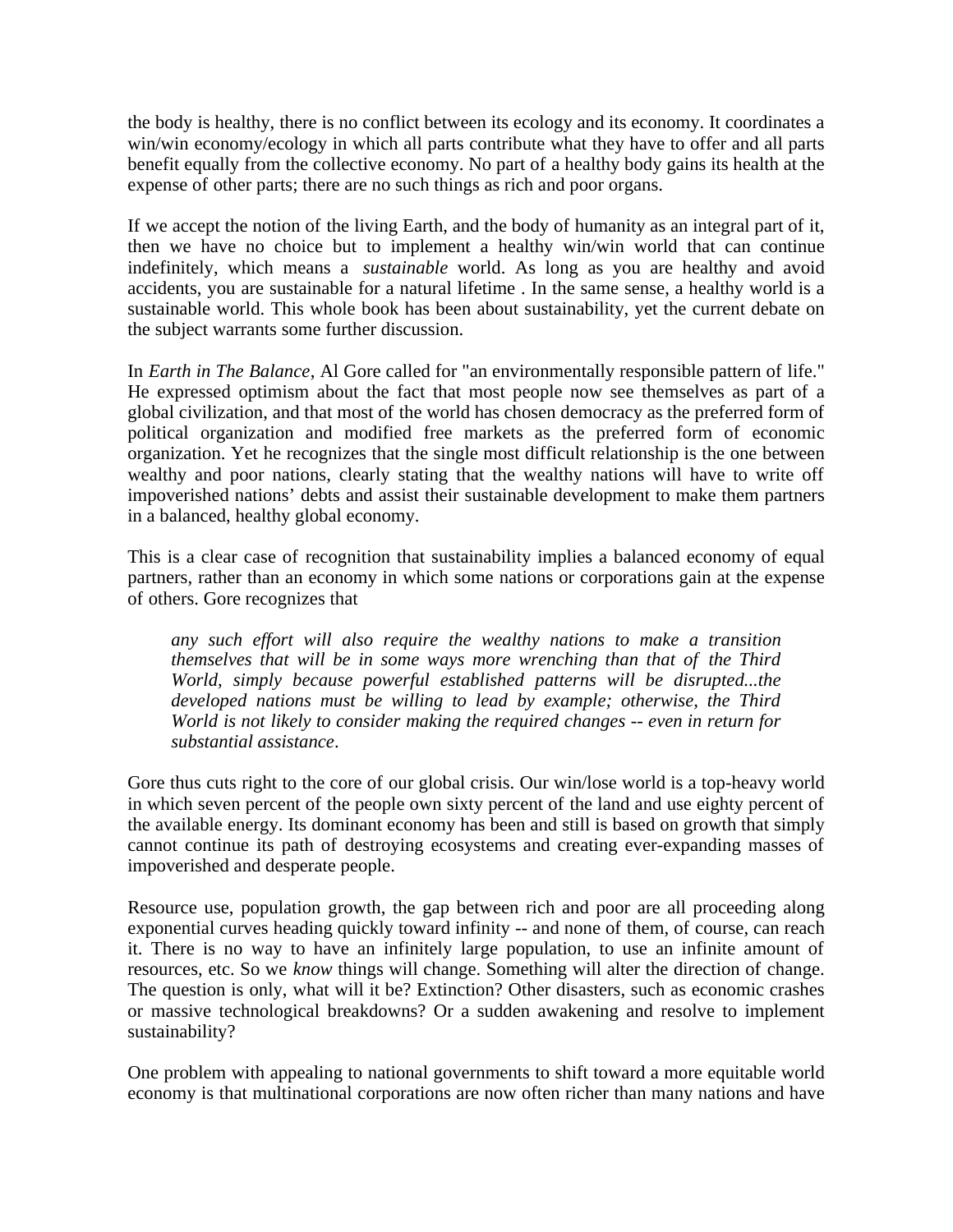the power to control them. Paul Hawken points out that lobbying for corporate interests in Washington DC is a multi-billion dollar industry with which no other interests can compete fairly. He reports that during a single legislative session U.S. congressmen take 3,000 corporate financed holidays, illustrating how the U.S. government, not to mention campaign financing, is kept in service to business rather than the other way around.

Chief Oren Lyons of the Onondaga Nation uses the metaphor of CEOs of businesses and banks as jockeys on multi-national corporation and bank 'horses,' beating them on to a finish line now visible as a stone wall they will run into, yet not even turning around when one of their fellows falls. What this metaphor portrays is that corporate businesses and banks, including international development banks that serve corporate interests, are in a competitive race of unsustainable world economy. Lyons' stone wall finish line is consistent with our analysis of the death of a living system pursuing win/lose economics. To illustrate our state of denial about our non-sustainable world, Lyons has also used the metaphor of the Titanic, which its owners, crew and passengers all regarded as such a marvel of modern technology it could not possibly go down. Notably, the film *Titanic* became a great cultural hit.

In this light it is interesting to consider historian Arnold Toynbee's observation, after studying twenty-one collapsed civilizations, that what they had in common was inflexibility under stress and the concentration of wealth into few hands. We cannot deny the current stress. Will we remain inflexible in maintaining a system that concentrates wealth to the increasing detriment of most humans?

**· · ·** 

While human communities were small and in close touch with their ecosystems or bioregions -- as we began to see in the last chapter -- many of them were able to function in good ecological and social health, often quite democratically, sometimes for many centuries. They functioned much like bodies, with divisions of labor and all parts contributing to each other's welfare.

Helena Norberg Hodge has shown how the rural towns of Himalayan Ladakh, sometimes called 'Little Tibet' -- with their three-story white-painted houses, beautiful monasteries, irrigated wheat fields and gardens, herds of animals, festivals displaying their music, theater arts, brocades and silver, crops adequate to support their people in good health, with no poverty -- functioned sustainably for many centuries. Buddhists and Muslims lived peacefully together in these communities, with their deep spirituality and strong values.

Despite the considerable property described, the barter economies of these communities were discovered to count as nothing when Ladakh was introduced to the concept of GNP. Only when these barter economies were undermined by the influx of the modern commercial world into this tiny remote country and men were persuaded to leave these communities in order to work for a pittance in cities did the GNP go up. Unfortunately, the result was a great deterioration in the lives of these Ladakhis.

How were the men persuaded into leaving the spiritual beauty, communal harmony and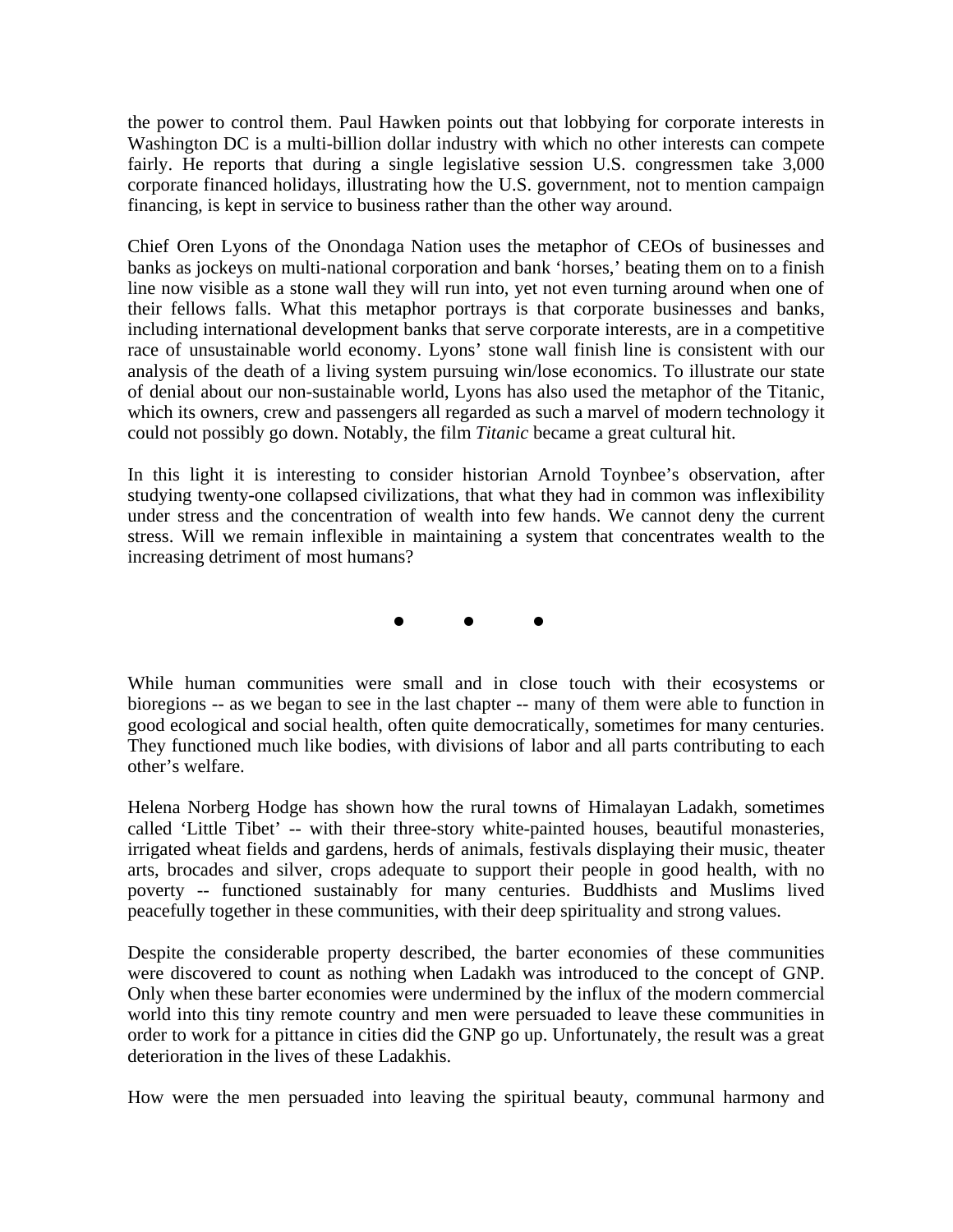physical bounty of their villages for polluted, congested urban living? As in other parts of the world, roads were built, people were encouraged to stop producing their own food and goods through the import of subsidized grain and other cheap imported goods and the opportunity to earn enough to pay for at least the basic ones.

Motorcycles, TV and videos filled with guns, girls and images of no-work affluence in the West came in to seduce the young men, eroding the economy and the values of rural life. People were told they were backward; that modernization would bring great benefits. Because of the initially subsidized grain, fields were abandoned; school children were systematically taught the values of a market economy, the importance of industrial development.

The living systems of the old communities were thus fragmented beyond repair. Hodge, who lived in Ladakh throughout this modernization process, documents how the happiness of the people plummeted and conflicts erupted as they had to live with difficulty on dreams of a better life that did not materialize for them. As Hodge points out, this single decade of change from peaceful, healthy self-sufficiency to conflict-ridden, miserable dependency reflects in a nutshell the colonial process all over the world, everywhere counted as economic improvement.

The colonial process has been and is always essentially the same -- the mining or monoculture farming of indigenous lands by outside owners using local labor for a market economy destroys self-sufficient, independent and secure community, whether the lands are seized outright or bought cheaply. Removing the men to provide a work force leaves women and children with more work and a ruptured society ever more dependent on cash. The old community rules and values cannot be sustained, population is no longer controllable. Later, this destruction is compounded by urbanization and industrialization, which makes people totally dependent for their livelihood on paid work and impersonal institutions, such as credit banks, supermarkets, hospitals, etc.

In her interviews with African village women, population expert Perdita Huston found that grandmothers were socially and economically better off in intact tribal societies than were their granddaughters in modern economies. In Ladakh, the downward change has happened in a single generation. In Africa, the process has been going on longer. But in any case, the majority of people of these formerly healthy living systems end up poor or destitute on barren land or in urban slums. They have become part of a world economy in which they serve as cheap labor and market outlets if they are lucky. Increasingly, they are left out of even these slim benefits, desperately poor in huge urban slums, on the edge of starvation throughout their lives, many never reaching adulthood.

According to world futurist Rashmi Mayur and TV documentaries, many millions of children in Bangladesh and India under the age of ten are enslaved up to nineteen hours a day, seven days a week in factories making goods for export to the U.S. Making consumers conscious of these conditions has created a groundswell of protest -- exactly what is needed to change them.

A historic1994 *Atlantic Monthly* cover story by Robert Kaplan -- illustrated by a world on fire -- documented the devastating reality of desperate poverty imposed on peoples in Africa,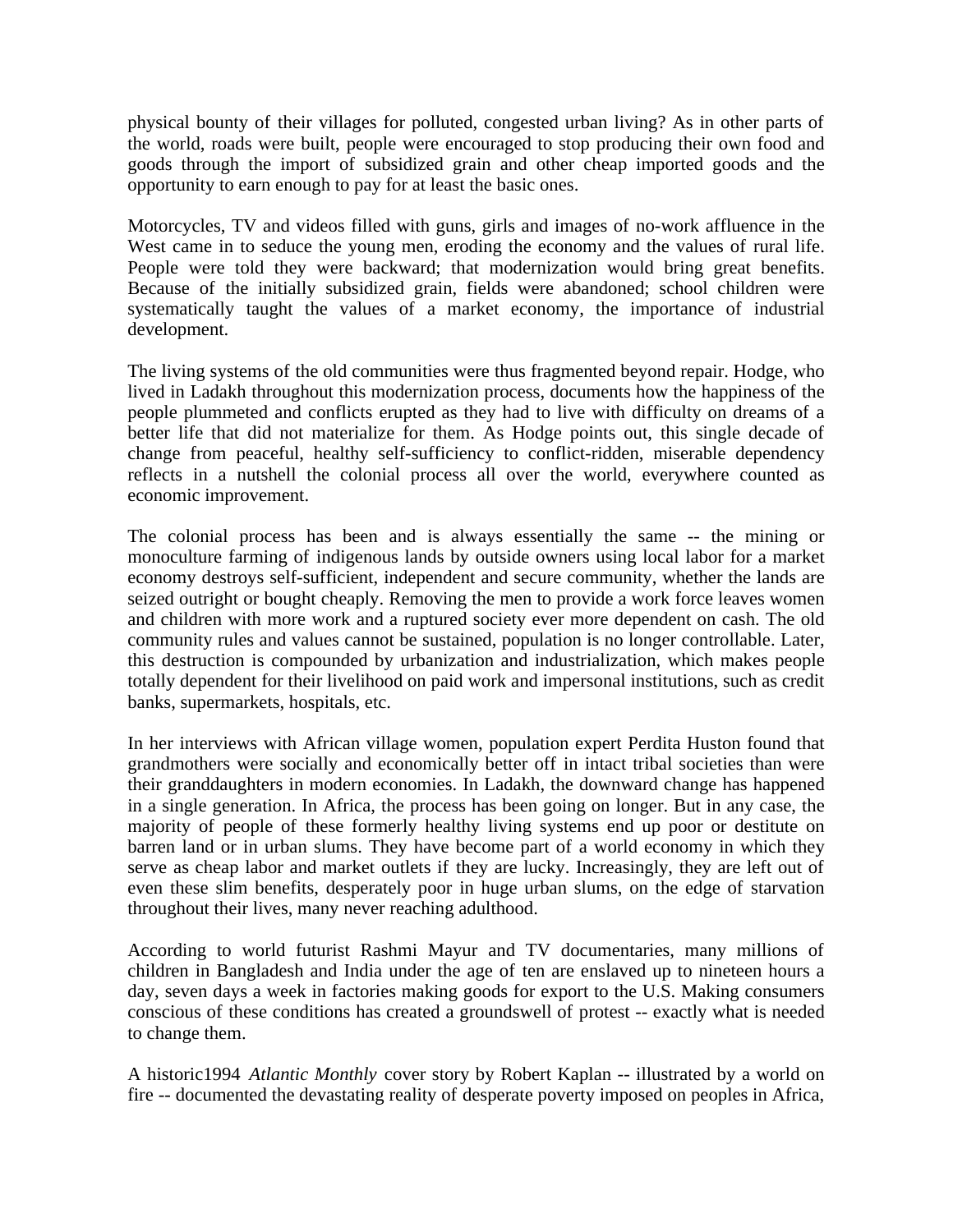Asia and South America. Kaplan points out that to believe things are still well in the world one must ignore three-fourths of it. If we see the situation realistically, we know it is entirely unsustainable, causing enormous and unnecessary human misery.

We are, in fact, in the same desperate situation bacterial colonialism led to a few billion years ago. Yet the nucleated cells they devised as sustainable solutions have survived and flourished some two billion years in a myriad evolved forms. They are so sustainable that no other kind of cell was ever needed to replace or improve on them. The same cooperative communal solutions they found are open to us.

**· · ·** 

It is clear, then, that money is driving out world -- that money, not the good life Bacon foresaw, has become the whole rationale for our economies. We measure the health of our economies only by the amount of money flowing in them -- the GNP. Can we not see there is something wrong with this measure? Terrible oil spills increase the GNP due to the money flowing in to clean them up; increasing expenditures on other human and environmental remediation do the same.

Hazel Henderson has asked us for decades why money should be the measure of our social health, while we ignore the real costs of destroying nature and lives, as well as the real assets of all the creative unpaid labor volunteered to raise and maintain families and communities around the world. Her Quality of Life Indicator scales were pioneering efforts many have followed, though they remain to be seriously applied to national and corporate economies, as they must be to measure our progress toward a sustainable world.

How did the concentration of wealth become so dominant a force in what we call *democracies* ? Since wealth is generally defined in terms of money, let us look further at money. Belgian banker Bernard Lietaer has pointed out that money is simply an agreement on the value of some medium of exchange used to facilitate relations among the producers and consumers of an economy. In an equitable democratic society, representative government would issue or withdraw money from the economy only to balance these relations. Such a government would be guided by the interests of the entire citizenry in determining how to balance the economy. This was the general idea held by the founding fathers of the United States, who warned against implementing a debt-money system, known to be detrimental to all but the lenders since ancient times. For this reason the U.S. Constitution was written to make Congress the only body that could coin money.

Jacques Jaikaran raises the interesting question of why the United States Congress gave its constitutional right to issue money away to a private banking system with the public-sounding name Federal Reserve Bank at its core, forcing the government itself to borrow money at interest. He describes how the debt-money system implemented by these banks functions to funnel money and property from the poor to the rich, thus fostering the process of a win/lose world that is fundamentally unsustainable.

Money is concentrating with unprecedented speed in the hands of a small world elite, as it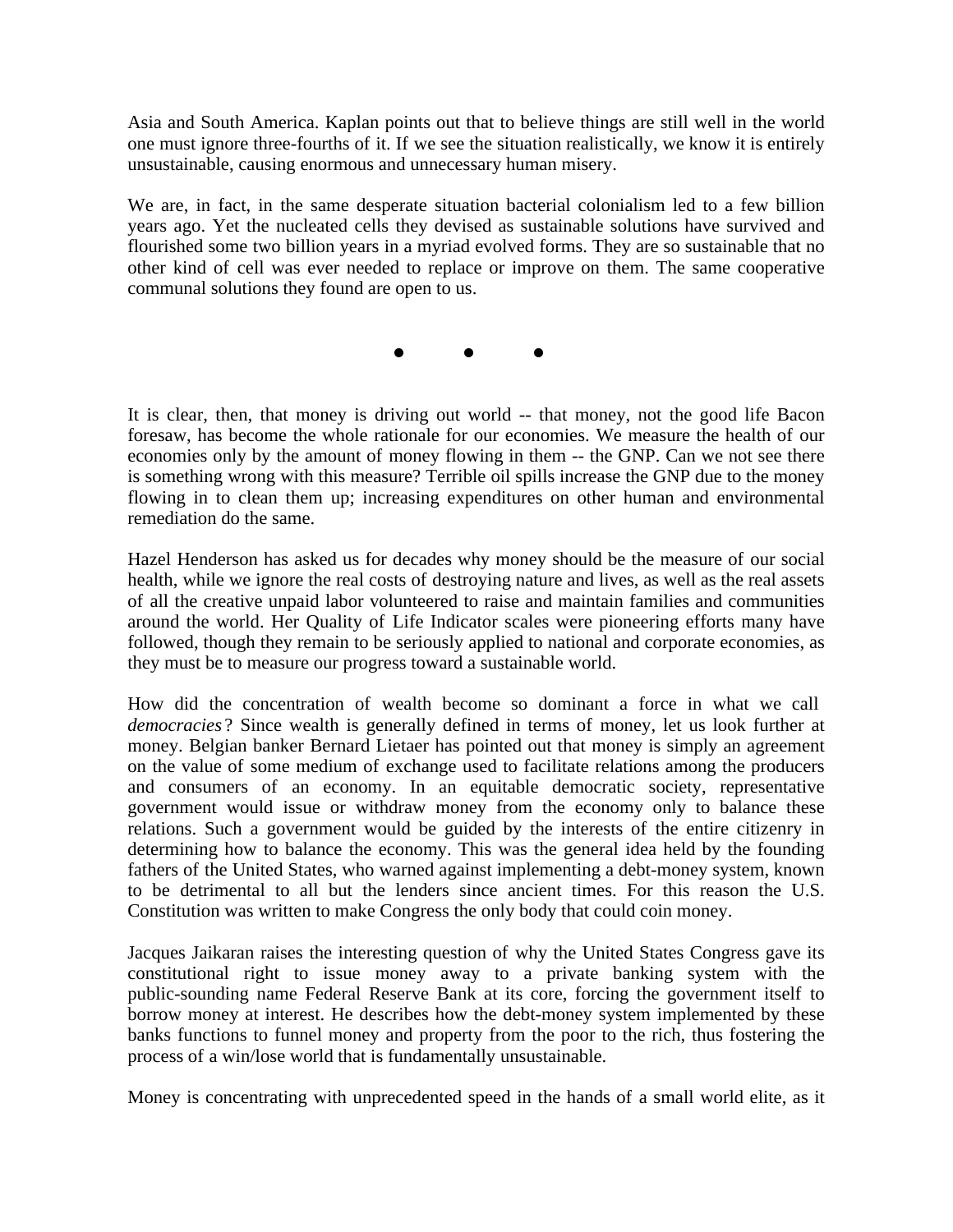does in the hands of one player of every game of Monopoly. We are all caught in this giant monopoly game, which cannot go on much longer, by reason of impossible exponential curves. Something, we can be sure, will soon break or shift dramatically.

When it does, will the people of the world effectively demand a different and truly democratic economy that does not destroy the living systems of nature and people within nature? There is at present a trend toward equity money in place of debt money, to keep the system going longer. Equity money means more people in upper classes will share ownership of businesses including banks, but this does not solve the problem of vast numbers of poor people who will be as disenfranchised as ever, if not more so.

More promising is a big groundswell of alternative currencies around the world, from the computer tracked Local Economic Trading Systems (LETS) pioneered in Canada by Michael Linton, the Mexican Tlaloc and U.S. Ithaca Hours trading notes now copied by many U.S. communities, to airline frequent flyer miles and volunteer community services hours in U.S. states as well as in Japan's elder care trading system. Lietaer calls these the growing Yin economy that is coming to balance our monetary Yang economy. It is instructive to note that local communities across the United States survived the Great Depression beginning with the stock market crash of 1929 with exactly these kinds of local barter currencies -- later stopped as 'inefficient,' though legal. Now the world's people -- in the U.S., Australia, Mexico, Europe, Asia and elsewhere are implementing them *before* disaster strikes. Perhaps we *are* becoming more intelligent as a species.

**· · ·** 

Let us try to understand a few more sustainability issues we hear a lot about. One of them is population. In Chapter 16, overpopulation in poor countries was attributed to poverty and family insecurity. We saw it as the reaction of insecure people whose self-sufficient community has been destroyed, their only remaining security lying in having enough children to hire out in wage slavery and to care for them in old age. In some places, such as Indonesia, missionaries actually encouraged huge population growth to increase the labor force.

Did modern medicine create the problem of overpopulation by saving so many lives? It is true that colonizers brought diseases to which natives had no resistance and which thus decimated whole populations. It is also true that modern medicine has worked to combat such diseases, which may compensate for the lives lost before the medicines existed, but it is not an adequate explanation of overpopulation. Dramatic increases in food supplies when people are used as labor to produce food in quantity for markets has also been cited as cause for overpopulation, yet the very countries producing food for export, as we have also seen, are those with the highest starvation levels. Wherever people die at high rates is where we find them replaced in ever greater numbers.

Certainly urbanization, sanitation, technology and agricultural monoculture did increase the world's human population. Before these mixed blessings of colonialism, overpopulation was rare. Traditional communities with subsistence lifestyles consciously regulated their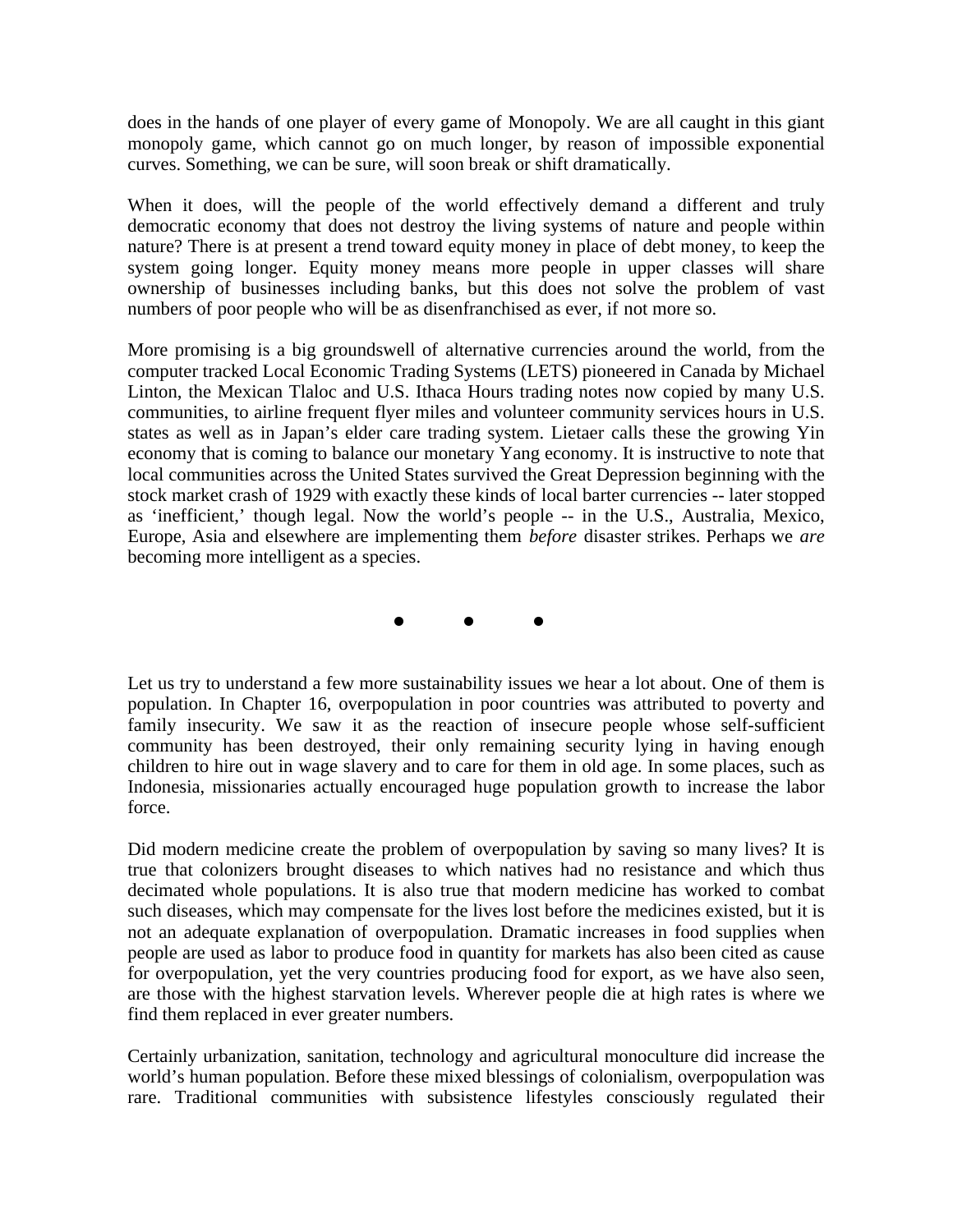population size. Indigenous and traditional peoples survived for many thousands of years without overpopulating because the people of these societies knew their bioregions, understood well how many people their land could support. If populations grew greater or less than optimal, they adjusted social practices, such as how long nursing mothers were off limits to men, how many husbands or wives could be had, how many people remained celibate in spiritual life. Most such societies also had knowledge of herbal birth control and in some cases selected infanticide was practiced.

#### *Overpopulation, like other social problems, occurs when communities in sound ecological balance with their surrounding world are destroyed and that balance is lost.*

Population discussions *must* address the problem of resource overconsumption in rich countries, rather than focusing only on numbers of people. In fact, the reason we worry at all about population size is because the consumption of resources has become unsustainable. This raises the question of whether a bigger population problem arises when many people live on few resources or when few people live on many resources.

The IPAT formula (Impact  $=$  Population x Affluence x Technology) of Paul and Ann Ehrlich, showed us that the resource drain of Americans is far greater than that of Bangladeshis. The average American uses somewhere between forty and seventy times the resources of a person in a poor country such as Bangladesh. Multiplying the U.S. population by the conservative figure of forty means the U.S. population pressure is that of over ten billion poor people! This is very important to consider when deciding who is 'overpopulating' the Earth. It is abundantly clear that all the world's people can never live as Americans do today. Thus the reduction of consumption is more pressing than the reduction of numbers, making the Voluntary Simplicity movement we mentioned in Chapter 18 very important.

Another major sustainability issue is pollution. Looking back again at Gaian evolution, we recall that humans are not the first creatures to threaten their own and others' extinction by way of resource depletion and pollution. In considerable detail, we followed the ancient bacteria as they survived similar crises by reorganizing themselves and their living systems repeatedly.

We also saw that species living now can exist only because the Earth spent billions of years burying atmospheric carbon in forests and underground. We noted that cutting and burning these forests and fossil fuels reverses the planet's system for keeping atmospheric conditions and climate conducive to species health. It is not a sustainable way to live. It is the way of an immature species that gobbles up all available resources, like the weeds that take over land along our highways or in abandoned fields, where we have destroyed mature ecosystems.

Technological production is natural to the human species, but must be reevaluated and revised in a goal-setting context of healthy survival. We have discussed the ability of mature ecosystems to clean up considerable human pollution, if they remain healthy. Destruction of forests, seashores, water tables, ozone layer, etc. make it impossible for the Earth to perform that cleanup. But perhaps it would be wise for us to reconsider the whole notion of pollution and cleanup.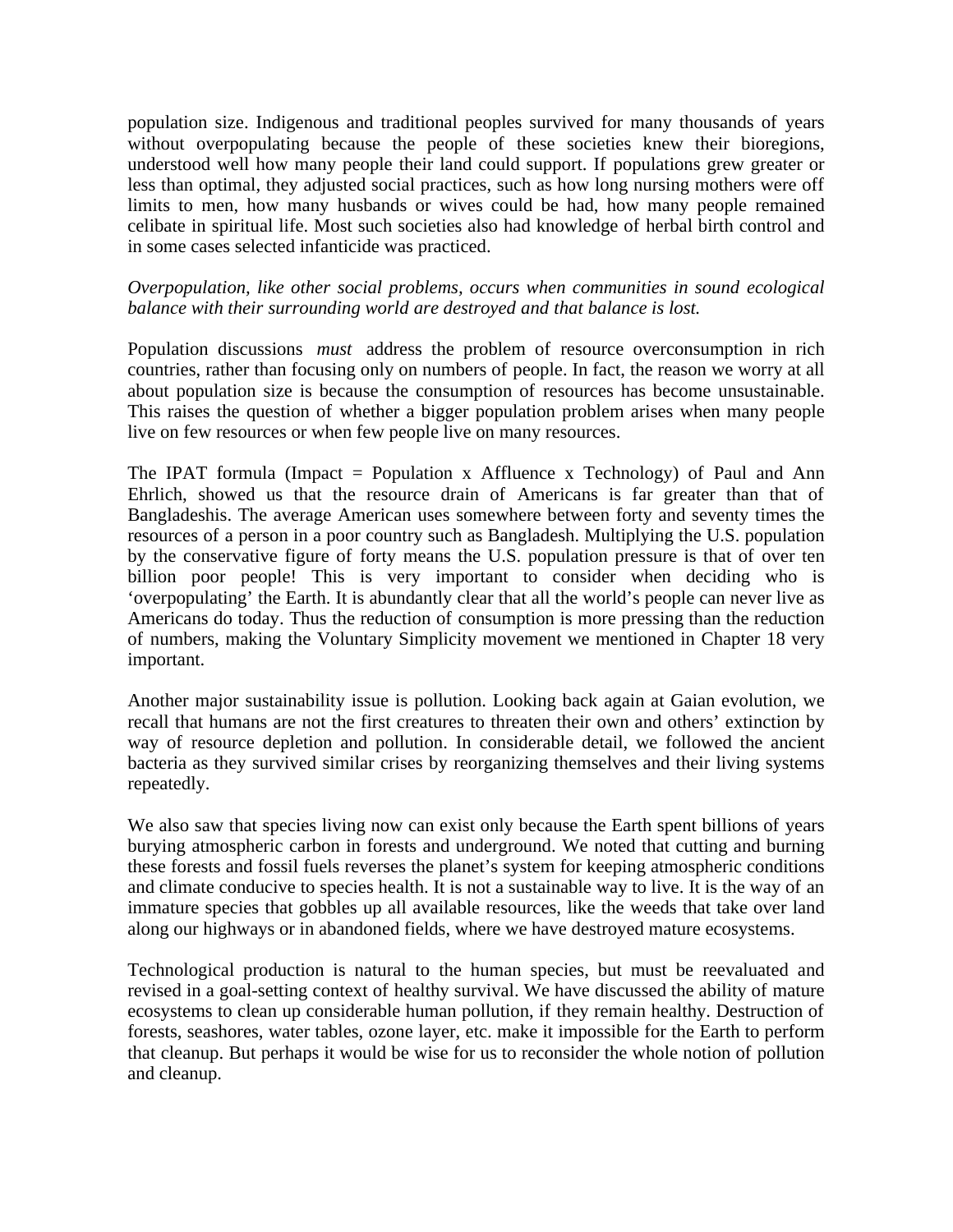Earthlife as described in this book is fundamentally and necessarily based on recycling. Because the need to recycle our human products, lest they choke us out of existence, has become so urgent, a new branch of biological science is finally looking at nature's recyclers. It has now been estimated that sixty percent of all species are 'recyclers.' While this new science at last vindicates the vultures, worms and microbes we have looked down on for so long, it is actually misleading. The natural world is not divided into producers and recyclers; all species are both to varying degrees.

In a mature, balanced ecosystem, there is no waste or pollution, no special cleanup required. The principle of mutual consistency suggests that a healthy species insures its survival by putting out only quality material. Quality material is something useful to others. It is only our industrial culture -- immature from an ecological/evolutionary perspective -- that creates polluting wastes and must then clean up. But it is becoming increasingly evident that adding more technology to clean up ever increasing wastes is a losing battle and cannot lead us to sustainability.

Paul Hawken urges us to go back to the drawing boards and redesign all our products so that they are either consumable or recyclable. It is not a matter of saving the environment, he says, but of saving business. Hawken proposes that if companies producing non-consumables were only allowed to lease them, and not to sell them, ultimately being responsible for their disposal at great expense, they would quickly redesign them to be recyclable.

With the considerable knowledge of living systems and their dynamic ecological balance we now have available, it is up to us to work *with* life *for* life -- eliminating waste as a concept and as a reality. Positive efforts are already reflected the growth of Industrial Ecology as a field. The 3M company is an early pioneer in developing new designs to eliminate waste; some car companies are following suit, especially quickly in Germany. Interface Carpets implemented massive savings through recycling. Green industrial parks where each industry's wastes feed another industry, as in Kalundborg, Sweden, are becoming important models for the rest of the world.

In Chile, a study showed that more energy could be saved through energy efficiency measures than would be produced by six new dams being built on the Bio Bio River, yet the project continues. Meanwhile, a few oil companies, such as Sunoco and BP-Amoco are taking steps toward the inevitable phase-out of the oil economy, investing in solar energy and other alternatives, requesting pollution taxes for the entire industry, etc.

Eliminating waste is more generally about reducing our impact on the planet -- giving up the wasteful consumer lifestyle in which we define ourselves by unnecessary accumulations of goods, rather than by human values. It is also about implementing accountability for restorative behavior and using renewable or permanent energy sources to make what we do need, as Amory Lovins of the Rocky Mountain Institute effectively demonstrates can be done.

In Davis, California, energy consumption has already been halved by the sound energy/ecology practices of its citizens over the past few decades. Davis boasts as many bicycles as people, streets now ell shaded by the thousands of trees they planted themselves,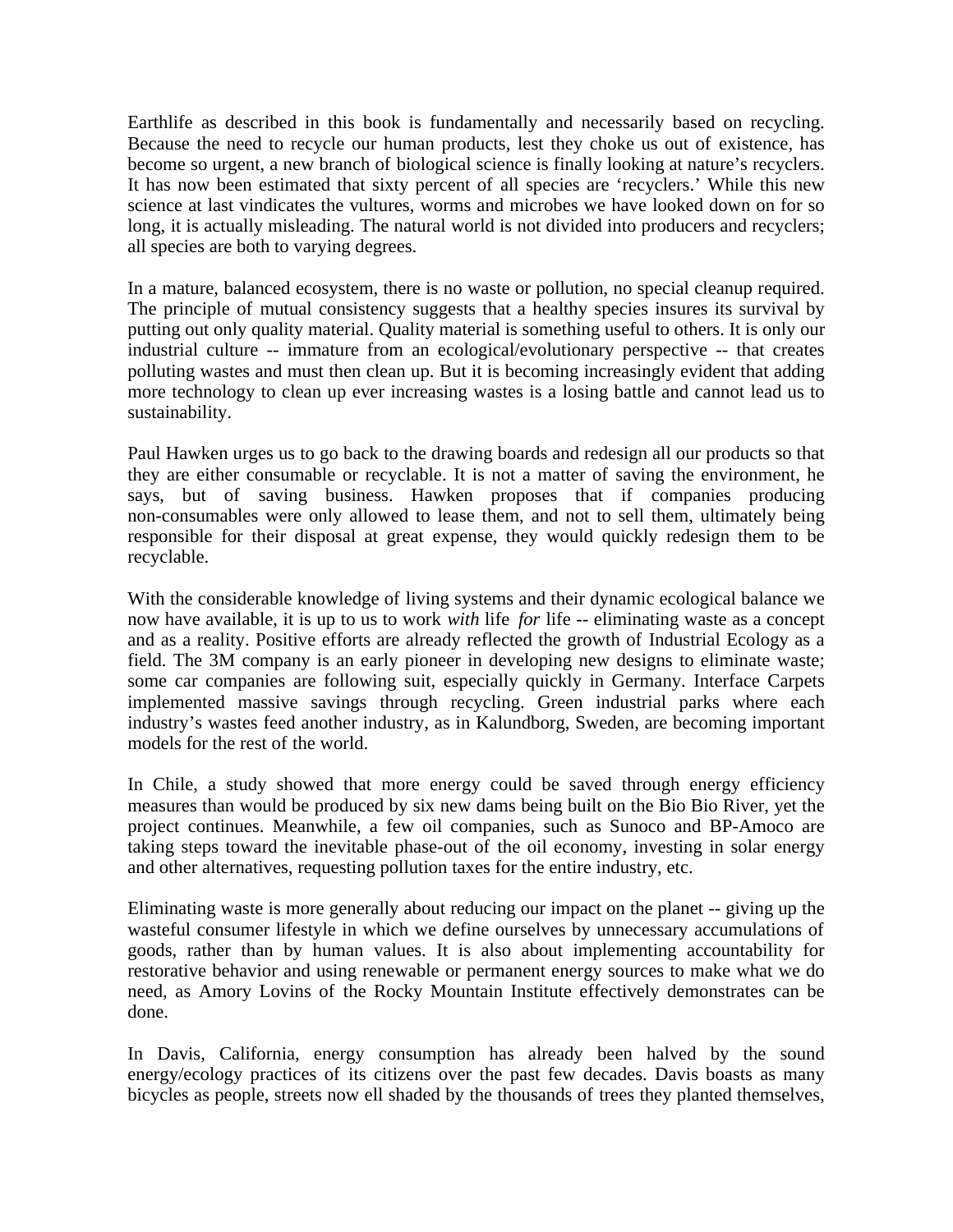farmers' markets year round, various cooperative housing projects. Most important is the recognition that living with energy efficiency and working with nature provides people with a better life. The furniture in the Davis City Hall had to be rearranged to permit greater citizen participation. When people feel needed and are able to make a difference, they become governors by choice, and they learn to govern well.

The city of Curitiba, Brazil -- widely known as the world's first eco-city -- has carried the Davis experiment to new heights, as documented by Bill McKibben, who also showed us how much of the Adirondack mountains of the U.S. have been reforested and how the state of Kerala in India has pioneered rural sustainability in a culture now almost one hundred percent literate, with fine health care and education systems while it remains materially very simple.

For all that is *not* yet being done toward sustainability, we are becoming very aware as a whole world culture that it *is* the only way to gain a healthy future and we see more and more pioneering efforts in that direction.

**· · ·** 

The agricultural industry is also beginning to shift its unsustainable practices. Let's look at its story.

Hi-tech monocultures, intended to solve world hunger, have been disastrous in many parts of the world -- the World Bank admitting its failure in funding the making of deserts where they had intended gardens. While the affluent world can eat whatever they want from anywhere in the world year round, arable land is being destroyed and eroded by unsustainable practices and ever larger non-affluent populations are ever hungrier.

Physicist Vandana Shiva documented the Green Revolution in India, tracing the development of nitrates-dependent agriculture to the need to maintain the production and profits of nitrate explosives factories after the second World War. Nitrate dependent crops were deliberately bred for this much touted Green Revolution. The resulting yields of rice per hectare, for example, were shown to be far greater than those using traditional methods - but the measures were misleading because they ignored the fact that the same hectares were not only producing rice traditionally, but fish, pigs, vegetables, fruit, fertilizer and mulch on soil and in water that remained healthy with no chemical input. None of that was counted in the comparison. In fact, Green Revolution fields over wide areas of India became salt deserts, as the World Bank acknowledged.

Hi-tech agriculture was sold to us with other misleading statistics. We were told, as one success story, that a single U.S. farmer at the turn of the century could feed only four people, while with hi-tech agriculture he could feed seventy or eighty or more people. Such statistics ignored the veritable army of people and resources producing the chemical herbicides, pesticides and fertilizers, the rapidly obsolete heavy machinery, the fuels and irrigation systems, the genetically engineered sterile seed that must be bought annually.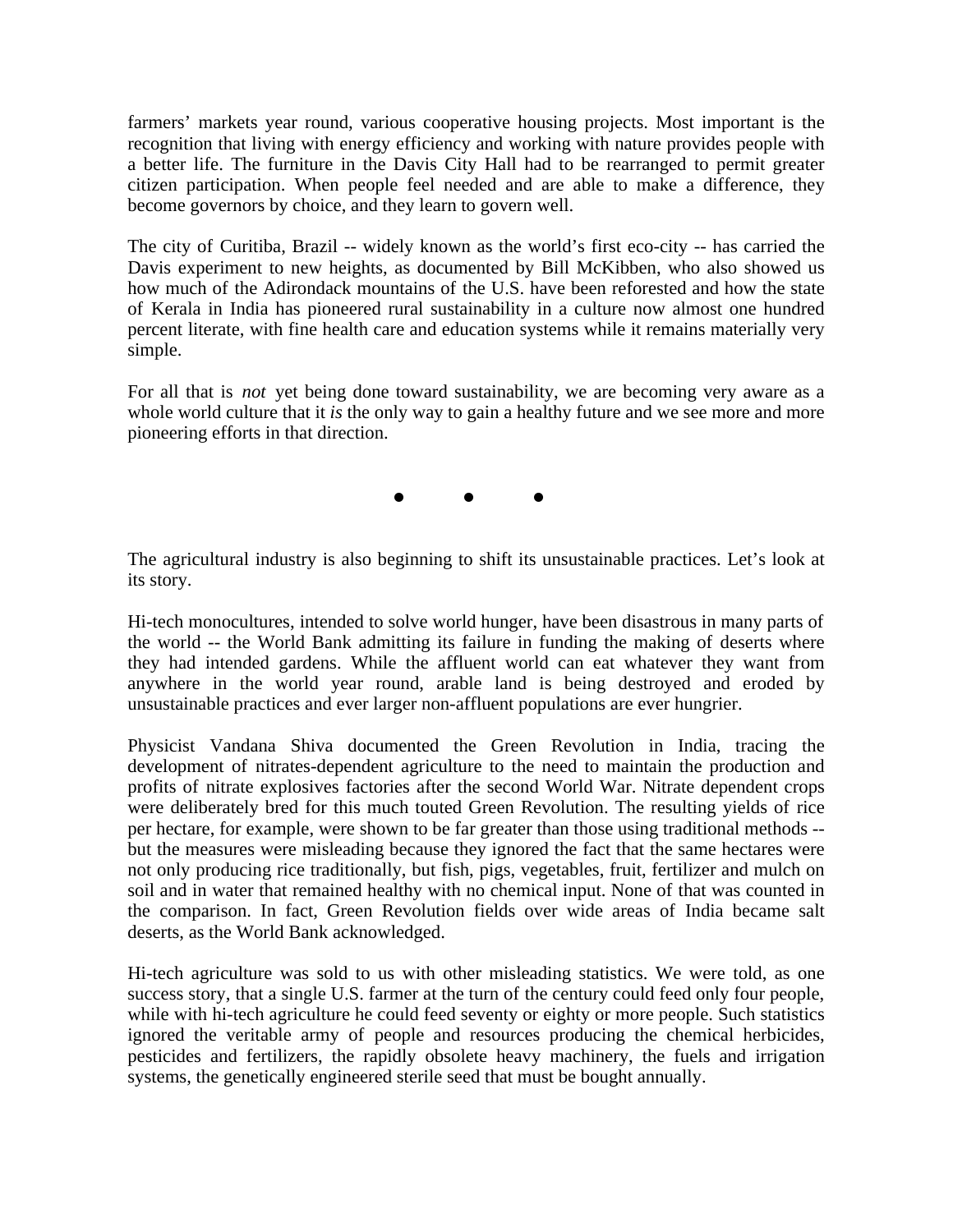In fact, the natural farmer at the turn of the century produced ten calories of food energy for every one calorie of energy input and kept his soil and water table healthy, while the present-day farmer puts at least ten calories of energy into his farm for every one calorie of food he gets out. Meanwhile his land is increasingly impoverished, thus destroying the very basis of his livelihood. Hi-tech agriculture must be counted enormously inefficient and energy wasteful.

It is also argued that hi-tech agriculture is necessary to produce the sheer volume of food required by today's populations. The case of India above belies this, as do the production figures of restored traditional techniques. In the Philippines, one of the countries where hi-tech Green Revolution techniques were pioneered, the restoration of traditional organic rice-growing methods proved superior in quantity of production. Bill Mollison's Permaculture techniques, which can feed many people on very small plots of ground, adapted much indigenous and traditional knowledge, is now taught in over seventy countries and the program cannot train teachers fast enough to meet the demand.

A century ago, a British agricultural expert toured India to see how he could best advise Indian farmers to improve their agricultural practices. His conclusion, reported in *The Ecologist* magazine, was that the Indian farmers had more to offer English farmers in the way of advice, because they knew so much about soil composition and health, pest control, water management, crop breeding, and all other aspects of agriculture. They were highly knowledgeable and productive, failing only when they lacked access to natural resources.

Oswaldo Rivera and Alan Kolata have reported on the restoration of the ancient (400 to 1,000 A.D.) pre-Inca *waru waru* or *chinampa*-type agriculture in the altiplano of Peru and Bolivia. It increased local annual production from the norm of 2.5 tons per hectare to 40 tons in only five years with no chemical fertilizer or pesticides and very little work beyond filling the ditches between soil mounds through sluice gates annually and planting seeds without plowing. In this system nature creates its own fertilizers, the canals becoming a nutrient sump for nitrogen and phosphorus through colonization by fish, birds and water plants. The system's automatic irrigation is also a form of climate-control that prevents freezing in winter. The usual crops were varieties of potatoes, grains such as maize, quinoa and amaranth, legumes, etc. Now winter wheat, barley, oats, turnips and other vegetables have been added, including even lettuce at 2,300 meters altitude.

Few indigenous peoples of the Americas used plows, which are a major cause of soil erosion. All over North and South America, not to mention other parts of the world, indigenous agricultural peoples without the urban social organization of the Inca were equally sophisticated in smaller scale agricultural practices, as Darrell Posey and others have documented and as mentioned in the previous chapter. Each culture understood, through scientific researches over centuries of time, how to breed and grow food, medicine and building material crops appropriate to their bioregions in sustainable ways.

Poisoning from pesticides and herbicides is normal today in all our bodies. Pathogen contamination (Salmonella, Listeria, E. Coli, etc.) of mass-produced food is a serious problem. Ralph Nader has told us for more than a generation of the pollution in our meat and other food; by now other studies abound. According to the Institute for Science in Society in Washington D.C., every year in the U.S. alone, where food supplies are cleaner than many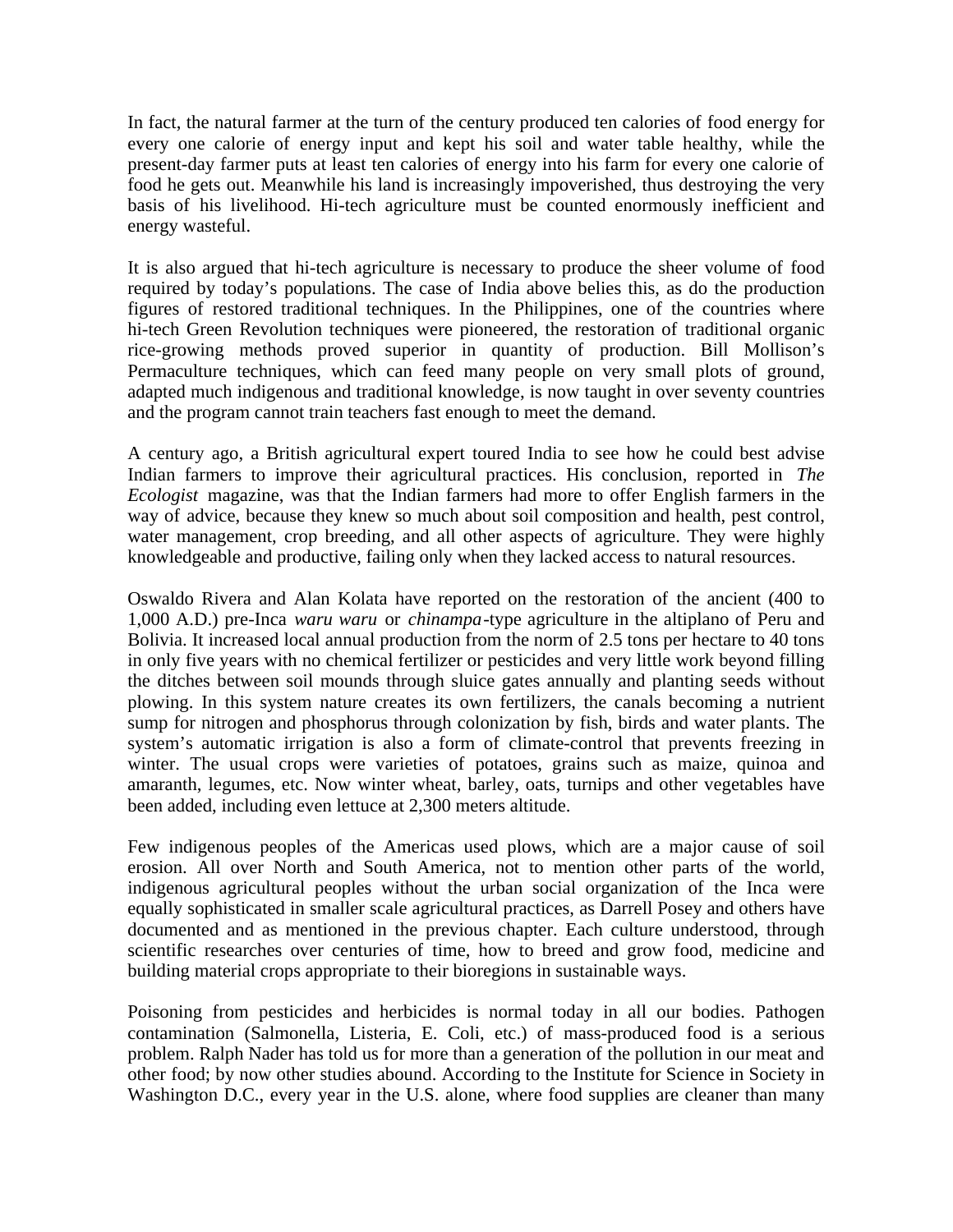other parts of the world, millions become ill and thousands die from pathogen contamination of meat, eggs and other foods, and this cause, while medical and productive losses therefrom are counted in the billions of dollars. The most popular fast foods, chicken and ground beef, are among the most dangerous food items.

BBC film team John Seymour and Herbert Girardet asked a California tomato farmer why he grew tomatoes for his family in a special kitchen garden when he had thousands of acres of them. He replied that if they understood what agricultural poisons were built into every cell of every tomato grown in his fields -- his kitchen garden was organic -- they would neither ask that question nor ever eat another canned tomato in their lives! He then explained how he was trapped in this method of production by deep indebtedness for machinery, chemicals, irrigation and the need to meet contract quotas.

Another reason given in support of hi-tech agriculture is the low price of supermarket food in relation to organically grown food. Yet every year at the annual Bioneers Conference in San Francisco, it is demonstrated that organic food can be grown more cheaply than hi-tech food. We are never told the real cost of supermarket food, most of which is government subsidized, but clearly it is far less expensive to grow labor intensive organic food, which could create much-needed employment.

Many urban dwellers today say they would go back to the farm in preference to living in dilapidated, hi-crime inner cities. Holland and Denmark are eliminating chemical agriculture and the latter bonds professional farm sitters so that farmers can spend time in cities. Communications technology can bring urban advantages to country life. And agriculture itself, even if low-tech and natural, would not be as difficult as it used to be if more indigenous (e.g. no-plow, no-till) methods were used.

Vandana Shiva has also documented the 'piracy' of patenting plants and the dangers of genetic engineering of agricultural and medicinal crops. Seeds developed over thousands of years by indigenous peoples or peasants and traded or gifted in sacred ceremony have been defined, for example, as 'primitive cultivar' until brought into a laboratory, genetically altered and then patented for ownership. Under such an agreement the indigenous peoples or peasants who developed the seeds can be fined for planting them unless they buy the seed from its new owners.

Genetic engineering has become the source of great public controversy around the world, as Richard Heinberg and others have documented and discussed. Our experiences with DDT, originally promoted as good for us all, and with nuclear energy that was supposed to solve our problems but brought us Three Mile Island and Chernobyl, has made us leery of yet another panacea.

Instead, in Europe and America, the increase in public demand for healthy organic food has risen dramatically over the past few decades, creating a very significant shift in agricultural production. Before the turn of the millennium, organic food production in the U.S. had become the only agricultural growth industry, and in California, public schools began to implement organic food lunches for children. Meanwhile, in Europe, the public outcry against genetically engineered foods had caused England to make new labeling laws even for restaurants and the European Common Market to reject them entirely as imports, and test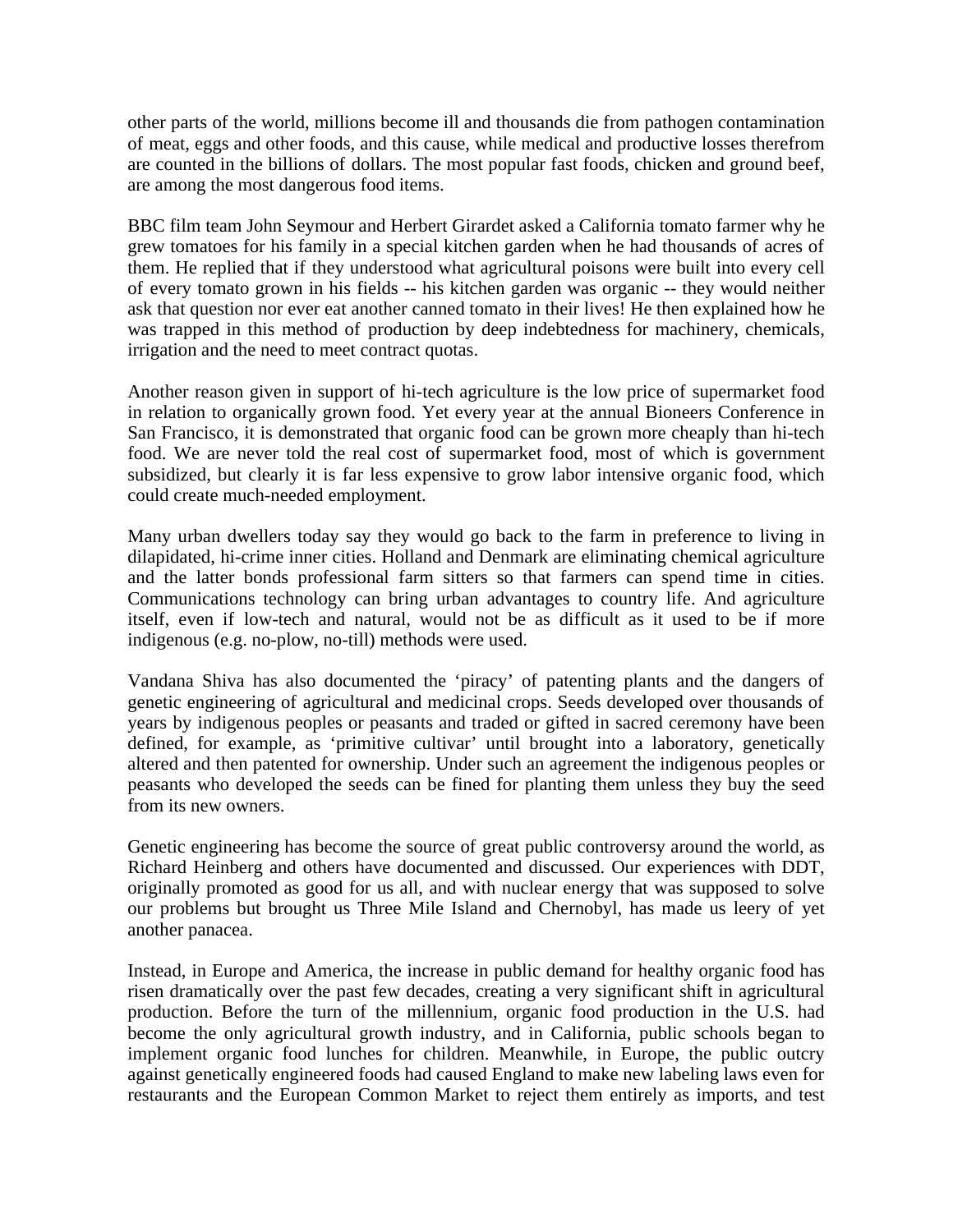fields for such crops were being burned around the wold in protest.

Perhaps the engineering of poor cloned Dolly the sheep woke us out of the sheep-like apathy Dostoevsky bemoaned, and we are at last taking responsibility for the great freedom Gaian evolution bestowed upon us.

**· · ·** 

A sustainable world must be based on visions of what sustainability is, and our experiments with it around the world are helping us create it.

Bioregionalism, as described in Chapter 16, is one such vision. A bioregionally organized world would most likely include various forms of scientifically integrated permaculture derived from indigenous and traditional agriculture along with appropriate technology for other aspects of life, from communications to housing, medical care, etc. Local production would meet as many needs as possible for food and other goods, with imports determined by democratic discussions. Community would naturally become vital again in such settings, and local culture would flourish, while also exchanged with other regions.

Urban areas would still be desirable and necessary for efficient technological production and other activities and institutions, such as research institutes whose knowledge could then be made available electronically to all. Many people are working on sustainable urban designs that integrate gardens and use clean, efficient energy and public transport. Questions are being asked about optimal city size, about which technologies will be appropriate, about design to eliminate waste. Communications technology would link all bioregions, becoming the central nervous system for the body of humanity. And we *can* make our computers and other equipment without harming either the people making them or the environment.

Bioregionalism is consistent with grassroots democratic movements that are cropping up all over the world, creating new local self-sufficiency systems with their own currencies. From huge housewives cooperatives in Japan to sustainability movements in the hi-tech Silicon Valley world, ordinary people are taking control over their lives into their own hands and practicing local democracy.

Many people wonder how long we have to turn things around. It is really not a question of some critical turning point, but of nurturing more viable systems even as the old ones decay. One metaphor for our changing world is Norie Huddle's story of a caterpillar's metamorphosis into a butterfly. After consuming hundreds of times its own weight daily as it munches its way through its ecosystem, the bloated caterpillar forms its chrysalis. Inside its body, new biological entities called imaginal discs arise, at first destroyed by its immune system. But as they grow more in number and begin to link up, they begin to survive. Eventually the caterpillar's immune system fails, its body goes into meltdown and the imaginal discs become the cells that build the butterfly from the spent materials that had held the blueprint for the butterfly all along. In just this way, a healthy new world, based on the principles of living systems, can emerge through today's chaotic transformation.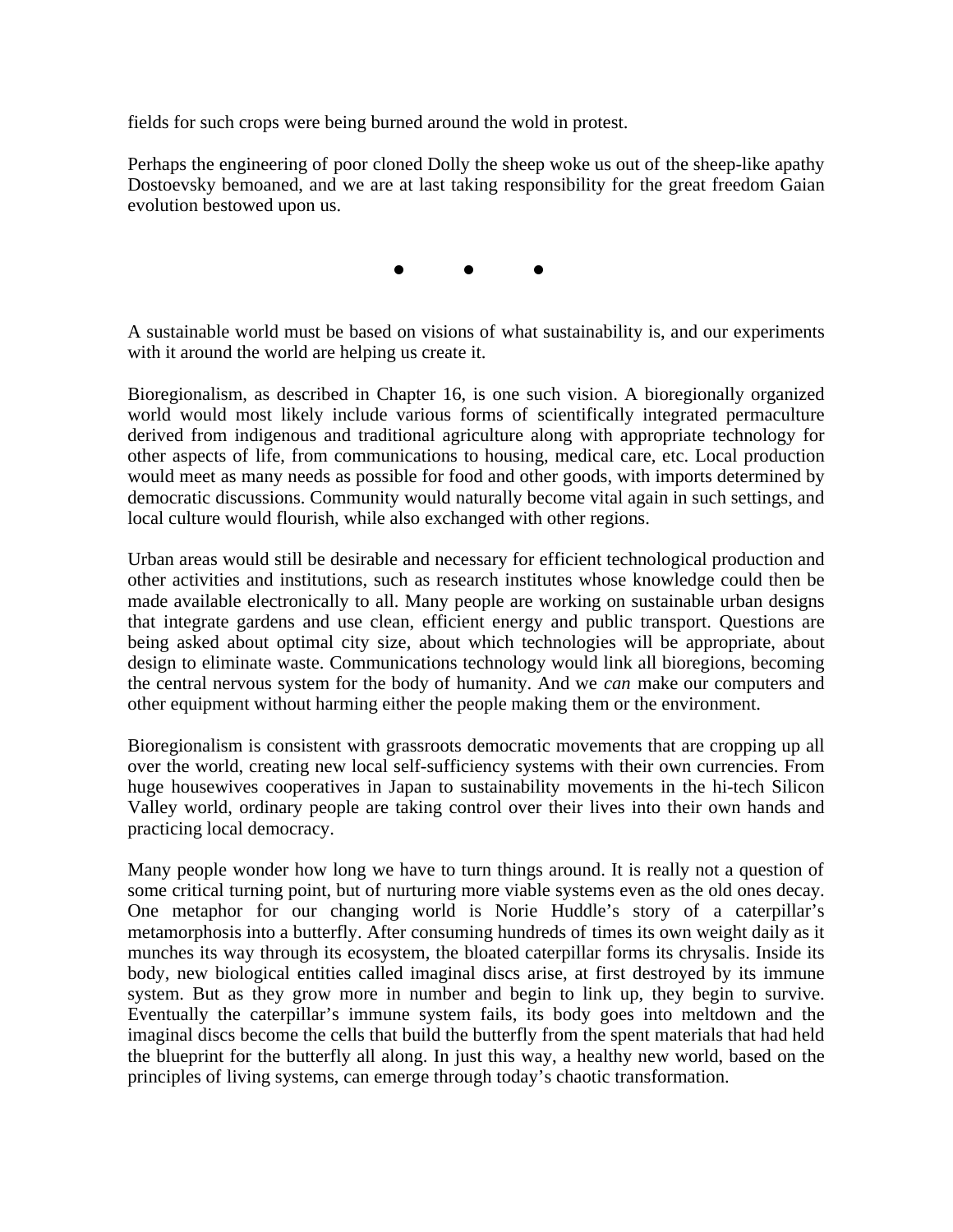There are as many ways to build a new world of living systems as there are creative people who want to do it! Remember that we have seen all evolution as an improvisational dance. Each person, as an imaginal disc, can contribute to the process of today's metamorphosis in some unique way. What matters is that we all understand the Earthdance and the healthy features of living systems at their best. From there we need only the will and the love to create a better future for all living beings.

**· · ·** 

Before we leave this discussion of sustainability, let's look at a marvelous reinvention of ancient biotechnology that is changing our world faster than anything else we have discussed: the World Wide Web, or Internet.

Just as bacteria learned to trade information from one to another worldwide, like frenzied traders on a stock exchange floor, as Lynn Margulis has put it, so we humans have suddenly set up our own worldwide information exchange, qualitatively different from our international telephone calls, though using the same lines. It all began when the army sought a way to get messages through phone lines in case parts of their web was knocked out in warfare. Packet switching was invented, a distributed network of nodes permitting snippets of messages -- not unlike bacterial genes -- to independently seek open paths from A to B along working routes and then be reassembled at their destination. Victor Grey has a wonderfully readable history of the Web, showing clearly why it is different from all previous systems, how it caught on, why all efforts to control it have failed and what it means to our future.

From an evolution biology perspective, what is most exciting about its nature and explosive growth, is the way its multiple designers and users have unwittingly adopted all the organizational design and operating principles of living systems -- that is, their ecology and economy as we have defined them. In Chapter 15, we pointed out that machinery is always an extension of humans. Now we can see that Internet players -- who come increasingly from all walks of life and all persuasions -- have self-organized, hooking their computers to phone lines through modems, a real and apparently viable living system. It grows in size and complexity daily -- generating, processing, sorting and distributing almost unthinkably large amounts of material around the clock and around the globe at ever greater speed.

The Web remained a growing conversation by 'e-mail' and chat rooms, backed up with mushrooming websites filled with all manner of information for a surprisingly long time, despite corporate attempts to sell goods on it. Its players were simply too focused on conversations, on hacking at browser designs and developing all manner of new software to create and send each other artistic messages, music and animations to even think of consuming goods. But finally, they had to make a living themselves, and businesses began to sprout up on the Web, with bookstore Amazon.com the first howling success. Within weeks after its launch, the Web was going crazy with new venture capital and businesses, soon throwing Wall Street for a loop with the hottest stocks on the market..

Many of the people who developed Web businesses did so in desperation when they were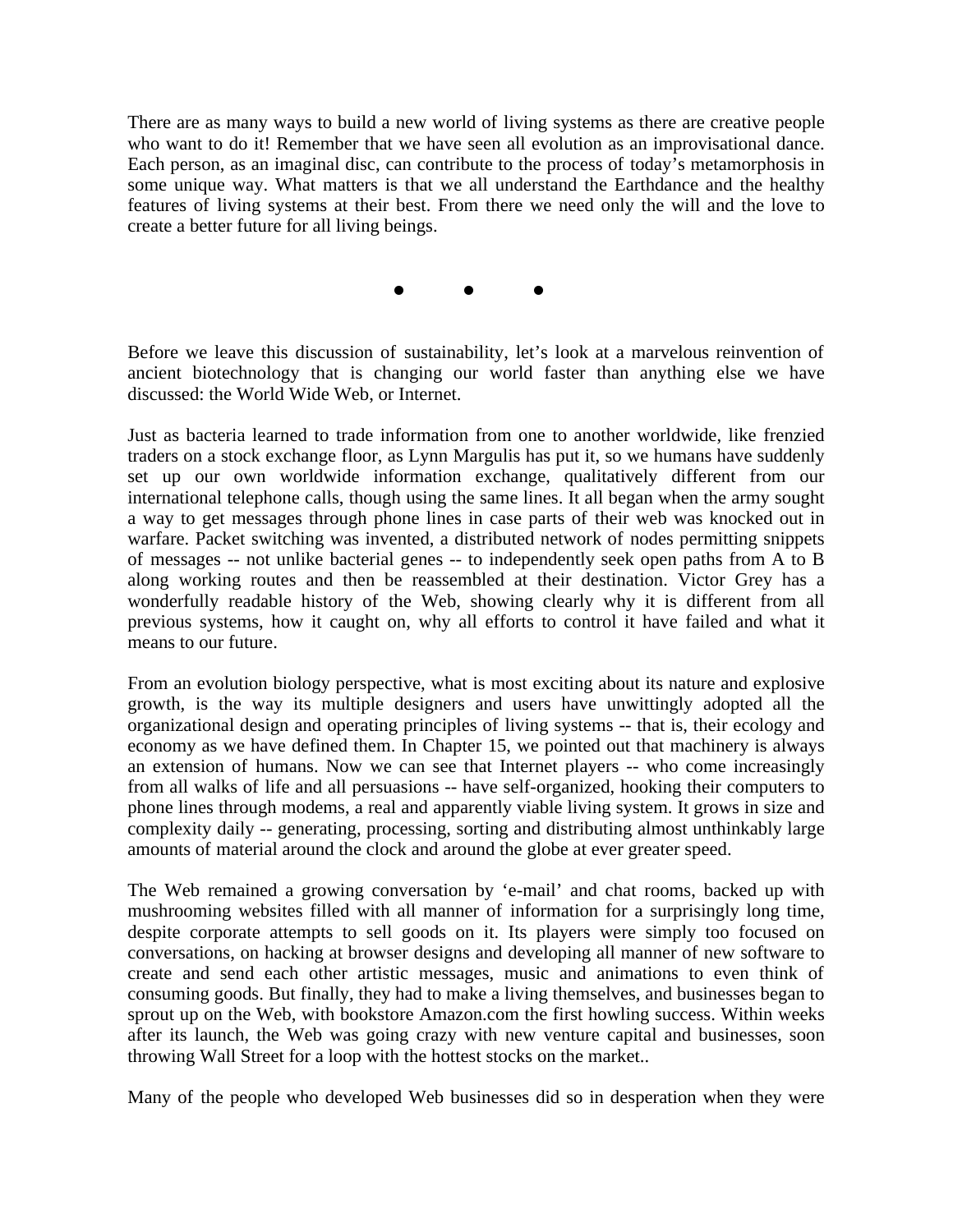fired in massive corporate 'downsizings.' As Wall Street Columnist Thomas Petzinger has shown, that tactic backfired, never benefiting the corporations -- on the contrary, they suffered a new and stiff competition from their own ousted employees. And the explanation lies in understanding living systems, as Petzinger was astute enough to recognize, writing headlines in the Wall Street Journal on February  $26<sup>th</sup>$ , 1999 over an article excerpted from his book on these 'New Pioneers':

## **A New Model for the Nature of Business: It's Alive!**

#### *Forget the Mechanical, Today's Leaders Embrace the Biological*

Let's look at this more closely. The corporate world had been organized under the old mechanical worldview, with top-down command-and-control hierarchies engineered to keep people in their departmental boxes, doing only the jobs prescribed. Management was about keeping them there and keeping them on their toes lest they be fired. The conversation and creativity people were finding on the Web was not permitted. Business consultants went through waves of fads for making business work better -- Total Quality Management (TQM), Total Performance Accounting (TPA), and so on -- but nothing seemed to improve the situation, and downsizing was a last resort at streamlining.

Those that created businesses on the Web were not seeking a bottom line of profits so much as an enterprise that would succeed because it met human needs -- whether for hard to get widgets or used books from second hand bookstores. It worked. There were instant computer connections with suppliers and equally fast connections to buyers -- it didn't matter where they were, things could be ordered and sent into the mails directly to consumers as fast as the buyer made a decision. The new entrepreneurs went after everything from goods sitting in corporate warehouses, left over last year's models, to unused radio and TV airtime and auctioned them off. By the time this book is in print there will no doubt be a flurry of Internet currencies, and a way to interface them, possibly competing effectively with the dollar economy.

What we are seeing is the discovery of what it is like to function as a creative living system after being kept in the prison of mechanistically engineered schools and workplaces. And the corporate world cannot ignore it. In fact it quickly began hiring savvy young people with Web experience to teach them how to talk to people on the Web, how to market to them in personal ways, how to keep their "eyeballs captive." In other words, the Web has demonstrated the power to lead the behemoth corporate world into *its* practically homemade, until recently shoestring budget world.

How can we identify the operating Web principles that made this remarkable feat possible? The answer is to look at the organizational and operating principles of healthy *biological* living systems -- the organizational and operating principles we can abstract from them, be they cells, bodies, communities, ecosystems or our world economy -- and observe that the Internet uses them *all,* while most corporations use almost none of them. The power of the Web is the power of Life!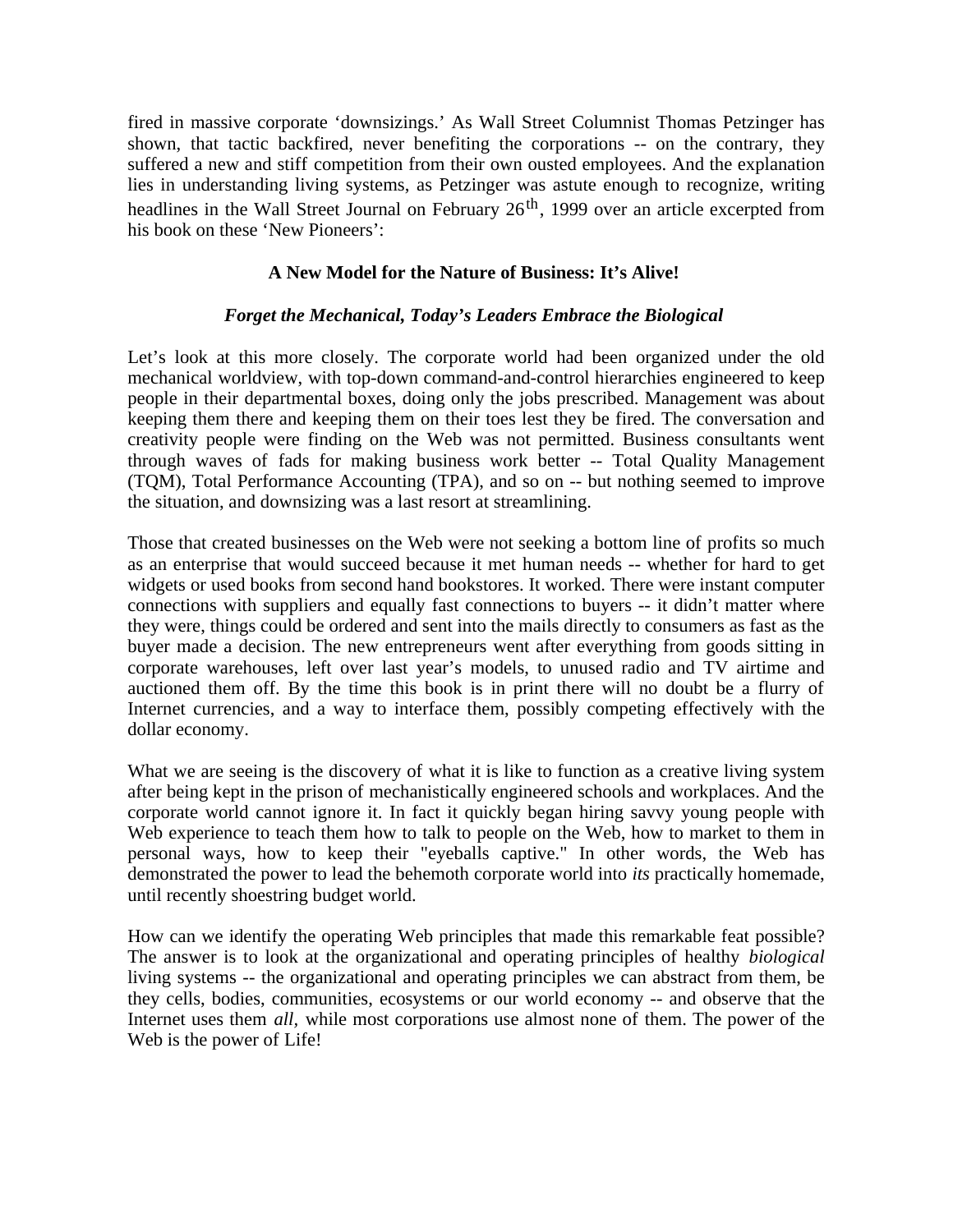## *Organizational and Operational Principles of Healthy Living Systems*

- **1.** Self-creation (autopoiesis)
- **2.** Complexity (diversity of parts)
- **3.** Embeddedness in larger holons and dependence on them (holarchy)
- **4.** Self-reflexivity (autognosis-self-knowledge)
- **5.** Self-regulation/maintenance (autonomics)
- **6.** Response ability -- to internal and external stress or change
- **7.** Input/output of matter/energy/information from/to other holons
- **8.** Transformation of matter/energy/information
- **9.** Communications among all parts
- **10.** Empowerment -- full employment of all component parts
- **11.** Coordination of parts and functions
- **12.** Balance of Interests -- negotiated self-interest at all levels of holarchy
- **13.** Reciprocity of parts in mutual contribution and assistance
- **14.** Conservation of what works well
- **15.** Innovation -- creative change of what does not work well

A comparison of these principles with those by which corporations operate makes the point more clearly.

| <b>MECHANISM</b> (Corporations) | <b>ORGANISM</b> (The Web)      |
|---------------------------------|--------------------------------|
| Allopoietic                     | Autopoietic                    |
| Inventor created                | Self-created                   |
| Hierarchic structure            | Holarchic embeddedness         |
| Top-down command                | Holarchic dialog/negotiation   |
| System engineered               | System negotiated              |
| Repaired by engineers/experts   | Repairs itself                 |
| Evolution by external redesign  | Evolution by internal redesign |
| Exists for product or profit    | Exists for health and survival |
| Serves owners' self interest    | Serves self/society/ecosystem  |

The influence of the Web on the corporate world is enormous -- so much so that the corporate world will follow suit in coming alive, in reorganizing itself from mechanism to organism, as a few pioneers have already done. After all, life works, and corporations are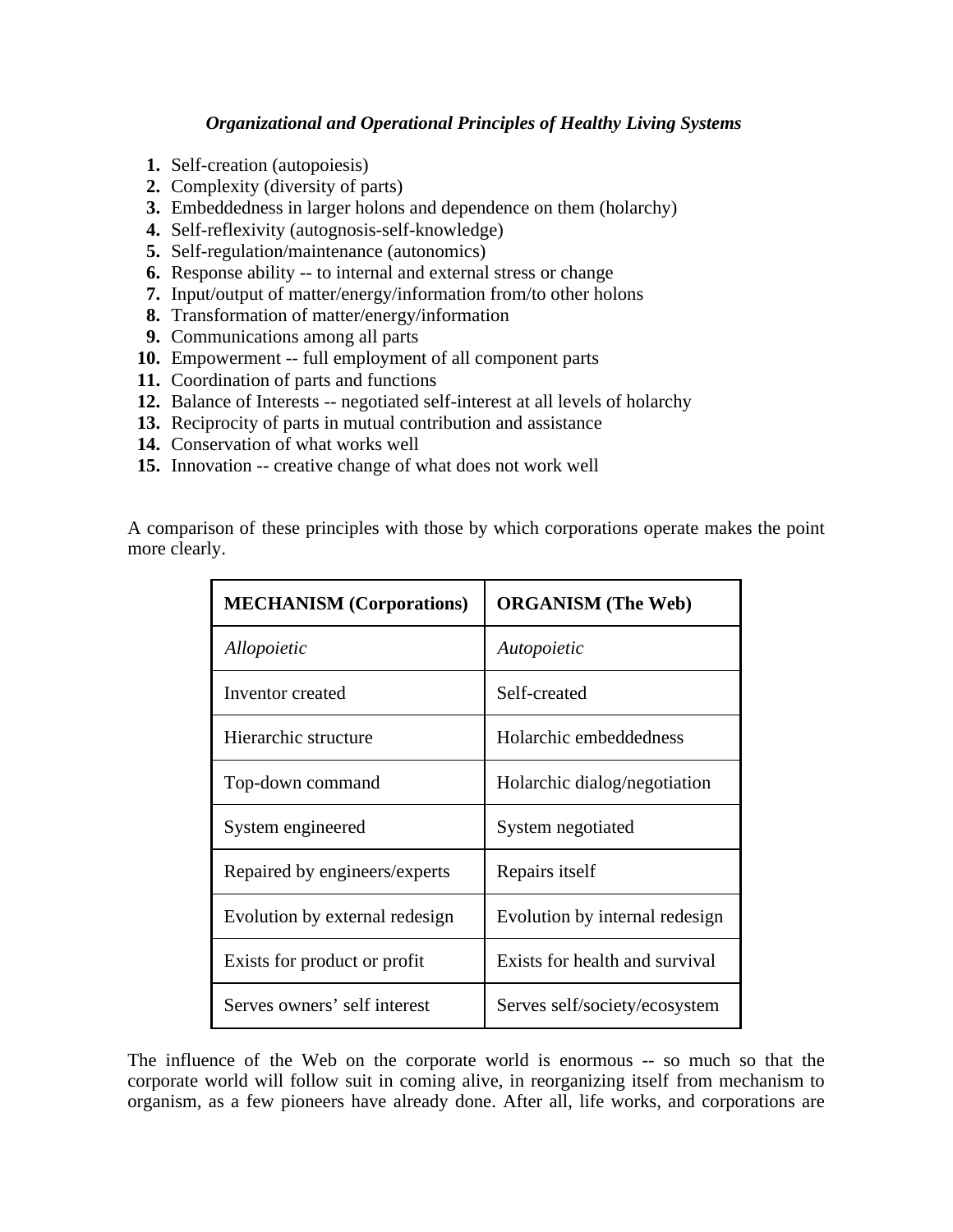made of people! Why would they want to continue behaving like machines once it is obvious that life works better.

What will a corporation look like when it makes the change? The new corporate organization's interests will be compatible with the interests of its own stakeholders, their families, and all society. We can guess that it will:

- Be autopoietic and holarchic
- Create value both internally and externally for all constituencies
- Make "shared destiny" moral contracts with employees and society
- Shift from absentee shareholders to involved stakeholders
- Ensure the recycling of all products not consumed
- Treat other organizations as respected equals (friendly competition)
- Have triple bottom lines: profits, social development, ecosystem health

In this transition lies our greatest hope for becoming a mature species in time, for corporations are the most powerful human institutions on the planet today, the only ones with the resources and ability to make the transition from our acquisitive species adolescence to wise maturity, leading the way for us all.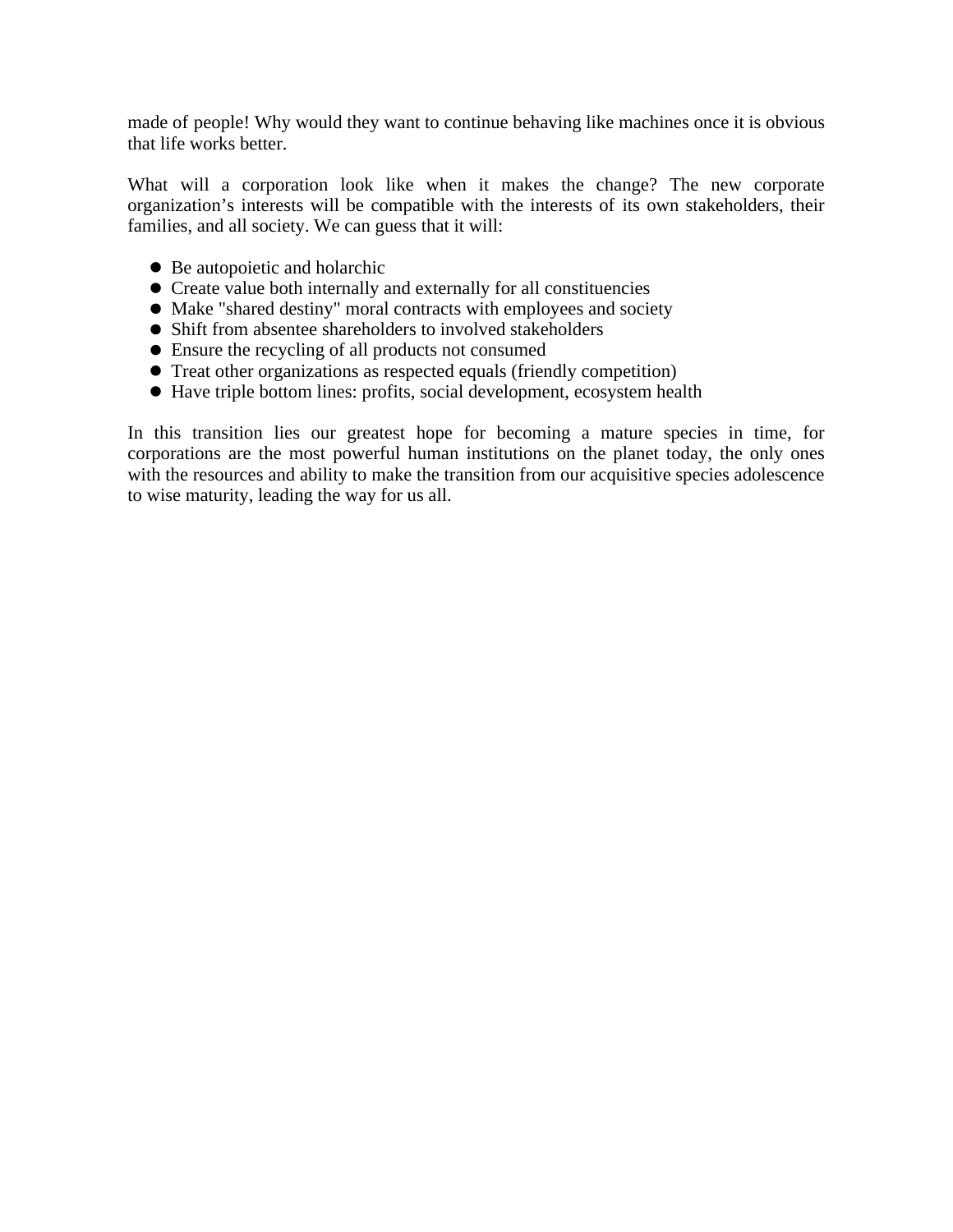## **Cosmic Continuation**

Life, as we have understood it in this book, is the fundamentally self-organizing, or autopoietic, activity of our planet and our universe -- the name of the game, we might say. Universal matter evolves into holarchies of living systems, driven by energetic interactions between great and minute events, between the tendencies of matter/energy to differentiate and reintegrate at ever new levels of organization.

In this view of life, to recap, matter/energy arranges itself into bounded but interacting living systems on galactic and super-galactic scales, as well as more locally on the scale of our planet, from its entirety to its microscopic bacterial domains. From our present perspective and limited knowledge, it appears to us that planetary life has evolved the most active and complex systems.

In the older, still very active mechanical worldview, life was understood as an incidental and accidental part of the universe, rather than as its essential tendency. In this view, the lifeless universal mechanism had already been grinding along and running down for more than ten billion years since its Big Bang when some of its non-living matter -- on at least one rare planet -- was accidentally converted into living matter. This was the only way life scientists could fit their discoveries into established physics models of our universe.

Because modern science was founded by astronomer-physicists, their mechanical mathematical models of the cosmos were accepted as the basis of all science. Physics is still considered the most basic science -- the one responsible for explaining non-living matter, the one responsible for explaining how the cosmos is formed. We can scarcely guess how far the organic worldview might have been developed by now if biologists instead of physicists had played the leading role in science -- if physicists had had to fit their discoveries into the model of an organic, living universe.

Biologists, who work with living organisms, seeing them reproduce, develop as embryos, care for themselves and make more of themselves, have often found it hard to fit life into the mechanical worldview. But biology simply did not have the status of physics, and so biologists had a hard time challenging the physicists' models of nature. Only now are physicists really coming to the fore with the implications of consciousness in quantum theory, and with experimental evidence to support that implication. But most of biology still lags behind this new physics, in rather Newtonian models of molecular assembly.

Now that we can see Earthlife as part of a self-creating galaxy, as planetary crust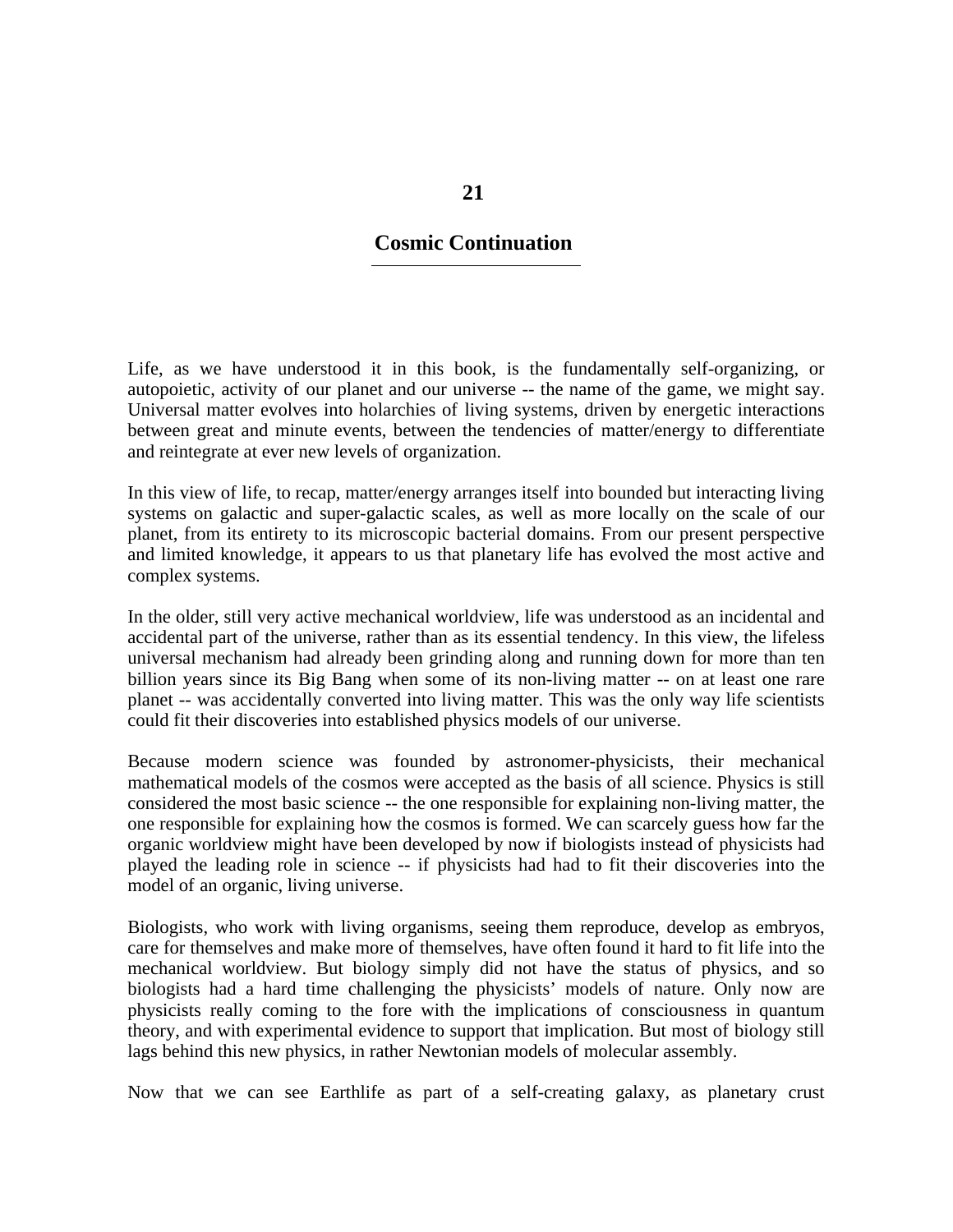transforming itself into a web of creatures and environments, it is clear that living things are *not* built up from pieces as is machinery. Life forms are not assembled by accident from molecules here and there on some non-living planets and then in turn assembled into ecological systems. Rather, some whole planets develop the metabolism of living beings, coming ever more alive in the great flow of energy between their stars and themselves, gradually packaging their crustal material into ever more creatures that weave their own changing environments.

As yet we don't know what role living planets play in their galaxies and within the larger systems of our universe. We are only now discovering the first planets of other star systems, and as yet we know nothing of their life forms. As a matter of fact, we are still discovering new life forms on our own planet.

Our galaxy, we can see, has differentiated itself from a protogalactic cloud into a complex system of nucleus, stars, star systems, clouds, planets, comets, and other parts. Most likely, only a few of many planets -- as with the spores, seeds, and eggs of Earth's life forms - come to develop. But a few of the vast number of planets likely to exist in our universe would still be a vast number.

If planets that do spring to life evolve like the smaller living systems of Earth we have observed, then their individuation -- as they are born from supernovas -- will also lead to tensions, conflicts, resolutions and cooperation as some great cosmic body or being. Scientific models of our own early Earth are still changing. Was it surrounded by clouds of methane and ammonia? Did it rather have an atmosphere in which carbon dioxide predominates, making early organic compounds more difficult to produce locally? Were living molecules imported by comets, asteroids and meteorites? David Deamer has extracted organic meteoric material that forms cell-like membranes, as well as light absorbing pigments that appear to be precursors of chlorophyll. Christopher Chyba thinks the dust that formed our planet -- and continues to bombard it daily -- could already have harbored such materials.

There are endless mysteries still to solve. A great variety of organic molecules, for instance, come through interstellar space, apparently from the center of our galaxy. Yet we don't know how they can be formed there or even what this center is made of, because it is hidden from us by great clouds which our telescopes cannot penetrate. Only now, as we said, do our telescopes begin to reveal planets belonging to stars other than our Sun.

Our present understanding is as though we were mitochondria in our own cells, trying to understand the organ galaxy and universal body we are part of without being able to see or even guess very much of what these larger holons are all about. Our actual mitochondria may understand us and the cosmos better than we, because they are not limited by a reflective brain looking only outward for information. Humans practiced in looking inward, through meditation, have revealed a great deal about the universe, most of which is not accepted in science, because it cannot be subjected to experimental measurement. However, as science progresses, we find more and more confirmation of ancient scientific cosmologies, such as the Vedic.

One of the central elements in Vedic science is that reality, including matter, is created by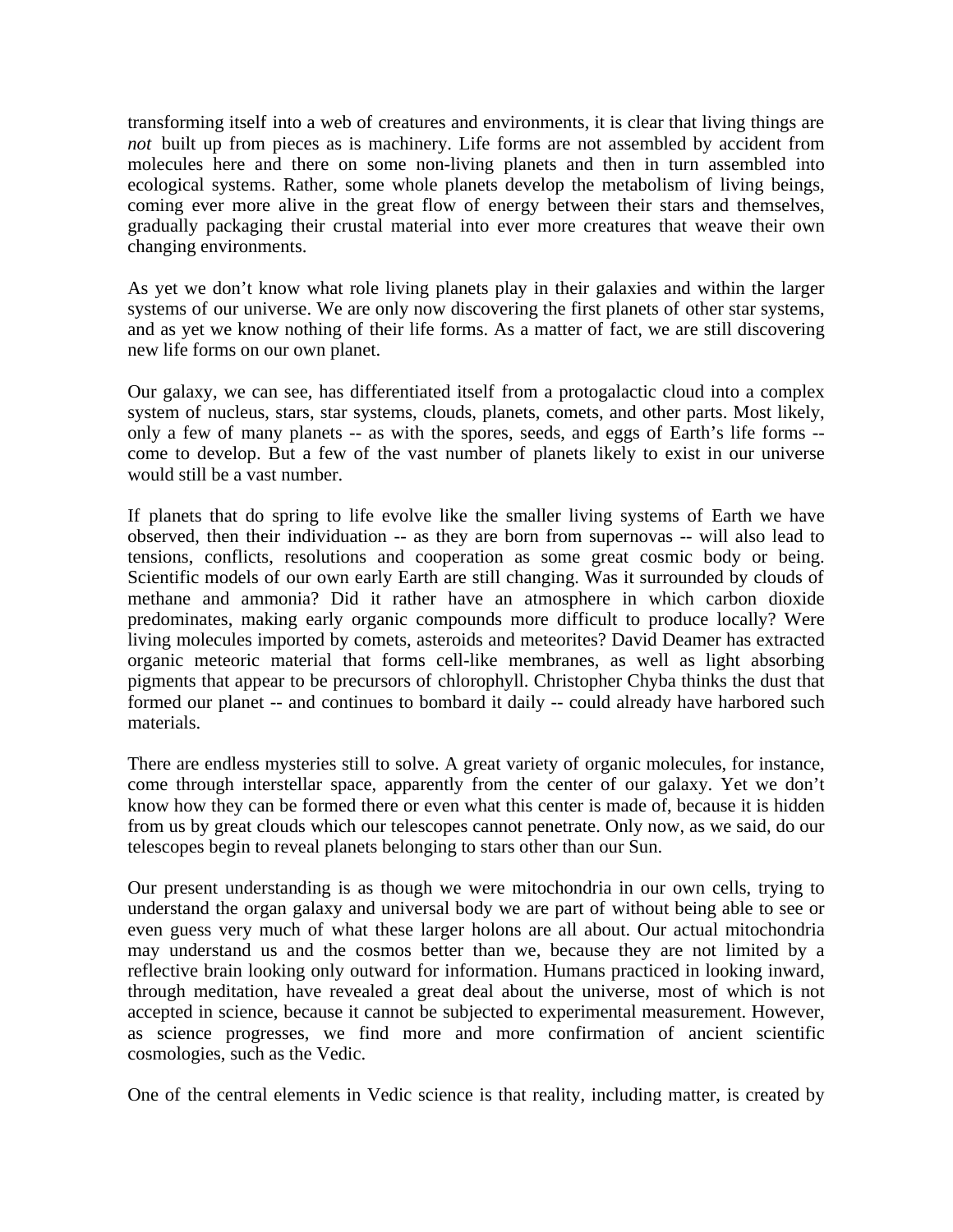consciousness, and that matter itself is a created illusion, rather like the matter in our dreams. Now western physicists, as Sally Goerner points out, are also coming to understand matter as an illusion of energy in motion. Physicists have long been talking about fields -- traditionally taken to mean all matter, or mass, and energy in a particular region. Einstein's  $E = mc^2$  -meaning there is a relationship between mass and energy that is mediated by the speed of light squared -- was taken to be a conversion formula for matter into energy or vice versa. But more recently some physicists tell us that the interaction of massless electric charges within an electromagnetic field creates the *appearance* of mass. In this scenario, Einstein's formula becomes "*a statement about how much energy is required to give the appearance of a certain amount of mass*." (*The Sciences*, Nov. 1994, p. 26)

Consider a universe of pure energy with the appearance of material reality. To have an *appearance*, there must be an observer, and as quantum theorists pointed out long ago, in a completely interconnected universe, consciousness anywhere means consciousness everywhere. Now non-locality tells us that anywhere *is* everywhere! In fact, it would seem that energy itself, like matter, is an 'appearance' of consciousness. This certainly fits with out previous observation that no human -- scientist or other -- has ever had any experience outside of consciousness or outside of the eternally present moment.

Thinking things through in this way we see how limited our worldviews have been. And yet, for daily existence in our reality, our usual concept of matter is still practical. When physicists told us that chairs were made mostly of empty space, they did not begin to collapse beneath us. Learning that they are illusions of consciousness will also not cause them to collapse, since our consciousness creates ourselves from the same 'stuff' as the chairs. Note that we can sit on chairs very well even in our dreams, causing eastern philosophers to speculate on what is waking experience and what is dream.

Nevertheless, there *will* be enormous effects of learning that our consciousness creates our reality -- that our assumptions, our beliefs as individuals, as societies and as humanity are the basis of the world we produce for ourselves and co-produce together, along with all living systems, from moment to moment. Jane Roberts has given us the most complete description of how our world works in these terms in her Seth books, more and more corroborated by physics. One of Seth's more challenging questions is, how much we can really learn about the deep nature of the universe by measuring matter with material instruments? If we chase ever smaller material particles with material measurement devices, he says, we create the particles we find from consciousness as we create the rest of reality, and can play the game till we tire of it and learn to study consciousness itself.

Non-Euclidean geometries and the theory of relativity broke through the limits of Euclidean geometry and classical physics. The organic worldview overcomes the limits and lifelessness of the mechanical worldview. A consciousness worldview will give us even greater perspective on our creative universe and our role at its leading edge. It will also give us the freedom and power to recreate our world in ethical integrity, from a place of community and love.

Science does at times reach out boldly into the new, but on the whole it tends to be conservative. It has taken half a century to accept the conscious universe implications of its own quantum theory, and as much time to accept the implications of DNA as intelligent in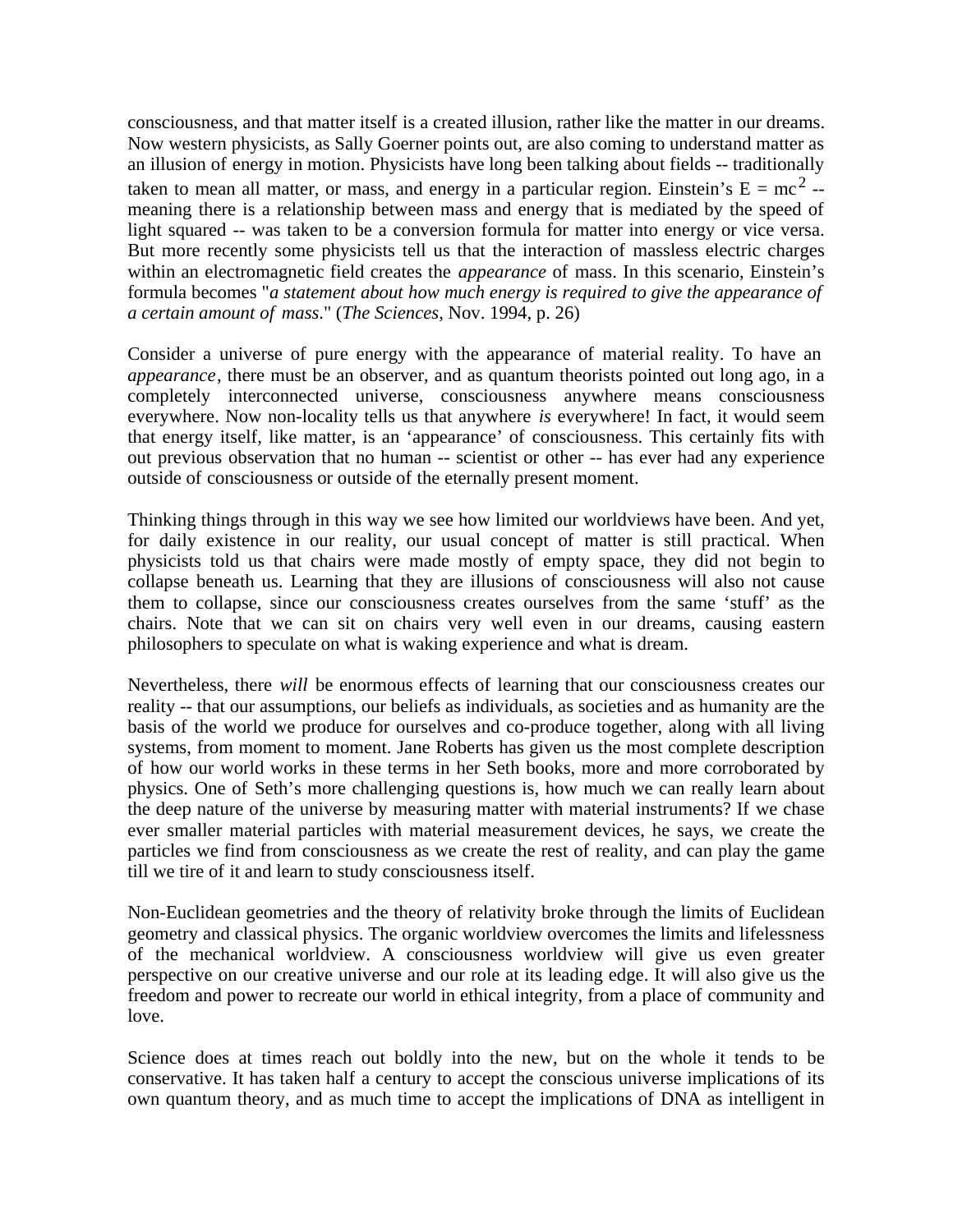its own right, capable of altering organisms in response to their changing situations.

Jeremy Narby has calculated some amazing numbers in relation to this intelligent DNA. If the DNA packed into the invisibly small nuclei of each of our cells (along with protein and water) were stretched out, it would be about six inches long. End to end, the DNA of our several trillion cells would extend so far that it would take a jet plane traveling one thousand kilometers per hour over two centuries to reach its end! After this surprising result, Narby calculated that a single handful of living earth contains more DNA than that of our entire bodies -- because bacteria are packed far more closely in soil than cellular nuclei are in our bodies.

Consider nature once more in this light -- the entire surface of Earth covered and penetrated by intelligently self-organizing and reorganizing DNA in this almost inconceivable quantity. Is it truly the language of life through which cosmic consciousness expresses itself in 'material' worlds? Will we find it to be a common language throughout our co-created universe?

**· · ·** 

Not long after the mechanical theory of evolution was proposed by scientists, it was opposed by some philosophers, including Henri Bergson, Pierre Teilhard de Chardin, and Alfred North Whitehead, who worked out organic models or theories in which life is seen as inherent in the universe. Bergson opposed the idea of purpose in nature, but proposed the existence of a mysterious life force that is separate from and struggling with matter in an attempt to organize it. Scientists tended to reject his model because there was no room for a 'life force' in their worldview. Teilhard de Chardin, though he explained life as the natural evolution of self-organizing matter, saw evolution as purposive, leading -- by way of mankind -- to a "God-Omega point." His work was also rejected by most scientists. Whitehead was ignored as too obscure for most scientists, but his talk of organics and God would have put them off in any case.

We have seen that at least a few scientists during the mechanical worldview era saw the Earth as alive or close to it. Darwin's younger Russian contemporary Vernadsky saw it as metabolically active; George Hutchinson of Yale University spread Vernadsky's ideas in America. James Lovelock and Lynn Margulis acknowledged geologist-physician James Hutton's concept of a living Earth as a forerunner to the Gaia hypothesis. Erich Jantsch's self-organizing universe called attention to the interplay of the largest and smallest events of cosmic matter/energy in producing the ever more complex systems of an essentially living universe. None of these scientific models included the notions of purpose or life force or God, as some of the philosophical ones did.

The mystery of life began clearing up as soon as we stopped thinking of the cosmos as a mechanical assembly of atomic, astral, and galactic parts -- as soon as we began to see that cosmic 'parts' form themselves from -- and are formed within-larger wholes, rather as species form themselves within, and are formed by, ecosystems in evolution. Is it not likely that life 'here below' behaves essentially the same way as things do 'above' in the greater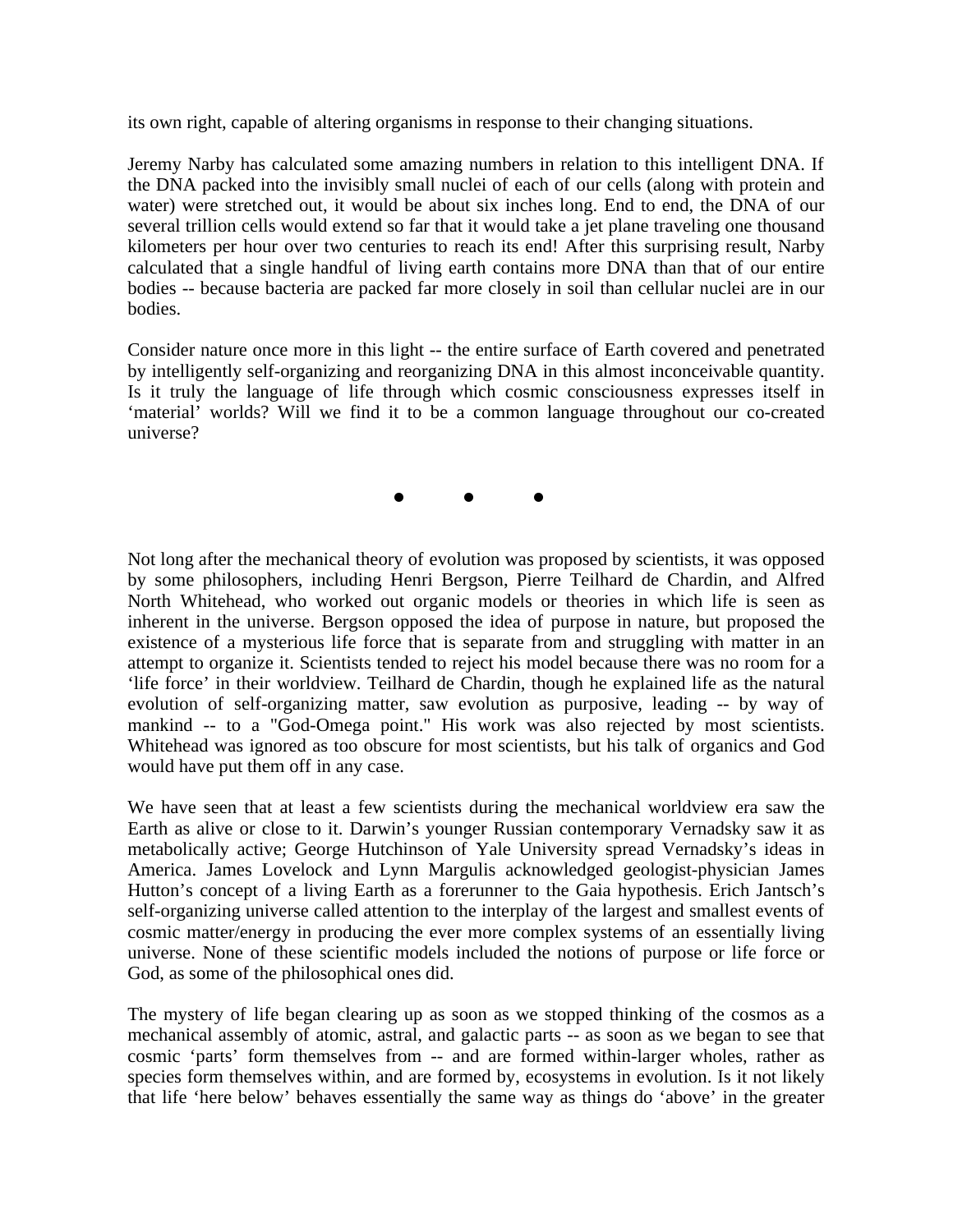cosmos, as the ancients claimed?

If the universe is created by consciousness -- cosmic consciousness differentiating into levels or layers of cosmic holarchy -- and if an underlying sacred intelligent geometry is its means to create apparently physical worlds, then we should expect to find that it patterns itself in ways that repeat like fractals.

In Chapter 2 we saw that forms as simple as whirlpools -- whether in water or in protogalactic clouds -- take in matter, maintain their form in shaping its flow, and give off used matter to their environment -- the essential pattern of any living thing's organization in relation to its surround. These vortex forms are as characteristic of subatomic particles as of galaxies and are found throughout the levels of nature familiar to us, for example in seashells, seed pods, rivers and tornadoes. Consistent with this basic model, all living holons gain their identity and relative autonomy by organizing their own form and function through a continual exchange -- or re-creation -- of matter while remaining dependent on their environment or larger holon to supply their resources and absorb their wastes. That is the pattern of the fractal cosmic and planetary dance.

Many scientists still unwilling to accept consciousness as the source of creation, rather than its late product, will continue for some time to vacillate between ideas of accident and purpose in attempts to explain how non-life becomes life. It took time to see matter and energy, wave and particle, time and space, as aspects of the same underlying unity; it may be even more difficult to see life and non-life as aspects of the cosmic process or as relative organizational states of cosmic matter. Scientists have no problem seeing the process of life in a puffball bursting to scatter its spores, but they do tend to have difficulty seeing the process of life in a star bursting to scatter *its* dust, for all that we are made of that dust.

The further development of a conscious, organic model of the universe clearly requires the cooperative efforts of biologists and physicists as well as other scientists, not to mention philosophers and spiritual leaders in a great co-creative process. With so much to learn and co-create as new stories, or worldviews, this is a most exciting and challenging time of discovery and new understanding. Most important in these developing efforts is the promise of seeing ever more clearly just how we humans fit into the great cosmic holarchy of life and how we may learn to cooperate in creating its greatest health and fulfillment.

**· · ·** 

As we have seen, our historic worldviews -- our images of who and what we are in relation to all nature -- have been, on the one hand, limited by narrow perspective and, on the other, unbounded in egotism. For thousands of years we considered ourselves God's favorite creatures; then, when we had no more use for God, we saw ourselves as the pinnacle of natural evolution. In both views nature was ours to command and exploit as we liked. Only when we ourselves began suffering from the damage we had done to our environment did we begin to gain a more realistic view of ourselves as one species among still uncounted others on whom we depend.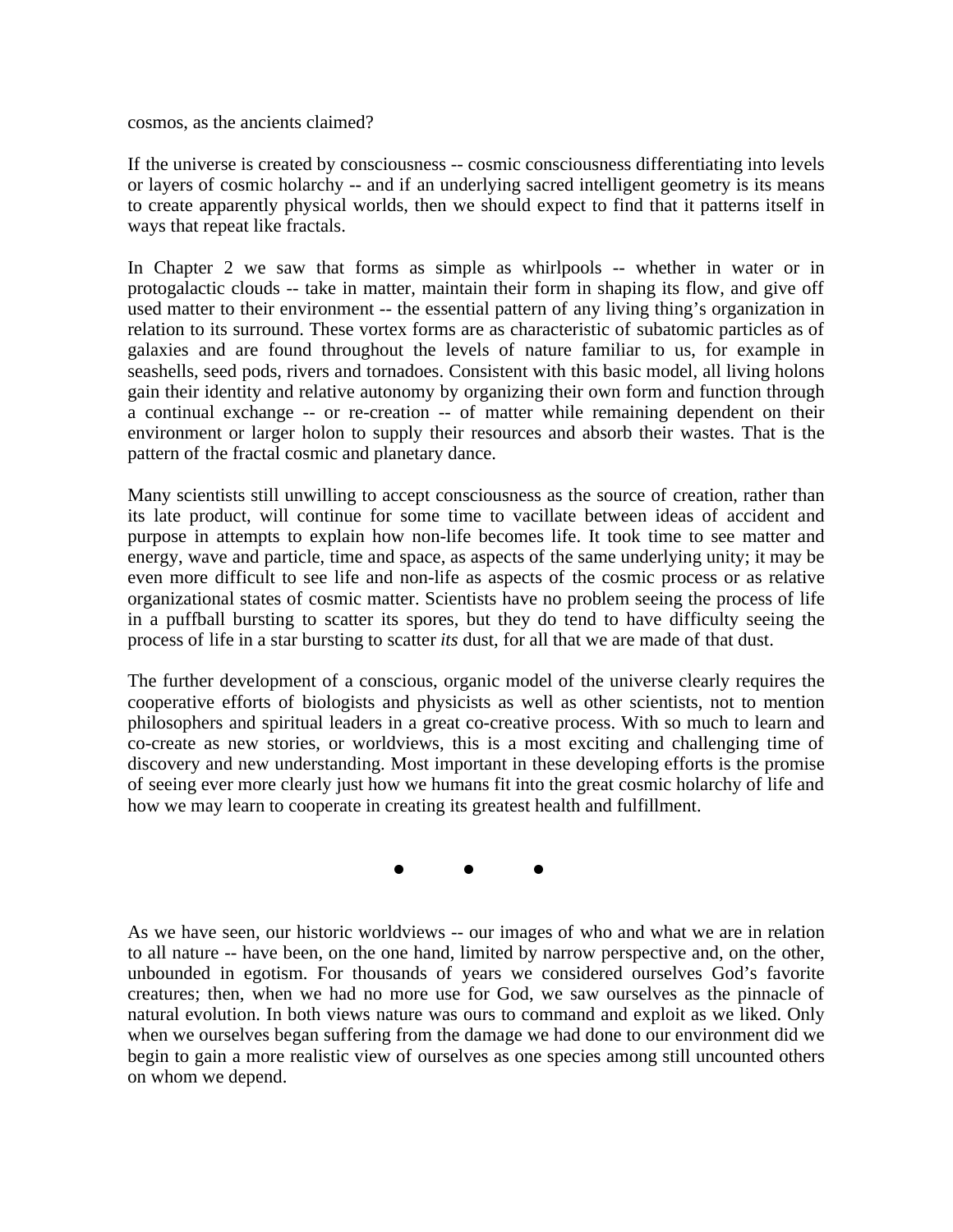In our cosmic worldview, sacred or secular, ours is a middle-sized planet circling an ordinary star at the edge of a common type of galaxy -- a planet now in its middle age, about halfway through its expected life. Its oldest living creatures are bacteria, with an origin billions of years ago, but still the basis of its self-regulating systems and of all other life forms evolved since. Its newest living species are mammals that evolved only millions of years ago, though not a single species of early mammals survives today.

DNA is virtually the oldest thing in Earth's evolution still alive on its surface -- propagating itself from the beginning in an unbroken chain, as surface rock transformed into endless creatures, who recycled it in turn into sediments that were subducted back into the magma of origin by great tectonic plates. All the while, DNA's species came and went, playing their roles and then disappearing, while it continued the dance.

There is little reason to think, from a biological perspective, that humans will change the pattern of species flux and survive for the rest of the life of our planet without further evolving. We haven't even the patience to wait for natural evolutionary changes, but are impatient to redesign our own DNA. What does this urgency signify? Do we sense that we are on the brink of a huge new leap in evolution? Do we think altering our own biology, rather than exercising our consciousness, is the way to get there?

No doubt we are a bold improvisation in Gaia's dance -- a new kind of creature that may not survive very long at all if it doesn't learn to play a humbler and healthier role than it has thus far We produce and patent new plants and animals and create ever new kinds of artificial ecosystems.

Where are we headed in the arrogance of thinking we understand genetic engineering as well as those humble bacteria that invented, defined and refined it? In fact, we can only do it by enslaving *them* to carry out our intentions, as we have enslaved them to clean crude oil, to manufacture biodegradable plastics they invented long before us and to make them manufacture other particular substances they know how to make for us. But do we really want to eat plants we get them to insert poisons into every cell of to ward off insect predators, when nature long ago evolved plants healthy enough to keep them at bay in their own ways? Do we really want to clone ourselves to attain immortality, when our cloned sheep Dolly proved to age ten times faster than her peers?

Our rapid progress in biotechnology will likely get us into as much trouble as our nuclear-age mechanical technology if we don't make equal progress in understanding life systems and their dynamic ecological balance. Only if it is used with understanding of and respect for living systems can biotechnology offer the possibility of working *with* life *for* life.

**· · ·** 

On our planet, at least, we are indeed unique for the range of our conscious free choice of behavior, the range of our technological prowess, and our ability to foresee, plan, and act for the future. But the very evolution of such abilities on our own planet suggests they may well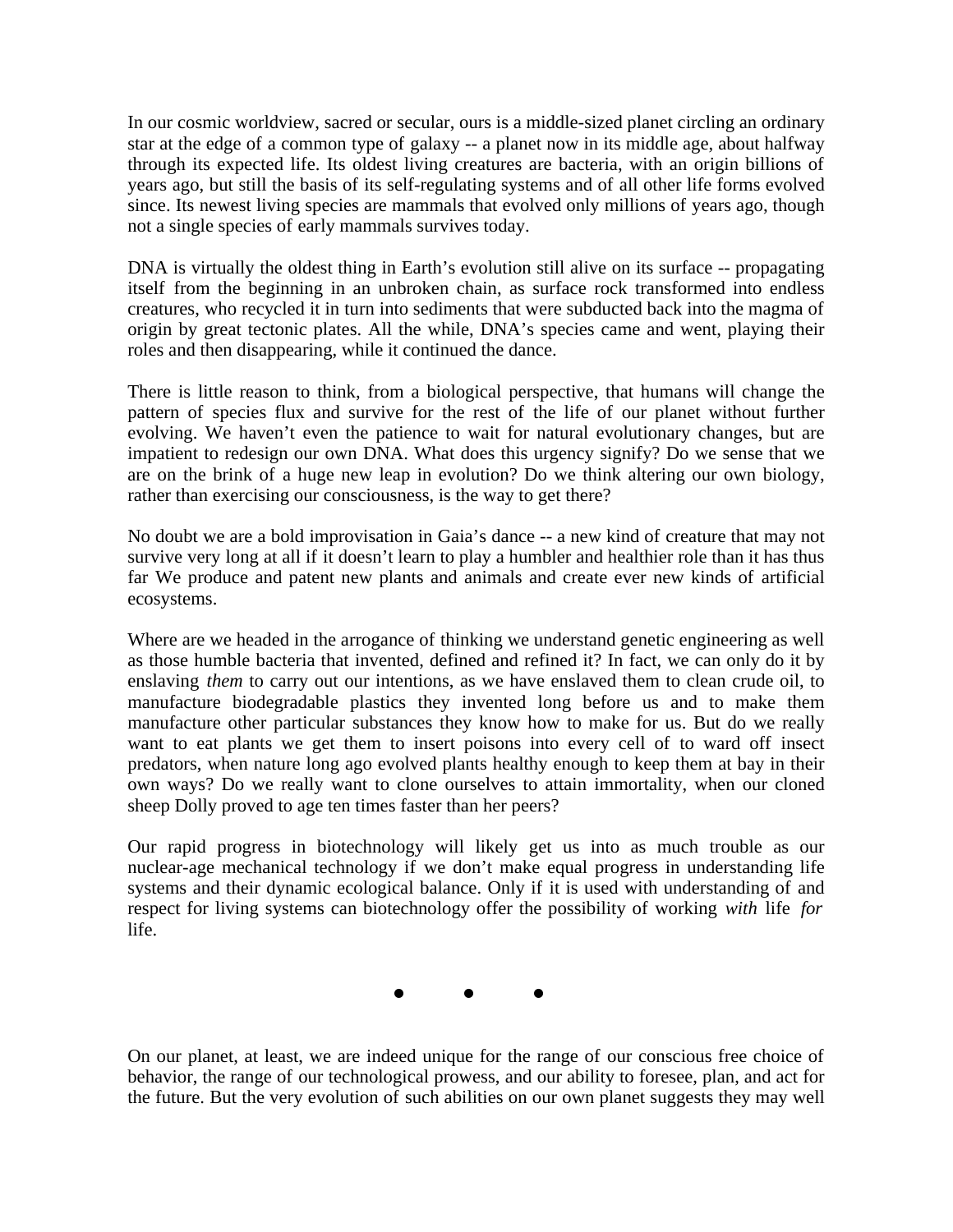have evolved on many other planets around the universe. The same kind of matter exists everywhere and seems to undergo the same processes all over our cosmos. There is no good reason not to assume that planets come alive and evolve in essentially the same way everywhere. This assumption is fairly widespread among scientists now and underlies our ongoing efforts to reach and communicate with intelligent life in other star systems.

In most of these communications efforts, such as the radio telescope project CETI, scientists assume that intelligent species of other planets will have invented a mechanical technology composed of mathematics, machinery and electronics essentially similar to our own, and that they will not have progressed beyond it. This assumption is made in the belief that intelligence -- the gathering and using of information to gain understanding -- can grow to human proportions only through our kind of technology, through a similar co-evolution of conscious thought with the productive use of manipulative organs such as our hands. This idea rules out the possibility that creatures such as cetaceans could be as intelligent as humans, and it would be wise to feel less sure of ourselves on this score until we know more about the whales and dolphins.

It is interesting to consider that several of our own technological inventions -- including sonar, diving equipment, insulated clothing, and high-speed long-range communications systems -- all evolved within cetacean bodies, which function comfortably at widely varying pressures and temperatures as they move freely about the seas covering most of the Earth's surface. We have no present way of knowing how far such naturally evolved internal biotechnology can go or how it can be used by highly evolved brains -- or whether it could contribute to the formation or function of living systems beyond our planetary Gaia.

There is a whole literature about and by people who have had demonstrable telepathic communications with cetaceans. Indigenous humans use telepathy routinely to communicate complex thoughts and concepts with each other, as well as with other species. One such tribe's use of telepathy is described in detail by Petru Popescu, in his story about National Geographic photographer Loren McIntyre's experiences with the "cat people" of the Amazon, who had been thought extinct until he stumbled on them while lost. It is of special interest that these so-called primitive people have sophisticated understanding of both practical linear time and a deeper non-linear understanding of radial time as physicists only now begin to comprehend it.

Harvard psychiatrist John Mack, whose credibility was put to severe academic test and passed, has interviewed patients and others around the world about their experiences with extra-terrestrials. His findings show almost universally that ET communication is telepathic and so prolific in 'downloading' that the people involved can only grasp and communicate small parts of it.

Many people with ET contacts believe that galactic and cosmic life systems larger than those confined to single planets already exist, and our very popular science fiction films have reflected that belief for some time. A galactic living system would require communications and space travel, but most likely not of the sort we have imagined -- radio telescopes and great space ships supplied for generations of physical life forms.

If live planets are the cells of such galactic systems, their living creatures may not have to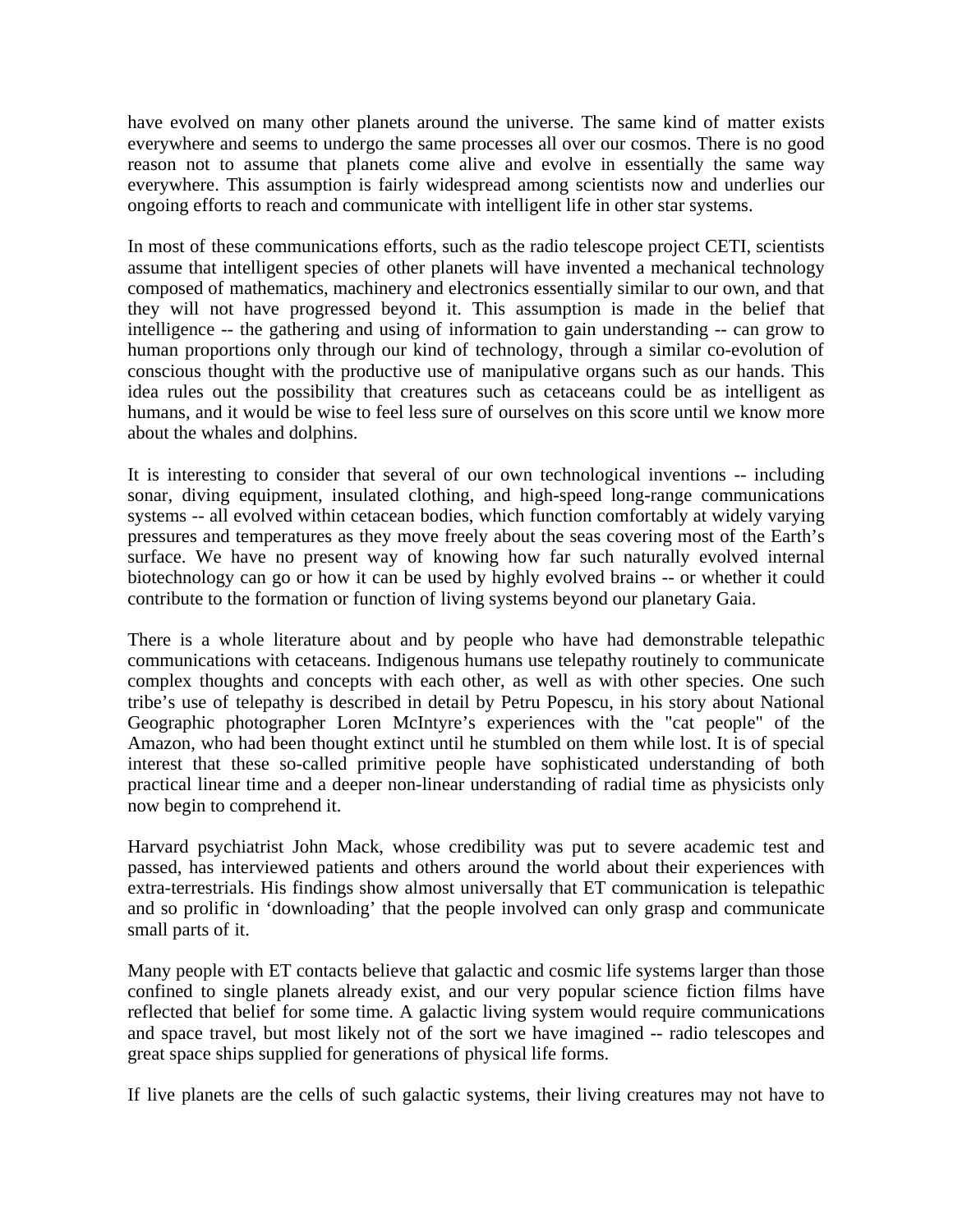come into physical contact with one another, any more than the mitochondria of our liver cells need to meet the mitochondria of our bone cells. A common information-communications system may unite them effectively.

Clearly linear time and physical space as we have understood them, preclude any kind of efficient or reasonable space travel. Even the exchange of messages coming one at a time across light years of space now look like a crude and primitive idea. Does that mean that space travel and communications are impossible, or simply that our concepts of time and space were wrong? Non-locality, radial time, creation by consciousness and other concepts new to western science are rapidly changing our assumptions on how our universe works, and opening doors to our long-dreamed of contacts with other beings of our cosmos. In fact, once we see that these things are possible, as Joe Firmage points out, we will be less reluctant to believe they are happening, and perhaps always have been throughout human history.

**· · ·** 

Before we consider how we might become part of an interplanetary or intergalactic life system, shouldn't we consider how we might look to other members of such a system? We have seen the Gaian system and ourselves from various perspectives within or just outside it. Let us now try looking at ourselves from the point of view of some intelligent species from another star system that can observe us.

Learning what we are and what we are up to, would they consider us an intelligent form of life?

Surely it would strike them as most peculiar that we destroy the environment on which we depend. No intelligent species would knowingly pollute its air, water, and soil to the point of endangering itself. It would hardly cram itself into communities of concrete that sealed the species off from natural processes and made its air unbreathable with its own wastes when there was plenty of space on the planet and ways to avoid creating the pollution.

They would surely wonder why we destroy the natural ecosystems of our planet to grow our own food without preserving variety and recycling water and nutrients to prevent the land from turning into deserts. They would note that we deliberately overload our planet's delicately balanced atmosphere and thus overheat the planet itself with carbon dioxide as we hack down our tropical forests and destroy the coastal areas that might reestablish the balance. They would wonder how we could know that our whole planet's life system is driven effectively by solar energy and not use this safe energy source extensively ourselves, if we cannot yet tap deeper sources such as zero-point energy.

Could they consider us intelligent after they see that we are quite capable of providing a comfortable life for all humans, yet choose to devote enormous resources to escalating an arms race rather than using them for the wellbeing of our people? Would an intelligent species overproduce food for some of its members while millions of its young die annually of starvation? Would our observers not wonder that the males of our species had long ago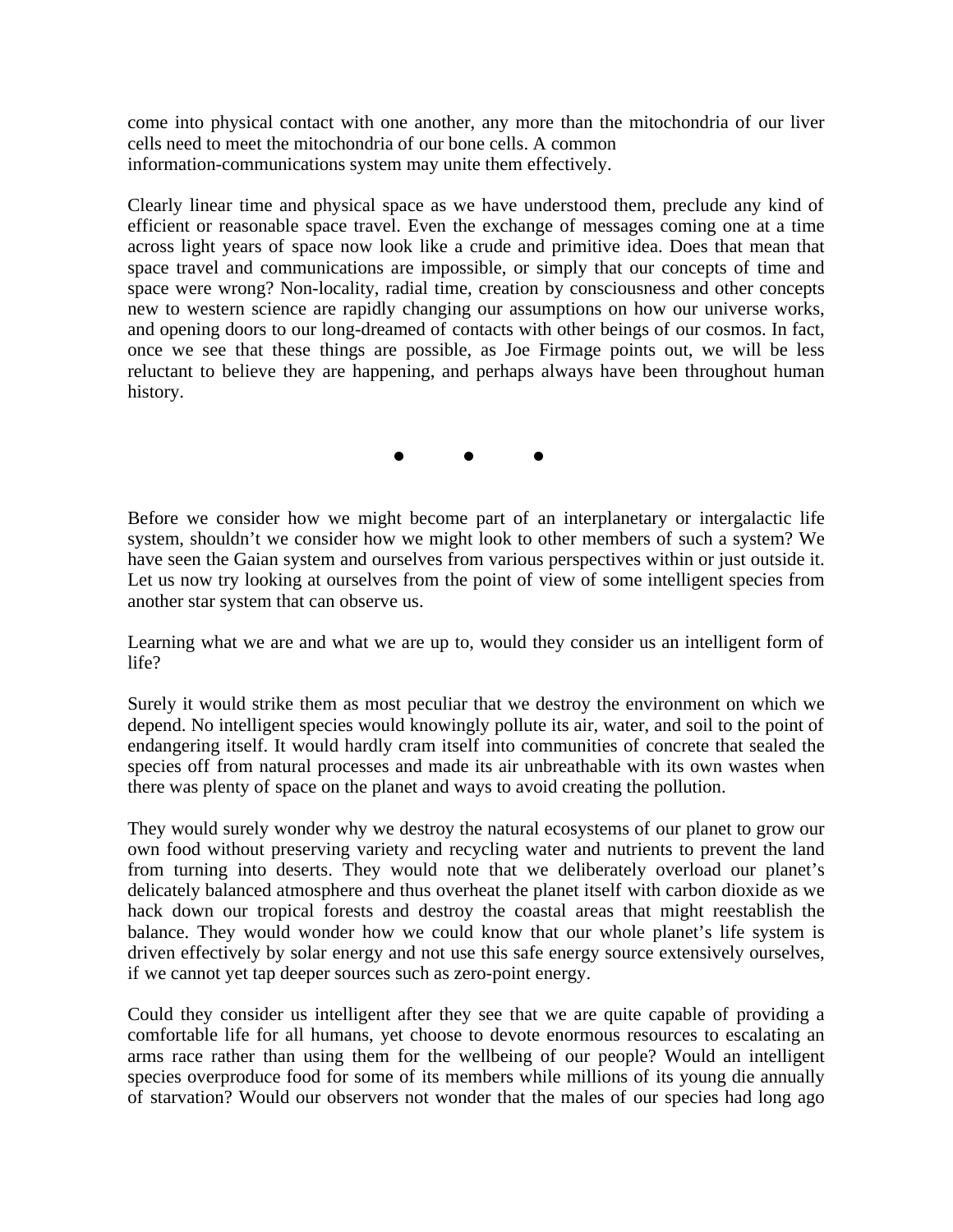declared the female half of the species inferior, largely excluding them from their former positions of authority and management, at the same time often shifting social priorities from life-giving to life-taking?

They would see us systematically exterminating other species and whole ecosystems, even the other large-brained creatures most like ourselves, such as dolphins and whales, elephants, chimpanzees, and gorillas, though they are peaceful and inoffensive to humans. They would see our leaders, many of whom hold their positions by popular consent, maintaining hostilities that threaten nuclear warfare, which would destroy all parties and create a planetary nuclear winter. What would they think of our popular Star Wars weapons cult and of our use of that name for a weapons system?

If extraterrestrial species developed technologies essentially similar to ours, they would sooner or later discover nuclear energy or even more sophisticated means of destruction. If they were warring species at the time of such discoveries, they would have faced crises similar to our own -- crises of choice between species suicide or species cooperation. One might think any species that has survived such discoveries would have learned peaceful cooperation or blasted itself out of existence.

This leaves our expectations of alien belligerence less likely, and perhaps even embarrassing, if it comes to a meeting. Are we a cosmic anomaly -- a species once mutually consistent with its ecosystem that became rather suddenly, over a period of a few thousand years, hostile and destructive to itself and its living planet? May we attribute this peculiarity to the temporary condition of youth -- to unprecedented freedom during the heady stage of species adolescence? Have our observers reason to hope we shall soon grow up and become wiser?

In the stories of ET encounters Dr. Mack hears from his patients, the ET's are indeed appalled at the destructiveness of human behavior, and their most common plea to humans is to take care of their planet while they still can. What is the evidence they might see in our favor -- that might give them hope we *can* behave as an intelligent species?

We have begun to understand and be concerned with ecological balance; we are beginning in at least some areas to protect endangered species, reduce our pollution, and give the rest of nature a chance to clean up and restore its balance. Unfortunately these constructive efforts are very far from balancing our continuing destruction. Still, there is hope that we may increase these efforts dramatically when we finally recognize ourselves as a living system - part of a living being whose delicate balance is tailored to our needs, but which may eliminate us if we force it to reorganize itself to cope with our reckless destruction of that balance.

The threat of all-out nuclear war actually lessened dramatically as we took to heart our scientists' predictions of its dire consequences for all humanity, but genuine disarmament has not happened among the great powers, and renegade nuclear weapons in smaller nations proliferate, ever more difficult to track. This suggests that we do respond to our knowledge by changing our ways, but we need to speed this process.

Our technology is well on the way out of the industrial age of heavy steel and polluting fossil fuels, into the information age of lightweight transistor technology, the Web, and benign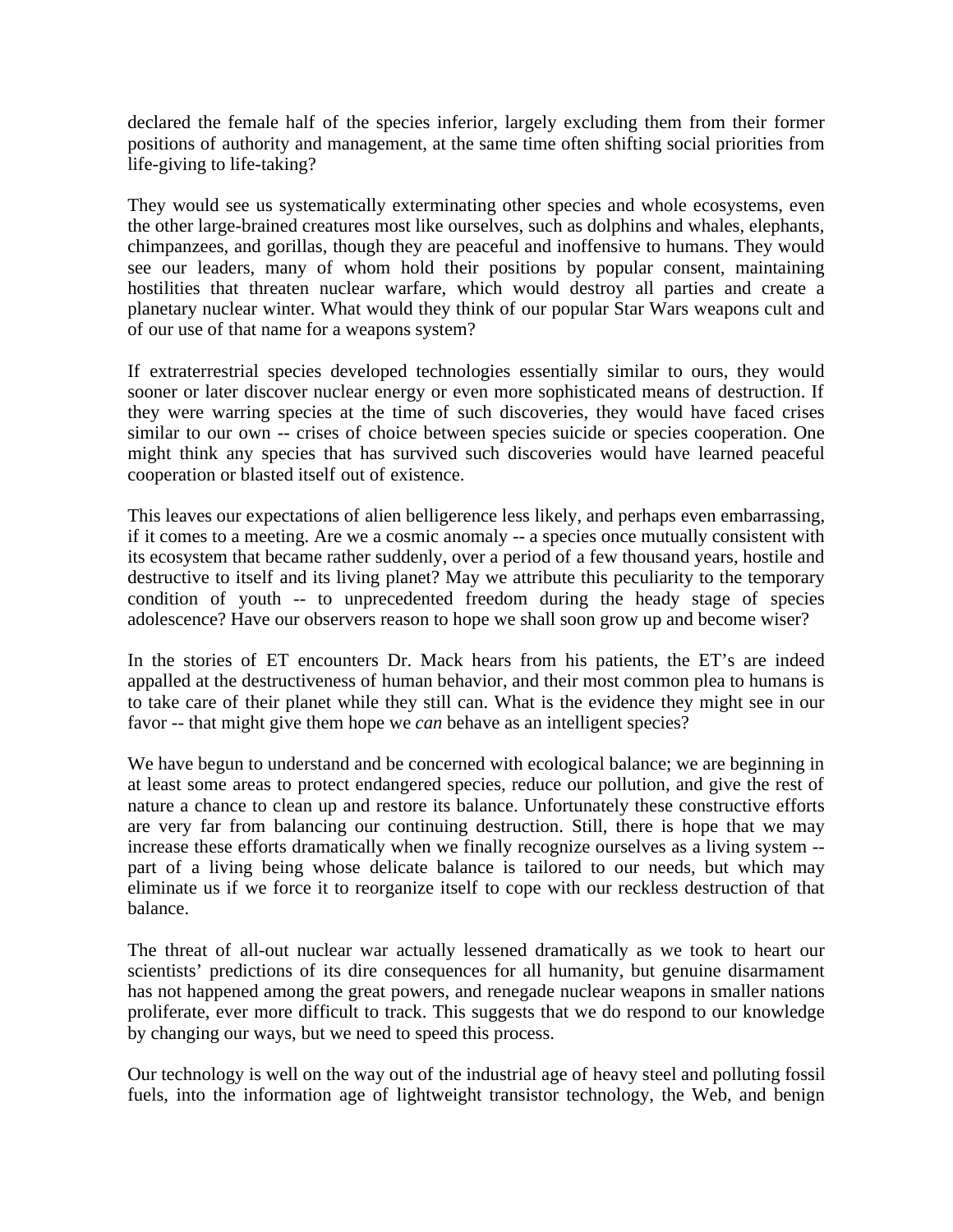energy sources such as sunlight, wind, waves, hydrogen and alcohol, with water fuel cells and zero-point energy on the immediate horizon. If we put our future welfare ahead of immediate profit motives, turning corporations into living systems that make only consumable and recyclable products, this transition could be completed rapidly and effectively, as we said in the last chapter.

Agricultural research, as we also saw, is beginning to look more seriously at older, even ancient, methods of natural pest control and crop rotation and variation, recognizing that monocultures sustained by chemicals are rapidly destroying the land and polluting the waterways. The shift to organic agriculture is already underway.

Our worldwide economic system, our transportation and communications technology, our information revolution, have bound us into a body of humanity that is now being pushed for the sake of its survival to evolve from competition to cooperation among nations and with our environment. We see that the integrative evolutionary forces which produced protists and multicelled creatures are now pushing us to complete our own organizational task. We see that we only prolong and aggravate our biggest problems by resisting this evolution with habitual fears and hostile competition. We can use our gift of freedom to make up for our lack of innate limits to territorial and aggressive behavior by channeling these into constructive negotiation and sharing, as we are practicing on the Web.

We can recognize that the strength and resilience of living systems lies in their diversity, and stop trying to make ourselves all alike. We can analyze and reorganize efforts such as the United Nations, which are as critical to the organization of the body of humanity as were nuclei to eukaryotes and brains to animals.

We can end the sexual inequality that is not merely an injustice to women but a deplorable waste of half our species' talents for creative management and nurture of the species as a whole. As long as women remain a tiny minority in positions of human leadership, they will be pressed on the whole to conform to the established male model of society based on bureaucracy, top-down command and control organizations, competition, conquest, and profit. Only when women assume equal leadership will they be free to express effectively their abilities in organic organization, networking, cooperation, nurture, and mutual benefit.

Certainly we would be foolish to continue our environmental destruction and our hostilities to the point of possible extinction when we are surrounded by clues to exciting, creative, natural solutions for our greatest problems. If we accept ourselves as an adolescent species in crisis and face the challenge of taking on mature responsibility for our freedom with courage and enthusiasm, we stand an excellent chance of growing up and reaping the benefits of maturity.

**· · ·** 

How rewarding it would be if, when we openly communicate with extraterrestrials we could do so having solved our great problems of inequality, hunger, pollution, devastation of ecosystems and nuclear threat. We would then be in a wonderful position to face new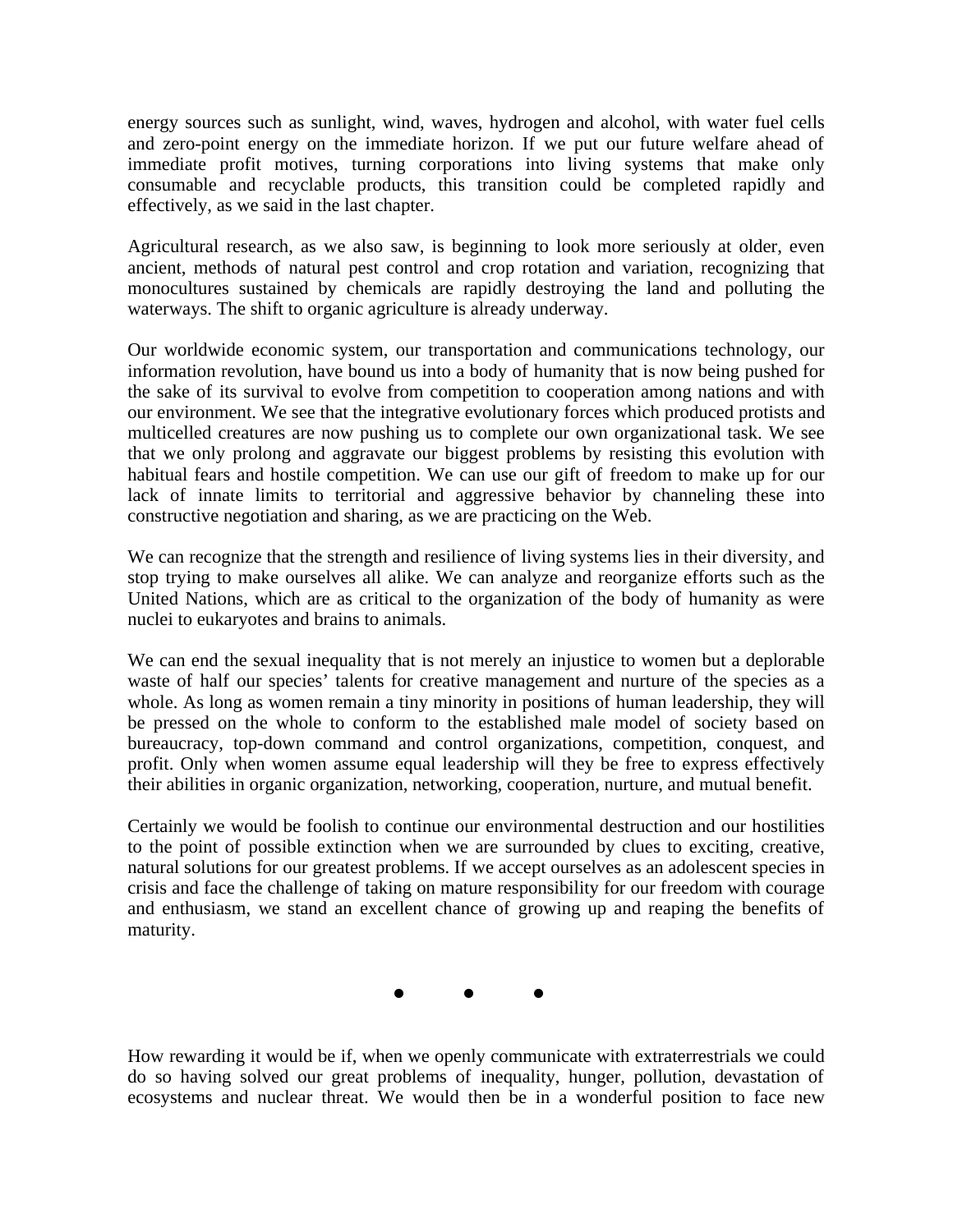challenges with appropriate pride in our species. Perhaps we will be called on to protect Gaia by detecting and diverting massive meteors or planetoids; perhaps if we come to understand and help foster Gaia's healthy ecosystems, we will be able to bring life to Mars or some Moons of our solar system, thus spreading Gaia's seed.

Whatever our dreams of such roles, or of cooperating in a larger cosmic life system, our immediate task is still here at home. On the whole, there seems to be good reason to believe our recklessly egotistical and destructive phase is coming to an end with new knowledge that leads us back to ancient wisdom. We are capable of regaining our reverence for life, of replacing the drive to conquer with the will to cooperate, of remaking our engineered institutions, including our corporations, into living systems.

The more we learn about nature, including human nature, the more we can see that our living parent planet and our whole living cosmos are far more beautiful and awesome in the reality of their self-creation than is any myth we made as we struggled to develop our knowledge. At last our scientific and religious quests can merge in the recognition that conscious, sacred, self-creating nature, both Gaian and cosmic, is our physical and spiritual source, the wellspring of our ancient inspiration to love, and the experienced guide we have always sought -- the guide we need more than ever now that we stand on the brink of maturity.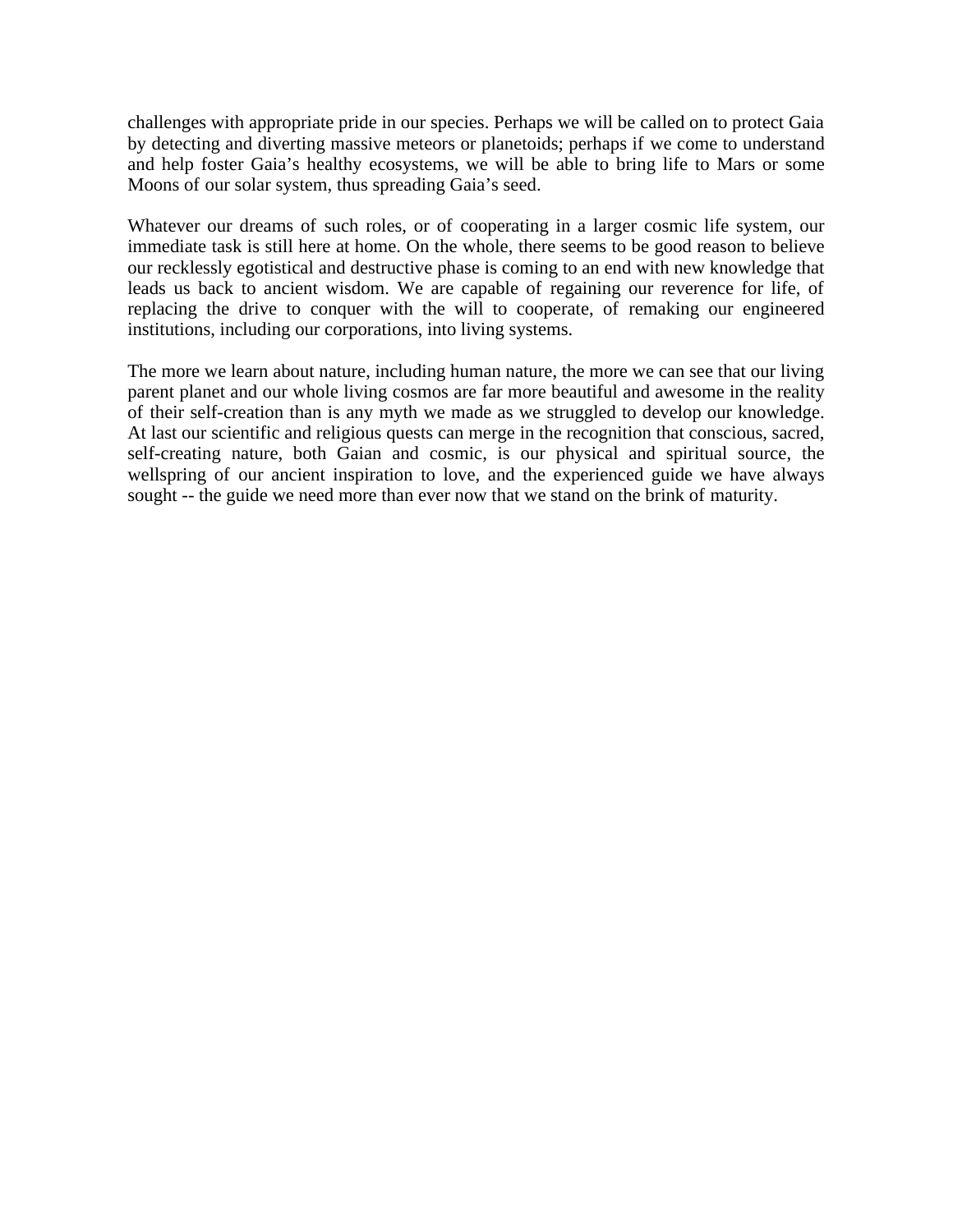## **Bibliography**

Abraham, Ralph H. 1981. Dynamics and Self-Organization. In F.F.Yates, *Self-Organizing Systems: The Emergence of Order*. New York: Plenum.

Andruss, Van; Plant, Christopher; Plant, Judith; Wright, Eleanor, Eds. 1990. *Home: A Bioregional Reader*. Philadelphia: New Society Publishers.

Augros, Robert M., and George N. Stanciu. 1986. *The New Story of Science* . New York: Bantam.

Balandin, R. K. 1982. *Vladimir Vernadsky* . Outstanding Soviet Scientists Series. Moscow: Mir Publishers.

Barnett, Lincoln. 1957. *The Universe and Dr. Einstein*. New York: Bantam.

Barrow, J. D., and F. J. Tipler. 1986. The *Anthropic Cosmological Principle*. Oxford, England: Clarendon Press.

Bateson, Gregory. 1972. *Steps to an Ecology of Mind*. New York: Ballantine.

Bateson, Gregory. 1979. *Mind and Nature: A Necessary Unity*. New York: Dutton.

Benyus, Janine. 1997 *Biomimicry: Innovation Inspired by Nature* . NY: William Morrow and Company.

Bergson, Henri. 1911; reprint, 1983. *Creative Evolution* . Lanham, Md: University Press of America.

Berry, Thomas. 1988. *The Dream of the Earth*. SanFrancisco: Sierra Club Books.

Berry, Thomas. 1987. "Thomas Berry: A Special Section."*Crosscurrents* 38 (2, 3).

Bohm, David. 1957. *Causality and Chance in Modern Physics*. New York: Harper Torchbooks.

Bohm, David. 1980. *Wholeness and the Implicate Order*. London: Routledge & Kegan Paul.

Boon, Jaap. 1984. "Tracing the Origin of Chemical Fossils in Microbial Mats." In Y. Cohen, R. W. Castenholz, and H. O. Halvorson. *Microbial Mats: Stomatolites*. New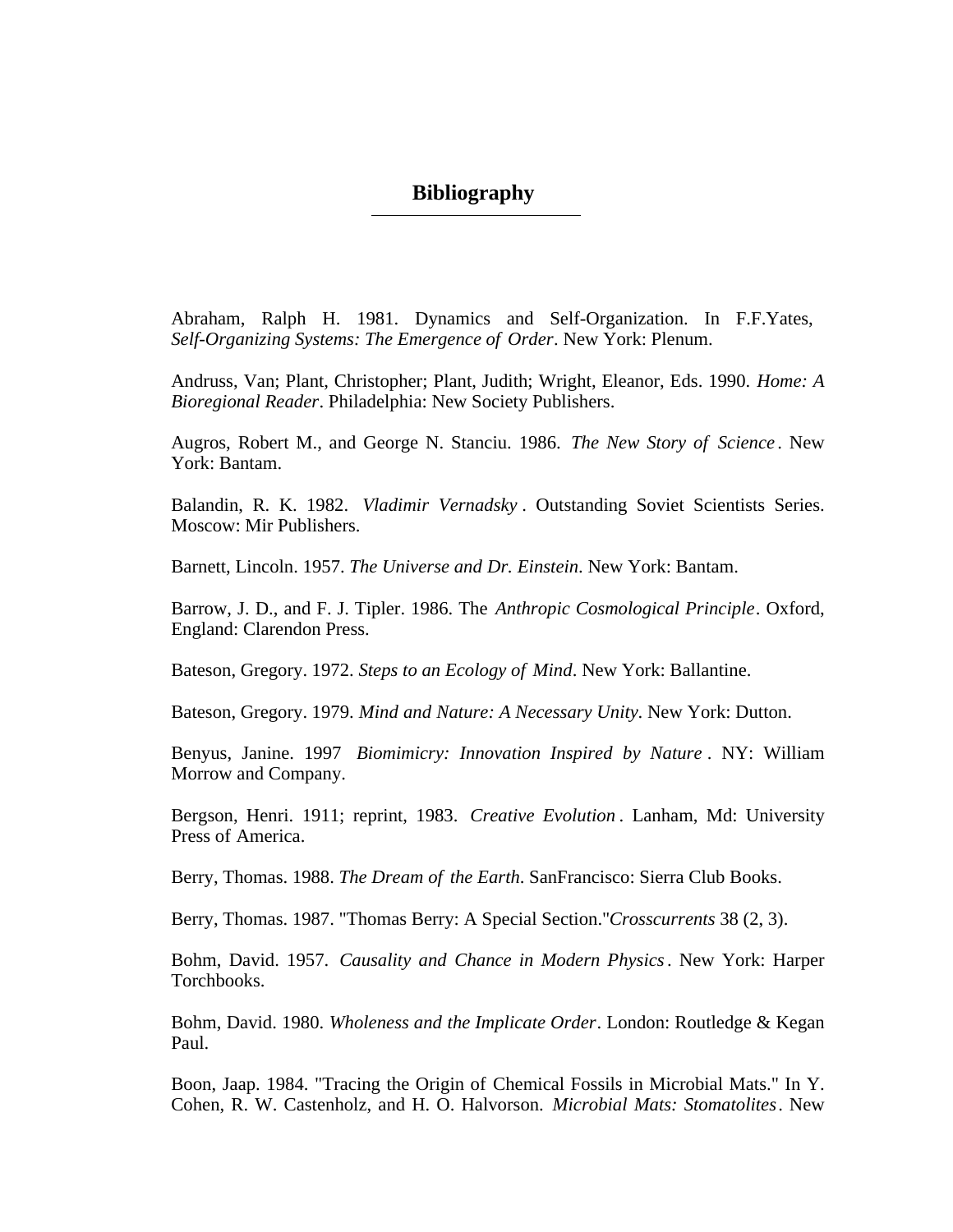York: Alan R. Liss.

Boorstin, Daniel J. 1985. *The Discoverers: A History of Man's Search to Know His World and Himself*. New York: Vintage.

Briggs, John P., and F. David Peat. 1986. *Looking Glass Universe*. New York: Simon & Schuster.

Bronowski, J. 1974. *The Ascent of Man*. Boston: Little, Brown & Co.

Brown, L. R., E. C. Wolf, S. Postel, W. U. Chandler, C. Flavin, and C. Pollock. 1985. "State of the Earth," *Natural History*, April.

Cajete, Gregory. 1994. *Look to the Mountain: An Ecology of Indigenous Education*. Kivaki Press: Durango, CO.

Calder, Nigel. 1978. *The Key to the Universe: A Report on the New Physics*. New York: Penguin.

Campbell, Joseph. 1968. *The Masks of God: Creative Mythology*. New York: Penguin.

Cannon, Walter. 1939. *The Wisdom of the Body*. New York: Norton.

Capra, Fritjof. 1975. *The Tao of Physics*. Berkeley: Shambala.

Capra, Fritjof. 1982. *The Turning Point: Science, Society and the Rising Culture*. New York: Simon & Schuster.

Charlson, R., J. Lovelock, M. Andreas, and S. Warren. 1987. "Oceanic Phytoplankton, Atmospheric Sulfur, Cloud Albedo and Climate." *Nature* 326:655.

Chorover, Stephen. 1976. *From Genesis to Genocide*. Cambridge, MA: M.I.T. Press.

Daly, Herman E., and Cobb, John B. Jr. 1989. *For the Common Good: Redirecting the Economy Toward Community, the Environment, and a Sustainable Future* . Boston: Beacon Press.

Darwin, Charles, and T. H. Huxley. 1983. *Darwin and Huxley: Autobiographies* . Edited by Gavin de Beer. Oxford: Oxford University Press.

Dawkins, R. 1976. *The Selfish Gene*. Oxford: Oxford University Press.

Dostoevski, Feodor. 1879; reprint, 1977. *The Brothers Karamazov* . New York: Penguin.

Dunhamn, Barrows. 1960. *Thinkers and Treasurers* . New York: Monthly Review Press.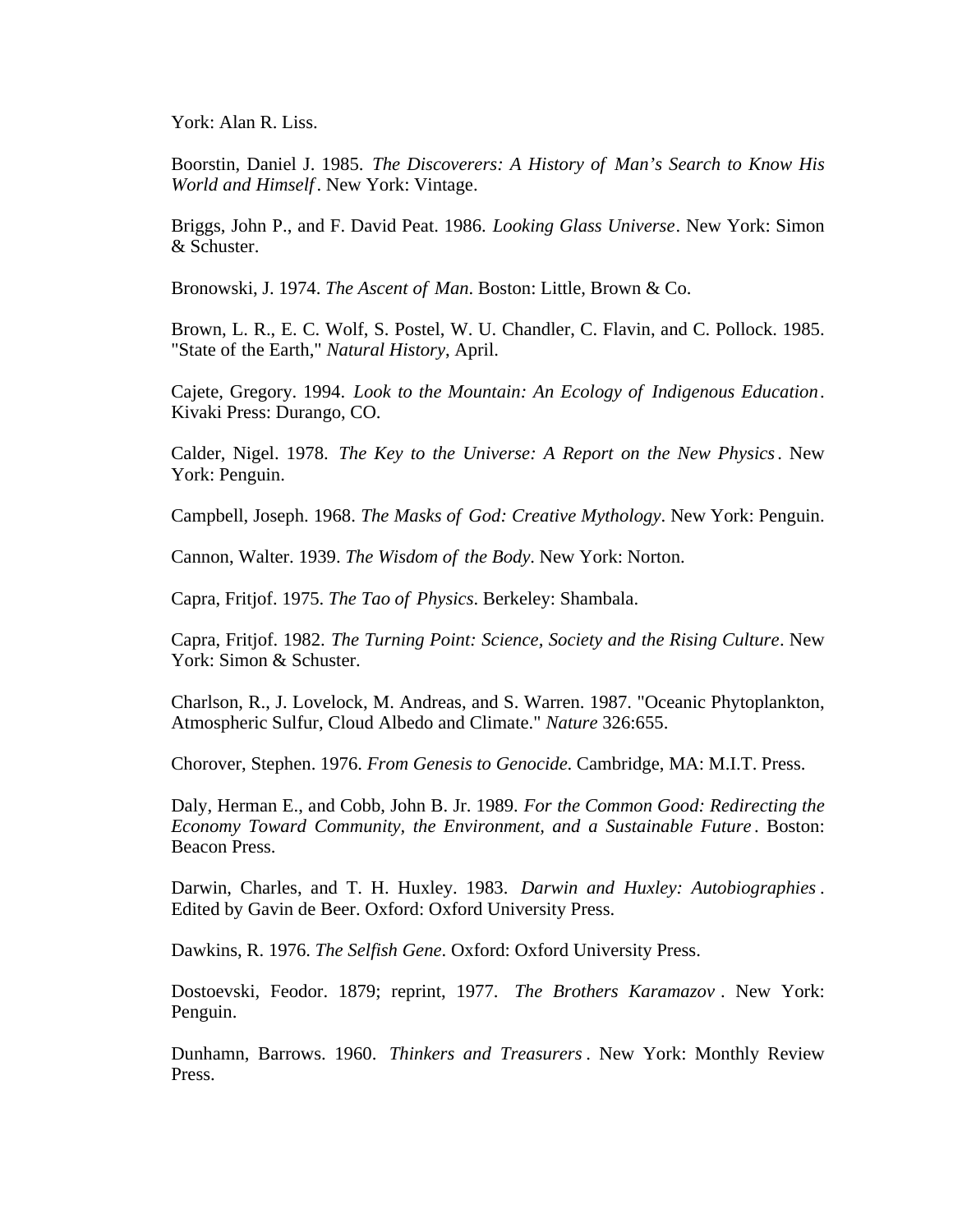Durant, Will. 1961. *The Story of Philosophy*. New York: Simon & Schuster.

Easlea, Brian. 1983. *Fathering the Unthinkable: Masculinity, Scientists and the Nuclear Arms Race*. London: Pluto Press.

Elgin, Duane. 1981, 1993. *Voluntary Simplicity: An Ecological Lifestyle that Promotes Personal and Social Renewal.* NY: Bantam.

Elgin, Duane. 1993. *Awakening Earth: Exploring the Evolution of Human Culture and*

*Consciousness*. NY: William Morrow and Co.

Ehrlich, Paul and Ann. 1975. *The Population Bomb*. Mattituck, NY:Amereon, River City Press.

Einstein, Albert. 1950. *Out of My Later Years*. Scranton, Pa: Philosophical Library.

Einstein, Albert. 1961. *Relativity: The Special and General Theory*. New York: Crown.

Eisler, Riane. 1987. *The Chalice and the Blade*. San Francisco: Harper & Row.

Ereira, Alan. 1991. *Message from the Heart of the World: the Elder Brother's Warning*. London: BBC Film Studios.

Fischer, Dietrich. *Non-Military Aspects of Security: A Systems Approach Report to the United Nations Institute for Disarmament Research (UNIDIR).* 

Fleischaker, G. R. 1988. *Autopoiesis: System Logic and Origins of Life* . Ph.D. dissertation, Boston University.

Fox, Michael. 1992. *Superpigs and Wondercorn: The Brave New Technology of Biotechnology and Where It All May Lead*. New York: Lyons & Burford.

Gehrz, R. D., D. C. Black, and P. M. Solomon. 1984. "The Formation of Stellar Systems from Interstellar Molecular Clouds," *Science*, 25 May.

Gimbutas, Marija 1975. "Figurines of Old Europe (6500-3500 B.C.)." *Transactions of the International Valcamonica Symposium on Prehistoric Religions*. Capo di Ponte, Brescia, Italy: Edizione del Centro.

Gimbutas, Marija 1980. "The Temples of Old Europe," *Archaeology* , November-December.

Gimbutas, Marija 1981. "The Monstrous Venus of Prehistory, or Goddess Creatrix." *Comparative Civilizations Review*, 7 (Fall 1981).

Gimbutas, Marija 1982. "Megalithic Tombs of Western Europe and Their Religious Implications." *Quarterly Review of Archaeology* 6(3).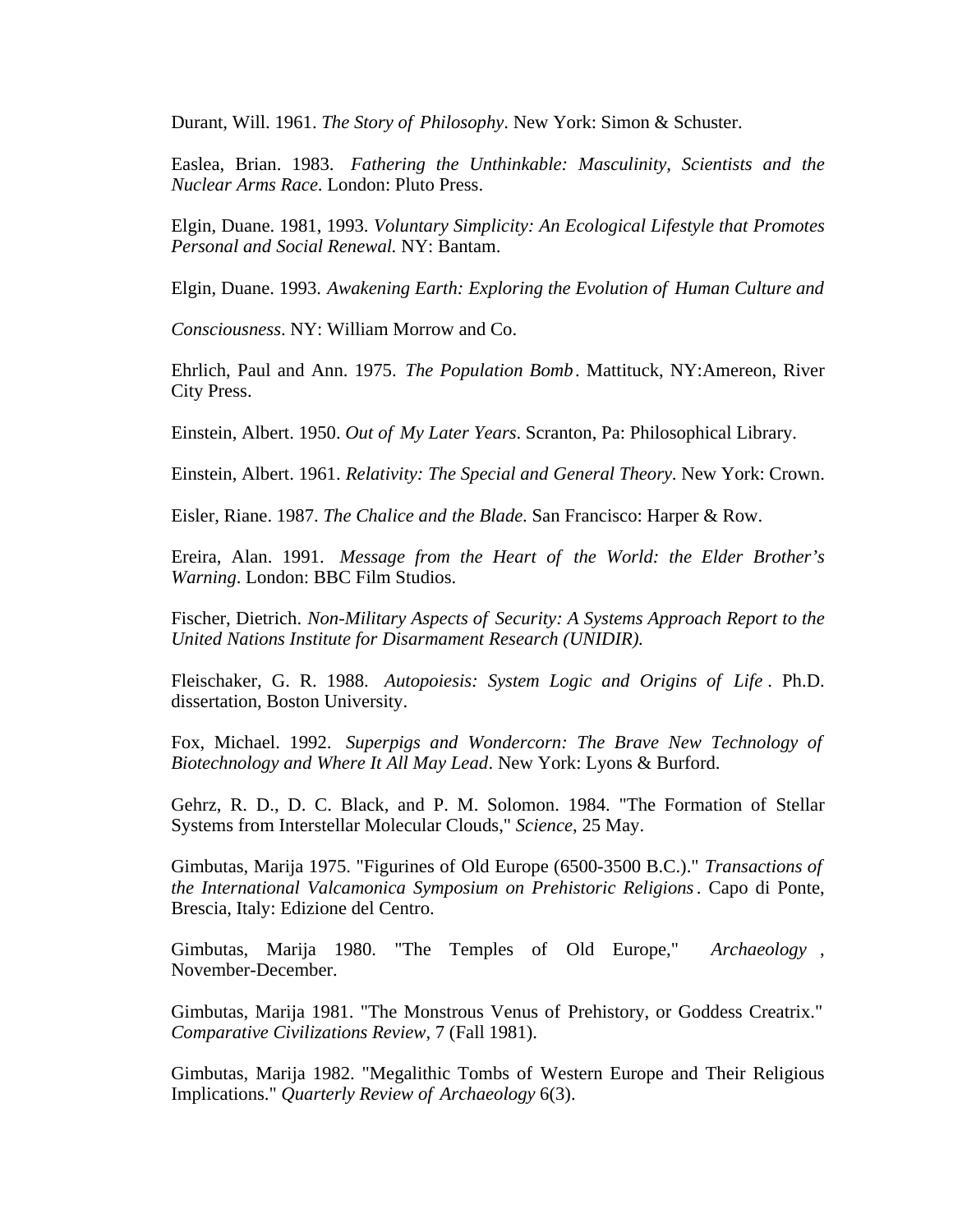Gimbutas, Marija 1982. *The Goddesses and Gods of Old Europe, 7000-3500 B.C* . Berkeley: University of California Press.

Goerner,Sally, 1999. *After the Clockwork Universe: The Emerging Science and Culture of Integral Society*. Edinburgh: Floris Books.

Goldsmith, Edward. 1993. *The Way: An Ecological World-view*. Boston: Shambhala.

Goodall, Jane. 1983. *In the Shadow of Man*. Boston: Houghton Mifflin.

Gore, Al. 1992. *Earth in the Balance: Ecology and the Human Spirit*. NY: Houghton Mifflin.

Gould, S. J. 1977. *Ever Since Darwin: Reflections in Natural History* . New York: Penguin.

Gould, S. J. 1984. *The Mismeasure of Man*. New York: Penguin.

Graves, Robert. 1957. *The Greek Myths*. New York: Penguin.

Gray, Michael W. 1983. "The Bacterial Ancestry of Plastids and Mitochondria." *BioScience* 33(11).

Grene, David, and Richard Lattimore, eds. 1956. *The Complete Greek Tragedies* . Chicago: University of Chicago Press.

Haldane, J.B.S. 1985. *On Being the Right Size and Other Essays*. Edited by J. M. Smith. Oxford: Oxford University Press.

Hawken, Stephen 1988. *A Brief History of Time: From the Big Bang to Black Holes*. NY: Bantam.

Heinberg, Richard. 1999. *Cloning the Buddha: The Moral Impact of Biotechnology*. Wheaton, IL: The Theosophical Publishing House.

Heisenberg, Walter. 1975. *Across the Frontiers*. New York: Harper Torchbooks.

Henderson, Hazel. 1991. *Paradigms in Progress: Life Beyond Economics* . Indianapolis: Knowledge Systems, Inc.

Ho, M. W., and P. T. Saunders, eds. 1984. *Beyond Neo-Darwinism: An Introduction to the New Evolutionary Paradigm*. London: Academic Press.

Ho, M. W., P. T. Saunders, and S. W. Fox. 1986. "A New Paradigm for Evolution," *New Scientist*, 27 Feb.

Hodge, Helena Norberg. 1991. *Ancient Futures: Learning from Ladakh* . San Francisco: Sierra Club Books. Video available from ISEC, P.O. Box 9475, Berkeley,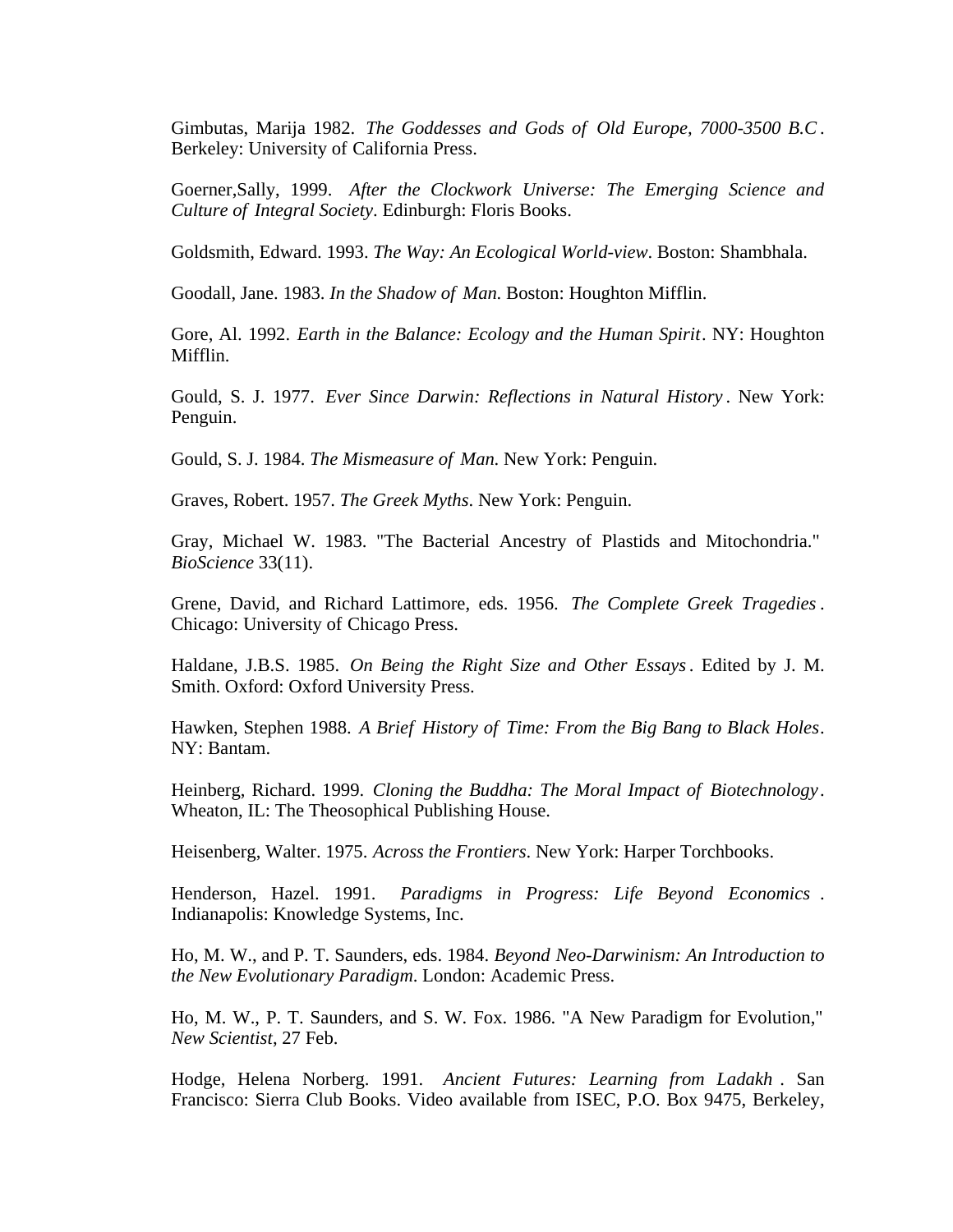CA 94709.

Hooker, Michael, ed. 1978. *Descartes*. Baltimore: Johns Hopkins University Press.

Huston, Perdita. 1982. *Message from the Village*. New York: The Epoch B Foundation.

Ingber, Donald E.. 1998. "The Architecture of Life," *Scientific American*. January.

Jaikaran, Jacques. 1992. *Debt Virus: A Compelling Solution to the World's Debt Problems*. Lakewood, Colorado: Glenbridge Publishing, Ltd:

Jantsch, E. 1980. *The Self-Organizing Universe: Scientific and Human Implications of the Emerging Paradigm of Evolution*. Oxford, England: Pergamon Press.

Jantsch, E., and C. H. Waddington. 1976. *Evolution and Consciousness: Human Systems in Transition*. Reading, Mass: Addison-Wesley.

Kaiser, Rudolf. 1991. *The Voice of the Great Spirit: Prophecies of the Hopi Indians*. Boston: Shambala.

Kasting, J., O. Toon, and J. Pollack. 1988. "How Climate Evolved on Terrestrial Planets." *Scientific American*, February, p. 90.

Kerr, R. A. 1988. "No Longer Willful, Gaia Becomes Respectable," *Science*, April

Kirk, G. S., J. E. Raven, and M. Schofield. 1983. *The Pre-Socratic Philosophers*. Cambridge, England: Cambridge University Press.

Kitto, H.D.F. 1978. *Greek Tragedy: A Literary Study*. London: Methuen.

Kitto, H.D.F. 1979. *The Greeks*. New York: Penguin.

Koestler, A. 1978. *Janus: A Summing Up*. London: Pan Books.

Kolluru, Rao V. *1994 Environmental Strategies Handbook: A Guide to Effective Policies & Practices*. McGraw-Hill: NY

Korten, David. 1999. *The Post-Corporate World: Life After Capitalism*. San Francisco: Berrett-Koehler Publishers and Kumarian Press.

Lamb, Bruce. 1985. R*io Tigre and Beyond: The Amazon Jungle Medicine of Manuel Cordova*. Berkeley: North Atlantic Books.

Lapo, A. V. 1982. *Traces of Bygone Biospheres*. Moscow: Mir Publishers.

Lappe, Francis Moore, and Joseph Collins. 1977. *World Hunger: Ten Myths*. San Francisco: Free Spirit Press, Institute for Food and Development Policy.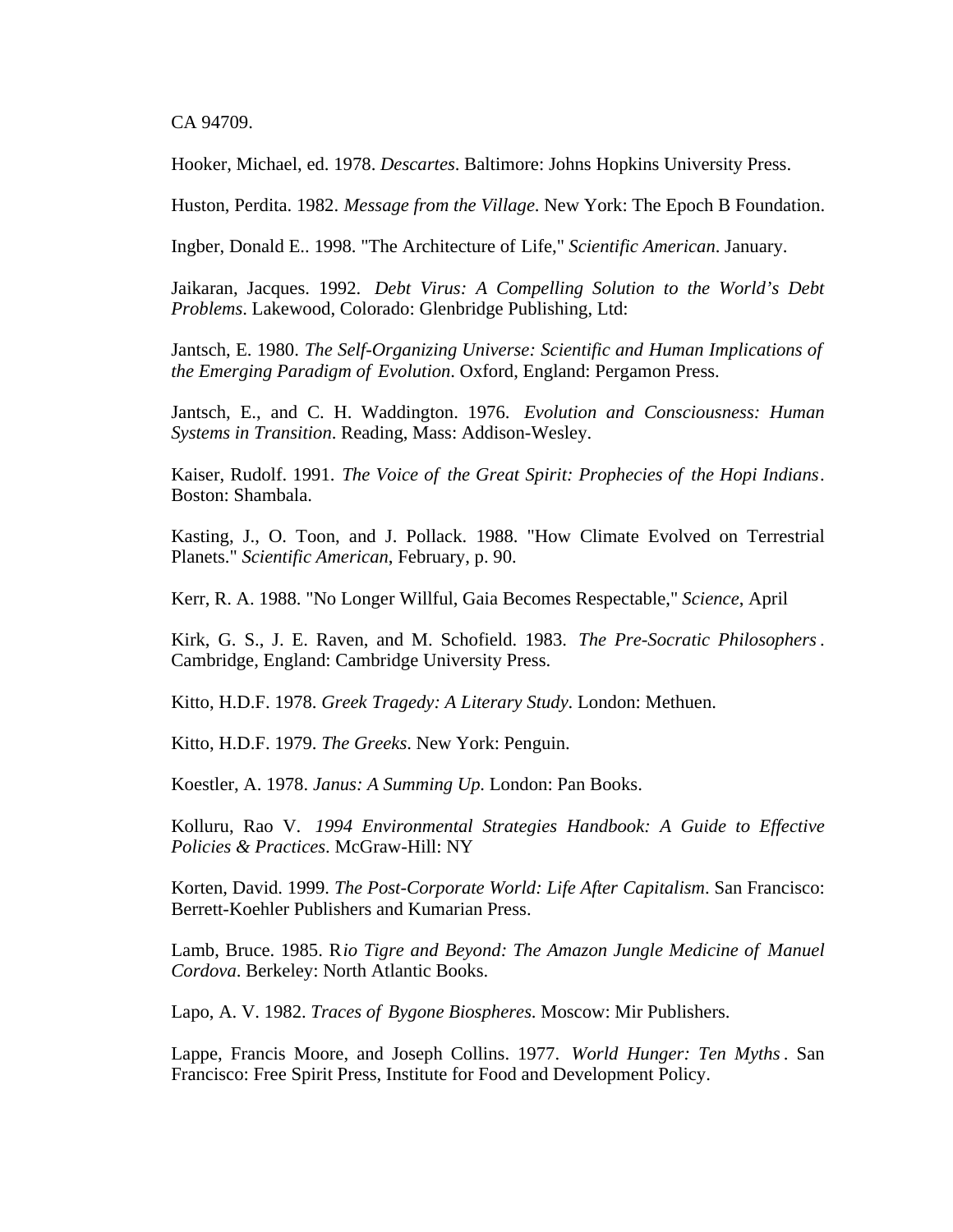Lazcano, A. 1986. "Prebiotic Evolution and the Origin of Cells." In *Origin of Life and Evolution of Cells*. Edited by L. Margulis, R. Guerrero, and A. Lazcano. *Treballs de la Societat Catalana de Biologia*, vol. 39.

Lazlo, Ervin. 1978. *The Inner Limits of Mankind*. Oxford: Pergamon Press.

Lazlo, Ervin. 1994. *The Choice: Evolution or Extinction*. NY: Tarcher/Putnam.

Lemkow, Anna F. 1990. *The Wholeness Principle* . Wheaton IL: The Theosophical Publishing House.

Light, Luise. 1994. "*Eating Dangerously: The Risk of Food Poisoning from Bacteria in Meat and Poultry and What We Can Do About It."* Washington D.C: Institute for Science in Society.

Lilly, John C. 1975. *Lilly on Dolphins*. Garden City, NY: Doubleday/ Anchor.

Lovelock, J. E. 1972. "Gaia As Seen through the Atmosphere." *Atmospheric Environment* 6 (579).

Lovelock, J. E. 1982. *Gaia: A New Look at Life on Earth*. Oxford: Oxford University Press.

Lovelock, J. E. 1986. "Geophysiology: The Science of Gaia." *The New Scientist* . London, n.d.

Lovelock, J. E. 1988. *The Ages of Gaia: A Biography of Our Living Earth.* New York: Norton.

Lovelock, J.E. 1991 *Healing Gaia: Practical Medicine for the Planet.* NY: Norton.

Lovelock, J. E., and L. Margulis. 1984. "Gaia and Geognosy." In M. B. Rambler. *Global Ecology: Towards a Science of the Biosphere*. London: Jones and Bartlett.

Lyons, Oren. et al. 1992. *Exiled in the Land of the Free*. Democracy, Indian Nations and the United States Constitution. Santa Fe, NM: Clear Light.

Mack, John. 1994. *Abduction*. NY: Ballantine.

Mander, Jerry. *In the Absence of the Sacred: The Failure of Technology and the Survival of the Indian Nations*. 1991. San Francisco: Sierra Club Books.

Margulis, L. 1981. *Symbiosis in Cell Evolution*. San Francisco: Freeman.

Margulis, L. 1982. *Early Life*. Boston: Science Books International.

Margulis, L., and R. Guerrero. 1986. Not <origins of life> but <evolution in microbes>." In *Origin of Life and Evolution of Cells*, *Treballs de la Societat Catalana*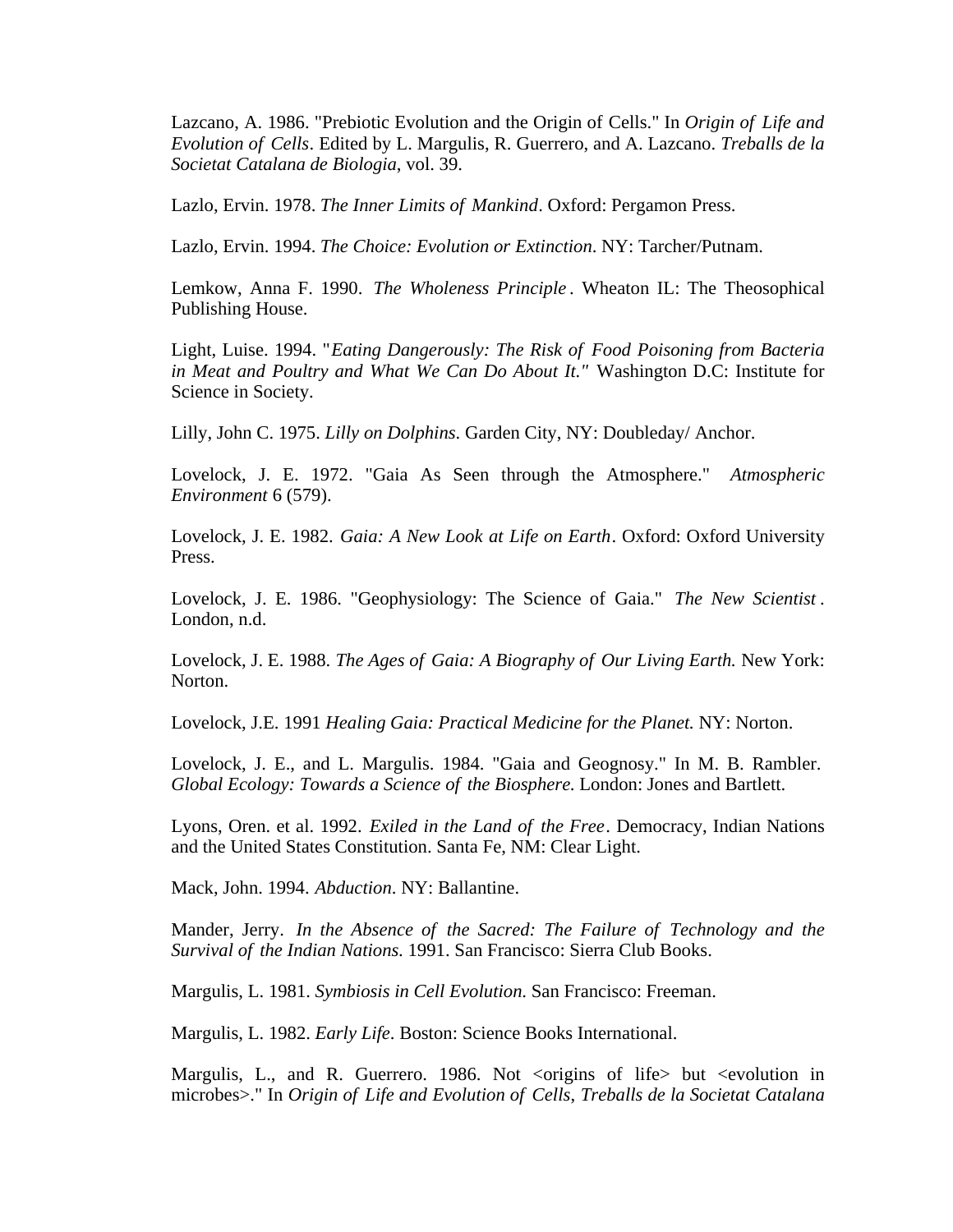*de Biologia*, vol. 39. Edited by L. Margulis, R. Guerrero, and A. Lazcano.

Margulis, L., and D. Sagan. 1986. *Origins of Sex: Three Billion Years of Genetic Recombination*. New Haven, Conn: Yale University Press.

Margulis, L., and D. Sagan. 1987. *Microcosmos: Four Billion Years of Evolution from Our Microbial Ancestors*. London: Allen & Unwin.

Margulis, L. and D. Sagan.1987 *What is Sex*? New York: Simon & Schuster

Maturana, Humberto R., and Francisco J. Varela 1987. *The Tree of Knowledge: The Biological Roots of Human Understanding*. Boston: Shambala

McKibben, Bill. 1995 *Hope, Human and Wild:True Stories of Living Lightly on the Earth.* New York: Little, Brown & Company.

McLaughlin, Corrinne and Davidson, Gordon. 1994 *Spiritual Politics*. NY: Ballantine.

Mellaart, James. 1975. *The Neolithic of the Near East*. New York: Scribner's.

Mellaart, James. 1967. *Catal Huyuk*. New York: McGraw-Hill.

Merchant, Carolyn. 1980. *The Death of Nature: Women, Ecology and the Scientific Revolution*. San Francisco: Harper & Row.

Mollison, William. 1992 *Permaculture: A Practical Guide for a Sustainable Future*. Cedar Crest, New Mexico: Tagari Publications of Permaculture Services International.

Narby,Jeremy. 1998*. The Cosmic Serpent: DNA and the Origins of Knowledge*. NY: Tarcher/Putnam.

Newman, James R., ed. 1956. *The World of Mathematics*, 4 vols. New York: Simon & Schuster.

Odum, Eugene P. 1983. *Basic Ecology*. Philadelphia: Saunders College Publishing.

Ong, W. 1982. *Orality and Literacy: The Technologizing of the Word* . London: Methuen.

Pankow, Walter. 1979. "Openness as Self-Transcendence." In E. Jantsch and C. H. Waddington, eds. *Evolution and Consciousness*. Reading, MA: Addison-Wesley.

Pearce, F. 1988. "Gaia: A Revolution Comes of Age," *New Scientist*, 17 March.

Petzinger, Thomas. 1999. *The New Pioneers: The Men and Women Who are Transforming the Workplace and the Marketplace*. NY: Simon & Schuster.

Plant, Christopher and Plant, Judith, Eds. 1991. *Green Business: Hope or Hoax* .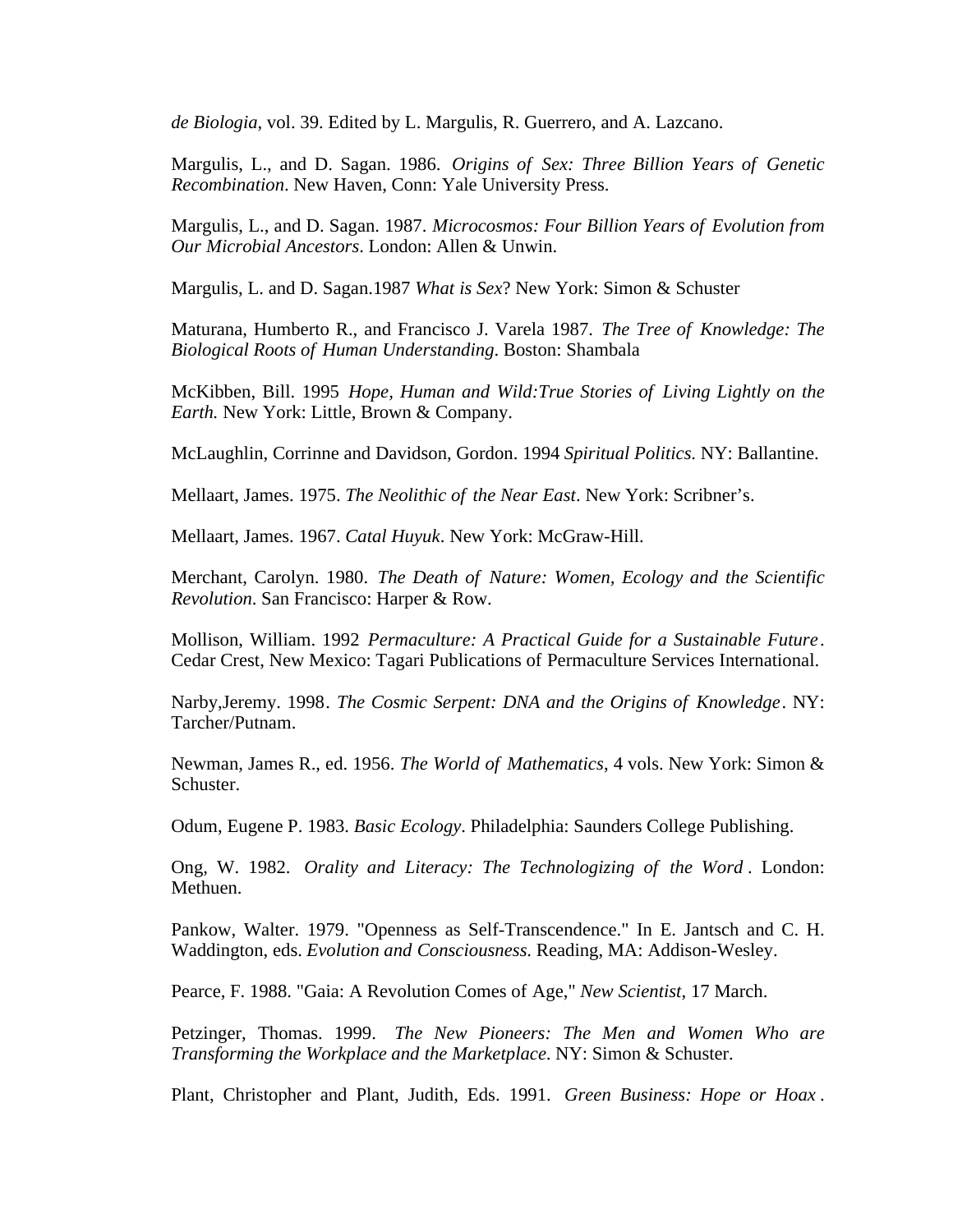Philadelphia: New Society Publishers.

Plant, Christopher and Plant, Judith, Eds. 1992. *Putting Power in its Place* . Philadelphia: New Society Publishers.

Plato. Reprint, 1956. *Great Dialogues of Plato*. Translated by Philip G. Rouse. New York: New American Library.

Popescu, Petru. 1991 *Amazon Beaming*. NY: Viking.

Posey, Darrell Posey. 1992. "Indigenous Knowledge in the Conservation and Utilization of World Forests." Discrimination Against Indigenous Peoples. UN Economic and Social Council Distr. General E/CN.4/Sub.2/1992/31/Add.1

Postgate, J. 1988. "Gaia Gets Too Big for Her Boots," *New Scientist*, 7 April.

Prigogine, Ilya, and Isabelle Stengers. 1984. *Order Out of Chaos: Man's New Dialogue with Nature*. New York: Bantam.

Puthoff, Harold. 1990. "Everything for Nothing." New Scientist. 28 July.

Rifkin, Jeremy. 1980. *Entropy: A New World View*. The Viking Press: New York

Roberts, Jane. 1981, 1995. *The Individual and the Nature of Mass Events* . Amber-Allen, SanRafael, CA.

Roberts, Jane. 1998, 1999. *The Early Sessions* , vols 1-6, NY: New Awareness Network, Inc. (P.O.Box 192, Manhassett, NY 11030).

Robin, Vicki and Dominguez, Joe. 1993. *Your Money or Your Life: Transforming Your Relationship With Money and Achieving Financial Independence*. NY: Penguin

Rothstein, Jerome. 1985. "On the Scientific Validity and Utility of the Living Earth Concept and Its Further Generalization." Symposium *, "Is the Earth a Living Organism*?" Amherst, Mass: University of Massachusetts.

Russell, Bertrand. 1961. *History of Western Philosophy*. London: Allen & Unwin.

Russell, D. A. 1979. "The Enigma of the Extinction of the Dinosaurs." *Annual Review of Earth Planetary Science 7:* 163-82.

Russell, Peter. 1992, 1998. *Waking Up in Time*. Novato, CA: Origin Press.

Sagan, D., and Margulis, L. 1983. The Gaian Perspective of Ecology. *The Ecologist* 13(5).

Sahlins, Marshall. 1972. *Stone Age Economics*. NY: Aldine de Gruyter.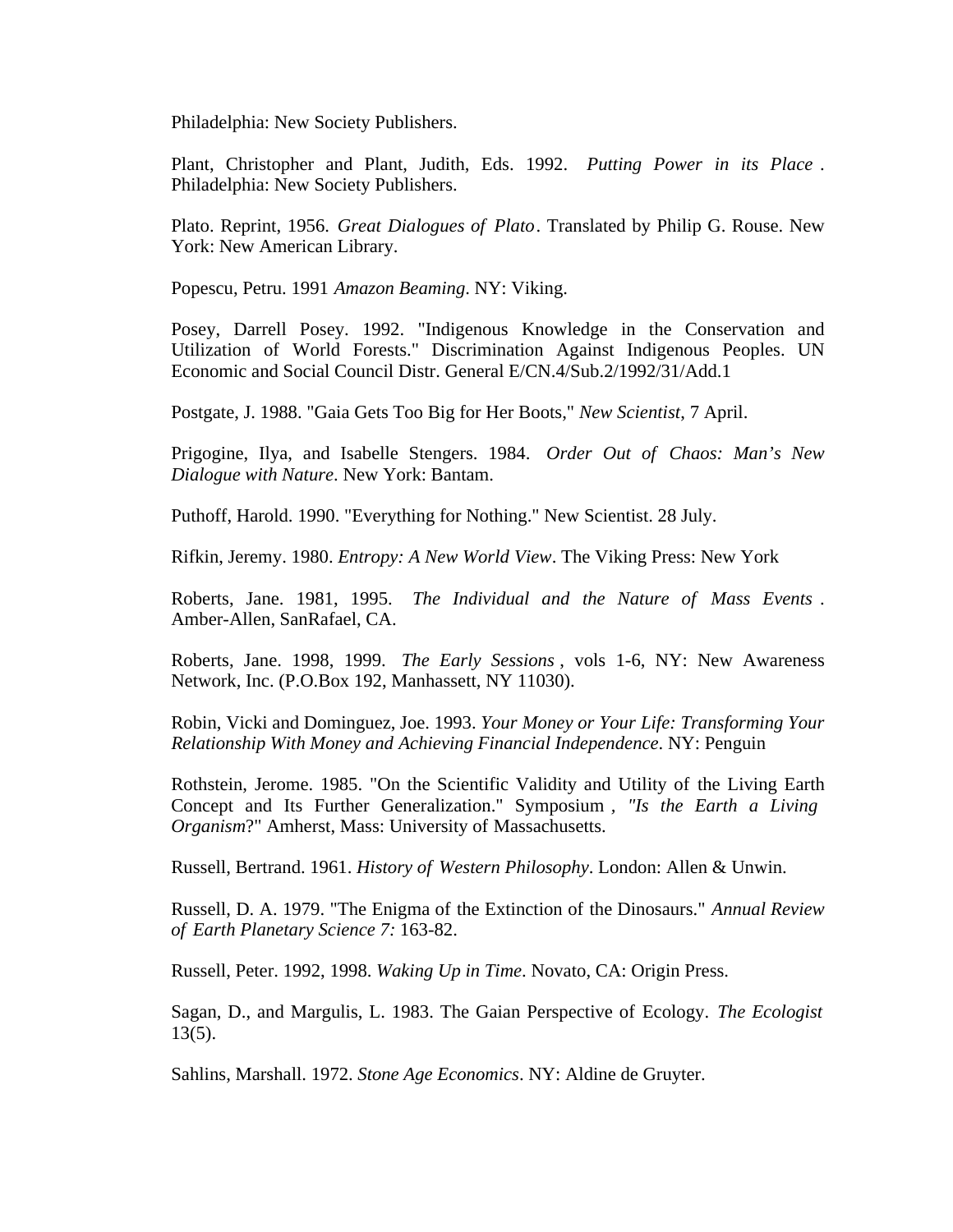Sahtouris, Elisabet. 1997. "The Biology of Globalization," in *Perspectives on Business and Global Change , Journal of the World Business Academy*. September.

Sahtouris, Elisabet and Harman, Willis. 1998. *Biology Revisioned* . Berkeley: North Atlantic Publishers.

Sahtouris, Elisabet, with Liebes, Sid and Swimme, Brian. 1998. *A Walk Through Time: From Stardust to Us*. NY: Wiley.

Schneider, S. H. & Boston, P. 1993. *Scientists on Gaia* . Cambridge, MA:The MIT Press.

*Scientific American*. 1983. "The Dynamic Earth." September.

Shiva, Vandana. 1989. *The Violence of the Green Revolution*. Dehra Dun, India.

Shiva, Vandana. 1997. *Biopiracy: The Plunder of Nature and Knowledge* . Boston: South End Press.

Skinner, B. F. 1975. *Beyond Freedom and Dignity*. New York: Bantam.

Sonea, S., and M. Panisset. 1983. *A New Bacteriology*. Boston: Jones & Bartlett.

Spretnak, Charlene. 1981. *Lost Goddesses of Ancient Greece*. Boston: Beacon Press.

Stone, Merlin. 1976. *When God Was a Woman* . New York: Harcourt Brace Jovanovich.

Swimme, Brian. 1984. *The Universe Is a Green Dragon*. Santa Fe: Bear.

Teilhard de Chardin, Pierre. Reprint, 1959. *The Phenomenon of Man* . London: William Collins.

Thomas, Lewis. 1975. *The Lives of a Cell: Notes of a Biology Watcher*. New York: Bantam.

Toffler, Alvin. 1980. *The Third Wave*. London: William Collins.

Toynbee, Arnold. 1972. *A Study of History*. Oxford: Oxford University Press.

Varela, F. J., H. R. Maturana, and R. Uribe. 1974. "Autopoiesis: The Organization of Living Systems, Its Characterization and a Model." *Biosystems 5:* 187-96.

Volk, Tyler. 1998. *Gaia's Body: Toward a Physiology of Earth*. NY: Springer-Verlag NY Inc.

Vrooman, J. R. 1970. *Rene Descartes*. New York: Putnam.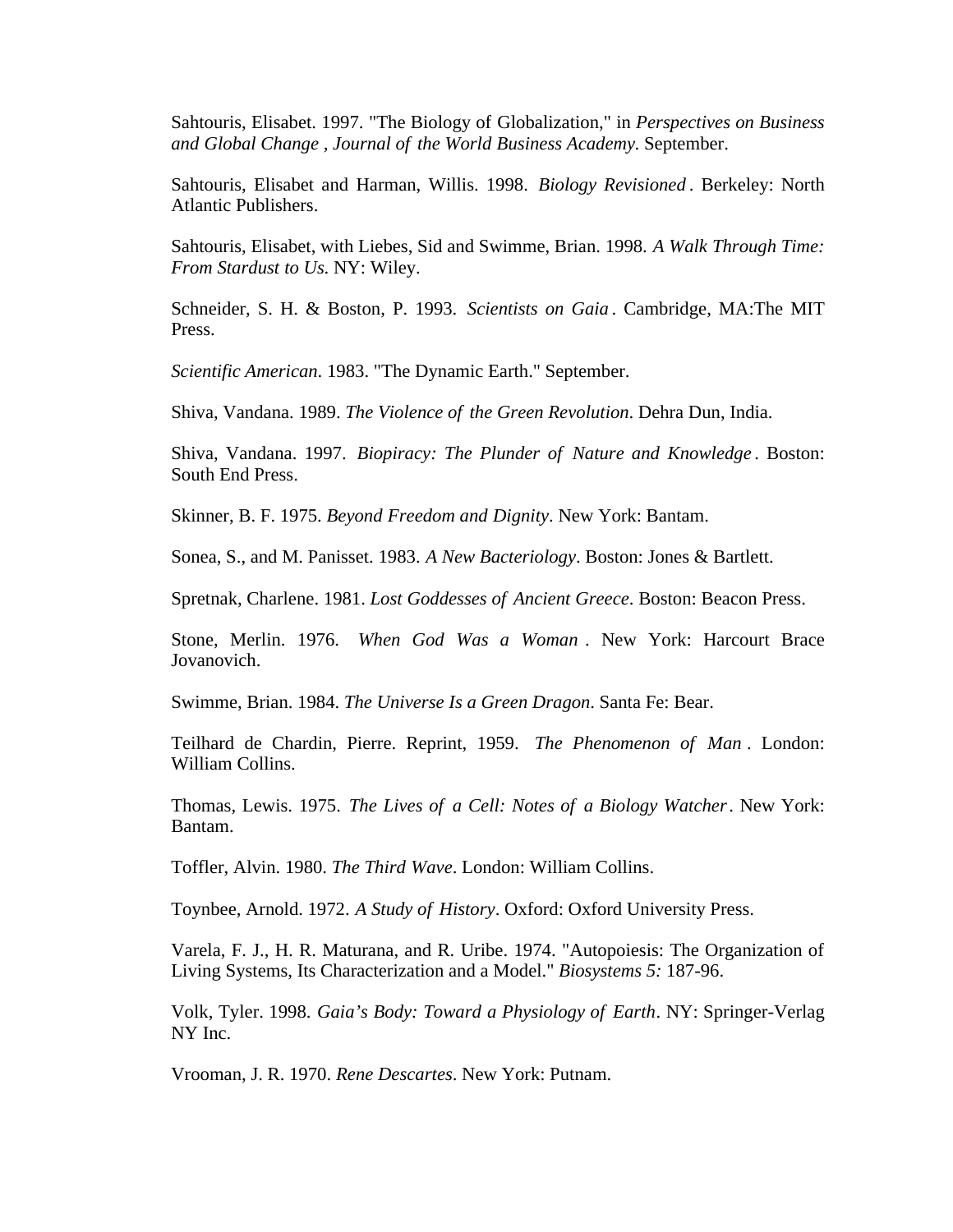Waldrop, M. Mitchell. 1992. *Complexity: The Emerging Science of Order and Chaos*. New York: Simon & Schuster.

Wallace, R. A., J. L. King, and G. P. Sanders. 1984. *Biosphere: The Realm of Life*. London: Scott Foresman.

Watson, Lyall 1979. *Lifetide: A Biology of the Unconscious* . London: Hodder & Stoughton.

Watts, Alan 1966. *The Book: On the Taboo Against Knowing Who You Are.* NY: Collier Books.

Weatherford, Jack. 1988. *Indian Givers*. NY: Crown Publishers.

Whitehead, A. N. 1926. *Science and the Modern World*. New York: Macmillan.

Whitehead, A. N. 1979. *Process and Reality*. New York: Free Press.

Whorf, Benjamin Lee. 1956. *Language, Thought and Reality: Selected Writings* . Edited by John B. Carroll. Cambridge, Mass.: M.I.T. Press.

Wilber, Ken. 1998 *The Marriage of Sense and Soul: Integrating Science and Religion*. NY: Random House.

Wilson, E. O. 1975. *Sociobiology*. Cambridge, Mass.: Harvard University Press.

Wolf, Fred Alan. 1993. *The Eagle's Quest*. NY: Simon & Schuster Pocketbooks.

World Game Institute. *Doing the Right Things* , available from the World Game Institute, 3508 Market Street, Philadelphia, PA 19104; Tel: 215/387-0220.

Xenophon. Reprint, 1979. *Recollections of Socrates and Socrates' Defense before the Jury*. Translated by Anna J. Benjamin. Indianapolis: Bobbs-Merrill.